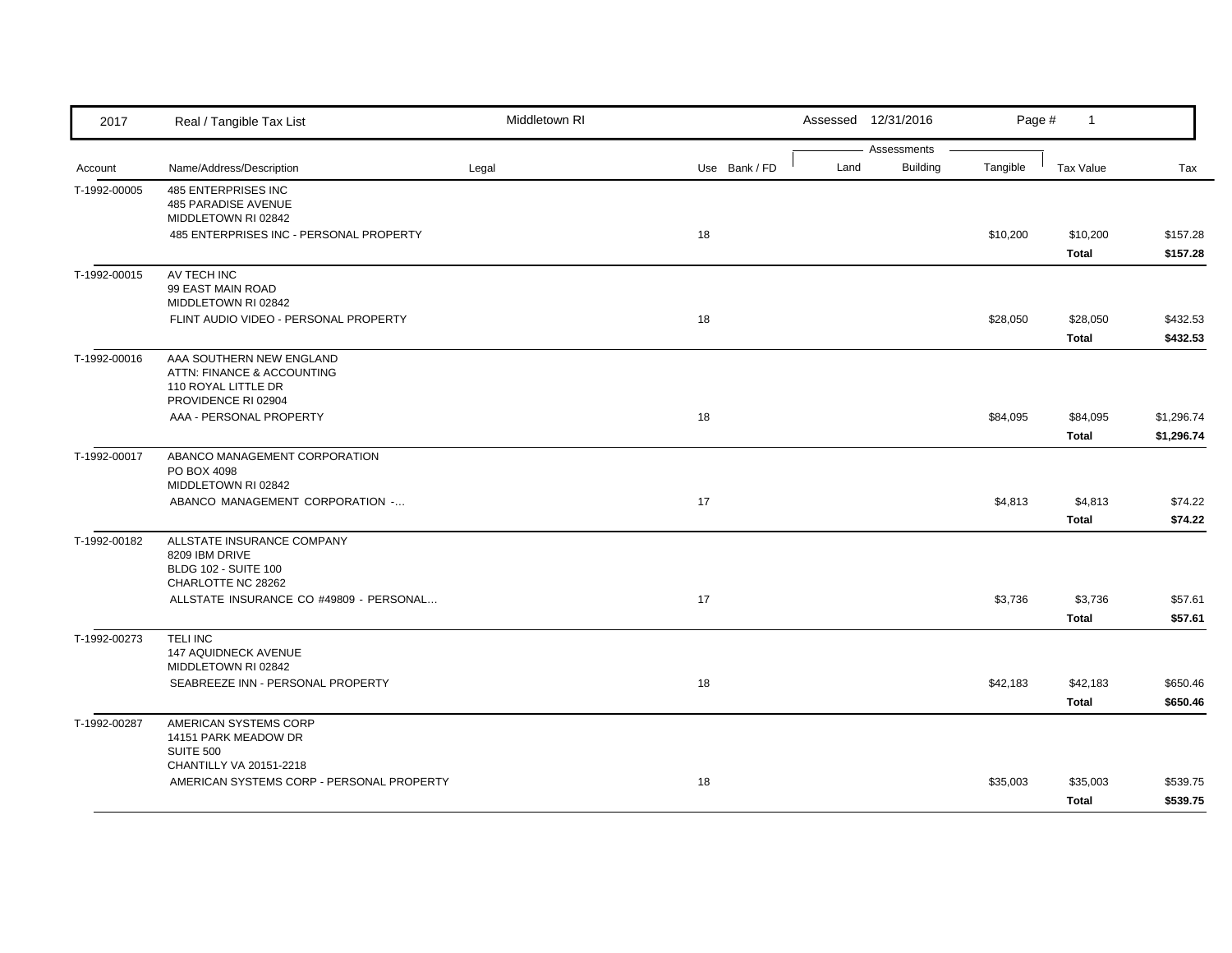| 2017         | Real / Tangible Tax List                                                                                      | Middletown RI |               |      | Assessed 12/31/2016            | Page #    | 2                  |                          |
|--------------|---------------------------------------------------------------------------------------------------------------|---------------|---------------|------|--------------------------------|-----------|--------------------|--------------------------|
| Account      | Name/Address/Description                                                                                      | Legal         | Use Bank / FD | Land | Assessments<br><b>Building</b> | Tangible  | <b>Tax Value</b>   | Tax                      |
| T-1992-00300 | GENERAL DYNAMICS INFO TECH INC<br>C/O IS&T TAX DEPT<br>13857 MCLEAREN RD<br>HERNDON VA 20171                  |               |               |      |                                |           |                    |                          |
|              | <b>GENERAL DYNAMICS INFO TECH INC - PERSONAL</b>                                                              |               | 18            |      |                                | \$346,493 | \$346,493<br>Total | \$5,342.92<br>\$5,342.92 |
| T-1992-00363 | <b>BANK OF AMERICA NA</b><br>ATTN PER PROP TX<br>101 NO TRYON ST - NC1-001-03-8<br>CHARLOTTE NC 28255         |               |               |      |                                |           |                    |                          |
|              | BANK OF AMERICA - PERSONAL PROPERTY                                                                           |               | 18            |      |                                | \$169,286 | \$169,286<br>Total | \$2,610.39<br>\$2,610.39 |
| T-1992-00367 | NATIONAL ENTERTAINMENT NETWORK<br>325 INTERLOCKEN PARKWAY B<br>BROOMFIELD CO 80021-8043                       |               |               |      |                                |           |                    |                          |
|              | NATIONAL ENTERTAINMENT NETWORK -                                                                              |               | 94            |      |                                | \$1,123   | \$1,123<br>Total   | \$17.32<br>\$17.32       |
| T-1992-00389 | RHODE ISLAND CVS PHARMACY LLC<br>C/O ALTUS GROUP US INC<br>21001 N TATUM BLVD. SUITE 1630<br>PHOENIX AZ 85050 |               |               |      |                                |           |                    |                          |
|              | CVS #00493 - PERSONAL PROPERTY                                                                                |               | 18            |      |                                | \$281,825 | \$281,825<br>Total | \$4,345.74<br>\$4,345.74 |
| T-1992-00390 | SMG INC<br>55 JOHN CLARKE ROAD<br>SUITE A5<br>MIDDLETOWN RI 02842                                             |               |               |      |                                |           |                    |                          |
|              | AQUIDNECK EMPLOYMENT SERVICES - PERSONAL                                                                      |               | 17            |      |                                | \$4,017   | \$4,017<br>Total   | \$61.94<br>\$61.94       |
| T-1992-00393 | <b>AQUIDNECK GROUP</b><br><b>CROSSPOINT ASSOCIATES</b><br>300 THIRD AVE SUITE 2<br>WALTHAM MA 02451           |               |               |      |                                |           |                    |                          |
|              | AQUIDNECK GROUP - PERSONAL PROPERTY                                                                           |               | 18            |      |                                | \$18,340  | \$18,340<br>Total  | \$282.80<br>\$282.80     |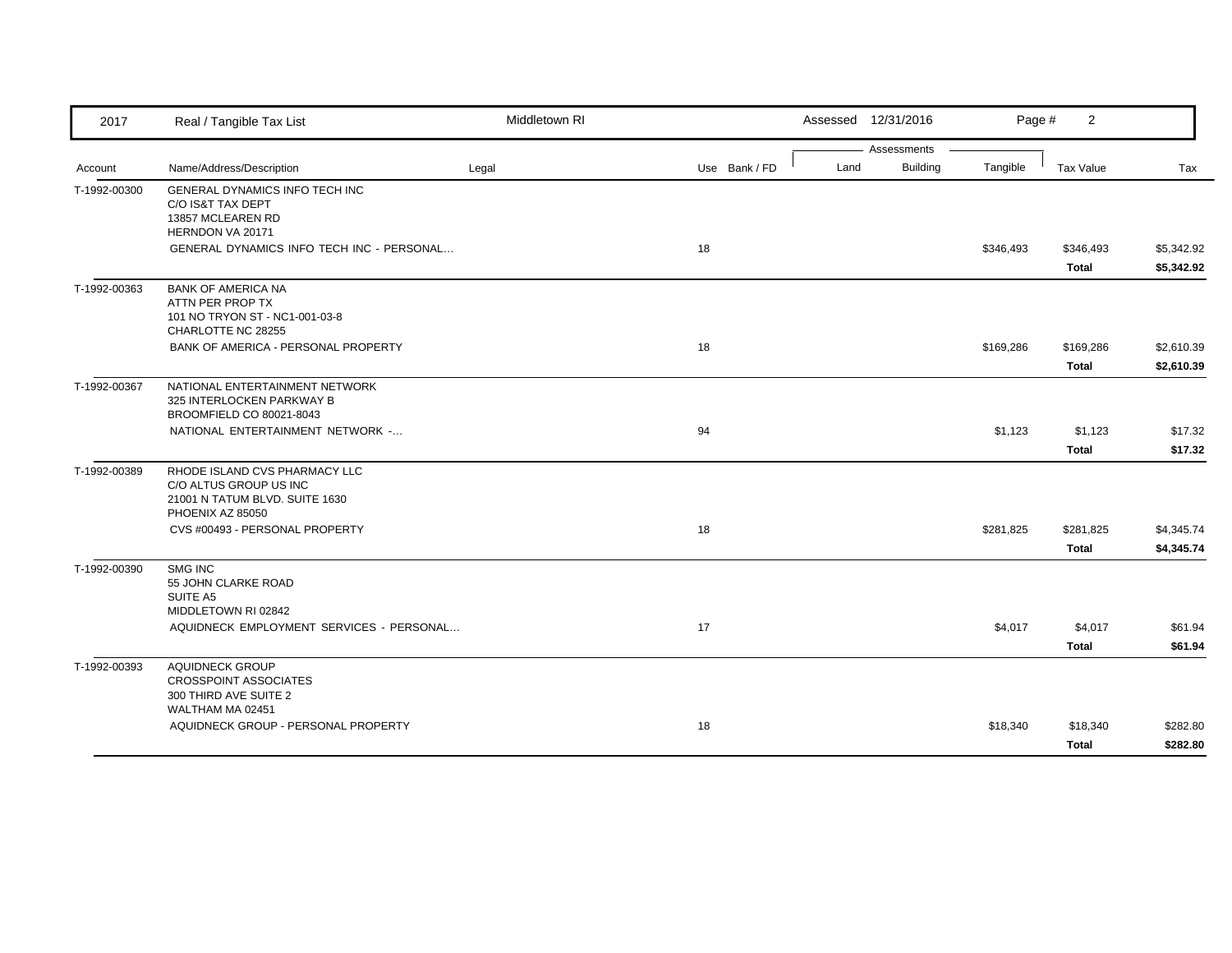| 2017         | Real / Tangible Tax List                                                                         | Middletown RI |               | Assessed 12/31/2016                    | Page #   | 3                        |                      |
|--------------|--------------------------------------------------------------------------------------------------|---------------|---------------|----------------------------------------|----------|--------------------------|----------------------|
| Account      | Name/Address/Description                                                                         | Legal         | Use Bank / FD | Assessments<br><b>Building</b><br>Land | Tangible | Tax Value                | Tax                  |
| T-1992-00395 | <b>BRIGHT IDEAS INC</b><br>1272 WEST MAIN ROAD<br>MIDDLETOWN RI 02842                            |               |               |                                        |          |                          |                      |
|              | BRIGHT IDEAS - PERSONAL PROPERTY                                                                 |               | 18            |                                        | \$12,880 | \$12,880<br><b>Total</b> | \$198.61<br>\$198.61 |
| T-1992-00402 | AQUIDNECK MOTORS INC<br>360 WEST MAIN ROAD<br>MIDDLETOWN RI 02842                                |               |               |                                        |          |                          |                      |
|              | AQUIDNECK MOTORS - PERSONAL PROPERTY                                                             |               | 18            |                                        | \$23,775 | \$23,775<br><b>Total</b> | \$366.61<br>\$366.61 |
| T-1992-00403 | AQUIDNECK PACKAGE STORE INC<br><b>15 EAST MAIN ROAD</b><br>MIDDLETOWN RI 02842                   |               |               |                                        |          |                          |                      |
|              | AQUIDNECK LIQUORS - PERSONAL PROPERTY                                                            |               | 18            |                                        | \$12,925 | \$12,925<br><b>Total</b> | \$199.30<br>\$199.30 |
| T-1992-00660 | BARKER BENJAMIN B III<br><b>41 WARD AVENUE</b><br>MIDDLETOWN RI 02842                            |               |               |                                        |          |                          |                      |
|              | BB LANDSCAPE GARDENER - PERSONAL PROPERTY                                                        |               | 17            |                                        | \$4,370  | \$4,370<br><b>Total</b>  | \$67.39<br>\$67.39   |
| T-1992-00737 | BAYNES & JONES ELECTRICAL SPLY<br>429 CHURCH STREET<br>PO BOX 51687<br>NEW BEDFORD MA 02745-0048 |               |               |                                        |          |                          |                      |
|              | BAYNES & JONES ELECTRICAL SPLY - PERSONAL                                                        |               | 18            |                                        | \$24,683 | \$24,683<br><b>Total</b> | \$380.61<br>\$380.61 |
| T-1992-00742 | <b>HPK INC</b><br>53-55 AQUIDNECK AVENUE<br>MIDDLETOWN RI 02842                                  |               |               |                                        |          |                          |                      |
|              | TICKETS - PERSONAL PROPERTY                                                                      |               | 18            |                                        | \$51,067 | \$51,067<br><b>Total</b> | \$787.45<br>\$787.45 |
| T-1992-00806 | DS SERVICES OF AMERICA INC<br>2300 WINDY RIDGE PKWY<br>SUITE 500N                                |               |               |                                        |          |                          |                      |
|              | ATLANTA GA 30339<br>DS SERVICES OF AMERICA INC - PERSONAL                                        |               | 94            |                                        | \$2,750  | \$2,750<br>Total         | \$42.41<br>\$42.41   |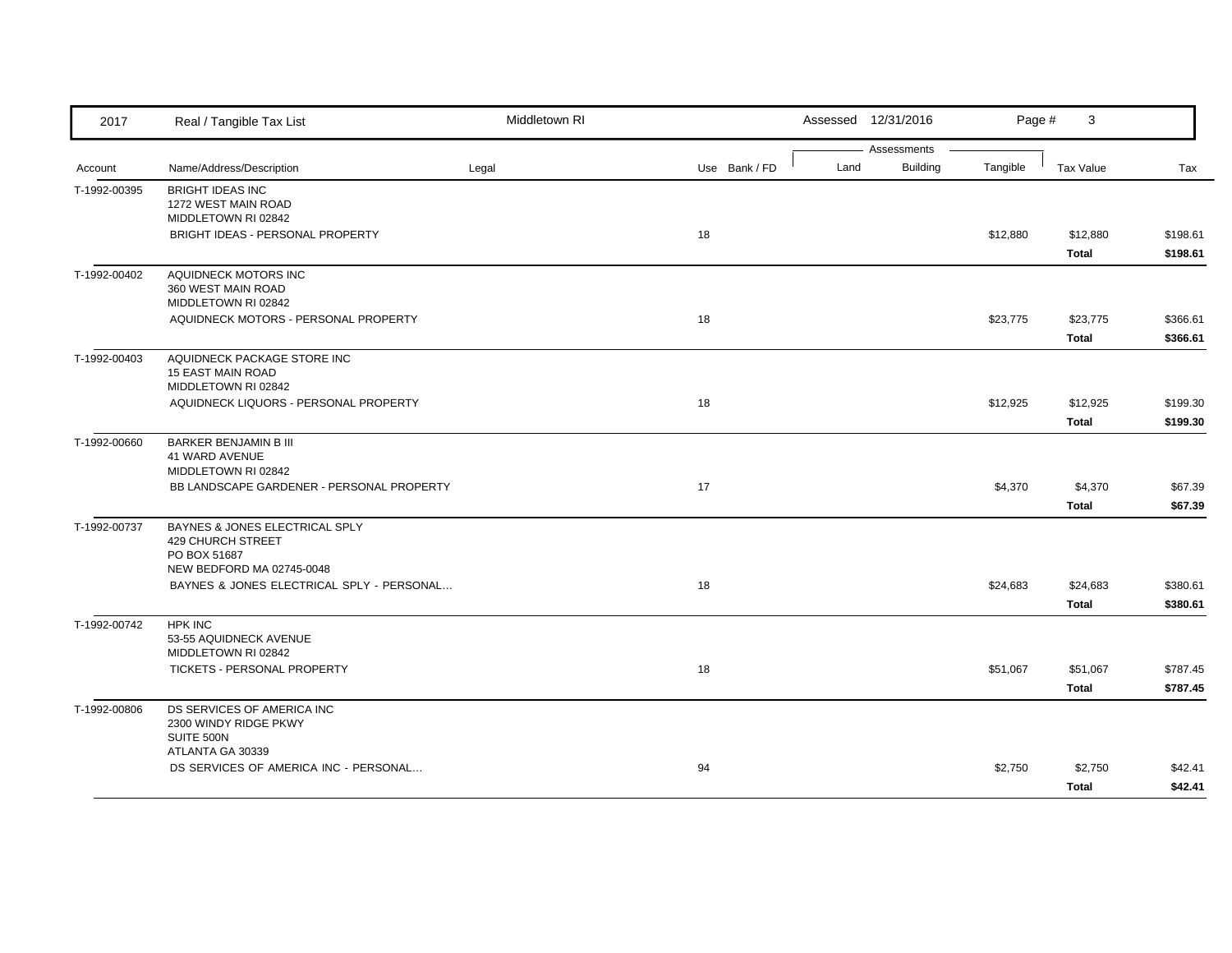| 2017         | Real / Tangible Tax List                                                                    | Middletown RI |               | Assessed 12/31/2016 | Page #                                     | 4                           |                            |
|--------------|---------------------------------------------------------------------------------------------|---------------|---------------|---------------------|--------------------------------------------|-----------------------------|----------------------------|
| Account      | Name/Address/Description                                                                    | Legal         | Use Bank / FD | Land                | Assessments<br><b>Building</b><br>Tangible | Tax Value                   | Tax                        |
| T-1992-00812 | BENCHMARK ASSOCIATES INC<br>747 AQUIDNECK AVENUE<br>STE <sub>3</sub><br>MIDDLETOWN RI 02842 |               |               |                     |                                            |                             |                            |
|              | BENCHMARK ASSOCIATES INC - PERSONAL                                                         |               | 17            |                     | \$1,425                                    | \$1,425<br><b>Total</b>     | \$21.97<br>\$21.97         |
| T-1992-00858 | JADE STYLES INC<br>33 COUNTRY DRIVE<br>CHARLESTOWN RI 02813                                 |               |               |                     |                                            |                             |                            |
|              | FANTASTIC SAM'S - PERSONAL PROPERTY                                                         |               | 18            |                     | \$3,632                                    | \$3,632<br><b>Total</b>     | \$56.01<br>\$56.01         |
| T-1992-00958 | <b>BLANK MICHAEL J III</b><br>76 PECKHAM AVENUE<br>MIDDLETOWN RI 02842                      |               |               |                     |                                            |                             |                            |
|              | BLANK PAINTING CONTRACTING - PERSONAL                                                       |               | 17            |                     | \$3,570                                    | \$3,570<br><b>Total</b>     | \$55.05<br>\$55.05         |
| T-1992-00969 | B-X OPERATIONS HOLDING CO LLC<br>201 JONES ROAD<br>3RD FLOOR WEST                           |               |               |                     |                                            |                             |                            |
|              | WALTHAM MA 02451<br>BLENHEIM NEWPORT - PERSONAL PROPERTY                                    |               | 18            |                     | \$1,043,549                                | \$1,043,549<br><b>Total</b> | \$16,091.53<br>\$16,091.53 |
| T-1992-00989 | MONRO MUFFLER BRAKE INC #574<br>6920 INVERNESS WAY<br><b>STE 301</b>                        |               |               |                     |                                            |                             |                            |
|              | FORT WAYNE IN 46804<br>MONRO MUFFLER BRAKE INC #574 - PERSONAL                              |               | 18            |                     | \$87,009                                   | \$87,009<br><b>Total</b>    | \$1,341.68<br>\$1,341.68   |
| T-1992-01111 | KEMPENAAR REAL ESTATES INC<br>351 WEST MAIN ROAD<br>MIDDLETOWN RI 02842                     |               |               |                     |                                            |                             |                            |
|              | HOWARD JOHNSON MOTOR LODGE - PERSONAL                                                       |               | 18            |                     | \$629,023                                  | \$629,023<br><b>Total</b>   | \$9,699.53<br>\$9,699.53   |
| T-1992-01315 | INLAND WESTERN MIDDLETOWN<br>2021 SPRING ROAD<br><b>SUITE 200</b>                           |               |               |                     |                                            |                             |                            |
|              | OAK BROOK IL 60523<br>BROWN'S LANE SHOPPING CTR - PERSONAL                                  |               | 18            |                     | \$22,776                                   | \$22,776<br><b>Total</b>    | \$351.21<br>\$351.21       |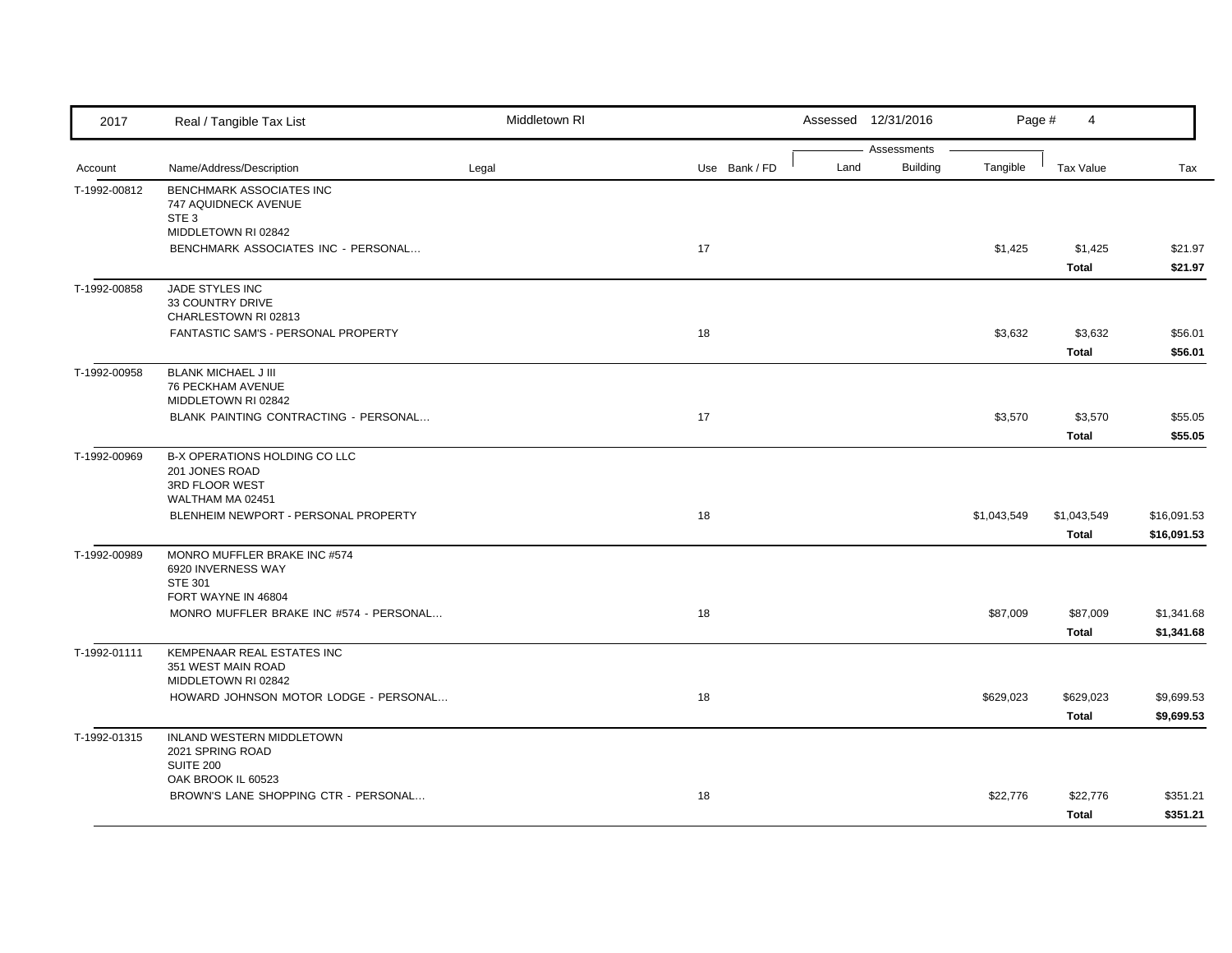| 2017         | Real / Tangible Tax List                                                    | Middletown RI |               | Assessed 12/31/2016                    |           | 5<br>Page #               |                          |
|--------------|-----------------------------------------------------------------------------|---------------|---------------|----------------------------------------|-----------|---------------------------|--------------------------|
| Account      | Name/Address/Description                                                    | Legal         | Use Bank / FD | Assessments<br><b>Building</b><br>Land | Tangible  | Tax Value                 | Tax                      |
| T-1992-01428 | <b>BULK RICHARD J</b><br>787 AQUIDNECK AVENUE<br>MIDDLETOWN RI 02842        |               |               |                                        |           |                           |                          |
|              | BULK LAWN & GARDEN EQUIP - PERSONAL                                         |               | 17            |                                        | \$7,428   | \$7,428<br><b>Total</b>   | \$114.54<br>\$114.54     |
| T-1992-01434 | <b>BULK RONALD W</b><br>248 VAUCLUSE AVENUE<br>MIDDLETOWN RI 02842          |               |               |                                        |           |                           |                          |
|              | BULK RONALD W - PERSONAL PROPERTY                                           |               | 17            |                                        | \$5,329   | \$5,329<br><b>Total</b>   | \$82.17<br>\$82.17       |
| T-1992-01619 | CANON USA INC<br>ATTN TAX DEPT<br>ONE CANON PLAZA<br>MELVILLE NY 11747      |               |               |                                        |           |                           |                          |
|              | CANON USA INC - PERSONAL PROPERTY                                           |               | 94            |                                        | \$3,925   | \$3,925<br><b>Total</b>   | \$60.52<br>\$60.52       |
| T-1992-01632 | CAPPACCILLI JOHN<br>50 RED FOX DRIVE<br>FEEDING HILLS MA 01030              |               |               |                                        |           |                           |                          |
|              | 2008 26' PROWLER - PERSONAL PROPERTY                                        |               | 45            |                                        | \$10,169  | \$10,169<br><b>Total</b>  | \$156.81<br>\$156.81     |
| T-1992-01952 | CHAVES GARDENS INC<br>935 EAST MAIN ROAD<br>MIDDLETOWN RI 02842             |               |               |                                        |           |                           |                          |
|              | CHAVES GARDENS INC - PERSONAL PROPERTY                                      |               | 18            |                                        | \$76,610  | \$76,610<br><b>Total</b>  | \$1,181.33<br>\$1,181.33 |
| T-1992-01986 | <b>HEALEY KIRSTEN M</b><br>811 AQUIDNECK AVENUE<br>MIDDLETOWN RI 02842-5256 |               |               |                                        |           |                           |                          |
|              | SAKONNET EYE CARE INC - PERSONAL PROPERTY                                   |               | 18            |                                        | \$30,386  | \$30,386<br><b>Total</b>  | \$468.55<br>\$468.55     |
| T-1992-02018 | CHRISTMAS TREE SHOPS INC<br>C/O TAX DEPARTMENT<br>700 LIBERTY AVENUE        |               |               |                                        |           |                           |                          |
|              | <b>UNION NJ 07083</b><br>CHRISTMAS TREE SHOPS #7009 - PERSONAL              |               | 18            |                                        | \$349,586 | \$349,586<br><b>Total</b> | \$5,390.62<br>\$5,390.62 |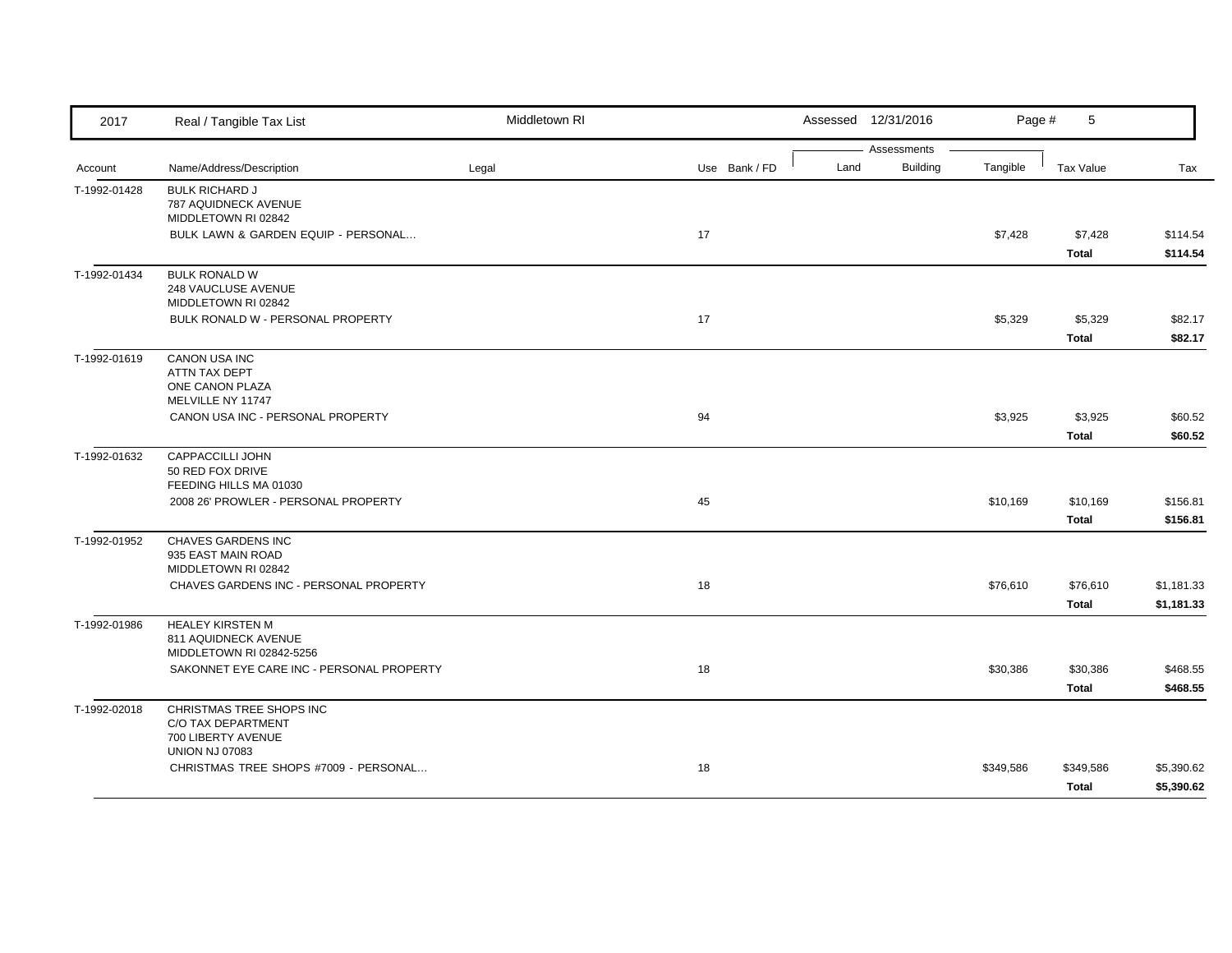| 2017         | Real / Tangible Tax List                                                                   | Middletown RI |               |      | Assessed 12/31/2016 | Page #    | 6                        |                          |
|--------------|--------------------------------------------------------------------------------------------|---------------|---------------|------|---------------------|-----------|--------------------------|--------------------------|
|              |                                                                                            |               |               |      | Assessments         |           |                          |                          |
| Account      | Name/Address/Description                                                                   | Legal         | Use Bank / FD | Land | <b>Building</b>     | Tangible  | <b>Tax Value</b>         | Tax                      |
| T-1992-02070 | CITIZENS BANK NATIONAL ASSOC<br><b>CORPORATE TAX DEPARTMENT</b><br>1 CITIZENS DR - RDC260D |               |               |      |                     |           |                          |                          |
|              | RIVERSIDE RI 02915<br>CITIZENS BANK - PERSONAL PROPERTY                                    |               | 18            |      |                     |           |                          | \$2,514.03               |
|              |                                                                                            |               |               |      |                     | \$163,037 | \$163,037<br>Total       | \$2,514.03               |
| T-1992-02117 | CLASSIC INSURANCE AGENCY LTD<br>126 WEST MAIN ROAD<br>MIDDLETOWN RI 02842                  |               |               |      |                     |           |                          |                          |
|              | CLASSIC INSURANCE AGENCY - PERSONAL                                                        |               | 17            |      |                     | \$2,252   | \$2,252                  | \$34.73                  |
|              |                                                                                            |               |               |      |                     |           | Total                    | \$34.73                  |
| T-1992-02144 | COCA COLA BOTTLING CO OF NNE<br>1 EXECUTIVE DRIVE<br><b>STE 330</b>                        |               |               |      |                     |           |                          |                          |
|              | BEDFORD NH 03110                                                                           |               |               |      |                     |           |                          |                          |
|              | COCA COLA BOTTLING CO OF SENE - PERSONAL                                                   |               | 94            |      |                     | \$90,317  | \$90,317<br><b>Total</b> | \$1,392.69<br>\$1,392.69 |
| T-1992-02245 | <b>CONCEPTS INC</b><br>438 EAST MAIN ROAD<br>MIDDLETOWN RI 02842                           |               |               |      |                     |           |                          |                          |
|              | CONCEPTS INC - PERSONAL PROPERTY                                                           |               | 17            |      |                     | \$5,946   | \$5,946                  | \$91.69                  |
|              |                                                                                            |               |               |      |                     |           | <b>Total</b>             | \$91.69                  |
| T-1992-02374 | CORBETT JOHN W PHOTOGRAPHY INC<br>928 WEST MAIN ROAD<br>MIDDLETOWN RI 02842                |               |               |      |                     |           |                          |                          |
|              | JOHN W CORBETT PHOTOGRAPHY INC -                                                           |               | 18            |      |                     | \$108,426 | \$108,426                | \$1,671.93               |
|              |                                                                                            |               |               |      |                     |           | Total                    | \$1,671.93               |
| T-1992-02603 | <b>CROOKES DENNIS M</b><br>238 EAST MAIN ROAD<br>MIDDLETOWN RI 02842                       |               |               |      |                     |           |                          |                          |
|              | WOODHOOKER'S SPORTS TAVERN - PERSONAL                                                      |               | 18            |      |                     | \$15,382  | \$15,382                 | \$237.19                 |
|              |                                                                                            |               |               |      |                     |           | Total                    | \$237.19                 |
| T-1992-02630 | SCOTT JAMES IAN & ERNA JEAN<br>1259 WEST MAIN ROAD<br>MIDDLETOWN RI 02842                  |               |               |      |                     |           |                          |                          |
|              | CRYSTAL SPRING WATER - PERSONAL PROPERTY                                                   |               | 18            |      |                     | \$146,283 | \$146,283<br>Total       | \$2,255.68<br>\$2,255.68 |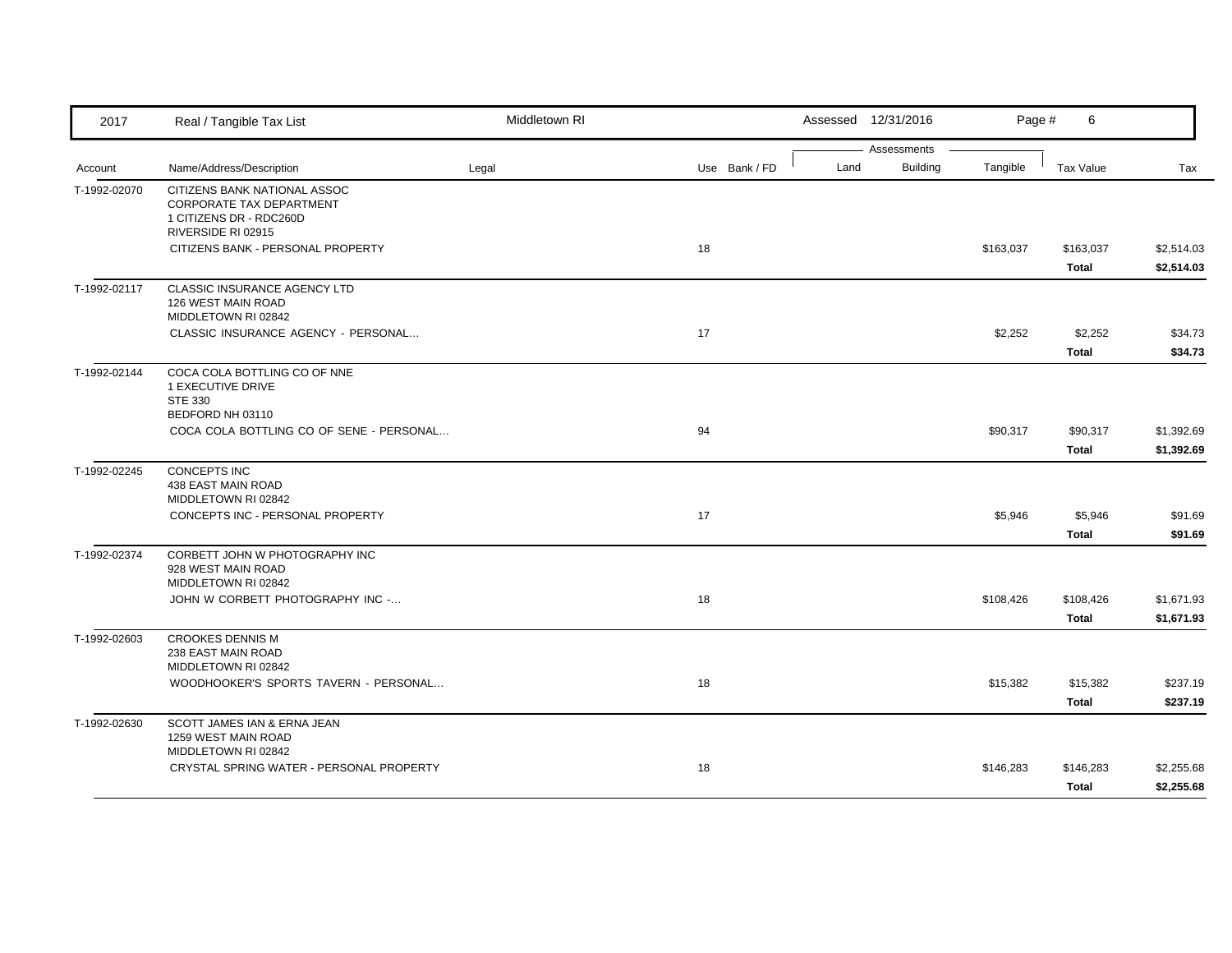| 2017         | Real / Tangible Tax List                    | Middletown RI |               |      | Assessed 12/31/2016 | Page #   | $\overline{7}$ |            |
|--------------|---------------------------------------------|---------------|---------------|------|---------------------|----------|----------------|------------|
|              |                                             |               |               |      | Assessments         |          |                |            |
| Account      | Name/Address/Description                    | Legal         | Use Bank / FD | Land | <b>Building</b>     | Tangible | Tax Value      | Tax        |
| T-1992-02632 | COMPUTER SCIENCES CORPORATION               |               |               |      |                     |          |                |            |
|              | <b>DEPT 655</b>                             |               |               |      |                     |          |                |            |
|              | PO BOX 4900<br>SCOTTSDALE AZ 85261-4900     |               |               |      |                     |          |                |            |
|              | COMPUTER SCIENCES CORP - PERSONAL           |               | 94            |      |                     | \$66,496 | \$66,496       | \$1,025.37 |
|              |                                             |               |               |      |                     |          | Total          | \$1,025.37 |
| T-1992-02646 | CUMBERLAND FARMS INC #1264                  |               |               |      |                     |          |                |            |
|              | C/O TAX DEPARTMENT                          |               |               |      |                     |          |                |            |
|              | <b>165 FLANDERS ROAD</b>                    |               |               |      |                     |          |                |            |
|              | WESTBOROUGH MA 01581                        |               |               |      |                     |          |                |            |
|              | CUMBERLAND FARMS #1264 - PERSONAL PROPERTY  |               | 18            |      |                     | \$45,397 | \$45,397       | \$700.02   |
|              |                                             |               |               |      |                     |          | Total          | \$700.02   |
| T-1992-02685 | COMPASS GROUP USA/CANTEEN SERV              |               |               |      |                     |          |                |            |
|              | 267 LIBBEY PARKWAY                          |               |               |      |                     |          |                |            |
|              | WEYMOUTH MA 02189                           |               |               |      |                     |          |                |            |
|              | ATLANTIC COFFEE & PROVISION - PERSONAL      |               | 94            |      |                     | \$3,038  | \$3,038        | \$46.85    |
|              |                                             |               |               |      |                     |          | Total          | \$46.85    |
| T-1992-02690 | D & H INC                                   |               |               |      |                     |          |                |            |
|              | 210 CODDINGTON HWY                          |               |               |      |                     |          |                |            |
|              | MIDDLETOWN RI 02842                         |               |               |      |                     |          |                |            |
|              | CODDINGTON BREWING CO - PERSONAL PROPERTY   |               | 18            |      |                     | \$48,190 | \$48,190       | \$743.09   |
|              |                                             |               |               |      |                     |          | <b>Total</b>   | \$743.09   |
| T-1992-02758 | <b>GRAY NICOLE R CPA</b>                    |               |               |      |                     |          |                |            |
|              | 747 AQUIDENCK AVE STE 2E                    |               |               |      |                     |          |                |            |
|              | MIDDLETOWN RI 02842                         |               |               |      |                     |          |                |            |
|              | NICOLE GRAY & ASSOCIATES - PERSONAL         |               | 18            |      |                     | \$65,785 | \$65,785       | \$1,014.40 |
|              |                                             |               |               |      |                     |          | <b>Total</b>   | \$1,014.40 |
| T-1992-03021 | DIGITAL DIAGNOSTICS INC                     |               |               |      |                     |          |                |            |
|              | PO BOX 4267                                 |               |               |      |                     |          |                |            |
|              | MIDDLETOWN RI 02842                         |               |               |      |                     |          |                |            |
|              | DIGITAL DIAGNOSTICS INC - PERSONAL PROPERTY |               | 17            |      |                     | \$3,601  | \$3,601        | \$55.53    |
|              |                                             |               |               |      |                     |          | Total          | \$55.53    |
| T-1992-03137 | HAIR WE ARE LLC                             |               |               |      |                     |          |                |            |
|              | 23 EAST STREET<br>NEWPORT RI 02840          |               |               |      |                     |          |                |            |
|              | HAIR WE ARE LLC - PERSONAL PROPERTY         |               | 17            |      |                     |          |                |            |
|              |                                             |               |               |      |                     | \$1,637  | \$1,637        | \$25.24    |
|              |                                             |               |               |      |                     |          | Total          | \$25.24    |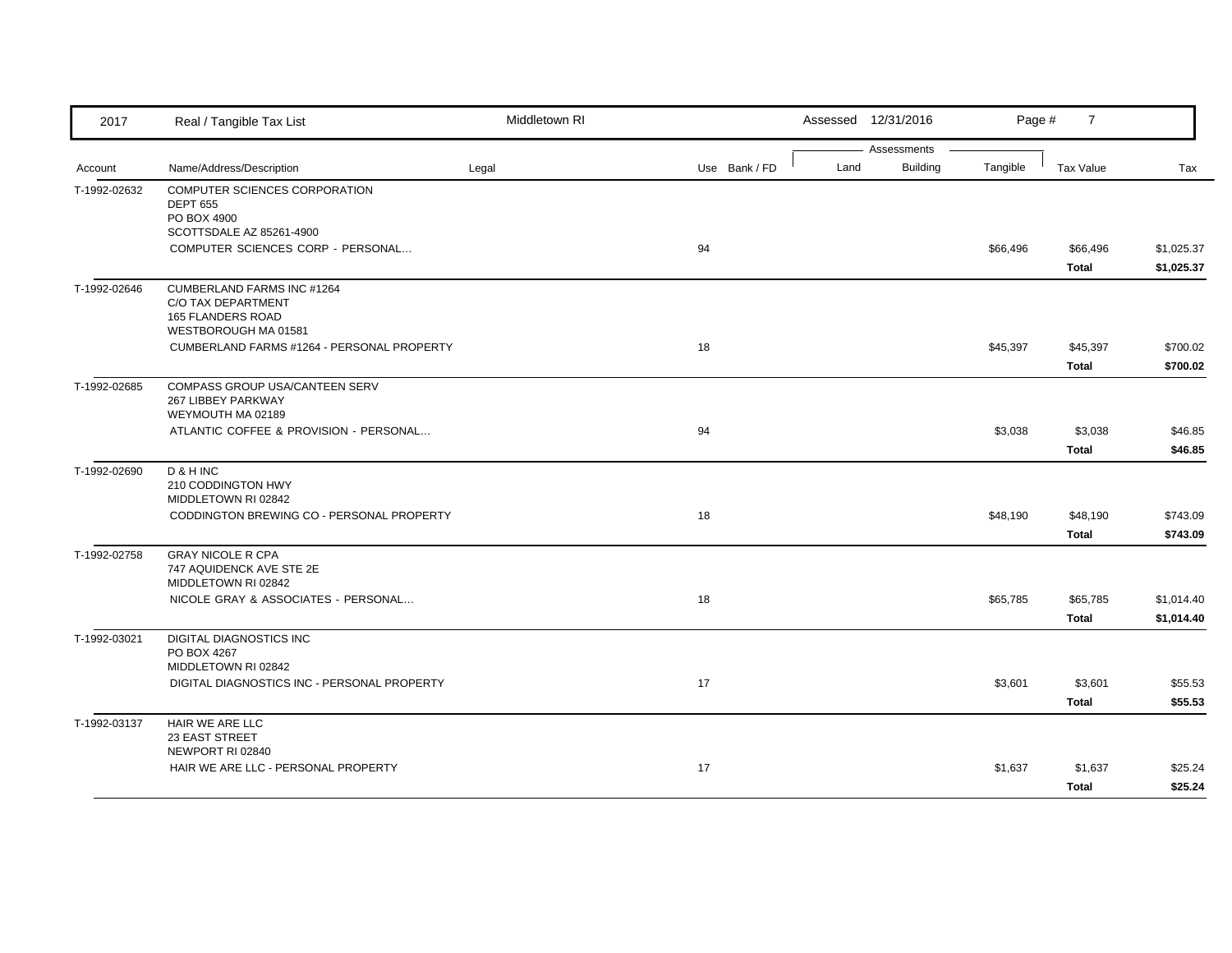| 2017         | Real / Tangible Tax List                                       | Middletown RI |               |      | Assessed 12/31/2016     | Page #   | 8            |          |
|--------------|----------------------------------------------------------------|---------------|---------------|------|-------------------------|----------|--------------|----------|
| Account      | Name/Address/Description                                       | Legal         | Use Bank / FD | Land | Assessments<br>Building | Tangible | Tax Value    | Tax      |
|              |                                                                |               |               |      |                         |          |              |          |
| T-1992-03286 | DURUDOGAN P HAKAN DDS<br>97 WEST MAIN ROAD                     |               |               |      |                         |          |              |          |
|              | MIDDLETOWN RI 02842                                            |               |               |      |                         |          |              |          |
|              | DURUDOGAN P HAKAN DDS - PERSONAL PROPERTY                      |               | 18            |      |                         | \$42,524 | \$42,524     | \$655.72 |
|              |                                                                |               |               |      |                         |          | Total        | \$655.72 |
| T-1992-03335 | ROSSI C JOSEPH & DAVID                                         |               |               |      |                         |          |              |          |
|              | 281 COMMERCE DRIVE                                             |               |               |      |                         |          |              |          |
|              | FALL RIVER MA 02720<br>EASTERN ICE COMPANY - PERSONAL PROPERTY |               | 94            |      |                         | \$398    | \$398        | \$6.14   |
|              |                                                                |               |               |      |                         |          | <b>Total</b> | \$6.14   |
|              |                                                                |               |               |      |                         |          |              |          |
| T-1992-03342 | EASTON POND CHIROPRACTIC<br><b>170 AQUIDNECK AVENUE</b>        |               |               |      |                         |          |              |          |
|              | MIDDLETOWN RI 02842                                            |               |               |      |                         |          |              |          |
|              | EASTON POND CHIROPRACTIC INC - PERSONAL                        |               | 18            |      |                         | \$28,407 | \$28,407     | \$438.04 |
|              |                                                                |               |               |      |                         |          | Total        | \$438.04 |
| T-1992-03352 | <b>EBERHARDT JASON</b>                                         |               |               |      |                         |          |              |          |
|              | 2 CODDINGTON HIGHWAY<br>MIDDLETOWN RI 02842                    |               |               |      |                         |          |              |          |
|              | JASON'S II BARBER STYLIST - PERSONAL PROPERTY                  |               | 17            |      |                         | \$2,336  | \$2,336      | \$36.02  |
|              |                                                                |               |               |      |                         |          | Total        | \$36.02  |
| T-1992-03424 | MASTROSTEFANO VINCENT                                          |               |               |      |                         |          |              |          |
|              | DBA THE ELECTRIC CONNECTION                                    |               |               |      |                         |          |              |          |
|              | 555 ELMWOOD AVE                                                |               |               |      |                         |          |              |          |
|              | PROVIDENCE RI 02907                                            |               |               |      |                         |          |              |          |
|              | ELECTRIC CONNECTION TEC INC - PERSONAL                         |               | 17            |      |                         | \$5,783  | \$5,783      | \$89.17  |
|              |                                                                |               |               |      |                         |          | Total        | \$89.17  |
| T-1992-03544 | FABRIC CONNECTION OF NPT<br>741 EAST MAIN ROAD                 |               |               |      |                         |          |              |          |
|              | MIDDLETOWN RI 02842                                            |               |               |      |                         |          |              |          |
|              | THE FABRIC CONNECTION - PERSONAL PROPERTY                      |               | 17            |      |                         | \$900    | \$900        | \$13.88  |
|              |                                                                |               |               |      |                         |          | <b>Total</b> | \$13.88  |
| T-1992-03581 | <b>FARIA STEPHEN</b>                                           |               |               |      |                         |          |              |          |
|              | 595 AQUIDNECK AVENUE                                           |               |               |      |                         |          |              |          |
|              | MIDDLETOWN RI 02842                                            |               |               |      |                         |          |              |          |
|              | GREEN ACRES DISTRIBUTORS INC - PERSONAL                        |               | 17            |      |                         | \$8,476  | \$8,476      | \$130.70 |
|              |                                                                |               |               |      |                         |          | <b>Total</b> | \$130.70 |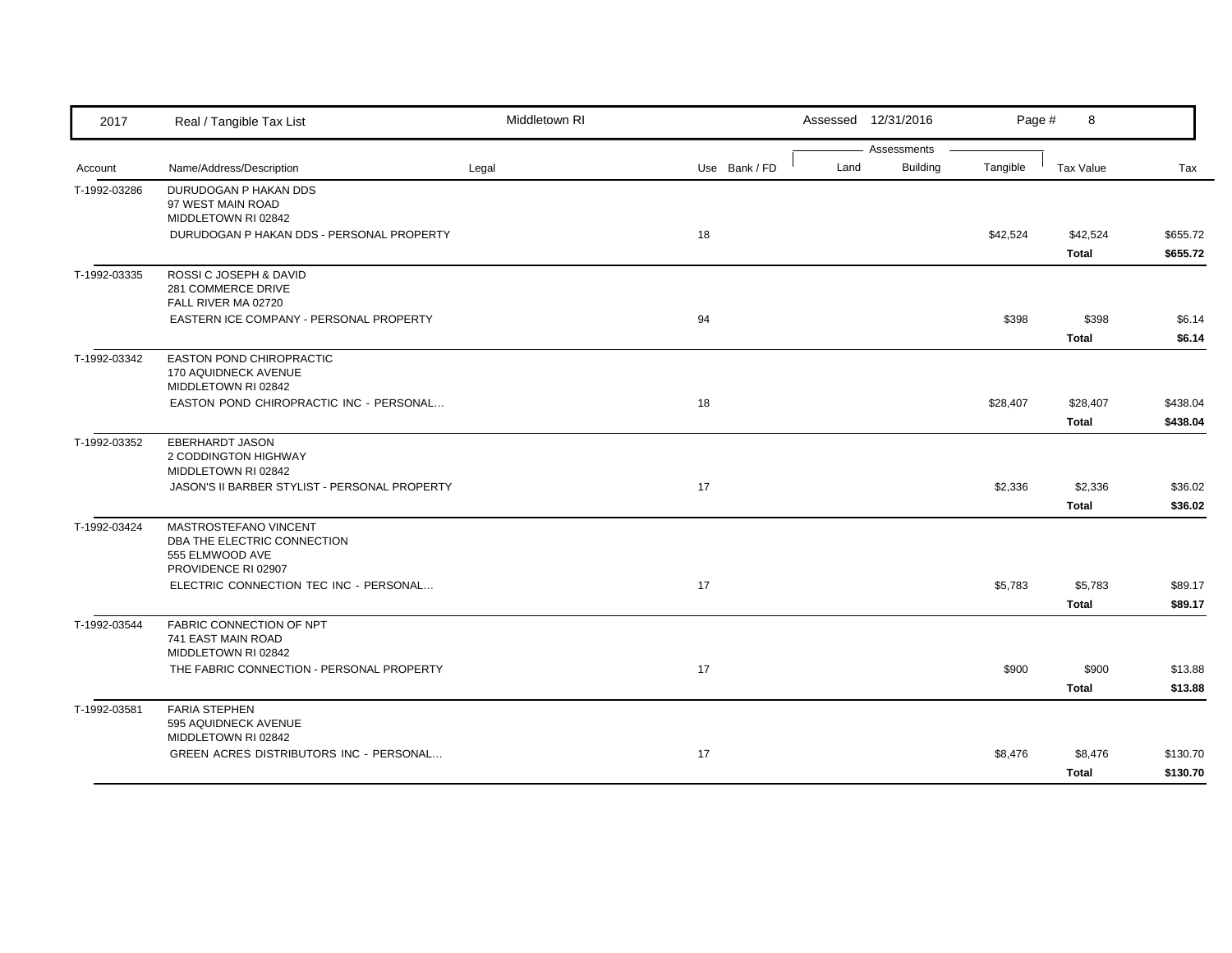| 2017         | Real / Tangible Tax List                                                            | Middletown RI |               |      | Assessed 12/31/2016 | Page #    | 9                        |                          |
|--------------|-------------------------------------------------------------------------------------|---------------|---------------|------|---------------------|-----------|--------------------------|--------------------------|
|              |                                                                                     |               |               |      | Assessments         |           |                          |                          |
| Account      | Name/Address/Description                                                            | Legal         | Use Bank / FD | Land | <b>Building</b>     | Tangible  | <b>Tax Value</b>         | Tax                      |
| T-1992-03662 | FERRELL GAS LP<br>ONE LIBERTY PLAZA<br>OPERATING TAX DEPARTMENT<br>LIBERTY MO 64068 |               |               |      |                     |           |                          |                          |
|              | FERRELLGAS LP/BLUE RHINO - PERSONAL                                                 |               | 94            |      |                     | \$4,618   | \$4,618<br><b>Total</b>  | \$71.21<br>\$71.21       |
| T-1992-03840 | FOREST FARM HEALTH CARE CENTER<br>201 FOREST AVENUE<br>MIDDLETOWN RI 02842          |               |               |      |                     |           |                          |                          |
|              | FOREST FARM HEALTH CARE CENTER - PERSONAL                                           |               | 18            |      |                     | \$111,931 | \$111,931<br>Total       | \$1,725.98<br>\$1,725.98 |
| T-1992-03884 | FOX DAVID F ESQ<br>850 AQUIDNECK AVENUE<br>$B - 11$<br>MIDDLETOWN RI 02842          |               |               |      |                     |           |                          |                          |
|              | LAW OFFICES OF DAVID F FOX - PERSONAL                                               |               | 18            |      |                     | \$14,066  | \$14,066<br><b>Total</b> | \$216.90<br>\$216.90     |
| T-1992-03925 | FRATERNAL ORDER OF POLICE #21<br>PO BOX 4348<br>MIDDLETOWN RI 02842                 |               |               |      |                     |           |                          |                          |
|              | FOP MIDDLETOWN LODGE #21 - PERSONAL                                                 |               | 18            |      |                     | \$11,781  | \$11,781<br><b>Total</b> | \$181.66<br>\$181.66     |
| T-1992-03930 | FRAZIER GREGORY P DDS<br>PO BOX 4327<br>MIDDLETOWN RI 02842                         |               |               |      |                     |           |                          |                          |
|              | GREGORY P FRAZIER DDS PC - PERSONAL                                                 |               | 18            |      |                     | \$25,442  | \$25,442<br>Total        | \$392.32<br>\$392.32     |
| T-1992-03935 | <b>BLISS PRODUCTIONS LLC</b><br>823 WEST MAIN ROAD<br>MIDDLETOWN RI 02842           |               |               |      |                     |           |                          |                          |
|              | VILLARI'S MARTIAL ARTS - PERSONAL PROPERTY                                          |               | 17            |      |                     | \$5,838   | \$5,838<br>Total         | \$90.02<br>\$90.02       |
| T-1992-03945 | PERKINS THOMAS<br>210 OLD AIRPORT ROAD<br>MIDDLETOWN RI 02842                       |               |               |      |                     |           |                          |                          |
|              | SEAL ROCK LLC - PERSONAL PROPERTY                                                   |               | 17            |      |                     | \$14,807  | \$14,807<br>Total        | \$228.32<br>\$228.32     |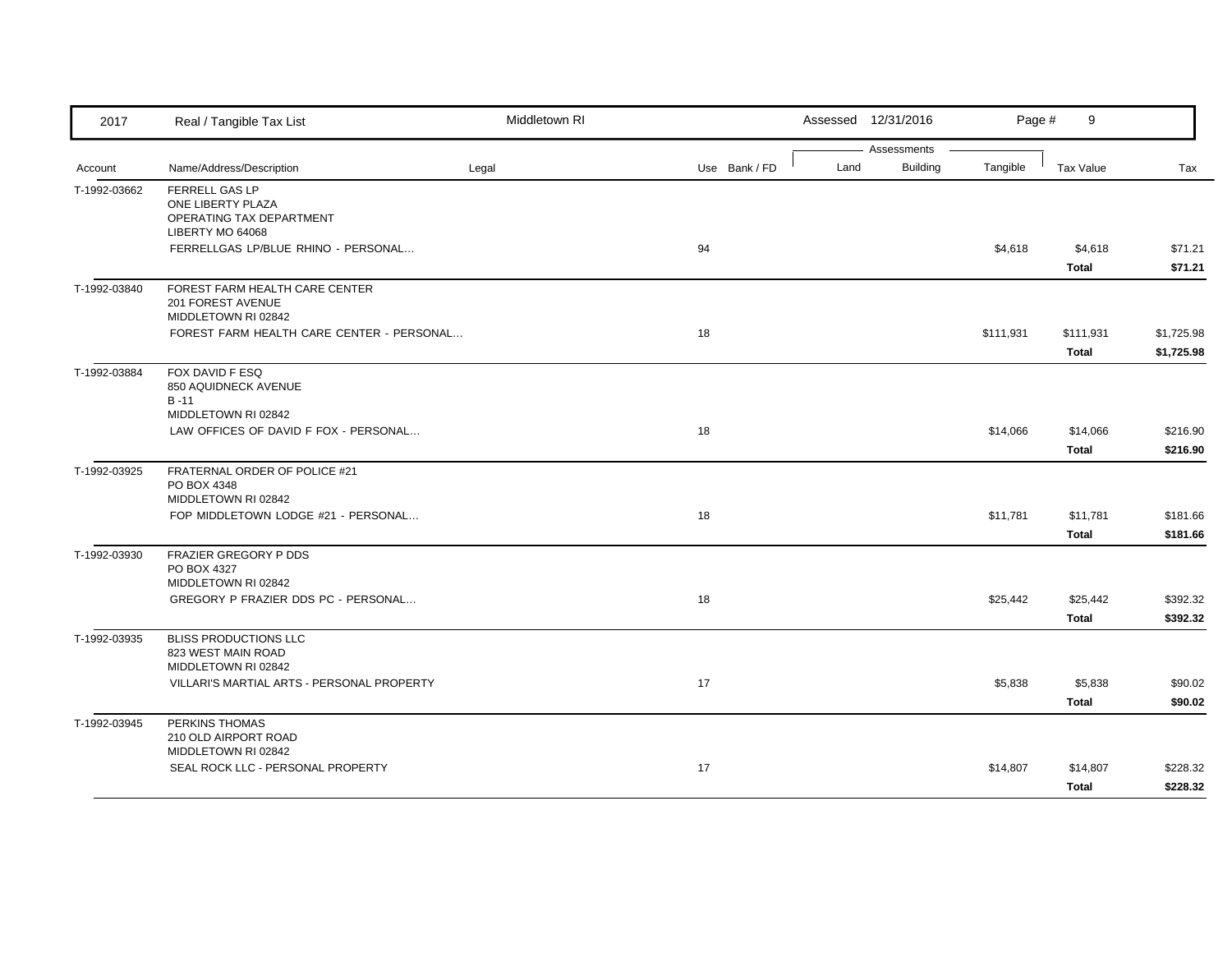| 2017         | Real / Tangible Tax List                                                                               | Middletown RI |               |      | Assessed 12/31/2016            | Page #    | 10                        |                          |
|--------------|--------------------------------------------------------------------------------------------------------|---------------|---------------|------|--------------------------------|-----------|---------------------------|--------------------------|
| Account      | Name/Address/Description                                                                               | Legal         | Use Bank / FD | Land | Assessments<br><b>Building</b> | Tangible  | <b>Tax Value</b>          | Tax                      |
| T-1992-03983 | <b>FULLER KIM</b><br>150 FOREST AVENUE<br>MIDDLETOWN RI 02842                                          |               |               |      |                                |           |                           |                          |
|              | KIM FULLER PHOTOGRAPHY - PERSONAL PROPERTY                                                             |               | 17            |      |                                | \$4,561   | \$4,561<br><b>Total</b>   | \$70.33<br>\$70.33       |
| T-1992-04005 | <b>FROSTY FREEZE</b><br>496 EAST MAIN ROAD<br>MIDDLETOWN RI 02842<br>FROSTY FREEZE - PERSONAL PROPERTY |               | 17            |      |                                | \$4,610   | \$4,610                   | \$71.09                  |
|              |                                                                                                        |               |               |      |                                |           | Total                     | \$71.09                  |
| T-1992-04009 | <b>GT ASSOCIATES</b><br>59 SHERWOOD ROAD<br>PORTMOUTH RI 02871                                         |               |               |      |                                |           |                           |                          |
|              | GT ASSOCIATES - PERSONAL PROPERTY                                                                      |               | 17            |      |                                | \$4,600   | \$4,600<br>Total          | \$70.93<br>\$70.93       |
| T-1992-04010 | IGT GLOBAL SOLUTIONS CORP<br><b>TAX DEPARTMENT</b><br>10 MEMORIAL BLVD<br>PROVIDENCE RI 02903          |               |               |      |                                |           |                           |                          |
|              | IGT GLOBAL SOLUTIONS CORP - PERSONAL                                                                   |               | 94            |      |                                | \$22,271  | \$22,271<br>Total         | \$343.42<br>\$343.42     |
| T-1992-04060 | <b>GAMBRELL &amp; SONS INC</b><br>1132 AQUIDNECK AVENUE<br>MIDDLETOWN RI 02842                         |               |               |      |                                |           |                           |                          |
|              | GAMBRELL GLASS COMPANY - PERSONAL                                                                      |               | 17            |      |                                | \$6,732   | \$6,732<br>Total          | \$103.81<br>\$103.81     |
| T-1992-04152 | WELLS FARGO VENDOR FINANCIAL<br>PO BOX 36200<br>PROPERTY TAX<br><b>BILLINGS MT 59107-6200</b>          |               |               |      |                                |           |                           |                          |
|              | WELLS FARGO VENDOR FINANCIAL - PERSONAL                                                                |               | 94            |      |                                | \$637,986 | \$637,986<br><b>Total</b> | \$9,837.74<br>\$9,837.74 |
| T-1992-04166 | ELECTRIC BOAT CORPORATION<br>75 EASTERN POINT ROAD<br>DEPT 613 - J88-2                                 |               |               |      |                                |           |                           |                          |
|              | GROTON CT 06340<br>ELECTRIC BOAT CORPORATION - PERSONAL                                                |               | 18            |      |                                | \$139,533 | \$139,533<br>Total        | \$2,151.60<br>\$2,151.60 |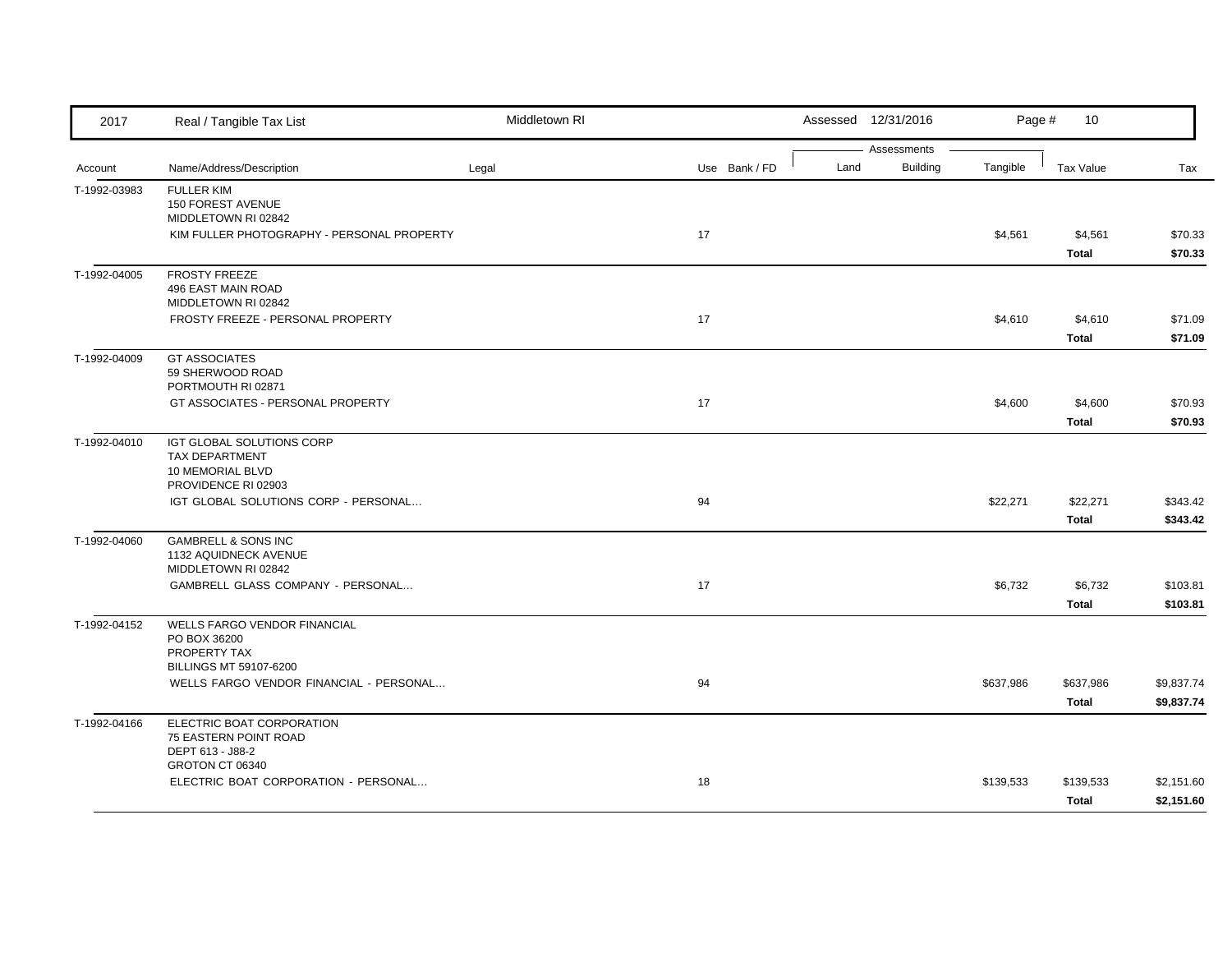| 2017         | Real / Tangible Tax List                                                                                         | Middletown RI |               |      | Assessed 12/31/2016            | Page #      | 11                       |                            |
|--------------|------------------------------------------------------------------------------------------------------------------|---------------|---------------|------|--------------------------------|-------------|--------------------------|----------------------------|
| Account      | Name/Address/Description                                                                                         | Legal         | Use Bank / FD | Land | Assessments<br><b>Building</b> | Tangible    | <b>Tax Value</b>         | Tax                        |
| T-1992-04173 | <b>GP STRATEGIES CORPORATION</b><br>11000 BROKEN LAND PARKWAY<br><b>STE 200</b>                                  |               |               |      |                                |             |                          |                            |
|              | COLUMBIA MD 21044-3555<br>GP STRATEGIES CORPORATION - PERSONAL                                                   |               | 17            |      |                                | \$4,806     | \$4,806<br><b>Total</b>  | \$74.11<br>\$74.11         |
| T-1992-04356 | UPDEGROVE LAW<br>314 OLIPHANT LANE<br>MIDDLETOWN RI 02842                                                        |               |               |      |                                |             |                          |                            |
|              | UPDEGROVE LAW - PERSONAL PROPERTY                                                                                |               | 17            |      |                                | \$10,315    | \$10,315<br><b>Total</b> | \$159.06<br>\$159.06       |
| T-1992-04361 | CONOPCO INC<br>PO BOX 339<br><b>ISELIN NJ 08830</b>                                                              |               |               |      |                                |             |                          |                            |
|              | CONOPCO INC - PERSONAL PROPERTY                                                                                  |               | 94            |      |                                | \$1,650     | \$1,650<br><b>Total</b>  | \$25.44<br>\$25.44         |
| T-1992-04617 | OCEANPOINT INSURANCE AGENCY<br><b>PO BOX 450</b><br>NEWPORT RI 02840                                             |               |               |      |                                |             |                          |                            |
|              | OCEANPOINT INSURANCE - PERSONAL PROPERTY                                                                         |               | 18            |      |                                | \$396,986   | \$396,986<br>Total       | \$6,121.52<br>\$6,121.52   |
| T-1992-04676 | HALLMARK MARKETING COMPANY LLC<br>2501 MCGEE TRAFFICWAY<br>PO BOX 419479 - TAX #407<br>KANSAS CITY MO 64141-6479 |               |               |      |                                |             |                          |                            |
|              | HALLMARK MARKETING COMPANY LLC -                                                                                 |               | 94            |      |                                | \$8,550     | \$8,550<br><b>Total</b>  | \$131.84<br>\$131.84       |
| T-1992-04933 | COX COMMUNICATIONS LLC<br>6205-A PEACHTREE DUNWOODY RD<br>12TH                                                   |               |               |      |                                |             |                          |                            |
|              | ATLANTA GA 30328<br>COX COMMUNICATIONS INC - PERSONAL PROPERTY                                                   |               | 18            |      |                                | \$2,141,194 | \$2,141,194<br>Total     | \$33,017.21<br>\$33,017.21 |
| T-1992-04940 | HERSHEY CREAMERY CO<br>301 S CAMERON STREET<br>HARRISBURG PA 17101                                               |               |               |      |                                |             |                          |                            |
|              | HERSHEY CREAMERY CO - PERSONAL PROPERTY                                                                          |               | 94            |      |                                | \$7,843     | \$7,843<br>Total         | \$120.94<br>\$120.94       |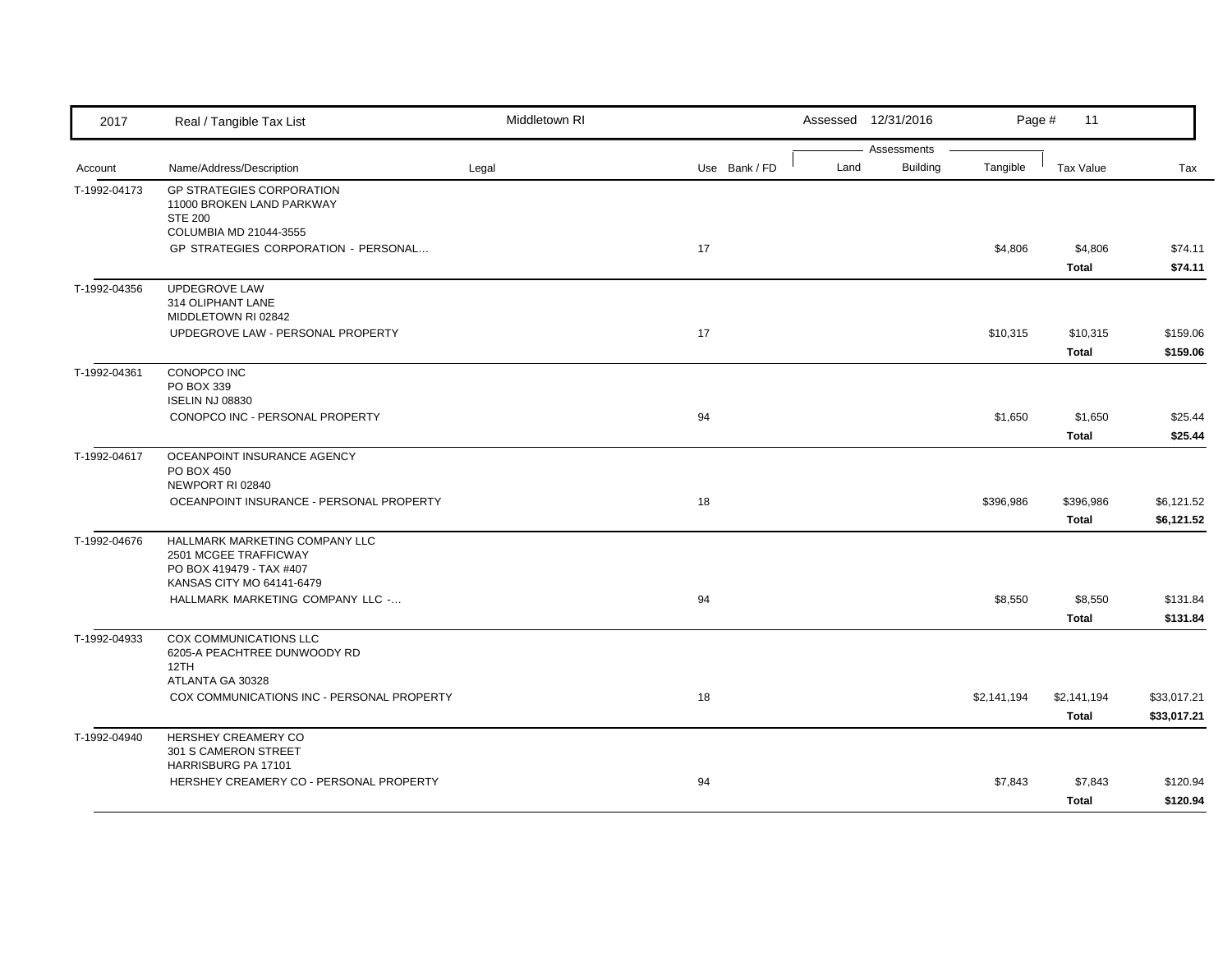| 2017         | Real / Tangible Tax List                               | Middletown RI |               |      | Assessed 12/31/2016            | Page #    | 12           |            |
|--------------|--------------------------------------------------------|---------------|---------------|------|--------------------------------|-----------|--------------|------------|
| Account      | Name/Address/Description                               | Legal         | Use Bank / FD | Land | Assessments<br><b>Building</b> | Tangible  | Tax Value    | Tax        |
| T-1992-05079 | <b>HOOGENDOORN DICK &amp; VICTOR</b>                   |               |               |      |                                |           |              |            |
|              | 408 TURNER ROAD                                        |               |               |      |                                |           |              |            |
|              | MIDDLETOWN RI 02842                                    |               |               |      |                                |           |              |            |
|              | HOOGENDOORN NURSERIES INC - PERSONAL                   |               | 17            |      |                                | \$4,261   | \$4,261      | \$65.70    |
|              |                                                        |               |               |      |                                |           | Total        | \$65.70    |
| T-1992-05200 | HURST JAMES L DDS LTD                                  |               |               |      |                                |           |              |            |
|              | 137 WEST MAIN ROAD                                     |               |               |      |                                |           |              |            |
|              | MIDDLETOWN RI 02842                                    |               |               |      |                                |           |              |            |
|              | JAMES L HURST DDS - PERSONAL PROPERTY                  |               | 18            |      |                                | \$26,398  | \$26,398     | \$407.06   |
|              |                                                        |               |               |      |                                |           | Total        | \$407.06   |
| T-1992-05268 | <b>ISLAND ASSOCIATES INC</b>                           |               |               |      |                                |           |              |            |
|              | 1015 AQUIDENCK AVENUE                                  |               |               |      |                                |           |              |            |
|              | STE <sub>5</sub><br>MIDDLETOWN RI 02842                |               |               |      |                                |           |              |            |
|              | ISLAND ASSOCIATES INC - PERSONAL PROPERTY              |               | 17            |      |                                | \$3,600   | \$3,600      | \$55.51    |
|              |                                                        |               |               |      |                                |           | Total        | \$55.51    |
|              |                                                        |               |               |      |                                |           |              |            |
| T-1992-05281 | <b>ISLAND ELEMENTS INC</b><br>86 & 89 AQUIDNECK AVENUE |               |               |      |                                |           |              |            |
|              | MIDDLETOWN RI 02842                                    |               |               |      |                                |           |              |            |
|              | ISLAND SURF & SPORT - PERSONAL PROPERTY                |               | 18            |      |                                | \$31,998  | \$31,998     | \$493.41   |
|              |                                                        |               |               |      |                                |           | Total        | \$493.41   |
| T-1992-05291 | JAM CONSTRUCTION CO INC                                |               |               |      |                                |           |              |            |
|              | 1700 WEST MAIN ROAD                                    |               |               |      |                                |           |              |            |
|              | MIDDLETOWN RI 02842                                    |               |               |      |                                |           |              |            |
|              | JAM CONSTRUCTION CO INC - PERSONAL PROPERTY            |               | 18            |      |                                | \$222,227 | \$222,227    | \$3,426.74 |
|              |                                                        |               |               |      |                                |           | <b>Total</b> | \$3,426.74 |
| T-1992-05301 | JM COOPER COMPANY                                      |               |               |      |                                |           |              |            |
|              | PO BOX 4691                                            |               |               |      |                                |           |              |            |
|              | MIDDLETOWN RI 02842                                    |               |               |      |                                |           |              |            |
|              | JM COOPER COMPANY - PERSONAL PROPERTY                  |               | 18            |      |                                | \$8,514   | \$8,514      | \$131.29   |
|              |                                                        |               |               |      |                                |           | Total        | \$131.29   |
| T-1992-05353 | <b>JANCO INC</b>                                       |               |               |      |                                |           |              |            |
|              | PO BOX 8819<br>CRANSTON RI 02920                       |               |               |      |                                |           |              |            |
|              | BURGER KING #1221 - PERSONAL PROPERTY                  |               | 18            |      |                                | \$33,979  | \$33,979     | \$523.96   |
|              |                                                        |               |               |      |                                |           |              |            |
|              |                                                        |               |               |      |                                |           | Total        | \$523.96   |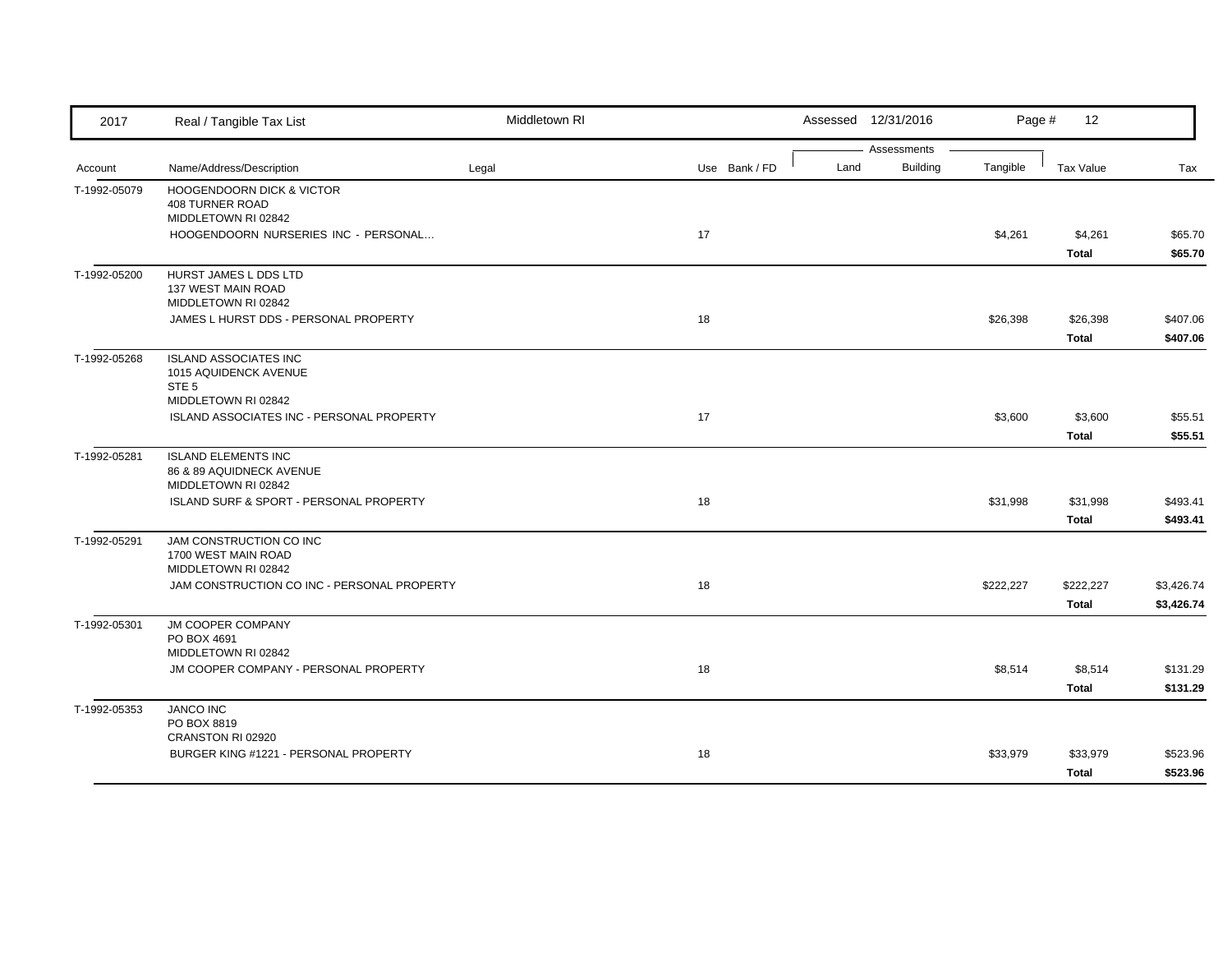| Assessments<br>Building<br>Tangible<br>Name/Address/Description<br>Use Bank / FD<br>Land<br>Tax Value<br>Tax<br>Legal<br>Account<br>JESTINGS DONALD PAUL<br>T-1992-05414<br>103 FOREST AVENUE<br>MIDDLETOWN RI 02842<br>DON JESTINGS & SONS LLC - PERSONAL PROPERTY<br>18<br>\$37,632<br>\$37,632<br>\$580.29<br>\$580.29<br>Total<br>JOHNNYS GETTY SERVICE INC<br>795 WEST MAIN ROAD<br>MIDDLETOWN RI 02842<br>18<br>\$22,081<br>\$340.49<br>JOHNNY'S GETTY SERVICE INC - PERSONAL<br>\$22,081<br><b>Total</b><br>\$340.49<br>T-1992-05472<br><b>JOHNSON GINA</b><br>1138 AQUIDNECK AVENUE<br>MIDDLETOWN RI 02842<br>17<br>GINA'S BEAUTY SALON - PERSONAL PROPERTY<br>\$1,131<br>\$1,131<br>\$17.44<br>\$17.44<br>Total<br>JONES GEOFFREY G DMD<br>700 AQUIDNECK AVENUE<br>MIDDLETOWN RI 02842<br>18<br>ISLAND DENTAL HEALTH - PERSONAL PROPERTY<br>\$20,930<br>\$322.74<br>\$20,930<br>Total<br>\$322.74<br>SHIJINC<br>747 AQUIDNECK AVENUE<br>MIDDLETOWN RI 02842<br>NEW SEA SHAI - PERSONAL PROPERTY<br>18<br>\$35,387<br>\$35,387<br>\$545.67<br>\$545.67<br>Total<br>K & E CORPORATION<br>T-1992-05548<br>120 WEST MAIN ROAD<br>MIDDLETOWN RI 02842<br>RHEA'S - PERSONAL PROPERTY<br>18<br>\$60,512<br>\$60,512<br>\$933.10<br>\$933.10<br>Total<br>KEHEW KENNETH A<br>74 VALLEY ROAD<br>MIDDLETOWN RI 02842<br>18<br>KEHEW KENNETH A DDS - PERSONAL PROPERTY<br>\$30,254<br>\$30,254<br>\$466.52 | 2017         | Real / Tangible Tax List | Middletown RI |  | Assessed 12/31/2016 | Page # | 13    |          |
|---------------------------------------------------------------------------------------------------------------------------------------------------------------------------------------------------------------------------------------------------------------------------------------------------------------------------------------------------------------------------------------------------------------------------------------------------------------------------------------------------------------------------------------------------------------------------------------------------------------------------------------------------------------------------------------------------------------------------------------------------------------------------------------------------------------------------------------------------------------------------------------------------------------------------------------------------------------------------------------------------------------------------------------------------------------------------------------------------------------------------------------------------------------------------------------------------------------------------------------------------------------------------------------------------------------------------------------------------------------------------------------------------------|--------------|--------------------------|---------------|--|---------------------|--------|-------|----------|
|                                                                                                                                                                                                                                                                                                                                                                                                                                                                                                                                                                                                                                                                                                                                                                                                                                                                                                                                                                                                                                                                                                                                                                                                                                                                                                                                                                                                         |              |                          |               |  |                     |        |       |          |
|                                                                                                                                                                                                                                                                                                                                                                                                                                                                                                                                                                                                                                                                                                                                                                                                                                                                                                                                                                                                                                                                                                                                                                                                                                                                                                                                                                                                         |              |                          |               |  |                     |        |       |          |
|                                                                                                                                                                                                                                                                                                                                                                                                                                                                                                                                                                                                                                                                                                                                                                                                                                                                                                                                                                                                                                                                                                                                                                                                                                                                                                                                                                                                         |              |                          |               |  |                     |        |       |          |
|                                                                                                                                                                                                                                                                                                                                                                                                                                                                                                                                                                                                                                                                                                                                                                                                                                                                                                                                                                                                                                                                                                                                                                                                                                                                                                                                                                                                         |              |                          |               |  |                     |        |       |          |
|                                                                                                                                                                                                                                                                                                                                                                                                                                                                                                                                                                                                                                                                                                                                                                                                                                                                                                                                                                                                                                                                                                                                                                                                                                                                                                                                                                                                         |              |                          |               |  |                     |        |       |          |
|                                                                                                                                                                                                                                                                                                                                                                                                                                                                                                                                                                                                                                                                                                                                                                                                                                                                                                                                                                                                                                                                                                                                                                                                                                                                                                                                                                                                         |              |                          |               |  |                     |        |       |          |
|                                                                                                                                                                                                                                                                                                                                                                                                                                                                                                                                                                                                                                                                                                                                                                                                                                                                                                                                                                                                                                                                                                                                                                                                                                                                                                                                                                                                         | T-1992-05447 |                          |               |  |                     |        |       |          |
|                                                                                                                                                                                                                                                                                                                                                                                                                                                                                                                                                                                                                                                                                                                                                                                                                                                                                                                                                                                                                                                                                                                                                                                                                                                                                                                                                                                                         |              |                          |               |  |                     |        |       |          |
|                                                                                                                                                                                                                                                                                                                                                                                                                                                                                                                                                                                                                                                                                                                                                                                                                                                                                                                                                                                                                                                                                                                                                                                                                                                                                                                                                                                                         |              |                          |               |  |                     |        |       |          |
|                                                                                                                                                                                                                                                                                                                                                                                                                                                                                                                                                                                                                                                                                                                                                                                                                                                                                                                                                                                                                                                                                                                                                                                                                                                                                                                                                                                                         |              |                          |               |  |                     |        |       |          |
|                                                                                                                                                                                                                                                                                                                                                                                                                                                                                                                                                                                                                                                                                                                                                                                                                                                                                                                                                                                                                                                                                                                                                                                                                                                                                                                                                                                                         |              |                          |               |  |                     |        |       |          |
|                                                                                                                                                                                                                                                                                                                                                                                                                                                                                                                                                                                                                                                                                                                                                                                                                                                                                                                                                                                                                                                                                                                                                                                                                                                                                                                                                                                                         |              |                          |               |  |                     |        |       |          |
|                                                                                                                                                                                                                                                                                                                                                                                                                                                                                                                                                                                                                                                                                                                                                                                                                                                                                                                                                                                                                                                                                                                                                                                                                                                                                                                                                                                                         |              |                          |               |  |                     |        |       |          |
|                                                                                                                                                                                                                                                                                                                                                                                                                                                                                                                                                                                                                                                                                                                                                                                                                                                                                                                                                                                                                                                                                                                                                                                                                                                                                                                                                                                                         |              |                          |               |  |                     |        |       |          |
|                                                                                                                                                                                                                                                                                                                                                                                                                                                                                                                                                                                                                                                                                                                                                                                                                                                                                                                                                                                                                                                                                                                                                                                                                                                                                                                                                                                                         |              |                          |               |  |                     |        |       |          |
|                                                                                                                                                                                                                                                                                                                                                                                                                                                                                                                                                                                                                                                                                                                                                                                                                                                                                                                                                                                                                                                                                                                                                                                                                                                                                                                                                                                                         | T-1992-05501 |                          |               |  |                     |        |       |          |
|                                                                                                                                                                                                                                                                                                                                                                                                                                                                                                                                                                                                                                                                                                                                                                                                                                                                                                                                                                                                                                                                                                                                                                                                                                                                                                                                                                                                         |              |                          |               |  |                     |        |       |          |
|                                                                                                                                                                                                                                                                                                                                                                                                                                                                                                                                                                                                                                                                                                                                                                                                                                                                                                                                                                                                                                                                                                                                                                                                                                                                                                                                                                                                         |              |                          |               |  |                     |        |       |          |
|                                                                                                                                                                                                                                                                                                                                                                                                                                                                                                                                                                                                                                                                                                                                                                                                                                                                                                                                                                                                                                                                                                                                                                                                                                                                                                                                                                                                         |              |                          |               |  |                     |        |       |          |
|                                                                                                                                                                                                                                                                                                                                                                                                                                                                                                                                                                                                                                                                                                                                                                                                                                                                                                                                                                                                                                                                                                                                                                                                                                                                                                                                                                                                         | T-1992-05546 |                          |               |  |                     |        |       |          |
|                                                                                                                                                                                                                                                                                                                                                                                                                                                                                                                                                                                                                                                                                                                                                                                                                                                                                                                                                                                                                                                                                                                                                                                                                                                                                                                                                                                                         |              |                          |               |  |                     |        |       |          |
|                                                                                                                                                                                                                                                                                                                                                                                                                                                                                                                                                                                                                                                                                                                                                                                                                                                                                                                                                                                                                                                                                                                                                                                                                                                                                                                                                                                                         |              |                          |               |  |                     |        |       |          |
|                                                                                                                                                                                                                                                                                                                                                                                                                                                                                                                                                                                                                                                                                                                                                                                                                                                                                                                                                                                                                                                                                                                                                                                                                                                                                                                                                                                                         |              |                          |               |  |                     |        |       |          |
|                                                                                                                                                                                                                                                                                                                                                                                                                                                                                                                                                                                                                                                                                                                                                                                                                                                                                                                                                                                                                                                                                                                                                                                                                                                                                                                                                                                                         |              |                          |               |  |                     |        |       |          |
|                                                                                                                                                                                                                                                                                                                                                                                                                                                                                                                                                                                                                                                                                                                                                                                                                                                                                                                                                                                                                                                                                                                                                                                                                                                                                                                                                                                                         |              |                          |               |  |                     |        |       |          |
|                                                                                                                                                                                                                                                                                                                                                                                                                                                                                                                                                                                                                                                                                                                                                                                                                                                                                                                                                                                                                                                                                                                                                                                                                                                                                                                                                                                                         |              |                          |               |  |                     |        |       |          |
|                                                                                                                                                                                                                                                                                                                                                                                                                                                                                                                                                                                                                                                                                                                                                                                                                                                                                                                                                                                                                                                                                                                                                                                                                                                                                                                                                                                                         |              |                          |               |  |                     |        |       |          |
|                                                                                                                                                                                                                                                                                                                                                                                                                                                                                                                                                                                                                                                                                                                                                                                                                                                                                                                                                                                                                                                                                                                                                                                                                                                                                                                                                                                                         |              |                          |               |  |                     |        |       |          |
|                                                                                                                                                                                                                                                                                                                                                                                                                                                                                                                                                                                                                                                                                                                                                                                                                                                                                                                                                                                                                                                                                                                                                                                                                                                                                                                                                                                                         | T-1992-05629 |                          |               |  |                     |        |       |          |
|                                                                                                                                                                                                                                                                                                                                                                                                                                                                                                                                                                                                                                                                                                                                                                                                                                                                                                                                                                                                                                                                                                                                                                                                                                                                                                                                                                                                         |              |                          |               |  |                     |        |       |          |
|                                                                                                                                                                                                                                                                                                                                                                                                                                                                                                                                                                                                                                                                                                                                                                                                                                                                                                                                                                                                                                                                                                                                                                                                                                                                                                                                                                                                         |              |                          |               |  |                     |        |       |          |
|                                                                                                                                                                                                                                                                                                                                                                                                                                                                                                                                                                                                                                                                                                                                                                                                                                                                                                                                                                                                                                                                                                                                                                                                                                                                                                                                                                                                         |              |                          |               |  |                     |        | Total | \$466.52 |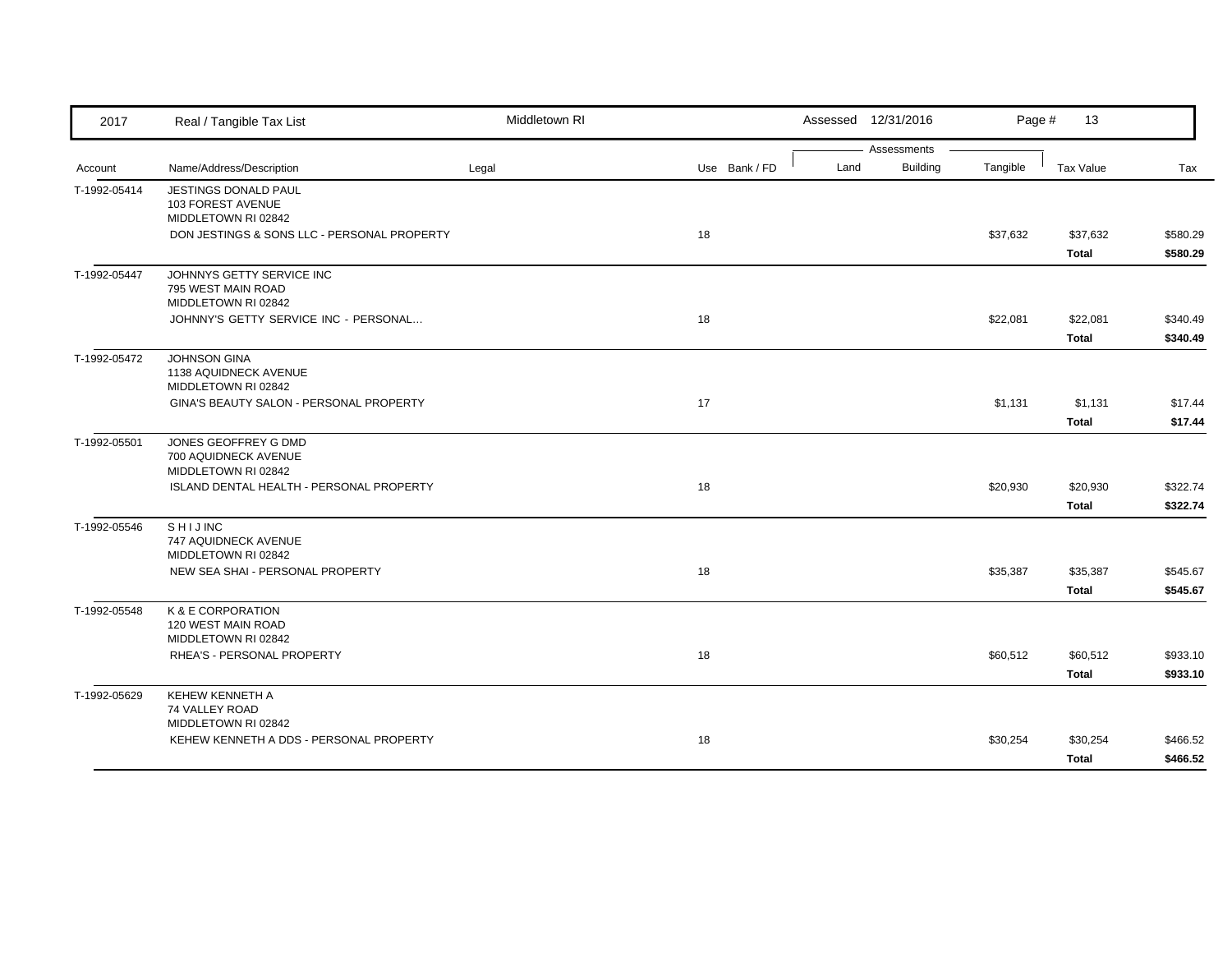| 2017         | Real / Tangible Tax List                                                                                                  | Middletown RI |               |      | Assessed 12/31/2016     | Page #      | 14                          |                            |
|--------------|---------------------------------------------------------------------------------------------------------------------------|---------------|---------------|------|-------------------------|-------------|-----------------------------|----------------------------|
| Account      | Name/Address/Description                                                                                                  | Legal         | Use Bank / FD | Land | Assessments<br>Building | Tangible    | Tax Value                   | Tax                        |
| T-1992-05632 | KEHEW & VAILLANCOURT INSURANCE<br>1224 WEST MAIN ROAD<br>MIDDLETOWN RI 02842<br>KEHEW & VAILLANCOURT INSURANCE - PERSONAL |               | 18            |      |                         | \$2,978     | \$2,978<br>Total            | \$45.92<br>\$45.92         |
| T-1992-05637 | CHINA STAR II 778 INC<br>877 WEST MAIN ROAD<br>MIDDLETOWN RI 02842<br>CHINA STAR II RESTAURANT - PERSONAL PROPERTY        |               | 18            |      |                         | \$33,540    | \$33,540<br><b>Total</b>    | \$517.19<br>\$517.19       |
| T-1992-05664 | <b>KELLY &amp; PICERNE INC</b><br>75 LAMBERT LYNN HIGHWAY<br>WARWICK RI 02886<br>KELLY & PICERNE INC - PERSONAL PROPERTY  |               | 18            |      |                         | \$16,493    | \$16,493<br>Total           | \$254.32<br>\$254.32       |
| T-1992-05718 | <b>KEMPENAAR CATERING LLC</b><br>1105 EAST MAIN ROAD<br>MIDDLETOWN RI 02842<br>KEMPENAAR'S CLAMBAKE CLUB - PERSONAL       |               | 18            |      |                         | \$19,656    | \$19,656<br><b>Total</b>    | \$303.10<br>\$303.10       |
| T-1992-05850 | <b>KIRBY ALAN</b><br><b>15 WARD AVENUE</b><br>MIDDLETOWN RI 02842<br>FRED T KIRBY & SONS INC - PERSONAL PROPERTY          |               | 18            |      |                         | \$92,006    | \$92,006<br><b>Total</b>    | \$1,418.73<br>\$1,418.73   |
| T-1992-05991 | KVH INDUSTRIES INC<br>50 ENTERPRISE CENTER<br>MIDDLETOWN RI 02842<br>KVH INDUSTRIES - PERSONAL PROPERTY                   |               | 18            |      |                         | \$4,964,341 | \$4,964,341<br><b>Total</b> | \$76,550.14<br>\$76,550.14 |
| T-1992-05997 | KYRAN RESEARCH ASSOC INC<br>PO BOX 3780<br>NEWPORT RI 02840<br>KYRAN RESEARCH ASSOC INC - PERSONAL                        |               | 18            |      |                         | \$43,482    | \$43,482<br>Total           | \$670.49<br>\$670.49       |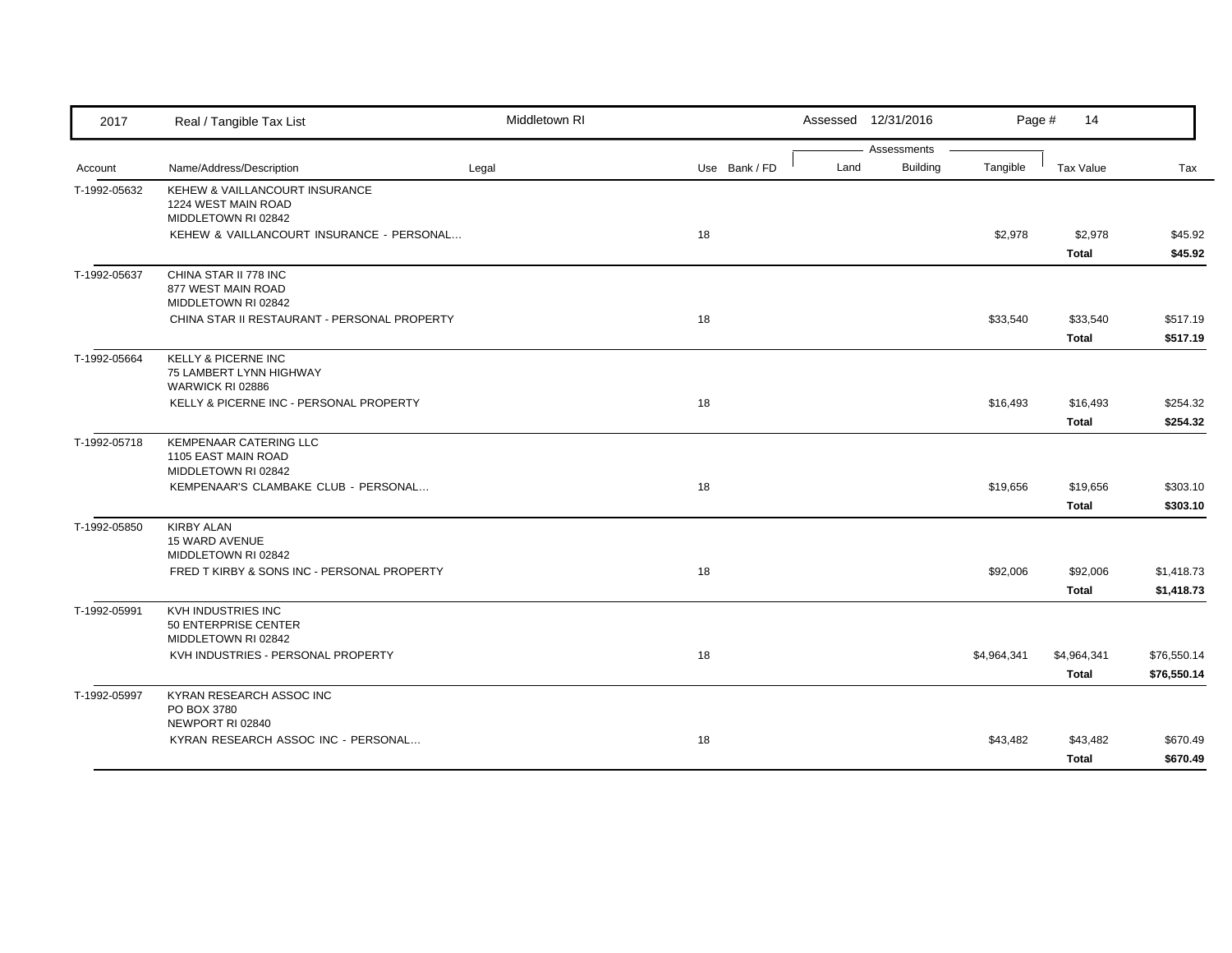| 2017         | Real / Tangible Tax List                                                         | Middletown RI |               |      | Assessed 12/31/2016     | Page #      | 15                       |                            |
|--------------|----------------------------------------------------------------------------------|---------------|---------------|------|-------------------------|-------------|--------------------------|----------------------------|
| Account      | Name/Address/Description                                                         | Legal         | Use Bank / FD | Land | Assessments<br>Building | Tangible    | <b>Tax Value</b>         | Tax                        |
| T-1992-06033 | LACERDA H LANDSCAPING & CONST<br><b>465 OLIPHANT LANE</b><br>MIDDLETOWN RI 02842 |               |               |      |                         |             |                          |                            |
|              | H LACERDA LANDSCAPING & CONST - PERSONAL                                         |               | 18            |      |                         | \$45,475    | \$45,475<br>Total        | \$701.22<br>\$701.22       |
| T-1992-06493 | LONGADE LLC<br>1 WINFIELD COURT<br>MIDDLETOWN RI 02842-6220                      |               |               |      |                         |             |                          |                            |
|              | DEL'S LEMONADE - PERSONAL PROPERTY                                               |               | 18            |      |                         | \$19,196    | \$19,196<br><b>Total</b> | \$296.00<br>\$296.00       |
| T-1992-06651 | ST ONGE VIRINIA<br>605 IRON MINE HILL ROAD<br>NORTH SMITHFIELD RI 02895          |               |               |      |                         |             |                          |                            |
|              | 2003 33' KEYSTONE HORNET - PERSONAL PROPERTY                                     |               | 45            |      |                         | \$5,937     | \$5,937<br><b>Total</b>  | \$91.55<br>\$91.55         |
| T-1992-06956 | MAXI DRUG SOUTH LP<br>PO BOX 839<br>CAMP HILL PA 10711                           |               |               |      |                         |             |                          |                            |
|              | RITE AID #10222 - PERSONAL PROPERTY                                              |               | 18            |      |                         | \$290,961   | \$290,961<br>Total       | \$4,486.62<br>\$4,486.62   |
| T-1992-07173 | MCLAUGHLIN RESEARCH CORP<br>130 EUGENE ONEILL DRIVE<br>NEW LONDON CT 06320       |               |               |      |                         |             |                          |                            |
|              | MCLAUGHLIN RESEARCH CORP - PERSONAL                                              |               | 18            |      |                         | \$1,027,289 | \$1,027,289<br>Total     | \$15,840.80<br>\$15,840.80 |
| T-1992-07298 | MELLO CONSTRUCTION CO INC<br>87 BEACON STREET<br>MIDDLETOWN RI 02842             |               |               |      |                         |             |                          |                            |
|              | MELLO CONSTRUCTION CO INC - PERSONAL                                             |               | 18            |      |                         | \$67,320    | \$67,320<br><b>Total</b> | \$1,038.07<br>\$1,038.07   |
| T-1992-07402 | <b>MESSIER ROBERT</b><br>879 WEST MAIN ROAD<br>MIDDLETOWN RI 02842               |               |               |      |                         |             |                          |                            |
|              | PEDAL POWER BICYCLE SHOP INC - PERSONAL                                          |               | 17            |      |                         | \$2,813     | \$2,813<br>Total         | \$43.38<br>\$43.38         |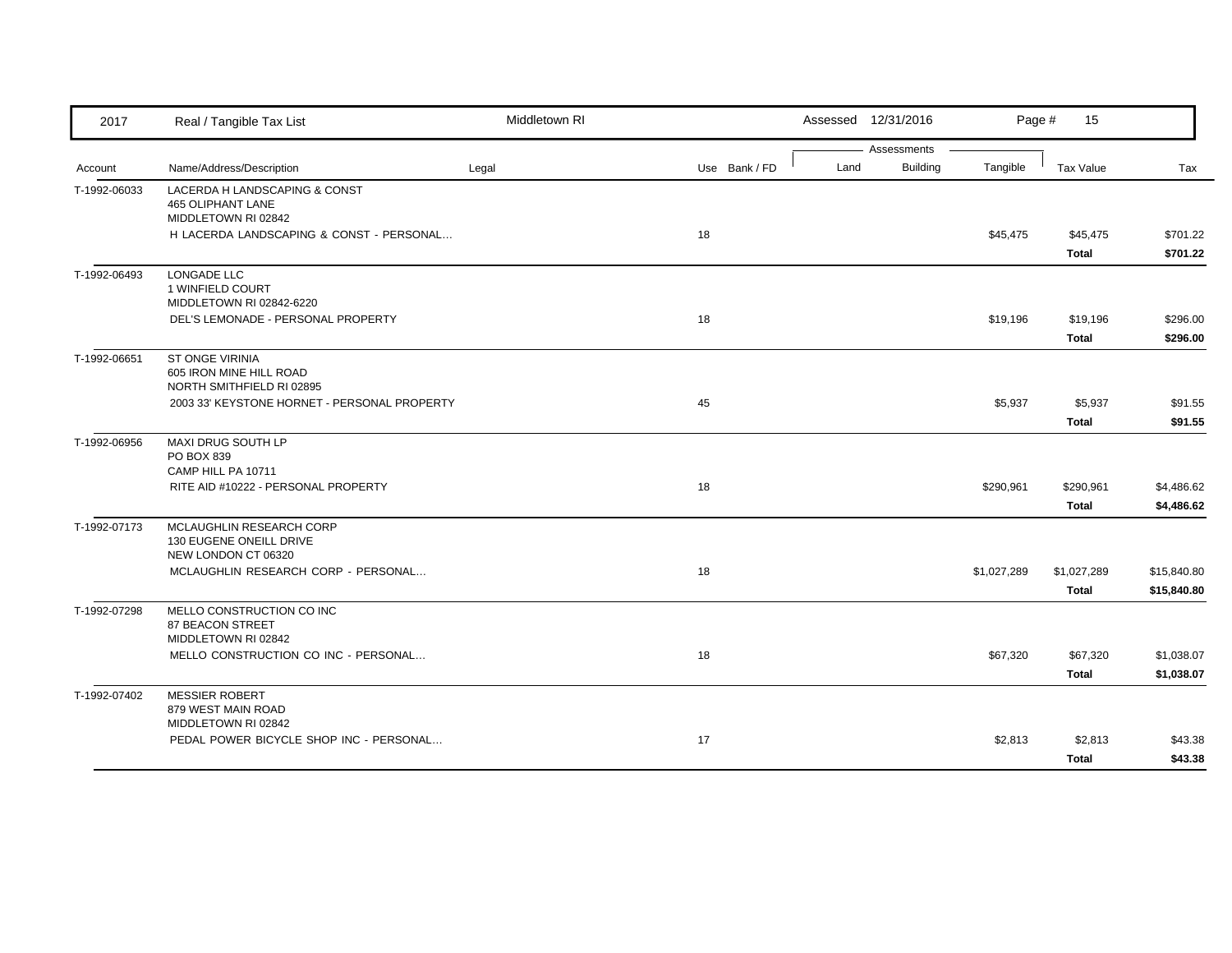| 2017         | Real / Tangible Tax List                                                           | Middletown RI |               |      | Assessed 12/31/2016 | Page #    | 16                       |                          |
|--------------|------------------------------------------------------------------------------------|---------------|---------------|------|---------------------|-----------|--------------------------|--------------------------|
|              |                                                                                    |               |               |      | Assessments         |           |                          |                          |
| Account      | Name/Address/Description                                                           | Legal         | Use Bank / FD | Land | <b>Building</b>     | Tangible  | <b>Tax Value</b>         | Tax                      |
| T-1992-07415 | <b>MIHOLD INC</b><br>C/O KENTCO SOUTH<br>2715 STATE RTE 9 - STE 104                |               |               |      |                     |           |                          |                          |
|              | BALLSTON NY 12020-5306<br>MIDAS AUTO SERVICE EXPERTS - PERSONAL                    |               | 18            |      |                     | \$62,037  | \$62,037<br><b>Total</b> | \$956.61<br>\$956.61     |
| T-1992-07429 | MIDDLETOWN ASSOCIATES LLC<br><b>KELLY &amp; PICERNE</b><br>75 LAMBERT LIND HIGHWAY |               |               |      |                     |           |                          |                          |
|              | WARWICK RI 02886<br>EAST BAY VILLAGE - PERSONAL PROPERTY                           |               | 18            |      |                     | \$16,493  | \$16,493<br>Total        | \$254.32<br>\$254.32     |
| T-1992-07435 | MIDDLETOWN COLUMBUS CLUB INC<br>7 VALLEY ROAD<br>MIDDLETOWN RI 02842               |               |               |      |                     |           |                          |                          |
|              | COLUMBUS CLUB OF MIDDLETOWN - PERSONAL                                             |               | 17            |      |                     | \$11,084  | \$11,084<br>Total        | \$170.92<br>\$170.92     |
| T-1992-07521 | MINI WAREHOUSING INC<br>241 FRANCIS AVENUE<br>MANSFIELD MA 02048                   |               |               |      |                     |           |                          |                          |
|              | MINI WAREHOUSING INC - PERSONAL PROPERTY                                           |               | 94            |      |                     | \$6,883   | \$6,883<br>Total         | \$106.14<br>\$106.14     |
| T-1992-07554 | MOITOZA ALLEN G<br>141 PECKHAM AVENUE<br>MIDDLETOWN RI 02842                       |               |               |      |                     |           |                          |                          |
|              | MOITOZA FLOOR SURFACING - PERSONAL                                                 |               | 17            |      |                     | \$3,900   | \$3,900<br><b>Total</b>  | \$60.14<br>\$60.14       |
| T-1992-07970 | NEWPORT ANIMAL HOSPITAL INC<br>333 VALLEY ROAD<br>MIDDLETOWN RI 02842              |               |               |      |                     |           |                          |                          |
|              | NEWPORT ANIMAL HOSPITAL INC - PERSONAL                                             |               | 18            |      |                     | \$188,627 | \$188,627<br>Total       | \$2,908.63<br>\$2,908.63 |
| T-1992-07974 | NEWPORT CTY BOARD OF REALTORS<br>26 VALLEY ROAD - STE 204<br>MIDDLETOWN RI 02842   |               |               |      |                     |           |                          |                          |
|              | NEWPORT CTY BOARD OF REALTORS - PERSONAL                                           |               | 18            |      |                     | \$17,515  | \$17,515<br>Total        | \$270.08<br>\$270.08     |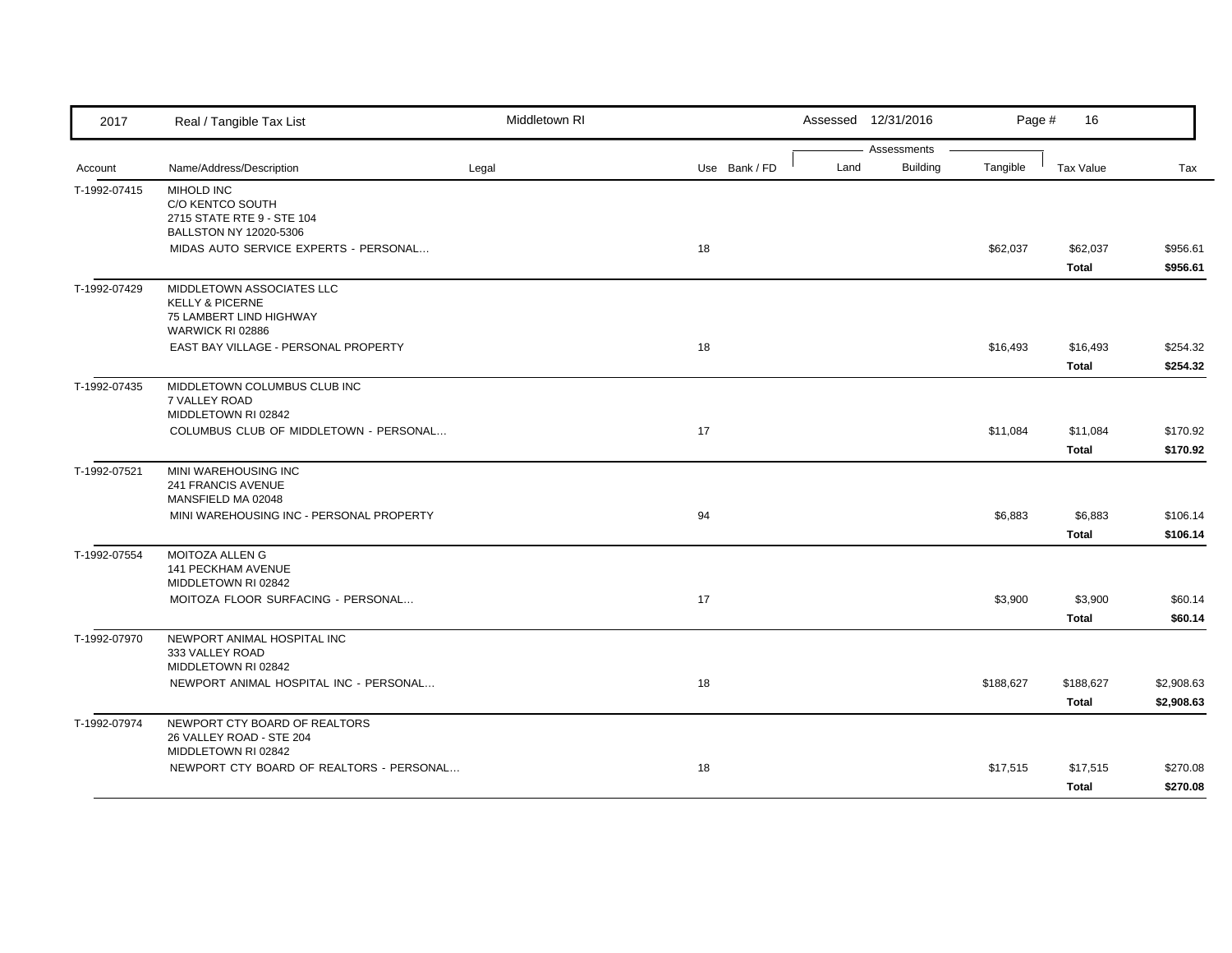| 2017         | Real / Tangible Tax List                                   | Middletown RI |               |      | Assessed 12/31/2016            | Page #      | 17           |              |
|--------------|------------------------------------------------------------|---------------|---------------|------|--------------------------------|-------------|--------------|--------------|
| Account      | Name/Address/Description                                   | Legal         | Use Bank / FD | Land | Assessments<br><b>Building</b> | Tangible    | Tax Value    | Tax          |
| T-1992-07975 | NEWPORT COUNTY PROPANE INC                                 |               |               |      |                                |             |              |              |
|              | 50 UNDERWOOD LANE                                          |               |               |      |                                |             |              |              |
|              | MIDDLETOWN RI 02842                                        |               |               |      |                                |             |              |              |
|              | NEWPORT COUNTY PROPANE - PERSONAL                          |               | 18            |      |                                | \$36,072    | \$36,072     | \$556.23     |
|              |                                                            |               |               |      |                                |             | Total        | \$556.23     |
| T-1992-07976 | NEWPORT CTY CHAMBER COMMERCE                               |               |               |      |                                |             |              |              |
|              | 35 VALLEY ROAD                                             |               |               |      |                                |             |              |              |
|              | MIDDLETOWN RI 02842-6306                                   |               |               |      |                                |             |              |              |
|              | NEWPORT CTY CHAMBER COMMERCE - PERSONAL                    |               | 18            |      |                                | \$37,400    | \$37,400     | \$576.71     |
|              |                                                            |               |               |      |                                |             | <b>Total</b> | \$576.71     |
| T-1992-07979 | NPT CTY EMERG & MEDICAL OFFICE                             |               |               |      |                                |             |              |              |
|              | 67 VALLEY ROAD                                             |               |               |      |                                |             |              |              |
|              | MIDDLETOWN RI 02842<br>NEWPORT COUNTY EMERGENCY - PERSONAL |               | 18            |      |                                | \$45,389    | \$45,389     | \$699.90     |
|              |                                                            |               |               |      |                                |             | Total        | \$699.90     |
| T-1992-07981 | AQUIDNECK HEALTH LLC                                       |               |               |      |                                |             |              |              |
|              | 66 VALLEY ROAD                                             |               |               |      |                                |             |              |              |
|              | MIDDLETOWN RI 02842                                        |               |               |      |                                |             |              |              |
|              | NEWPORT ATHLETIC CLUB - PERSONAL PROPERTY                  |               | 18            |      |                                | \$134,245   | \$134,245    | \$2,070.06   |
|              |                                                            |               |               |      |                                |             | <b>Total</b> | \$2,070.06   |
| T-1992-07983 | NEWPORT CREAMERY LLC                                       |               |               |      |                                |             |              |              |
|              | PO BOX 8819                                                |               |               |      |                                |             |              |              |
|              | CRANSTON RI 02920                                          |               |               |      |                                |             |              |              |
|              | NEWPORT CREAMERY #1 - PERSONAL PROPERTY                    |               | 18            |      |                                | \$39,585    | \$39,585     | \$610.40     |
|              |                                                            |               |               |      |                                |             | Total        | \$610.40     |
| T-1992-07990 | NARRAGANSETT ELECTRIC CORP                                 |               |               |      |                                |             |              |              |
|              | PROPERTY TAX DEPT<br>40 SYLVAN RD                          |               |               |      |                                |             |              |              |
|              | WALTHAM MA 02451-2286                                      |               |               |      |                                |             |              |              |
|              | NARRAGANSETT ELECTRIC - PERSONAL PROPERTY                  |               | 10            |      |                                | \$9,401,897 | \$9,401,897  | \$144,977.25 |
|              |                                                            |               |               |      |                                |             | <b>Total</b> | \$144,977.25 |
| T-1992-08005 | SHEAR DOUGLAS C                                            |               |               |      |                                |             |              |              |
|              | PO BOX 4009                                                |               |               |      |                                |             |              |              |
|              | MIDDLETOWN RI 02842                                        |               |               |      |                                |             |              |              |
|              | NEWPORT HOUSEWRIGHTS - PERSONAL PROPERTY                   |               | 17            |      |                                | \$4,950     | \$4,950      | \$76.33      |
|              |                                                            |               |               |      |                                |             | Total        | \$76.33      |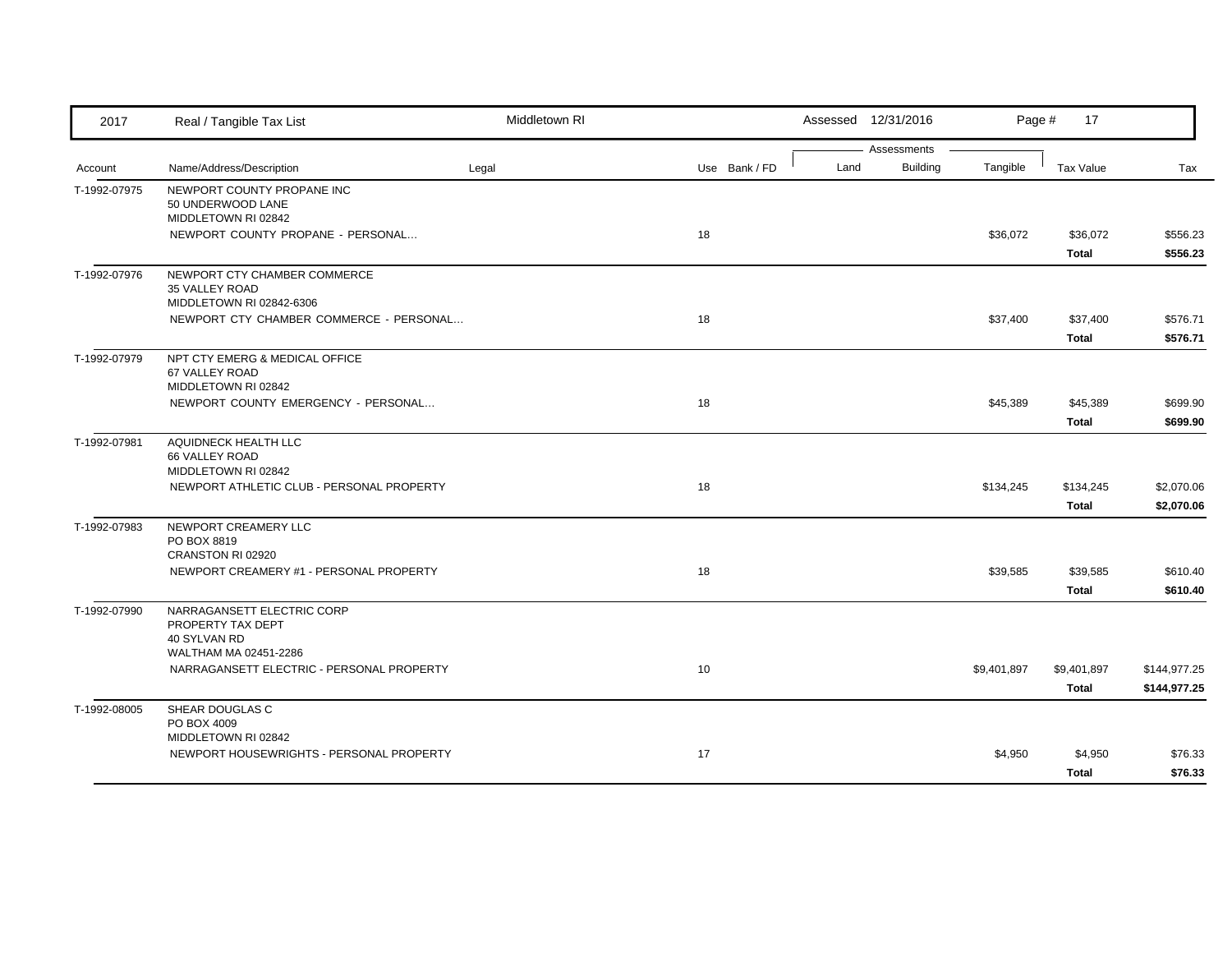| 2017         | Real / Tangible Tax List                                                  | Middletown RI |               |      | Assessed 12/31/2016     | Page #    | 18                       |                          |
|--------------|---------------------------------------------------------------------------|---------------|---------------|------|-------------------------|-----------|--------------------------|--------------------------|
| Account      | Name/Address/Description                                                  | Legal         | Use Bank / FD | Land | Assessments<br>Building | Tangible  | Tax Value                | Tax                      |
| T-1992-08015 | NEWPORT MUSIC CO INC<br>849 UNION STREET<br>PORTSMOUTH RI 02871           |               |               |      |                         |           |                          |                          |
|              | NEWPORT MUSIC CO INC - PERSONAL PROPERTY                                  |               | 94            |      |                         | \$159,324 | \$159,324<br>Total       | \$2,456.78<br>\$2,456.78 |
| T-1992-08022 | NEWPORT RESTORATION FOUNDATION<br>51 TOURO STREET<br>NEWPORT RI 02840     |               |               |      |                         |           |                          |                          |
|              | NEWPORT RESTORATION FOUNDATION -                                          |               | 18            |      |                         | \$11,556  | \$11,556<br>Total        | \$178.19<br>\$178.19     |
| T-1992-08023 | NEWPORT RIFLE CLUB<br>PO BOX 4366<br>MIDDLETOWN RI 02842                  |               |               |      |                         |           |                          |                          |
|              | NEWPORT RIFLE CLUB - PERSONAL PROPERTY                                    |               | 17            |      |                         | \$2,200   | \$2,200<br><b>Total</b>  | \$33.92<br>\$33.92       |
| T-1992-08026 | NEWPORT TOOL & DIE CO INC<br>1219 AQUIDNECK AVENUE<br>MIDDLETOWN RI 02842 |               |               |      |                         |           |                          |                          |
|              | NEWPORT TOOL & DIE CO - PERSONAL PROPERTY                                 |               | 19            |      |                         | \$10,737  | \$10,737<br><b>Total</b> | \$165.56<br>\$165.56     |
| T-1992-08066 | BLUE WAVE REAL ESTATE LLC<br><b>72 POWERS STREET</b><br>NEEDHAM MA 02492  |               |               |      |                         |           |                          |                          |
|              | BLUE WAVE CAR WASH - PERSONAL PROPERTY                                    |               | 18            |      |                         | \$70,211  | \$70,211<br>Total        | \$1,082.65<br>\$1,082.65 |
| T-1992-08124 | EDEN NORTHGATE LLC<br>136 BROOKLINE AVENUE<br>BOSTON MA 02215             |               |               |      |                         |           |                          |                          |
|              | EDEN NORTHGATE LLC - PERSONAL PROPERTY                                    |               | 18            |      |                         | \$8,351   | \$8,351<br>Total         | \$128.77<br>\$128.77     |
| T-1992-08135 | D & M TIRE SALES LTD<br>729 WEST MAIN ROAD<br>MIDDLETOWN RI 02842         |               |               |      |                         |           |                          |                          |
|              | D & M TIRE SALES LTD - PERSONAL PROPERTY                                  |               | 18            |      |                         | \$26,511  | \$26,511<br>Total        | \$408.80<br>\$408.80     |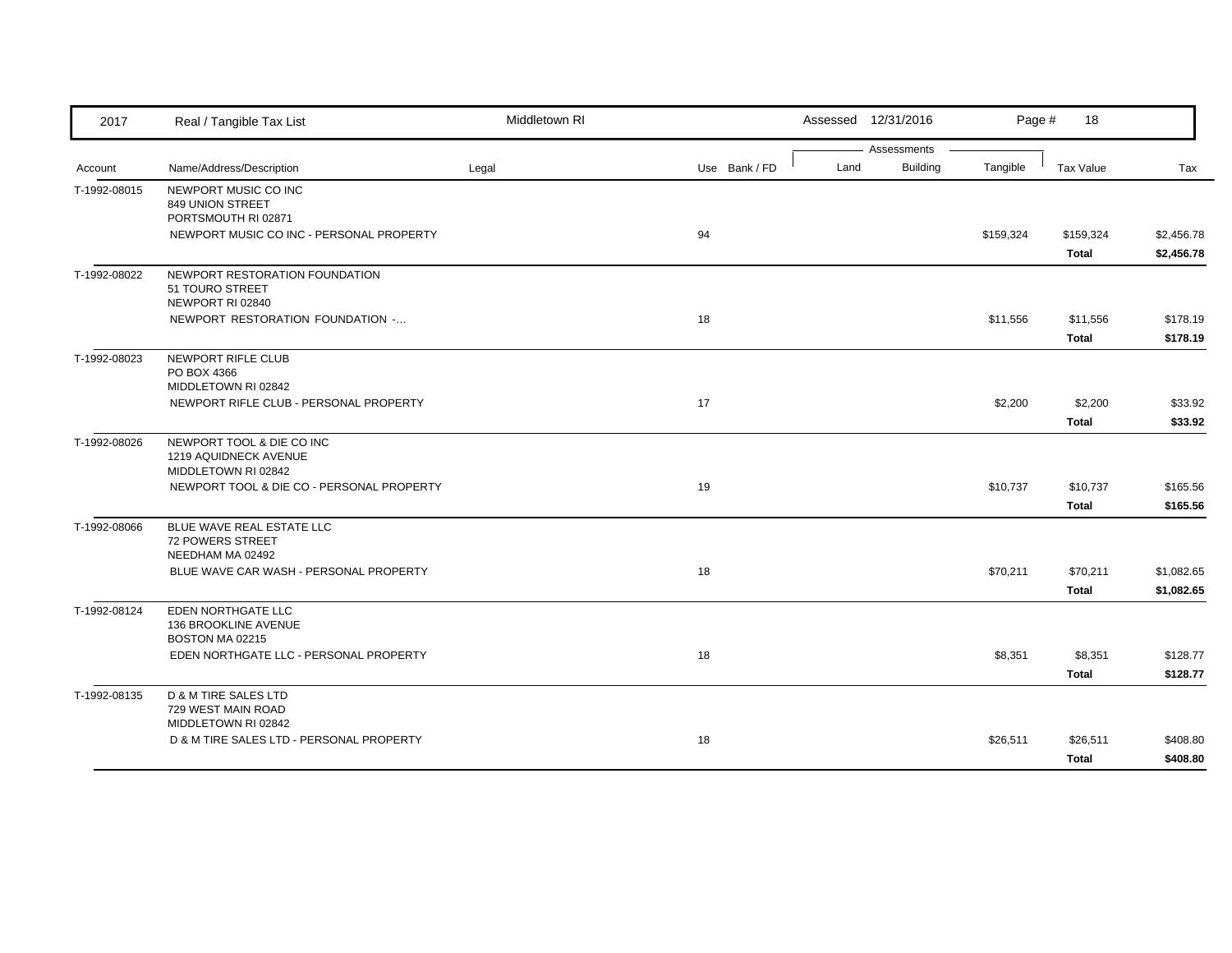| 2017         | Real / Tangible Tax List                                                                       | Middletown RI |               |      | Assessed 12/31/2016 | Page #    | 19               |            |
|--------------|------------------------------------------------------------------------------------------------|---------------|---------------|------|---------------------|-----------|------------------|------------|
|              |                                                                                                |               |               |      | Assessments         |           |                  |            |
| Account      | Name/Address/Description                                                                       | Legal         | Use Bank / FD | Land | <b>Building</b>     | Tangible  | <b>Tax Value</b> | Tax        |
| T-1992-08160 | NUNES PROPERTIES LTD<br>575 EAST MAIN ROAD<br>UNIT <sub>1</sub>                                |               |               |      |                     |           |                  |            |
|              | MIDDLETOWN RI 02842                                                                            |               |               |      |                     |           |                  |            |
|              | NUNES PROPERTIES LTD - PERSONAL PROPERTY                                                       |               | 17            |      |                     | \$1,166   | \$1,166          | \$17.98    |
|              |                                                                                                |               |               |      |                     |           | Total            | \$17.98    |
| T-1992-08281 | OFFICER KRISTIN<br>38 ELLMSERE AVENUE                                                          |               |               |      |                     |           |                  |            |
|              | WATERBURY CT 06705                                                                             |               |               |      |                     |           |                  |            |
|              | 1996 32' HORNET 32R - PERSONAL PROPERTY                                                        |               | 45            |      |                     | \$4,224   | \$4,224          | \$65.13    |
|              |                                                                                                |               |               |      |                     |           | Total            | \$65.13    |
| T-1992-08416 | <b>OXBOW ASSOCIATES</b><br>BAY MANAGEMENT CORP<br>3 ALLIED STREET - STE 128<br>DEDHAM MA 02026 |               |               |      |                     |           |                  |            |
|              | OXBOW FARMS APARTMENTS - PERSONAL                                                              |               | 18            |      |                     | \$20,001  | \$20,001         | \$308.42   |
|              |                                                                                                |               |               |      |                     |           | <b>Total</b>     | \$308.42   |
| T-1992-08420 | NEWPORT COUNTY LAUNDRY INC<br>1367 WEST MAIN ROAD<br>MIDDLETOWN RI 02842                       |               |               |      |                     |           |                  |            |
|              | SHOP AND WASH - PERSONAL PROPERTY                                                              |               | 17            |      |                     | \$1,150   | \$1,150          | \$17.73    |
|              |                                                                                                |               |               |      |                     |           | <b>Total</b>     | \$17.73    |
| T-1992-08571 | PARVOS PAINT & WALLPAPER CTR<br>679 WEST MAIN ROAD<br>MIDDLETOWN RI 02842                      |               |               |      |                     |           |                  |            |
|              | PARVOS PAINT & WALLPAPER CTR - PERSONAL                                                        |               | 18            |      |                     | \$29,187  | \$29,187         | \$450.06   |
|              |                                                                                                |               |               |      |                     |           | <b>Total</b>     | \$450.06   |
| T-1992-08652 | PECKHAM BROTHERS CO INC                                                                        |               |               |      |                     |           |                  |            |
|              | PO BOX 193                                                                                     |               |               |      |                     |           |                  |            |
|              | NEWPORT RI 02840                                                                               |               |               |      |                     |           |                  |            |
|              | PECKHAM BROTHERS CO INC - PERSONAL                                                             |               | 18            |      |                     | \$186,420 | \$186,420        | \$2,874.60 |
|              |                                                                                                |               |               |      |                     |           | Total            | \$2,874.60 |
| T-1992-08733 | <b>GRAYHAWK LEASING LLC</b>                                                                    |               |               |      |                     |           |                  |            |
|              | PO BOX 565048                                                                                  |               |               |      |                     |           |                  |            |
|              | DALLAS TX 75266-0937                                                                           |               |               |      |                     |           |                  |            |
|              | GRAYHAWK LEASING - PERSONAL PROPERTY                                                           |               | 94            |      |                     | \$70,176  | \$70,176         | \$1,082.11 |
|              |                                                                                                |               |               |      |                     |           | Total            | \$1,082.11 |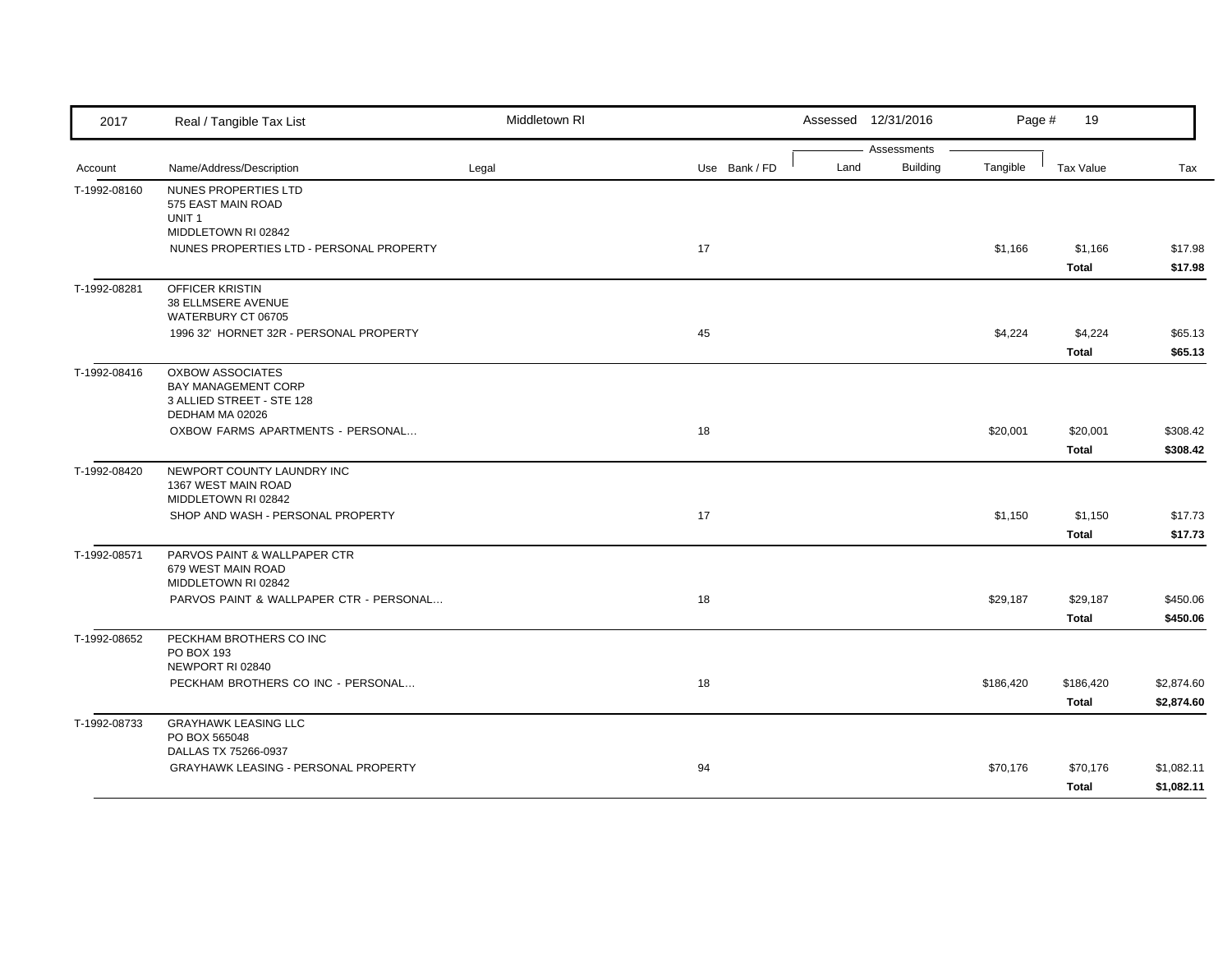| 2017         | Real / Tangible Tax List                                                                                        | Middletown RI |               |      | Assessed 12/31/2016 | Page #    | 20           |            |
|--------------|-----------------------------------------------------------------------------------------------------------------|---------------|---------------|------|---------------------|-----------|--------------|------------|
|              |                                                                                                                 |               |               |      | Assessments         |           |              |            |
| Account      | Name/Address/Description                                                                                        | Legal         | Use Bank / FD | Land | <b>Building</b>     | Tangible  | Tax Value    | Tax        |
| T-1992-08989 | PITNEY BOWES GLOBAL FINANCIAL<br>5310 CYPRESS CENTER DR<br><b>SUITE 110</b><br><b>TAMPA FL 33609</b>            |               |               |      |                     |           |              |            |
|              | PITNEY BOWES GLOBAL FINANCIAL - PERSONAL                                                                        |               | 94            |      |                     | \$99,018  | \$99,018     | \$1,526.86 |
|              |                                                                                                                 |               |               |      |                     |           | Total        | \$1,526.86 |
| T-1992-08990 | PITNEY BOWES INC<br>5310 CYPRESS CENTER DRIVE<br>SUITE 110<br><b>TAMPA FL 33609</b>                             |               |               |      |                     |           |              |            |
|              | PITNEY BOWES INC - PERSONAL PROPERTY                                                                            |               | 94            |      |                     | \$21,591  | \$21,591     | \$332.93   |
|              |                                                                                                                 |               |               |      |                     |           | Total        | \$332.93   |
| T-1992-09003 | PLUMBERS SUPPLY COMPANY<br>429 CHURCH STREET<br>PO BOX 51687<br>NEW BEDFORD MA 02745                            |               |               |      |                     |           |              |            |
|              | PLUMBERS SUPPLY COMPANY INC - PERSONAL                                                                          |               | 18            |      |                     | \$59,320  | \$59,320     | \$914.71   |
|              |                                                                                                                 |               |               |      |                     |           | Total        | \$914.71   |
| T-1992-09018 | NESTLE WATERS NORTH AMERICA IN<br>C/O RYAN TX COMP SERV LLC<br>PO BOX 4900 DEPT 170<br>SCOTTSDALE AZ 85261-4900 |               |               |      |                     |           |              |            |
|              | NESTLE WATERS NORTH AMERICA - PERSONAL                                                                          |               | 94            |      |                     | \$7,694   | \$7,694      | \$118.64   |
|              |                                                                                                                 |               |               |      |                     |           | <b>Total</b> | \$118.64   |
| T-1992-09023 | POLO CLEANERS INC<br>698 AQUIDNECK AVENUE<br>MIDDLETOWN RI 02842                                                |               |               |      |                     |           |              |            |
|              | POLO CLEANERS INC - PERSONAL PROPERTY                                                                           |               | 18            |      |                     | \$179,474 | \$179,474    | \$2,767.49 |
|              |                                                                                                                 |               |               |      |                     |           | Total        | \$2,767.49 |
| T-1992-09046 | POST ALL INC<br>1151 AQUIDNECK AVENUE<br>MIDDLETOWN RI 02842                                                    |               |               |      |                     |           |              |            |
|              | POST ALL - PERSONAL PROPERTY                                                                                    |               | 18            |      |                     | \$34,485  | \$34,485     | \$531.76   |
|              |                                                                                                                 |               |               |      |                     |           | Total        | \$531.76   |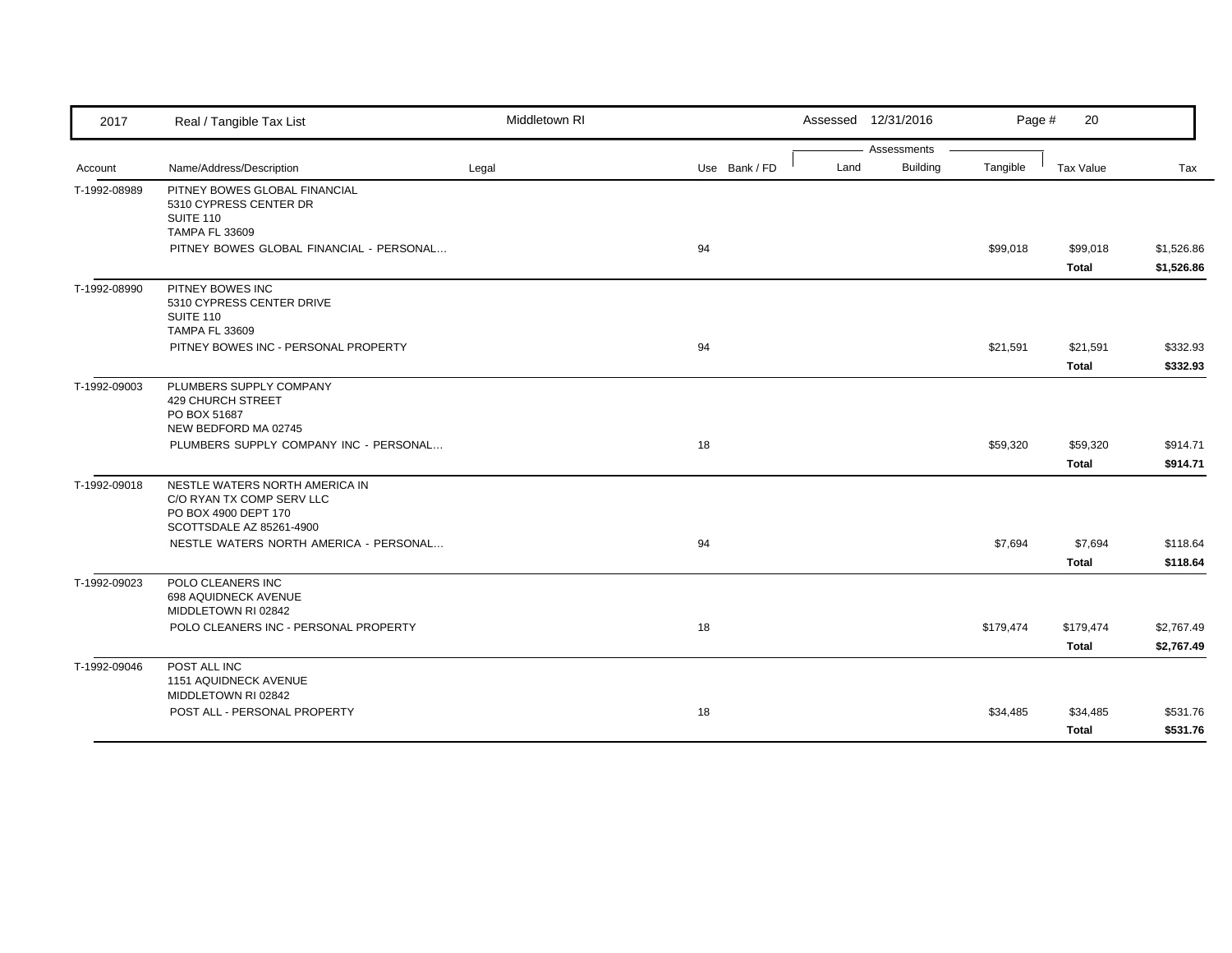| 2017         | Real / Tangible Tax List                                                                   | Middletown RI |               |      | Assessed 12/31/2016            |              | 21<br>Page #                 |                              |
|--------------|--------------------------------------------------------------------------------------------|---------------|---------------|------|--------------------------------|--------------|------------------------------|------------------------------|
| Account      | Name/Address/Description                                                                   | Legal         | Use Bank / FD | Land | Assessments<br><b>Building</b> | Tangible     | <b>Tax Value</b>             | Tax                          |
| T-1992-09129 | NARRAGANSETT ELECTRIC CO<br>PROPERTY TAX DEPT<br>40 SYLVAN RD<br>WALTHAM MA 02451          |               |               |      |                                |              |                              |                              |
|              | NARRAGANSETT ELECTRIC (GAS) - PERSONAL                                                     |               | 10            |      |                                | \$12,042,051 | \$12,042,051<br><b>Total</b> | \$185,688.43<br>\$185,688.43 |
| T-1992-09131 | PRUDENTIAL FINANCIAL INC<br>100 MULBERRY STREET<br>GC3 - 4TH FLOOR<br>NEWARK NJ 07102-4061 |               |               |      |                                |              |                              |                              |
|              | PRUDENTIAL INSURANCE CO - PERSONAL                                                         |               | 17            |      |                                | \$2,492      | \$2,492<br><b>Total</b>      | \$38.43<br>\$38.43           |
| T-1992-09147 | FIRST BEACH LLC<br>28 JACOME WAY<br>MIDDLETOWN RI 02842                                    |               |               |      |                                |              |                              |                              |
|              | INN AT NEWPORT BEACH - PERSONAL PROPERTY                                                   |               | 18            |      |                                | \$159,548    | \$159,548<br>Total           | \$2,460.23<br>\$2,460.23     |
| T-1992-09150 | PURVIS SYSTEMS INCORPORATED<br><b>88 SILVA LANE</b><br>MIDDLETOWN RI 02842                 |               |               |      |                                |              |                              |                              |
|              | PURVIS SYSTEMS INC - PERSONAL PROPERTY                                                     |               | 18            |      |                                | \$575,475    | \$575,475<br>Total           | \$8,873.82<br>\$8,873.82     |
| T-1992-09168 | REYNOLDS JOSEPH & KEVIN<br>307 OLIPHANT LANE<br>UNIT <sub>8</sub>                          |               |               |      |                                |              |                              |                              |
|              | MIDDLETOWN RI 02842<br>QUICK FAB - PERSONAL PROPERTY                                       |               | 17            |      |                                | \$9,391      | \$9,391<br><b>Total</b>      | \$144.81<br>\$144.81         |
| T-1992-09300 | SUPPLY NEW ENGLAND INC<br>PO BOX 838<br>ATTLEBORO MA 02703                                 |               |               |      |                                |              |                              |                              |
|              | SUPPLY NEW ENGLAND INC - PERSONAL PROPERTY                                                 |               | 18            |      |                                | \$70,925     | \$70,925<br>Total            | \$1,093.66<br>\$1,093.66     |
| T-1992-09309 | TITOS CANTINA INC<br>651 WEST MAIN ROAD<br>MIDDLETOWN RI 02842                             |               |               |      |                                |              |                              |                              |
|              | TITOS TACOS - PERSONAL PROPERTY                                                            |               | 18            |      |                                | \$33,609     | \$33,609<br>Total            | \$518.25<br>\$518.25         |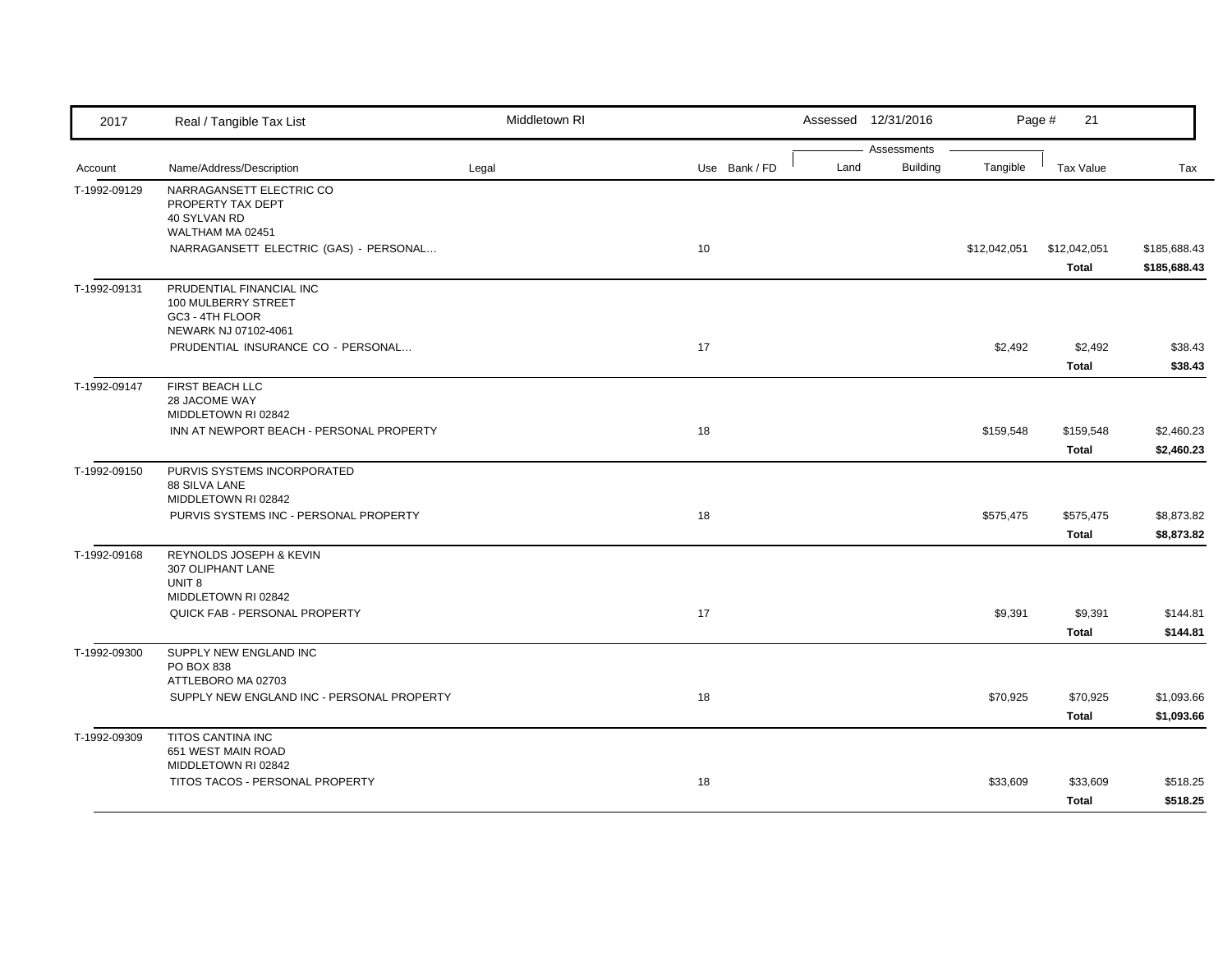| 2017         | Real / Tangible Tax List                                                                             | Middletown RI |               |      | Assessed 12/31/2016            | Page #    | 22                        |                          |
|--------------|------------------------------------------------------------------------------------------------------|---------------|---------------|------|--------------------------------|-----------|---------------------------|--------------------------|
| Account      | Name/Address/Description                                                                             | Legal         | Use Bank / FD | Land | Assessments<br><b>Building</b> | Tangible  | <b>Tax Value</b>          | Tax                      |
| T-1992-09408 | RELIANCE SEWING & VACUUM INC<br>796 AQUIDNECK AVENUE<br>MIDDLETOWN RI 02842                          |               |               |      |                                |           |                           |                          |
|              | RELIANCE VACUUM - PERSONAL PROPERTY                                                                  |               | 17            |      |                                | \$2,489   | \$2,489<br><b>Total</b>   | \$38.38<br>\$38.38       |
| T-1992-09421 | RENT A CENTER EAST INC<br>C/O MARVIN POER & COMPANY<br>PO BOX 52427<br>ATLANTA GA 30355              |               |               |      |                                |           |                           |                          |
|              | RENT-A-CENTER EAST INC - PERSONAL PROPERTY                                                           |               | 18            |      |                                | \$281,674 | \$281,674<br>Total        | \$4,343.41<br>\$4,343.41 |
| T-1992-09422 | RENT ALL OF NEWPORT INC<br>1139 AQUIDNECK AVENUE<br>MIDDLETOWN RI 02842                              |               |               |      |                                |           |                           |                          |
|              | TAYLOR RENTAL - PERSONAL PROPERTY                                                                    |               | 18            |      |                                | \$75,246  | \$75,246<br>Total         | \$1,160.29<br>\$1,160.29 |
| T-1992-09429 | RESEARCH ENGINEERING & MFG INC<br>55 HAMMARLUND WAY<br>TECH <sub>2</sub>                             |               |               |      |                                |           |                           |                          |
|              | MIDDLETOWN RI 02842<br>REMINC - PERSONAL PROPERTY                                                    |               | 18            |      |                                | \$217,315 | \$217,315<br><b>Total</b> | \$3,351.00<br>\$3,351.00 |
| T-1992-09439 | REYNA CAPITAL CORPORATION<br>C/O TAX DEPARTMENT OHA2 03-40<br>ONE REYNOLDS WAY<br>KETTERING OH 45430 |               |               |      |                                |           |                           |                          |
|              | REYNA CAPITAL CORPORATION - PERSONAL                                                                 |               | 18            |      |                                | \$252,673 | \$252,673<br>Total        | \$3,896.22<br>\$3,896.22 |
| T-1992-09512 | THE RHODE ISLAND NURSERIES INC<br>736 EAST MAIN ROAD<br>MIDDLETOWN RI 02842                          |               |               |      |                                |           |                           |                          |
|              | RHODE ISLAND NURSERIES INC - PERSONAL                                                                |               | 18            |      |                                | \$70,221  | \$70,221<br>Total         | \$1,082.81<br>\$1,082.81 |
| T-1992-09513 | BUCKS & DOUGH ENTERPRISES INC<br>19 WEST MAIN ROAD<br>MIDDLETOWN RI 02842                            |               |               |      |                                |           |                           |                          |
|              | DOMINO'S PIZZA - PERSONAL PROPERTY                                                                   |               | 18            |      |                                | \$85,999  | \$85,999<br>Total         | \$1,326.10<br>\$1,326.10 |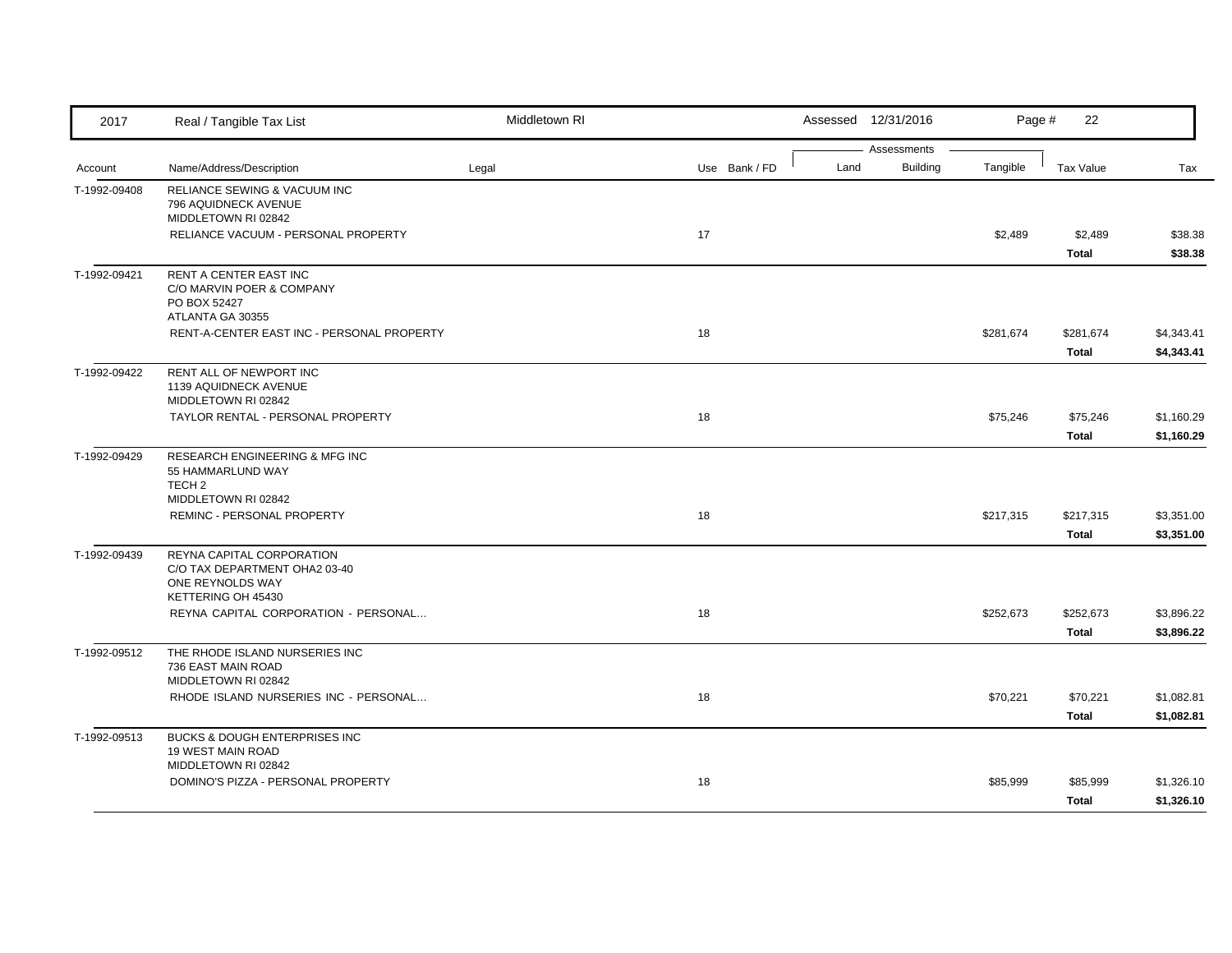| 2017         | Real / Tangible Tax List                                              | Middletown RI |               |      | Assessed 12/31/2016            | Page #      | 23                   |                            |
|--------------|-----------------------------------------------------------------------|---------------|---------------|------|--------------------------------|-------------|----------------------|----------------------------|
| Account      | Name/Address/Description                                              | Legal         | Use Bank / FD | Land | Assessments<br><b>Building</b> | Tangible    | <b>Tax Value</b>     | Tax                        |
| T-1992-09650 | KARNS ROBERT T<br><b>6 VALLEY ROAD</b><br>MIDDLETOWN RI 02842         |               |               |      |                                |             |                      |                            |
|              | KARNS LAW GROUP - PERSONAL PROPERTY                                   |               | 18            |      |                                | \$25,201    | \$25,201<br>Total    | \$388.60<br>\$388.60       |
| T-1992-09758 | BETTENCOURT LISA LLC<br>936 AQUIDNECK AVENUE<br>MIDDLETOWN RI 02842   |               |               |      |                                |             |                      |                            |
|              | PICKLES A DELI - PERSONAL PROPERTY                                    |               | 17            |      |                                | \$9,635     | \$9,635<br>Total     | \$148.57<br>\$148.57       |
| T-1992-09819 | <b>MARKS RONALD A</b><br>351 EAST MAIN ROAD<br>MIDDLETOWN RI 02842    |               |               |      |                                |             |                      |                            |
|              | RON MARKS PLUMBING & REAL EST - PERSONAL                              |               | 17            |      |                                | \$1,050     | \$1,050<br>Total     | \$16.19<br>\$16.19         |
| T-1992-09980 | MMR LLC<br>55 CAMBRIDGE PKWY<br><b>SUITE 200</b>                      |               |               |      |                                |             |                      |                            |
|              | CAMBRIDGE MA 02142<br><b>ISLAND CINEMAS - PERSONAL PROPERTY</b>       |               | 18            |      |                                | \$1,160,894 | \$1,160,894<br>Total | \$17,900.99<br>\$17,900.99 |
| T-1992-09993 | SACCUCCI AUTO GROUP INC<br>1350 WEST MAIN ROAD<br>MIDDLETOWN RI 02842 |               |               |      |                                |             |                      |                            |
|              | SACCUCCI HONDA - PERSONAL PROPERTY                                    |               | 18            |      |                                | \$210,557   | \$210,557<br>Total   | \$3,246.79<br>\$3,246.79   |
| T-1992-10000 | SAFETY KLEEN SYSTEMS INC<br>C/O ADVANTAX<br>PO BOX 809                |               |               |      |                                |             |                      |                            |
|              | ST CHARLES IL 60177-0809<br>SAFETY KLEEN SYSTEMS INC - PERSONAL       |               | 94            |      |                                | \$2,016     | \$2,016<br>Total     | \$31.09<br>\$31.09         |
| T-1992-10053 | SAMUELS REALTY<br>POLO CENTER<br>678 AQUIDNECK AVENUE                 |               |               |      |                                |             |                      |                            |
|              | MIDDLETOWN RI 02842<br>SAMUEL'S REALTY CO - PERSONAL PROPERTY         |               | 17            |      |                                | \$4,950     | \$4,950<br>Total     | \$76.33<br>\$76.33         |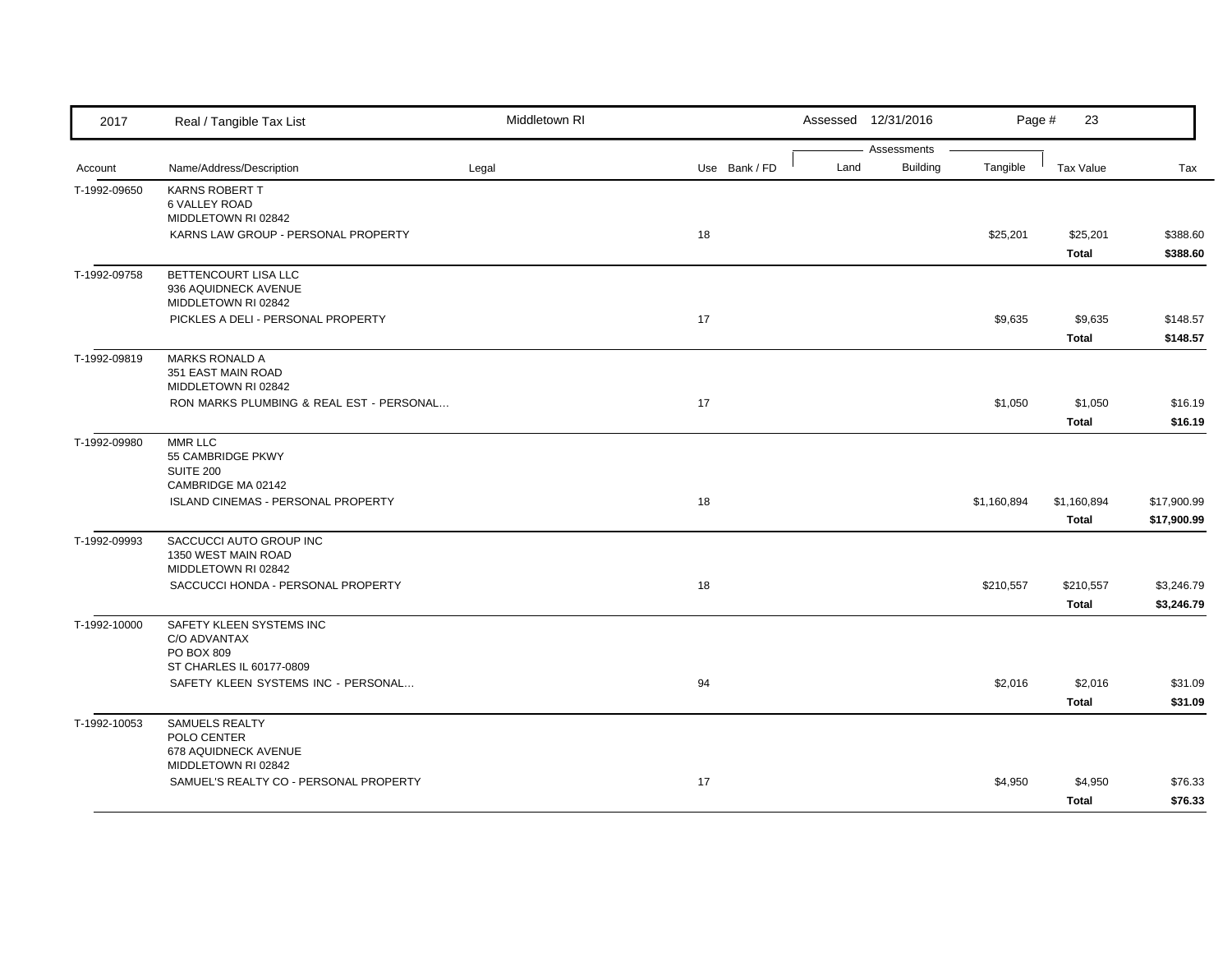| 2017         | Real / Tangible Tax List                                                   | Middletown RI |               | Assessed 12/31/2016 |                 | Page #    | 24                        |                          |
|--------------|----------------------------------------------------------------------------|---------------|---------------|---------------------|-----------------|-----------|---------------------------|--------------------------|
|              |                                                                            |               |               |                     | Assessments     |           |                           |                          |
| Account      | Name/Address/Description                                                   | Legal         | Use Bank / FD | Land                | <b>Building</b> | Tangible  | <b>Tax Value</b>          | Tax                      |
| T-1992-10126 | <b>SANTO FRANK C</b><br>627 GREEN END AVENUE<br>MIDDLETOWN RI 02842        |               |               |                     |                 |           |                           |                          |
|              | FRANK SANTO LANDSCAPING - PERSONAL                                         |               | 17            |                     |                 | \$3,702   | \$3,702<br><b>Total</b>   | \$57.08<br>\$57.08       |
| T-1992-10174 | ROYAL PLAZA LLC<br>425 EAST MAIN RD.<br>MIDDLETOWN RI 02842                |               |               |                     |                 |           |                           |                          |
|              | RAMADA INN - PERSONAL PROPERTY                                             |               | 18            |                     |                 | \$187,329 | \$187,329<br><b>Total</b> | \$2,888.61<br>\$2,888.61 |
| T-1992-10236 | LAURIN ENTERPRISES LLC<br>113 FENNER AVENUE<br>MIDDLETOWN RI 02842         |               |               |                     |                 |           |                           |                          |
|              | GOLD'S AUTO RECYCLING - PERSONAL PROPERTY                                  |               | 18            |                     |                 | \$9,719   | \$9,719<br>Total          | \$149.87<br>\$149.87     |
| T-1992-10369 | SHAMROCK ELECTRIC INC<br>800 AQUIDNECK AVENUE<br>STE 9R                    |               |               |                     |                 |           |                           |                          |
|              | MIDDLETOWN RI 02842<br>SHAMROCK ELECTRIC - PERSONAL PROPERTY               |               | 17            |                     |                 | \$7,936   | \$7,936<br><b>Total</b>   | \$122.37<br>\$122.37     |
| T-1992-10418 | <b>COLBEA ENTERPRISES LLC</b><br>2050 PLAINFIELD ROAD<br>CRANSTON RI 02921 |               |               |                     |                 |           |                           |                          |
|              | SHELL @ EAST MAIN - VALLEY - PERSONAL                                      |               | 18            |                     |                 | \$201,395 | \$201,395<br>Total        | \$3,105.51<br>\$3,105.51 |
| T-1992-10467 | THE SHERWIN WILLIAMS COMPANY<br><b>TAX DEPT</b><br>PO BOX 6027             |               |               |                     |                 |           |                           |                          |
|              | CLEVELAND OH 44101                                                         |               |               |                     |                 |           |                           |                          |
|              | SHERWIN WILLIAMS #5418 - PERSONAL PROPERTY                                 |               | 18            |                     |                 | \$62,290  | \$62,290                  | \$960.51                 |
|              |                                                                            |               |               |                     |                 |           | Total                     | \$960.51                 |
| T-1992-10503 | <b>GOFF TOM</b><br>579 AQUIDNECK AVENUE<br>MIDDLETOWN RI 02842             |               |               |                     |                 |           |                           |                          |
|              | SIGNS BY GOFF - PERSONAL PROPERTY                                          |               | 17            |                     |                 | \$8,017   | \$8,017<br>Total          | \$123.62<br>\$123.62     |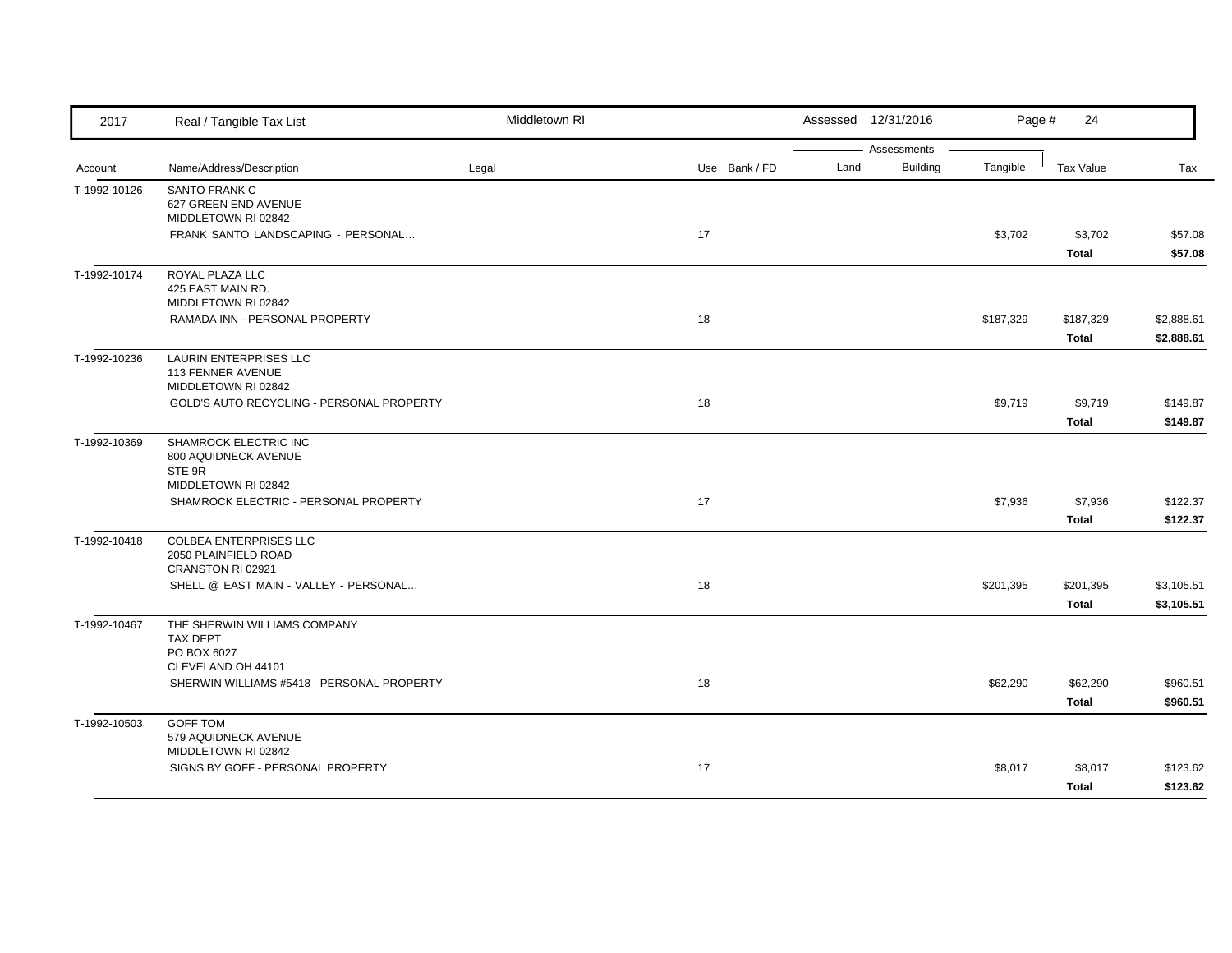| 2017         | Real / Tangible Tax List                                               | Middletown RI |               | Assessed 12/31/2016                    | Page #    | 25                        |                          |
|--------------|------------------------------------------------------------------------|---------------|---------------|----------------------------------------|-----------|---------------------------|--------------------------|
| Account      | Name/Address/Description                                               | Legal         | Use Bank / FD | Assessments<br><b>Building</b><br>Land | Tangible  | Tax Value                 | Tax                      |
| T-1992-10507 | SILVA & ASSOCIATES LTD<br>1100 AQUIDNECK AVENUE<br>MIDDLETOWN RI 02842 |               |               |                                        |           |                           |                          |
|              | SILVA & ASSOCIATES - PERSONAL PROPERTY                                 |               | 18            |                                        | \$66,983  | \$66,983<br>Total         | \$1,032.88<br>\$1,032.88 |
| T-1992-10542 | SPENGLER THERESA<br>143 PECKHAM LANE<br>MIDDLETOWN RI 02842            |               |               |                                        |           |                           |                          |
|              | SILVEIRA KINDERGARTEN - PERSONAL PROPERTY                              |               | 17            |                                        | \$4,485   | \$4,485<br>Total          | \$69.16<br>\$69.16       |
| T-1992-10558 | SILVEIRA THOMAS D<br>1195 WAPPING ROAD<br>MIDDLETOWN RI 02842          |               |               |                                        |           |                           |                          |
|              | M D SILVEIRA & SON CONST CO - PERSONAL                                 |               | 17            |                                        | \$3,834   | \$3,834<br><b>Total</b>   | \$59.12<br>\$59.12       |
| T-1992-10661 | SILVIA LAWRENCE & FIDELIS M<br>24 OLD MILL LANE<br>PORTSMOUTH RI 02871 |               |               |                                        |           |                           |                          |
|              | WATCHES ETC - PERSONAL PROPERTY                                        |               | 17            |                                        | \$8,835   | \$8,835<br><b>Total</b>   | \$136.24<br>\$136.24     |
| T-1992-10945 | SONALYSTS INC<br>PO BOX 280<br>WATERFORD CT 06385                      |               |               |                                        |           |                           |                          |
|              | SONALYSTS INC - PERSONAL PROPERTY                                      |               | 18            |                                        | \$60,020  | \$60,020<br>Total         | \$925.51<br>\$925.51     |
| T-1992-10984 | 7-11 INC<br>C/O RYAN LLC<br>PO BOX 4900 #711<br>SCOTTSDALE AZ 85261    |               |               |                                        |           |                           |                          |
|              | 7-11 INC LOCATION #32746 - PERSONAL PROPERTY                           |               | 18            |                                        | \$189,641 | \$189,641<br><b>Total</b> | \$2,924.26<br>\$2,924.26 |
| T-1992-11031 | SOUZA ROY L<br>999 WEST MAIN ROAD<br>MIDDLETOWN RI 02842               |               |               |                                        |           |                           |                          |
|              | ROY SOUZA JR INSURANCE AGENCY - PERSONAL                               |               | 17            |                                        | \$4,243   | \$4,243<br>Total          | \$65.43<br>\$65.43       |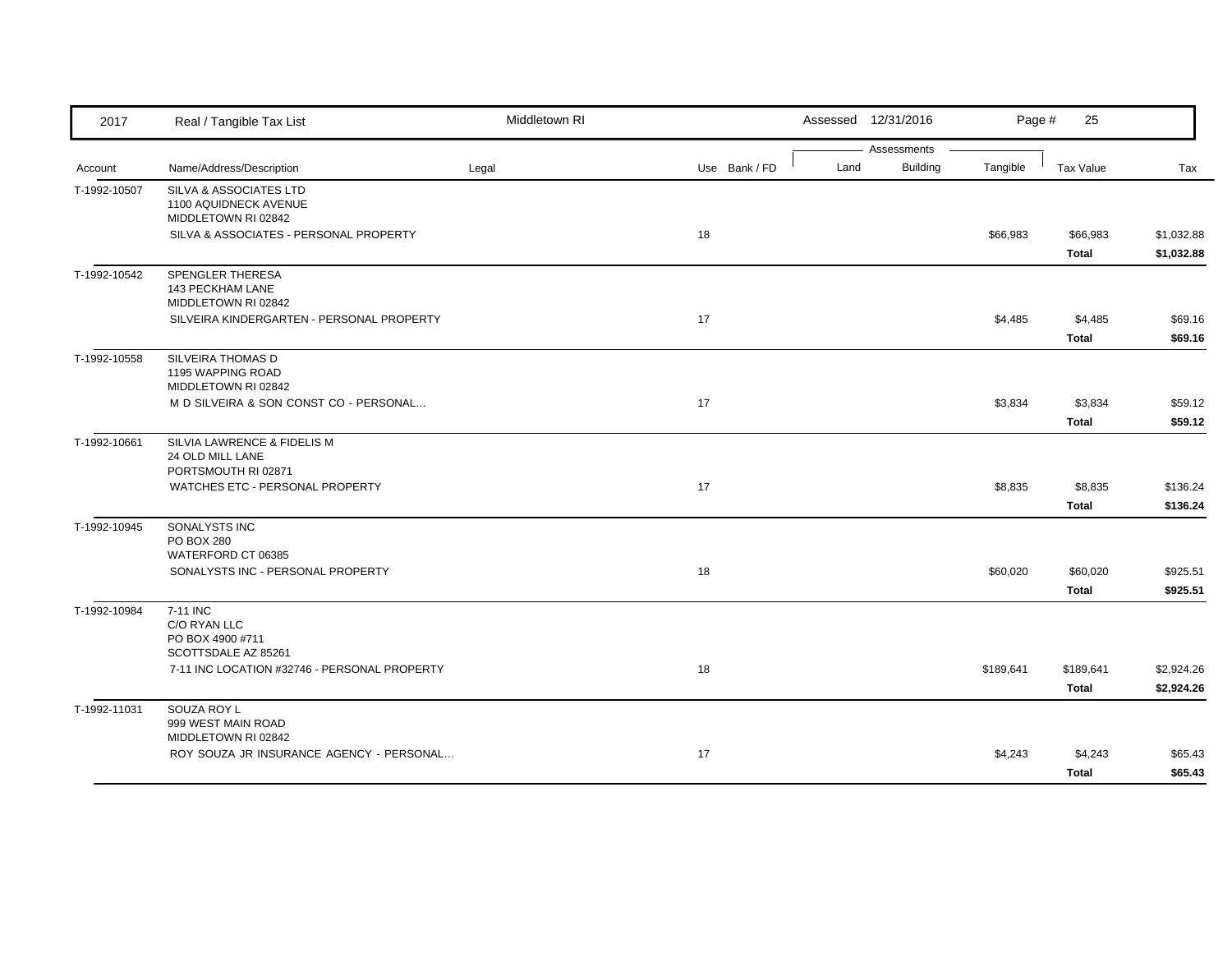| 2017         | Real / Tangible Tax List                                                                                      | Middletown RI |               |      | Assessed 12/31/2016            | Page #      | 26                          |                            |
|--------------|---------------------------------------------------------------------------------------------------------------|---------------|---------------|------|--------------------------------|-------------|-----------------------------|----------------------------|
| Account      | Name/Address/Description                                                                                      | Legal         | Use Bank / FD | Land | Assessments<br><b>Building</b> | Tangible    | Tax Value                   | Tax                        |
| T-1992-11086 | SPIRATOS ANTHONY G & MARY<br>6 SUNNYSIDE PLACE<br>NEWPORT RI 02840-3378<br>SEA VIEW VILLA - PERSONAL PROPERTY |               | 17            |      |                                | \$2,749     | \$2,749                     | \$42.39                    |
|              |                                                                                                               |               |               |      |                                |             | <b>Total</b>                | \$42.39                    |
| T-1992-11249 | STOP & SHOP SUPERMARKET CO INC<br><b>1149 HARRISBURG PIKE</b><br>ATTN: PROPERTY TAX DEPT<br>CARLISLE PA 17013 |               |               |      |                                |             |                             |                            |
|              | STOP & SHOP - PERSONAL PROPERTY                                                                               |               | 18            |      |                                | \$2,070,423 | \$2,070,423<br><b>Total</b> | \$31,925.92<br>\$31,925.92 |
| T-1992-11308 | SUBURBAN PROPANE L P<br>TAX DEPT<br>PO BOX 206<br>WHIPPANY NJ 07981                                           |               |               |      |                                |             |                             |                            |
|              | SUBURBAN PROPANE LP - PERSONAL PROPERTY                                                                       |               | 94            |      |                                | \$11,841    | \$11,841<br><b>Total</b>    | \$182.59<br>\$182.59       |
| T-1992-11309 | BYAM KEN & JAYNE<br>238 EAST MAIN ROAD<br>MIDDLETOWN RI 02842                                                 |               |               |      |                                |             |                             |                            |
|              | SUBWAY MIDDLETOWN INC - PERSONAL PROPERTY                                                                     |               | 18            |      |                                | \$8,490     | \$8,490<br><b>Total</b>     | \$130.92<br>\$130.92       |
| T-1992-11336 | NELSON M KATHLYN DMD<br>94 EAST MAIN ROAD<br>MIDDLETOWN RI 02842                                              |               |               |      |                                |             |                             |                            |
|              | MILESTONE DENTAL CARE INC - PERSONAL                                                                          |               | 18            |      |                                | \$29,978    | \$29,978<br><b>Total</b>    | \$462.26<br>\$462.26       |
| T-1992-11427 | SUN RAY CURTAIN COMPANY<br>99 EAST MAIN ROAD<br><b>STE 12</b><br>MIDDLETOWN RI 02842                          |               |               |      |                                |             |                             |                            |
|              | SUN RAY CURTAIN COMPANY - PERSONAL                                                                            |               | 17            |      |                                | \$2,330     | \$2,330<br><b>Total</b>     | \$35.93<br>\$35.93         |
| T-1992-11495 | NORTHRUP GRUMMAN SYSTEMS CORP<br>2980 FAIRVIEW PARK DRIVE<br>M/S 11163A                                       |               |               |      |                                |             |                             |                            |
|              | FALLS CHURCH VA 22042<br>NORTHROP GRUMMAN SYSTEMS CORP -                                                      |               | 18            |      |                                | \$392,676   | \$392,676<br><b>Total</b>   | \$6,055.06<br>\$6,055.06   |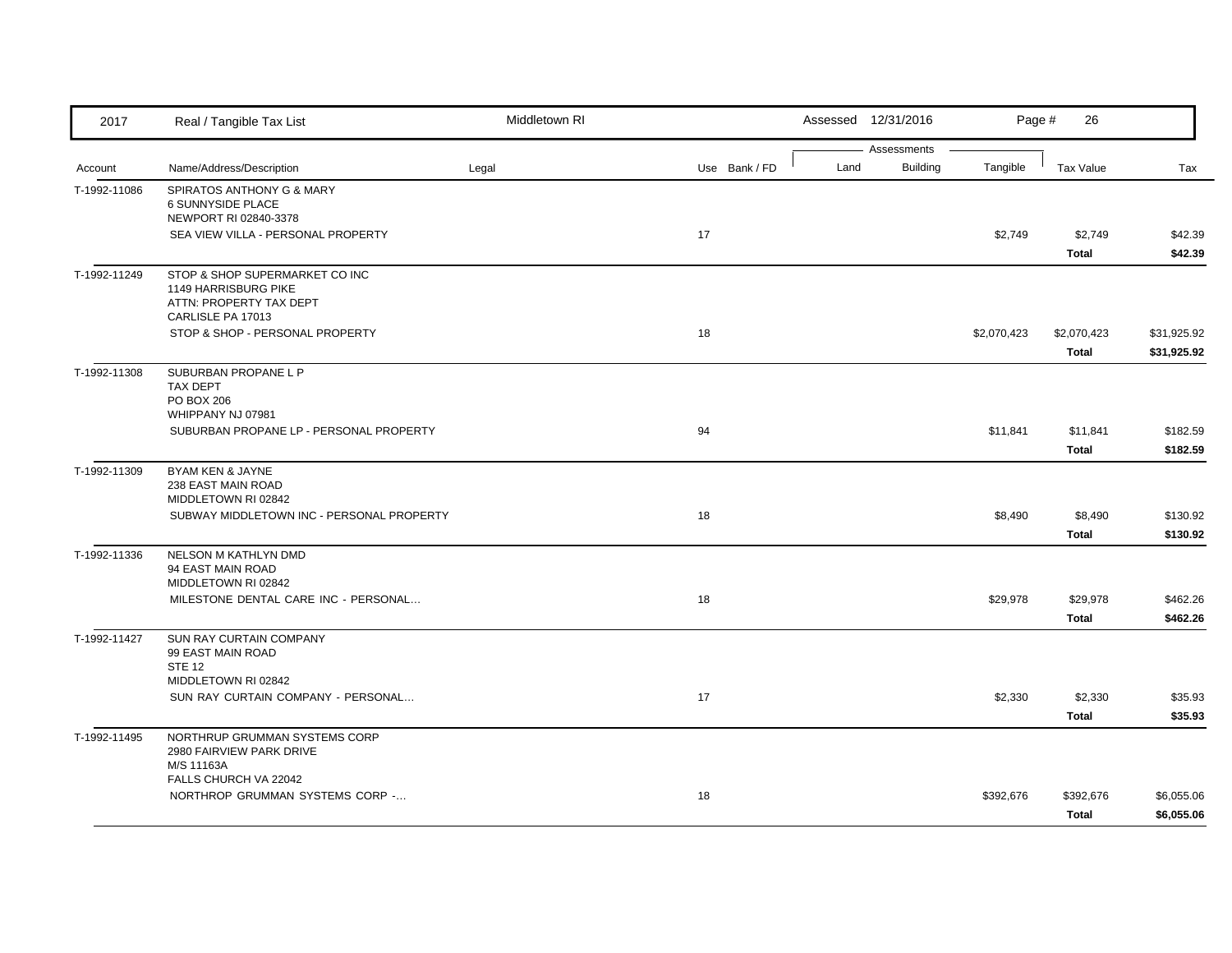| 2017         | Real / Tangible Tax List                                                        | Middletown RI |               |      | Assessed 12/31/2016 | Page #   | 27                       |                      |
|--------------|---------------------------------------------------------------------------------|---------------|---------------|------|---------------------|----------|--------------------------|----------------------|
|              |                                                                                 |               |               |      | Assessments         |          |                          |                      |
| Account      | Name/Address/Description                                                        | Legal         | Use Bank / FD | Land | <b>Building</b>     | Tangible | <b>Tax Value</b>         | Tax                  |
| T-1992-11497 | SYSTEMS RESOURCE MGMT INC<br>42 VALLEY ROAD<br>2ND FLOOR<br>MIDDLETOWN RI 02842 |               |               |      |                     |          |                          |                      |
|              | SYSTEMS RESOURCE MANAGEMENT - PERSONAL                                          |               | 18            |      |                     | \$29,026 | \$29,026<br>Total        | \$447.58<br>\$447.58 |
| T-1992-11693 | <b>TOLAND SAM</b><br>936 AQUIDNECK AVENUE<br>MIDDLETOWN RI 02842                |               |               |      |                     |          |                          |                      |
|              | SAM'S BAIT & TACKLE - PERSONAL PROPERTY                                         |               | 17            |      |                     | \$3,869  | \$3,869<br>Total         | \$59.66<br>\$59.66   |
| T-1992-11712 | TONER FRANK A<br>305 OLIPHANT LANE<br><b>UNIT 110</b><br>MIDDLETOWN RI 02842    |               |               |      |                     |          |                          |                      |
|              | FRANK A TONER ELECTRIC CO INC - PERSONAL                                        |               | 17            |      |                     | \$6,272  | \$6,272<br>Total         | \$96.71<br>\$96.71   |
| T-1992-11721 | TONI MARINE SALES & SERVC INC<br>759 WEST MAIN ROAD<br>MIDDLETOWN RI 02842      |               |               |      |                     |          |                          |                      |
|              | TONI MARINE - PERSONAL PROPERTY                                                 |               | 18            |      |                     | \$19,798 | \$19,798<br><b>Total</b> | \$305.29<br>\$305.29 |
| T-1992-11748 | TOPPA TERRENCE S & PATRICIA M<br>PO BOX 6008<br>MIDDLETOWN RI 02842             |               |               |      |                     |          |                          |                      |
|              | THE TOPPA COMPANY INC - PERSONAL PROPERTY                                       |               | 18            |      |                     | \$51,224 | \$51,224<br>Total        | \$789.87<br>\$789.87 |
| T-1992-11762 | TOWN ELECTRIC INC<br>38 SMYTHE STREET<br>MIDDLETOWN RI 02842                    |               |               |      |                     |          |                          |                      |
|              | TOWN ELECTRIC INC - PERSONAL PROPERTY                                           |               | 17            |      |                     | \$2,310  | \$2,310<br>Total         | \$35.62<br>\$35.62   |
| T-1992-11833 | MONEYGRAM PAYMENT SYSTEMS LLC<br>PO BOX 460189<br>HOUSTON TX 77056              |               |               |      |                     |          |                          |                      |
|              | MONEYGRAM PAYMENT SYSTEMS LLC - PERSONAL                                        |               | 94            |      |                     | \$2,768  | \$2,768<br>Total         | \$42.68<br>\$42.68   |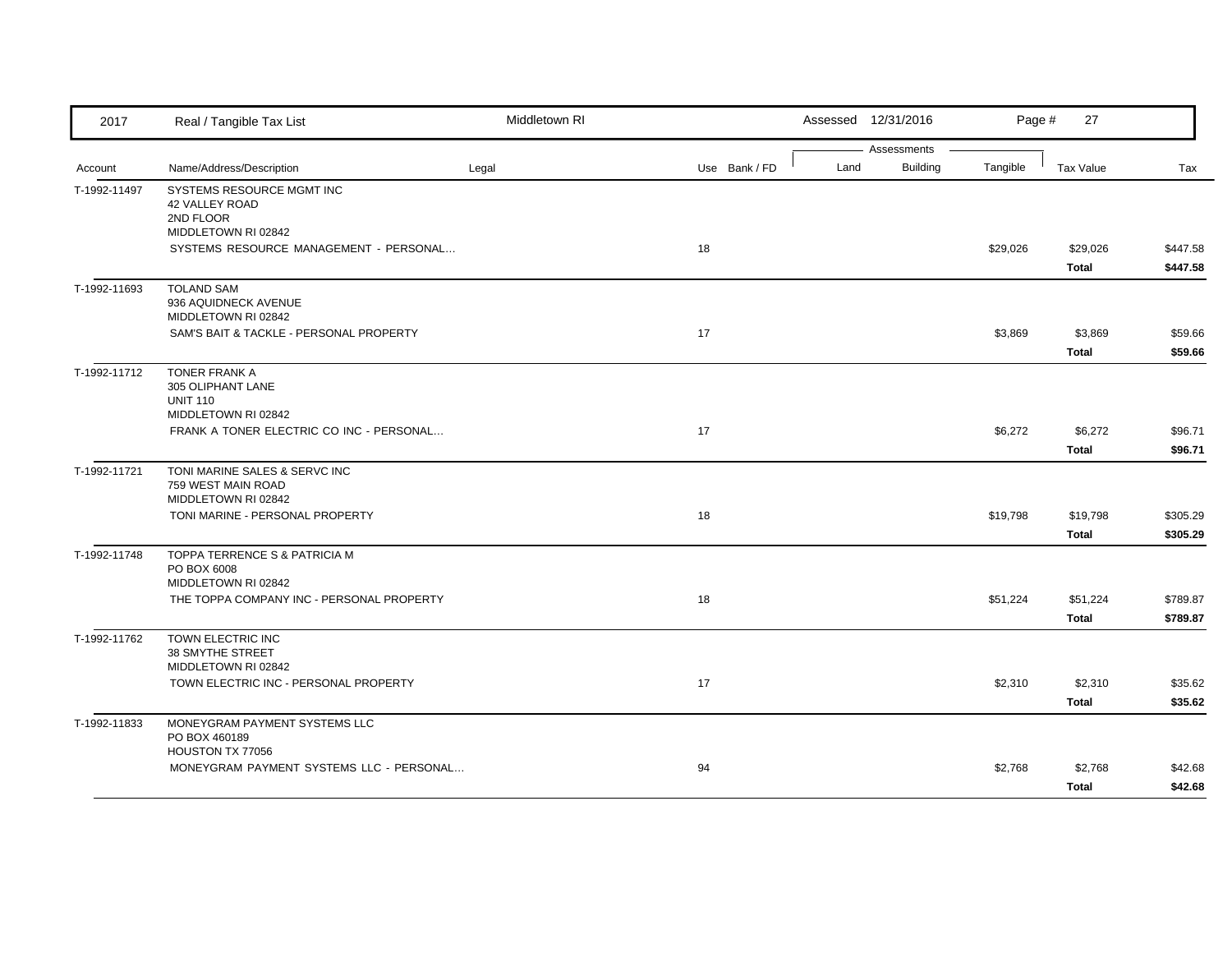| 2017         | Real / Tangible Tax List                                                                        | Middletown RI |    |               |      | Assessed 12/31/2016            | Page #    | 28                        |                            |
|--------------|-------------------------------------------------------------------------------------------------|---------------|----|---------------|------|--------------------------------|-----------|---------------------------|----------------------------|
| Account      | Name/Address/Description                                                                        | Legal         |    | Use Bank / FD | Land | Assessments<br><b>Building</b> | Tangible  | Tax Value                 | Tax                        |
| T-1992-11950 | LOCKHEED MARTIN CORPORATION<br>PO BOX 61511<br>BLDG 100 RM U4632<br>KING OF PRUSSIA PA 19406    |               |    |               |      |                                |           |                           |                            |
|              | MST - PERSONAL PROPERTY                                                                         |               | 18 |               |      |                                | \$111,265 | \$111,265<br><b>Total</b> | \$1,715.71<br>\$1,715.71   |
| T-1992-12132 | VIKING TUXEDO & UNIFORM CO<br>PO BOX 4799<br>1341 WEST MAIN RD - SUITE 1<br>MIDDLETOWN RI 02842 |               |    |               |      |                                |           |                           |                            |
|              | VIKING TUXEDO & UNIFORM CO - PERSONAL                                                           |               | 17 |               |      |                                | \$9,496   | \$9,496<br><b>Total</b>   | \$146.43<br>\$146.43       |
| T-1992-12153 | QUICKSILVER LLC<br>180 BROADWAY<br>PAWTUCKET RI 02860                                           |               |    |               |      |                                |           |                           |                            |
|              | CROWN COLLISION CENTER - PERSONAL PROPERTY                                                      |               | 18 |               |      |                                | \$376,401 | \$376,401<br><b>Total</b> | \$5,804.10<br>\$5,804.10   |
| T-1992-12162 | BAE SYSTEMS TECHNOLOGY<br>ATTN: FIXED ASSETS DEPT<br>520 GAITHER RD                             |               |    |               |      |                                |           |                           |                            |
|              | ROCKVILLE MD 20850<br>BAE SYSTEMS INC - PERSONAL PROPERTY                                       |               | 18 |               |      |                                | \$67,744  | \$67,744<br><b>Total</b>  | \$1,044.61<br>\$1,044.61   |
| T-1992-12293 | FRAZIER WALTER L<br>168 RIDGEWOOD ROAD<br>MIDDLETOWN RI 02842                                   |               |    |               |      |                                |           |                           |                            |
|              | FRAZIER'S DISPOSAL SERVICE INC - PERSONAL                                                       |               | 18 |               |      |                                | \$65,201  | \$65,201<br>Total         | \$1,005.40<br>\$1,005.40   |
| T-1992-12306 | WANUMETONOMY GOLF/COUNTRY CLUB<br>152 BROWNS LANE<br>MIDDLETOWN RI 02842                        |               |    |               |      |                                |           |                           |                            |
|              | WANUMETONOMY GOLF/COUNTRY CLUB -                                                                |               | 18 |               |      |                                | \$958,297 | \$958,297<br><b>Total</b> | \$14,776.94<br>\$14,776.94 |
| T-1992-12336 | WARREN ROGERS ASSOCIATES LLC<br>5237 SUMMERLIN COMMONS BLVD<br><b>SUITE 202</b>                 |               |    |               |      |                                |           |                           |                            |
|              | FORT MEYERS FL 33907<br>WARREN ROGERS ASSOCIATES LLC - PERSONAL                                 |               | 18 |               |      |                                | \$161,011 | \$161,011<br>Total        | \$2,482.79<br>\$2,482.79   |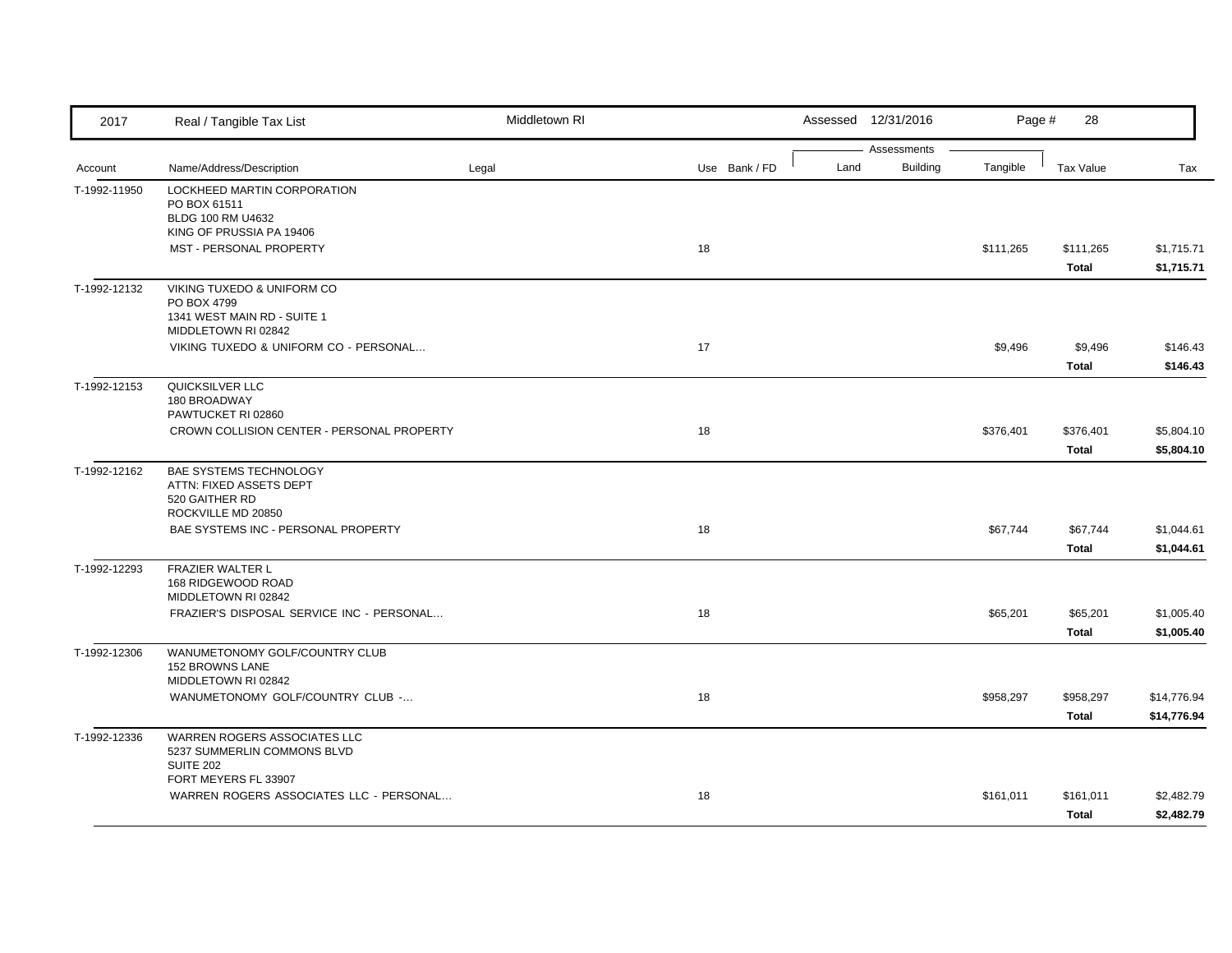| 2017         | Real / Tangible Tax List                                                                                   | Middletown RI |               |      | Assessed 12/31/2016            | Page #    | 29                 |                          |
|--------------|------------------------------------------------------------------------------------------------------------|---------------|---------------|------|--------------------------------|-----------|--------------------|--------------------------|
| Account      | Name/Address/Description                                                                                   | Legal         | Use Bank / FD | Land | Assessments<br><b>Building</b> | Tangible  | <b>Tax Value</b>   | Tax                      |
| T-1992-12346 | WASTE MANAGEMENT OF RI<br>C/O MARVIN F POER & CO<br>PO BOX 52427<br>ATLANTA GA 30355                       |               |               |      |                                |           |                    |                          |
|              | WASTE MANAGEMENT OF RI INC - PERSONAL                                                                      |               | 94            |      |                                | \$75,171  | \$75,171<br>Total  | \$1,159.14<br>\$1,159.14 |
| T-1992-12427 | <b>WENDYS PROPERTIES LLC</b><br>C/O INDIRECT TAX SOLUTIONS LLC<br>PO BOX 2580<br>WESTERVILLE OH 43082-9640 |               |               |      |                                |           |                    |                          |
|              | WENDY'S #1327 - PERSONAL PROPERTY                                                                          |               | 18            |      |                                | \$218,222 | \$218,222<br>Total | \$3,364.98<br>\$3,364.98 |
| T-1992-12573 | MARINE RESCUE PRODUCTS INC<br>PO BOX 3484<br>NEWPORT RI 02840                                              |               |               |      |                                |           |                    |                          |
|              | MARINE RESCUE PRODUCTS - PERSONAL                                                                          |               | 17            |      |                                | \$4,908   | \$4,908<br>Total   | \$75.68<br>\$75.68       |
| T-1992-12768 | <b>XEROX CORPORATION</b><br>PROPERTY TAX DEPARTMENT<br>PO BOX 9601                                         |               |               |      |                                |           |                    |                          |
|              | WEBSTER NY 14580<br>XEROX CORPORATION - PERSONAL PROPERTY                                                  |               | 94            |      |                                | \$34,423  | \$34,423<br>Total  | \$530.80<br>\$530.80     |
| T-1992-12855 | NATURES GOODNESS<br>510 EAST MAIN ROAD<br>MIDDLETOWN RI 02842                                              |               |               |      |                                |           |                    |                          |
|              | NATURE'S GOODNESS - PERSONAL PROPERTY                                                                      |               | 17            |      |                                | \$7,140   | \$7,140<br>Total   | \$110.10<br>\$110.10     |
| T-1992-12865 | THINK CLEAN ENTERPRISES LLC<br>232 WEST MAIN ROAD<br>MIDDLETOWN RI 02842                                   |               |               |      |                                |           |                    |                          |
|              | OCEAN STATE LAUNDRY - PERSONAL PROPERTY                                                                    |               | 18            |      |                                | \$48,164  | \$48,164<br>Total  | \$742.69<br>\$742.69     |
| T-1993-00055 | WANG TU WEI<br>694 AQUIDNECK AVENUE<br>MIDDLETOWN RI 02842                                                 |               |               |      |                                |           |                    |                          |
|              | MING MOON CHINESE RESTAURANT - PERSONAL                                                                    |               | 18            |      |                                | \$32,345  | \$32,345<br>Total  | \$498.76<br>\$498.76     |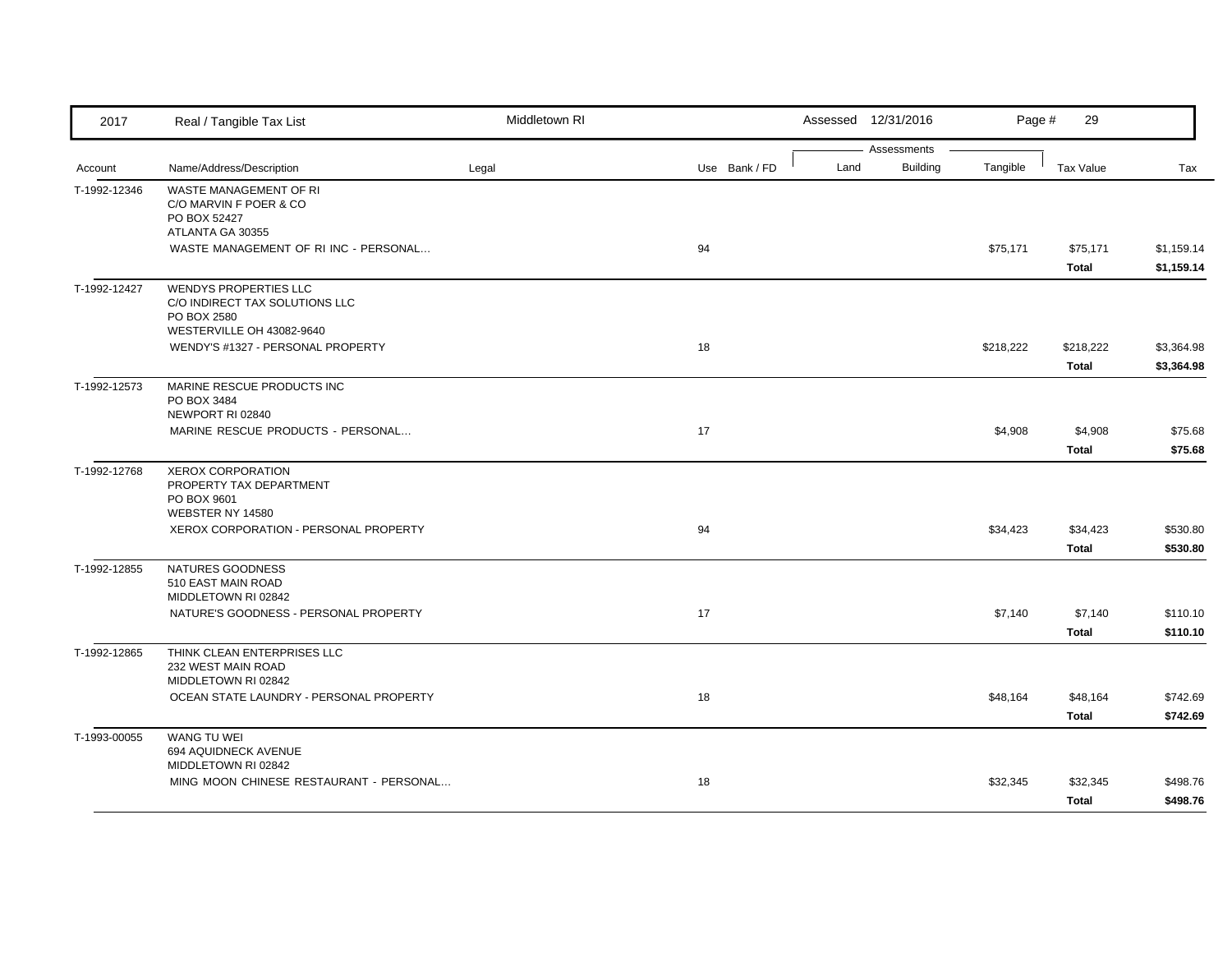| 2017         | Real / Tangible Tax List                                                                   | Middletown RI |               |      | Assessed 12/31/2016            | Page #    | 30                       |                          |
|--------------|--------------------------------------------------------------------------------------------|---------------|---------------|------|--------------------------------|-----------|--------------------------|--------------------------|
| Account      | Name/Address/Description                                                                   | Legal         | Use Bank / FD | Land | Assessments<br><b>Building</b> | Tangible  | <b>Tax Value</b>         | Tax                      |
| T-1993-00057 | SOUTHCOAST PHYSICIANS GROUP<br>200 MILL ROAD<br><b>SUITE 230</b><br>FAIRHAVEN MA 02717     |               |               |      |                                |           |                          |                          |
|              | RI FAMILY MEDICENTER - PERSONAL PROPERTY                                                   |               | 18            |      |                                | \$115,010 | \$115,010<br>Total       | \$1,773.45<br>\$1,773.45 |
| T-1993-00088 | DWYER WILLIAM J JR<br>26 VALLEY ROAD<br>SUITE 103<br>MIDDLETOWN RI 02842                   |               |               |      |                                |           |                          |                          |
|              | SEAPORT REALTY - PERSONAL PROPERTY                                                         |               | 17            |      |                                | \$1,200   | \$1,200<br>Total         | \$18.50<br>\$18.50       |
| T-1993-00254 | <b>WILBE CORPORATION</b><br>1151 AQUIDNECK AVENUE<br><b>BOX 516</b><br>MIDDLETOWN RI 02842 |               |               |      |                                |           |                          |                          |
|              | WILBE CORPORATION - PERSONAL PROPERTY                                                      |               | 17            |      |                                | \$5,610   | \$5,610<br>Total         | \$86.51<br>\$86.51       |
| T-1993-00391 | <b>BAILEY CHARLES S</b><br>178 EAST MAIN ROAD<br>MIDDLETOWN RI 02842                       |               |               |      |                                |           |                          |                          |
|              | SCANDINAVIAN SUN - PERSONAL PROPERTY                                                       |               | 18            |      |                                | \$41,974  | \$41,974<br>Total        | \$647.24<br>\$647.24     |
| T-1993-00402 | EUDENBACH AND RISPOLI INC<br>58 EAST MAIN ROAD<br>MIDDLETOWN RI 02842                      |               |               |      |                                |           |                          |                          |
|              | SPECS EYEWEAR - PERSONAL PROPERTY                                                          |               | 18            |      |                                | \$43,115  | \$43,115<br>Total        | \$664.83<br>\$664.83     |
| T-1993-00408 | <b>MCBRIDE PATRICIA</b><br>53 ROSE CLAIR STREET<br>DORCHESTER MA 02125                     |               |               |      |                                |           |                          |                          |
|              | 1998 32' TERRY - PERSONAL PROPERTY                                                         |               | 45            |      |                                | \$5,776   | \$5,776<br><b>Total</b>  | \$89.07<br>\$89.07       |
| T-1993-00416 | <b>BENNYS</b><br>340 WEST MAIN ROAD<br>ESMOND RI 02917                                     |               |               |      |                                |           |                          |                          |
|              | BENNY'S - PERSONAL PROPERTY                                                                |               | 18            |      |                                | \$23,778  | \$23,778<br><b>Total</b> | \$366.66<br>\$366.66     |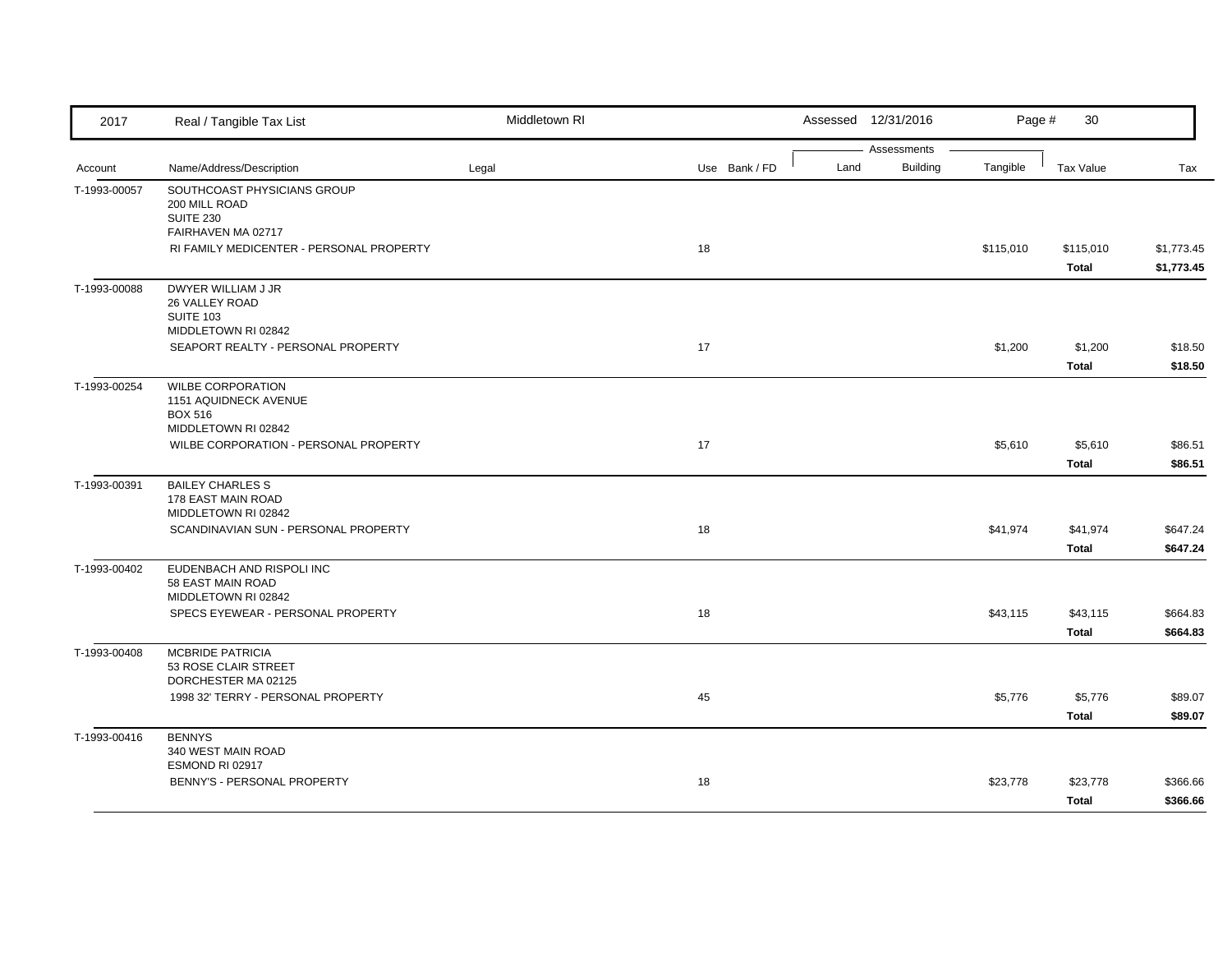| 2017         | Real / Tangible Tax List                              | Middletown RI |               | Assessed 12/31/2016                    | Page #    | 31                 |                          |
|--------------|-------------------------------------------------------|---------------|---------------|----------------------------------------|-----------|--------------------|--------------------------|
| Account      | Name/Address/Description                              | Legal         | Use Bank / FD | Assessments<br>Land<br><b>Building</b> | Tangible  | <b>Tax Value</b>   | Tax                      |
|              |                                                       |               |               |                                        |           |                    |                          |
| T-1993-00440 | SUPERCUTS CORP SHOPS INC<br>ATTN: CORP COMP           |               |               |                                        |           |                    |                          |
|              | 7201 METRO BOULEVARD                                  |               |               |                                        |           |                    |                          |
|              | MINNEAPOLIS MN 55439                                  |               |               |                                        |           |                    |                          |
|              | SUPERCUTS #9948 - PERSONAL PROPERTY                   |               | 18            |                                        | \$36,239  | \$36,239           | \$558.81                 |
|              |                                                       |               |               |                                        |           | <b>Total</b>       | \$558.81                 |
| T-1993-00464 | <b>PIRRI ENTERPRISE</b>                               |               |               |                                        |           |                    |                          |
|              | 800 AQUIDNECK AVENUE<br>MIDDLETOWN RI 02842           |               |               |                                        |           |                    |                          |
|              | AQUIDNECK MEAT MARKET - PERSONAL PROPERTY             |               | 18            |                                        | \$43,138  | \$43,138           | \$665.19                 |
|              |                                                       |               |               |                                        |           | Total              | \$665.19                 |
| T-1993-00465 | <b>BAGEL BARN INC</b>                                 |               |               |                                        |           |                    |                          |
|              | 747 AQUIDNECK AVENUE                                  |               |               |                                        |           |                    |                          |
|              | UNIT <sub>C</sub>                                     |               |               |                                        |           |                    |                          |
|              | MIDDLETOWN RI 02842<br>BAGEL BOYS - PERSONAL PROPERTY |               | 18            |                                        | \$15,630  | \$15,630           | \$241.01                 |
|              |                                                       |               |               |                                        |           | Total              | \$241.01                 |
| T-1993-01185 | LOOKING UPWARDS INC                                   |               |               |                                        |           |                    |                          |
|              | C/O KEYSTONE GROUP                                    |               |               |                                        |           |                    |                          |
|              | 1130 TEN ROD ROD STE D208                             |               |               |                                        |           |                    |                          |
|              | NORTH KINGSTOWN RI 02852                              |               |               |                                        |           |                    |                          |
|              | LOOKING UPWARDS - PERSONAL PROPERTY                   |               | 18            |                                        | \$165,815 | \$165,815<br>Total | \$2,556.87<br>\$2,556.87 |
|              | <b>ISLAND MANAGEMENT INC</b>                          |               |               |                                        |           |                    |                          |
| T-1993-10015 | 1223 GREEN END AVENUE                                 |               |               |                                        |           |                    |                          |
|              | MIDDLETOWN RI 02842-5705                              |               |               |                                        |           |                    |                          |
|              | FLO'S CLAM SHACK - PERSONAL PROPERTY                  |               | 18            |                                        | \$31,936  | \$31,936           | \$492.45                 |
|              |                                                       |               |               |                                        |           | Total              | \$492.45                 |
| T-1994-00002 | HUGHES NETWORK SYSTEMS LLC                            |               |               |                                        |           |                    |                          |
|              | PO BOX 460049<br>HOUSTON TX 77056                     |               |               |                                        |           |                    |                          |
|              | HUGHES NETWORK SYSTEMS LLC - PERSONAL                 |               | 18            |                                        | \$370     | \$370              | \$5.71                   |
|              |                                                       |               |               |                                        |           | Total              | \$5.71                   |
|              | APEX KITCHEN & BATHS INC                              |               |               |                                        |           |                    |                          |
| T-1994-00007 | 767 EAST MAIN ROAD                                    |               |               |                                        |           |                    |                          |
|              | MIDDLETOWN RI 02842                                   |               |               |                                        |           |                    |                          |
|              | APEX KITCHEN & BATHS - PERSONAL PROPERTY              |               | 17            |                                        | \$8,895   | \$8,895            | \$137.16                 |
|              |                                                       |               |               |                                        |           | Total              | \$137.16                 |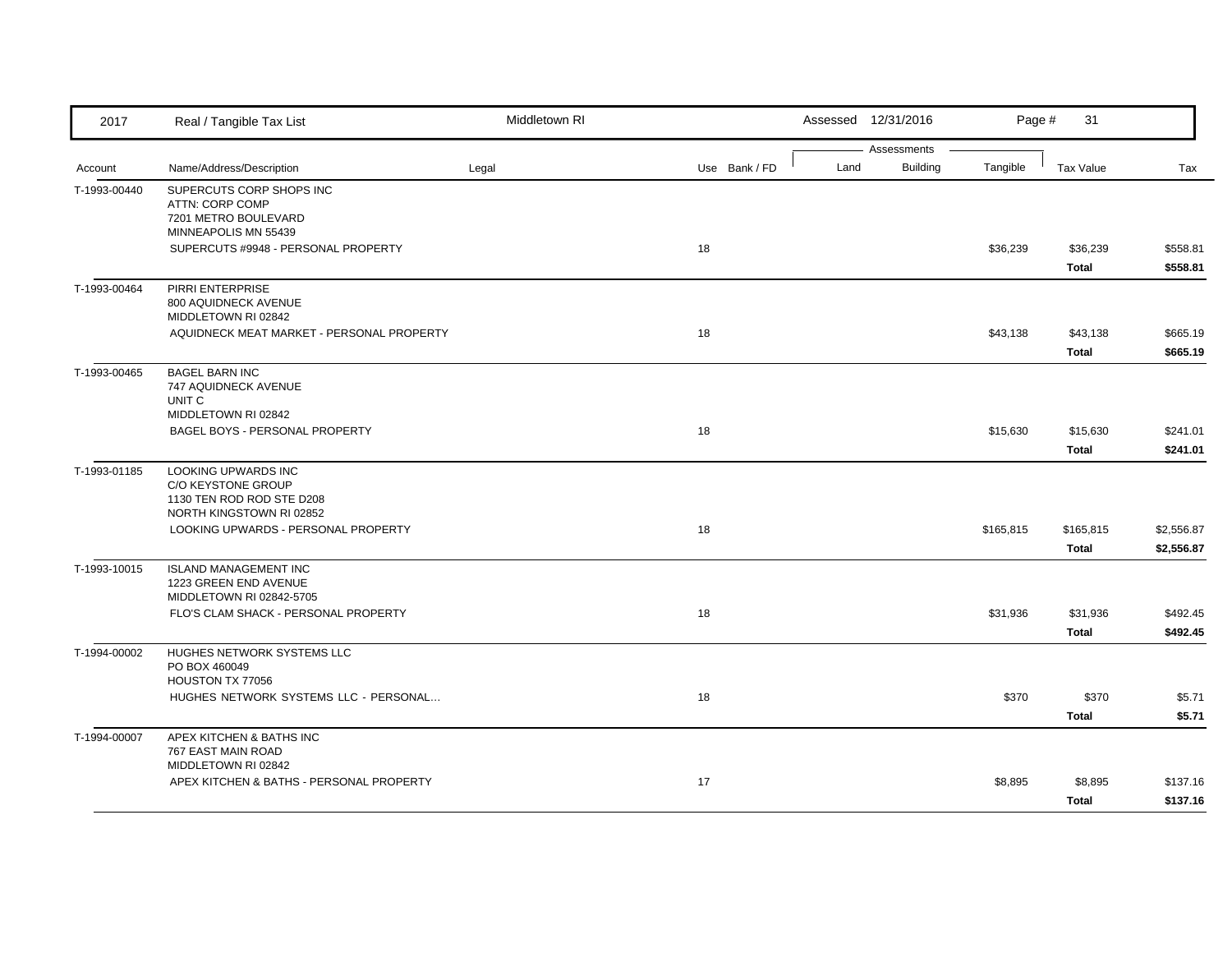| 2017         | Real / Tangible Tax List                                                                              | Middletown RI |               | Assessed 12/31/2016                    | Page #    | 32                       |                          |
|--------------|-------------------------------------------------------------------------------------------------------|---------------|---------------|----------------------------------------|-----------|--------------------------|--------------------------|
| Account      | Name/Address/Description                                                                              | Legal         | Use Bank / FD | Assessments<br><b>Building</b><br>Land | Tangible  | Tax Value                | Tax                      |
| T-1994-00014 | ATLANTIC GRILLE INC<br>91 AQUIDNECK AVENUE<br>MIDDLETOWN RI 02842                                     |               |               |                                        |           |                          |                          |
|              | ATLANTIC GRILLE - PERSONAL PROPERTY                                                                   |               | 18            |                                        | \$146,044 | \$146,044<br>Total       | \$2,252.00<br>\$2,252.00 |
| T-1994-00018 | <b>B&amp;BINC</b><br><b>15 VALLEY ROAD</b><br>MIDDLETOWN RI 02842                                     |               |               |                                        |           |                          |                          |
|              | NAPA AUTO PARTS - PERSONAL PROPERTY                                                                   |               | 18            |                                        | \$109,864 | \$109,864<br>Total       | \$1,694.10<br>\$1,694.10 |
| T-1994-00079 | CHELSEAS INC<br>1015 AQUIDNECK AVENUE<br>MIDDLETOWN RI 02842                                          |               |               |                                        |           |                          |                          |
|              | CHELSEA'S - PERSONAL PROPERTY                                                                         |               | 18            |                                        | \$16,155  | \$16,155<br><b>Total</b> | \$249.11<br>\$249.11     |
| T-1994-00081 | CHING TAO CHINESE RESTAURANT<br>288 WEST MAIN ROAD<br>MIDDLETOWN RI 02842                             |               |               |                                        |           |                          |                          |
|              | CHING TAO CHINESE RESTAURANT - PERSONAL                                                               |               | 18            |                                        | \$38,698  | \$38,698<br>Total        | \$596.72<br>\$596.72     |
| T-1994-00253 | MIDDLETOWN TACO INC<br>79 NORTH MAIN STREET<br>MANSFIELD MA 02048                                     |               |               |                                        |           |                          |                          |
|              | TACO BELL - PERSONAL PROPERTY                                                                         |               | 18            |                                        | \$89,184  | \$89,184<br><b>Total</b> | \$1,375.22<br>\$1,375.22 |
| T-1994-00285 | OCEAN STATE JOBBERS INC<br>ATTN: TAX DEPARTMENT<br>375 COMMERCE PARK ROAD<br>NORTH KINGSTOWN RI 02852 |               |               |                                        |           |                          |                          |
|              | OCEAN STATE JOB LOT - PERSONAL PROPERTY                                                               |               | 18            |                                        | \$31,924  | \$31,924<br>Total        | \$492.27<br>\$492.27     |
| T-1994-00293 | <b>DE FOODS INC</b><br>170 OLD FORGE ROAD<br>HANOVER MA 02339                                         |               |               |                                        |           |                          |                          |
|              | <b>KFC - PERSONAL PROPERTY</b>                                                                        |               | 18            |                                        | \$62,914  | \$62,914<br>Total        | \$970.13<br>\$970.13     |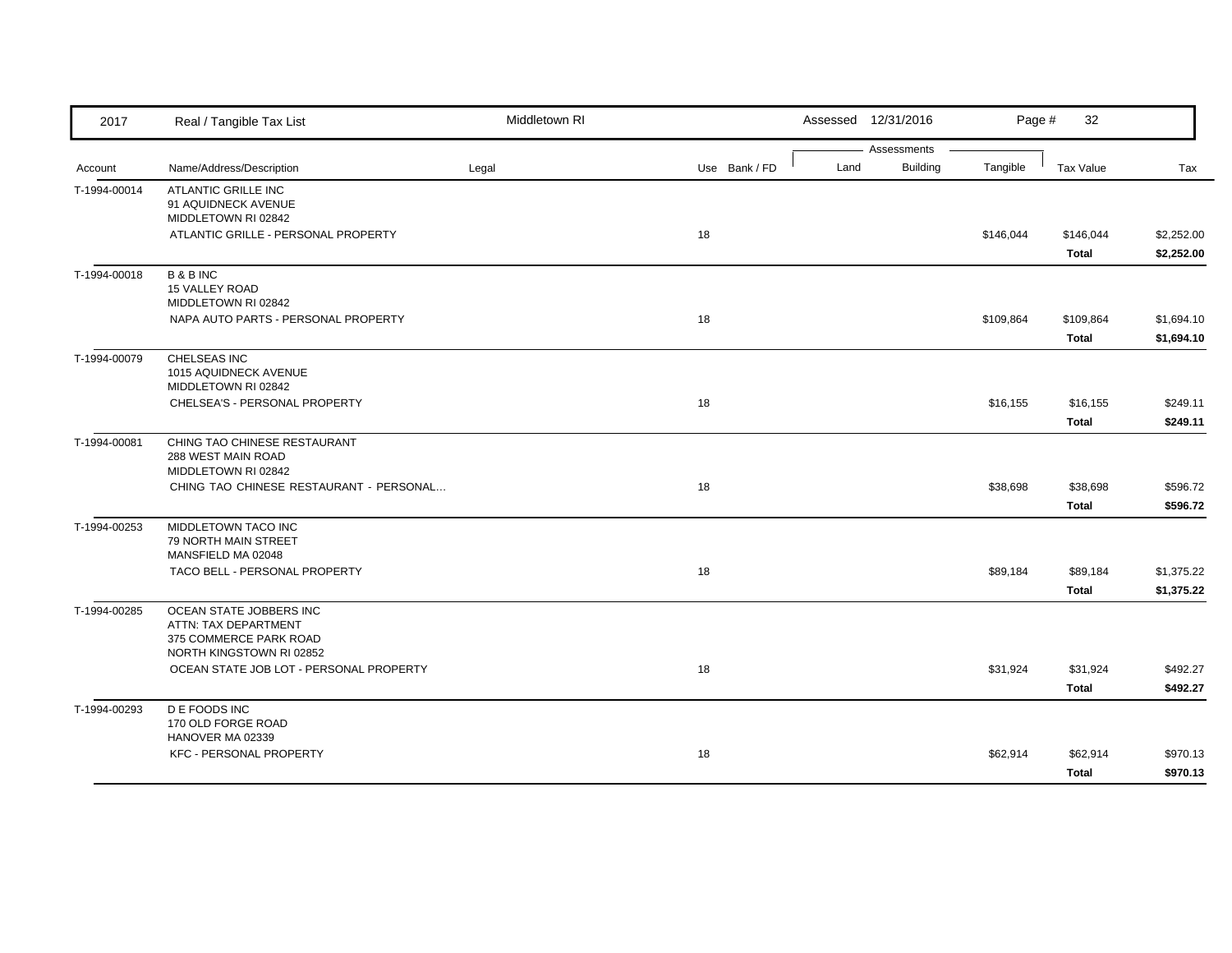| Assessments<br>Tangible<br>Land<br><b>Building</b><br>Name/Address/Description<br>Legal<br>Use Bank / FD<br>Tax Value<br>Tax<br>Account<br><b>PLEMMONS TONI</b><br>T-1994-00309<br>510 EAST MAIN ROAD - 6<br>MIDDLETOWN RI 02842<br>ULTIMATE IMAGE HAIR SALON - PERSONAL<br>17<br>\$5,044<br>\$5,044<br>\$77.78<br>\$77.78<br>Total<br>RONDINA PHILIP J II<br>1151 AQUIDNECK AVENUE #506<br>MIDDLETOWN RI 02842<br>17<br>A COLONIAL CHIMNEY SWEEP - PERSONAL<br>\$1,440<br>\$22.20<br>\$1,440<br>Total<br>\$22.20<br>K WORLD ENTERPRISES<br>T-1994-00336<br>70 WEST MAIN ROAD<br>MIDDLETOWN RI 02842<br>17<br>\$7,334<br>\$7,334<br>KS AUTO REPAIR - PERSONAL PROPERTY<br>\$113.09<br>Total<br>\$113.09<br>SHAWS SUPERMARKETS INC<br>PROPERTY TAX DEPARTMENT<br>PO BOX 990<br>MINNEAPOLIS MN 55440<br>18<br>SHAWS SUPERMARKETS 7442 - PERSONAL<br>\$1,364,651<br>\$1,364,651<br>\$21,042.92<br>Total<br>\$21,042.92<br>TADDEI LEONARD C JR<br>770 AQUIDNECK AVENUE<br>MIDDLETOWN RI 02842<br>18<br>TADDEI LEONARD C DMD - PERSONAL PROPERTY<br>\$83,140<br>\$83,140<br>\$1,282.02<br>\$1,282.02<br>Total<br>WALGREEN EASTERN CO INC 03000S<br>T-1994-00394<br>300 WILMOT RD<br>MAIL STOP 3301<br>DEERFIELD IL 60015<br>WALGREEN EASTERN CO INC 03000 - PERSONAL<br>18<br>\$3,057.92<br>\$198,309<br>\$198,309<br>\$3,057.92<br>Total<br>ENTERPRISE RENT A CAR CO OF RI<br>333 NIANTIC AVENUE<br>CRANSTON RI 02907<br>18<br>ENTERPRISE RENT A CAR CO - PERSONAL<br>\$107,101<br>\$107,101<br>\$1,651.50 | 2017         | Real / Tangible Tax List | Middletown RI |  | Assessed 12/31/2016 | Page # | 33    |            |
|--------------------------------------------------------------------------------------------------------------------------------------------------------------------------------------------------------------------------------------------------------------------------------------------------------------------------------------------------------------------------------------------------------------------------------------------------------------------------------------------------------------------------------------------------------------------------------------------------------------------------------------------------------------------------------------------------------------------------------------------------------------------------------------------------------------------------------------------------------------------------------------------------------------------------------------------------------------------------------------------------------------------------------------------------------------------------------------------------------------------------------------------------------------------------------------------------------------------------------------------------------------------------------------------------------------------------------------------------------------------------------------------------------------------------------------------------------------------------------------------------------|--------------|--------------------------|---------------|--|---------------------|--------|-------|------------|
|                                                                                                                                                                                                                                                                                                                                                                                                                                                                                                                                                                                                                                                                                                                                                                                                                                                                                                                                                                                                                                                                                                                                                                                                                                                                                                                                                                                                                                                                                                        |              |                          |               |  |                     |        |       |            |
|                                                                                                                                                                                                                                                                                                                                                                                                                                                                                                                                                                                                                                                                                                                                                                                                                                                                                                                                                                                                                                                                                                                                                                                                                                                                                                                                                                                                                                                                                                        |              |                          |               |  |                     |        |       |            |
|                                                                                                                                                                                                                                                                                                                                                                                                                                                                                                                                                                                                                                                                                                                                                                                                                                                                                                                                                                                                                                                                                                                                                                                                                                                                                                                                                                                                                                                                                                        |              |                          |               |  |                     |        |       |            |
|                                                                                                                                                                                                                                                                                                                                                                                                                                                                                                                                                                                                                                                                                                                                                                                                                                                                                                                                                                                                                                                                                                                                                                                                                                                                                                                                                                                                                                                                                                        |              |                          |               |  |                     |        |       |            |
|                                                                                                                                                                                                                                                                                                                                                                                                                                                                                                                                                                                                                                                                                                                                                                                                                                                                                                                                                                                                                                                                                                                                                                                                                                                                                                                                                                                                                                                                                                        |              |                          |               |  |                     |        |       |            |
|                                                                                                                                                                                                                                                                                                                                                                                                                                                                                                                                                                                                                                                                                                                                                                                                                                                                                                                                                                                                                                                                                                                                                                                                                                                                                                                                                                                                                                                                                                        |              |                          |               |  |                     |        |       |            |
|                                                                                                                                                                                                                                                                                                                                                                                                                                                                                                                                                                                                                                                                                                                                                                                                                                                                                                                                                                                                                                                                                                                                                                                                                                                                                                                                                                                                                                                                                                        | T-1994-00326 |                          |               |  |                     |        |       |            |
|                                                                                                                                                                                                                                                                                                                                                                                                                                                                                                                                                                                                                                                                                                                                                                                                                                                                                                                                                                                                                                                                                                                                                                                                                                                                                                                                                                                                                                                                                                        |              |                          |               |  |                     |        |       |            |
|                                                                                                                                                                                                                                                                                                                                                                                                                                                                                                                                                                                                                                                                                                                                                                                                                                                                                                                                                                                                                                                                                                                                                                                                                                                                                                                                                                                                                                                                                                        |              |                          |               |  |                     |        |       |            |
|                                                                                                                                                                                                                                                                                                                                                                                                                                                                                                                                                                                                                                                                                                                                                                                                                                                                                                                                                                                                                                                                                                                                                                                                                                                                                                                                                                                                                                                                                                        |              |                          |               |  |                     |        |       |            |
|                                                                                                                                                                                                                                                                                                                                                                                                                                                                                                                                                                                                                                                                                                                                                                                                                                                                                                                                                                                                                                                                                                                                                                                                                                                                                                                                                                                                                                                                                                        |              |                          |               |  |                     |        |       |            |
|                                                                                                                                                                                                                                                                                                                                                                                                                                                                                                                                                                                                                                                                                                                                                                                                                                                                                                                                                                                                                                                                                                                                                                                                                                                                                                                                                                                                                                                                                                        |              |                          |               |  |                     |        |       |            |
|                                                                                                                                                                                                                                                                                                                                                                                                                                                                                                                                                                                                                                                                                                                                                                                                                                                                                                                                                                                                                                                                                                                                                                                                                                                                                                                                                                                                                                                                                                        |              |                          |               |  |                     |        |       |            |
|                                                                                                                                                                                                                                                                                                                                                                                                                                                                                                                                                                                                                                                                                                                                                                                                                                                                                                                                                                                                                                                                                                                                                                                                                                                                                                                                                                                                                                                                                                        |              |                          |               |  |                     |        |       |            |
|                                                                                                                                                                                                                                                                                                                                                                                                                                                                                                                                                                                                                                                                                                                                                                                                                                                                                                                                                                                                                                                                                                                                                                                                                                                                                                                                                                                                                                                                                                        |              |                          |               |  |                     |        |       |            |
|                                                                                                                                                                                                                                                                                                                                                                                                                                                                                                                                                                                                                                                                                                                                                                                                                                                                                                                                                                                                                                                                                                                                                                                                                                                                                                                                                                                                                                                                                                        | T-1994-00343 |                          |               |  |                     |        |       |            |
|                                                                                                                                                                                                                                                                                                                                                                                                                                                                                                                                                                                                                                                                                                                                                                                                                                                                                                                                                                                                                                                                                                                                                                                                                                                                                                                                                                                                                                                                                                        |              |                          |               |  |                     |        |       |            |
|                                                                                                                                                                                                                                                                                                                                                                                                                                                                                                                                                                                                                                                                                                                                                                                                                                                                                                                                                                                                                                                                                                                                                                                                                                                                                                                                                                                                                                                                                                        |              |                          |               |  |                     |        |       |            |
|                                                                                                                                                                                                                                                                                                                                                                                                                                                                                                                                                                                                                                                                                                                                                                                                                                                                                                                                                                                                                                                                                                                                                                                                                                                                                                                                                                                                                                                                                                        |              |                          |               |  |                     |        |       |            |
|                                                                                                                                                                                                                                                                                                                                                                                                                                                                                                                                                                                                                                                                                                                                                                                                                                                                                                                                                                                                                                                                                                                                                                                                                                                                                                                                                                                                                                                                                                        |              |                          |               |  |                     |        |       |            |
|                                                                                                                                                                                                                                                                                                                                                                                                                                                                                                                                                                                                                                                                                                                                                                                                                                                                                                                                                                                                                                                                                                                                                                                                                                                                                                                                                                                                                                                                                                        | T-1994-00368 |                          |               |  |                     |        |       |            |
|                                                                                                                                                                                                                                                                                                                                                                                                                                                                                                                                                                                                                                                                                                                                                                                                                                                                                                                                                                                                                                                                                                                                                                                                                                                                                                                                                                                                                                                                                                        |              |                          |               |  |                     |        |       |            |
|                                                                                                                                                                                                                                                                                                                                                                                                                                                                                                                                                                                                                                                                                                                                                                                                                                                                                                                                                                                                                                                                                                                                                                                                                                                                                                                                                                                                                                                                                                        |              |                          |               |  |                     |        |       |            |
|                                                                                                                                                                                                                                                                                                                                                                                                                                                                                                                                                                                                                                                                                                                                                                                                                                                                                                                                                                                                                                                                                                                                                                                                                                                                                                                                                                                                                                                                                                        |              |                          |               |  |                     |        |       |            |
|                                                                                                                                                                                                                                                                                                                                                                                                                                                                                                                                                                                                                                                                                                                                                                                                                                                                                                                                                                                                                                                                                                                                                                                                                                                                                                                                                                                                                                                                                                        |              |                          |               |  |                     |        |       |            |
|                                                                                                                                                                                                                                                                                                                                                                                                                                                                                                                                                                                                                                                                                                                                                                                                                                                                                                                                                                                                                                                                                                                                                                                                                                                                                                                                                                                                                                                                                                        |              |                          |               |  |                     |        |       |            |
|                                                                                                                                                                                                                                                                                                                                                                                                                                                                                                                                                                                                                                                                                                                                                                                                                                                                                                                                                                                                                                                                                                                                                                                                                                                                                                                                                                                                                                                                                                        |              |                          |               |  |                     |        |       |            |
|                                                                                                                                                                                                                                                                                                                                                                                                                                                                                                                                                                                                                                                                                                                                                                                                                                                                                                                                                                                                                                                                                                                                                                                                                                                                                                                                                                                                                                                                                                        |              |                          |               |  |                     |        |       |            |
|                                                                                                                                                                                                                                                                                                                                                                                                                                                                                                                                                                                                                                                                                                                                                                                                                                                                                                                                                                                                                                                                                                                                                                                                                                                                                                                                                                                                                                                                                                        |              |                          |               |  |                     |        |       |            |
|                                                                                                                                                                                                                                                                                                                                                                                                                                                                                                                                                                                                                                                                                                                                                                                                                                                                                                                                                                                                                                                                                                                                                                                                                                                                                                                                                                                                                                                                                                        |              |                          |               |  |                     |        |       |            |
|                                                                                                                                                                                                                                                                                                                                                                                                                                                                                                                                                                                                                                                                                                                                                                                                                                                                                                                                                                                                                                                                                                                                                                                                                                                                                                                                                                                                                                                                                                        | T-1994-00662 |                          |               |  |                     |        |       |            |
|                                                                                                                                                                                                                                                                                                                                                                                                                                                                                                                                                                                                                                                                                                                                                                                                                                                                                                                                                                                                                                                                                                                                                                                                                                                                                                                                                                                                                                                                                                        |              |                          |               |  |                     |        |       |            |
|                                                                                                                                                                                                                                                                                                                                                                                                                                                                                                                                                                                                                                                                                                                                                                                                                                                                                                                                                                                                                                                                                                                                                                                                                                                                                                                                                                                                                                                                                                        |              |                          |               |  |                     |        |       |            |
|                                                                                                                                                                                                                                                                                                                                                                                                                                                                                                                                                                                                                                                                                                                                                                                                                                                                                                                                                                                                                                                                                                                                                                                                                                                                                                                                                                                                                                                                                                        |              |                          |               |  |                     |        | Total | \$1,651.50 |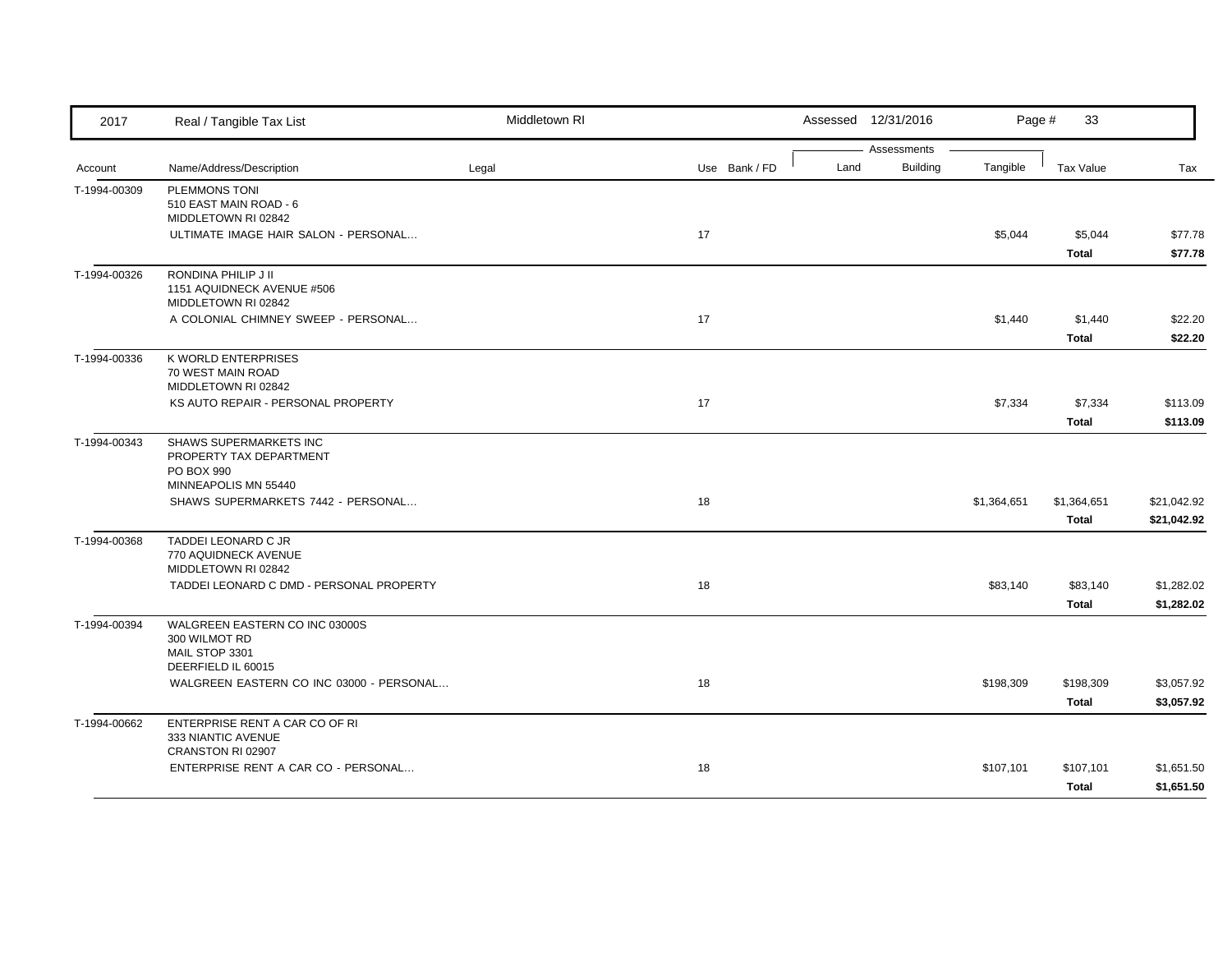| 2017                    | Real / Tangible Tax List                                                         | Middletown RI |               |      | Assessed 12/31/2016     | Page #    | 34                 |                          |
|-------------------------|----------------------------------------------------------------------------------|---------------|---------------|------|-------------------------|-----------|--------------------|--------------------------|
|                         | Name/Address/Description                                                         | Legal         | Use Bank / FD | Land | Assessments<br>Building | Tangible  | <b>Tax Value</b>   | Tax                      |
| Account<br>T-1995-00094 | AGUIAR JOSEPH F & DALINDA L<br>614 MITCHELLS LANE                                |               |               |      |                         |           |                    |                          |
|                         | MIDDLETOWN RI 02842<br>JOSEPH F AGUIAR LANDSCAPING - PERSONAL                    |               | 18            |      |                         | \$5,270   | \$5,270<br>Total   | \$81.26<br>\$81.26       |
| T-1995-00194            | HARVEY HARRY G & WENDY LORD<br>819 AQUIDNECK AVENUE<br>MIDDLETOWN RI 02842       |               |               |      |                         |           |                    |                          |
|                         | HARVEYS AUTO DETAILING - PERSONAL PROPERTY                                       |               | 17            |      |                         | \$1,968   | \$1,968<br>Total   | \$30.35<br>\$30.35       |
| T-1995-00281            | AVID PRODUCTS INC<br>72 JOHNNYCAKE HILL ROAD<br>MIDDLETOWN RI 02842              |               |               |      |                         |           |                    |                          |
|                         | AVID PRODUCTS INC - PERSONAL PROPERTY                                            |               | 18            |      |                         | \$116,212 | \$116,212<br>Total | \$1,791.99<br>\$1,791.99 |
| T-1995-00284            | PEPPER DINING INC<br>MARVIN F POER & CO<br>PO BOX 802206<br>DALLAS TX 75380-2206 |               |               |      |                         |           |                    |                          |
|                         | CHILIS #819 - PERSONAL PROPERTY                                                  |               | 18            |      |                         | \$110,759 | \$110,759<br>Total | \$1,707.90<br>\$1,707.90 |
| T-1995-00351            | HUNTER AUGUSTIN L JR<br>283 WEST MAIN ROAD<br>MIDDLETOWN RI 02842-0401           |               |               |      |                         |           |                    |                          |
|                         | AUGUSTIN HAIR STYLIST - PERSONAL PROPERTY                                        |               | 17            |      |                         | \$2,500   | \$2,500<br>Total   | \$38.55<br>\$38.55       |
| T-1995-00492            | <b>SANTOS MICHAEL</b><br>79 DEWOLF AVENUE<br>BRISTOL RI 02809                    |               |               |      |                         |           |                    |                          |
|                         | SANDY'S LIQUORS - PERSONAL PROPERTY                                              |               | 18            |      |                         | \$11,220  | \$11,220<br>Total  | \$173.01<br>\$173.01     |
| T-1995-00493            | LEITE DONUTS INC<br>78 WEST MAIN ROAD<br>MIDDLETOWN RI 02842                     |               |               |      |                         |           |                    |                          |
|                         | MA'S DONUTS AND MORE - PERSONAL PROPERTY                                         |               | 18            |      |                         | \$146,266 | \$146,266<br>Total | \$2,255.42<br>\$2,255.42 |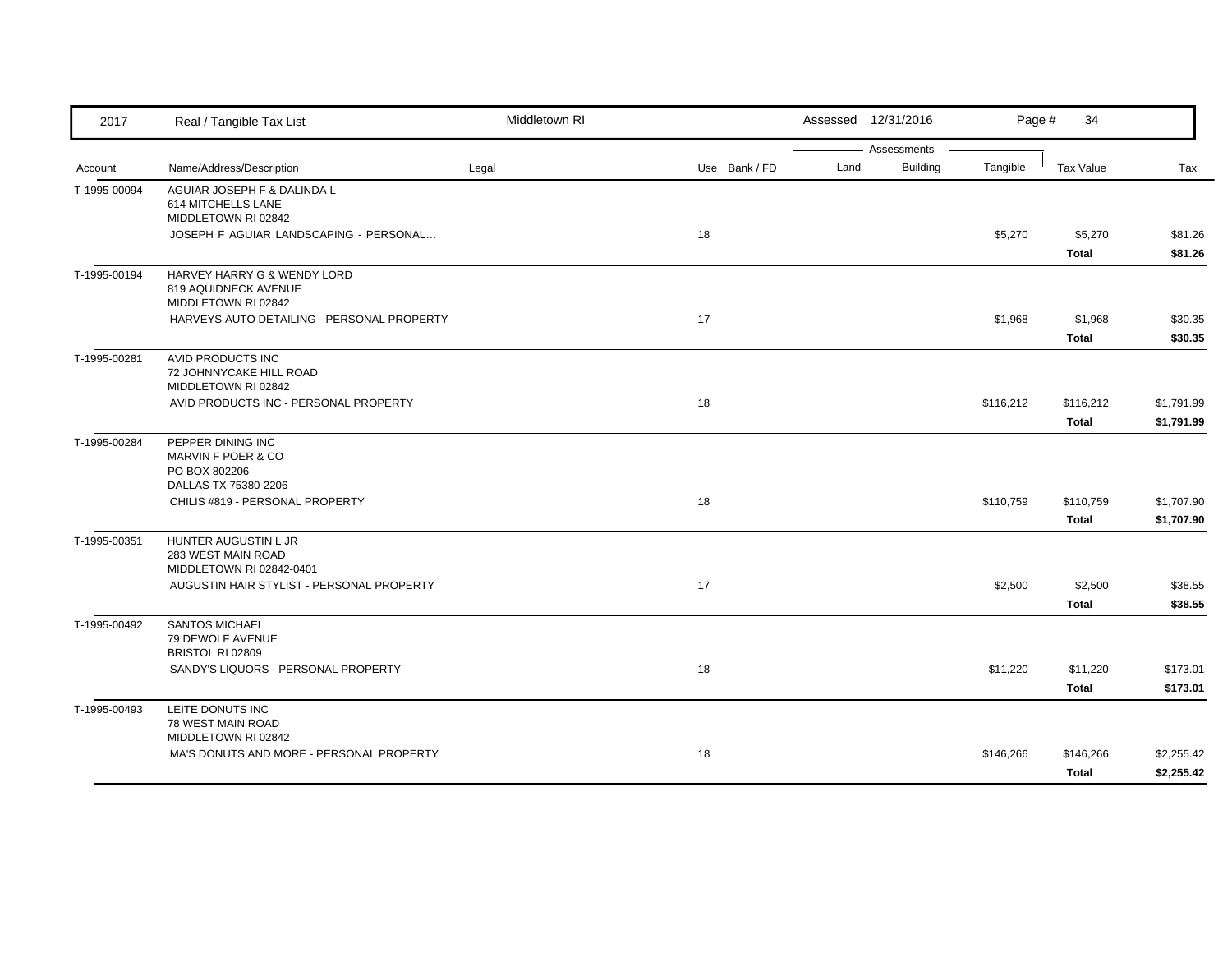| 2017         | Real / Tangible Tax List                          | Middletown RI |               |  |      | Assessed 12/31/2016 | Page #    | 35        |            |
|--------------|---------------------------------------------------|---------------|---------------|--|------|---------------------|-----------|-----------|------------|
|              |                                                   |               |               |  |      | Assessments         |           |           |            |
| Account      | Name/Address/Description                          | Legal         | Use Bank / FD |  | Land | Building            | Tangible  | Tax Value | Tax        |
| T-1995-00500 | <b>KOOHY DAVID</b><br>438 EAST MAIN ROAD          |               |               |  |      |                     |           |           |            |
|              | <b>SUITE 203</b>                                  |               |               |  |      |                     |           |           |            |
|              | MIDDLETOWN RI 02842                               |               |               |  |      |                     |           |           |            |
|              | COASTAL FINANCIAL GROUP - PERSONAL PROPERTY       |               | 17            |  |      |                     | \$1,900   | \$1,900   | \$29.30    |
|              |                                                   |               |               |  |      |                     |           | Total     | \$29.30    |
| T-1995-00511 | AQUIDNECK ISLAND BOOKS INC                        |               |               |  |      |                     |           |           |            |
|              | 575 EAST MAIN ROAD                                |               |               |  |      |                     |           |           |            |
|              | UNIT <sub>1</sub><br>MIDDLETOWN RI 02842          |               |               |  |      |                     |           |           |            |
|              | ISLAND BOOKS - PERSONAL PROPERTY                  |               | 18            |  |      |                     | \$4,130   | \$4,130   | \$63.68    |
|              |                                                   |               |               |  |      |                     |           | Total     | \$63.68    |
| T-1995-00515 | A B MARINE                                        |               |               |  |      |                     |           |           |            |
|              | 747 AQUIDNECK AVENUE                              |               |               |  |      |                     |           |           |            |
|              | SUITE 21                                          |               |               |  |      |                     |           |           |            |
|              | MIDDLETOWN RI 02842                               |               |               |  |      |                     |           |           |            |
|              | A B MARINE INC - PERSONAL PROPERTY                |               | 17            |  |      |                     | \$4,440   | \$4,440   | \$68.46    |
|              |                                                   |               |               |  |      |                     |           | Total     | \$68.46    |
| T-1995-00526 | DDL OMNI ENGINEERING LLC<br>8260 GREENSBORO DRIVE |               |               |  |      |                     |           |           |            |
|              | SUITE 600                                         |               |               |  |      |                     |           |           |            |
|              | MCLEAN VA 22102                                   |               |               |  |      |                     |           |           |            |
|              | DDL OMNI ENGINEERING LLC - PERSONAL               |               | 17            |  |      |                     | \$6,387   | \$6,387   | \$98.49    |
|              |                                                   |               |               |  |      |                     |           | Total     | \$98.49    |
| T-1995-00544 | US BANK NATIONAL ASSOCIATION                      |               |               |  |      |                     |           |           |            |
|              | 1310 MADRID ST<br>SUITE 100                       |               |               |  |      |                     |           |           |            |
|              | MARSHALL MN 56258                                 |               |               |  |      |                     |           |           |            |
|              | US BANK NATIONAL ASSOCIATION - PERSONAL           |               | 94            |  |      |                     | \$80,746  | \$80,746  | \$1,245.10 |
|              |                                                   |               |               |  |      |                     |           | Total     | \$1,245.10 |
| T-1995-00550 | SZYMANSKI DANIEL                                  |               |               |  |      |                     |           |           |            |
|              | 55 JOHN CLARKE ROAD                               |               |               |  |      |                     |           |           |            |
|              | MIDDLETOWN RI 02842                               |               |               |  |      |                     |           |           |            |
|              | NORTHEAST ENGINEERS & CONSULT - PERSONAL          |               | 18            |  |      |                     | \$117,138 | \$117,138 | \$1,806.27 |
|              |                                                   |               |               |  |      |                     |           | Total     | \$1,806.27 |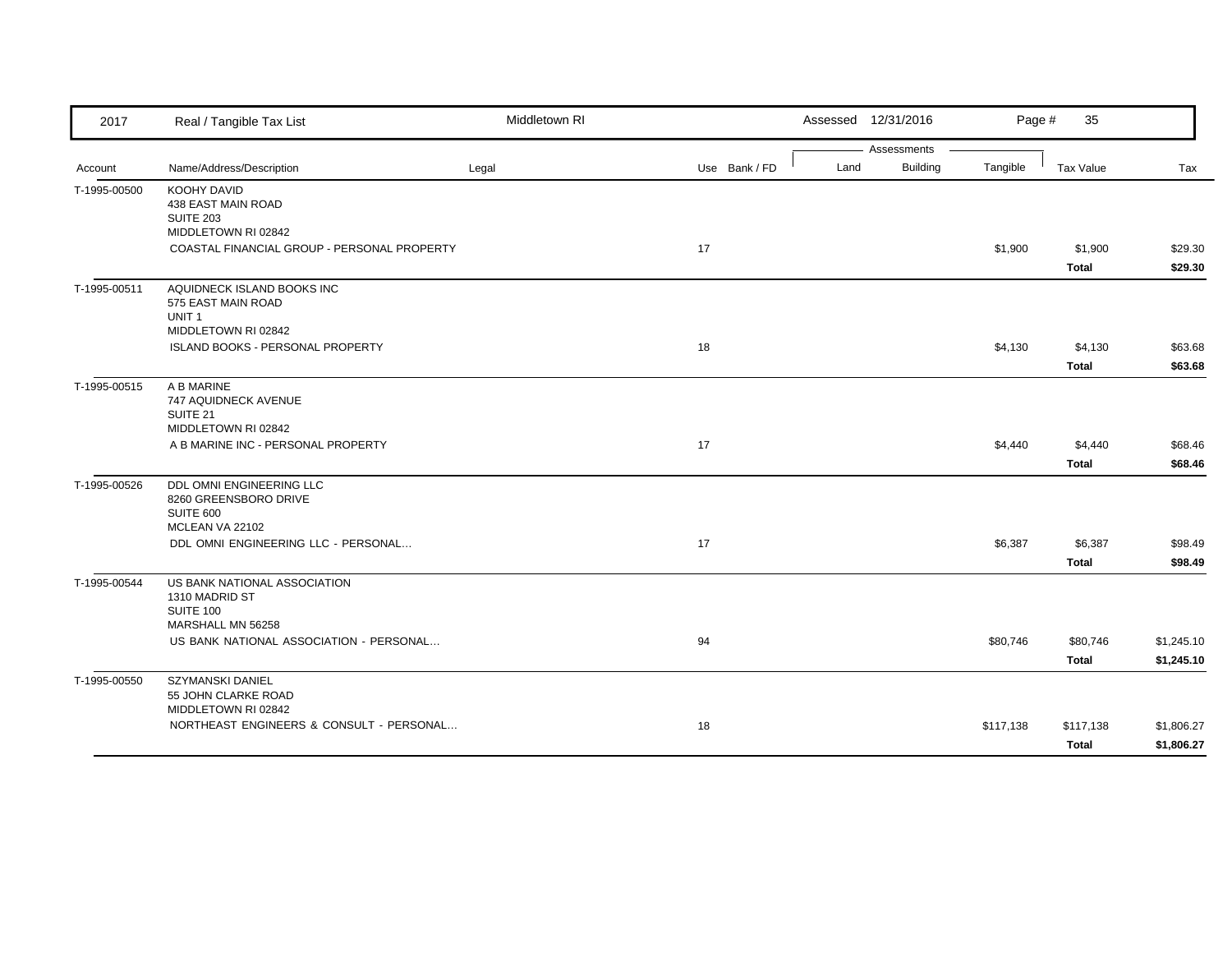| 2017         | Real / Tangible Tax List                             | Middletown RI |               |      | Assessed 12/31/2016            | Page #    | 36           |            |
|--------------|------------------------------------------------------|---------------|---------------|------|--------------------------------|-----------|--------------|------------|
|              |                                                      |               |               | Land | Assessments<br><b>Building</b> | Tangible  |              |            |
| Account      | Name/Address/Description                             | Legal         | Use Bank / FD |      |                                |           | Tax Value    | Tax        |
| T-1996-00466 | EMPIRE VISION CENTER INC #1194<br>PO BOX 790830      |               |               |      |                                |           |              |            |
|              | SAN ANTONIO TX 78279-0830                            |               |               |      |                                |           |              |            |
|              | VISIONWORKS #1194 - PERSONAL PROPERTY                |               | 18            |      |                                | \$115,529 | \$115,529    | \$1,781.46 |
|              |                                                      |               |               |      |                                |           | Total        | \$1,781.46 |
| T-1996-00468 | <b>DELOPS INC</b>                                    |               |               |      |                                |           |              |            |
|              | PROP TX DPT 770128-PAPA G                            |               |               |      |                                |           |              |            |
|              | 600 PROVIDENCE HWY<br>DEDHAM MA 02026                |               |               |      |                                |           |              |            |
|              | DANGELO SANDWICH SHOP - PERSONAL PROPERTY            |               | 18            |      |                                | \$172,305 | \$172,305    | \$2,656.94 |
|              |                                                      |               |               |      |                                |           | Total        | \$2,656.94 |
|              |                                                      |               |               |      |                                |           |              |            |
| T-1996-00471 | NEWPORT VINEYARDS & WINERY LLC<br>909 EAST MAIN ROAD |               |               |      |                                |           |              |            |
|              | MIDDLETOWN RI 02842                                  |               |               |      |                                |           |              |            |
|              | NEWPORT VINEYARDS LLC - PERSONAL PROPERTY            |               | 18            |      |                                | \$485,567 | \$485,567    | \$7,487.44 |
|              |                                                      |               |               |      |                                |           | <b>Total</b> | \$7,487.44 |
| T-1996-00483 | <b>ERNIES REPAIR SERVICE</b>                         |               |               |      |                                |           |              |            |
|              | 305 OLIPHANT LANE                                    |               |               |      |                                |           |              |            |
|              | MIDDLETOWN RI 02842                                  |               |               |      |                                |           |              |            |
|              | ERNIE'S REPAIR SERVICE - PERSONAL PROPERTY           |               | 17            |      |                                | \$1,662   | \$1,662      | \$25.63    |
|              |                                                      |               |               |      |                                |           | <b>Total</b> | \$25.63    |
| T-1996-00485 | <b>BEHAN BROS INC</b>                                |               |               |      |                                |           |              |            |
|              | 975 AQUIDNECK AVENUE<br>MIDDLETOWN RI 02842          |               |               |      |                                |           |              |            |
|              | BEHAN BROS INC - PERSONAL PROPERTY                   |               | 18            |      |                                | \$98,020  | \$98,020     | \$1,511.47 |
|              |                                                      |               |               |      |                                |           | <b>Total</b> | \$1,511.47 |
| T-1996-00501 | INNERLIGHT ASSOCIATES INC                            |               |               |      |                                |           |              |            |
|              | 850 AQUIDNECK AVENUE                                 |               |               |      |                                |           |              |            |
|              | MIDDLETOWN RI 02842                                  |               |               |      |                                |           |              |            |
|              | INNERLIGHT YOGA & MEDIATION - PERSONAL               |               | 18            |      |                                | \$7,148   | \$7,148      | \$110.22   |
|              |                                                      |               |               |      |                                |           | Total        | \$110.22   |
| T-1996-00524 | OCEAN STATE ENDODONTICS INC                          |               |               |      |                                |           |              |            |
|              | 58 EAST MAIN ROAD<br>MIDDLETOWN RI 02842             |               |               |      |                                |           |              |            |
|              | OCEAN STATE ENDODONTICS - PERSONAL                   |               | 18            |      |                                | \$49,328  | \$49,328     | \$760.64   |
|              |                                                      |               |               |      |                                |           | Total        | \$760.64   |
|              |                                                      |               |               |      |                                |           |              |            |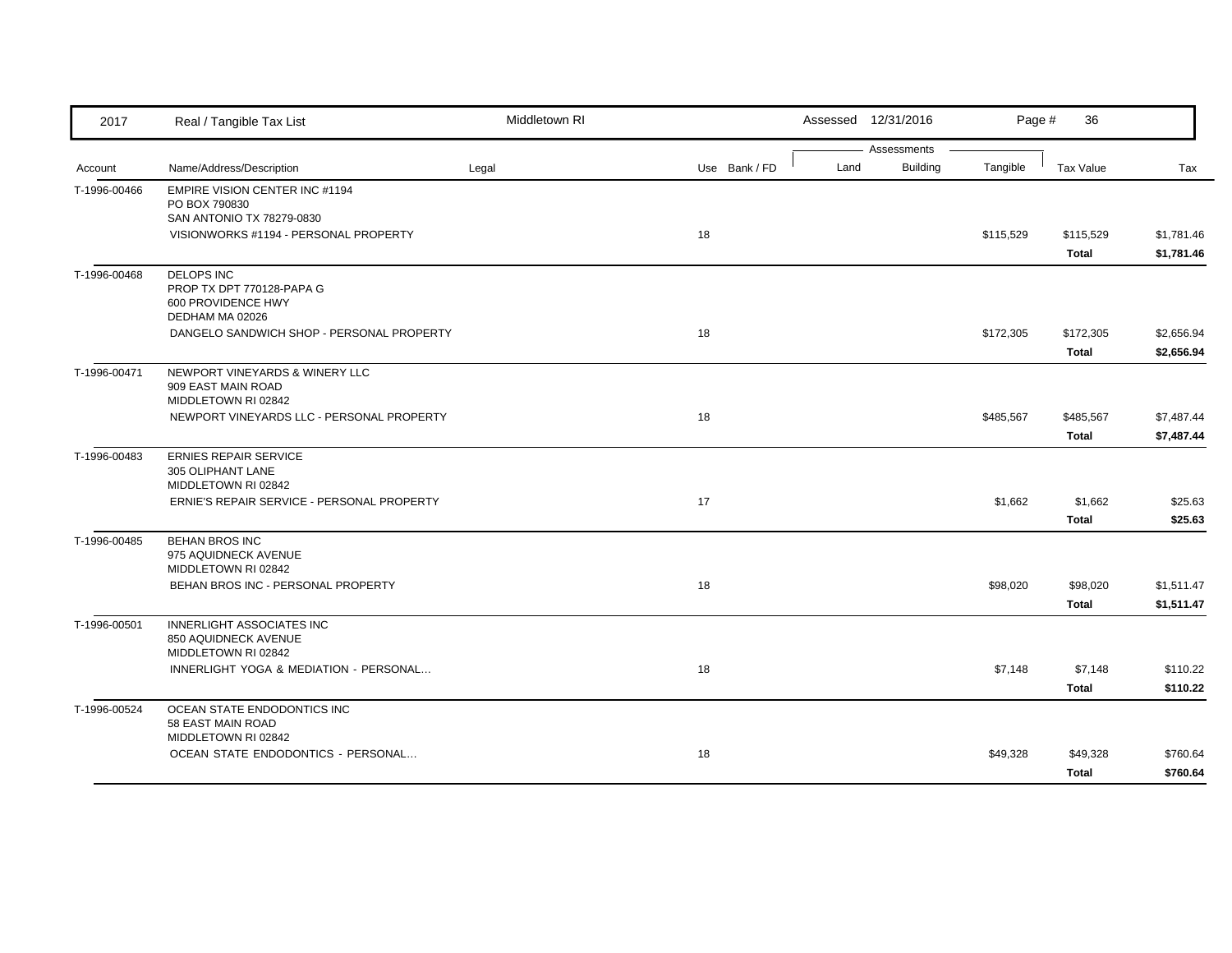| 2017         | Real / Tangible Tax List                                                               | Middletown RI |               |      | Assessed 12/31/2016            | Page #   | 37           |            |
|--------------|----------------------------------------------------------------------------------------|---------------|---------------|------|--------------------------------|----------|--------------|------------|
| Account      | Name/Address/Description                                                               | Legal         | Use Bank / FD | Land | Assessments<br><b>Building</b> | Tangible | Tax Value    | Tax        |
| T-1996-00555 | <b>KJS PUB INC</b>                                                                     |               |               |      |                                |          |              |            |
|              | 59-61 AQUIDNECK AVENUE<br>MIDDLETOWN RI 02842                                          |               |               |      |                                |          |              |            |
|              | KJ'S PUB - PERSONAL PROPERTY                                                           |               | 18            |      |                                | \$54,641 | \$54,641     | \$842.56   |
|              |                                                                                        |               |               |      |                                |          | <b>Total</b> | \$842.56   |
| T-1996-00557 | <b>CHAVES DEOLINDA</b><br>9 FRANKLIN STREET<br>HUDSON MA 01749-1322                    |               |               |      |                                |          |              |            |
|              | 2007 31' KEYSTONE HORNET - PERSONAL PROPERTY                                           |               | 45            |      |                                | \$8,669  | \$8,669      | \$133.68   |
|              |                                                                                        |               |               |      |                                |          | <b>Total</b> | \$133.68   |
| T-1997-00189 | MARINE ACOUSTICS INC<br>TWO CORPORATE PLACE<br><b>SUITE 105</b><br>MIDDLETOWN RI 02842 |               |               |      |                                |          |              |            |
|              | MARINE ACOUSTICS INC - PERSONAL PROPERTY                                               |               | 18            |      |                                | \$66,799 | \$66,799     | \$1,030.04 |
|              |                                                                                        |               |               |      |                                |          | <b>Total</b> | \$1,030.04 |
| T-1997-00202 | AUTOZONE PARTS INC<br>C/O WILSON & FRANCO<br>11000 RICHMOND SUITE 350                  |               |               |      |                                |          |              |            |
|              | HOUSTON TX 77042<br>AUTO ZONE #105083 - PERSONAL PROPERTY                              |               | 18            |      |                                | \$47,799 | \$47,799     | \$737.06   |
|              |                                                                                        |               |               |      |                                |          | <b>Total</b> | \$737.06   |
| T-1997-00211 | <b>WEST MAIN LAUDROMAT</b><br><b>45 CLINTON STREET</b><br>PAWTUCKET RI 02861           |               |               |      |                                |          |              |            |
|              | WEST MAIN LAUNDROMAT - PERSONAL PROPERTY                                               |               | 18            |      |                                | \$26,867 | \$26,867     | \$414.29   |
|              |                                                                                        |               |               |      |                                |          | Total        | \$414.29   |
| T-1997-00226 | <b>GALLUCCI R &amp; S ROGERS DPM</b><br>850 AQUIDNECK AVENUE<br>REAR 15                |               |               |      |                                |          |              |            |
|              | MIDDLETOWN RI 02842<br>FOOT & ANKLE INSTITUTE OF NE - PERSONAL                         |               | 18            |      |                                | \$21,756 | \$21,756     | \$335.48   |
|              |                                                                                        |               |               |      |                                |          | Total        | \$335.48   |
| T-1997-00228 | FIRST DATA MERCHANT SVCS CORP<br><b>RYAN LLC</b><br>PO BOX 4900                        |               |               |      |                                |          |              |            |
|              | SCOTTSDALE AZ 85621-4900                                                               |               |               |      |                                |          |              |            |
|              | FIRST DATA MERCHANT SVCS CORP - PERSONAL                                               |               | 94            |      |                                | \$4,827  | \$4,827      | \$74.43    |
|              |                                                                                        |               |               |      |                                |          | <b>Total</b> | \$74.43    |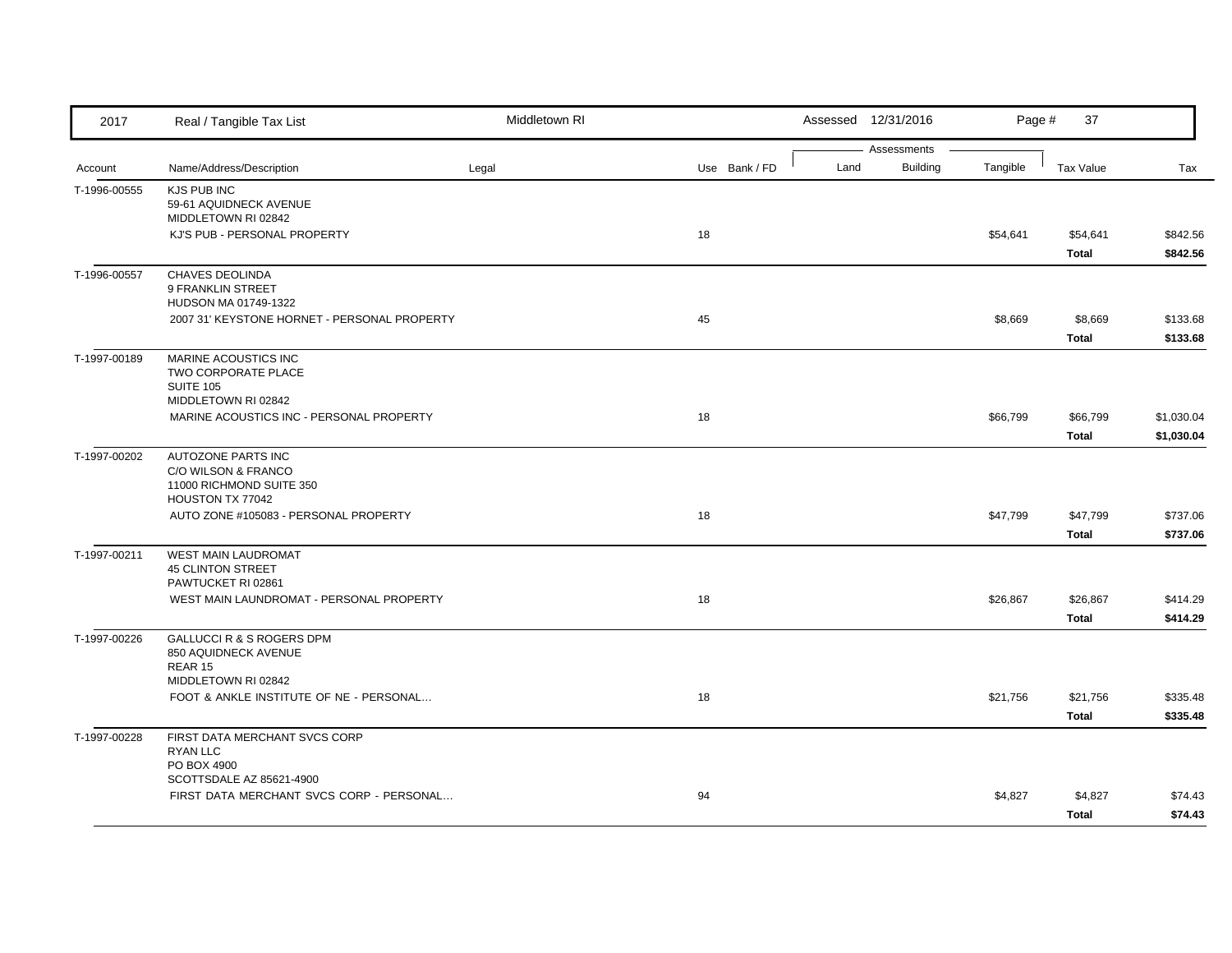| 2017         | Real / Tangible Tax List                       | Middletown RI |    |               |      | Assessed 12/31/2016            | Page #      | 38               |             |
|--------------|------------------------------------------------|---------------|----|---------------|------|--------------------------------|-------------|------------------|-------------|
|              |                                                |               |    |               | Land | Assessments<br><b>Building</b> | Tangible    |                  |             |
| Account      | Name/Address/Description                       | Legal         |    | Use Bank / FD |      |                                |             | <b>Tax Value</b> | Tax         |
| T-1997-00229 | <b>GENERAL NUTRITION INC</b><br>PO BOX 548     |               |    |               |      |                                |             |                  |             |
|              | GLEN ROCK NJ 07452                             |               |    |               |      |                                |             |                  |             |
|              | GENERAL NUTRITION CENTER #3551 - PERSONAL      |               | 17 |               |      |                                | \$6,719     | \$6,719          | \$103.61    |
|              |                                                |               |    |               |      |                                |             | <b>Total</b>     | \$103.61    |
| T-1997-00230 | MC LLC                                         |               |    |               |      |                                |             |                  |             |
|              | 1422 EDINGER AVENUE                            |               |    |               |      |                                |             |                  |             |
|              | <b>SUITE 150</b><br>TUSTIN CA 92780            |               |    |               |      |                                |             |                  |             |
|              | JIFFY LUBE #1442 - PERSONAL PROPERTY           |               | 18 |               |      |                                | \$37,680    | \$37,680         | \$581.03    |
|              |                                                |               |    |               |      |                                |             | Total            | \$581.03    |
| T-1997-00249 | WELLS FARGO FINANCIAL LEASING                  |               |    |               |      |                                |             |                  |             |
|              | 800 WALNUT ST                                  |               |    |               |      |                                |             |                  |             |
|              | N0005-041                                      |               |    |               |      |                                |             |                  |             |
|              | DES MOINES IA 50309                            |               |    |               |      |                                |             |                  |             |
|              | WELLS FARGO FINANCIAL LEASING - PERSONAL       |               | 94 |               |      |                                | \$571,066   | \$571,066        | \$8,805.84  |
|              |                                                |               |    |               |      |                                |             | <b>Total</b>     | \$8,805.84  |
| T-1997-00260 | LABORE WAYNE DDS & COLUMPAR                    |               |    |               |      |                                |             |                  |             |
|              | 477 EAST MAIN ROAD<br>MIDDLETOWN RI 02842      |               |    |               |      |                                |             |                  |             |
|              | W LABORE DDS & C COLUMPAR DMD - PERSONAL       |               | 18 |               |      |                                | \$31,087    | \$31,087         | \$479.36    |
|              |                                                |               |    |               |      |                                |             | Total            | \$479.36    |
| T-1997-00436 | EMBRACE HOME LOANS INC                         |               |    |               |      |                                |             |                  |             |
|              | 25 ENTERPRISE CENTER                           |               |    |               |      |                                |             |                  |             |
|              | MIDDLETOWN RI 02842-5201                       |               |    |               |      |                                |             |                  |             |
|              | EMBRACE HOME LOANS INC - PERSONAL PROPERTY     |               | 18 |               |      |                                | \$4,682,170 | \$4,682,170      | \$72,199.06 |
|              |                                                |               |    |               |      |                                |             | Total            | \$72,199.06 |
| T-1997-00490 | <b>MACMILLAN ROBERT</b>                        |               |    |               |      |                                |             |                  |             |
|              | 23 JOHNNYCAKE HILL ROAD<br>MIDDLETOWN RI 02842 |               |    |               |      |                                |             |                  |             |
|              | HOOD SAILS LLC - PERSONAL PROPERTY             |               | 18 |               |      |                                | \$11,498    | \$11,498         | \$177.30    |
|              |                                                |               |    |               |      |                                |             | Total            | \$177.30    |
|              |                                                |               |    |               |      |                                |             |                  |             |
| T-1998-00642 | <b>SKEES REALTY INC</b><br>1850 WARWICK AVENUE |               |    |               |      |                                |             |                  |             |
|              | WARWICK RI 02889                               |               |    |               |      |                                |             |                  |             |
|              | FAST GAS - PERSONAL PROPERTY                   |               | 18 |               |      |                                | \$14,280    | \$14,280         | \$220.20    |
|              |                                                |               |    |               |      |                                |             | Total            | \$220.20    |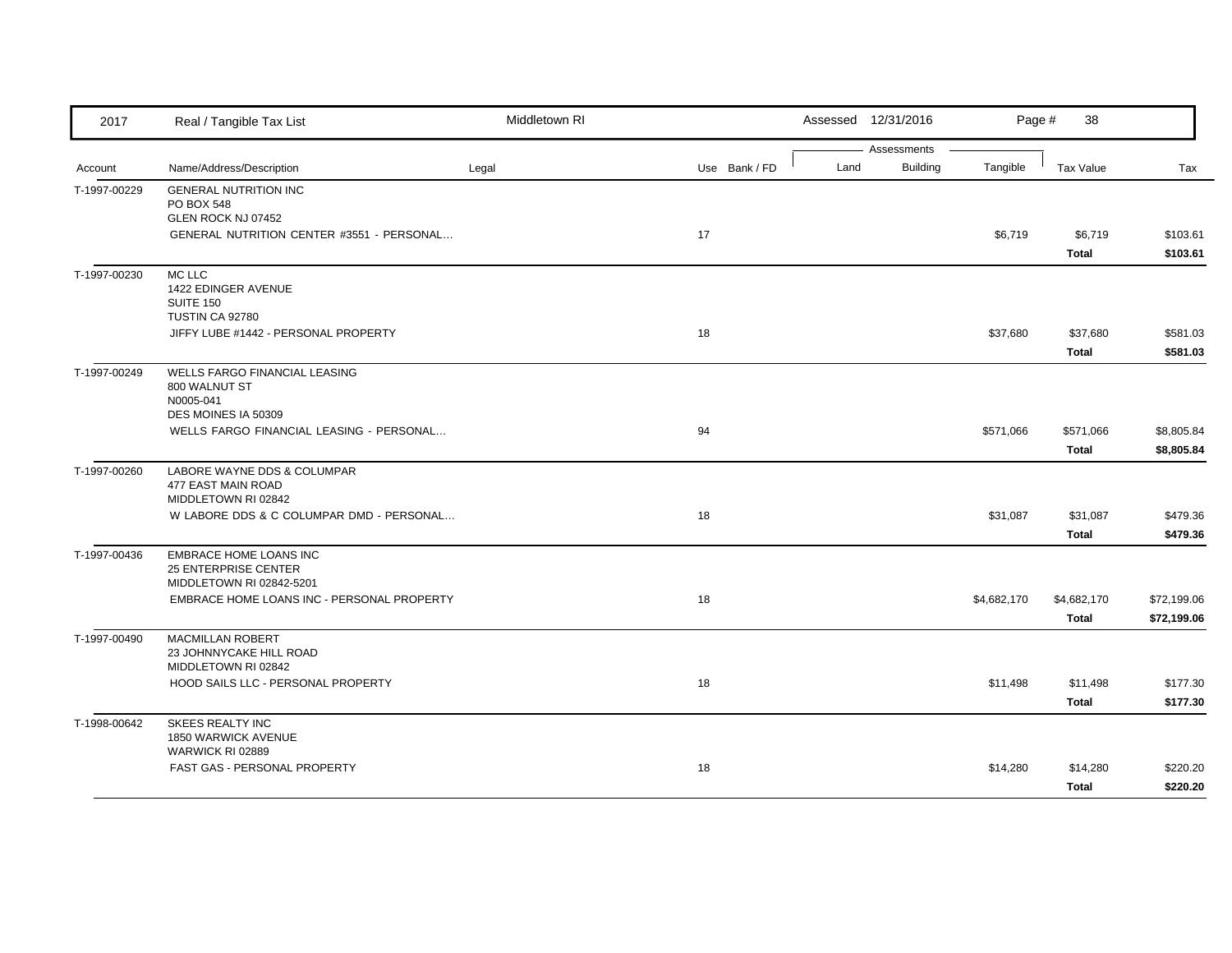| 2017         | Real / Tangible Tax List                                                                                           | Middletown RI |               |      | Assessed 12/31/2016            | Page #   | 39                       |                      |
|--------------|--------------------------------------------------------------------------------------------------------------------|---------------|---------------|------|--------------------------------|----------|--------------------------|----------------------|
| Account      | Name/Address/Description                                                                                           | Legal         | Use Bank / FD | Land | Assessments<br><b>Building</b> | Tangible | Tax Value                | Tax                  |
| T-1998-00644 | FRANSSON KENNETH P<br><b>2 BAILEY TERRACE</b><br>MIDDLETOWN RI 02842<br>CREATIVE SOLUTIONS TWO - PERSONAL PROPERTY |               | 17            |      |                                | \$455    | \$455                    | \$7.02               |
|              |                                                                                                                    |               |               |      |                                |          | <b>Total</b>             | \$7.02               |
| T-1998-00699 | RICH PRODUCTS CORPORATION<br>MARVIN F POER & CO<br>PO BOX 802206<br>DALLAS TX 75380-2206                           |               |               |      |                                |          |                          |                      |
|              | RICH PRODUCTS CORPORATION - PERSONAL                                                                               |               | 94            |      |                                | \$1,011  | \$1,011<br><b>Total</b>  | \$15.59<br>\$15.59   |
| T-1998-00713 | <b>CREANEY ASSOCIATES INC</b><br>PO BOX 4415<br>MIDDLETOWN RI 02842                                                |               |               |      |                                |          |                          |                      |
|              | CREANEY CRUISE & TRAVEL INC - PERSONAL                                                                             |               | 17            |      |                                | \$700    | \$700<br><b>Total</b>    | \$10.79<br>\$10.79   |
| T-1998-00731 | DOUBLE RB INC<br><b>82 EAST MAIN ROAD</b><br>MIDDLETOWN RI 02842-4912                                              |               |               |      |                                |          |                          |                      |
|              | BECKY'S BBQ - PERSONAL PROPERTY                                                                                    |               | 18            |      |                                | \$24,470 | \$24,470<br><b>Total</b> | \$377.33<br>\$377.33 |
| T-1998-00732 | <b>LACEY INC</b><br>342 FOREST AVENUE<br>MIDDLETOWN RI 02842                                                       |               |               |      |                                |          |                          |                      |
|              | EASTONS POINT PUB - PERSONAL PROPERTY                                                                              |               | 18            |      |                                | \$35,013 | \$35,013<br><b>Total</b> | \$539.90<br>\$539.90 |
| T-1998-00733 | STANFIELD CORPORATION<br>PO BOX 3521<br>NEWPORT RI 02840                                                           |               |               |      |                                |          |                          |                      |
|              | BAY WILLOWS INN - PERSONAL PROPERTY                                                                                |               | 18            |      |                                | \$26,607 | \$26,607<br><b>Total</b> | \$410.28<br>\$410.28 |
| T-1998-00745 | SENSORMATIC ELECTRONICS LLC<br>PROPERTY TAX DEPARTMENT<br>PO BOX 5006                                              |               |               |      |                                |          |                          |                      |
|              | BOCA RATON FL 33431-0806<br>SENSORMATIC ELECTRONICS LLC - PERSONAL                                                 |               | 17            |      |                                | \$1,652  | \$1,652<br><b>Total</b>  | \$25.47<br>\$25.47   |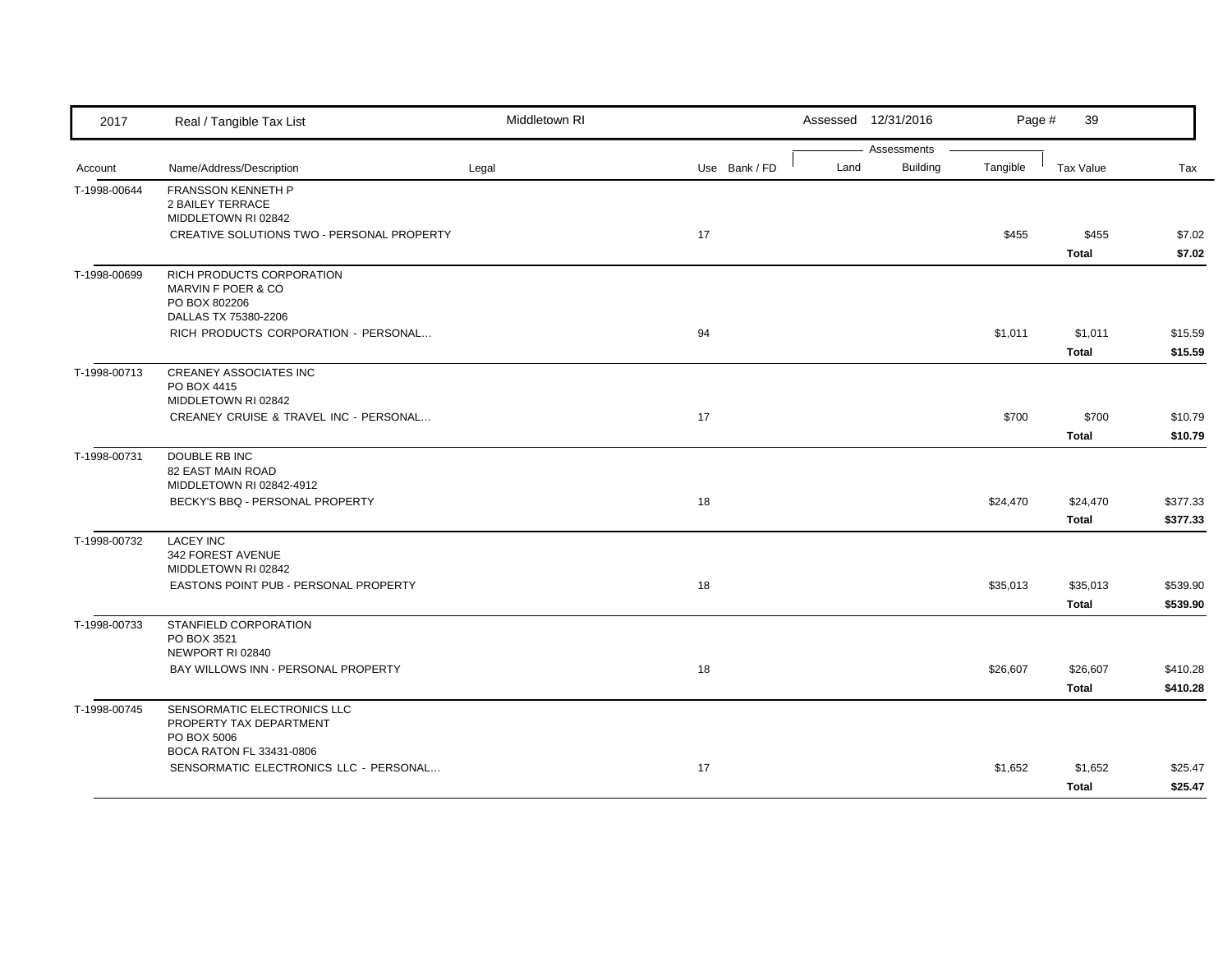| 2017         | Real / Tangible Tax List                                                      | Middletown RI |               | Assessed 12/31/2016 |                                | Page #    | 40                 |                          |
|--------------|-------------------------------------------------------------------------------|---------------|---------------|---------------------|--------------------------------|-----------|--------------------|--------------------------|
| Account      | Name/Address/Description                                                      | Legal         | Use Bank / FD | Land                | Assessments<br><b>Building</b> | Tangible  | <b>Tax Value</b>   | Tax                      |
| T-1998-00755 | <b>MUZAK LLC</b><br>3318 LAKEMONT BLVD<br>FORT MILL SC 29708                  |               |               |                     |                                |           |                    |                          |
|              | MUZAK LLC - PERSONAL PROPERTY                                                 |               | 18            |                     |                                | \$4,893   | \$4,893<br>Total   | \$75.45<br>\$75.45       |
| T-1998-01577 | KIRBY PERKINS CONSTRUCTION INC<br>210 OLD AIRPORT ROAD<br>MIDDLETOWN RI 02842 |               |               |                     |                                |           |                    |                          |
|              | KIRBY PERKINS CONSTRUCTION - PERSONAL                                         |               | 18            |                     |                                | \$109,644 | \$109,644<br>Total | \$1,690.71<br>\$1,690.71 |
| T-1999-00727 | AQUIDNECK DONUTS INC - MAIN<br>811 WEST MAIN ROAD<br>MIDDLETOWN RI 02842      |               |               |                     |                                |           |                    |                          |
|              | DUNKIN DONUTS (MAIN) - PERSONAL PROPERTY                                      |               | 18            |                     |                                | \$172,800 | \$172,800<br>Total | \$2,664.58<br>\$2,664.58 |
| T-1999-00728 | AQUIDNECK DONUTS INC -SAT #1<br>536 EAST MAIN ROAD<br>MIDDLETOWN RI 02842     |               |               |                     |                                |           |                    |                          |
|              | DUNKIN DONUTS - SAT #1 - PERSONAL PROPERTY                                    |               | 18            |                     |                                | \$158,196 | \$158,196<br>Total | \$2,439.38<br>\$2,439.38 |
| T-1999-00735 | MASSAGE THERAPY CENTER<br>575 EAST MAIN ROAD<br>BOX <sub>6</sub>              |               |               |                     |                                |           |                    |                          |
|              | MIDDLETOWN RI 02842<br>MASSAGE THERAPY CTR - PERSONAL PROPERTY                |               | 17            |                     |                                | \$722     | \$722<br>Total     | \$11.13<br>\$11.13       |
| T-1999-00739 | NEOPOST USA INC<br>478 WHEELERS FARM ROAD<br>ATTN: TAX DEPARTMENT             |               |               |                     |                                |           |                    |                          |
|              | MILFORD CT 06461<br>NEOPOST USA INC - PERSONAL PROPERTY                       |               | 94            |                     |                                | \$3,064   | \$3,064<br>Total   | \$47.25<br>\$47.25       |
| T-1999-00744 | CIT COMMUNICATIONS FINANCE<br>C/O RYAN LLC PROPERTY TAX COMP<br>PO BOX 460709 |               |               |                     |                                |           |                    |                          |
|              | HOUSTON TX 77056<br>CIT COMMUNICATIONS FINANCE - PERSONAL                     |               | 94            |                     |                                | \$735     | \$735<br>Total     | \$11.33<br>\$11.33       |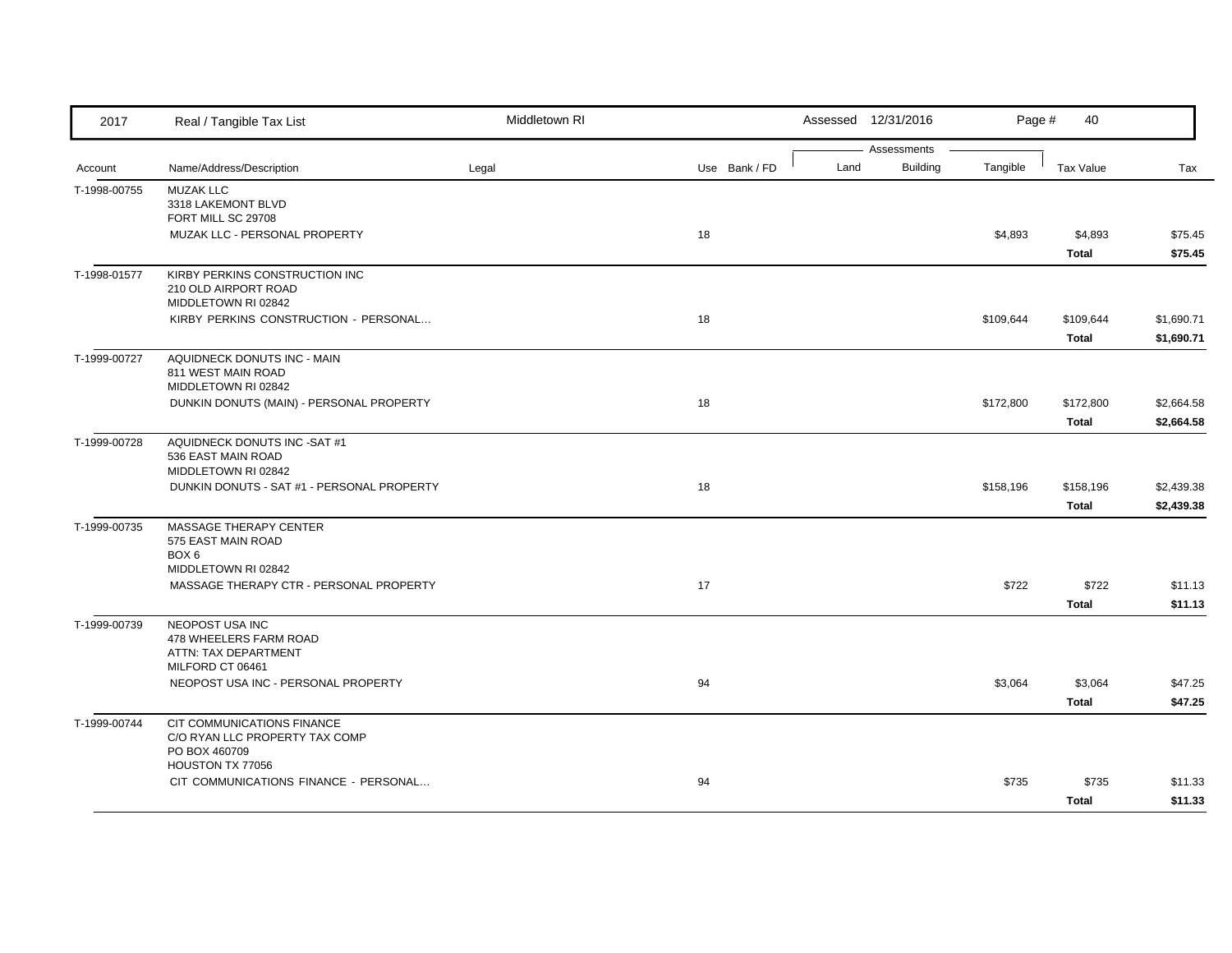| 2017         | Real / Tangible Tax List                                 | Middletown RI |               |  |      | Assessed 12/31/2016            | Page #    | 41           |            |
|--------------|----------------------------------------------------------|---------------|---------------|--|------|--------------------------------|-----------|--------------|------------|
|              |                                                          |               |               |  |      | Assessments<br><b>Building</b> | Tangible  |              |            |
| Account      | Name/Address/Description                                 | Legal         | Use Bank / FD |  | Land |                                |           | Tax Value    | Tax        |
| T-1999-09003 | H & R BLOCK EASTERN ENTERPRISE<br>BUSINESS PP TAX #38620 |               |               |  |      |                                |           |              |            |
|              | ONE H & R BLOCK WAY                                      |               |               |  |      |                                |           |              |            |
|              | KANSAS CITY MO 64105                                     |               |               |  |      |                                |           |              |            |
|              | H & R BLOCK - PERSONAL PROPERTY                          |               | 18            |  |      |                                | \$54,779  | \$54,779     | \$844.69   |
|              |                                                          |               |               |  |      |                                |           | Total        | \$844.69   |
| T-1999-09006 | COASTAL MEDICAL INC                                      |               |               |  |      |                                |           |              |            |
|              | 10 DAVOL SQUARE                                          |               |               |  |      |                                |           |              |            |
|              | <b>STE 400</b><br>PROVIDENCE RI 02903                    |               |               |  |      |                                |           |              |            |
|              | COASTAL MEDICAL INC - NPT DIV - PERSONAL                 |               | 18            |  |      |                                | \$239,477 | \$239,477    | \$3,692.74 |
|              |                                                          |               |               |  |      |                                |           | <b>Total</b> | \$3,692.74 |
| T-1999-09009 | OCEAN STATE HEARING AID CENTER                           |               |               |  |      |                                |           |              |            |
|              | 163 WATERMAN AVENUE                                      |               |               |  |      |                                |           |              |            |
|              | PROVIDENCE RI 02906                                      |               |               |  |      |                                |           |              |            |
|              | OCEAN STATE HEARING AID CENTER - PERSONAL                |               | 17            |  |      |                                | \$948     | \$948        | \$14.62    |
|              |                                                          |               |               |  |      |                                |           | Total        | \$14.62    |
| T-1999-09011 | THE OUTER LOOK INC                                       |               |               |  |      |                                |           |              |            |
|              | 850 AQUIDNECK AVENUE                                     |               |               |  |      |                                |           |              |            |
|              | SUITE 7A<br>MIDDLETOWN RI 02842                          |               |               |  |      |                                |           |              |            |
|              | THE OUTER LOOK - PERSONAL PROPERTY                       |               | 18            |  |      |                                | \$15,443  | \$15,443     | \$238.13   |
|              |                                                          |               |               |  |      |                                |           | <b>Total</b> | \$238.13   |
| T-1999-09016 | BLOWFISH EMBROIDERY INC                                  |               |               |  |      |                                |           |              |            |
|              | 871 AQUIDNECK AVENUE                                     |               |               |  |      |                                |           |              |            |
|              | MIDDLETOWN RI 02842                                      |               |               |  |      |                                |           |              |            |
|              | BLOWFISH EMBROIDERY - PERSONAL PROPERTY                  |               | 18            |  |      |                                | \$11,016  | \$11,016     | \$169.87   |
|              |                                                          |               |               |  |      |                                |           | Total        | \$169.87   |
| T-1999-09017 | JENKINS WOODWORKING INC                                  |               |               |  |      |                                |           |              |            |
|              | 1150 AQUIDNECK AVENUE<br>MIDDLETOWN RI 02842             |               |               |  |      |                                |           |              |            |
|              | JENKINS CONSTRUCTION CO - PERSONAL                       |               | 18            |  |      |                                | \$13,573  | \$13,573     | \$209.30   |
|              |                                                          |               |               |  |      |                                |           |              |            |
|              |                                                          |               |               |  |      |                                |           | Total        | \$209.30   |
| T-1999-09019 | <b>SEKING LLC</b><br>850 AQUIDNECK AVENUE                |               |               |  |      |                                |           |              |            |
|              | SUITE A10                                                |               |               |  |      |                                |           |              |            |
|              | MIDDLETOWN RI 02842                                      |               |               |  |      |                                |           |              |            |
|              | BODY MATTERS - PERSONAL PROPERTY                         |               | 17            |  |      |                                | \$9,156   | \$9,156      | \$141.19   |
|              |                                                          |               |               |  |      |                                |           | <b>Total</b> | \$141.19   |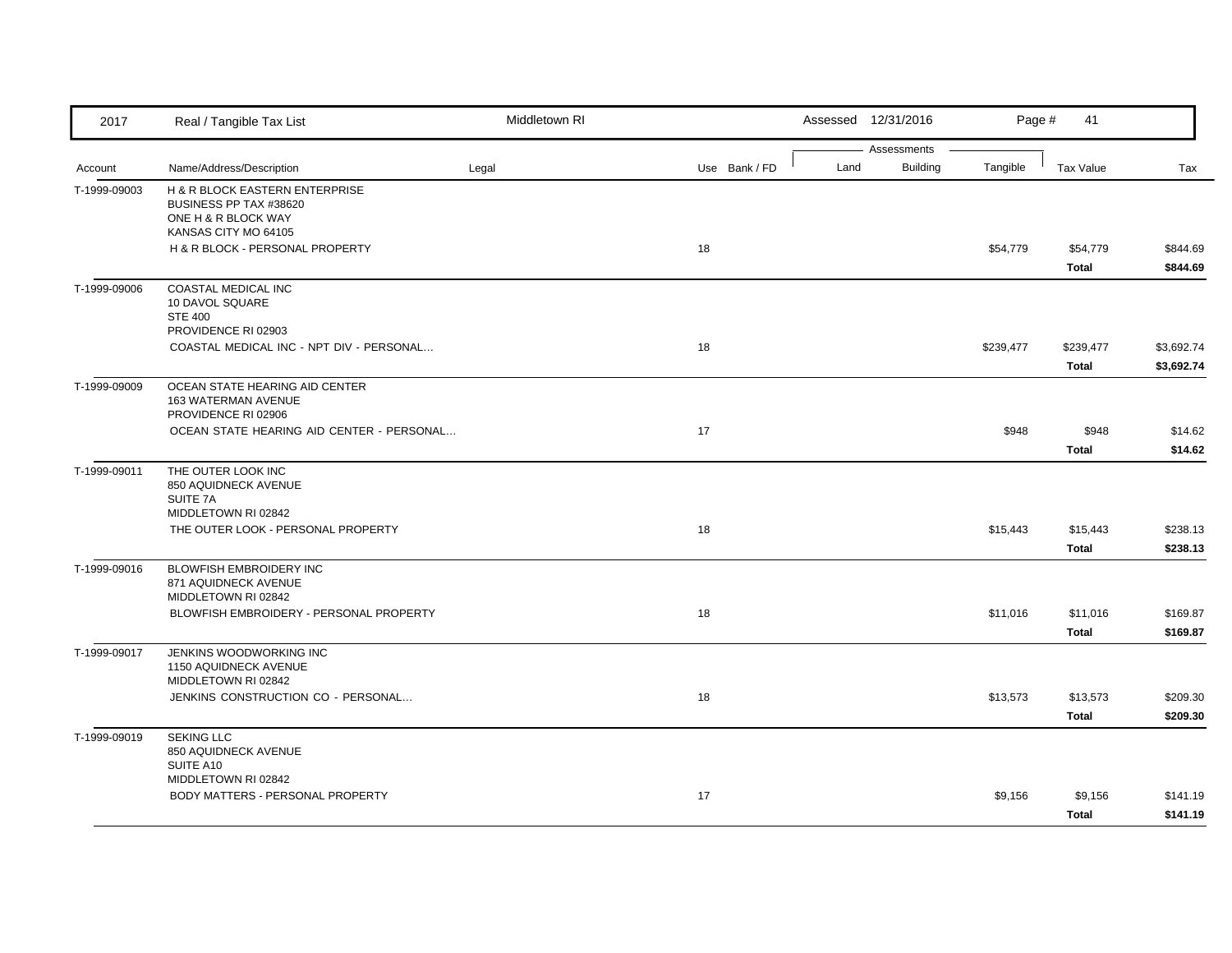| 2017         | Real / Tangible Tax List                                                     | Middletown RI |               |      | Assessed 12/31/2016     | Page #   | 42                      |                          |
|--------------|------------------------------------------------------------------------------|---------------|---------------|------|-------------------------|----------|-------------------------|--------------------------|
| Account      | Name/Address/Description                                                     | Legal         | Use Bank / FD | Land | Assessments<br>Building | Tangible | Tax Value               | Tax                      |
| T-1999-09025 | EAST SIDE CLINICAL LABORATORY<br>10 RISHO AVENUE<br>EAST PROVIDENCE RI 02914 |               |               |      |                         |          |                         |                          |
|              | EAST SIDE CLINICAL LABORATORY - PERSONAL                                     |               | 17            |      |                         | \$1,042  | \$1,042<br>Total        | \$16.07<br>\$16.07       |
| T-1999-09027 | MICHAEL JOSEPH NARDOLILLO INC<br>750 AQUIDNECK AVENUE<br>MIDDLETOWN RI 02842 |               |               |      |                         |          |                         |                          |
|              | PROVENCAL BAKERY AND CAFE - PERSONAL                                         |               | 18            |      |                         | \$3,690  | \$3,690<br><b>Total</b> | \$56.90<br>\$56.90       |
| T-1999-09033 | <b>LANDS END LIMO INC</b><br>170 COMPTON VIEW DRIVE<br>MIDDLETOWN RI 02842   |               |               |      |                         |          |                         |                          |
|              | LAND'S END LIMO INC - PERSONAL PROPERTY                                      |               | 17            |      |                         | \$642    | \$642<br>Total          | \$9.90<br>\$9.90         |
| T-1999-09037 | RADHA KRISHNA LLC<br>31 WEST MAIN ROAD<br>MIDDLETOWN RI 02842                |               |               |      |                         |          |                         |                          |
|              | RODEWAY INN - PERSONAL PROPERTY                                              |               | 18            |      |                         | \$79,447 | \$79,447<br>Total       | \$1,225.07<br>\$1,225.07 |
| T-1999-09038 | <b>HARDING LUKE</b><br>305 B OLIPHANT LANE<br>MIDDLETOWN RI 02842            |               |               |      |                         |          |                         |                          |
|              | UG NASONS - PERSONAL PROPERTY                                                |               | 17            |      |                         | \$9,374  | \$9,374<br>Total        | \$144.55<br>\$144.55     |
| T-1999-09040 | NEWPORT CATERING INC<br>926 AQUIDNECK AVENUE<br>MIDDLETOWN RI 02842          |               |               |      |                         |          |                         |                          |
|              | GLORIOUS AFFAIRS - PERSONAL PROPERTY                                         |               | 18            |      |                         | \$5,622  | \$5,622<br>Total        | \$86.69<br>\$86.69       |
| T-1999-09043 | OCEAN COLOR GROUP INC<br>131 CORPORATE PLACE<br>MIDDLETOWN RI 02842          |               |               |      |                         |          |                         |                          |
|              | OCEAN COLOR GROUP INC - PERSONAL PROPERTY                                    |               | 18            |      |                         | \$7,690  | \$7,690<br>Total        | \$118.58<br>\$118.58     |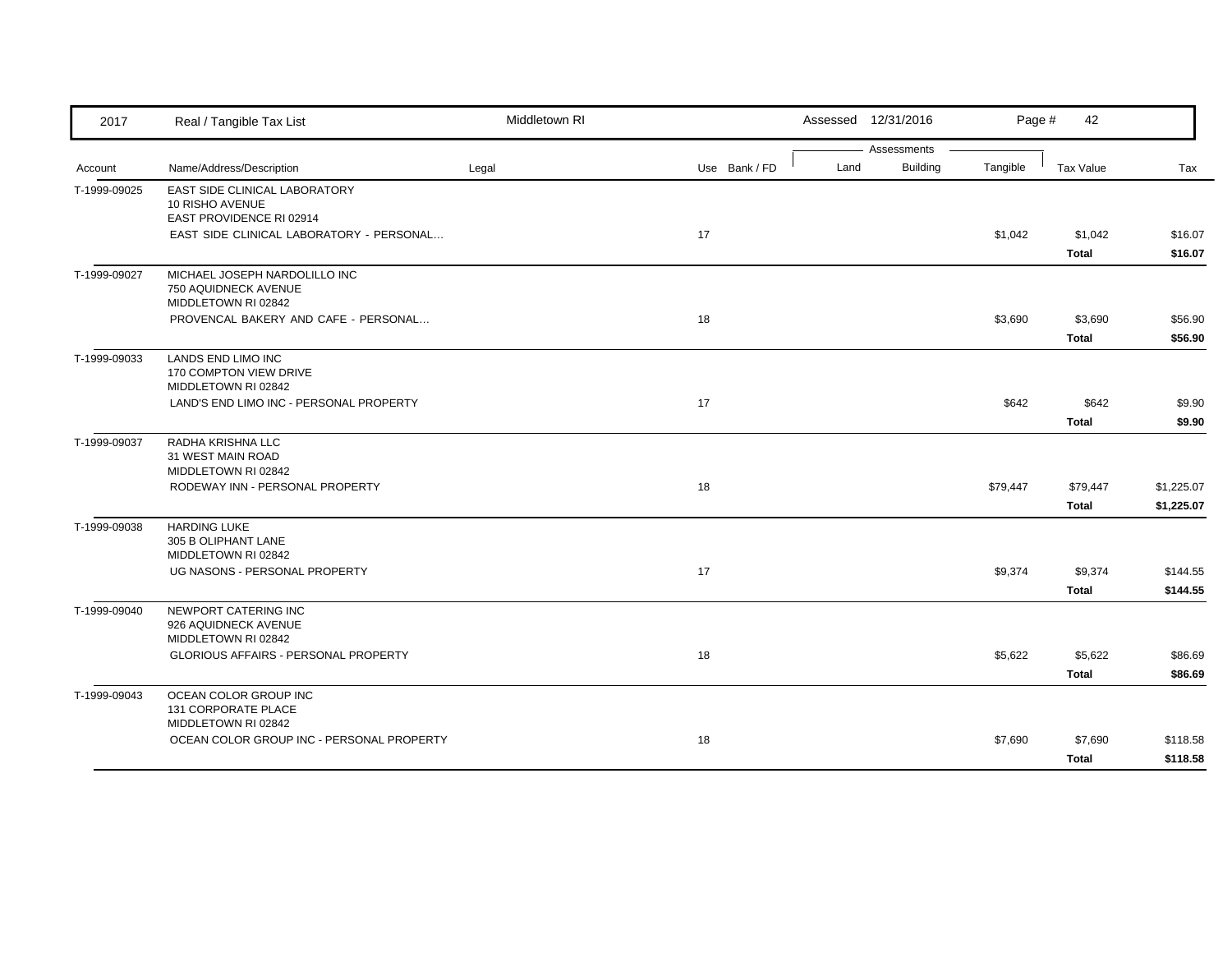| 2017         | Real / Tangible Tax List                                         | Middletown RI |               |      | Assessed 12/31/2016 | Page #   | 43                    |                  |
|--------------|------------------------------------------------------------------|---------------|---------------|------|---------------------|----------|-----------------------|------------------|
|              |                                                                  |               |               |      | Assessments         |          |                       |                  |
| Account      | Name/Address/Description                                         | Legal         | Use Bank / FD | Land | Building            | Tangible | <b>Tax Value</b>      | Tax              |
| T-1999-09044 | FINN JOHN M                                                      |               |               |      |                     |          |                       |                  |
|              | 294 VALLEY ROAD<br>MIDDLETOWN RI 02842                           |               |               |      |                     |          |                       |                  |
|              | FINN WEALTH MANAGEMENT - PERSONAL                                |               | 18            |      |                     | \$14,520 | \$14,520              | \$223.90         |
|              |                                                                  |               |               |      |                     |          | Total                 | \$223.90         |
| T-1999-09054 | MELBRO INC                                                       |               |               |      |                     |          |                       |                  |
|              | PO BOX 4129                                                      |               |               |      |                     |          |                       |                  |
|              | MIDDLETOWN RI 02842                                              |               |               |      |                     |          |                       |                  |
|              | BAYVIEW PARK - PERSONAL PROPERTY                                 |               | 17            |      |                     | \$550    | \$550<br><b>Total</b> | \$8.48<br>\$8.48 |
| T-1999-09057 | SYNERGY PROPERTIES INC                                           |               |               |      |                     |          |                       |                  |
|              | 1272 WEST MAIN ROAD                                              |               |               |      |                     |          |                       |                  |
|              | MIDDLETOWN RI 02842                                              |               |               |      |                     |          |                       |                  |
|              | SYNERGY PROPERTIES INC - PERSONAL PROPERTY                       |               | 17            |      |                     | \$5,612  | \$5,612               | \$86.54          |
|              |                                                                  |               |               |      |                     |          | Total                 | \$86.54          |
| T-1999-09071 | <b>BALL MICROSYSTEMS INC</b>                                     |               |               |      |                     |          |                       |                  |
|              | 477 EAST MAIN ROAD                                               |               |               |      |                     |          |                       |                  |
|              | MIDDLETOWN RI 02842<br>BALL MICROSYSTEMS INC - PERSONAL PROPERTY |               | 17            |      |                     | \$2,540  | \$2,540               | \$39.17          |
|              |                                                                  |               |               |      |                     |          | Total                 | \$39.17          |
| T-1999-09074 | JLPH ACQUISITIONS INC                                            |               |               |      |                     |          |                       |                  |
|              | 796 AQUIDNECK AVENUE                                             |               |               |      |                     |          |                       |                  |
|              | MIDDLETOWN RI 02842                                              |               |               |      |                     |          |                       |                  |
|              | PIZZA HOLLYWOOD - PERSONAL PROPERTY                              |               | 18            |      |                     | \$22,630 | \$22,630              | \$348.95         |
|              |                                                                  |               |               |      |                     |          | Total                 | \$348.95         |
| T-1999-09079 | REAGAN CONSTRUCTION CORP                                         |               |               |      |                     |          |                       |                  |
|              | 121 GREENE LANE                                                  |               |               |      |                     |          |                       |                  |
|              | MIDDLETOWN RI 02842                                              |               | 18            |      |                     |          |                       |                  |
|              | REAGAN CONSTRUCTION CORP - PERSONAL                              |               |               |      |                     | \$61,772 | \$61,772              | \$952.52         |
|              |                                                                  |               |               |      |                     |          | Total                 | \$952.52         |
| T-1999-09081 | POLO CLEANERS<br>698 AQUIDNECK AVENUE                            |               |               |      |                     |          |                       |                  |
|              | MIDDLETOWN RI 02842                                              |               |               |      |                     |          |                       |                  |
|              | VIKING CLEANERS - PERSONAL PROPERTY                              |               | 18            |      |                     | \$29,520 | \$29,520              | \$455.20         |
|              |                                                                  |               |               |      |                     |          | Total                 | \$455.20         |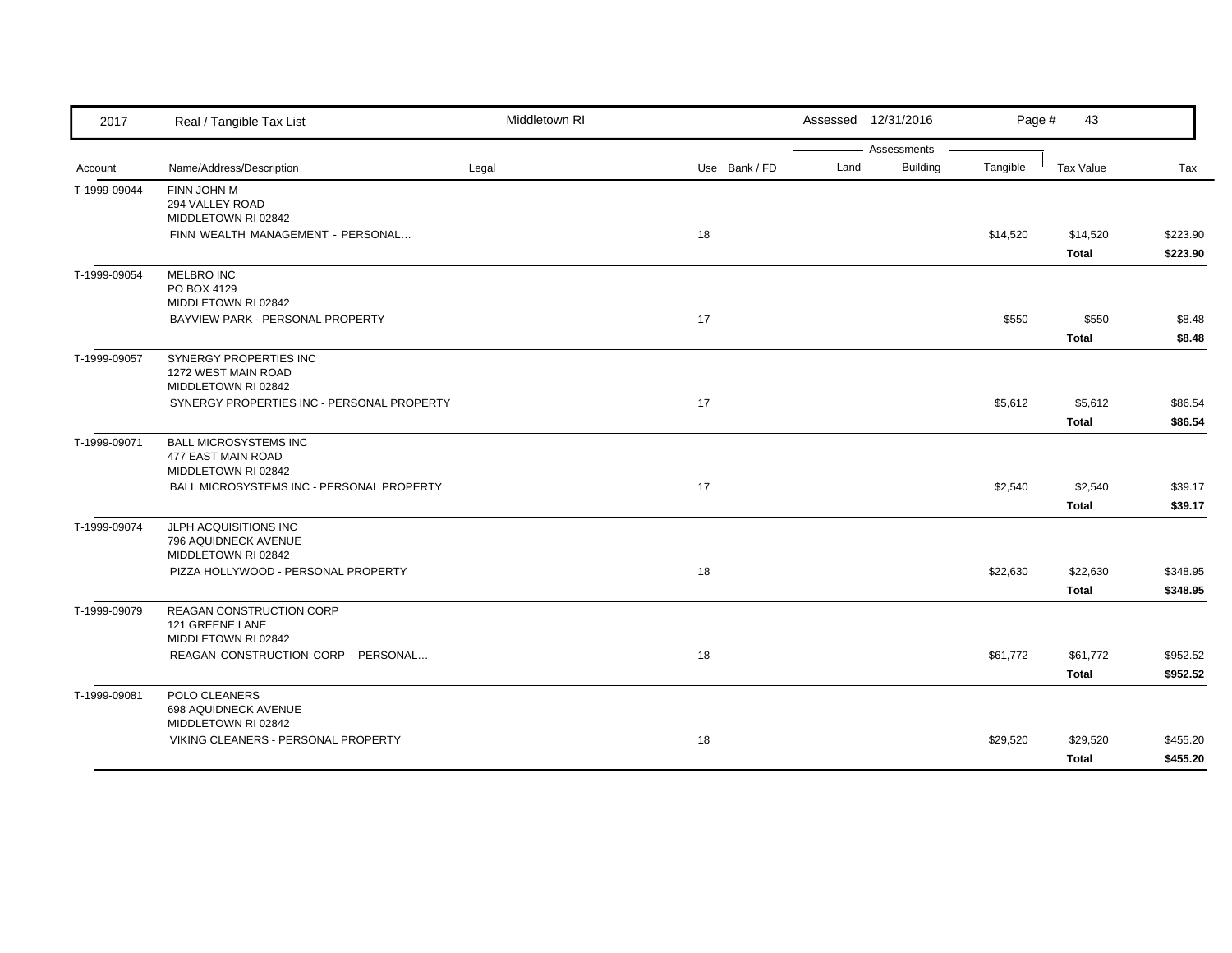| 2017         | Real / Tangible Tax List                                                       | Middletown RI |               |      | Assessed 12/31/2016            | Page #    | 44                       |                          |
|--------------|--------------------------------------------------------------------------------|---------------|---------------|------|--------------------------------|-----------|--------------------------|--------------------------|
| Account      | Name/Address/Description                                                       | Legal         | Use Bank / FD | Land | Assessments<br><b>Building</b> | Tangible  | <b>Tax Value</b>         | Tax                      |
| T-1999-09083 | NEWCARE LLC<br>PO BOX 4007<br>MIDDLETOWN RI 02842                              |               |               |      |                                |           |                          |                          |
|              | NEWCARE HOMECARE & STAFFING - PERSONAL                                         |               | 18            |      |                                | \$14,680  | \$14,680<br>Total        | \$226.37<br>\$226.37     |
| T-1999-09085 | WANUMETONOMY PRO SHOP<br><b>152 BROWNS LANE</b><br>MIDDLETOWN RI 02842         |               |               |      |                                |           |                          |                          |
|              | WANUMETONOMY PRO SHOP - PERSONAL                                               |               | 17            |      |                                | \$3,274   | \$3,274<br>Total         | \$50.49<br>\$50.49       |
| T-1999-09090 | BEHAN CHRISTOPHER J ESQ<br>294 VALLEY ROAD<br>MIDDLETOWN RI 02842              |               |               |      |                                |           |                          |                          |
|              | LAW OFFICE CHRISTOPHER J BEHAN - PERSONAL                                      |               | 17            |      |                                | \$1,120   | \$1,120<br>Total         | \$17.27<br>\$17.27       |
| T-1999-09096 | <b>CLARIS VISION</b><br>175 PARAMOUNT DRIVE<br><b>STE 203</b>                  |               |               |      |                                |           |                          |                          |
|              | RAYNHAM MA 02767<br>KOCH EYE ASSOCIATES - PERSONAL PROPERTY                    |               | 18            |      |                                | \$140,493 | \$140,493<br>Total       | \$2,166.40<br>\$2,166.40 |
| T-1999-09099 | KURTIS JOSEPH DMD<br>333 VALLEY ROAD<br>SUITE 3<br>MIDDLETOWN RI 02842         |               |               |      |                                |           |                          |                          |
|              | JOSEPH KURTIS DMD - PERSONAL PROPERTY                                          |               | 18            |      |                                | \$36,271  | \$36,271<br><b>Total</b> | \$559.30<br>\$559.30     |
| T-1999-09100 | ABC BUILDING CORP<br>1077 AQUIDNECK AVENUE SUITE A<br>MIDDLETOWN RI 02842-5255 |               |               |      |                                |           |                          |                          |
|              | ADVANCED BUILDING CONCEPTS - PERSONAL                                          |               | 18            |      |                                | \$69,658  | \$69,658<br>Total        | \$1,074.13<br>\$1,074.13 |
| T-1999-09102 | AQUIDNECK GROUP<br><b>CROSSPOINT ASSOCIATES</b><br>300 THIRD AVE SUITE 2       |               |               |      |                                |           |                          |                          |
|              | WALTHAM MA 02451<br>AQUIDNECK GROUP - PERSONAL PROPERTY                        |               | 17            |      |                                | \$6,096   | \$6,096<br>Total         | \$94.00<br>\$94.00       |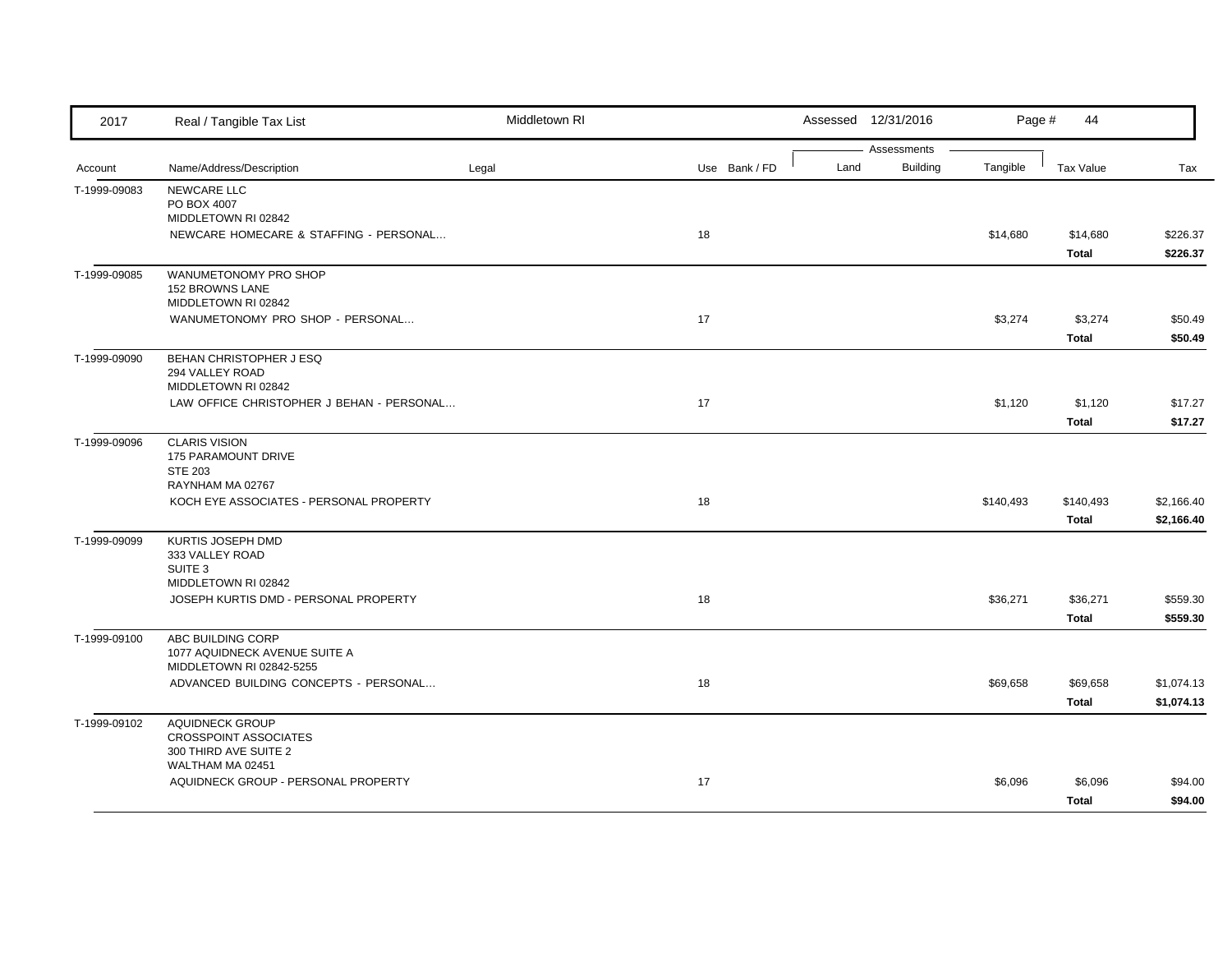| 2017         | Real / Tangible Tax List                                        | Middletown RI |               |      | Assessed 12/31/2016            | Page #    | 45           |             |
|--------------|-----------------------------------------------------------------|---------------|---------------|------|--------------------------------|-----------|--------------|-------------|
| Account      | Name/Address/Description                                        | Legal         | Use Bank / FD | Land | Assessments<br><b>Building</b> | Tangible  | Tax Value    | Tax         |
| T-1999-09111 | <b>MYXUAN B XA</b>                                              |               |               |      |                                |           |              |             |
|              | 501 UNION ST                                                    |               |               |      |                                |           |              |             |
|              | PORTSMOUTH RI 02871                                             |               |               |      |                                |           |              |             |
|              | SUNRISE RESTAURANT - PERSONAL PROPERTY                          |               | 18            |      |                                | \$32,456  | \$32,456     | \$500.47    |
|              |                                                                 |               |               |      |                                |           | Total        | \$500.47    |
| T-1999-09115 | <b>BANKNEWPORT</b>                                              |               |               |      |                                |           |              |             |
|              | PO BOX 450                                                      |               |               |      |                                |           |              |             |
|              | NEWPORT RI 02840<br>BANKNEWPORT - PERSONAL PROPERTY             |               | 18            |      |                                | \$213,108 | \$213,108    | \$3,286.13  |
|              |                                                                 |               |               |      |                                |           | Total        | \$3,286.13  |
|              |                                                                 |               |               |      |                                |           |              |             |
| T-1999-09126 | ALLIED WASTE SERVICES OF MA<br>PO BOX 29246                     |               |               |      |                                |           |              |             |
|              | PHOENIX AZ 85038                                                |               |               |      |                                |           |              |             |
|              | ALLIED WASTE SERVICES OF MA - PERSONAL                          |               | 94            |      |                                | \$147,310 | \$147,310    | \$2,271.52  |
|              |                                                                 |               |               |      |                                |           | Total        | \$2,271.52  |
| T-1999-09134 | <b>BAKER COMMODITIES INC</b>                                    |               |               |      |                                |           |              |             |
|              | PO BOX 132                                                      |               |               |      |                                |           |              |             |
|              | N BILLERICA MA 01862-0132                                       |               |               |      |                                |           |              |             |
|              | BAKER COMMODITIES - PERSONAL PROPERTY                           |               | 94            |      |                                | \$1,155   | \$1,155      | \$17.81     |
|              |                                                                 |               |               |      |                                |           | <b>Total</b> | \$17.81     |
| T-1999-09166 | THOMAS FOOD SERVICE<br>141 NARRAGANSETT PARK                    |               |               |      |                                |           |              |             |
|              | E PROVIDENCE RI 02916                                           |               |               |      |                                |           |              |             |
|              | THOMAS FOOD SERVICE - PERSONAL PROPERTY                         |               | 94            |      |                                | \$808     | \$808        | \$12.46     |
|              |                                                                 |               |               |      |                                |           | Total        | \$12.46     |
| T-1999-09179 | <b>BJS WHOLESALE CLUB</b>                                       |               |               |      |                                |           |              |             |
|              | RTE C-2                                                         |               |               |      |                                |           |              |             |
|              | 25 RESEARCH DR                                                  |               |               |      |                                |           |              |             |
|              | WESTBOROUGH MA 01581<br>BJ'S WHOLESALE CLUB - PERSONAL PROPERTY |               | 18            |      |                                |           |              |             |
|              |                                                                 |               |               |      |                                | \$963,814 | \$963,814    | \$14,862.01 |
|              |                                                                 |               |               |      |                                |           | <b>Total</b> | \$14,862.01 |
| T-1999-09182 | M & J WINDOW FASHIONS INC<br>708 AQUIDNECK AVENUE               |               |               |      |                                |           |              |             |
|              | MIDDLETOWN RI 02842                                             |               |               |      |                                |           |              |             |
|              | A SHADE ABOVE - PERSONAL PROPERTY                               |               | 18            |      |                                | \$10,890  | \$10,890     | \$167.92    |
|              |                                                                 |               |               |      |                                |           | Total        | \$167.92    |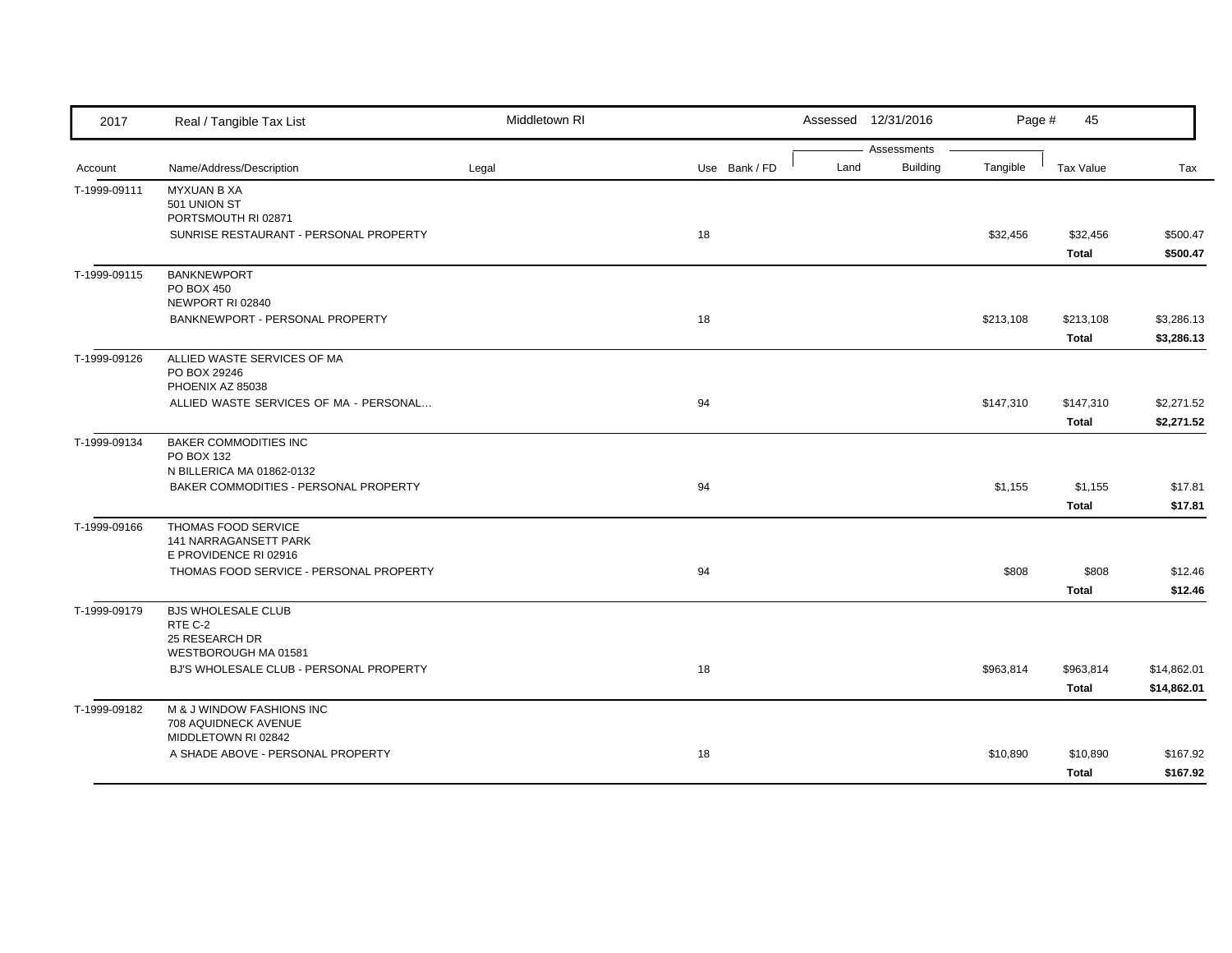| 2017         | Real / Tangible Tax List                                     | Middletown RI |               |      | Assessed 12/31/2016 | Page #    | 46               |                    |
|--------------|--------------------------------------------------------------|---------------|---------------|------|---------------------|-----------|------------------|--------------------|
|              |                                                              |               |               |      | Assessments         |           |                  |                    |
| Account      | Name/Address/Description                                     | Legal         | Use Bank / FD | Land | Building            | Tangible  | <b>Tax Value</b> | Tax                |
| T-1999-09185 | <b>WAMM INC</b><br>963 AQUIDNECK AVENUE                      |               |               |      |                     |           |                  |                    |
|              | MIDDLETOWN RI 02842                                          |               |               |      |                     |           |                  |                    |
|              | ANTHONY'S SEAFOOD - PERSONAL PROPERTY                        |               | 18            |      |                     | \$73,160  | \$73,160         | \$1,128.13         |
|              |                                                              |               |               |      |                     |           | Total            | \$1,128.13         |
| T-1999-09186 | <b>BRITTEN CORINNA</b>                                       |               |               |      |                     |           |                  |                    |
|              | 120 MIANTONOMI AVENUE                                        |               |               |      |                     |           |                  |                    |
|              | MIDDLETOWN RI 02842<br>VILLA ONE TWENTY - PERSONAL PROPERTY  |               | 18            |      |                     | \$14,040  | \$14,040         | \$216.50           |
|              |                                                              |               |               |      |                     |           | Total            | \$216.50           |
| T-1999-09189 | SAVINGS INSTITUTE BANK & TRUST                               |               |               |      |                     |           |                  |                    |
|              | 579 NORTH WINDHAM ROAD                                       |               |               |      |                     |           |                  |                    |
|              | NORTH WINDHAM CT 06256                                       |               |               |      |                     |           |                  |                    |
|              | SAVINGS INSTITUTE BANK & TRUST - PERSONAL                    |               | 18            |      |                     | \$110,094 | \$110,094        | \$1,697.65         |
|              |                                                              |               |               |      |                     |           | Total            | \$1,697.65         |
| T-1999-09191 | PALUMBO JOSEPH R JR ESQ                                      |               |               |      |                     |           |                  |                    |
|              | 294 VALLEY ROAD<br>MIDDLETOWN RI 02842                       |               |               |      |                     |           |                  |                    |
|              | LAW OFFICES JOSEPH R PALUMBO - PERSONAL                      |               | 17            |      |                     | \$9,309   | \$9,309          | \$143.54           |
|              |                                                              |               |               |      |                     |           | Total            | \$143.54           |
| T-1999-09200 | ADVANCED PROP TECHNOLOGY                                     |               |               |      |                     |           |                  |                    |
|              | 307 OLIPHANT LANE #17                                        |               |               |      |                     |           |                  |                    |
|              | MIDDLETOWN RI 02842                                          |               | 17            |      |                     |           |                  |                    |
|              | OCEAN PROPS - PERSONAL PROPERTY                              |               |               |      |                     | \$2,859   | \$2,859          | \$44.09<br>\$44.09 |
|              |                                                              |               |               |      |                     |           | Total            |                    |
| T-1999-09207 | SIDDIQUI MOHAMMAD<br>52 EAST MAIN ROAD                       |               |               |      |                     |           |                  |                    |
|              | MIDDLETOWN RI 02842                                          |               |               |      |                     |           |                  |                    |
|              | NEWPORT MART INC - PERSONAL PROPERTY                         |               | 18            |      |                     | \$13,392  | \$13,392         | \$206.50           |
|              |                                                              |               |               |      |                     |           | Total            | \$206.50           |
| T-1999-09208 | <b>GHORAYEB MOUFID</b>                                       |               |               |      |                     |           |                  |                    |
|              | 52 EAST MAIN ROAD                                            |               |               |      |                     |           |                  |                    |
|              | MIDDLETOWN RI 02842<br>INTERNATIONAL POCKETS CAFE - PERSONAL |               | 18            |      |                     | \$16,276  | \$16,276         | \$250.98           |
|              |                                                              |               |               |      |                     |           | Total            | \$250.98           |
|              |                                                              |               |               |      |                     |           |                  |                    |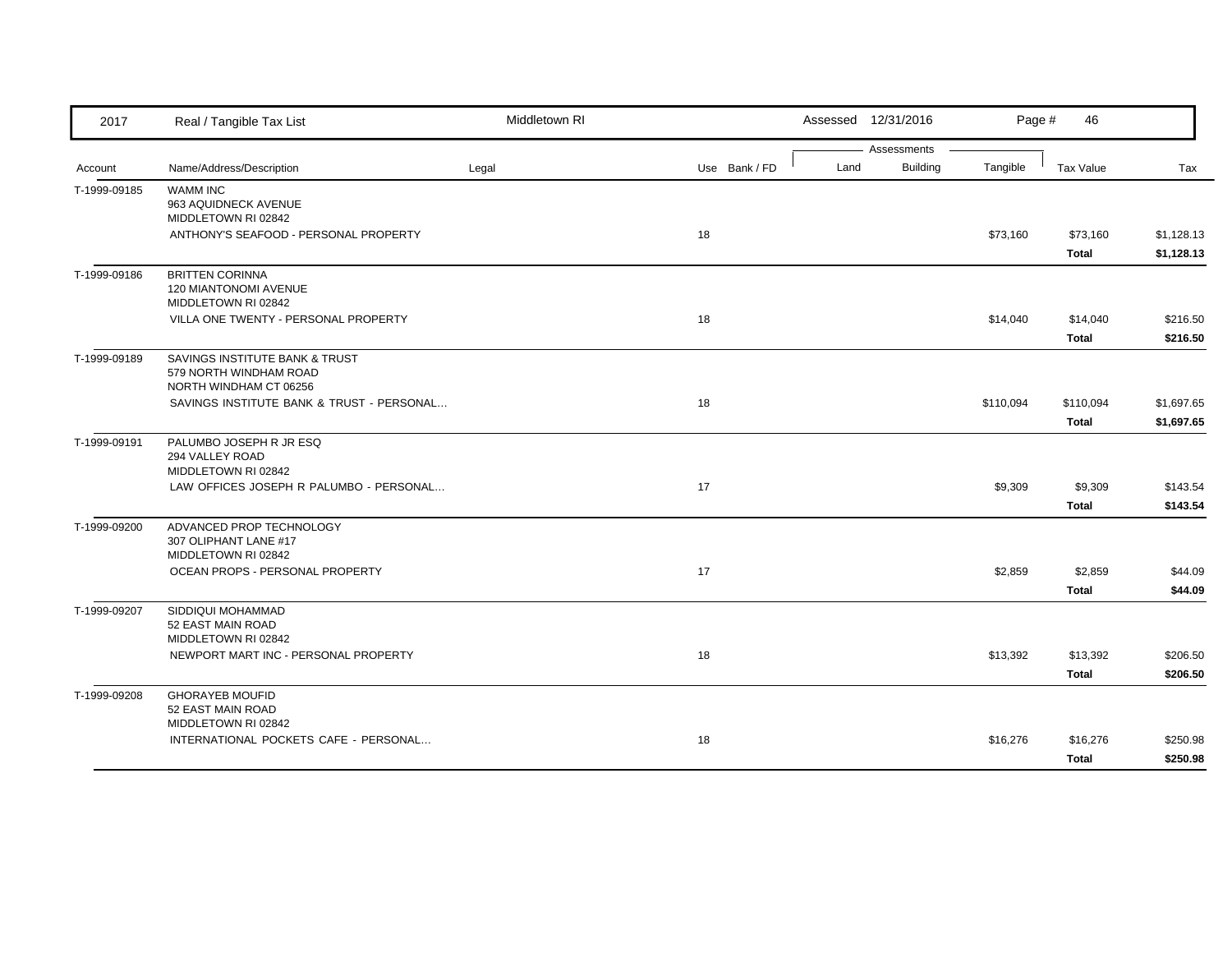| 2017         | Real / Tangible Tax List                                                                  | Middletown RI |               |      | Assessed 12/31/2016            | Page #    | 47                        |                          |
|--------------|-------------------------------------------------------------------------------------------|---------------|---------------|------|--------------------------------|-----------|---------------------------|--------------------------|
| Account      | Name/Address/Description                                                                  | Legal         | Use Bank / FD | Land | Assessments<br><b>Building</b> | Tangible  | Tax Value                 | Tax                      |
| T-1999-09210 | OCEAN STATE NURSING INC<br>575 EAST MAIN ROAD<br>UNIT <sub>5</sub><br>MIDDLETOWN RI 02842 |               |               |      |                                |           |                           |                          |
|              | OCEAN STATE NURSING - PERSONAL PROPERTY                                                   |               | 17            |      |                                | \$2,499   | \$2,499<br>Total          | \$38.53<br>\$38.53       |
| T-1999-09211 | DAO THANH N<br>57 EAST MAIN ROAD<br>MIDDLETOWN RI 02842                                   |               |               |      |                                |           |                           |                          |
|              | LA CHIC NAILS - PERSONAL PROPERTY                                                         |               | 17            |      |                                | \$8,500   | \$8,500<br><b>Total</b>   | \$131.07<br>\$131.07     |
| T-1999-09213 | <b>FLYNN WILLIAM</b><br>1120 AQUIDNECK AVENUE<br>MIDDLETOWN RI 02842                      |               |               |      |                                |           |                           |                          |
|              | FLYNN FINANCIAL GROUP - PERSONAL PROPERTY                                                 |               | 18            |      |                                | \$9,656   | \$9,656<br>Total          | \$148.90<br>\$148.90     |
| T-1999-09218 | OSC SPORTS INC<br>5 BRADLEY DRIVE<br>WESTBROOK ME 04092                                   |               |               |      |                                |           |                           |                          |
|              | OLYMPIA SPORTS - PERSONAL PROPERTY                                                        |               | 18            |      |                                | \$95,674  | \$95,674<br><b>Total</b>  | \$1,475.29<br>\$1,475.29 |
| T-1999-09223 | <b>COINSTAR LLC</b><br>PO BOX 72210<br>PHOENIX AZ 85050                                   |               |               |      |                                |           |                           |                          |
|              | COINSTAR LLC - PERSONAL PROPERTY                                                          |               | 94            |      |                                | \$10,639  | \$10,639<br><b>Total</b>  | \$164.05<br>\$164.05     |
| T-1999-09224 | <b>MARLIN LEASING</b><br>PO BOX 5481<br>MT LAUREL NJ 08054                                |               |               |      |                                |           |                           |                          |
|              | MARLIN LEASING - PERSONAL PROPERTY                                                        |               | 94            |      |                                | \$108,798 | \$108,798<br><b>Total</b> | \$1,677.67<br>\$1,677.67 |
| T-1999-09225 | <b>B &amp; L HOGAN ASSOC LLC</b><br>65 WEST MAIN ROAD<br>MIDDLETOWN RI 02842              |               |               |      |                                |           |                           |                          |
|              | ORAL SURGERY & DENTAL IMPLANT - PERSONAL                                                  |               | 18            |      |                                | \$51,000  | \$51,000<br><b>Total</b>  | \$786.42<br>\$786.42     |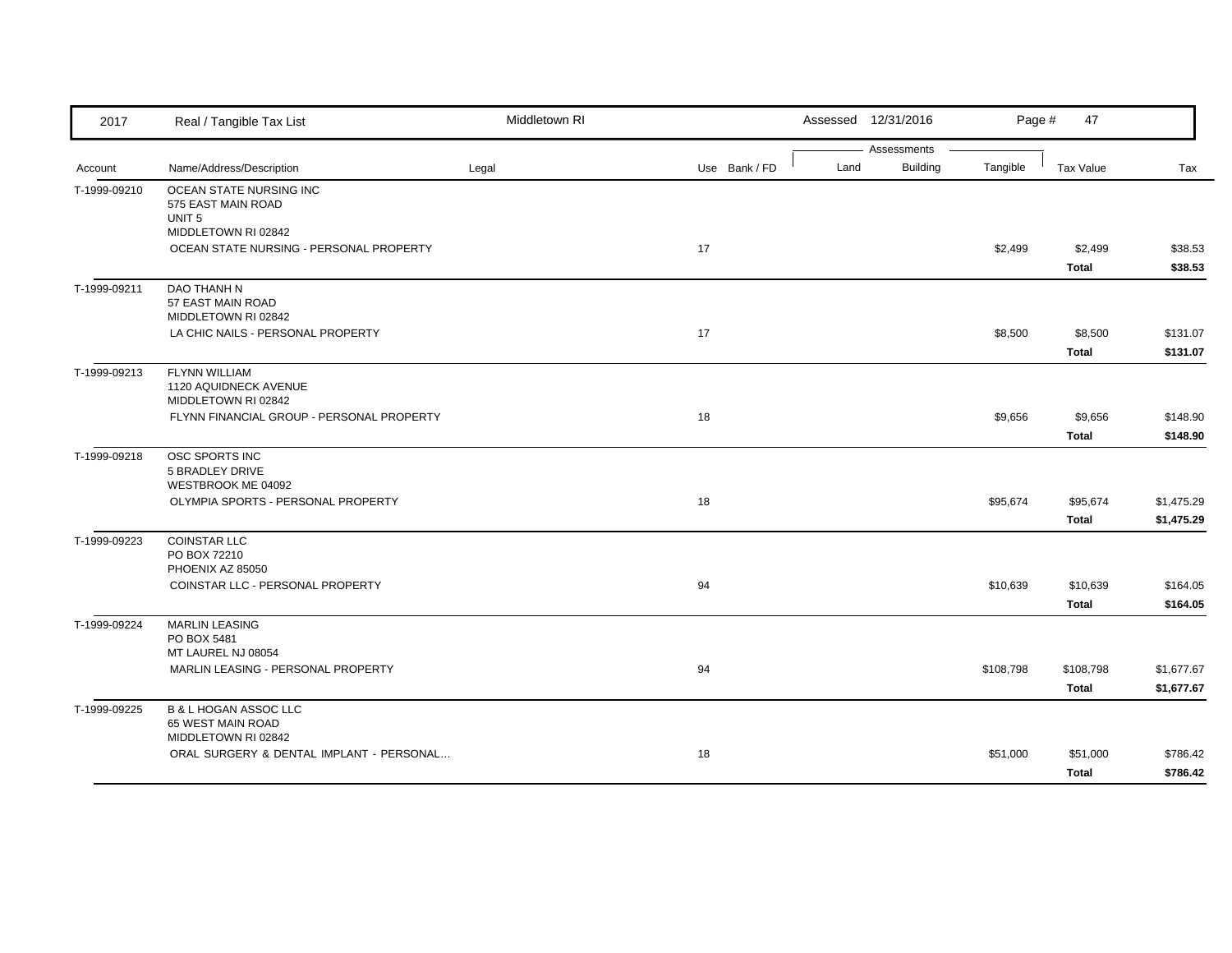| 2017         | Real / Tangible Tax List                                                         | Middletown RI |               |  |      | Assessed 12/31/2016 | Page #      | 48               |             |
|--------------|----------------------------------------------------------------------------------|---------------|---------------|--|------|---------------------|-------------|------------------|-------------|
|              |                                                                                  |               |               |  |      | Assessments         |             |                  |             |
| Account      | Name/Address/Description                                                         | Legal         | Use Bank / FD |  | Land | <b>Building</b>     | Tangible    | <b>Tax Value</b> | Tax         |
| T-1999-09227 | SYSTEMS ENGINEERING ASSOCIATES<br>62 JOHNNYCAKE HILL ROAD<br>MIDDLETOWN RI 02842 |               |               |  |      |                     |             |                  |             |
|              | SEA CORP - PERSONAL PROPERTY                                                     |               | 18            |  |      |                     | \$2,662,936 | \$2,662,936      | \$41,062.47 |
|              |                                                                                  |               |               |  |      |                     |             | <b>Total</b>     | \$41,062.47 |
| T-1999-09232 | HEWLETT PACKARD FINANCIAL SERV<br>ATTN PROPERTY TAX                              |               |               |  |      |                     |             |                  |             |
|              | PO BOX 251209<br>PLANO TX 75025-1209                                             |               |               |  |      |                     |             |                  |             |
|              | HEWLETT PACKARD FINANCIAL SERV - PERSONAL                                        |               | 94            |  |      |                     | \$80,655    | \$80,655         | \$1,243.70  |
|              |                                                                                  |               |               |  |      |                     |             | Total            | \$1,243.70  |
| T-1999-09234 | NUCO2 SUPPLY LLC                                                                 |               |               |  |      |                     |             |                  |             |
|              | <b>TAX DEPARTMENT</b>                                                            |               |               |  |      |                     |             |                  |             |
|              | 10 RIVERVIEW DRIVE<br>DANBURY CT 06810                                           |               |               |  |      |                     |             |                  |             |
|              | NUCO2 SUPPLY LLC - PERSONAL PROPERTY                                             |               | 94            |  |      |                     | \$13,353    | \$13,353         | \$205.90    |
|              |                                                                                  |               |               |  |      |                     |             | Total            | \$205.90    |
| T-1999-09236 | EAR NOSE THROAT MED & SURGERY<br>850 AQUIDNECK AVENUE                            |               |               |  |      |                     |             |                  |             |
|              | B <sub>9</sub>                                                                   |               |               |  |      |                     |             |                  |             |
|              | MIDDLETOWN RI 02842                                                              |               |               |  |      |                     |             |                  |             |
|              | EAR NOSE & THROAT MEDICINE - PERSONAL                                            |               | 18            |  |      |                     | \$69,344    | \$69,344         | \$1,069.28  |
|              |                                                                                  |               |               |  |      |                     |             | Total            | \$1,069.28  |
| T-2000-00341 | STONEMOR RHODE ISLAND LLC<br>3600 HORIZON BLVD SUITE 100<br>TREVOSE PA 19053     |               |               |  |      |                     |             |                  |             |
|              | NEWPORT MEMORIAL PARK - PERSONAL PROPERTY                                        |               | 18            |  |      |                     | \$45,790    | \$45,790         | \$706.08    |
|              |                                                                                  |               |               |  |      |                     |             | Total            | \$706.08    |
| T-2000-00633 | <b>COLBEA ENTERPRISES LLC</b><br>2050 PLAINFIELD PIKE                            |               |               |  |      |                     |             |                  |             |
|              | CRANSTON RI 02921                                                                |               |               |  |      |                     |             |                  |             |
|              | SHELL @ W MAIN - FOREST - PERSONAL PROPERTY                                      |               | 18            |  |      |                     | \$70,522    | \$70,522         | \$1,087.45  |
|              |                                                                                  |               |               |  |      |                     |             | Total            | \$1,087.45  |
| T-2000-00638 | MIDDLETOWN (RI) ASSOC OF RI LP<br>C/O GENESIS TAX DEPT<br>101 EAST STATE ST      |               |               |  |      |                     |             |                  |             |
|              | KENNETT SQUARE PA 19348                                                          |               |               |  |      |                     |             |                  |             |
|              | GRAND ISLANDER CENTER - PERSONAL PROPERTY                                        |               | 18            |  |      |                     | \$423,814   | \$423,814        | \$6,535.21  |
|              |                                                                                  |               |               |  |      |                     |             | Total            | \$6,535.21  |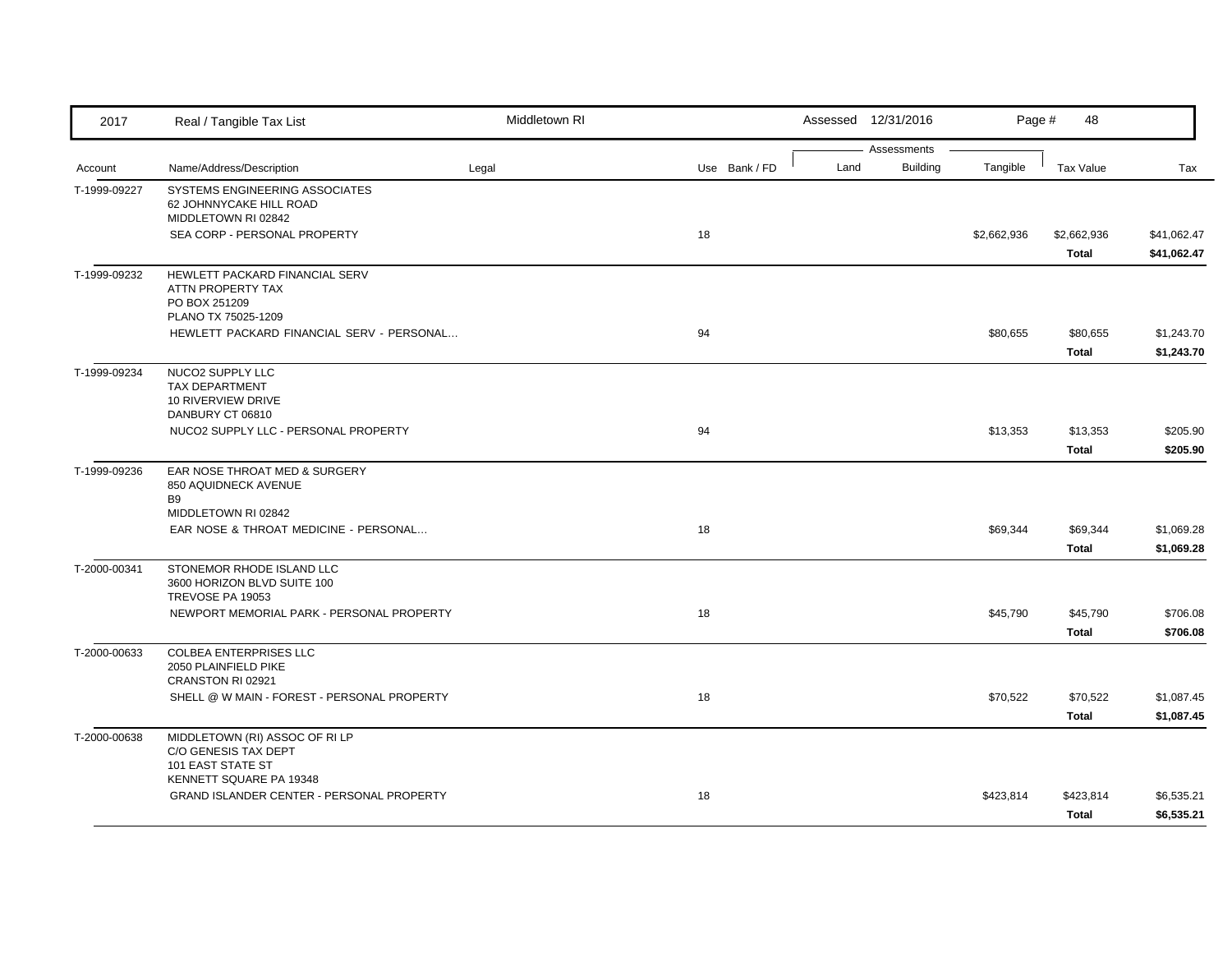| 2017         | Real / Tangible Tax List                                                                           | Middletown RI |               | Assessed 12/31/2016                    | Page #    | 49                        |                          |
|--------------|----------------------------------------------------------------------------------------------------|---------------|---------------|----------------------------------------|-----------|---------------------------|--------------------------|
| Account      | Name/Address/Description                                                                           | Legal         | Use Bank / FD | Assessments<br><b>Building</b><br>Land | Tangible  | Tax Value                 | Tax                      |
| T-2000-00642 | <b>VU JULIE</b><br>1370 WEST MAIN ROAD<br>MIDDLETOWN RI 02842                                      |               |               |                                        |           |                           |                          |
|              | NAIL ELEGANCE - PERSONAL PROPERTY                                                                  |               | 18            |                                        | \$26,367  | \$26,367<br><b>Total</b>  | \$406.58<br>\$406.58     |
| T-2000-00645 | TEAM ONE NEWPORT INC<br>1005 AQUIDNECK AVENUE<br>UNIT <sub>4</sub><br>MIDDLETOWN RI 02842          |               |               |                                        |           |                           |                          |
|              | TEAM ONE NEWPORT - PERSONAL PROPERTY                                                               |               | 18            |                                        | \$58,818  | \$58,818<br><b>Total</b>  | \$906.97<br>\$906.97     |
| T-2000-00649 | RESEARCH & DEV SOLUTIONS INC<br>7921 JONES BRANCH DRIVE<br><b>STE 275</b><br>MCLEAN VA 22102       |               |               |                                        |           |                           |                          |
|              | RESEARCH & DEV SOLUTIONS INC - PERSONAL                                                            |               | 18            |                                        | \$69,323  | \$69,323<br><b>Total</b>  | \$1,068.96<br>\$1,068.96 |
| T-2000-00654 | ATLANTIC BEACH SUITES LLC<br><b>C/O THE MAINSTAY</b><br>151 ADMIRAL KALBFUS RD<br>NEWPORT RI 02840 |               |               |                                        |           |                           |                          |
|              | ATLANTIC BEACH HOTEL & SUITES - PERSONAL                                                           |               | 18            |                                        | \$230,398 | \$230,398<br><b>Total</b> | \$3,552.74<br>\$3,552.74 |
| T-2000-00656 | TRIUMPH OUTDOOR RI LLC<br>PO BOX 66338<br>BATON ROUGE LA 70896                                     |               |               |                                        |           |                           |                          |
|              | LAMAR TRANSIT OF PROVIDENCE - PERSONAL                                                             |               | 18            |                                        | \$28,577  | \$28,577<br>Total         | \$440.66<br>\$440.66     |
| T-2000-00657 | RICOH USA INC<br>C/O TX SERV<br>820 GEARS RD                                                       |               |               |                                        |           |                           |                          |
|              | HOUSTON TX 77067<br>RICOH USA INC - PERSONAL PROPERTY                                              |               | 94            |                                        | \$13,809  | \$13,809<br><b>Total</b>  | \$212.93<br>\$212.93     |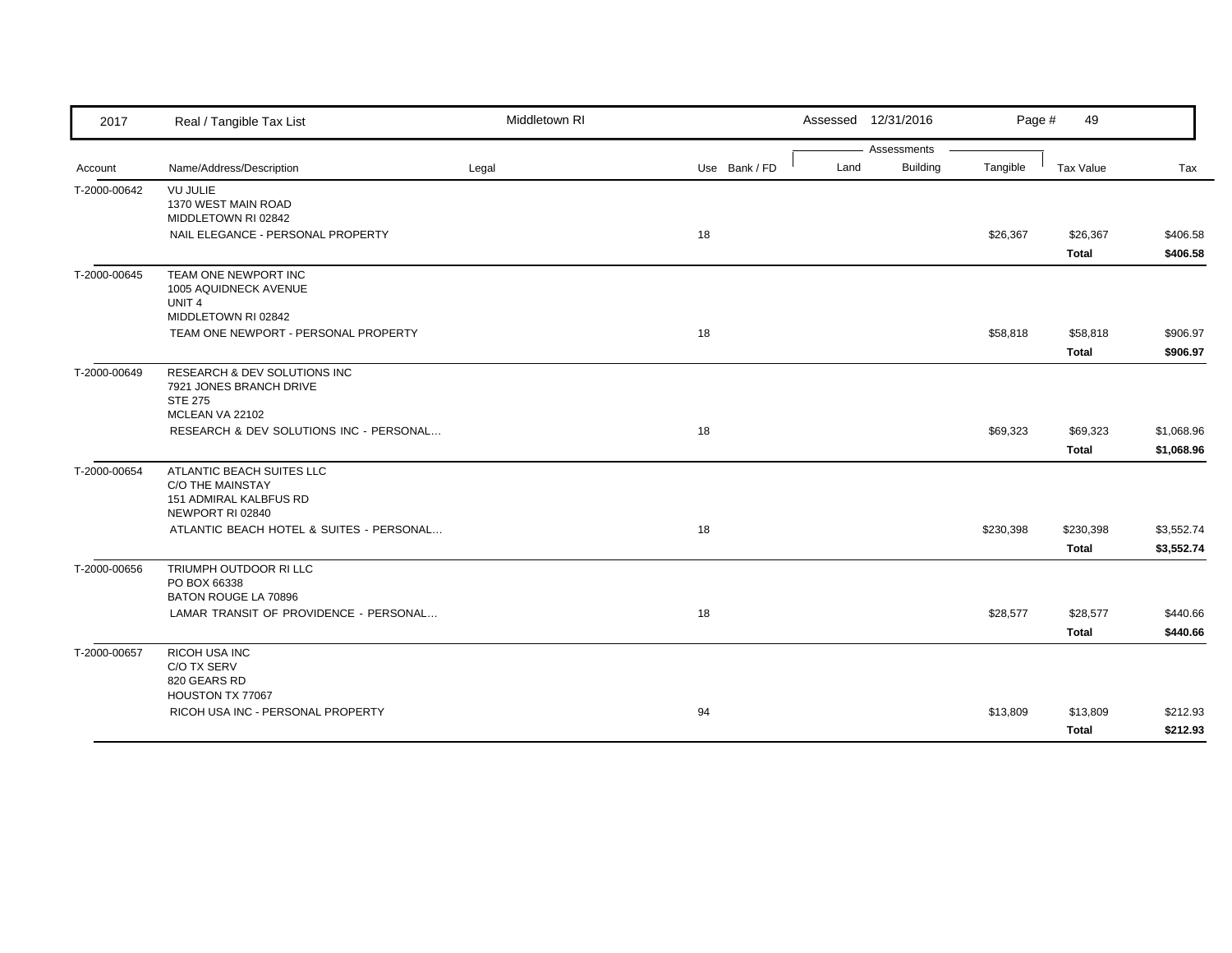| 2017         | Real / Tangible Tax List                                                                                  | Middletown RI |    |               |  |      | Assessed 12/31/2016     |           | 50<br>Page #             |                          |
|--------------|-----------------------------------------------------------------------------------------------------------|---------------|----|---------------|--|------|-------------------------|-----------|--------------------------|--------------------------|
| Account      | Name/Address/Description                                                                                  | Legal         |    | Use Bank / FD |  | Land | Assessments<br>Building | Tangible  | <b>Tax Value</b>         | Tax                      |
| T-2000-00663 | DE LAGE LANDEN FINANCIAL SRV<br>ATTN CORPORATE TAX DEPT<br>1111 OLD EAGLE SCHOOL<br><b>WAYNE PA 19087</b> |               |    |               |  |      |                         |           |                          |                          |
|              | DE LAGE LANDEN FINANCIAL - PERSONAL PROPERTY                                                              |               | 94 |               |  |      |                         | \$438,648 | \$438,648<br>Total       | \$6,763.95<br>\$6,763.95 |
| T-2000-00669 | AMERICAN HONDA MOTOR CO INC<br>ATTN TAX DEPT MS100 2W 4B<br>1919 TORRANCE BLVD<br>TORRANCE CA 90501       |               |    |               |  |      |                         |           |                          |                          |
|              | AMERICAN HONDA MOTOR CO INC - PERSONAL                                                                    |               | 94 |               |  |      |                         | \$1,003   | \$1,003<br>Total         | \$15.47<br>\$15.47       |
| T-2000-00671 | COCA-COLA COMPANY THE<br>ATTN: PROPERTY TAX DEPT<br>PO BOX 4440<br>BRANDON FL 33509-4440                  |               |    |               |  |      |                         |           |                          |                          |
|              | COCA-COLA COMPANY THE - PERSONAL PROPERTY                                                                 |               | 17 |               |  |      |                         | \$7,016   | \$7,016<br>Total         | \$108.19<br>\$108.19     |
| T-2000-00677 | NEWPORT LOBSTER CO<br>1076 AQUIDNECK AVENUE<br>MIDDLETOWN RI 02842                                        |               |    |               |  |      |                         |           |                          |                          |
|              | NEWPORT LOBSTER CO - PERSONAL PROPERTY                                                                    |               | 18 |               |  |      |                         | \$24,456  | \$24,456<br>Total        | \$377.11<br>\$377.11     |
| T-2000-00684 | CROWN ATLANTIC CO LLC<br><b>PMB353</b><br>4017 WASHINGTON RD                                              |               |    |               |  |      |                         |           |                          |                          |
|              | MCMURRAY PA 15317-2520<br>CROWN ATLANTIC COMPANY LLC - PERSONAL                                           |               | 18 |               |  |      |                         | \$15,510  | \$15,510<br>Total        | \$239.16<br>\$239.16     |
| T-2000-00699 | <b>DIRECTV LLC</b><br>PROPERTY TAX DEPT<br>1010 PINE - 9E-L-01<br>ST LOUIS MO 63101                       |               |    |               |  |      |                         |           |                          |                          |
|              | DIRECTTV LLC - PERSONAL PROPERTY                                                                          |               | 94 |               |  |      |                         | \$77,904  | \$77,904<br><b>Total</b> | \$1,201.28<br>\$1,201.28 |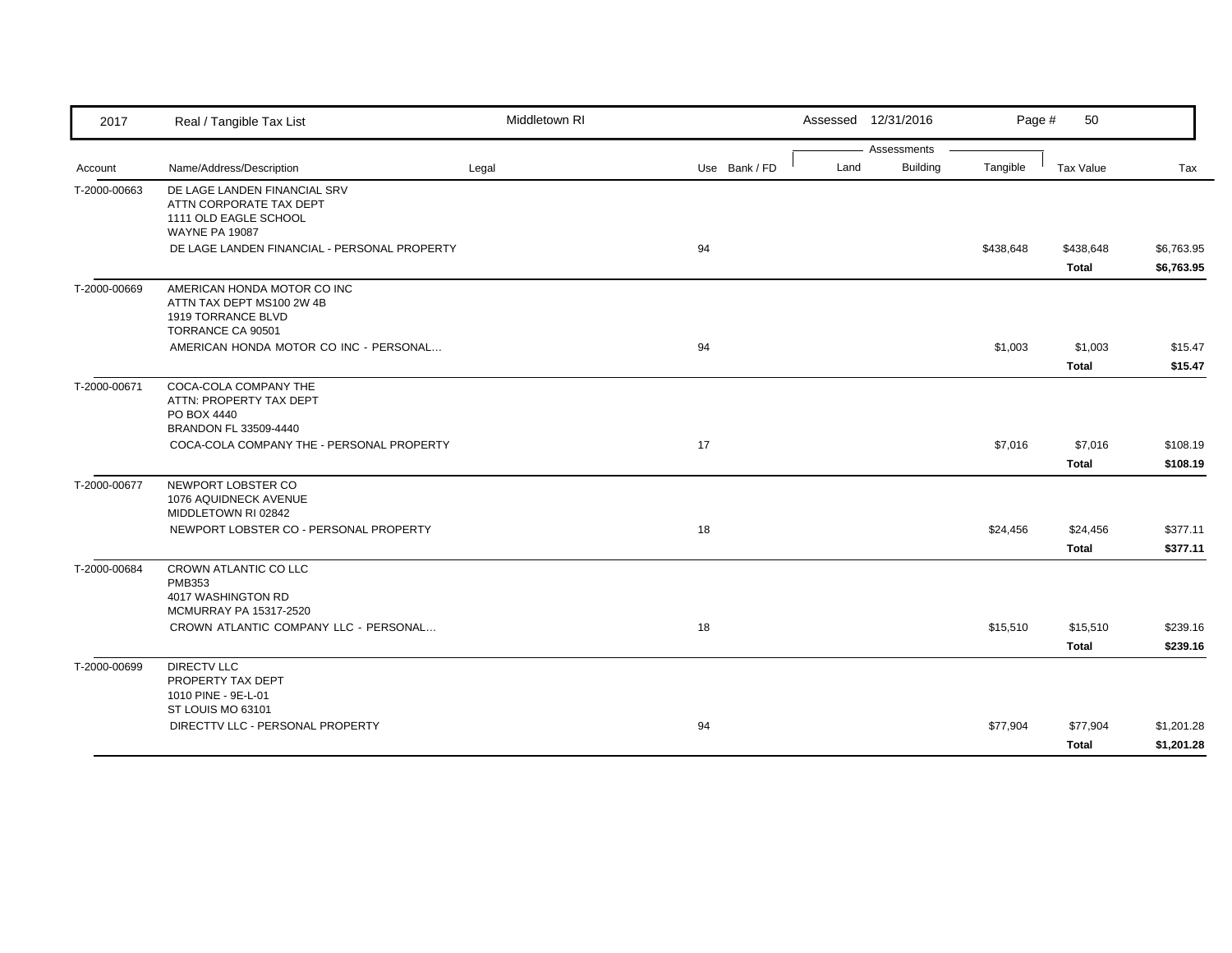| 2017         | Real / Tangible Tax List                                      | Middletown RI |               |      | Assessed 12/31/2016     | Page #    | 51           |            |
|--------------|---------------------------------------------------------------|---------------|---------------|------|-------------------------|-----------|--------------|------------|
| Account      | Name/Address/Description                                      | Legal         | Use Bank / FD | Land | Assessments<br>Building | Tangible  | Tax Value    | Tax        |
| T-2001-00130 | <b>GAUDET MICHAEL J</b>                                       |               |               |      |                         |           |              |            |
|              | 8 ROY AVENUE                                                  |               |               |      |                         |           |              |            |
|              | MIDDLETOWN RI 02842                                           |               |               |      |                         |           |              |            |
|              | GAUDET CONSTRUCTION - PERSONAL PROPERTY                       |               | 17            |      |                         | \$1,122   | \$1,122      | \$17.30    |
|              |                                                               |               |               |      |                         |           | Total        | \$17.30    |
| T-2001-00250 | STAPLES THE OFFICE SUPERSTORE                                 |               |               |      |                         |           |              |            |
|              | 500 STAPLES DR                                                |               |               |      |                         |           |              |            |
|              | FRAMINGHAM MA 01702                                           |               |               |      |                         |           |              |            |
|              | STAPLES 01108 - PERSONAL PROPERTY                             |               | 18            |      |                         | \$332,066 | \$332,066    | \$5,120.46 |
|              |                                                               |               |               |      |                         |           | <b>Total</b> | \$5,120.46 |
| T-2001-00460 | PRUITT CRAIG A & NICOLE M                                     |               |               |      |                         |           |              |            |
|              | <b>42 VALLEY ROAD</b><br>MIDDLETOWN RI 02842                  |               |               |      |                         |           |              |            |
|              | PRUITT CHIROPRACTIC LTD - PERSONAL PROPERTY                   |               | 18            |      |                         | \$21,796  | \$21,796     | \$336.09   |
|              |                                                               |               |               |      |                         |           | <b>Total</b> | \$336.09   |
| T-2001-00603 | MARTLAND GEORGE                                               |               |               |      |                         |           |              |            |
|              | 190 EAST MAIN ROAD                                            |               |               |      |                         |           |              |            |
|              | MIDDLETOWN RI 02842                                           |               |               |      |                         |           |              |            |
|              | ALLSTATE INSURANCE AGENT - PERSONAL                           |               | 17            |      |                         | \$7,461   | \$7,461      | \$115.05   |
|              |                                                               |               |               |      |                         |           | Total        | \$115.05   |
| T-2001-00616 | ADP LLC                                                       |               |               |      |                         |           |              |            |
|              | <b>TAX DEPARTMENT</b>                                         |               |               |      |                         |           |              |            |
|              | 1 ADP BLVD MS # B401<br>ROSELAND NJ 07068                     |               |               |      |                         |           |              |            |
|              | ADP LLC - PERSONAL PROPERTY                                   |               | 94            |      |                         | \$7,392   | \$7,392      | \$113.98   |
|              |                                                               |               |               |      |                         |           | Total        | \$113.98   |
| T-2001-00618 | PNC EQUIPMENT FINANCE LLC                                     |               |               |      |                         |           |              |            |
|              | 995 DALTON AVENUE                                             |               |               |      |                         |           |              |            |
|              | CINCINNATI OH 45203                                           |               |               |      |                         |           |              |            |
|              | PNC EQUIPMENT FINANCE LLC - PERSONAL                          |               | 94            |      |                         | \$197,068 | \$197,068    | \$3,038.79 |
|              |                                                               |               |               |      |                         |           | Total        | \$3,038.79 |
| T-2001-00629 | CHRIS AIRCRAFT INC                                            |               |               |      |                         |           |              |            |
|              | 22 HIGHBANK AVENUE                                            |               |               |      |                         |           |              |            |
|              | N KINGSTON RI 02852<br>CHRIS AIRCRAFT INC - PERSONAL PROPERTY |               | 17            |      |                         | \$5,253   |              |            |
|              |                                                               |               |               |      |                         |           | \$5,253      | \$81.00    |
|              |                                                               |               |               |      |                         |           | Total        | \$81.00    |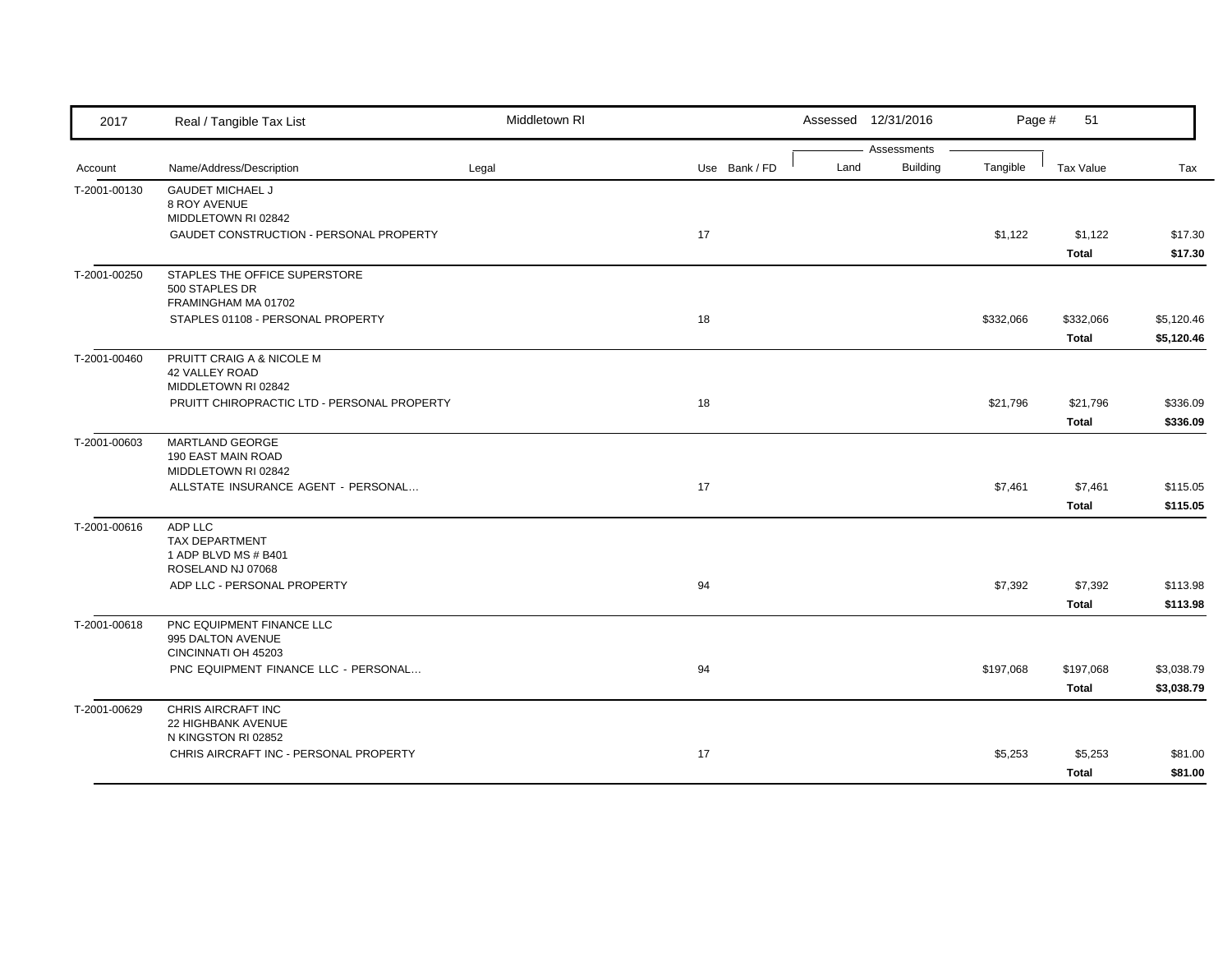| 2017         | Real / Tangible Tax List                                                    | Middletown RI |               | Assessed 12/31/2016                    | Page #    | 52                      |                          |
|--------------|-----------------------------------------------------------------------------|---------------|---------------|----------------------------------------|-----------|-------------------------|--------------------------|
| Account      | Name/Address/Description                                                    | Legal         | Use Bank / FD | Assessments<br>Land<br><b>Building</b> | Tangible  | Tax Value               | Tax                      |
| T-2001-00642 | MELLO JACQUELINE J<br>477 TURNER ROAD<br>MIDDLETOWN RI 02842                |               |               |                                        |           |                         |                          |
|              | PAMPERED PETS - PERSONAL PROPERTY                                           |               | 17            |                                        | \$3,029   | \$3,029<br>Total        | \$46.71<br>\$46.71       |
| T-2001-00643 | <b>NINTAI INC</b><br>800 AQUIDNECK AVENUE - G<br>MIDDLETOWN RI 02842        |               |               |                                        |           |                         |                          |
|              | NEWPORT MARTIAL ARTS - PERSONAL PROPERTY                                    |               | 18            |                                        | \$8,836   | \$8,836<br>Total        | \$136.25<br>\$136.25     |
| T-2001-00650 | SETTIPANE RUSSELL A MD<br>850 AQUIDNECK AVENUE - B3A<br>MIDDLETOWN RI 02842 |               |               |                                        |           |                         |                          |
|              | SETTIPANE RUSSELL A MD - PERSONAL PROPERTY                                  |               | 17            |                                        | \$8,482   | \$8,482<br><b>Total</b> | \$130.79<br>\$130.79     |
| T-2001-00651 | SOMERSET CAPITAL GROUP LTD<br>612 WHEELERS FARMS ROAD<br>MILFORD CT 06461   |               |               |                                        |           |                         |                          |
|              | SOMERSET CAPITAL GROUP LTD - PERSONAL                                       |               | 94            |                                        | \$31,964  | \$31,964<br>Total       | \$492.88<br>\$492.88     |
| T-2001-00653 | <b>RITE SOLUTIONS INC</b><br>185 SOUTH BROAD STREET<br><b>SUITE 303</b>     |               |               |                                        |           |                         |                          |
|              | PAWCATUCK CT 06379<br>RITE SOLUTIONS - PERSONAL PROPERTY                    |               | 18            |                                        | \$617,464 | \$617,464<br>Total      | \$9,521.29<br>\$9,521.29 |
| T-2001-00654 | STEELE DAVID E<br>916 WEST MAIN ROAD<br>MIDDLETOWN RI 02842                 |               |               |                                        |           |                         |                          |
|              | STEELE & STEELE ANTIQUES LLC - PERSONAL                                     |               | 17            |                                        | \$900     | \$900<br>Total          | \$13.88<br>\$13.88       |
| T-2001-00666 | HUNTINGTON TECHNOLOGY FINANCE<br>2285 FRANKLIN RD STE 100<br>PO BOX 2017    |               |               |                                        |           |                         |                          |
|              | BLOOMFIELD HILLS MI 48302<br>HUNTINGTON TECHNOLOGY FINANCE - PERSONAL       |               | 94            |                                        | \$408     | \$408<br>Total          | \$6.29<br>\$6.29         |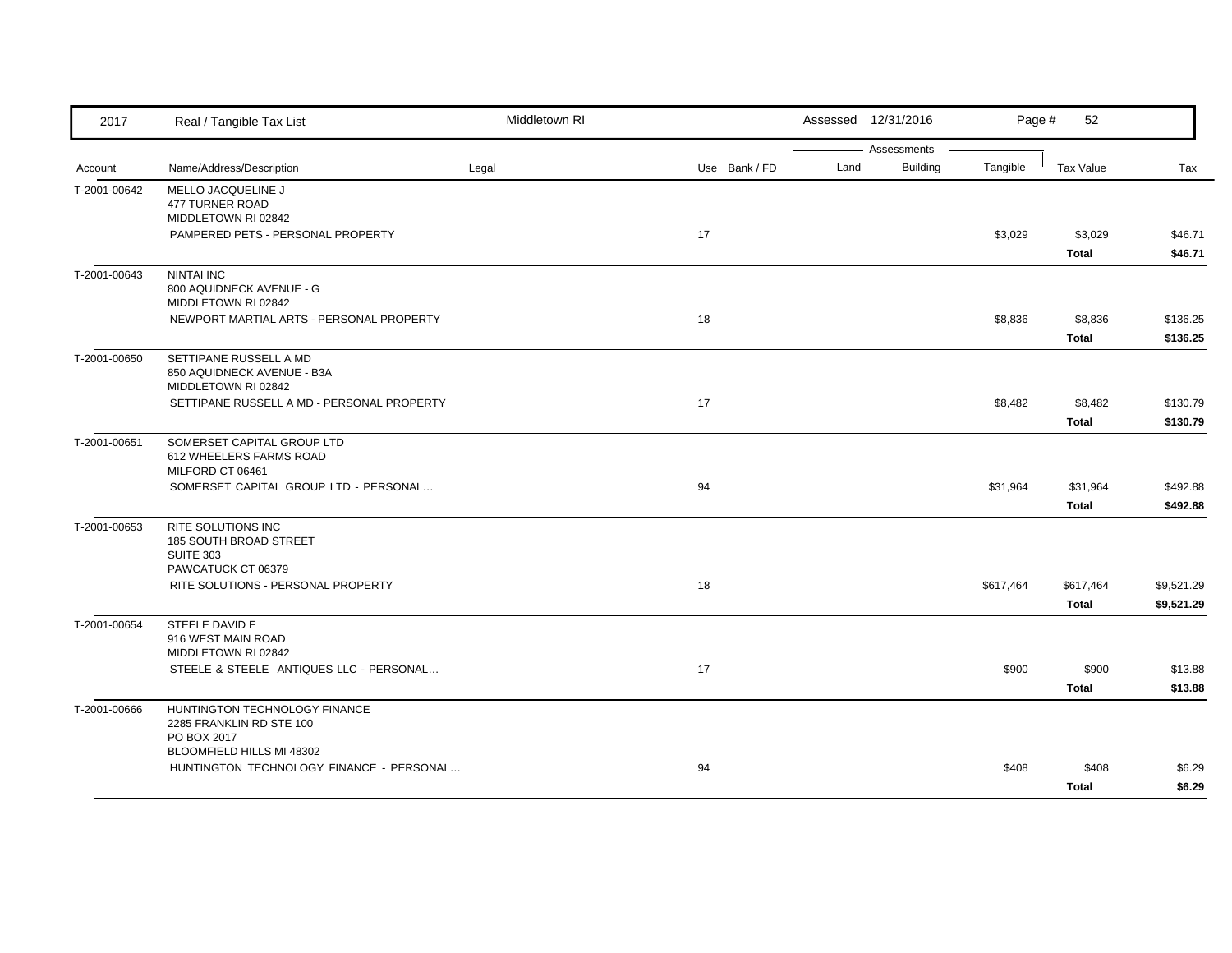| 2017         | Real / Tangible Tax List                                                     | Middletown RI |               |      | Assessed 12/31/2016            | Page #   | 53                       |                          |
|--------------|------------------------------------------------------------------------------|---------------|---------------|------|--------------------------------|----------|--------------------------|--------------------------|
| Account      | Name/Address/Description                                                     | Legal         | Use Bank / FD | Land | Assessments<br><b>Building</b> | Tangible | Tax Value                | Tax                      |
| T-2001-00673 | SK INDUSTRIES INC<br>164 PASTURE FARM DRIVE<br>MIDDLETOWN RI 02842           |               |               |      |                                |          |                          |                          |
|              | RUSTY'S - PERSONAL PROPERTY                                                  |               | 18            |      |                                | \$52,000 | \$52,000<br>Total        | \$801.84<br>\$801.84     |
| T-2001-00676 | CAPRARELLA JAMES<br>11 ELMWOOD CT<br>MANSFIELD MA 02048                      |               |               |      |                                |          |                          |                          |
|              | 2003 33' SUNLINE SOLARIS SE - PERSONAL                                       |               | 45            |      |                                | \$8,027  | \$8,027<br>Total         | \$123.78<br>\$123.78     |
| T-2001-00683 | <b>MYERS KENNETH</b><br>26 OAKWOOD ROAD<br>SIMSBURY CT 06070                 |               |               |      |                                |          |                          |                          |
|              | 2000 34' COACHMAN ROYAL 338FL - PERSONAL                                     |               | 45            |      |                                | \$8,574  | \$8,574<br><b>Total</b>  | \$132.21<br>\$132.21     |
| T-2001-00686 | <b>SCOTT ELIZABETH &amp; DAVID</b><br>10 MAPLE AVENUE<br>MIDDLETOWN RI 02842 |               |               |      |                                |          |                          |                          |
|              | BREWSKI'S - PERSONAL PROPERTY                                                |               | 18            |      |                                | \$10,386 | \$10,386<br><b>Total</b> | \$160.15<br>\$160.15     |
| T-2001-01785 | MOORE BLOOMS LLC<br>577 GREEN END AVENUE<br>MIDDLETOWN RI 02842              |               |               |      |                                |          |                          |                          |
|              | MOORE BLOOMS LLC - PERSONAL PROPERTY                                         |               | 17            |      |                                | \$3,150  | \$3,150<br><b>Total</b>  | \$48.57<br>\$48.57       |
| T-2001-01842 | NEWPORT FISH CO INC<br>1079 AQUIDNECK AVENUE<br>MIDDLETOWN RI 02842          |               |               |      |                                |          |                          |                          |
|              | NEWPORT FISH CO INC - PERSONAL PROPERTY                                      |               | 18            |      |                                | \$48,554 | \$48,554<br>Total        | \$748.70<br>\$748.70     |
| T-2002-00001 | PATIL SUNJAY DDS<br>747 AQUIDNECK AVENUE<br><b>STE 203</b>                   |               |               |      |                                |          |                          |                          |
|              | MIDDLETOWN RI 02842<br>AQUIDNECK AVE FAMILY DENTAL - PERSONAL                |               | 18            |      |                                | \$72,768 | \$72,768<br>Total        | \$1,122.08<br>\$1,122.08 |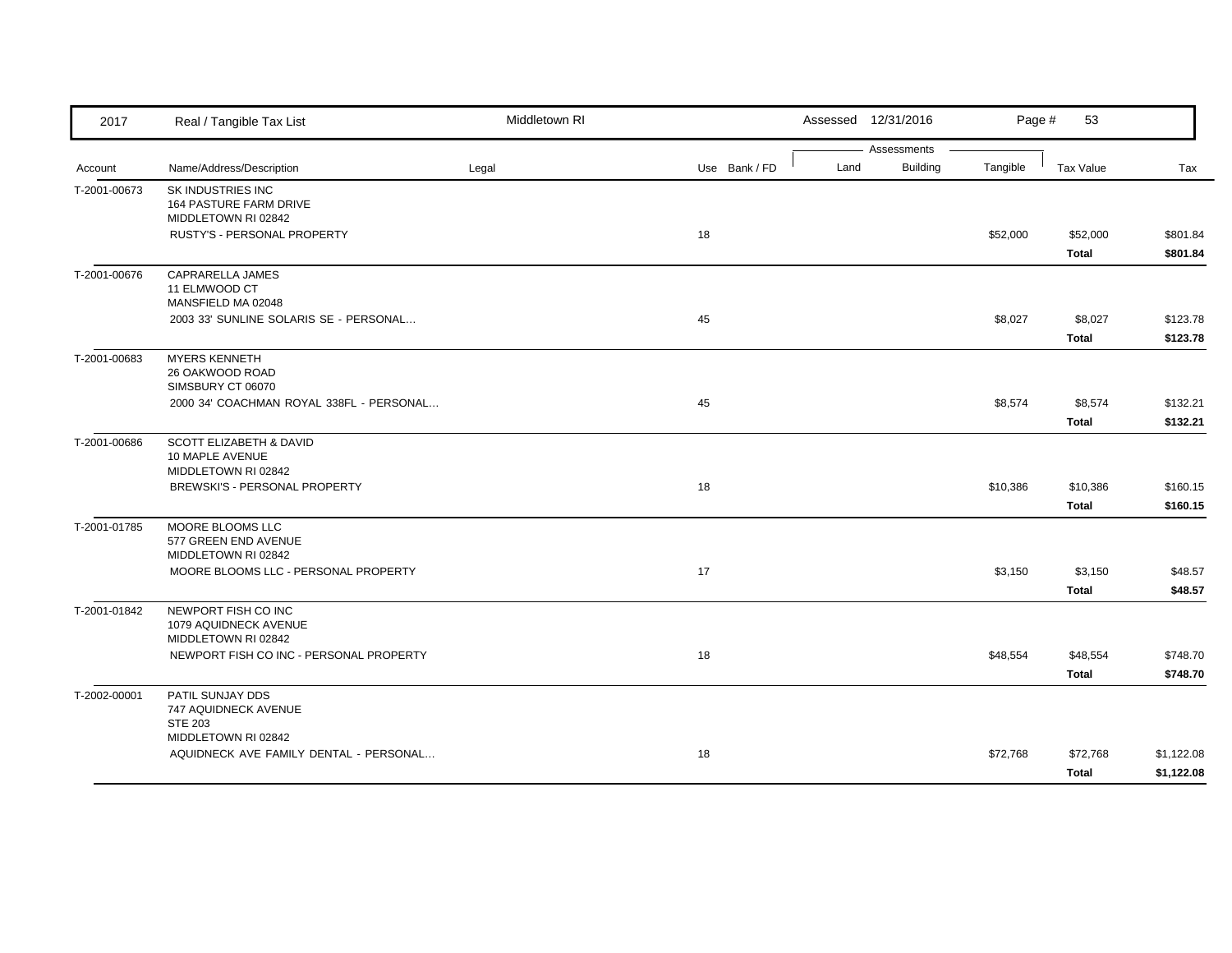| 2017         | Real / Tangible Tax List                                                                        | Middletown RI |               | Assessed 12/31/2016                    | Page #    | 54                        |                          |
|--------------|-------------------------------------------------------------------------------------------------|---------------|---------------|----------------------------------------|-----------|---------------------------|--------------------------|
| Account      | Name/Address/Description                                                                        | Legal         | Use Bank / FD | Assessments<br><b>Building</b><br>Land | Tangible  | Tax Value                 | Tax                      |
| T-2002-00526 | <b>BATISTA EMIDIO</b><br><b>497 ROSEVILLE AVENUE</b><br>NEWARK NJ 07107                         |               |               |                                        |           |                           |                          |
|              | 2003 33' CITATION M-33A - PERSONAL PROPERTY                                                     |               | 45            |                                        | \$7,742   | \$7,742<br><b>Total</b>   | \$119.38<br>\$119.38     |
| T-2002-00530 | <b>GARTSU THOMAS</b><br>21 MOHAWK DRIVE<br>TRUMBULL CT 06611                                    |               |               |                                        |           |                           |                          |
|              | 2013 33' KEYSTONE OUTBACK - PERSONAL                                                            |               | 45            |                                        | \$23,859  | \$23,859<br><b>Total</b>  | \$367.91<br>\$367.91     |
| T-2002-00533 | <b>MEDEIROS KIMBERLY</b><br>27 ONATAROS DRIVE<br>HUDSON MA 01749                                |               |               |                                        |           |                           |                          |
|              | 2010 35' KEYSTONE SPRINTER - PERSONAL                                                           |               | 45            |                                        | \$18,962  | \$18,962<br><b>Total</b>  | \$292.39<br>\$292.39     |
| T-2002-00540 | NOVITEX ENTERPRISE SOLUTIONS<br>300 FIRST STAMFORD PLACE<br>2ND FLOOR WEST<br>STAMFORD CT 06902 |               |               |                                        |           |                           |                          |
|              | NOVITEX ENTERPRISE SOLUTIONS - PERSONAL                                                         |               | 94            |                                        | \$1,028   | \$1,028<br><b>Total</b>   | \$15.85<br>\$15.85       |
| T-2002-00541 | RIVERHEAD BLDG SUPPLY CORP<br>250 DAVID COURT<br>CALVERTON NY 11933-3052                        |               |               |                                        |           |                           |                          |
|              | RIVERHEAD BUILDING SUPPLY - PERSONAL                                                            |               | 18            |                                        | \$171,591 | \$171,591<br><b>Total</b> | \$2,645.93<br>\$2,645.93 |
| T-2002-00550 | AVENUE SALON INC<br>710 AQUIDNECK AVENUE<br>MIDDLETOWN RI 02842                                 |               |               |                                        |           |                           |                          |
|              | THE AVENUE SALON - PERSONAL PROPERTY                                                            |               | 18            |                                        | \$13,913  | \$13,913<br><b>Total</b>  | \$214.54<br>\$214.54     |
| T-2002-00556 | CATALINA MARKETING CORP<br>PO BOX 829<br>COLLEYVILLE TX 76034                                   |               |               |                                        |           |                           |                          |
|              | CATALINA MARKETING CORP - PERSONAL                                                              |               | 94            |                                        | \$9,097   | \$9,097<br><b>Total</b>   | \$140.28<br>\$140.28     |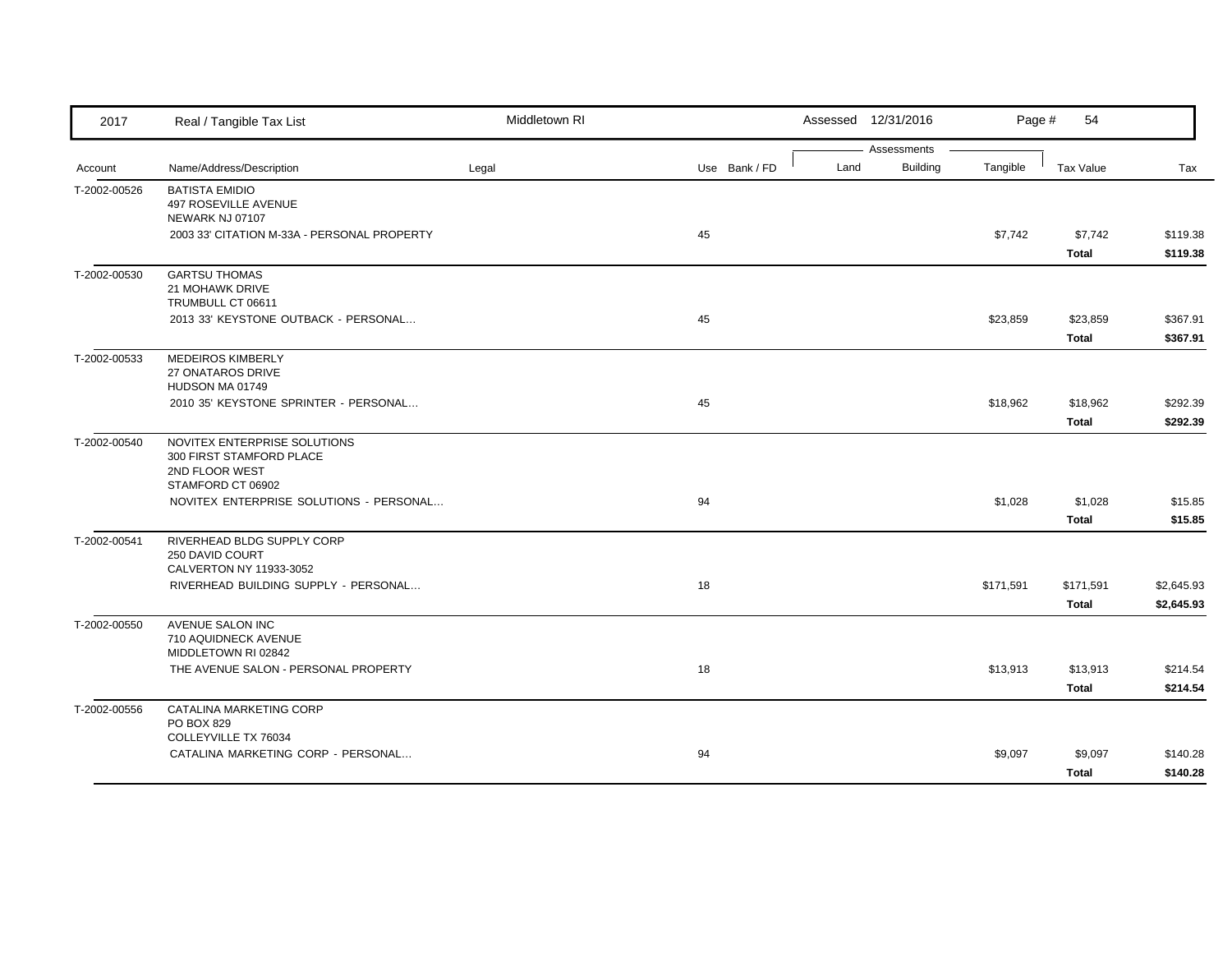| 2017         | Real / Tangible Tax List                                                                      | Middletown RI |               |      | Assessed 12/31/2016            | Page #    | 55                        |                          |
|--------------|-----------------------------------------------------------------------------------------------|---------------|---------------|------|--------------------------------|-----------|---------------------------|--------------------------|
| Account      | Name/Address/Description                                                                      | Legal         | Use Bank / FD | Land | Assessments<br><b>Building</b> | Tangible  | Tax Value                 | Tax                      |
| T-2002-00558 | CORRIGAN DANIEL G - ET AL<br>747 AQUIDNECK AVENUE<br>STE <sub>1</sub><br>MIDDLETOWN RI 02842  |               |               |      |                                |           |                           |                          |
|              | CORRIGAN FINANCIAL INC - PERSONAL PROPERTY                                                    |               | 18            |      |                                | \$108,962 | \$108,962<br><b>Total</b> | \$1,680.19<br>\$1,680.19 |
| T-2002-00565 | EPLUS GROUP INC<br>ATTN: PROP TX DEPT MS 239<br>13595 DULLES TECH DR<br>HERNDON VA 20171-3413 |               |               |      |                                |           |                           |                          |
|              | EPLUS GROUP INC - PERSONAL PROPERTY                                                           |               | 94            |      |                                | \$41,758  | \$41,758<br>Total         | \$643.91<br>\$643.91     |
| T-2002-00569 | TJX COMPANIES INC<br>110 PLEASANT AVENUE<br>UPPER SADDLE RIVER NJ 07458                       |               |               |      |                                |           |                           |                          |
|              | MARSHALLS #798 - PERSONAL PROPERTY                                                            |               | 18            |      |                                | \$284,962 | \$284,962<br>Total        | \$4,394.11<br>\$4,394.11 |
| T-2002-00572 | SHINING STAR PRESCHOOL INC<br>365 VALLEY ROAD<br>MIDDLETOWN RI 02842                          |               |               |      |                                |           |                           |                          |
|              | SHINING STAR PRESCHOOL - PERSONAL PROPERTY                                                    |               | 18            |      |                                | \$13,040  | \$13,040<br>Total         | \$201.08<br>\$201.08     |
| T-2002-00579 | KITONIS WALTER P III<br>9500 INNOVATION DRIVE<br>MANASSAS VA 20110                            |               |               |      |                                |           |                           |                          |
|              | PROGENY SYSTEMS CORP - PERSONAL PROPERTY                                                      |               | 18            |      |                                | \$104,912 | \$104,912<br>Total        | \$1,617.74<br>\$1,617.74 |
| T-2002-00597 | ALLSTATE INSURANCE COMPANY<br>8209 IBM DRIVE<br><b>BLDG 102 - SUITE 100</b>                   |               |               |      |                                |           |                           |                          |
|              | CHARLOTTE NC 28262<br>ALLSTATE INSURANCE CO - PERSONAL PROPERTY                               |               | 17            |      |                                | \$11,502  | \$11,502<br><b>Total</b>  | \$177.36<br>\$177.36     |
| T-2003-00558 | SPITALNIK JASON<br>1100 AQUIDNECK AVENUE<br>MIDDLETOWN RI 02842                               |               |               |      |                                |           |                           |                          |
|              | HEALING ARTS PROFESSIONALS - PERSONAL                                                         |               | 18            |      |                                | \$9,015   | \$9,015<br><b>Total</b>   | \$139.01<br>\$139.01     |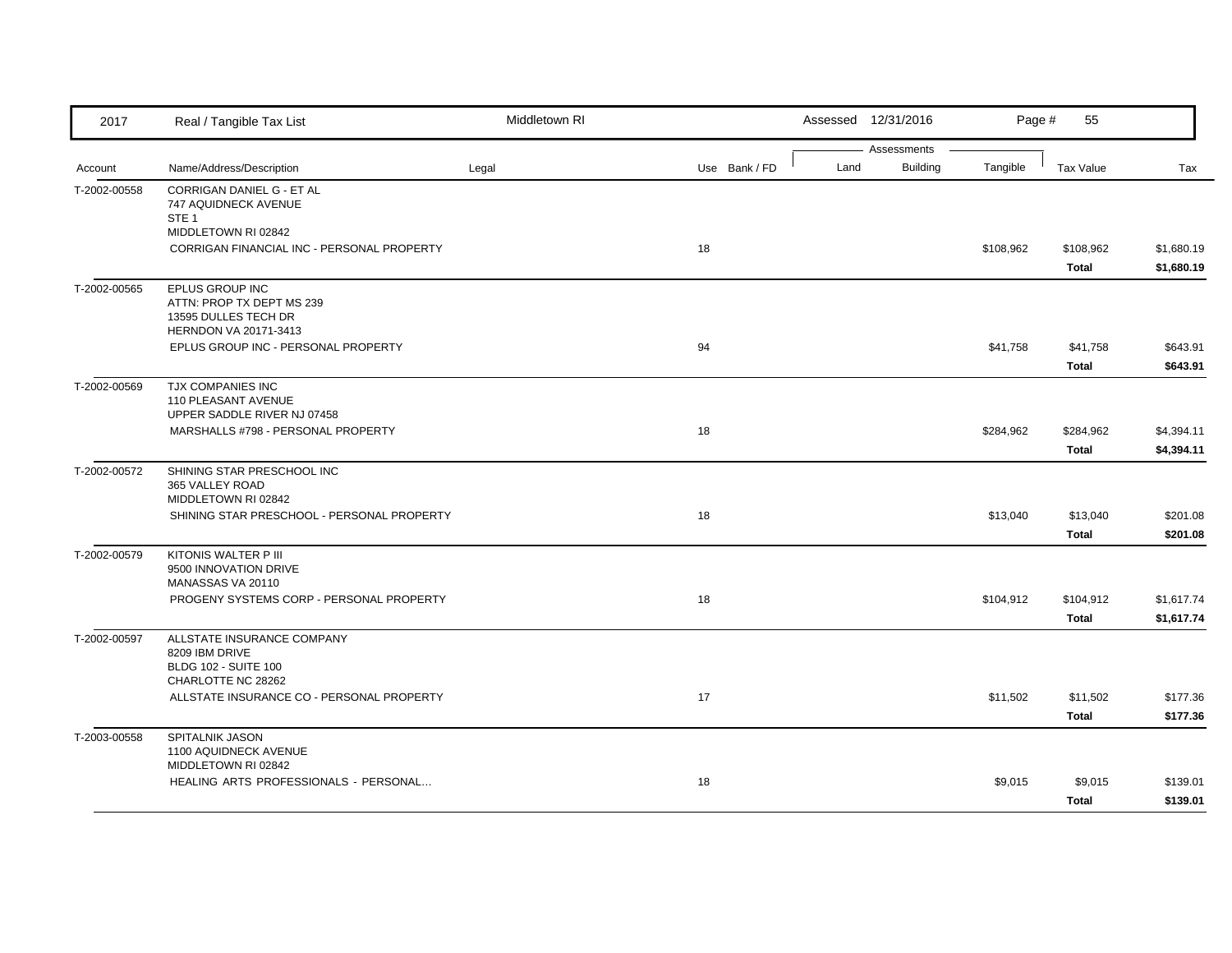| 2017         | Real / Tangible Tax List                    | Middletown RI |               |      | Assessed 12/31/2016            | Page #    | 56           |            |
|--------------|---------------------------------------------|---------------|---------------|------|--------------------------------|-----------|--------------|------------|
|              |                                             |               |               | Land | Assessments<br><b>Building</b> | Tangible  | Tax Value    |            |
| Account      | Name/Address/Description                    | Legal         | Use Bank / FD |      |                                |           |              | Tax        |
| T-2003-00559 | JE CATERING INC<br>224 JOHN CLARKE ROAD     |               |               |      |                                |           |              |            |
|              | MIDDLETOWN RI 02842                         |               |               |      |                                |           |              |            |
|              | BLACKSTONE CATERERS - PERSONAL PROPERTY     |               | 18            |      |                                | \$134,864 | \$134,864    | \$2,079.60 |
|              |                                             |               |               |      |                                |           | Total        | \$2,079.60 |
| T-2003-00560 | DAY COMMUNICATIONS INC                      |               |               |      |                                |           |              |            |
|              | 747 AQUIDNECK AVE STE 201                   |               |               |      |                                |           |              |            |
|              | MIDDLETOWN RI 02842                         |               |               |      |                                |           |              |            |
|              | BLUE WATER SAILING LLC - PERSONAL PROPERTY  |               | 17            |      |                                | \$10,035  | \$10,035     | \$154.74   |
|              |                                             |               |               |      |                                |           | Total        | \$154.74   |
| T-2003-00563 | <b>CROCKETT NANCY</b>                       |               |               |      |                                |           |              |            |
|              | 122 PURGATORY ROAD<br>MIDDLETOWN RI 02842   |               |               |      |                                |           |              |            |
|              | CROCKETT'S REALTY - PERSONAL PROPERTY       |               | 17            |      |                                | \$1,130   | \$1,130      | \$17.42    |
|              |                                             |               |               |      |                                |           | Total        | \$17.42    |
| T-2003-00564 | <b>MASTIN ROBERT &amp; ELIZABETH</b>        |               |               |      |                                |           |              |            |
|              | 796 AQUIDNECK AVENUE                        |               |               |      |                                |           |              |            |
|              | MIDDLETOWN RI 02842                         |               |               |      |                                |           |              |            |
|              | CUSTOM HOUSE COFFEE LLC - PERSONAL          |               | 18            |      |                                | \$71,174  | \$71,174     | \$1,097.50 |
|              |                                             |               |               |      |                                |           | Total        | \$1,097.50 |
| T-2003-00568 | DIRECT MAIL MANAGER INC                     |               |               |      |                                |           |              |            |
|              | 800 AQUIDNECK AVENUE                        |               |               |      |                                |           |              |            |
|              | <b>ATTN: HOLLY</b><br>MIDDLETOWN RI 02842   |               |               |      |                                |           |              |            |
|              | DIRECT MAIL MANAGER - PERSONAL PROPERTY     |               | 18            |      |                                | \$23,798  | \$23,798     | \$366.97   |
|              |                                             |               |               |      |                                |           | Total        | \$366.97   |
| T-2003-00571 | WM GILL LANDSCAPING INC                     |               |               |      |                                |           |              |            |
|              | 1032 EAST MAIN ROAD                         |               |               |      |                                |           |              |            |
|              | MIDDLETOWN RI 02842                         |               |               |      |                                |           |              |            |
|              | WM GILL LANDSCAPING - PERSONAL PROPERTY     |               | 18            |      |                                | \$27,994  | \$27,994     | \$431.67   |
|              |                                             |               |               |      |                                |           | <b>Total</b> | \$431.67   |
| T-2003-00577 | PD HUMPHREY CO INC                          |               |               |      |                                |           |              |            |
|              | 8 CODDINGTON HIGHWAY<br>MIDDLETOWN RI 02842 |               |               |      |                                |           |              |            |
|              | HUMPHREY'S WINDOW & DOOR - PERSONAL         |               | 17            |      |                                | \$7,936   | \$7,936      | \$122.37   |
|              |                                             |               |               |      |                                |           |              | \$122.37   |
|              |                                             |               |               |      |                                |           | Total        |            |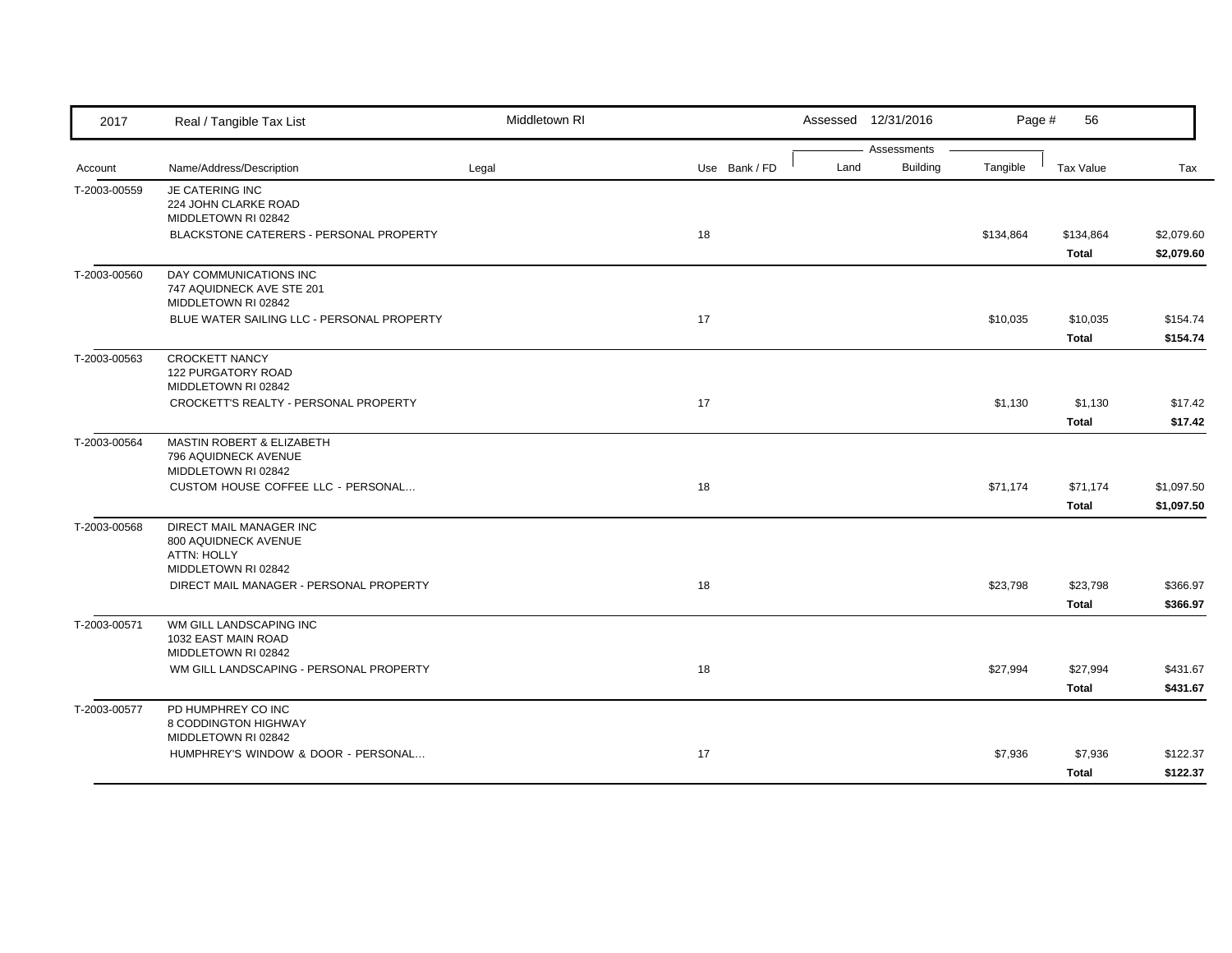| 2017         | Real / Tangible Tax List                                    | Middletown RI |               |      | Assessed 12/31/2016            | Page #    | 57           |            |
|--------------|-------------------------------------------------------------|---------------|---------------|------|--------------------------------|-----------|--------------|------------|
| Account      | Name/Address/Description                                    | Legal         | Use Bank / FD | Land | Assessments<br><b>Building</b> | Tangible  | Tax Value    | Tax        |
|              |                                                             |               |               |      |                                |           |              |            |
| T-2003-00578 | <b>J &amp; S ROOFING INC</b><br>31 BEACON STREET            |               |               |      |                                |           |              |            |
|              | MIDDLETOWN RI 02842                                         |               |               |      |                                |           |              |            |
|              | J & S ROOFING - PERSONAL PROPERTY                           |               | 17            |      |                                | \$1,795   | \$1,795      | \$27.68    |
|              |                                                             |               |               |      |                                |           | Total        | \$27.68    |
| T-2003-00581 | WALSH KENNETH M PHD PE                                      |               |               |      |                                |           |              |            |
|              | 51 BAYBERRY LANE                                            |               |               |      |                                |           |              |            |
|              | MIDDLETOWN RI 02842                                         |               |               |      |                                |           |              |            |
|              | K & M ENGINEERING LTD - PERSONAL PROPERTY                   |               | 17            |      |                                | \$1,027   | \$1,027      | \$15.84    |
|              |                                                             |               |               |      |                                |           | Total        | \$15.84    |
| T-2003-00587 | OLYMPIC PHYSICAL THERAPY                                    |               |               |      |                                |           |              |            |
|              | 1181 AQUIDNECK AVENUE                                       |               |               |      |                                |           |              |            |
|              | MIDDLETOWN RI 02842<br>OLYMPIC PHYSICAL THERAPY - PERSONAL  |               | 18            |      |                                | \$54,718  | \$54,718     | \$843.75   |
|              |                                                             |               |               |      |                                |           | <b>Total</b> | \$843.75   |
| T-2003-00588 | T-MOBILE NORTHEAST LLC                                      |               |               |      |                                |           |              |            |
|              | ATTN PROP TAX DEPT                                          |               |               |      |                                |           |              |            |
|              | 12920 SE 38TH ST                                            |               |               |      |                                |           |              |            |
|              | BELLEVUE WA 98006                                           |               |               |      |                                |           |              |            |
|              | T-MOBILE - PERSONAL PROPERTY                                |               | 18            |      |                                | \$183,105 | \$183,105    | \$2,823.48 |
|              |                                                             |               |               |      |                                |           | Total        | \$2,823.48 |
| T-2003-00600 | SCHOTT PETER J DMD                                          |               |               |      |                                |           |              |            |
|              | 1005 AQUIDNECK AVENUE                                       |               |               |      |                                |           |              |            |
|              | MIDDLETOWN RI 02842<br>PETER SCHOTT DMD - PERSONAL PROPERTY |               | 18            |      |                                | \$58,156  | \$58,156     | \$896.77   |
|              |                                                             |               |               |      |                                |           | Total        | \$896.77   |
|              |                                                             |               |               |      |                                |           |              |            |
| T-2003-00602 | SEMCO ROBERT S DMD MS<br>58 EAST MAIN ROAD                  |               |               |      |                                |           |              |            |
|              | MIDDLETOWN RI 02842                                         |               |               |      |                                |           |              |            |
|              | SEMCO ORTHODONTICS - PERSONAL PROPERTY                      |               | 17            |      |                                | \$9,731   | \$9,731      | \$150.05   |
|              |                                                             |               |               |      |                                |           | Total        | \$150.05   |
| T-2003-00605 | SPENCER SONDRA J                                            |               |               |      |                                |           |              |            |
|              | 932 MITCHELLS LANE                                          |               |               |      |                                |           |              |            |
|              | MIDDLETOWN RI 02842                                         |               |               |      |                                |           |              |            |
|              | A-1 PC HELP - PERSONAL PROPERTY                             |               | 17            |      |                                | \$518     | \$518        | \$7.99     |
|              |                                                             |               |               |      |                                |           | <b>Total</b> | \$7.99     |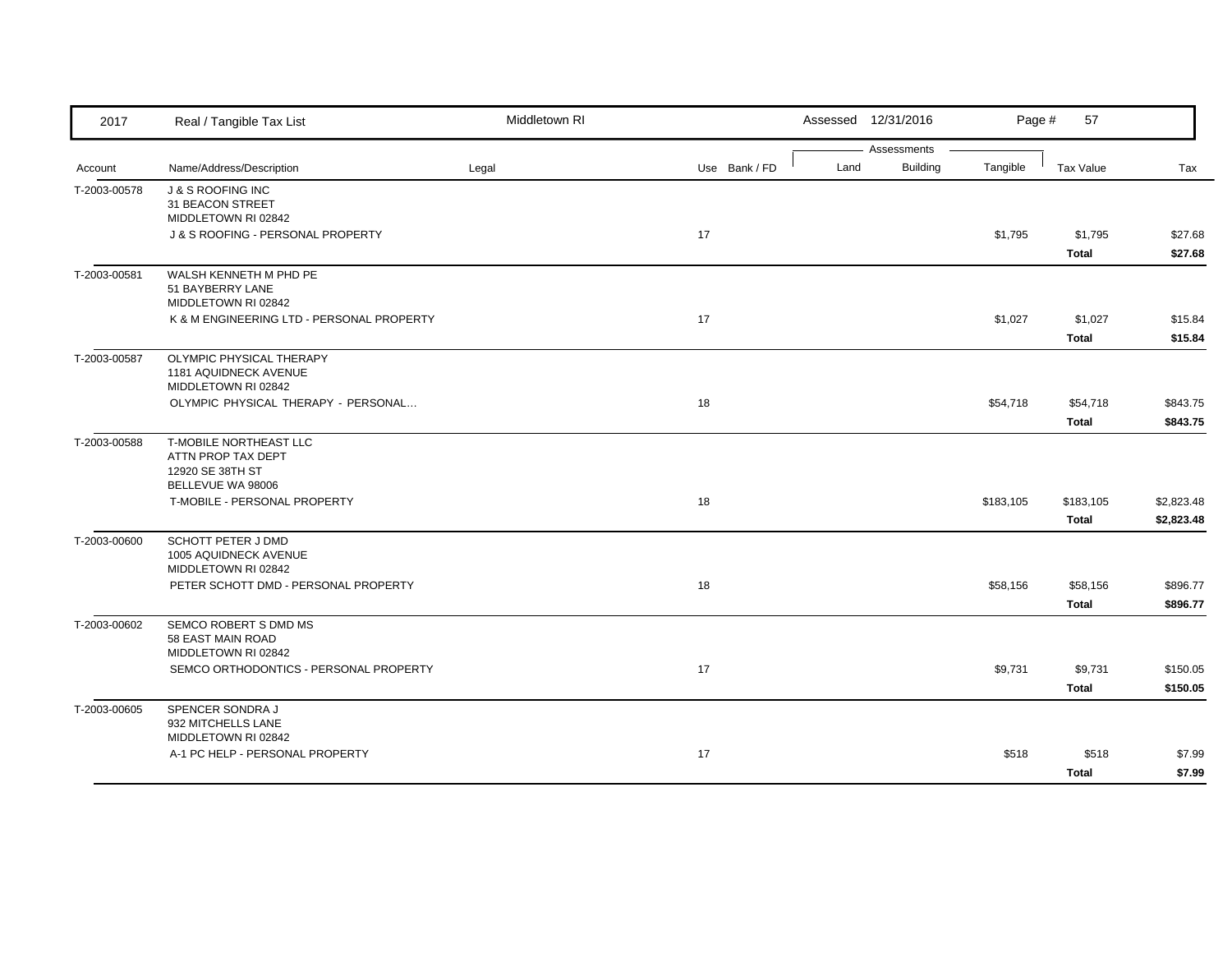| 2017         | Real / Tangible Tax List                                                                                         | Middletown RI |               |      | Assessed 12/31/2016            | Page #    | 58                 |                          |
|--------------|------------------------------------------------------------------------------------------------------------------|---------------|---------------|------|--------------------------------|-----------|--------------------|--------------------------|
| Account      | Name/Address/Description                                                                                         | Legal         | Use Bank / FD | Land | Assessments<br><b>Building</b> | Tangible  | Tax Value          | Tax                      |
| T-2003-00606 | <b>TWOMEY MARIE</b><br><b>15 KING ROAD</b><br>MIDDLETOWN RI 02842<br>SPORTS SECTION OF RI - PERSONAL PROPERTY    |               | 17            |      |                                | \$3,366   | \$3,366<br>Total   | \$51.90<br>\$51.90       |
| T-2003-00621 | LANG PHARMA NUTRITION INC<br>20 SILVA LANE<br>MIDDLETOWN RI 02842<br>LANG PHARMA NUTRITION INC - PERSONAL        |               | 18            |      |                                | \$361,341 | \$361,341<br>Total | \$5,571.88<br>\$5,571.88 |
| T-2003-00626 | <b>ASHWORTH DAN</b><br>327 MITCHELLS LANE<br>MIDDLETOWN RI 02842<br>DAN ASHWORTH LANDSCAPING - PERSONAL          |               | 17            |      |                                | \$6,875   | \$6,875<br>Total   | \$106.01<br>\$106.01     |
| T-2003-00628 | ATC TECH INC<br>PO BOX 4917<br>MIDDLETOWN RI 02842<br>ATC TECH INC - PERSONAL PROPERTY                           |               | 18            |      |                                | \$31,452  | \$31,452<br>Total  | \$484.99<br>\$484.99     |
| T-2003-00630 | SHEEHAN DEBRA DC<br>477 EAST MAIN ROAD<br>MIDDLETOWN RI 02842<br>ISLAND CHIROPRACTIC - PERSONAL PROPERTY         |               | 17            |      |                                | \$8,538   | \$8,538<br>Total   | \$131.66<br>\$131.66     |
| T-2003-00634 | LUCEY KATHRYN WHITNEY<br>230 TROUT DRIVE<br>MIDDLETOWN RI 02842<br>WHITNEY LUCEY PHOTOGRAPHY - PERSONAL          |               | 17            |      |                                | \$11,719  | \$11,719<br>Total  | \$180.71<br>\$180.71     |
| T-2003-00635 | <b>WALKER INTERIORS LLC</b><br>510 EAST MAIN ROAD<br>MIDDLETOWN RI 02842<br>WALKER INTERIORS - PERSONAL PROPERTY |               | 18            |      |                                | \$13,311  | \$13,311<br>Total  | \$205.26<br>\$205.26     |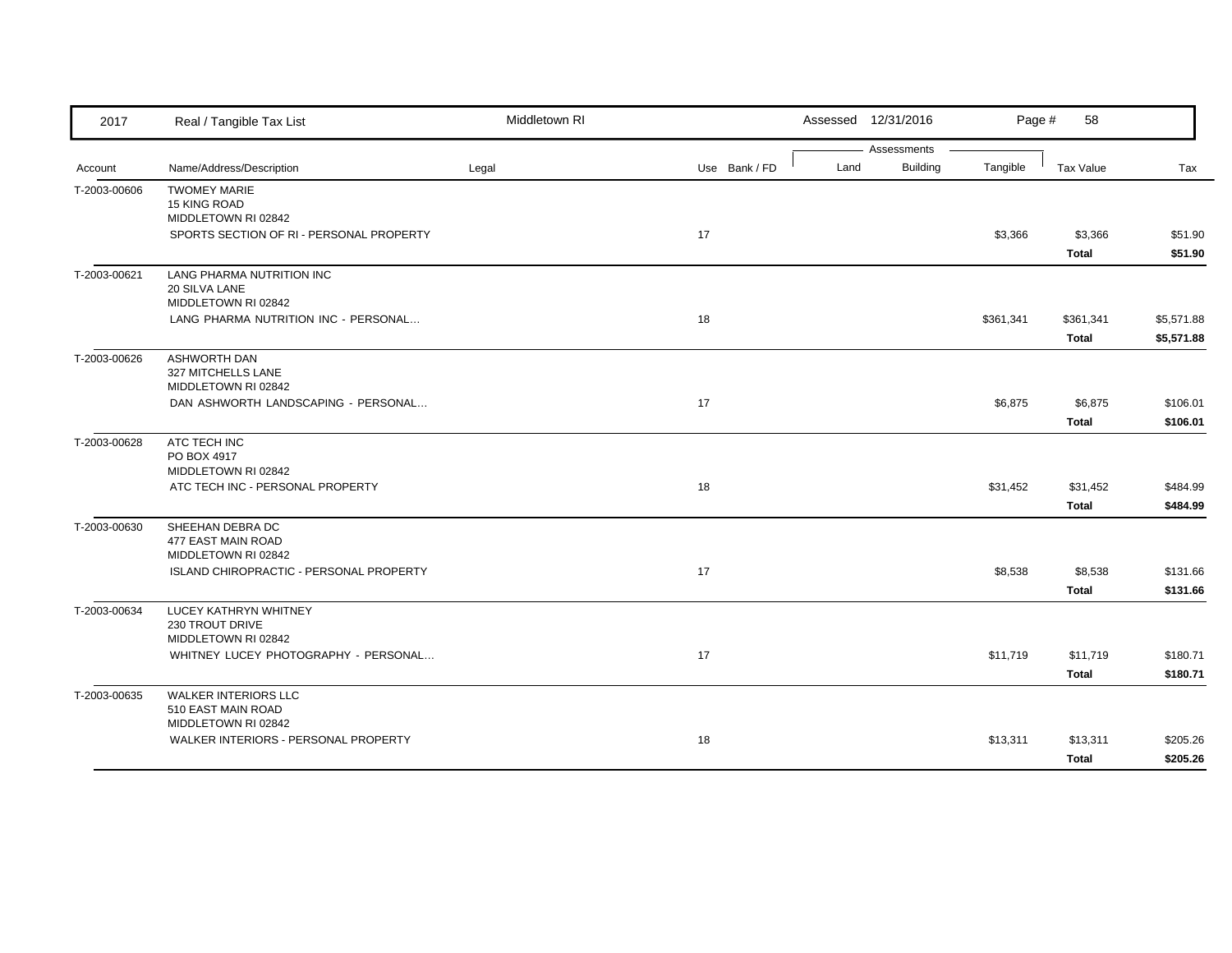| 2017         | Real / Tangible Tax List                                            | Middletown RI |               |      | Assessed 12/31/2016 | Page #    | 59               |            |
|--------------|---------------------------------------------------------------------|---------------|---------------|------|---------------------|-----------|------------------|------------|
|              |                                                                     |               |               |      | Assessments         |           |                  |            |
| Account      | Name/Address/Description                                            | Legal         | Use Bank / FD | Land | <b>Building</b>     | Tangible  | <b>Tax Value</b> | Tax        |
| T-2003-00638 | <b>DISH NETWORK LLC</b>                                             |               |               |      |                     |           |                  |            |
|              | PO BOX 6623<br>ENGLEWOOD CO 80155                                   |               |               |      |                     |           |                  |            |
|              | DISH NETWORK LLC - PERSONAL PROPERTY                                |               | 18            |      |                     | \$15,573  | \$15,573         | \$240.14   |
|              |                                                                     |               |               |      |                     |           | Total            | \$240.14   |
| T-2003-00647 | <b>MONIZ BRUCE A</b>                                                |               |               |      |                     |           |                  |            |
|              | 34 HIGH STREET                                                      |               |               |      |                     |           |                  |            |
|              | MIDDLETOWN RI 02842                                                 |               |               |      |                     |           |                  |            |
|              | BAM BUILDING CORP - PERSONAL PROPERTY                               |               | 17            |      |                     | \$2,244   | \$2,244          | \$34.60    |
|              |                                                                     |               |               |      |                     |           | Total            | \$34.60    |
| T-2004-00532 | <b>BAER WILLIAM G III</b>                                           |               |               |      |                     |           |                  |            |
|              | 55 HARVEY ROAD<br>MIDDLETOWN RI 02842                               |               |               |      |                     |           |                  |            |
|              | ISLAND TREE SERVICE - PERSONAL PROPERTY                             |               | 17            |      |                     | \$1,650   | \$1,650          | \$25.44    |
|              |                                                                     |               |               |      |                     |           | Total            | \$25.44    |
|              |                                                                     |               |               |      |                     |           |                  |            |
| T-2004-00533 | BARNES & NOBLE BOOKSELLERS INC<br>C/O MARVIN F POER COMPANY         |               |               |      |                     |           |                  |            |
|              | PO BOX 52427                                                        |               |               |      |                     |           |                  |            |
|              | ATLANTA GA 30355                                                    |               |               |      |                     |           |                  |            |
|              | BARNES & NOBLE BOOKSELLERS - PERSONAL                               |               | 18            |      |                     | \$474,234 | \$474,234        | \$7,312.69 |
|              |                                                                     |               |               |      |                     |           | Total            | \$7,312.69 |
| T-2004-00536 | <b>BED BATH &amp; BEYOND</b>                                        |               |               |      |                     |           |                  |            |
|              | C/O TAX DEPARTMENT                                                  |               |               |      |                     |           |                  |            |
|              | 700 LIBERTY AVENUE                                                  |               |               |      |                     |           |                  |            |
|              | <b>UNION NJ 07083</b><br>BED BATH & BEYOND #550 - PERSONAL PROPERTY |               | 18            |      |                     | \$386,799 | \$386,799        | \$5,964.44 |
|              |                                                                     |               |               |      |                     |           |                  |            |
|              |                                                                     |               |               |      |                     |           | Total            | \$5,964.44 |
| T-2004-00540 | KJM ENTERPRISES II LLC<br>330 WEST MAIN ROAD                        |               |               |      |                     |           |                  |            |
|              | MIDDLETOWN RI 02842                                                 |               |               |      |                     |           |                  |            |
|              | CARMELLA'S PIZZERIA - PERSONAL PROPERTY                             |               | 18            |      |                     | \$45,711  | \$45,711         | \$704.86   |
|              |                                                                     |               |               |      |                     |           | <b>Total</b>     | \$704.86   |
| T-2004-00541 | CISCO SYSTEMS CAPITAL CORP                                          |               |               |      |                     |           |                  |            |
|              | PROP TAX ALLIANCE INC                                               |               |               |      |                     |           |                  |            |
|              | PO BOX 311746                                                       |               |               |      |                     |           |                  |            |
|              | NEW BRAUNFELS TX 78131                                              |               |               |      |                     |           |                  |            |
|              | CISCO SYSTEMS CAPITAL CORP - PERSONAL                               |               | 94            |      |                     | \$148,329 | \$148,329        | \$2,287.23 |
|              |                                                                     |               |               |      |                     |           | <b>Total</b>     | \$2,287.23 |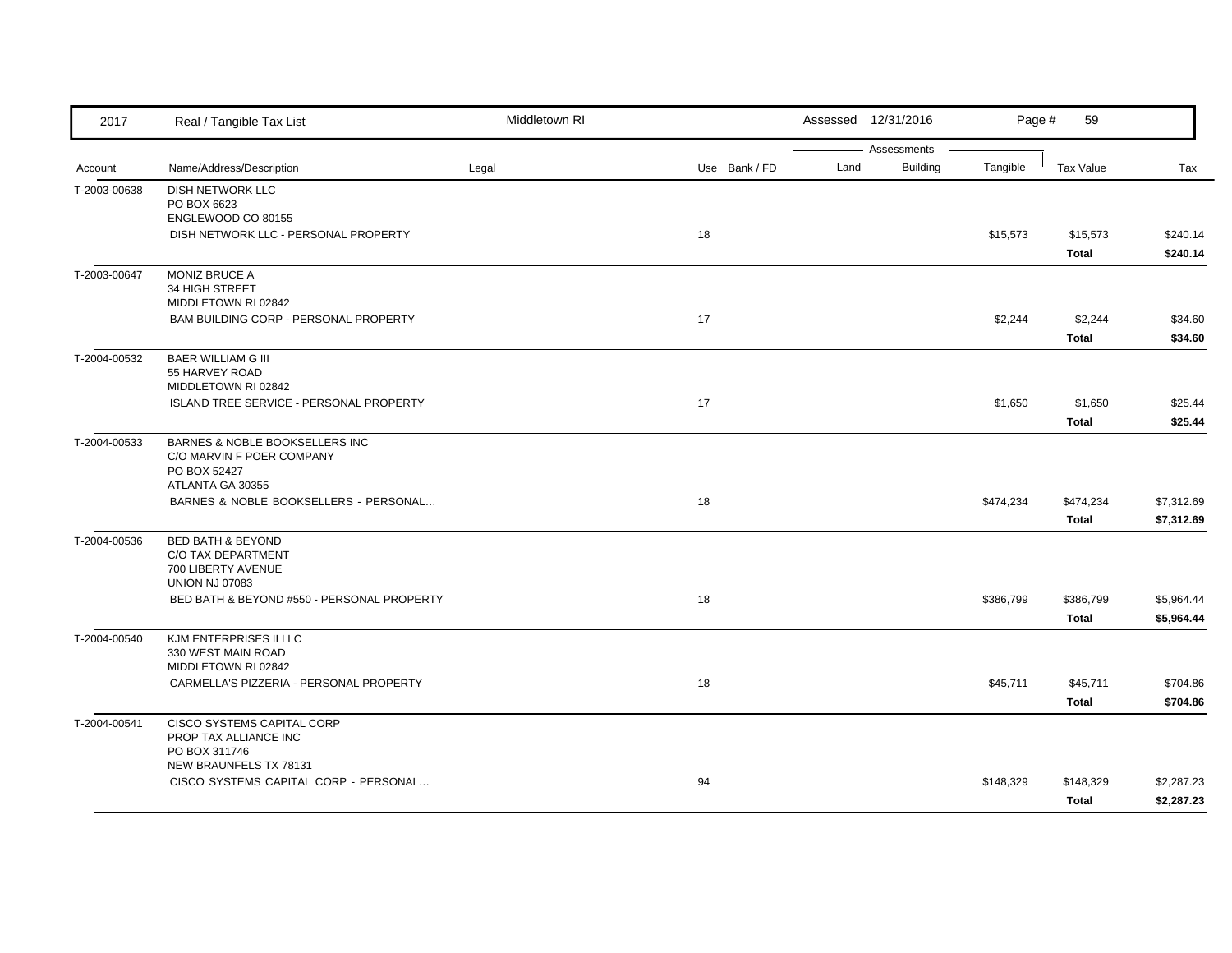| 2017         | Real / Tangible Tax List                                                           | Middletown RI |               |      | Assessed 12/31/2016 | Page #    | 60                       |                          |
|--------------|------------------------------------------------------------------------------------|---------------|---------------|------|---------------------|-----------|--------------------------|--------------------------|
|              |                                                                                    |               |               |      | Assessments         |           |                          |                          |
| Account      | Name/Address/Description                                                           | Legal         | Use Bank / FD | Land | <b>Building</b>     | Tangible  | <b>Tax Value</b>         | Tax                      |
| T-2004-00542 | COASTAL PROPERTY MGMNT INC<br>1341 WEST MAIN ROAD<br><b>STE 11</b>                 |               |               |      |                     |           |                          |                          |
|              | MIDDLETOWN RI 02842<br>COASTAL PROPERTY MANAGEMENT - PERSONAL                      |               | 17            |      |                     | \$1,850   | \$1,850<br>Total         | \$28.53<br>\$28.53       |
| T-2004-00543 | COCA-COLA COMPANY THE<br>ATTN: PROPERTY TAX DEPT<br>PO BOX 4440                    |               |               |      |                     |           |                          |                          |
|              | BRANDON FL 22509-4440<br>COCA-COLA COMPANY THE - PERSONAL PROPERTY                 |               | 18            |      |                     | \$28,037  | \$28,037<br>Total        | \$432.33<br>\$432.33     |
| T-2004-00545 | CROWN CREDIT COMPANY<br>44 SOUTH WASHINGTON STREET<br>NEW BREMEN OH 45869          |               |               |      |                     |           |                          |                          |
|              | CROWN CREDIT COMPANY - PERSONAL PROPERTY                                           |               | 94            |      |                     | \$27,740  | \$27,740<br>Total        | \$427.75<br>\$427.75     |
| T-2004-00546 | <b>DADDIO DOMENIC</b><br>434 PARK AVENUE<br>PORTSMOUTH RI 02871                    |               |               |      |                     |           |                          |                          |
|              | NEWPORT COUNTY ACUPUNCTURE CTR -                                                   |               | 17            |      |                     | \$680     | \$680<br><b>Total</b>    | \$10.49<br>\$10.49       |
| T-2004-00548 | EASTERN MOUNTAIN SPORTS #140<br>110 PLEASANT AVENUE<br>UPPER SADDLE RIVER NJ 07458 |               |               |      |                     |           |                          |                          |
|              | EASTERN MOUNTAIN SPORTS - PERSONAL                                                 |               | 18            |      |                     | \$85,704  | \$85,704<br><b>Total</b> | \$1,321.56<br>\$1,321.56 |
| T-2004-00554 | <b>GLADDING SCHOOL OF DANCE LLC</b><br>37 ADMIRAL KALBFUS ROAD<br>NEWPORT RI 02840 |               |               |      |                     |           |                          |                          |
|              | GLADDING SCHOOL OF DANCE - PERSONAL                                                |               | 17            |      |                     | \$550     | \$550<br><b>Total</b>    | \$8.48<br>\$8.48         |
| T-2004-00555 | WM HOTEL GROUP LLC<br>PO BOX 2516                                                  |               |               |      |                     |           |                          |                          |
|              | FALL RIVER MA 02722<br>HAMPTON INN & SUITES - PERSONAL PROPERTY                    |               | 18            |      |                     | \$292,908 | \$292,908<br>Total       | \$4,516.64<br>\$4,516.64 |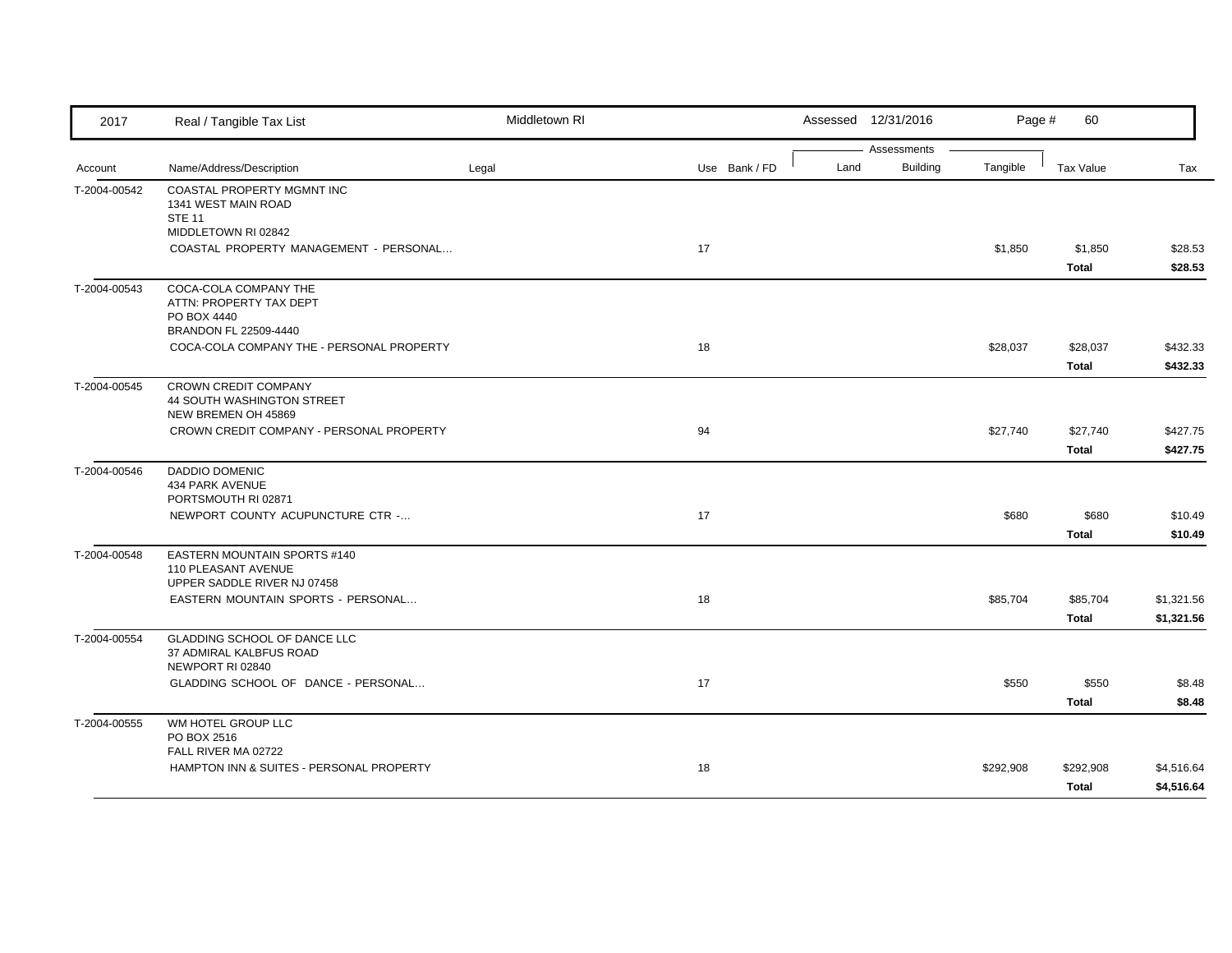| 2017         | Real / Tangible Tax List                                                                        | Middletown RI |               |      | Assessed 12/31/2016            | Page #    | 61                       |                          |
|--------------|-------------------------------------------------------------------------------------------------|---------------|---------------|------|--------------------------------|-----------|--------------------------|--------------------------|
| Account      | Name/Address/Description                                                                        | Legal         | Use Bank / FD | Land | Assessments<br><b>Building</b> | Tangible  | <b>Tax Value</b>         | Tax                      |
| T-2004-00558 | JANSSEN FAMILY CHIROPRACTIC<br>850 AQUIDNECK AVENUE<br>REAR B-12<br>MIDDLETOWN RI 02842         |               |               |      |                                |           |                          |                          |
|              | JANSSEN FAMILY CHIROPRACTIC - PERSONAL                                                          |               | 17            |      |                                | \$1,437   | \$1,437<br>Total         | \$22.16<br>\$22.16       |
| T-2004-00564 | MICHAELS STORES LLC<br>C/O MARVIN F POER & COMPANY<br>PO BOX 52427<br>ATLANTA GA 30355          |               |               |      |                                |           |                          |                          |
|              | MICHAEL'S STORES INC - PERSONAL PROPERTY                                                        |               | 18            |      |                                | \$178,456 | \$178,456<br>Total       | \$2,751.79<br>\$2,751.79 |
| T-2004-00567 | HYG FINANCIAL SERVICES INC<br>PO BOX 36200<br>PROPERTY TAX COMPLIANCE<br>BILLINGS MT 59107-6200 |               |               |      |                                |           |                          |                          |
|              | HYG FINANCIAL SERVICES INC - PERSONAL                                                           |               | 94            |      |                                | \$18,648  | \$18,648<br><b>Total</b> | \$287.55<br>\$287.55     |
| T-2004-00574 | RAYMOND LEASING CORP<br>22 SOUTH CANAL STREET<br><b>GREENE NY 13778</b>                         |               |               |      |                                |           |                          |                          |
|              | RAYMOND LEASING CORPORATION - PERSONAL                                                          |               | 94            |      |                                | \$19,094  | \$19,094<br>Total        | \$294.43<br>\$294.43     |
| T-2004-00576 | KONCHAR DANIEL JR<br>5 SQUANTUM DRIVE<br>MIDDLETOWN RI 02842                                    |               |               |      |                                |           |                          |                          |
|              | RELATIVE ANTIQUES - PERSONAL PROPERTY                                                           |               | 17            |      |                                | \$561     | \$561<br><b>Total</b>    | \$8.65<br>\$8.65         |
| T-2004-00581 | <b>SANTOS WILLIAM</b><br>390 CRANDALL ROAD<br>TIVERTON RI 02878                                 |               |               |      |                                |           |                          |                          |
|              | SANTOS WELDING - PERSONAL PROPERTY                                                              |               | 17            |      |                                | \$5,579   | \$5,579<br><b>Total</b>  | \$86.03<br>\$86.03       |
| T-2004-00583 | STARBUCKS CORPORATION<br>PO BOX 34442<br>M/S S-TAX 3                                            |               |               |      |                                |           |                          |                          |
|              | SEATTLE WA 98124-1442<br>STARBUCKS COFFEE #7599 - PERSONAL PROPERTY                             |               | 18            |      |                                | \$157,714 | \$157,714<br>Total       | \$2,431.95<br>\$2,431.95 |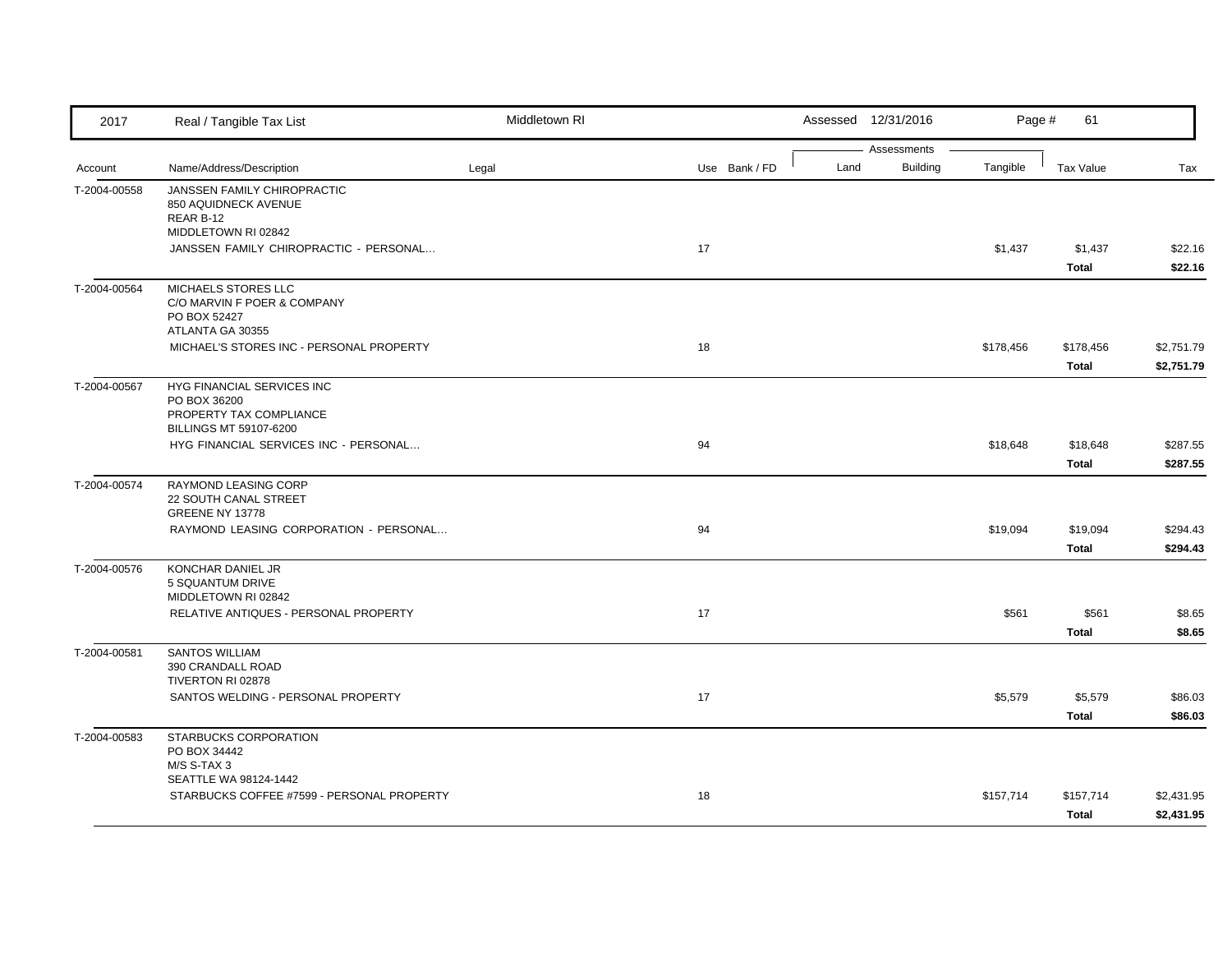| 2017         | Real / Tangible Tax List                                    | Middletown RI |               |      | Assessed 12/31/2016 | Page #    | 62               |            |
|--------------|-------------------------------------------------------------|---------------|---------------|------|---------------------|-----------|------------------|------------|
|              |                                                             |               |               |      | Assessments         |           |                  |            |
| Account      | Name/Address/Description                                    | Legal         | Use Bank / FD | Land | <b>Building</b>     | Tangible  | <b>Tax Value</b> | Tax        |
| T-2004-00587 | WOODS CPA LTD                                               |               |               |      |                     |           |                  |            |
|              | 575 EAST MAIN ROAD<br>UNIT <sub>9</sub>                     |               |               |      |                     |           |                  |            |
|              | MIDDLETOWN RI 02842                                         |               |               |      |                     |           |                  |            |
|              | WOODS CPA LTD - PERSONAL PROPERTY                           |               | 17            |      |                     | \$3,089   | \$3,089          | \$47.63    |
|              |                                                             |               |               |      |                     |           | <b>Total</b>     | \$47.63    |
| T-2004-00593 | CARRELLAS ROBERT A MD                                       |               |               |      |                     |           |                  |            |
|              | 700 AQUIDNECK AVENUE<br>MIDDLETOWN RI 02842                 |               |               |      |                     |           |                  |            |
|              | CARRELLAS ROBERT A MD - PERSONAL PROPERTY                   |               | 18            |      |                     | \$10,733  | \$10,733         | \$165.50   |
|              |                                                             |               |               |      |                     |           | Total            | \$165.50   |
| T-2004-00596 | <b>CLARIS VISION LLC</b>                                    |               |               |      |                     |           |                  |            |
|              | 73 VALLEY ROAD                                              |               |               |      |                     |           |                  |            |
|              | MIDDLETOWN RI 02842                                         |               |               |      |                     |           |                  |            |
|              | EYE HEALTH ASSOCIATES - PERSONAL PROPERTY                   |               | 18            |      |                     | \$112,926 | \$112,926        | \$1,741.32 |
|              |                                                             |               |               |      |                     |           | Total            | \$1,741.32 |
| T-2004-00598 | DETWILER DEVIN & TRACY                                      |               |               |      |                     |           |                  |            |
|              | 790 AQUIDNECK AVENUE                                        |               |               |      |                     |           |                  |            |
|              | MIDDLETOWN RI 02842<br>JO D' ALAN SALON - PERSONAL PROPERTY |               | 18            |      |                     | \$23,640  | \$23,640         | \$364.53   |
|              |                                                             |               |               |      |                     |           | Total            | \$364.53   |
| T-2004-00601 | MOORE VIRGADAMO & LYNCH LTD                                 |               |               |      |                     |           |                  |            |
|              | 97 JOHN CLARKE ROAD                                         |               |               |      |                     |           |                  |            |
|              | MIDDLETOWN RI 02842                                         |               |               |      |                     |           |                  |            |
|              | MOORE VIRGADAMO & LYNCH - PERSONAL                          |               | 18            |      |                     | \$13,464  | \$13,464         | \$207.61   |
|              |                                                             |               |               |      |                     |           | <b>Total</b>     | \$207.61   |
| T-2004-00604 | <b>SILVIA DORIS</b>                                         |               |               |      |                     |           |                  |            |
|              | 1341 WEST ROAD                                              |               |               |      |                     |           |                  |            |
|              | STE <sub>4</sub><br>MIDDLETOWN RI 02842                     |               |               |      |                     |           |                  |            |
|              | QUIC KUTZ - PERSONAL PROPERTY                               |               | 18            |      |                     | \$13,464  | \$13,464         | \$207.61   |
|              |                                                             |               |               |      |                     |           | Total            | \$207.61   |
|              |                                                             |               |               |      |                     |           |                  |            |
| T-2004-00605 | SKINNER JANET<br>1272 WEST MAIN ROAD                        |               |               |      |                     |           |                  |            |
|              | MIDDLETOWN RI 02842                                         |               |               |      |                     |           |                  |            |
|              | JANET SKINNER - LMFT - PERSONAL PROPERTY                    |               | 17            |      |                     | \$330     | \$330            | \$5.09     |
|              |                                                             |               |               |      |                     |           | Total            | \$5.09     |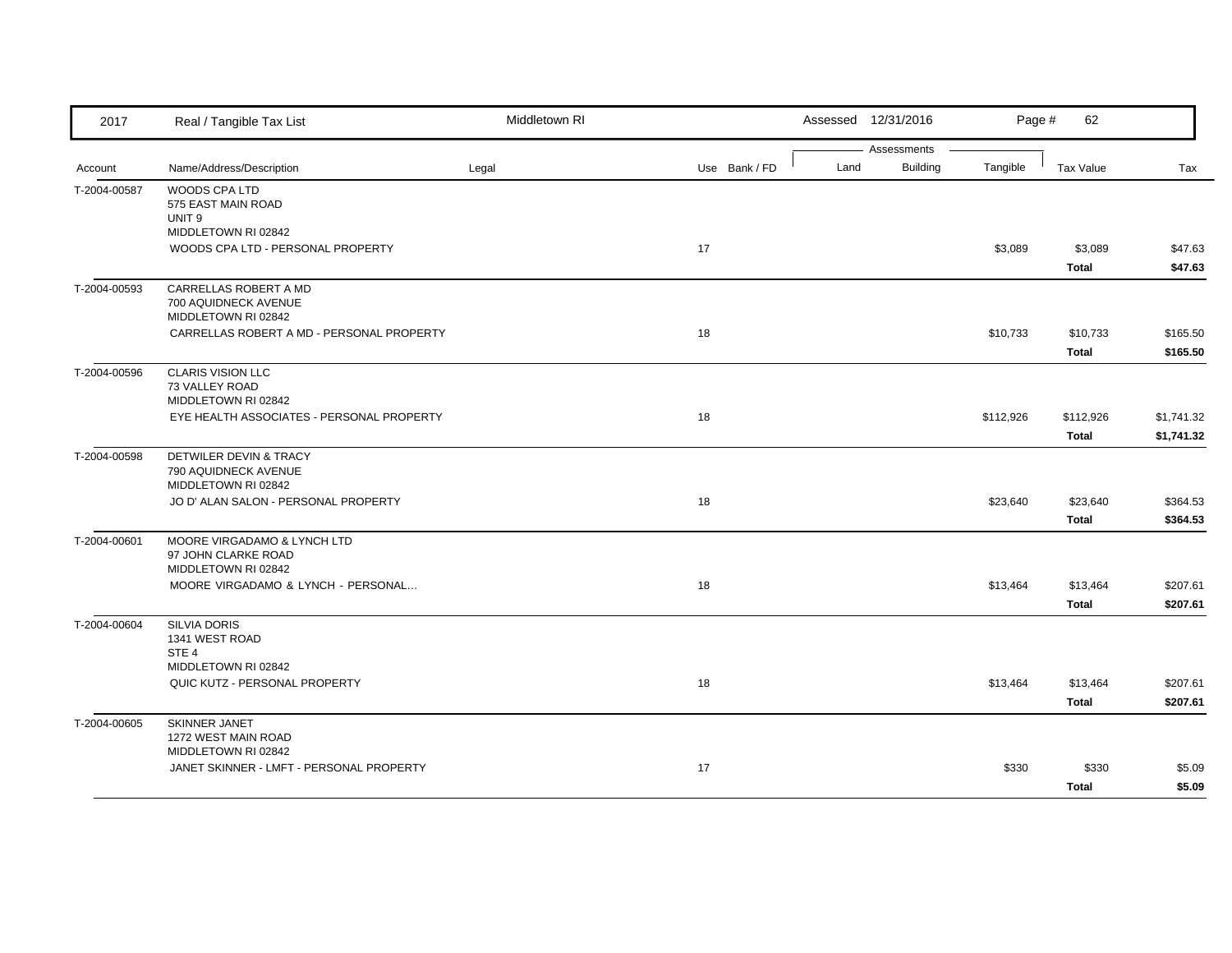| 2017         | Real / Tangible Tax List                                                                      | Middletown RI |               | Assessed 12/31/2016                    | Page #    | 63                        |                          |
|--------------|-----------------------------------------------------------------------------------------------|---------------|---------------|----------------------------------------|-----------|---------------------------|--------------------------|
| Account      | Name/Address/Description                                                                      | Legal         | Use Bank / FD | Assessments<br><b>Building</b><br>Land | Tangible  | Tax Value                 | Tax                      |
| T-2004-00606 | <b>TOWERSTREAM CORPORATION</b><br>88 SILVA LANE<br>TECH IV BUILDING<br>MIDDLETOWN RI 02842    |               |               |                                        |           |                           |                          |
|              | TOWERSTREAM - PERSONAL PROPERTY                                                               |               | 18            |                                        | \$530,606 | \$530,606<br><b>Total</b> | \$8,181.94<br>\$8,181.94 |
| T-2004-00612 | PARANZINO GAIL<br>202 VALLEY ROAD<br>MIDDLETOWN RI 02842                                      |               |               |                                        |           |                           |                          |
|              | SEW WHAT - PERSONAL PROPERTY                                                                  |               | 17            |                                        | \$960     | \$960<br><b>Total</b>     | \$14.80<br>\$14.80       |
| T-2004-00618 | AT & T CORP<br>PO BOX 7207<br>BEDMINSTER NJ 07921                                             |               |               |                                        |           |                           |                          |
|              | AT & T - PERSONAL PROPERTY                                                                    |               | 94            |                                        | \$1,991   | \$1,991<br>Total          | \$30.70<br>\$30.70       |
| T-2004-00619 | CANON FINANCIAL SERVICES INC<br>158 GAITHER DR STE 200<br>PO BOX 5008<br>MT LAUREL NJ 08054   |               |               |                                        |           |                           |                          |
|              | CANON FINANCIAL SERVICES INC - PERSONAL                                                       |               | 94            |                                        | \$123,463 | \$123,463<br>Total        | \$1,903.80<br>\$1,903.80 |
| T-2004-00626 | <b>BROWN LARRY</b><br>DBA LUCA MUSIC & PIANO GALLERY<br>26 VALLEY ROAD<br>MIDDLETOWN RI 02842 |               |               |                                        |           |                           |                          |
|              | LUCA MUSIC & PIANO GALLERY - PERSONAL                                                         |               | 17            |                                        | \$450     | \$450<br><b>Total</b>     | \$6.94<br>\$6.94         |
| T-2004-00632 | KOSSOWSKI JOHN<br>35 LONGWOOD ROAD<br>APT 309                                                 |               |               |                                        |           |                           |                          |
|              | MASHPEE MA 02649-2847<br>2002 32' KEYSTONE HORNET - PERSONAL PROPERTY                         |               | 45            |                                        | \$6,444   | \$6,444<br>Total          | \$99.37<br>\$99.37       |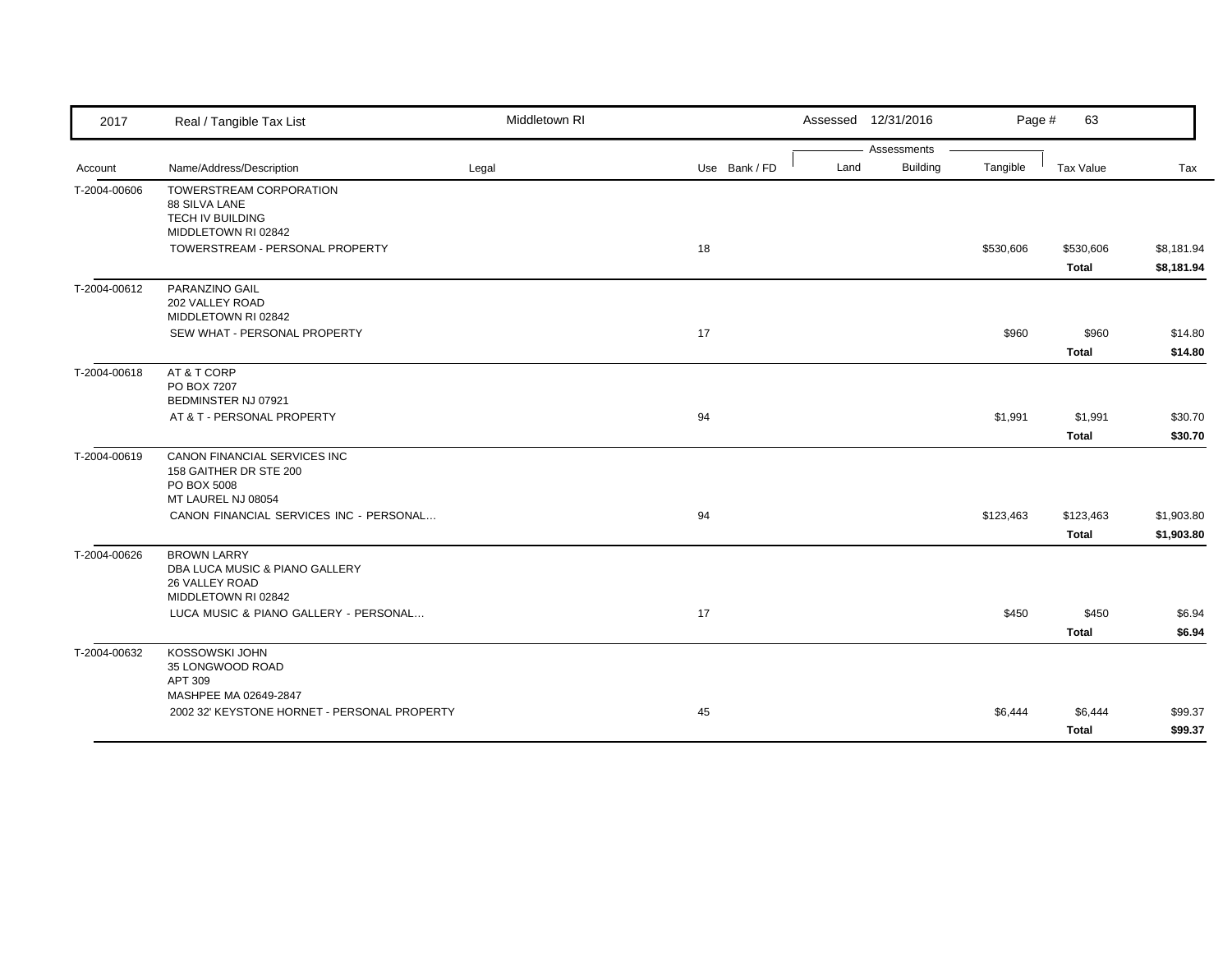| 2017         | Real / Tangible Tax List                                                   | Middletown RI |               | Assessed 12/31/2016                    | Page #    | 64           |            |
|--------------|----------------------------------------------------------------------------|---------------|---------------|----------------------------------------|-----------|--------------|------------|
|              |                                                                            |               |               | Assessments<br><b>Building</b><br>Land | Tangible  |              |            |
| Account      | Name/Address/Description                                                   | Legal         | Use Bank / FD |                                        |           | Tax Value    | Tax        |
| T-2004-00633 | MEDEIROS NELSON SR<br><b>45 CAUSEWAY STREET</b>                            |               |               |                                        |           |              |            |
|              | HUDSON MA 01749                                                            |               |               |                                        |           |              |            |
|              | 1987 26' CITATION - PERSONAL PROPERTY                                      |               | 45            |                                        | \$2,212   | \$2,212      | \$34.11    |
|              |                                                                            |               |               |                                        |           | Total        | \$34.11    |
| T-2004-00636 | <b>CONTI ALLEN</b>                                                         |               |               |                                        |           |              |            |
|              | 5 OLIVER STREET                                                            |               |               |                                        |           |              |            |
|              | NORTH PROVIDENCE RI 02904                                                  |               |               |                                        |           |              |            |
|              | 2001 34' TERRY EX 34P - PERSONAL PROPERTY                                  |               | 45            |                                        | \$9,891   | \$9,891      | \$152.52   |
|              |                                                                            |               |               |                                        |           | <b>Total</b> | \$152.52   |
| T-2005-00012 | LEAF CAPITAL FUNDING LLC                                                   |               |               |                                        |           |              |            |
|              | 2005 MARKET ST - FL 14                                                     |               |               |                                        |           |              |            |
|              | PHILADELPHIA PA 19103-7042<br>LEAF CAPITAL FUNDING LLC - PERSONAL PROPERTY |               | 18            |                                        | \$21,307  | \$21,307     | \$328.55   |
|              |                                                                            |               |               |                                        |           | Total        | \$328.55   |
| T-2005-00564 | ODONNELL T & J BURGESS                                                     |               |               |                                        |           |              |            |
|              | <b>150 AQUIDNECK AVENUE</b>                                                |               |               |                                        |           |              |            |
|              | MIDDLETOWN RI 02842                                                        |               |               |                                        |           |              |            |
|              | SEA WHALE MOTEL INC - PERSONAL PROPERTY                                    |               | 18            |                                        | \$28,420  | \$28,420     | \$438.24   |
|              |                                                                            |               |               |                                        |           | Total        | \$438.24   |
| T-2005-00565 | <b>QUALITYTIME LLC</b>                                                     |               |               |                                        |           |              |            |
|              | 1185 WEST MAIN ROAD                                                        |               |               |                                        |           |              |            |
|              | MIDDLETOWN RI 02842                                                        |               |               |                                        |           |              |            |
|              | TRAVELODGE - PERSONAL PROPERTY                                             |               | 18            |                                        | \$105,371 | \$105,371    | \$1,624.82 |
|              |                                                                            |               |               |                                        |           | <b>Total</b> | \$1,624.82 |
| T-2005-00566 | HOSPITALITY PROPERTIES TRUST                                               |               |               |                                        |           |              |            |
|              | PO BOX 579<br>LOUISVILLE TN 37777-0579                                     |               |               |                                        |           |              |            |
|              | COURTYARD BY MARRIOTT - PERSONAL PROPERTY                                  |               | 18            |                                        | \$418,998 | \$418,998    | \$6,460.95 |
|              |                                                                            |               |               |                                        |           | <b>Total</b> | \$6,460.95 |
|              | <b>WABASHA LEASING</b>                                                     |               |               |                                        |           |              |            |
| T-2005-00567 | C/O DUCHARME MCMILLEN & ASSOC                                              |               |               |                                        |           |              |            |
|              | PO BOX 80615                                                               |               |               |                                        |           |              |            |
|              | INDIANAPOLIS IN 46280                                                      |               |               |                                        |           |              |            |
|              | WABASHA LEASING LLC - PERSONAL PROPERTY                                    |               | 94            |                                        | \$22,517  | \$22,517     | \$347.21   |
|              |                                                                            |               |               |                                        |           | <b>Total</b> | \$347.21   |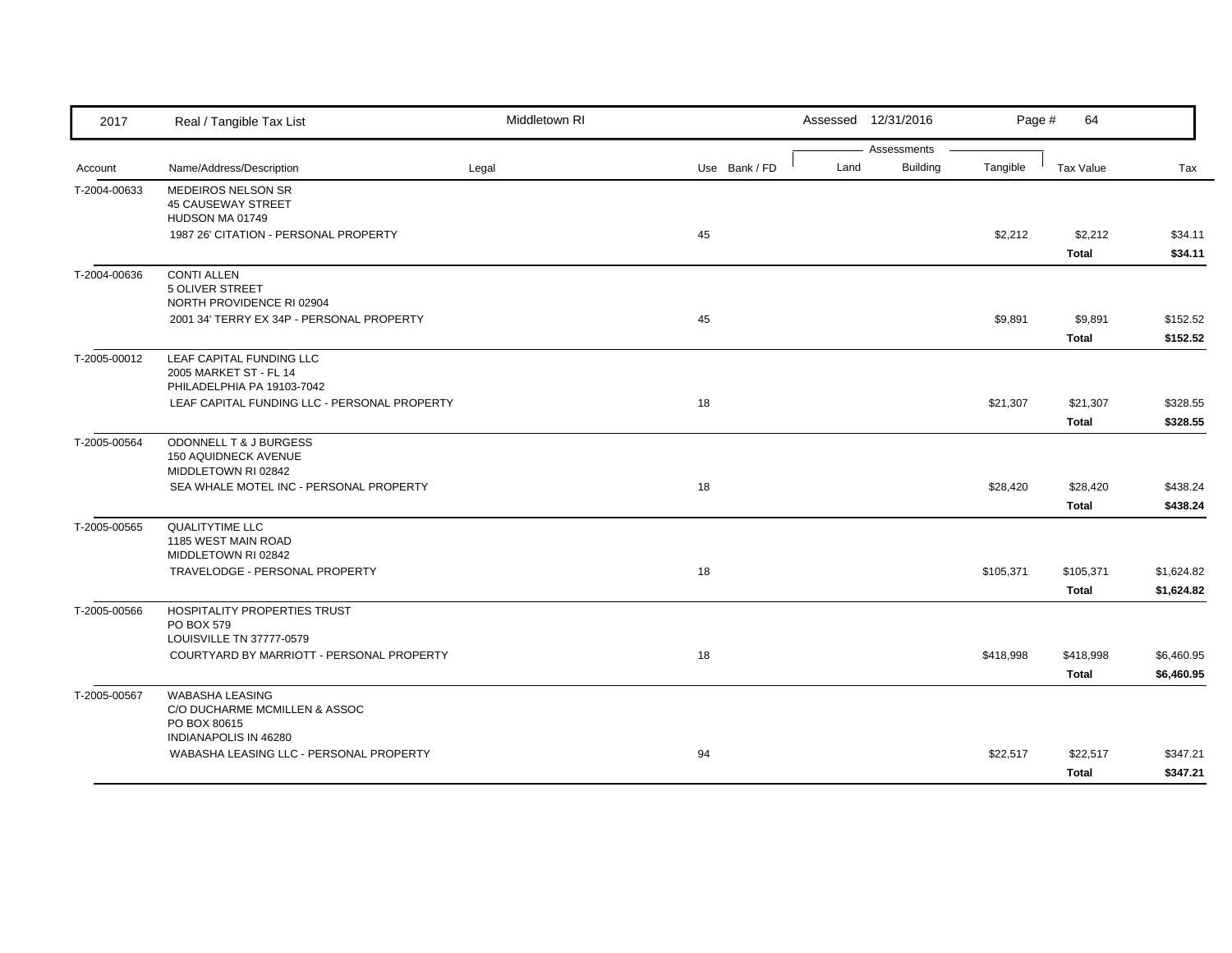| 2017         | Real / Tangible Tax List                                                | Middletown RI |               |      | Assessed 12/31/2016 | Page #    | 65                 |                          |
|--------------|-------------------------------------------------------------------------|---------------|---------------|------|---------------------|-----------|--------------------|--------------------------|
|              |                                                                         |               |               |      | Assessments         |           |                    |                          |
| Account      | Name/Address/Description                                                | Legal         | Use Bank / FD | Land | Building            | Tangible  | Tax Value          | Tax                      |
| T-2005-00569 | FAIN KENNETH W<br>695 WEST MAIN ROAD<br>MIDDLETOWN RI 02842             |               |               |      |                     |           |                    |                          |
|              | ISLAND CARPET & FLOOR COVERING - PERSONAL                               |               | 18            |      |                     | \$57,662  | \$57,662<br>Total  | \$889.15<br>\$889.15     |
| T-2005-00571 | JALARAM VANI LLC<br>1359 WEST MAIN ROAD<br>MIDDLETOWN RI 02842          |               |               |      |                     |           |                    |                          |
|              | AMBASSADOR INN THE - PERSONAL PROPERTY                                  |               | 18            |      |                     | \$32,544  | \$32,544<br>Total  | \$501.83<br>\$501.83     |
| T-2005-00576 | 936 HOSPITALITY LLC<br>936 WEST MAIN ROAD<br>MIDDLETOWN RI 02842        |               |               |      |                     |           |                    |                          |
|              | QUALITY INN - PERSONAL PROPERTY                                         |               | 18            |      |                     | \$293,759 | \$293,759<br>Total | \$4,529.76<br>\$4,529.76 |
| T-2005-00577 | FEDEX OFFICE & PRINT SERVICES<br>C/O ALTUS GROUP US INC<br>PO BOX 71850 |               |               |      |                     |           |                    |                          |
|              | PHOENIX AZ 85050<br>FEDEX OFFICE & PRINT SRV INC - PERSONAL             |               | 18            |      |                     | \$435,084 | \$435,084<br>Total | \$6,709.00<br>\$6,709.00 |
| T-2005-00578 | <b>CORT FURNITURE RENTAL</b><br><b>BADEN TX MGT LLC</b><br>PO BOX 80397 |               |               |      |                     |           |                    |                          |
|              | FT WAYNE IN 46898<br>CORT FURNITURE RENTAL - PERSONAL PROPERTY          |               | 94            |      |                     | \$328,888 | \$328,888<br>Total | \$5,071.45<br>\$5,071.45 |
| T-2005-00580 | SANTANDER BANK NA<br>PO BOX 953                                         |               |               |      |                     |           |                    |                          |
|              | PORT JEFFERSON STA NY 11776<br>SANTANDER BANK - PERSONAL PROPERTY       |               | 18            |      |                     | \$318,873 | \$318,873<br>Total | \$4,917.02<br>\$4,917.02 |
| T-2005-00582 | <b>L-3 UNIDYNE INC</b><br>2740 ELLSMORE AVENUE<br>NORFOLK VA 23513      |               |               |      |                     |           |                    |                          |
|              | L-3 UNIDYNE INC - PERSONAL PROPERTY                                     |               | 18            |      |                     | \$16,349  | \$16,349<br>Total  | \$252.10<br>\$252.10     |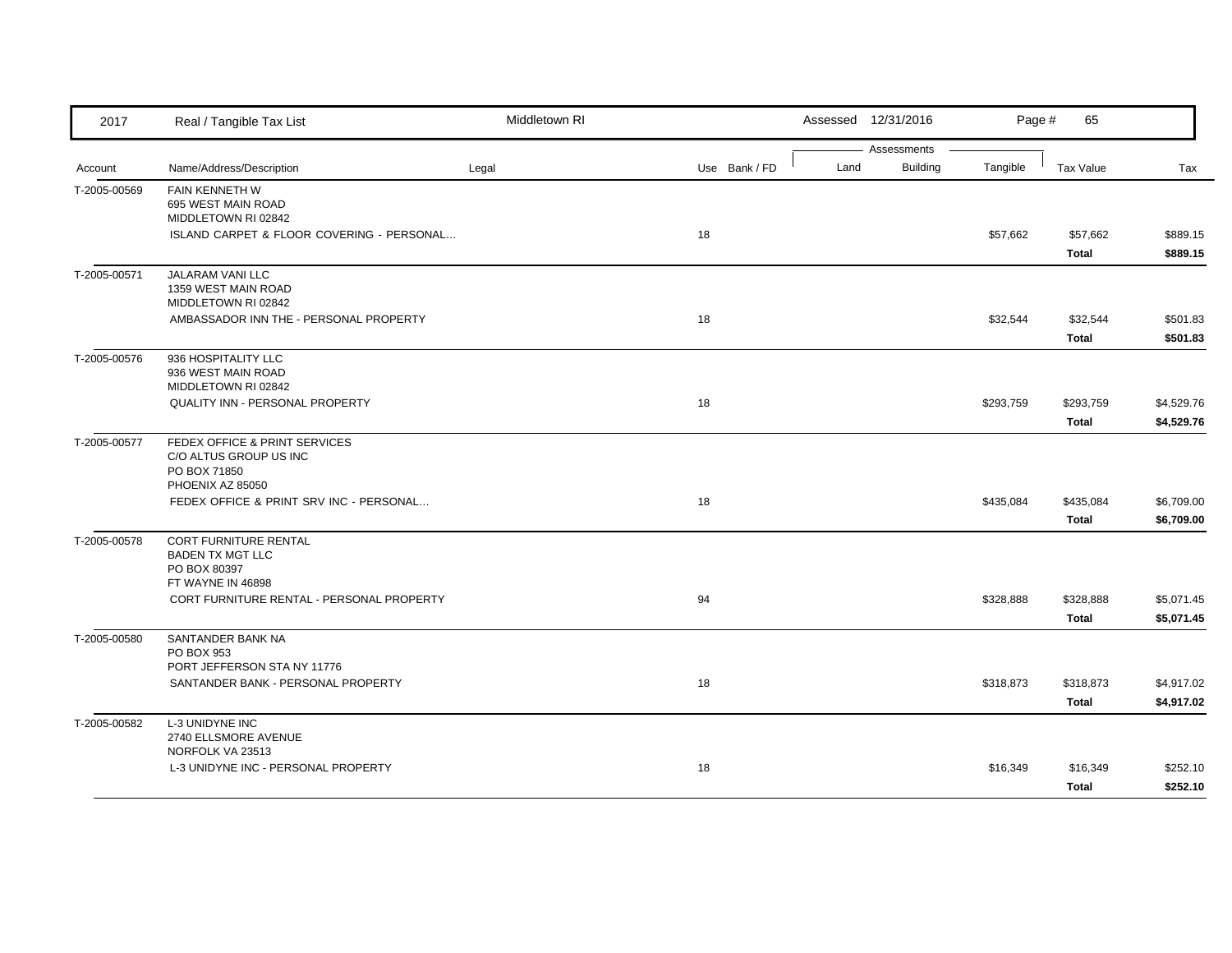| 2017         | Real / Tangible Tax List                                                                        | Middletown RI |               |      | Assessed 12/31/2016            | Page #    | 66                 |                          |
|--------------|-------------------------------------------------------------------------------------------------|---------------|---------------|------|--------------------------------|-----------|--------------------|--------------------------|
| Account      | Name/Address/Description                                                                        | Legal         | Use Bank / FD | Land | Assessments<br><b>Building</b> | Tangible  | <b>Tax Value</b>   | Tax                      |
| T-2005-00585 | NORTHERN LEASING SYSTEMS INC<br><b>ATTN: TAX DEPT</b><br>7303 SE LAKE ROAD<br>PORTLAND OR 97267 |               |               |      |                                |           |                    |                          |
|              | NORTHERN LEASING SYSTEMS INC - PERSONAL                                                         |               | 94            |      |                                | \$747     | \$747<br>Total     | \$11.52<br>\$11.52       |
| T-2005-00586 | <b>D ANG P CORPORATION</b><br>23 VALLEY ROAD<br>MIDDLETOWN RI 02842                             |               |               |      |                                |           |                    |                          |
|              | BANGKOK CITY THAI RESTAURANT - PERSONAL                                                         |               | 18            |      |                                | \$187,360 | \$187,360<br>Total | \$2,889.09<br>\$2,889.09 |
| T-2005-00589 | <b>WEBSTER BANK</b><br>FIXED ASSET DEPT - GR110<br>145 BANK ST<br>WATERBURY CT 06702            |               |               |      |                                |           |                    |                          |
|              | WEBSTER BANK - PERSONAL PROPERTY                                                                |               | 18            |      |                                | \$221,837 | \$221,837<br>Total | \$3,420.73<br>\$3,420.73 |
| T-2005-00591 | PETCO ANIMAL SUPPLIES INC<br>PO BOX 91119<br>AUSTIN TX 78709                                    |               |               |      |                                |           |                    |                          |
|              | PETCO #1830 - PERSONAL PROPERTY                                                                 |               | 18            |      |                                | \$203,462 | \$203,462<br>Total | \$3,137.38<br>\$3,137.38 |
| T-2005-00593 | WILLIAMS SCOTSMAN INC<br>C/O ADVANTAX<br>PO BOX 628<br>SAINT CHARLES IL 60174                   |               |               |      |                                |           |                    |                          |
|              | WILLIAM SCOTSMAN INC - PERSONAL PROPERTY                                                        |               | 94            |      |                                | \$11,478  | \$11,478<br>Total  | \$176.99<br>\$176.99     |
| T-2005-00604 | <b>BURKE PAUL D ARCHITECT</b><br>371 VAUCLUSE AVENUE<br>MIDDLETOWN RI 02842                     |               |               |      |                                |           |                    |                          |
|              | PAUL BURKE - ARCHITECT - PERSONAL PROPERTY                                                      |               | 17            |      |                                | \$1,370   | \$1,370<br>Total   | \$21.13<br>\$21.13       |
| T-2005-00606 | CARDTRONICS USA INC<br>1235 NORTH LOOP WEST<br><b>STE 205</b>                                   |               |               |      |                                |           |                    |                          |
|              | HOUSTON TX 77008<br>CARDTRONICS USA INC - PERSONAL PROPERTY                                     |               | 17            |      |                                | \$18,861  | \$18,861<br>Total  | \$290.84<br>\$290.84     |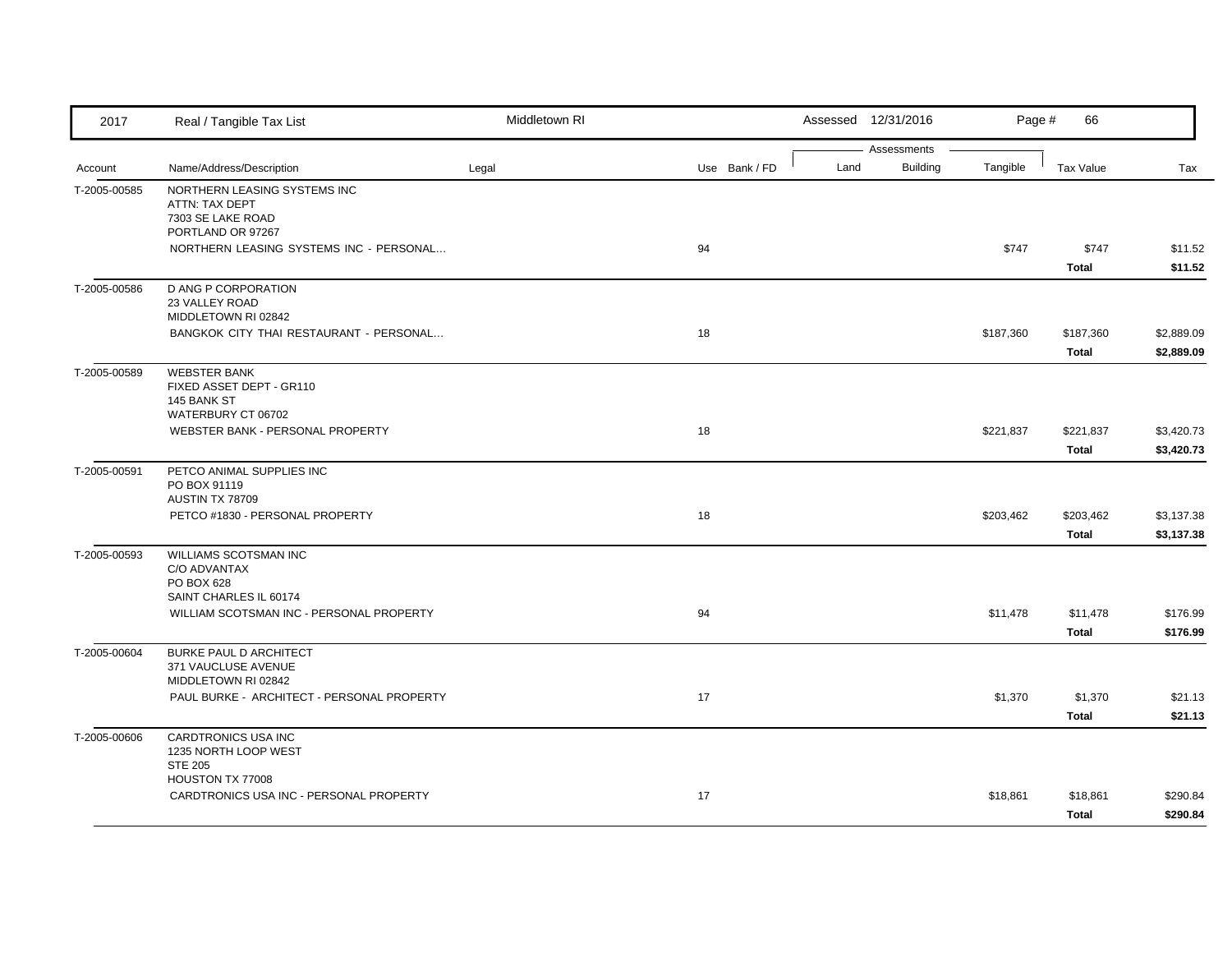| 2017         | Real / Tangible Tax List                                                              | Middletown RI |               | Assessed 12/31/2016 |                                | Page #    | 67                       |                            |
|--------------|---------------------------------------------------------------------------------------|---------------|---------------|---------------------|--------------------------------|-----------|--------------------------|----------------------------|
| Account      | Name/Address/Description                                                              | Legal         | Use Bank / FD | Land                | Assessments<br><b>Building</b> | Tangible  | Tax Value                | Tax                        |
| T-2005-00607 | CHEP USA<br>C/O MARVIN F POER & CO<br>PO BOX 802206<br>DALLAS TX 75380-2206           |               |               |                     |                                |           |                          |                            |
|              | CHEP USA - PERSONAL PROPERTY                                                          |               | 94            |                     |                                | \$93,461  | \$93,461<br>Total        | \$1,441.17<br>\$1,441.17   |
| T-2005-00614 | EAGLE DESIGN CORP<br>750 JEPSON LANE<br>MIDDLETOWN RI 02842                           |               |               |                     |                                |           |                          |                            |
|              | EAGLE DESIGN CORP - PERSONAL PROPERTY                                                 |               | 17            |                     |                                | \$2,200   | \$2,200<br><b>Total</b>  | \$33.92<br>\$33.92         |
| T-2005-00622 | HOME DEPOT USA<br>PROPERTY TAX DEPT - B-12<br>PO BOX 105842<br>ATLANTA GA 30348-5842  |               |               |                     |                                |           |                          |                            |
|              | HOME DEPOT USA - PERSONAL PROPERTY                                                    |               | 18            |                     |                                | \$966,293 | \$966,293<br>Total       | \$14,900.24<br>\$14,900.24 |
| T-2005-00623 | INNOVATIVE HOME SYSTEMS INC<br>PO BOX 4039<br>MIDDLETOWN RI 02842                     |               |               |                     |                                |           |                          |                            |
|              | INNOVATIVE HOME SYSTEMS INC - PERSONAL                                                |               | 18            |                     |                                | \$24,450  | \$24,450<br><b>Total</b> | \$377.02<br>\$377.02       |
| T-2005-00627 | MARTLAND DAVID A CPA<br>739 JEPSON LANE<br>MIDDLETOWN RI 02842                        |               |               |                     |                                |           |                          |                            |
|              | DAVID A MARTLAND CPA - PERSONAL PROPERTY                                              |               | 17            |                     |                                | \$1,162   | \$1,162<br><b>Total</b>  | \$17.92<br>\$17.92         |
| T-2005-00629 | NETWORK & SIMULATION TECH INC<br>PO BOX 6036<br>MIDDLETOWN RI 02842                   |               |               |                     |                                |           |                          |                            |
|              | NETSIMCO - PERSONAL PROPERTY                                                          |               | 17            |                     |                                | \$22,445  | \$22,445<br>Total        | \$346.10<br>\$346.10       |
| T-2005-00631 | PAWNEE LEASING CORPORATION<br>ADVANCED PROPERTY TAX<br>1611 N INTERSTATE 35 E STE 428 |               |               |                     |                                |           |                          |                            |
|              | CARROLLTON TX 75006-0145<br>PAWNEE LEASING CORPORATION - PERSONAL                     |               | 94            |                     |                                | \$13,843  | \$13,843<br>Total        | \$213.46<br>\$213.46       |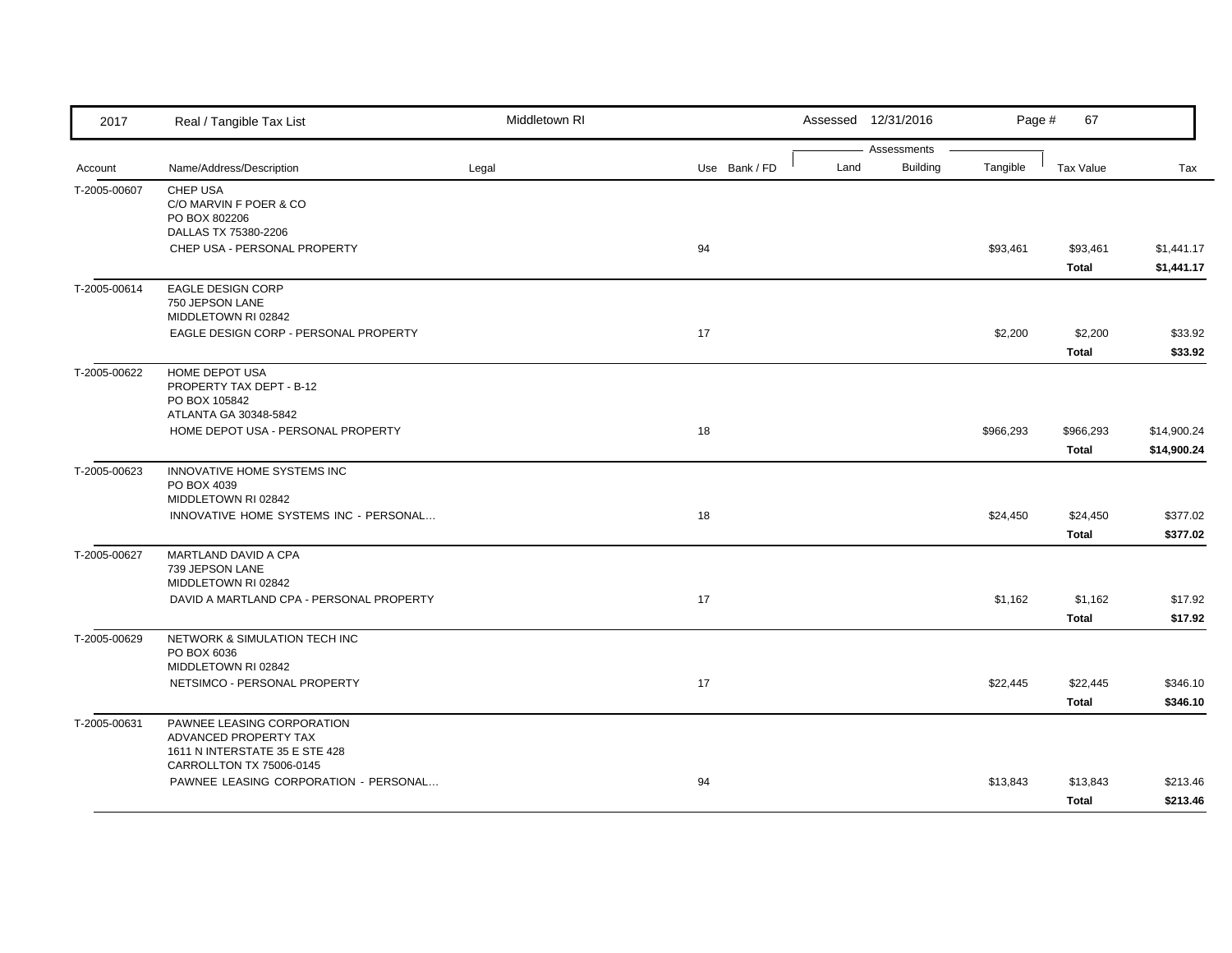| 2017         | Real / Tangible Tax List                                                            | Middletown RI |               | Assessed 12/31/2016                    | Page #   | 68                       |                      |
|--------------|-------------------------------------------------------------------------------------|---------------|---------------|----------------------------------------|----------|--------------------------|----------------------|
| Account      | Name/Address/Description                                                            | Legal         | Use Bank / FD | Assessments<br><b>Building</b><br>Land | Tangible | Tax Value                | Tax                  |
| T-2005-00632 | RAUCHLE RANDY<br>16 ESPLANADE<br>MIDDLETOWN RI 02842                                |               |               |                                        |          |                          |                      |
|              | RAR MEDICAL - PERSONAL PROPERTY                                                     |               | 17            |                                        | \$561    | \$561<br><b>Total</b>    | \$8.65<br>\$8.65     |
| T-2005-00641 | <b>CRYSTAL ROCK LLC</b><br>1050 BUCKINGHAM STREET<br>WATERTOWN CT 06795-0998        |               |               |                                        |          |                          |                      |
|              | CRYSTAL ROCK LLC - PERSONAL PROPERTY                                                |               | 18            |                                        | \$522    | \$522<br><b>Total</b>    | \$8.05<br>\$8.05     |
| T-2005-00644 | LEIDOS INC #1173<br>PT COMPLIANCE SERVICES<br>PO BOX 80615<br>INDIANAPOLIS IN 46280 |               |               |                                        |          |                          |                      |
|              | LEIDOS INC 1173 - PERSONAL PROPERTY                                                 |               | 18            |                                        | \$16,577 | \$16,577<br><b>Total</b> | \$255.62<br>\$255.62 |
| T-2005-00657 | TUMBLEWEED LANDSCAPING<br>833 AQUIDNECK AVENUE<br>MIDDLETOWN RI 02842               |               |               |                                        |          |                          |                      |
|              | TUMBLEWEED LANDSCAPING - PERSONAL                                                   |               | 17            |                                        | \$5,610  | \$5,610<br><b>Total</b>  | \$86.51<br>\$86.51   |
| T-2005-00660 | <b>THOW SUSAN &amp; PHILLIP</b><br>1425 GREEN END AVENUE<br>MIDDLETOWN RI 02842     |               |               |                                        |          |                          |                      |
|              | THOW ASSOCIATES - PERSONAL PROPERTY                                                 |               | 17            |                                        | \$2,078  | \$2,078<br><b>Total</b>  | \$32.04<br>\$32.04   |
| T-2005-00673 | DONOVAN & SONS INC<br>613 AQUIDNECK AVENUE<br>MIDDLETOWN RI 02842                   |               |               |                                        |          |                          |                      |
|              | DONOVAN & SONS INC - PERSONAL PROPERTY                                              |               | 18            |                                        | \$11,220 | \$11,220<br><b>Total</b> | \$173.01<br>\$173.01 |
| T-2005-00676 | <b>LANDPOINT LLC</b><br>C/O KEVIN TARSAGIAN<br>74 TAYLOR RD                         |               |               |                                        |          |                          |                      |
|              | PORTSMOUTH RI 02871<br>LANDPOINT LLC - PERSONAL PROPERTY                            |               | 17            |                                        | \$1,122  | \$1,122<br><b>Total</b>  | \$17.30<br>\$17.30   |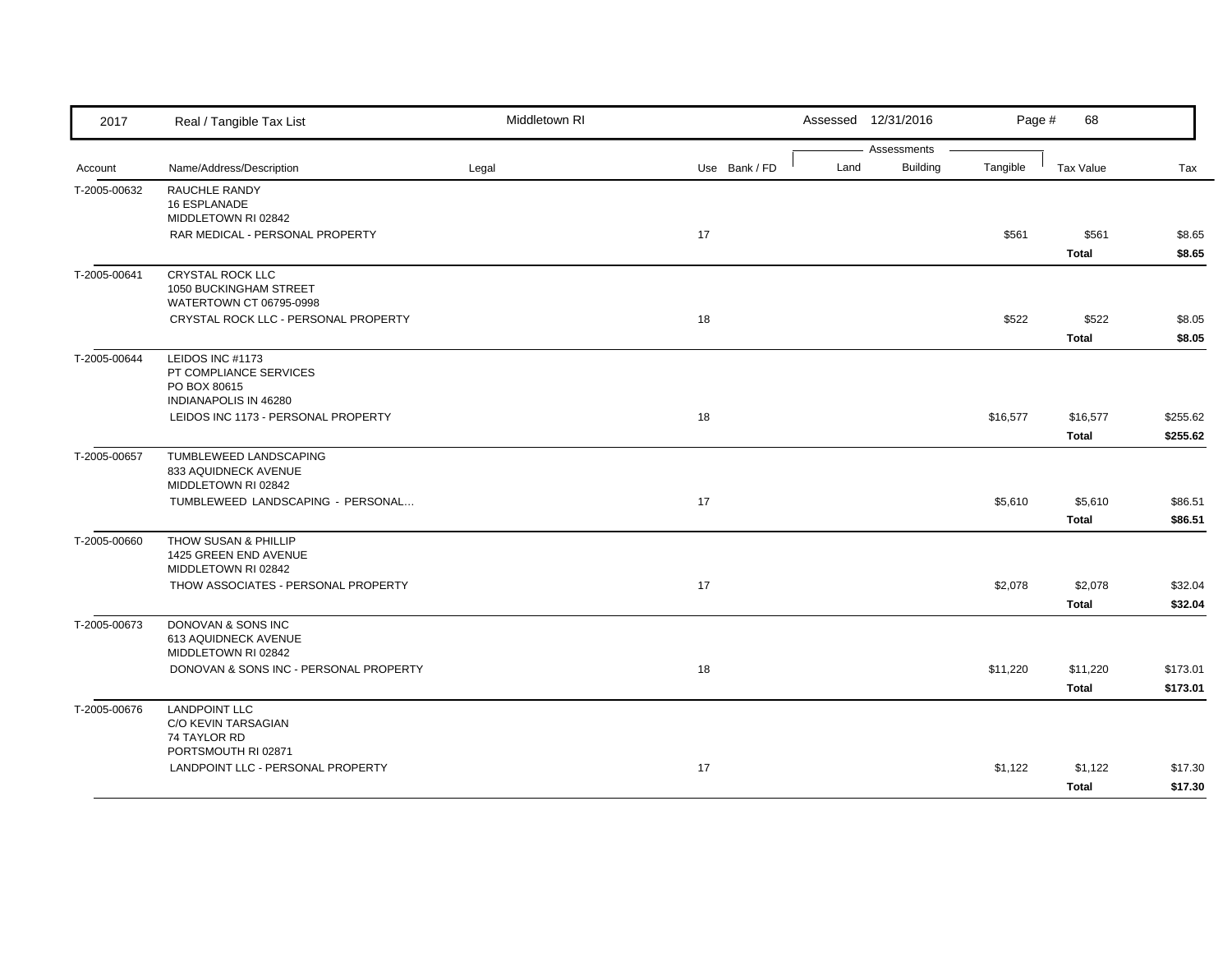| 2017                    | Real / Tangible Tax List                                                                        | Middletown RI |               |      | Assessed 12/31/2016            | Page #   | 69                      |                      |
|-------------------------|-------------------------------------------------------------------------------------------------|---------------|---------------|------|--------------------------------|----------|-------------------------|----------------------|
|                         | Name/Address/Description                                                                        |               | Use Bank / FD | Land | Assessments<br><b>Building</b> | Tangible | <b>Tax Value</b>        | Tax                  |
| Account<br>T-2005-00684 | VENTURA CONSTRUCTION INC<br>139 HONEYMAN AVENUE                                                 | Legal         |               |      |                                |          |                         |                      |
|                         | MIDDLETOWN RI 02842<br>VENTURA CONSTRUCTION INC - PERSONAL                                      |               | 17            |      |                                | \$1,122  | \$1,122<br>Total        | \$17.30<br>\$17.30   |
| T-2005-00687            | WESTVIEW PLUMBING HEATING INC<br>741 WEST MAIN ROAD<br>UNIT <sub>2</sub><br>MIDDLETOWN RI 02842 |               |               |      |                                |          |                         |                      |
|                         | WESTVIEW PLUMBING & HEATING - PERSONAL                                                          |               | 17            |      |                                | \$1,080  | \$1,080<br>Total        | \$16.65<br>\$16.65   |
| T-2006-00033            | ALL AMERICAN BARBER SHOP<br><b>CHIN WHITE</b><br>957 WEST MAIN RD<br>MIDDLETOWN RI 02842        |               |               |      |                                |          |                         |                      |
|                         | ALL AMERICAN BARBER SHOP - PERSONAL                                                             |               | 17            |      |                                | \$15,414 | \$15,414<br>Total       | \$237.68<br>\$237.68 |
| T-2006-00279            | SIMMONS JOHN<br>31 PROSPECT AVENUE<br>DANIELSON CT 06239                                        |               |               |      |                                |          |                         |                      |
|                         | 1990 20' CITATION 5TH WH - PERSONAL PROPERTY                                                    |               | 45            |      |                                | \$2,978  | \$2,978<br><b>Total</b> | \$45.92<br>\$45.92   |
| T-2006-00286            | XEROX FINANCIAL SERVICES LLC<br>PROPERTY TAX DEPT<br>PO BOX 909<br>WEBSTER NY 14580             |               |               |      |                                |          |                         |                      |
|                         | XEROX FINANCIAL SERVICES LLC - PERSONAL                                                         |               | 94            |      |                                | \$3,034  | \$3,034<br>Total        | \$46.78<br>\$46.78   |
| T-2006-03111            | AQUIDNECK LEGAL CENTER<br>438 EAST MAIN ROAD<br>MIDDLETOWN RI 02842                             |               |               |      |                                |          |                         |                      |
|                         | AQUIDNECK LEGAL CENTER - PERSONAL PROPERTY                                                      |               | 17            |      |                                | \$2,700  | \$2,700<br>Total        | \$41.63<br>\$41.63   |
| T-2006-03112            | DWYER SALLY & TAURA<br>1272 WEST MAIN ROAD<br>MIDDLETOWN RI 02842                               |               |               |      |                                |          |                         |                      |
|                         | OUR BEACH HOUSE - PERSONAL PROPERTY                                                             |               | 17            |      |                                | \$1,925  | \$1,925<br><b>Total</b> | \$29.68<br>\$29.68   |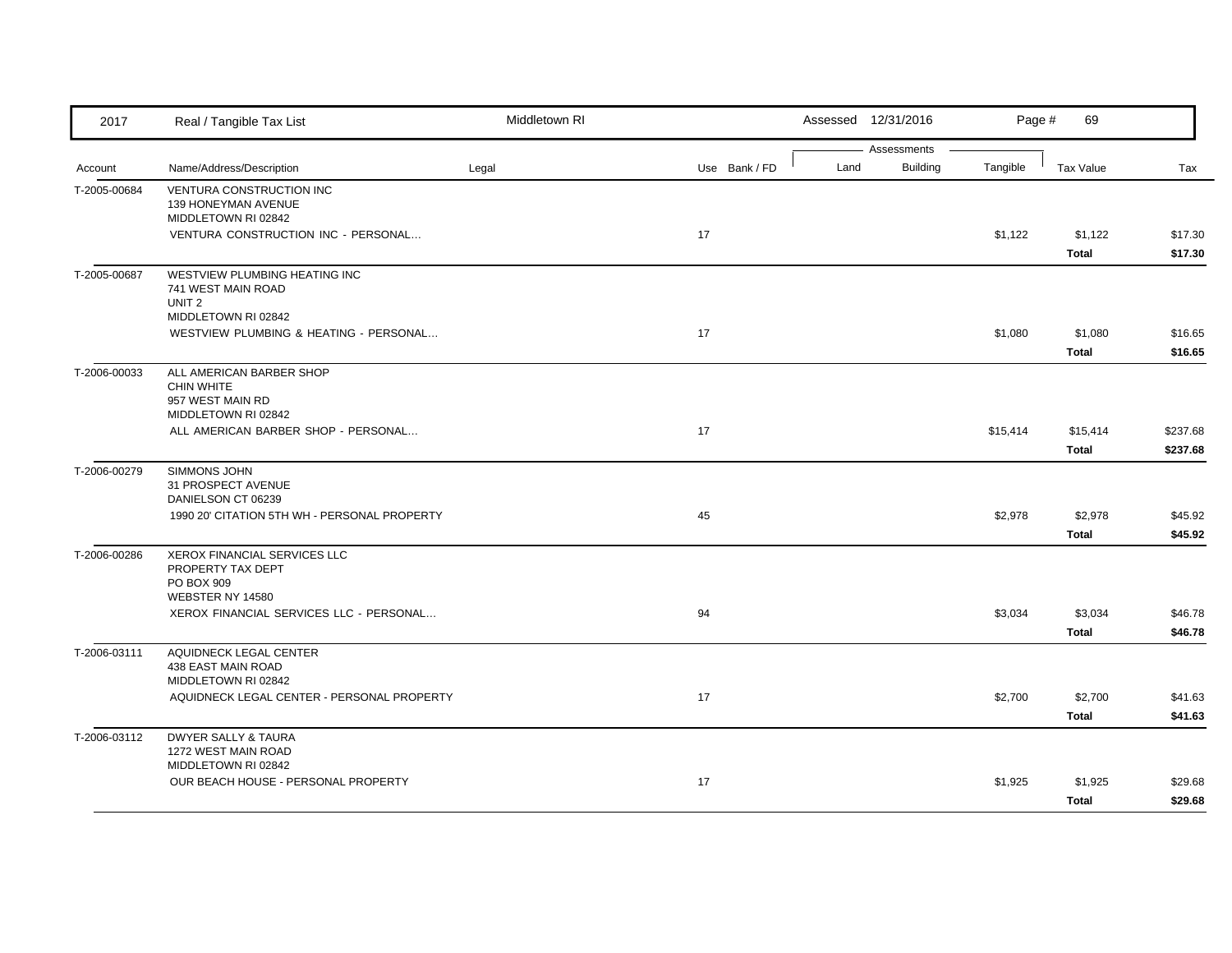| 2017         | Real / Tangible Tax List                                                              | Middletown RI |               |      | Assessed 12/31/2016 | Page #    | 70               |                    |
|--------------|---------------------------------------------------------------------------------------|---------------|---------------|------|---------------------|-----------|------------------|--------------------|
|              |                                                                                       |               |               |      | Assessments         |           |                  |                    |
| Account      | Name/Address/Description                                                              | Legal         | Use Bank / FD | Land | <b>Building</b>     | Tangible  | Tax Value        | Tax                |
| T-2006-03113 | BEACHVIEW BUILDING COMPANY INC<br>50 OCEANVIEW DRIVE<br>MIDDLETOWN RI 02842           |               |               |      |                     |           |                  |                    |
|              | BEACHVIEW BUILDING COMPANY INC - PERSONAL                                             |               | 17            |      |                     | \$1,123   | \$1,123          | \$17.32            |
|              |                                                                                       |               |               |      |                     |           | Total            | \$17.32            |
| T-2006-03115 | <b>BENNETT INGRID</b><br>747 AQUIDNECK AVENUE<br>SUITE 12                             |               |               |      |                     |           |                  |                    |
|              | MIDDLETOWN RI 02842                                                                   |               |               |      |                     |           |                  |                    |
|              | LMFT - INGRID BENNETT - PERSONAL PROPERTY                                             |               | 17            |      |                     | \$2,630   | \$2,630<br>Total | \$40.55<br>\$40.55 |
| T-2006-03116 | <b>KEEFE L GERRY</b><br>10 GUNNING COURT<br>MIDDLETOWN RI 02842                       |               |               |      |                     |           |                  |                    |
|              | L GERRY KEEFE - PERSONAL PROPERTY                                                     |               | 17            |      |                     | \$580     | \$580<br>Total   | \$8.94<br>\$8.94   |
| T-2006-03118 | <b>GIBSON SHAUN</b>                                                                   |               |               |      |                     |           |                  |                    |
|              | 41 FAYAL LANE                                                                         |               |               |      |                     |           |                  |                    |
|              | MIDDLETOWN RI 02842<br>GIBSON TECHNOLOGIES LLC - PERSONAL                             |               | 17            |      |                     | \$6,140   | \$6,140          | \$94.68            |
|              |                                                                                       |               |               |      |                     |           | Total            | \$94.68            |
| T-2006-03121 | KAHN LITWIN RENZA & CO LTD<br><b>ATTN CRAIG CAMERON</b><br>951 NORTH MAIN ST          |               |               |      |                     |           |                  |                    |
|              | PROVIDENCE RI 02904                                                                   |               |               |      |                     |           |                  |                    |
|              | KAHN LITWIN RENZA & CO LTD - PERSONAL                                                 |               | 18            |      |                     | \$15,808  | \$15,808         | \$243.76           |
|              |                                                                                       |               |               |      |                     |           | Total            | \$243.76           |
| T-2006-03128 | RESTAURANT TECHNOLOGIES INC<br>ADVANCED PROP TX COMP<br>1611 N INTERSTATE 35E STE 428 |               |               |      |                     |           |                  |                    |
|              | CARROLLTON TX 75006-8616                                                              |               |               |      |                     |           |                  |                    |
|              | RESTAURANT TECHNOLOGIES INC - PERSONAL                                                |               | 94            |      |                     | \$5,248   | \$5,248<br>Total | \$80.92<br>\$80.92 |
|              | RAYTHEON BBN TECHNOLOGIES                                                             |               |               |      |                     |           |                  |                    |
| T-2006-03129 | PO BOX 660248<br>MAIL STOP 336                                                        |               |               |      |                     |           |                  |                    |
|              | DALLAS TX 75266-0248<br>RAYTHEON BBN TECHNOLOGIES - PERSONAL                          |               | 18            |      |                     | \$135,110 | \$135,110        | \$2,083.40         |
|              |                                                                                       |               |               |      |                     |           | Total            | \$2,083.40         |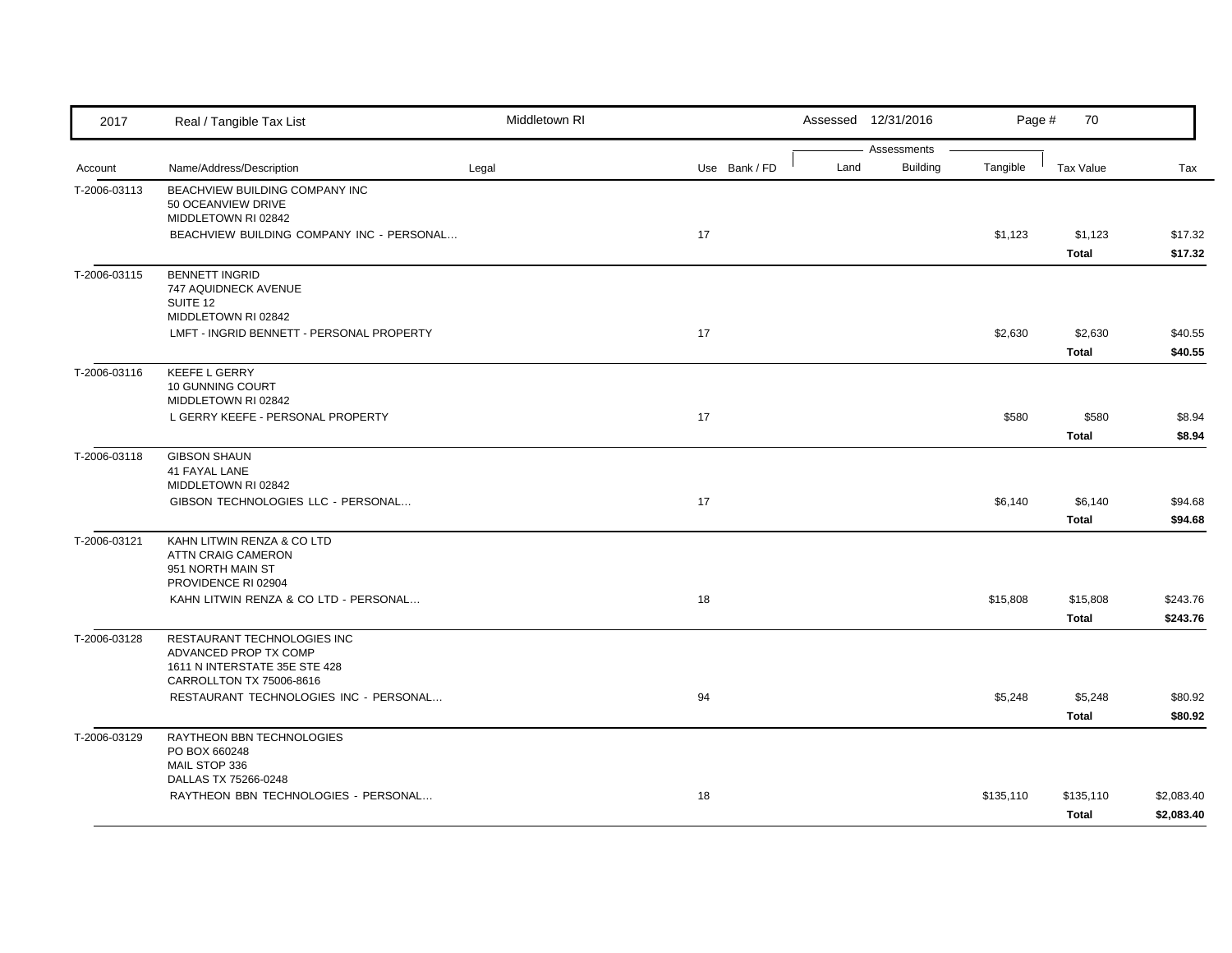| 2017         | Real / Tangible Tax List                                                        | Middletown RI |               |      | Assessed 12/31/2016            | Page #   | 71                       |                          |
|--------------|---------------------------------------------------------------------------------|---------------|---------------|------|--------------------------------|----------|--------------------------|--------------------------|
| Account      | Name/Address/Description                                                        | Legal         | Use Bank / FD | Land | Assessments<br><b>Building</b> | Tangible | Tax Value                | Tax                      |
| T-2006-03130 | MAILFINANCE INC<br><b>TAX DEPT</b><br>478 WHEELERS FARMS RD<br>MILFORD CT 06461 |               |               |      |                                |          |                          |                          |
|              | MAILFINANCE INC - PERSONAL PROPERTY                                             |               | 94            |      |                                | \$28,245 | \$28,245<br>Total        | \$435.54<br>\$435.54     |
| T-2006-03131 | <b>WAYPORT INC</b><br>1010 PINE ST - 9E-L-01<br>ST LOUIS MO 63101               |               |               |      |                                |          |                          |                          |
|              | WAYPORT INC - PERSONAL PROPERTY                                                 |               | 94            |      |                                | \$3,329  | \$3,329<br>Total         | \$51.33<br>\$51.33       |
| T-2006-03137 | <b>BRIDGE TO FITNESS INC</b><br>951 AQUIDNECK AVENUE<br>MIDDLETOWN RI 02842     |               |               |      |                                |          |                          |                          |
|              | BRIDGE TO FITNESS - PERSONAL PROPERTY                                           |               | 18            |      |                                | \$75,869 | \$75,869<br>Total        | \$1,169.90<br>\$1,169.90 |
| T-2006-03138 | <b>GAMESTOP INC</b><br>PO BOX 743068<br>DALLAS TX 75374                         |               |               |      |                                |          |                          |                          |
|              | GAMESTOP # 5581 - PERSONAL PROPERTY                                             |               | 18            |      |                                | \$31,292 | \$31,292<br><b>Total</b> | \$482.52<br>\$482.52     |
| T-2006-03140 | <b>BUDLONG RUSSELL</b><br>107 AMESBURY CIRCLE<br>MIDDLETOWN RI 02842            |               |               |      |                                |          |                          |                          |
|              | RC BUDLONG CONSTRUCTION - PERSONAL                                              |               | 17            |      |                                | \$3,246  | \$3,246<br><b>Total</b>  | \$50.05<br>\$50.05       |
| T-2006-03144 | <b>TABER MICHAEL</b><br>106 WYNDHAM HILL ROAD<br>MIDDLETOWN RI 02842            |               |               |      |                                |          |                          |                          |
|              | TABER OIL COMPANY INC - PERSONAL PROPERTY                                       |               | 17            |      |                                | \$1,650  | \$1,650<br>Total         | \$25.44<br>\$25.44       |
| T-2006-03145 | NGUYEN-WILKE THANH TAM<br>606 EAST MAIN ROAD<br>MIDDLETOWN RI 02842             |               |               |      |                                |          |                          |                          |
|              | OCEANA STYLING SALON LLC - PERSONAL                                             |               | 17            |      |                                | \$8,976  | \$8,976<br>Total         | \$138.41<br>\$138.41     |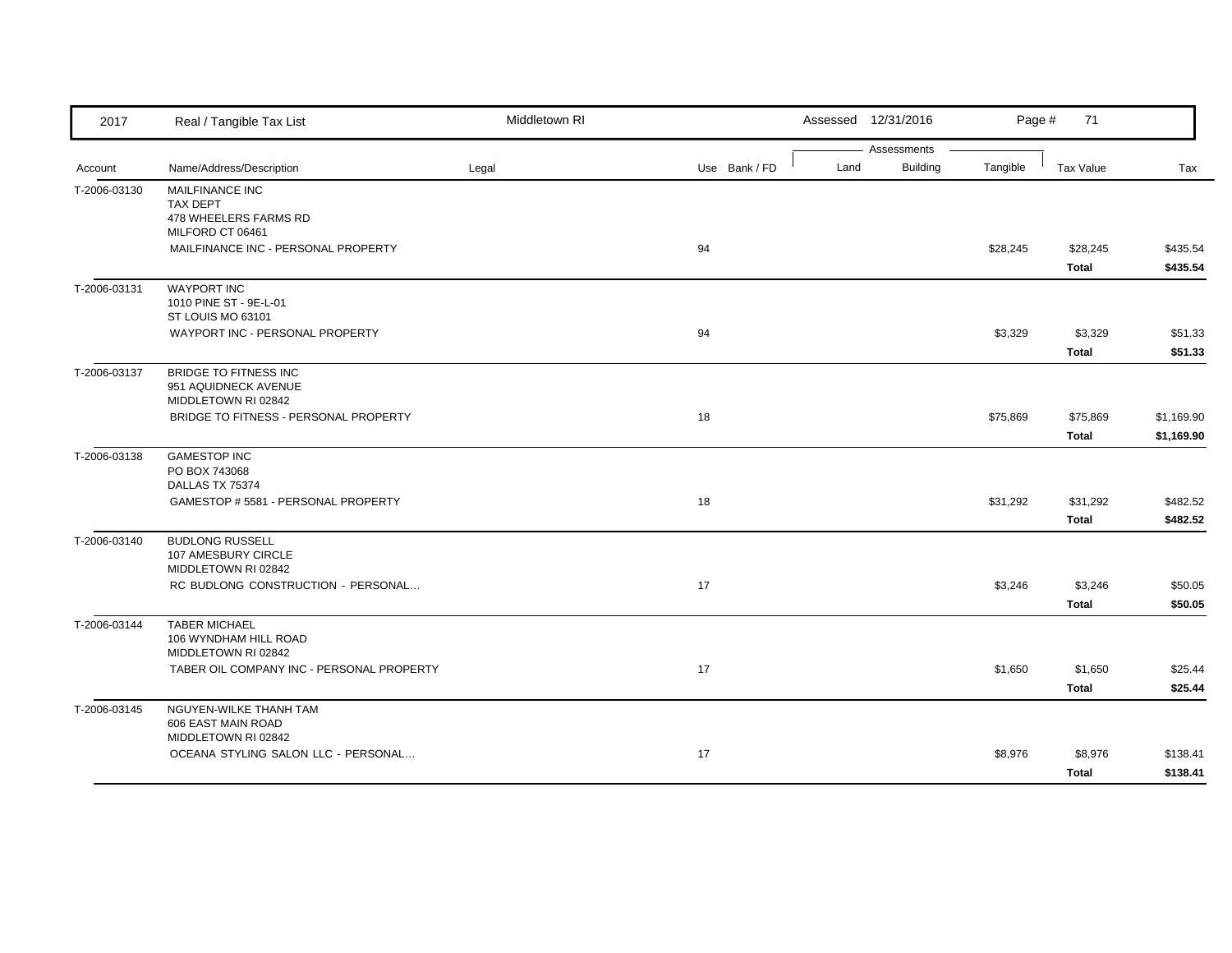| 2017         | Real / Tangible Tax List                                                                  | Middletown RI |               |      | Assessed 12/31/2016            | Page #   | 72                      |                      |
|--------------|-------------------------------------------------------------------------------------------|---------------|---------------|------|--------------------------------|----------|-------------------------|----------------------|
| Account      | Name/Address/Description                                                                  | Legal         | Use Bank / FD | Land | Assessments<br><b>Building</b> | Tangible | Tax Value               | Tax                  |
| T-2006-03146 | ANCHOR FUEL INC<br>55 JOHN CLARKE ROAD<br>MIDDLETOWN RI 02842                             |               |               |      |                                |          |                         |                      |
|              | ANCHOR FUEL INC - PERSONAL PROPERTY                                                       |               | 18            |      |                                | \$9,236  | \$9,236<br>Total        | \$142.42<br>\$142.42 |
| T-2006-03148 | BAILEY SUSAN & PETSONIAS N<br>125 VAN ZANDT AVENUE<br><b>UNIT 209</b><br>NEWPORT RI 02840 |               |               |      |                                |          |                         |                      |
|              | SEASIDE PAINTING LLC - PERSONAL PROPERTY                                                  |               | 17            |      |                                | \$2,020  | \$2,020<br><b>Total</b> | \$31.15<br>\$31.15   |
| T-2006-03149 | MICHAEL DAVID E<br>855 AQUIDNECK AVENUE #2<br>MIDDLETOWN RI 02842                         |               |               |      |                                |          |                         |                      |
|              | DAVID MICHAEL DISTINCTIVE HOME - PERSONAL                                                 |               | 17            |      |                                | \$3,927  | \$3,927<br>Total        | \$60.55<br>\$60.55   |
| T-2006-03158 | AMADO ROBERT J<br>1518 GREEN END AVENUE<br>MIDDLETOWN RI 02842                            |               |               |      |                                |          |                         |                      |
|              | METICULOUS PAINT JOB INC - PERSONAL PROPERTY                                              |               | 17            |      |                                | \$3,927  | \$3,927<br><b>Total</b> | \$60.55<br>\$60.55   |
| T-2006-03162 | MCGRATH THOMAS F<br>299 OLIPHANT LANE<br>MIDDLETOWN RI 02842                              |               |               |      |                                |          |                         |                      |
|              | MCGRATH CONSTRUCTION - PERSONAL PROPERTY                                                  |               | 17            |      |                                | \$2,805  | \$2,805<br><b>Total</b> | \$43.25<br>\$43.25   |
| T-2006-03166 | <b>COOK RAYMOND</b><br>38 FOREST AVENUE<br>MIDDLETOWN RI 02842                            |               |               |      |                                |          |                         |                      |
|              | GEM GENERAL CONTRACTORS - PERSONAL                                                        |               | 17            |      |                                | \$3,300  | \$3,300<br>Total        | \$50.89<br>\$50.89   |
| T-2006-03168 | SAKONNET TAX PREP LLC<br>554 WEST MAIN ROAD<br>MIDDLETOWN RI 02842                        |               |               |      |                                |          |                         |                      |
|              | LIBERTY TAX SERVICE - PERSONAL PROPERTY                                                   |               | 17            |      |                                | \$2,156  | \$2,156<br>Total        | \$33.25<br>\$33.25   |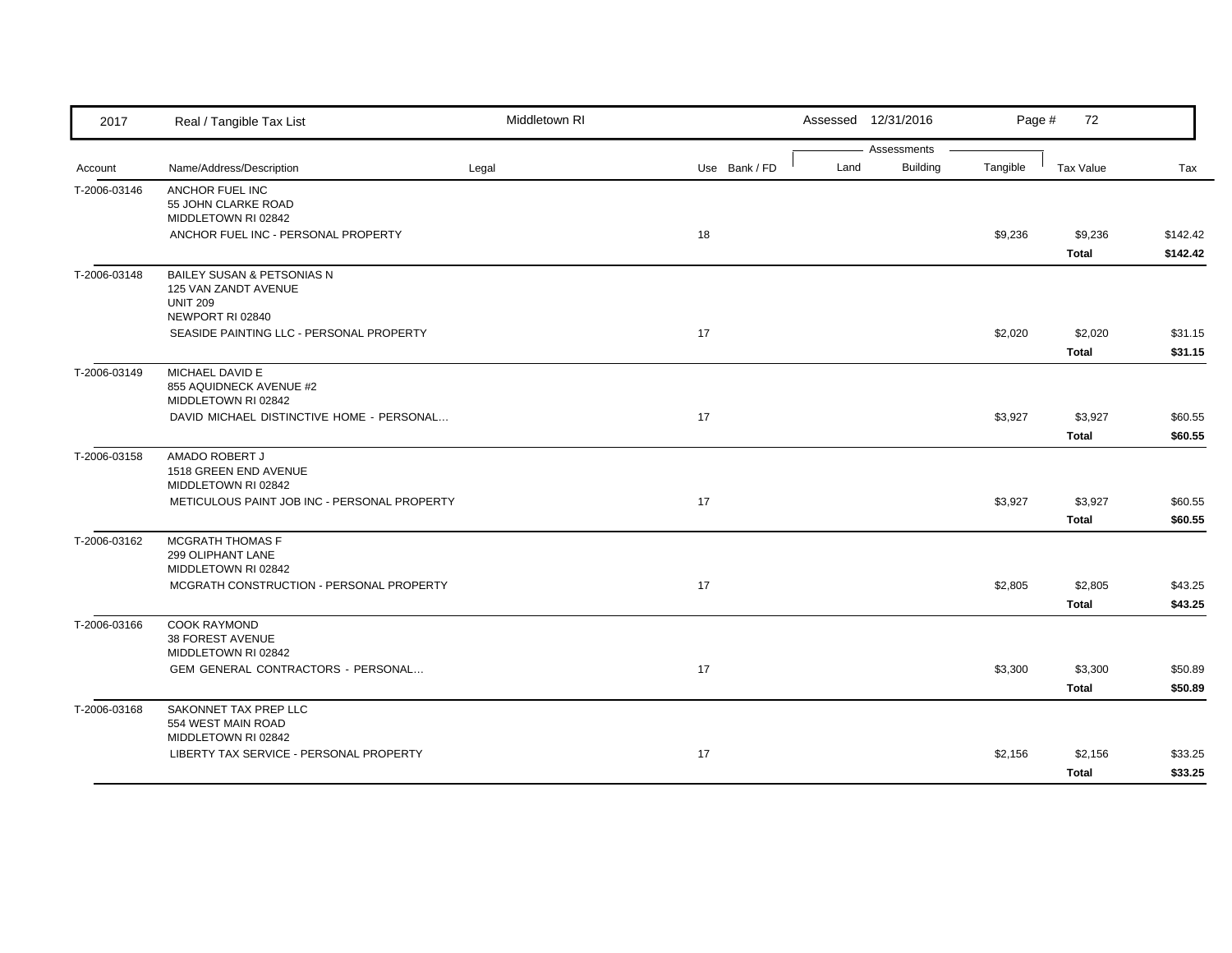| 2017         | Real / Tangible Tax List                         | Middletown RI |               |      | Assessed 12/31/2016            | Page #    | 73        |            |
|--------------|--------------------------------------------------|---------------|---------------|------|--------------------------------|-----------|-----------|------------|
|              | Name/Address/Description                         | Legal         |               | Land | Assessments<br><b>Building</b> | Tangible  | Tax Value |            |
| Account      |                                                  |               | Use Bank / FD |      |                                |           |           | Tax        |
| T-2006-03171 | <b>INTWALA RAKESH</b><br>360 WEST MAIN ROAD      |               |               |      |                                |           |           |            |
|              | MIDDLETOWN RI 02842                              |               |               |      |                                |           |           |            |
|              | AUDIO DEZIGN - PERSONAL PROPERTY                 |               | 18            |      |                                | \$20,400  | \$20,400  | \$314.57   |
|              |                                                  |               |               |      |                                |           | Total     | \$314.57   |
| T-2006-03172 | BLUE PLATE DINER INC                             |               |               |      |                                |           |           |            |
|              | 665 WEST MAIN RD                                 |               |               |      |                                |           |           |            |
|              | MIDDLETOWN RI 02842                              |               |               |      |                                |           |           |            |
|              | BLUE PLATE DINER - PERSONAL PROPERTY             |               | 18            |      |                                | \$147,939 | \$147,939 | \$2,281.22 |
|              |                                                  |               |               |      |                                |           | Total     | \$2,281.22 |
| T-2006-03177 | <b>BROWN DIANE M</b>                             |               |               |      |                                |           |           |            |
|              | <b>PO BOX 45</b><br>MARION MA 02738              |               |               |      |                                |           |           |            |
|              | 2006 37' KEYSTONE SPRINGDALE - PERSONAL          |               | 45            |      |                                | \$10,930  | \$10,930  | \$168.54   |
|              |                                                  |               |               |      |                                |           | Total     | \$168.54   |
| T-2006-03180 | PINA DONNA                                       |               |               |      |                                |           |           |            |
|              | C/O DARLENE A BEAMON                             |               |               |      |                                |           |           |            |
|              | 112 MARSDEN ST                                   |               |               |      |                                |           |           |            |
|              | SPRINGFIELD MA 01109                             |               |               |      |                                |           |           |            |
|              | 2006 36' LAYTON 3610 - PERSONAL PROPERTY         |               | 45            |      |                                | \$10,972  | \$10,972  | \$169.19   |
|              |                                                  |               |               |      |                                |           | Total     | \$169.19   |
| T-2006-03182 | <b>STARR LORRAINE</b><br>17 HOLDEN STREET        |               |               |      |                                |           |           |            |
|              | WORCESTER MA 01605                               |               |               |      |                                |           |           |            |
|              | 2001 29' KEYSTONE SPRINTER - PERSONAL            |               | 45            |      |                                | \$5,172   | \$5,172   | \$79.75    |
|              |                                                  |               |               |      |                                |           | Total     | \$79.75    |
| T-2006-03186 | SEARS HOMETOWN STORE 05867                       |               |               |      |                                |           |           |            |
|              | 1235 WEST MAIN ROAD                              |               |               |      |                                |           |           |            |
|              | MIDDLETOWN RI 02842                              |               |               |      |                                |           |           |            |
|              | SEARS HOMETOWN STORE 05847 - PERSONAL            |               | 18            |      |                                | \$8,362   | \$8,362   | \$128.94   |
|              |                                                  |               |               |      |                                |           | Total     | \$128.94   |
| T-2006-03189 | RINFRET & STURMS APPLIANCE SER                   |               |               |      |                                |           |           |            |
|              | 1015 AQUIDNECK AVENUE - A<br>MIDDLETOWN RI 02842 |               |               |      |                                |           |           |            |
|              | RINFRET & STURMS APP SERVICE - PERSONAL          |               | 17            |      |                                | \$2,040   | \$2,040   | \$31.46    |
|              |                                                  |               |               |      |                                |           |           |            |
|              |                                                  |               |               |      |                                |           | Total     | \$31.46    |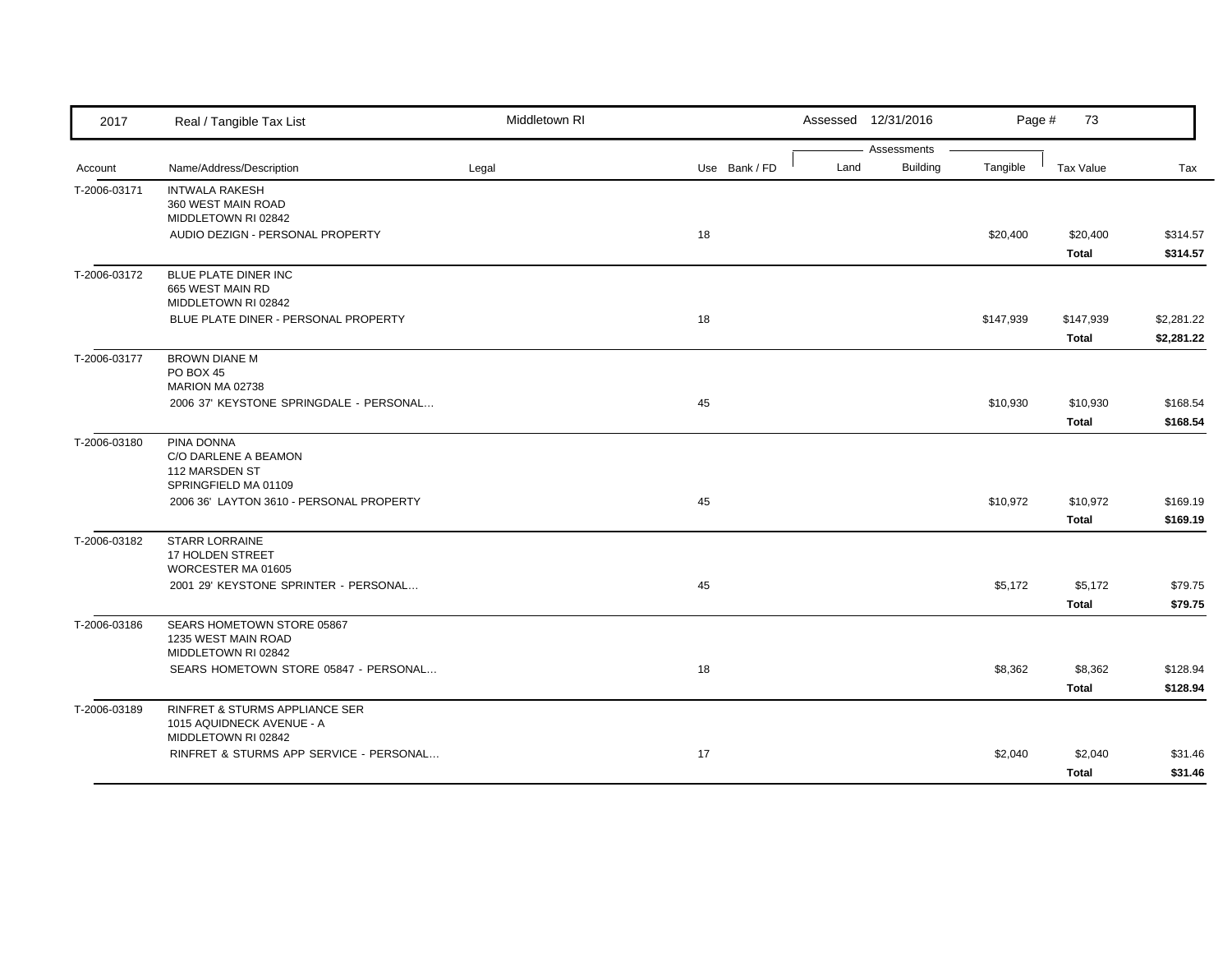| 2017         | Real / Tangible Tax List                                                        | Middletown RI |               |      | Assessed 12/31/2016            | Page #    | 74                        |                            |
|--------------|---------------------------------------------------------------------------------|---------------|---------------|------|--------------------------------|-----------|---------------------------|----------------------------|
| Account      | Name/Address/Description                                                        | Legal         | Use Bank / FD | Land | Assessments<br><b>Building</b> | Tangible  | Tax Value                 | Tax                        |
| T-2006-03191 | MURPHY MICHAEL<br>102 RIDGEWOOD ROAD<br>MIDDLETOWN RI 02842                     |               |               |      |                                |           |                           |                            |
|              | ATLANTIC DISC JOCKEY SERVICE - PERSONAL                                         |               | 17            |      |                                | \$561     | \$561<br><b>Total</b>     | \$8.65<br>\$8.65           |
| T-2006-03194 | RM TITLE LLC<br>127 JOHN CLARKE ROAD<br>STE <sub>2</sub><br>MIDDLETOWN RI 02842 |               |               |      |                                |           |                           |                            |
|              | LINEAR SETTLEMENT SERVICES LLC - PERSONAL                                       |               | 18            |      |                                | \$920,928 | \$920,928<br><b>Total</b> | \$14,200.71<br>\$14,200.71 |
| T-2006-03196 | <b>QUINN KEVIN &amp; MARY</b><br><b>4 RENFREW PARK</b><br>MIDDLETOWN RI 02842   |               |               |      |                                |           |                           |                            |
|              | QUINNS XTERMINATOR - PERSONAL PROPERTY                                          |               | 17            |      |                                | \$360     | \$360<br><b>Total</b>     | \$5.55<br>\$5.55           |
| T-2007-00272 | SCSJR RESTAURANT CORP<br>4 CHESTNUT HILL ROAD<br>MIDDLETOWN RI 02842            |               |               |      |                                |           |                           |                            |
|              | SCOTTY'S BIG DAWG'S PUB & REST - PERSONAL                                       |               | 18            |      |                                | \$28,560  | \$28,560<br><b>Total</b>  | \$440.40<br>\$440.40       |
| T-2007-01885 | AQ INC<br>27 AQUIDNECK AVENUE<br>MIDDLETOWN RI 02842                            |               |               |      |                                |           |                           |                            |
|              | AQUIDNECK RESTAURANT & PIZZA - PERSONAL                                         |               | 18            |      |                                | \$43,872  | \$43,872<br><b>Total</b>  | \$676.51<br>\$676.51       |
| T-2007-01886 | EXCELLENT COFFEE COMPANY<br>259 EAST AVENUE<br>PAWTUCKET RI 02860               |               |               |      |                                |           |                           |                            |
|              | EXCELLENT COFFEE COMPANY - PERSONAL                                             |               | 94            |      |                                | \$1,477   | \$1,477<br><b>Total</b>   | \$22.78<br>\$22.78         |
| T-2007-01888 | NEWTON LANDSCAPING INC<br>PO BOX 4232<br>MIDDLETOWN RI 02842                    |               |               |      |                                |           |                           |                            |
|              | NEWTON LANDSCAPING - PERSONAL PROPERTY                                          |               | 17            |      |                                | \$5,100   | \$5,100<br><b>Total</b>   | \$78.64<br>\$78.64         |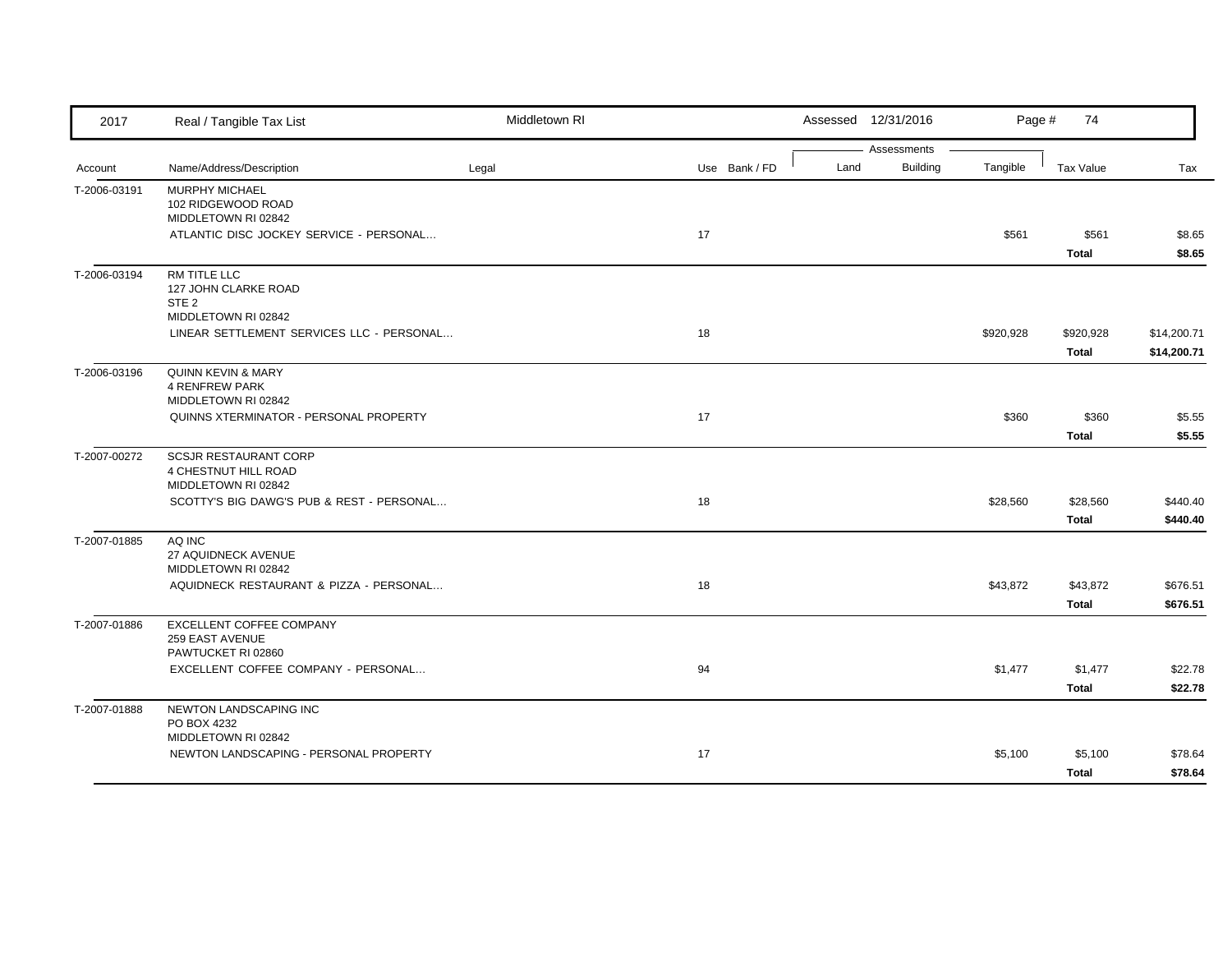| 2017         | Real / Tangible Tax List                                          | Middletown RI |               |      | Assessed 12/31/2016 | Page #    | 75               |            |
|--------------|-------------------------------------------------------------------|---------------|---------------|------|---------------------|-----------|------------------|------------|
|              |                                                                   |               |               |      | Assessments         |           |                  |            |
| Account      | Name/Address/Description                                          | Legal         | Use Bank / FD | Land | <b>Building</b>     | Tangible  | <b>Tax Value</b> | Tax        |
| T-2007-01898 | NEWPORT ACUPUNCTURE & WELLNESS<br>55 JOHN CLARKE ROAD<br>SUITE B5 |               |               |      |                     |           |                  |            |
|              | MIDDLETOWN RI 02842                                               |               |               |      |                     |           |                  |            |
|              | NEWPORT ACUPUNCTURE & WELLNESS -                                  |               | 18            |      |                     | \$9,718   | \$9,718          | \$149.85   |
|              |                                                                   |               |               |      |                     |           | <b>Total</b>     | \$149.85   |
| T-2007-01908 | WPS SYSTEMS LTD OF NEW ENGLAND                                    |               |               |      |                     |           |                  |            |
|              | PO BOX 3058                                                       |               |               |      |                     |           |                  |            |
|              | SPARTANBURG SC 29304<br>ADVANCE AMERICA #4220 - PERSONAL PROPERTY |               | 18            |      |                     | \$26,400  | \$26,400         | \$407.09   |
|              |                                                                   |               |               |      |                     |           |                  |            |
|              |                                                                   |               |               |      |                     |           | Total            | \$407.09   |
| T-2007-01915 | DOLLAR TREE STORES INC<br>C/O GRANT THORNTON LLP                  |               |               |      |                     |           |                  |            |
|              | PO BOX 59365                                                      |               |               |      |                     |           |                  |            |
|              | SCHAUMBURG IL 60159                                               |               |               |      |                     |           |                  |            |
|              | DOLLAR TREE #3156 - PERSONAL PROPERTY                             |               | 18            |      |                     | \$77,678  | \$77,678         | \$1,197.79 |
|              |                                                                   |               |               |      |                     |           | Total            | \$1,197.79 |
| T-2007-01920 | PAPA GINOS INC                                                    |               |               |      |                     |           |                  |            |
|              | 600 PROVIDENCE HIGHWAY                                            |               |               |      |                     |           |                  |            |
|              | DEDHAM MA 02026                                                   |               |               |      |                     |           |                  |            |
|              | PAPA GINO'S - PERSONAL PROPERTY                                   |               | 18            |      |                     | \$152,190 | \$152,190        | \$2,346.77 |
|              |                                                                   |               |               |      |                     |           | Total            | \$2,346.77 |
| T-2007-01921 | PIMTONG INC                                                       |               |               |      |                     |           |                  |            |
|              | 238 EAST MAIN ROAD<br>MIDDLETOWN RI 02842                         |               |               |      |                     |           |                  |            |
|              | SIAM SQUARE FINE THAI - PERSONAL PROPERTY                         |               | 18            |      |                     | \$25,255  | \$25,255         | \$389.43   |
|              |                                                                   |               |               |      |                     |           | Total            | \$389.43   |
| T-2007-01922 | PULICE STEPHEN P                                                  |               |               |      |                     |           |                  |            |
|              | PO BOX 4739                                                       |               |               |      |                     |           |                  |            |
|              | MIDDLETOWN RI 02842                                               |               |               |      |                     |           |                  |            |
|              | PULICE PLUMBING - PERSONAL PROPERTY                               |               | 17            |      |                     | \$1,895   | \$1,895          | \$29.22    |
|              |                                                                   |               |               |      |                     |           | Total            | \$29.22    |
| T-2007-01925 | SYNERGY REALTY LLC                                                |               |               |      |                     |           |                  |            |
|              | 47 VALLEY RD                                                      |               |               |      |                     |           |                  |            |
|              | MIDDLETOWN RI 02842                                               |               |               |      |                     |           |                  |            |
|              | KELLER WILLIAMS REALTY - PERSONAL PROPERTY                        |               | 18            |      |                     | \$33,038  | \$33,038         | \$509.45   |
|              |                                                                   |               |               |      |                     |           | Total            | \$509.45   |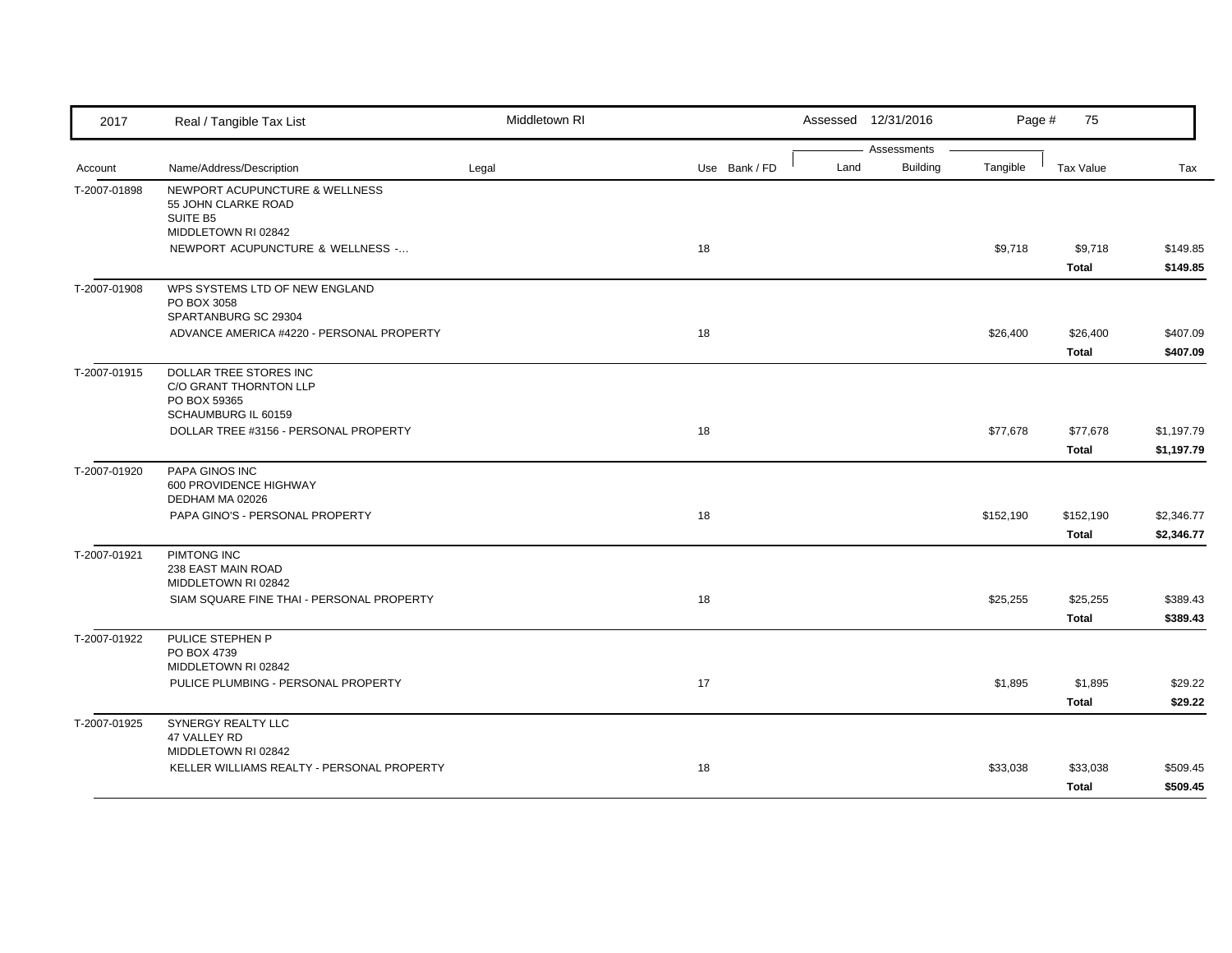| 2017         | Real / Tangible Tax List                                                                  | Middletown RI |               |      | Assessed 12/31/2016            | Page #   | 76                      |                          |
|--------------|-------------------------------------------------------------------------------------------|---------------|---------------|------|--------------------------------|----------|-------------------------|--------------------------|
| Account      | Name/Address/Description                                                                  | Legal         | Use Bank / FD | Land | Assessments<br><b>Building</b> | Tangible | <b>Tax Value</b>        | Tax                      |
| T-2007-01928 | <b>MATTRESS FIRM</b><br>C/O RYAN TAX COMPLIANCE<br>PO BOX 460049<br>HOUSTON TX 77056-8049 |               |               |      |                                |          |                         |                          |
|              | MATTRESS FIRM - PERSONAL PROPERTY                                                         |               | 17            |      |                                | \$7,589  | \$7,589<br>Total        | \$117.02<br>\$117.02     |
| T-2007-01931 | PRIORITY AUTOMOTIVE OF NPT<br>1133 WEST MAIN ROAD<br>MIDDLETOWN RI 02842                  |               |               |      |                                |          |                         |                          |
|              | HYUNDAI OF NEWPORT - PERSONAL PROPERTY                                                    |               | 18            |      |                                | \$88,993 | \$88,993<br>Total       | \$1,372.27<br>\$1,372.27 |
| T-2007-01939 | DEVORE DAVID<br>3115 FOX SQUIRREL DRIVE<br>KISSIMMEE FL 34741                             |               |               |      |                                |          |                         |                          |
|              | 2004 10' WELLS CARGO BOX TRAIL - PERSONAL                                                 |               | 45            |      |                                | \$428    | \$428<br>Total          | \$6.60<br>\$6.60         |
| T-2007-01941 | VALENTE MARLENE<br>7 ZIEMKE FARM LANE<br>COHOES NY 12047                                  |               |               |      |                                |          |                         |                          |
|              | 2006 33' FLEETWOOD WILDERNESS - PERSONAL                                                  |               | 45            |      |                                | \$11,760 | \$11,760<br>Total       | \$181.34<br>\$181.34     |
| T-2007-01944 | ZHENG LU AN<br>238 EAST MAIN ROAD<br>UNIT <sub>9</sub><br>MIDDLETOWN RI 02842             |               |               |      |                                |          |                         |                          |
|              | STAR NAILS AND SPA - PERSONAL PROPERTY                                                    |               | 17            |      |                                | \$1,300  | \$1,300<br><b>Total</b> | \$20.05<br>\$20.05       |
| T-2007-01948 | <b>MYERS JAMES</b><br>510 EAST MAIN ROAD<br>MIDDLETOWN RI 02842                           |               |               |      |                                |          |                         |                          |
|              | MAMA'S BOY MUSIC - PERSONAL PROPERTY                                                      |               | 17            |      |                                | \$1,020  | \$1,020<br>Total        | \$15.73<br>\$15.73       |
| T-2007-01953 | LOOKING UPWARDS INC<br>C/O KEYSTONE GROUP<br>1130 TEN ROD ROAD - SUITE 207                |               |               |      |                                |          |                         |                          |
|              | N KINGSTON RI 02852<br>KINDERART - PERSONAL PROPERTY                                      |               | 18            |      |                                | \$85,712 | \$85,712<br>Total       | \$1,321.68<br>\$1,321.68 |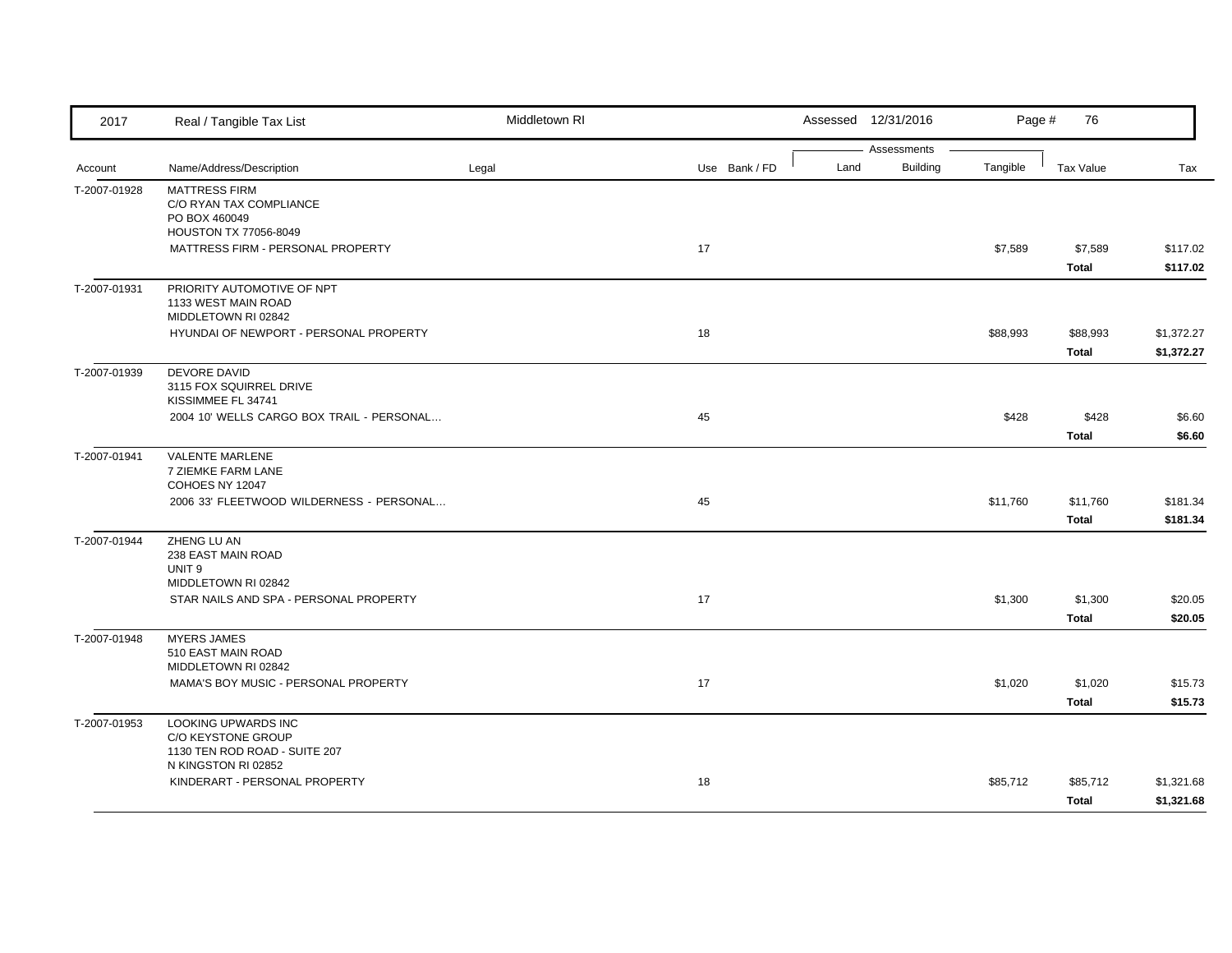| 2017         | Real / Tangible Tax List                                                    | Middletown RI |               |      | Assessed 12/31/2016            | Page #   | 77                    |                      |
|--------------|-----------------------------------------------------------------------------|---------------|---------------|------|--------------------------------|----------|-----------------------|----------------------|
| Account      | Name/Address/Description                                                    | Legal         | Use Bank / FD | Land | Assessments<br><b>Building</b> | Tangible | Tax Value             | Tax                  |
| T-2007-01954 | REDBOX AUTOMATED RETAIL LLC<br>PO BOX 72210<br>PHOENIX AZ 85050             |               |               |      |                                |          |                       |                      |
|              | REDBOX AUTOMATED RETAIL LLC - PERSONAL                                      |               | 18            |      |                                | \$26,214 | \$26,214<br>Total     | \$404.22<br>\$404.22 |
| T-2007-01963 | <b>STUDER CAROLYN M</b><br>17 BOULEVARD TERRACE<br>MIDDLETOWN RI 02842      |               |               |      |                                |          |                       |                      |
|              | THE BOULEVARD BED & BREAKFAST - PERSONAL                                    |               | 18            |      |                                | \$10,000 | \$10,000<br>Total     | \$154.20<br>\$154.20 |
| T-2007-01965 | <b>ROBINSON BRUCE</b><br>1 INDIAN TERRACE #1<br>MIDDLETOWN RI 02842         |               |               |      |                                |          |                       |                      |
|              | BR CLEANING SERVICES INC - PERSONAL PROPERTY                                |               | 17            |      |                                | \$5,100  | \$5,100<br>Total      | \$78.64<br>\$78.64   |
| T-2008-02000 | DMX LLC<br>3318 LAKEMONT BLVD<br>FORT MILL SC 29708                         |               |               |      |                                |          |                       |                      |
|              | DMX MUSIC - PERSONAL PROPERTY                                               |               | 17            |      |                                | \$575    | \$575<br><b>Total</b> | \$8.87<br>\$8.87     |
| T-2008-02004 | WESTERN UNION FINANCIAL SRVS<br>12500 EAST BELFORD AVENUE<br>M23B7          |               |               |      |                                |          |                       |                      |
|              | ENGLEWOOD CO 80112<br>WESTERN UNION FINANCIAL SRVS - PERSONAL               |               | 94            |      |                                | \$1,213  | \$1,213<br>Total      | \$18.70<br>\$18.70   |
| T-2008-02005 | <b>HILLMAN GROUP INC THE</b><br>8990 S KYRENE ROAD<br><b>TEMPE AZ 85284</b> |               |               |      |                                |          |                       |                      |
|              | HILLMAN GROUP INC THE - PERSONAL PROPERTY                                   |               | 94            |      |                                | \$9,411  | \$9,411<br>Total      | \$145.12<br>\$145.12 |
| T-2008-02010 | <b>WELLS FARGO ADVISORS</b><br>C/O RYAN LLC<br>PO BOX 2609                  |               |               |      |                                |          |                       |                      |
|              | CARLSBAD CA 92018-2609<br>WELLS FARGO ADVISORS - PERSONAL PROPERTY          |               | 18            |      |                                | \$42,089 | \$42,089<br>Total     | \$649.01<br>\$649.01 |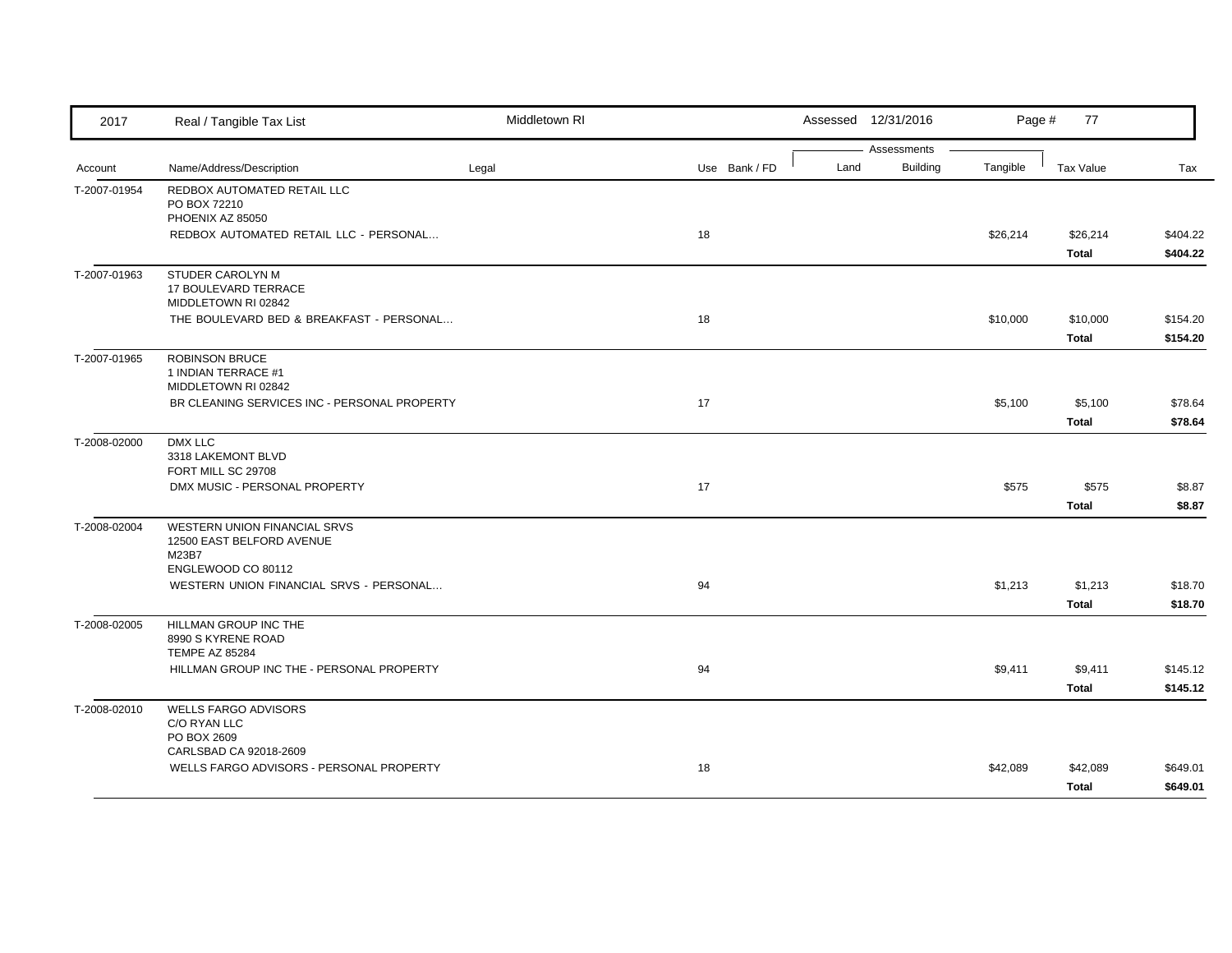| 2017         | Real / Tangible Tax List                                             | Middletown RI |               |      | Assessed 12/31/2016            | Page #   | 78           |          |
|--------------|----------------------------------------------------------------------|---------------|---------------|------|--------------------------------|----------|--------------|----------|
|              |                                                                      |               |               | Land | Assessments<br><b>Building</b> |          |              |          |
| Account      | Name/Address/Description                                             | Legal         | Use Bank / FD |      |                                | Tangible | Tax Value    | Tax      |
| T-2008-02012 | <b>EASTERN SPECIALITY FINANCE INC</b><br>630 N CENTRAL EXPY<br>STE A |               |               |      |                                |          |              |          |
|              | <b>PLANO TX 75074</b>                                                |               |               |      |                                |          |              |          |
|              | CHECK N GO - PERSONAL PROPERTY                                       |               | 18            |      |                                | \$24,086 | \$24,086     | \$371.41 |
|              |                                                                      |               |               |      |                                |          | Total        | \$371.41 |
| T-2008-02013 | <b>CSI LEASING INC</b>                                               |               |               |      |                                |          |              |          |
|              | ATTN: PROPERTY TAX DEPT                                              |               |               |      |                                |          |              |          |
|              | 9990 OLD OLIVE ST RD #101<br>ST LOUIS MO 63141-5901                  |               |               |      |                                |          |              |          |
|              | CSI LEASING INC - PERSONAL PROPERTY                                  |               | 94            |      |                                | \$13,714 | \$13,714     | \$211.47 |
|              |                                                                      |               |               |      |                                |          |              |          |
|              |                                                                      |               |               |      |                                |          | Total        | \$211.47 |
| T-2008-02017 | EFUNDS CORPORATION                                                   |               |               |      |                                |          |              |          |
|              | 601 RIVERSIDE AVE<br>T-8 - TAX DEPT                                  |               |               |      |                                |          |              |          |
|              | JACKSONVILLE FL 32204                                                |               |               |      |                                |          |              |          |
|              | EFUNDS CORPORATION - PERSONAL PROPERTY                               |               | 94            |      |                                | \$427    | \$427        | \$6.58   |
|              |                                                                      |               |               |      |                                |          | <b>Total</b> | \$6.58   |
| T-2008-02018 | CHRIS & MIKES PLACE LLC                                              |               |               |      |                                |          |              |          |
|              | 659 WEST MAIN ROAD                                                   |               |               |      |                                |          |              |          |
|              | MIDDLETOWN RI 02842                                                  |               |               |      |                                |          |              |          |
|              | KINGSTON PIZZA - PERSONAL PROPERTY                                   |               | 18            |      |                                | \$6,300  | \$6,300      | \$97.15  |
|              |                                                                      |               |               |      |                                |          | <b>Total</b> | \$97.15  |
| T-2008-02020 | <b>TIMEPAYMENT CORP</b>                                              |               |               |      |                                |          |              |          |
|              | 1600 DISTRICT AVENUE<br><b>SUITE 200</b>                             |               |               |      |                                |          |              |          |
|              | BURLINGTON MA 01803                                                  |               |               |      |                                |          |              |          |
|              | TIMEPAYMENT CORP - PERSONAL PROPERTY                                 |               | 94            |      |                                | \$17,392 | \$17,392     | \$268.18 |
|              |                                                                      |               |               |      |                                |          | Total        | \$268.18 |
| T-2008-02023 | <b>DISCUILLO RALPH</b>                                               |               |               |      |                                |          |              |          |
|              | 141 FOREST AVENUE                                                    |               |               |      |                                |          |              |          |
|              | MIDDLETOWN RI 02842                                                  |               |               |      |                                |          |              |          |
|              | J & L BUILDERS INC - PERSONAL PROPERTY                               |               | 17            |      |                                | \$6,765  | \$6,765      | \$104.32 |
|              |                                                                      |               |               |      |                                |          | Total        | \$104.32 |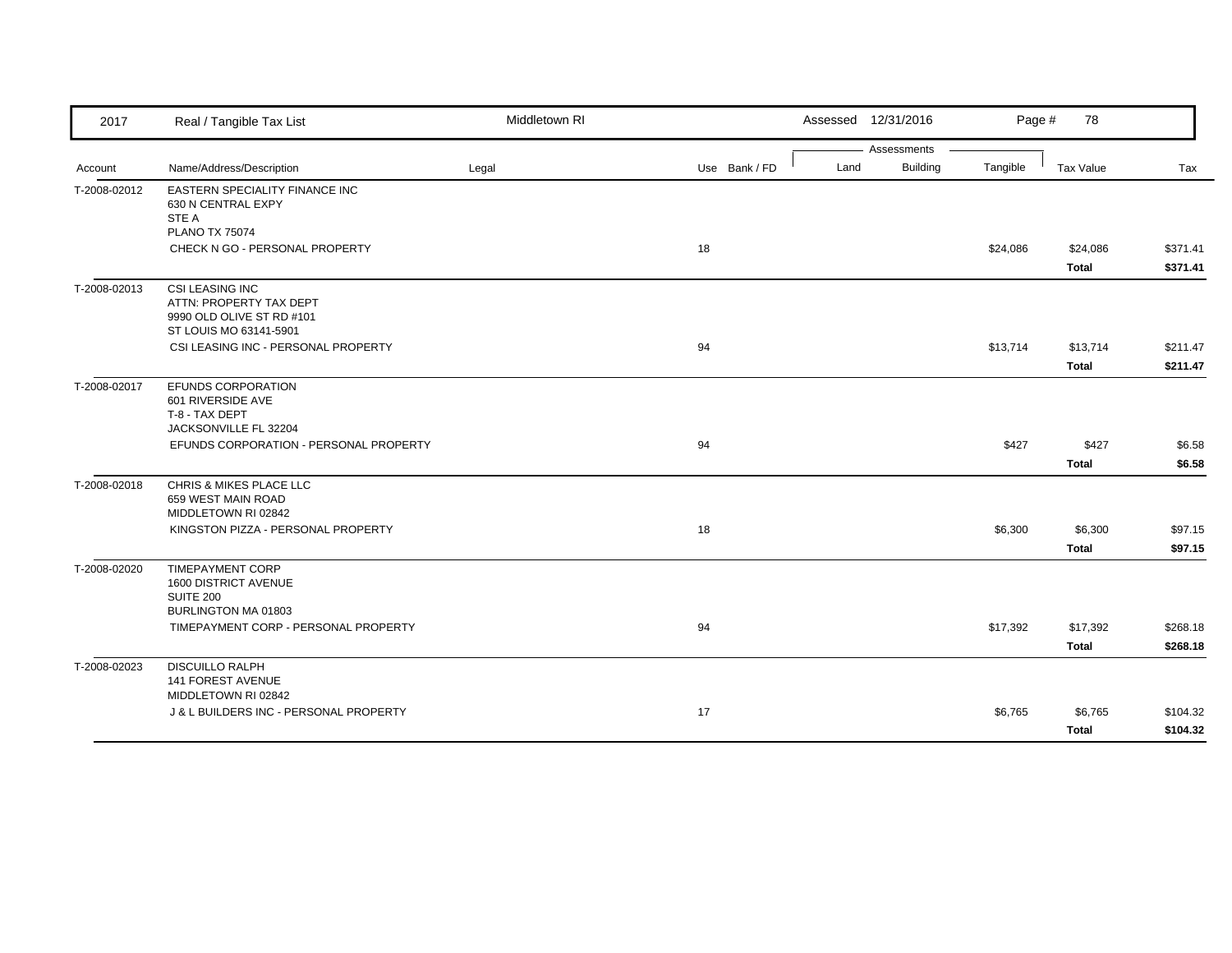| 2017         | Real / Tangible Tax List                                                                   | Middletown RI |               |      | Assessed 12/31/2016            | Page #    | 79                 |                          |
|--------------|--------------------------------------------------------------------------------------------|---------------|---------------|------|--------------------------------|-----------|--------------------|--------------------------|
| Account      | Name/Address/Description                                                                   | Legal         | Use Bank / FD | Land | Assessments<br><b>Building</b> | Tangible  | <b>Tax Value</b>   | Tax                      |
| T-2008-02029 | AQUIDNECK CHIROPRACTIC LLC<br>1272 WEST MAIN ROAD<br><b>BLDG II</b><br>MIDDLETOWN RI 02842 |               |               |      |                                |           |                    |                          |
|              | AQUIDNECK CHIROPRACTIC - PERSONAL PROPERTY                                                 |               | 18            |      |                                | \$10,758  | \$10,758<br>Total  | \$165.89<br>\$165.89     |
| T-2008-02031 | <b>ISLAND HOTEL GROUP LLC</b><br>PO BOX 2516<br>FALL RIVER MA 02720                        |               |               |      |                                |           |                    |                          |
|              | RESIDENCE INN BY MARRIOTT - PERSONAL                                                       |               | 18            |      |                                | \$201,188 | \$201,188<br>Total | \$3,102.32<br>\$3,102.32 |
| T-2008-02035 | CORE STRENGTH & CONDITIONING<br>1066 AQUIDNECK AVENUE<br>MIDDLETOWN RI 02842               |               |               |      |                                |           |                    |                          |
|              | CORE STRENGTH & CONDITIONING - PERSONAL                                                    |               | 18            |      |                                | \$70,560  | \$70,560<br>Total  | \$1,088.04<br>\$1,088.04 |
| T-2008-02037 | JFA SECURITY & CONSULTING SERV<br>641 JEPSON LANE<br>MIDDLETOWN RI 02842                   |               |               |      |                                |           |                    |                          |
|              | JFA SECURITY & CONSULTING - PERSONAL                                                       |               | 17            |      |                                | \$4,390   | \$4,390<br>Total   | \$67.69<br>\$67.69       |
| T-2008-02040 | <b>ALAGRIA LLC</b><br>575 EAST MAIN ROAD<br>MIDDLETOWN RI 02842                            |               |               |      |                                |           |                    |                          |
|              | ALAGRIA SALON & SPA - PERSONAL PROPERTY                                                    |               | 18            |      |                                | \$20,700  | \$20,700<br>Total  | \$319.19<br>\$319.19     |
| T-2008-02041 | <b>DEVLIN KATHLEEN</b><br>438 EAST MAIN ROAD<br><b>SUITE 202</b>                           |               |               |      |                                |           |                    |                          |
|              | MIDDLETOWN RI 02842<br>ALL ABOUT HOME CARE LLC - PERSONAL PROPERTY                         |               | 18            |      |                                | \$28,655  | \$28,655<br>Total  | \$441.86<br>\$441.86     |
| T-2008-02049 | <b>CASEY THOMAS H</b><br>130 GREEN END AVENUE<br>MIDDLETOWN RI 02842                       |               |               |      |                                |           |                    |                          |
|              | THOMAS H CASEY BUILDERS INC - PERSONAL                                                     |               | 17            |      |                                | \$3,570   | \$3,570<br>Total   | \$55.05<br>\$55.05       |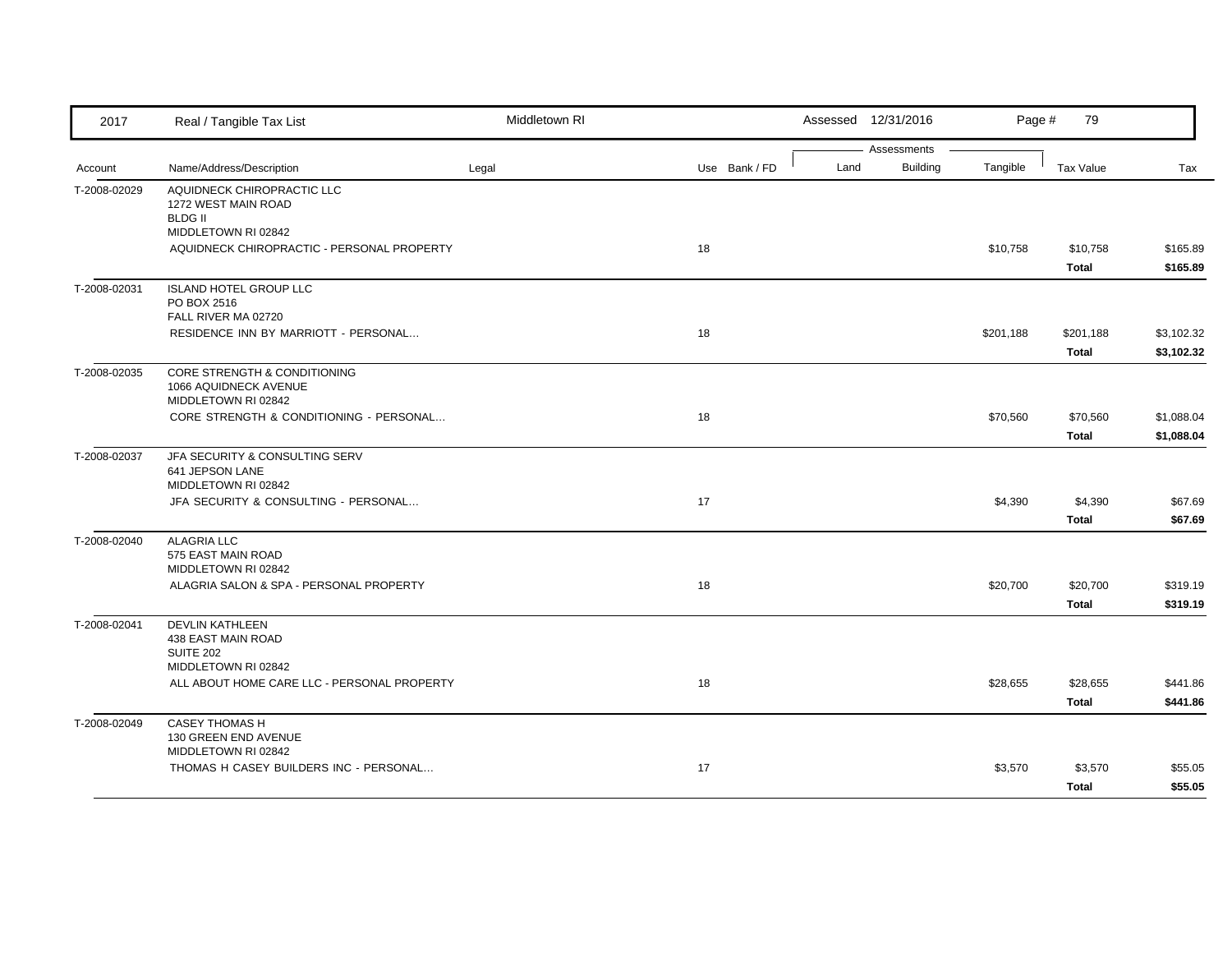| 2017         | Real / Tangible Tax List                                                                              | Middletown RI |               |      | Assessed 12/31/2016            | Page #   | 80                      |                      |
|--------------|-------------------------------------------------------------------------------------------------------|---------------|---------------|------|--------------------------------|----------|-------------------------|----------------------|
| Account      | Name/Address/Description                                                                              | Legal         | Use Bank / FD | Land | Assessments<br><b>Building</b> | Tangible | Tax Value               | Tax                  |
| T-2008-02051 | ALL STAR DANCE ACADEMY<br>KELLEY PAKENHAM DIRECTOR<br>1341 WEST MAIN RD STE 19<br>MIDDLETOWN RI 02842 |               |               |      |                                |          |                         |                      |
|              | ALL STAR DANCE ACADEMY - PERSONAL PROPERTY                                                            |               | 17            |      |                                | \$2,040  | \$2,040<br>Total        | \$31.46<br>\$31.46   |
| T-2008-02053 | ENVY SALON & SPA LLC<br>C/O MALINDA RODERICK<br>800 C AQUIDNECK AVE<br>MIDDLETOWN RI 02842            |               |               |      |                                |          |                         |                      |
|              | ENVY SALON & SPA - PERSONAL PROPERTY                                                                  |               | 18            |      |                                | \$12,240 | \$12,240<br>Total       | \$188.74<br>\$188.74 |
| T-2008-02054 | <b>GASTON MICHAEL</b><br><b>453 TURNER ROAD</b><br>MIDDLETOWN RI 02842                                |               |               |      |                                |          |                         |                      |
|              | MJ GASTON & ASSOCIATES - PERSONAL PROPERTY                                                            |               | 17            |      |                                | \$3,060  | \$3,060<br>Total        | \$47.19<br>\$47.19   |
| T-2008-02059 | TIERNO HENRY J III<br>28 HARVEY ROAD<br>MIDDLETOWN RI 02842                                           |               |               |      |                                |          |                         |                      |
|              | PRIME COMPUTER SERVICES - PERSONAL                                                                    |               | 18            |      |                                | \$5,318  | \$5,318<br><b>Total</b> | \$82.00<br>\$82.00   |
| T-2008-02065 | <b>WANDER KEN</b><br>2713 BIRDSEYE LANE<br>BOWIE MD 20715-3929                                        |               |               |      |                                |          |                         |                      |
|              | 2007 39' PROWLER - PERSONAL PROPERTY                                                                  |               | 45            |      |                                | \$12,967 | \$12,967<br>Total       | \$199.95<br>\$199.95 |
| T-2008-02070 | <b>KRAUSE MARY</b><br>77 DREW ROAD<br>HOLMES NY 12531                                                 |               |               |      |                                |          |                         |                      |
|              | 2004 22' JAYCO JAY FLIGHT - PERSONAL PROPERTY                                                         |               | 45            |      |                                | \$4,655  | \$4,655<br>Total        | \$71.78<br>\$71.78   |
| T-2008-02074 | RISING TIDE ANGLER INC<br>1037 AQUIDNECK AVENUE<br>MIDDLETOWN RI 02842                                |               |               |      |                                |          |                         |                      |
|              | THE SALTWATER EDGE - PERSONAL PROPERTY                                                                |               | 18            |      |                                | \$18,960 | \$18,960<br>Total       | \$292.36<br>\$292.36 |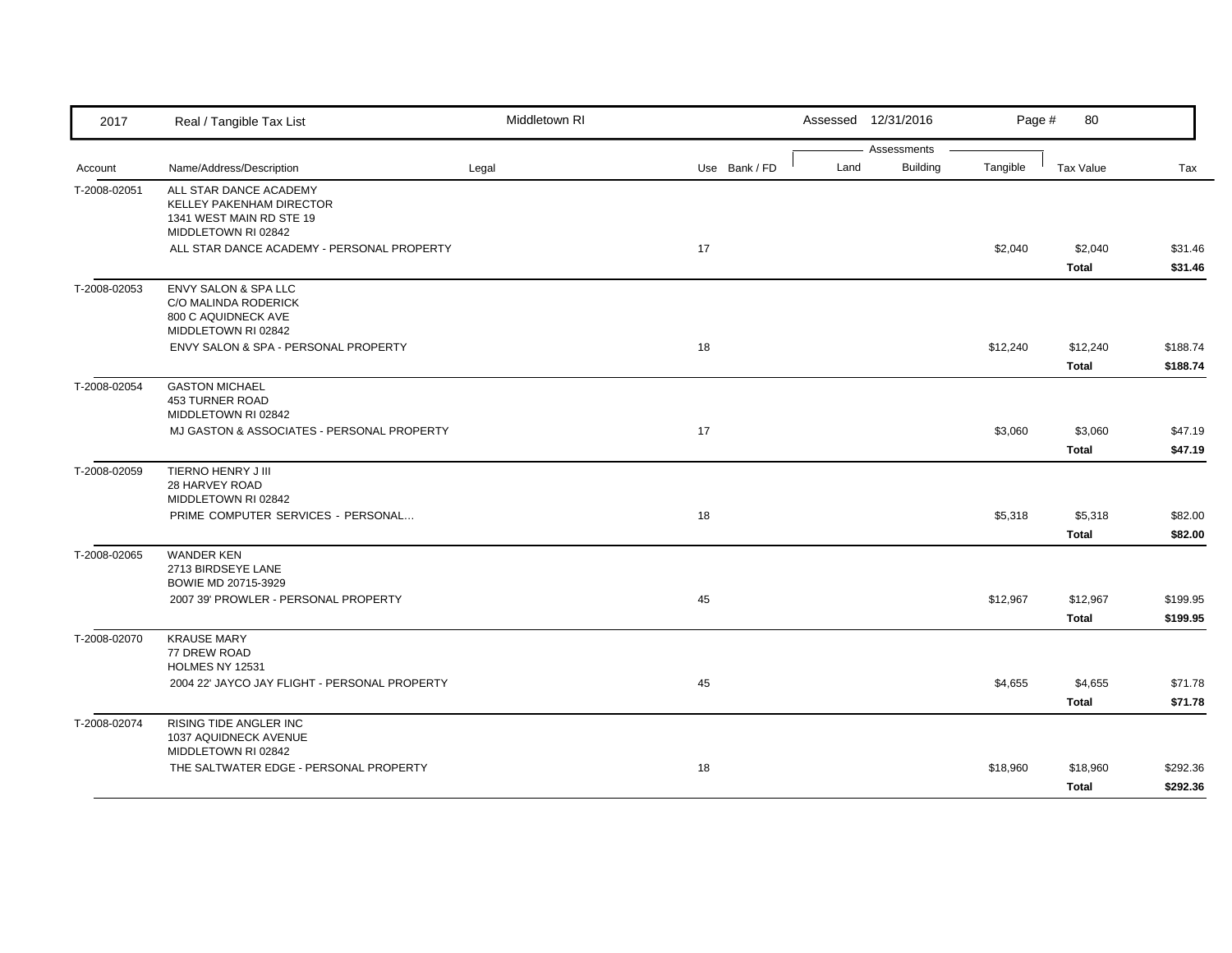| 2017         | Real / Tangible Tax List                                                                       | Middletown RI |               |      | Assessed 12/31/2016     | Page #   | 81                       |                          |
|--------------|------------------------------------------------------------------------------------------------|---------------|---------------|------|-------------------------|----------|--------------------------|--------------------------|
| Account      | Name/Address/Description                                                                       | Legal         | Use Bank / FD | Land | Assessments<br>Building | Tangible | <b>Tax Value</b>         | Tax                      |
| T-2008-02080 | TELE CONSULTANTS INC<br>4080 MCGINNIS FERRY RD<br><b>SUITE 903</b>                             |               |               |      |                         |          |                          |                          |
|              | ALPHARETTA GA 30005<br>TELE CONSULTANTS INC - PERSONAL PROPERTY                                |               | 18            |      |                         | \$16,042 | \$16,042<br>Total        | \$247.37<br>\$247.37     |
| T-2008-02081 | EPSILON SYSTEMS SOLUTIONS INC<br>9242 LIGHTWAVE AVENUE<br><b>STE 100</b><br>SAN DIEGO CA 92123 |               |               |      |                         |          |                          |                          |
|              | EPSILON SYSTEMS SOLUTIONS - PERSONAL                                                           |               | 17            |      |                         | \$3,207  | \$3,207<br>Total         | \$49.45<br>\$49.45       |
| T-2008-02083 | MOBILE STORAGE INC<br>81 PILSUDSKI STREET<br>PROVIDENCE RI 02909                               |               |               |      |                         |          |                          |                          |
|              | ADVANCED FINANCIAL - PERSONAL PROPERTY                                                         |               | 94            |      |                         | \$2,550  | \$2,550<br>Total         | \$39.32<br>\$39.32       |
| T-2008-02084 | PHARMAKIS CHARLES<br>18 SHANGRI LA LANE<br>MIDDLETOWN RI 02842                                 |               |               |      |                         |          |                          |                          |
|              | THE BUTLER DID IT - PERSONAL PROPERTY                                                          |               | 17            |      |                         | \$280    | \$280<br><b>Total</b>    | \$4.32<br>\$4.32         |
| T-2008-02085 | DIRECT CAPITAL CORPORATION<br>PROPERTY TAX COMPLIANCE<br>PO BOX 460709<br>HOUSTON TX 77056     |               |               |      |                         |          |                          |                          |
|              | DIRECT CAPITAL CORP - PERSONAL PROPERTY                                                        |               | 94            |      |                         | \$63,989 | \$63,989<br>Total        | \$986.71<br>\$986.71     |
| T-2008-02087 | UNIVERSITY ORTHOPEDICS<br>PO BOX 1119<br>PROVIDENCE RI 02901                                   |               |               |      |                         |          |                          |                          |
|              | UNIVERSITY ORTHOPEDICS - PERSONAL PROPERTY                                                     |               | 17            |      |                         | \$29,630 | \$29,630<br>Total        | \$456.89<br>\$456.89     |
| T-2008-02090 | NEWPORT NATIONAL GOLF CLUB<br>324 MITCHELLS LANE<br>MIDDLETOWN RI 02842                        |               |               |      |                         |          |                          |                          |
|              | NEWPORT NATIONAL GOLF CLUB - PERSONAL                                                          |               | 18            |      |                         | \$78,497 | \$78,497<br><b>Total</b> | \$1,210.42<br>\$1,210.42 |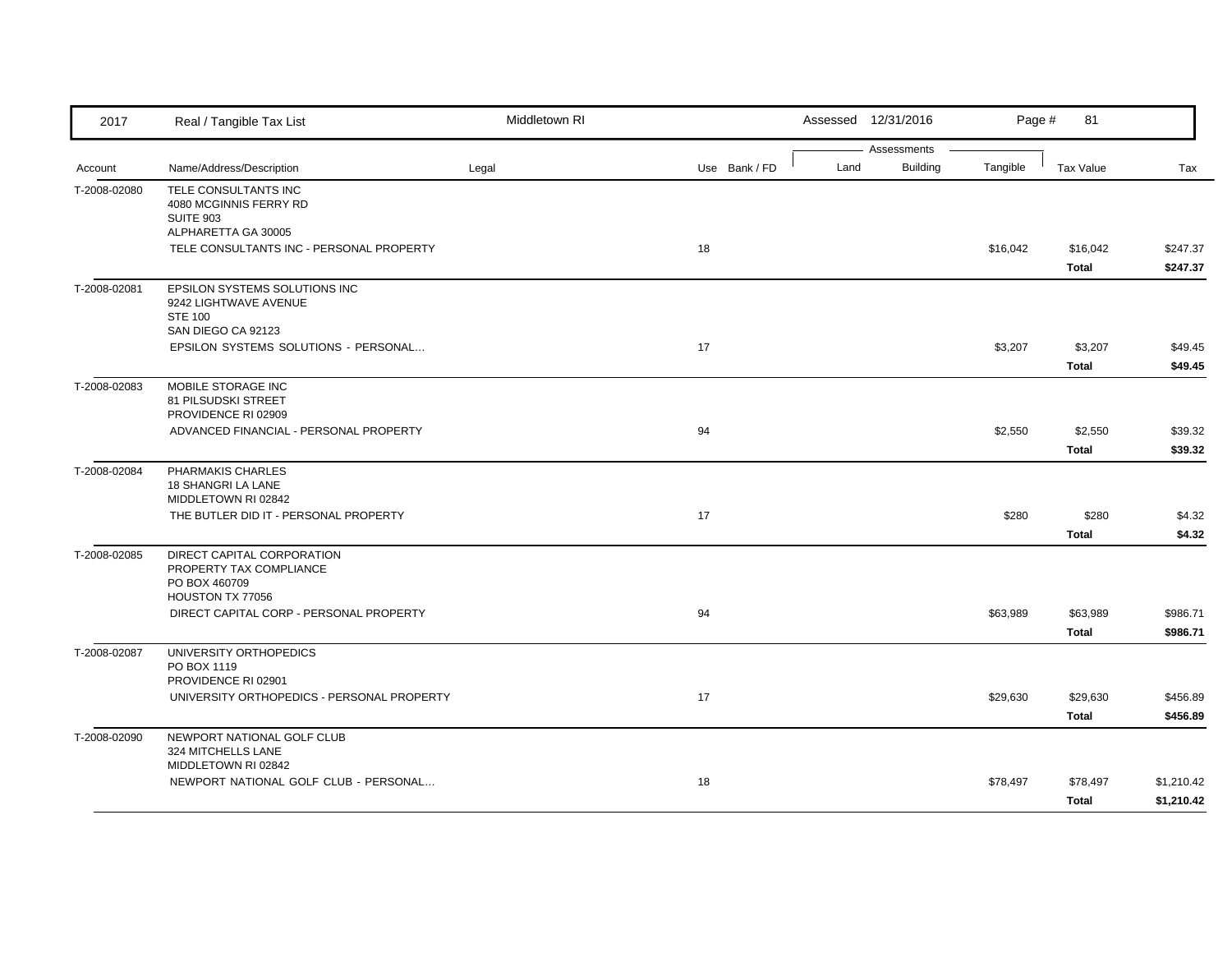| 2017         | Real / Tangible Tax List                     | Middletown RI |               |      | Assessed 12/31/2016 | Page #   | 82           |          |
|--------------|----------------------------------------------|---------------|---------------|------|---------------------|----------|--------------|----------|
|              |                                              |               |               |      | Assessments         |          |              |          |
| Account      | Name/Address/Description                     | Legal         | Use Bank / FD | Land | <b>Building</b>     | Tangible | Tax Value    | Tax      |
| T-2009-01028 | <b>JENKINS THOMAS JR</b>                     |               |               |      |                     |          |              |          |
|              | <b>17 HART STREET</b><br>MIDDLETOWN RI 02842 |               |               |      |                     |          |              |          |
|              | EFFECTIVE ELECTRIC - PERSONAL PROPERTY       |               | 17            |      |                     | \$4,780  | \$4,780      | \$73.71  |
|              |                                              |               |               |      |                     |          | Total        | \$73.71  |
| T-2009-01029 | SBA 2012 TC ASSETS LLC                       |               |               |      |                     |          |              |          |
|              | ATTN: TAX DEPT RI47732-A                     |               |               |      |                     |          |              |          |
|              | 8051 CONGRESS AVENUE                         |               |               |      |                     |          |              |          |
|              | BOCA RATON FL 33487-2797                     |               |               |      |                     |          |              |          |
|              | SBA 2012 TC ASSETS LLC - PERSONAL PROPERTY   |               | 18            |      |                     | \$14,337 | \$14,337     | \$221.08 |
|              |                                              |               |               |      |                     |          | Total        | \$221.08 |
| T-2009-01034 | MOBILE MINI INC                              |               |               |      |                     |          |              |          |
|              | C/O RYAN LLC                                 |               |               |      |                     |          |              |          |
|              | PO BOX 4900<br>SCOTTSDALE AZ 85261           |               |               |      |                     |          |              |          |
|              | MOBILE MINI INC - PERSONAL PROPERTY          |               | 94            |      |                     | \$3,596  | \$3,596      | \$55.45  |
|              |                                              |               |               |      |                     |          |              |          |
|              |                                              |               |               |      |                     |          | Total        | \$55.45  |
| T-2009-01037 | PATTISON SIGN GROUP                          |               |               |      |                     |          |              |          |
|              | 555 ELLESMERE ROAD<br>TORONTO ON MIR4E8      |               |               |      |                     |          |              |          |
|              | PATTISON SIGN GROUP - PERSONAL PROPERTY      |               | 94            |      |                     | \$9,510  | \$9,510      | \$146.64 |
|              |                                              |               |               |      |                     |          | Total        | \$146.64 |
| T-2009-01044 | <b>SMITH GLENN</b>                           |               |               |      |                     |          |              |          |
|              | 1 SUNSET HILL ROAD                           |               |               |      |                     |          |              |          |
|              | MIDDLETOWN RI 02842                          |               |               |      |                     |          |              |          |
|              | GLENN SMITH CONSTRUCTION - PERSONAL          |               | 17            |      |                     | \$3,978  | \$3,978      | \$61.34  |
|              |                                              |               |               |      |                     |          | <b>Total</b> | \$61.34  |
| T-2009-01047 | BONNIER CORPORATION                          |               |               |      |                     |          |              |          |
|              | 460 N ORLANDO AVE                            |               |               |      |                     |          |              |          |
|              | <b>SUITE 200</b>                             |               |               |      |                     |          |              |          |
|              | WINTER PARK FL 32789                         |               |               |      |                     |          |              |          |
|              | BONNIER CORPORATION - PERSONAL PROPERTY      |               | 18            |      |                     | \$26,924 | \$26,924     | \$415.17 |
|              |                                              |               |               |      |                     |          | <b>Total</b> | \$415.17 |
| T-2009-01048 | MIDDLETOWN SELF-STORAGE LLC                  |               |               |      |                     |          |              |          |
|              | 909 AQUIDNECK AVENUE<br>MIDDLETOWN RI 02842  |               |               |      |                     |          |              |          |
|              | MIDDLETOWN SELF STORAGE CENTER -             |               | 17            |      |                     | \$8,160  | \$8,160      | \$125.83 |
|              |                                              |               |               |      |                     |          | Total        | \$125.83 |
|              |                                              |               |               |      |                     |          |              |          |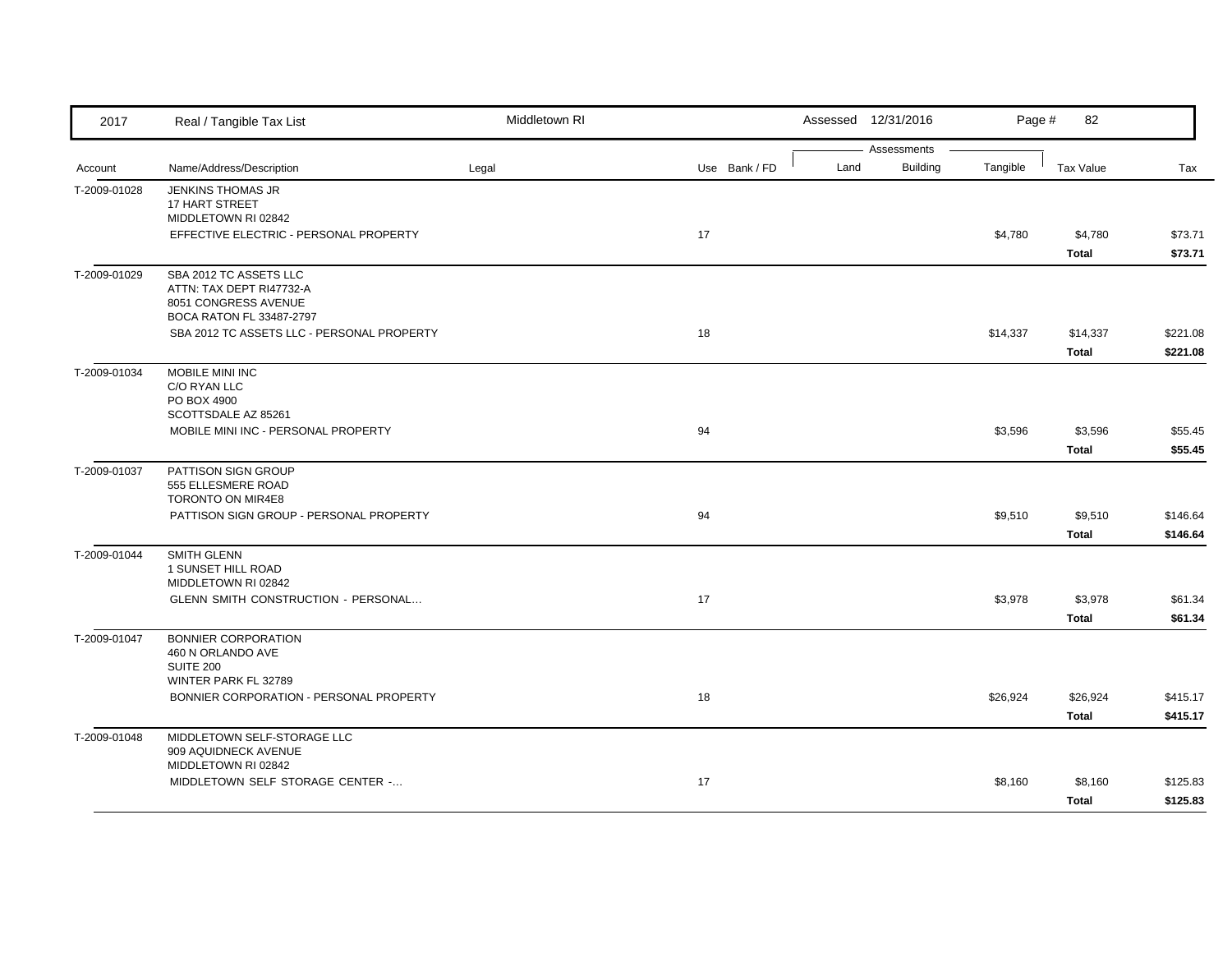| 2017         | Real / Tangible Tax List                                        | Middletown RI |               | Assessed 12/31/2016 |          | Page #   | 83               |                      |
|--------------|-----------------------------------------------------------------|---------------|---------------|---------------------|----------|----------|------------------|----------------------|
|              |                                                                 |               |               | Assessments         |          |          |                  |                      |
| Account      | Name/Address/Description                                        | Legal         | Use Bank / FD | Land                | Building | Tangible | <b>Tax Value</b> | Tax                  |
| T-2009-01052 | USV OPTICAL INC                                                 |               |               |                     |          |          |                  |                      |
|              | PO BOX 187<br>GLENDORA NJ 08029                                 |               |               |                     |          |          |                  |                      |
|              | BJ'S OPTICAL #4306 - PERSONAL PROPERTY                          |               | 17            |                     |          | \$1,947  | \$1,947          | \$30.02              |
|              |                                                                 |               |               |                     |          |          | Total            | \$30.02              |
| T-2009-01053 | AVIS RENT A CAR SYSTEM INC                                      |               |               |                     |          |          |                  |                      |
|              | RYAN LLC - DEPT 152                                             |               |               |                     |          |          |                  |                      |
|              | PO BOX 4900                                                     |               |               |                     |          |          |                  |                      |
|              | SCOTTSDALE AZ 85261-4900<br>AVIS RENT A CAR - PERSONAL PROPERTY |               | 18            |                     |          |          | \$26,881         |                      |
|              |                                                                 |               |               |                     |          | \$26,881 | Total            | \$414.51<br>\$414.51 |
| T-2009-01054 | <b>CAREY RICHMOND &amp; VIKING</b>                              |               |               |                     |          |          |                  |                      |
|              | 2 CORPORATE PLACE                                               |               |               |                     |          |          |                  |                      |
|              | <b>STE 306</b>                                                  |               |               |                     |          |          |                  |                      |
|              | MIDDLETOWN RI 02842                                             |               |               |                     |          |          |                  |                      |
|              | CAREY RICHMOND & VIKING - PERSONAL PROPERTY                     |               | 18            |                     |          | \$40,800 | \$40,800         | \$629.14             |
|              |                                                                 |               |               |                     |          |          | Total            | \$629.14             |
| T-2009-01056 | <b>NELSON JOHN ERIK</b>                                         |               |               |                     |          |          |                  |                      |
|              | 25 BARTLEETT ROAD                                               |               |               |                     |          |          |                  |                      |
|              | MIDDLETOWN RI 02842                                             |               |               |                     |          |          |                  |                      |
|              | JOHN ERIK NELSON PROPERTIES - PERSONAL                          |               | 17            |                     |          | \$2,040  | \$2,040          | \$31.46              |
| T-2009-01057 | <b>KKR PROPERTY MANAGEMENT</b>                                  |               |               |                     |          |          | Total            | \$31.46              |
|              | 26 VALLEY ROAD                                                  |               |               |                     |          |          |                  |                      |
|              | <b>STE 203</b>                                                  |               |               |                     |          |          |                  |                      |
|              | MIDDLETOWN RI 02842                                             |               |               |                     |          |          |                  |                      |
|              | PREMIER PROPERTY MANAGEMENT - PERSONAL                          |               | 17            |                     |          | \$6,430  | \$6,430          | \$99.15              |
|              |                                                                 |               |               |                     |          |          | Total            | \$99.15              |
| T-2009-01059 | <b>BRODEN MILLWORKS LLC</b>                                     |               |               |                     |          |          |                  |                      |
|              | 185 OLIPHANT LANE                                               |               |               |                     |          |          |                  |                      |
|              | MIDDLETOWN RI 02842                                             |               |               |                     |          |          |                  |                      |
|              | BRODEN MILLWORKS & SUPPLY - PERSONAL                            |               | 17            |                     |          | \$2,300  | \$2,300          | \$35.47              |
|              |                                                                 |               |               |                     |          |          | Total            | \$35.47              |
| T-2009-01061 | THE SALON N BARBERSHOP                                          |               |               |                     |          |          |                  |                      |
|              | 1700 WEST MAIN ROAD<br>MIDDLETOWN RI 02842                      |               |               |                     |          |          |                  |                      |
|              | THE SALON N BARBER SHOP - PERSONAL PROPERTY                     |               | 18            |                     |          | \$7,000  | \$7,000          | \$107.94             |
|              |                                                                 |               |               |                     |          |          | Total            | \$107.94             |
|              |                                                                 |               |               |                     |          |          |                  |                      |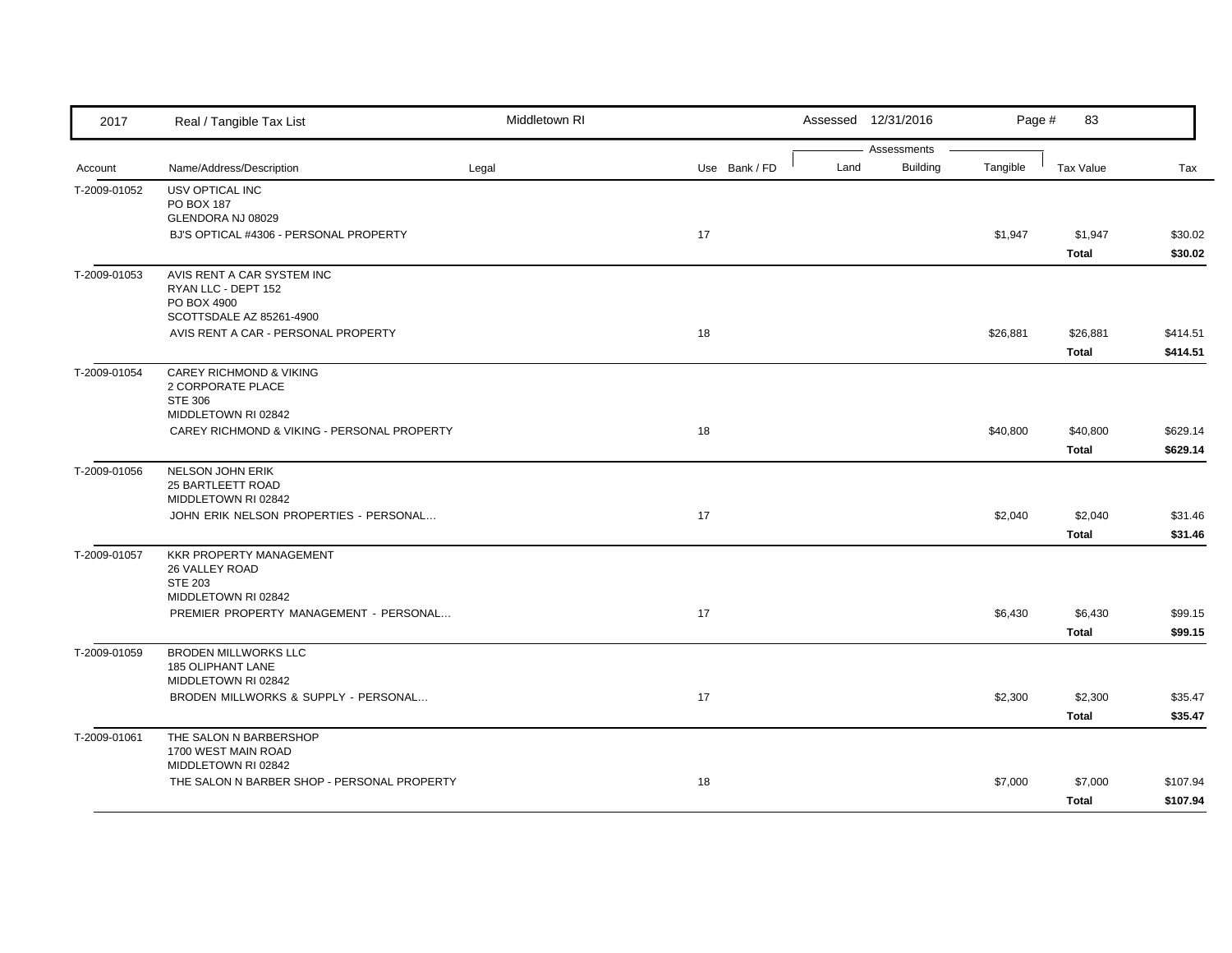| 2017         | Real / Tangible Tax List                                   | Middletown RI |               |      | Assessed 12/31/2016            | Page #   | 84               |            |
|--------------|------------------------------------------------------------|---------------|---------------|------|--------------------------------|----------|------------------|------------|
|              |                                                            |               |               | Land | Assessments<br><b>Building</b> | Tangible |                  |            |
| Account      | Name/Address/Description<br>BEHR PAINT CORP - RI0004287THD | Legal         | Use Bank / FD |      |                                |          | <b>Tax Value</b> | Tax        |
| T-2009-01391 | RYAN LLC - DEPT 720                                        |               |               |      |                                |          |                  |            |
|              | PO BOX 4900<br>SCOTTSDALE AZ 85261-4900                    |               |               |      |                                |          |                  |            |
|              | BEHR PAINT CORP @ HOME DEPOT - PERSONAL                    |               | 17            |      |                                | \$22,912 | \$22,912         | \$353.30   |
|              |                                                            |               |               |      |                                |          | Total            | \$353.30   |
| T-2009-01397 | JJ NEWPORT GROUP INC                                       |               |               |      |                                |          |                  |            |
|              | 216 GRAY CRAIG ROAD<br>MIDDLETOWN RI 02842                 |               |               |      |                                |          |                  |            |
|              | JJ NEWPORT GROUP INC - PERSONAL PROPERTY                   |               | 17            |      |                                | \$3,625  | \$3,625          | \$55.90    |
|              |                                                            |               |               |      |                                |          | <b>Total</b>     | \$55.90    |
| T-2010-02054 | AMERIGAS PROPANE LP                                        |               |               |      |                                |          |                  |            |
|              | C/O THE ALBANO GROUP<br>PO BOX 1240                        |               |               |      |                                |          |                  |            |
|              | MANCHESTER NH 03105                                        |               |               |      |                                |          |                  |            |
|              | AMERIGAS PROPANE LP - PERSONAL PROPERTY                    |               | 94            |      |                                | \$735    | \$735            | \$11.33    |
|              |                                                            |               |               |      |                                |          | <b>Total</b>     | \$11.33    |
| T-2010-02056 | <b>OSTHEIMER GREG</b>                                      |               |               |      |                                |          |                  |            |
|              | 48 GUN CLUB ROAD<br>STAMFORD CT 06903                      |               |               |      |                                |          |                  |            |
|              | ROCKY BROOK ORCHARD - PERSONAL PROPERTY                    |               | 17            |      |                                | \$3,000  | \$3,000          | \$46.26    |
|              |                                                            |               |               |      |                                |          | Total            | \$46.26    |
| T-2010-02062 | <b>REAL D INC</b>                                          |               |               |      |                                |          |                  |            |
|              | PO BOX 52307<br>ATLANTA GA 30355-0307                      |               |               |      |                                |          |                  |            |
|              | REAL D INC - PERSONAL PROPERTY                             |               | 94            |      |                                | \$7,519  | \$7,519          | \$115.94   |
|              |                                                            |               |               |      |                                |          | Total            | \$115.94   |
| T-2010-02064 | NEWPORT LANDINGS LLC                                       |               |               |      |                                |          |                  |            |
|              | 131 LAKE ERIE STREET<br>MIDDLETOWN RI 02842                |               |               |      |                                |          |                  |            |
|              | LANDINGS LLC - PERSONAL PROPERTY                           |               | 18            |      |                                | \$68,140 | \$68,140         | \$1,050.72 |
|              |                                                            |               |               |      |                                |          | Total            | \$1,050.72 |
| T-2010-02066 | FLORIDAS NATURAL FOOD SERVICE                              |               |               |      |                                |          |                  |            |
|              | 20205 HWY 27<br>LAKE WALES FL 33853                        |               |               |      |                                |          |                  |            |
|              | FLORIDA'S NATURAL FOOD SRVC - PERSONAL                     |               | 94            |      |                                | \$2,107  | \$2,107          | \$32.49    |
|              |                                                            |               |               |      |                                |          | Total            | \$32.49    |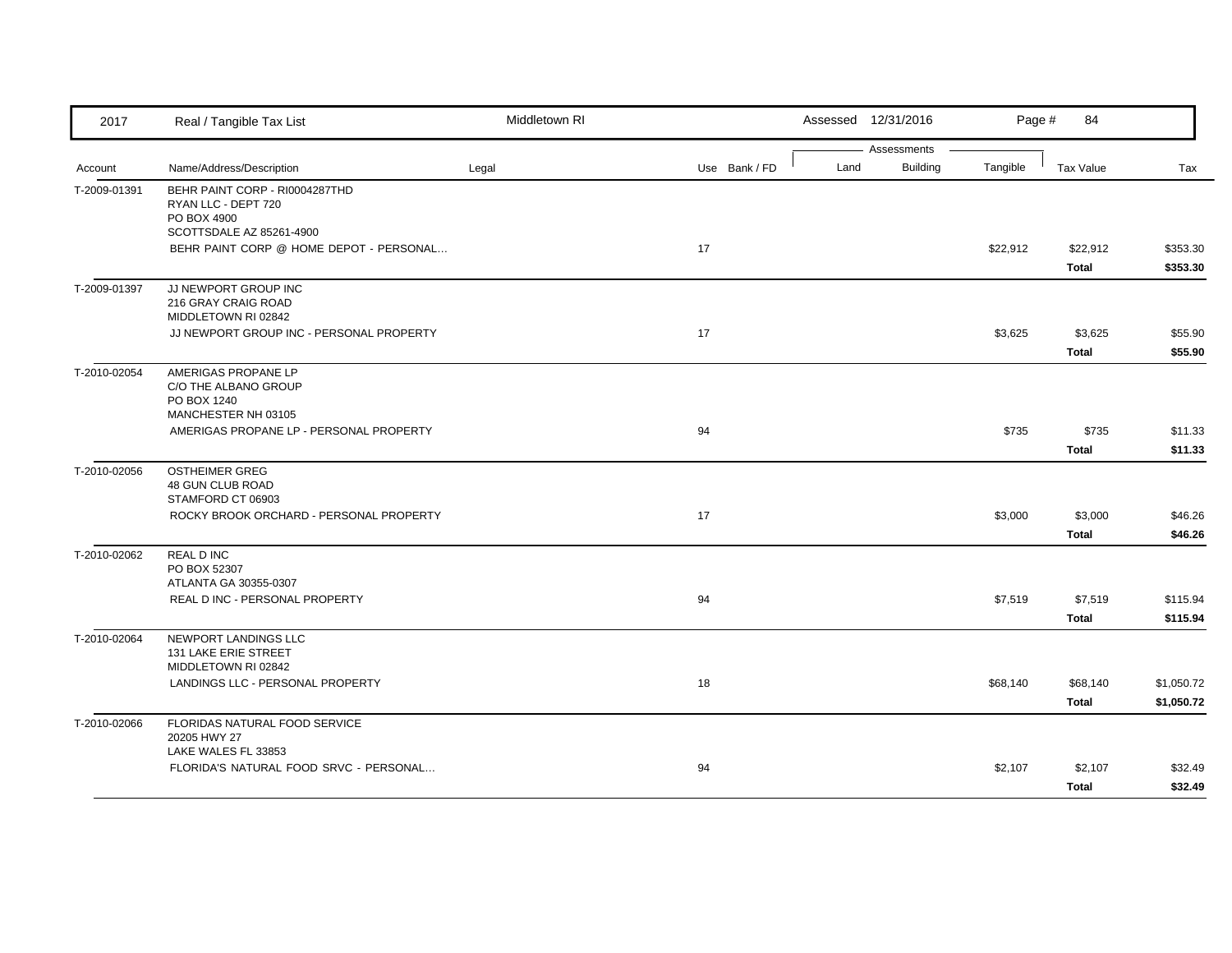| 2017         | Real / Tangible Tax List                                                          | Middletown RI |               | Assessed 12/31/2016 |                             | Page #<br>85             |                      |
|--------------|-----------------------------------------------------------------------------------|---------------|---------------|---------------------|-----------------------------|--------------------------|----------------------|
| Account      | Name/Address/Description                                                          | Legal         | Use Bank / FD | Assessments<br>Land | <b>Building</b><br>Tangible | Tax Value                | Tax                  |
| T-2010-02076 | MB FINANCIAL BANK NA<br>1611 N INTERSTATE 35E<br>SUITE 428<br>CARROLLTON TX 75006 |               |               |                     |                             |                          |                      |
|              | MB FINANCIAL BANK NA - PERSONAL PROPERTY                                          |               | 94            |                     | \$893                       | \$893<br><b>Total</b>    | \$13.77<br>\$13.77   |
| T-2010-02094 | <b>MOSIADES LLC</b><br>42 AQUIDNECK AVENUE<br>MIDDLETOWN RI 02842                 |               |               |                     |                             |                          |                      |
|              | RHEA'S INN BY THE SEA - PERSONAL PROPERTY                                         |               | 18            |                     | \$57,846                    | \$57,846<br><b>Total</b> | \$891.99<br>\$891.99 |
| T-2010-02102 | <b>TRAVERS DAVID</b><br>51 AMESBURY CIRCLE<br>MIDDLETOWN RI 02842                 |               |               |                     |                             |                          |                      |
|              | DAVE THE PAINTER - PERSONAL PROPERTY                                              |               | 17            |                     | \$714                       | \$714<br>Total           | \$11.01<br>\$11.01   |
| T-2010-02114 | SMUCKER FOODSERVICE INC<br>PO BOX 3576<br>CHICAGO IL 60654                        |               |               |                     |                             |                          |                      |
|              | SMUCKER FOODSERVICE INC - PERSONAL                                                |               | 94            |                     | \$3,755                     | \$3,755<br><b>Total</b>  | \$57.90<br>\$57.90   |
| T-2010-02116 | EAGLE LEASING COMPANY<br>PO BOX 923<br>ORANGE CT 06477                            |               |               |                     |                             |                          |                      |
|              | EAGLE LEASING COMPANY - PERSONAL PROPERTY                                         |               | 94            |                     | \$10,365                    | \$10,365<br><b>Total</b> | \$159.83<br>\$159.83 |
| T-2010-02120 | <b>COSTA WALTER &amp; APRIL</b><br>104 ELLERY AVENUE<br>MIDDLETOWN RI 02842       |               |               |                     |                             |                          |                      |
|              | ISLAND CHIMNEY SERVICES LLC - PERSONAL                                            |               | 17            |                     | \$1,690                     | \$1,690<br>Total         | \$26.06<br>\$26.06   |
| T-2010-02128 | LEET TECHNOLOGIES LLC<br>1 JEAN STREET<br>MIDDLETOWN RI 02842                     |               |               |                     |                             |                          |                      |
|              | LEET TECHNOLOGIES LLC - PERSONAL PROPERTY                                         |               | 17            |                     | \$3,570                     | \$3,570<br>Total         | \$55.05<br>\$55.05   |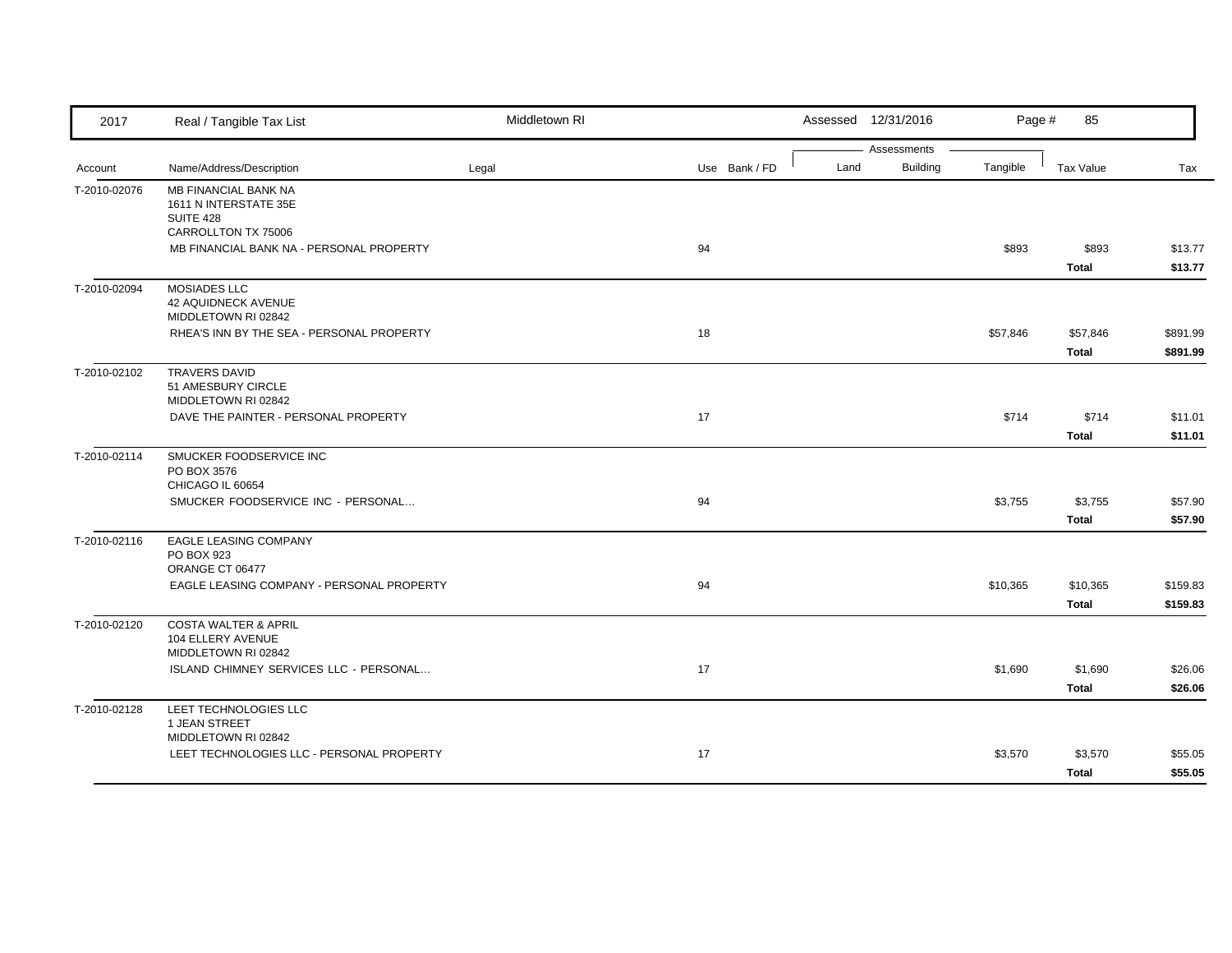| 2017         | Real / Tangible Tax List                                                     | Middletown RI |               | Assessed 12/31/2016                    | Page #   | 86                       |                      |
|--------------|------------------------------------------------------------------------------|---------------|---------------|----------------------------------------|----------|--------------------------|----------------------|
| Account      | Name/Address/Description                                                     | Legal         | Use Bank / FD | Assessments<br><b>Building</b><br>Land | Tangible | Tax Value                | Tax                  |
| T-2010-02130 | <b>SPRINT</b><br>1364 WEST MAIN ROAD<br>MIDDLETOWN RI 02842                  |               |               |                                        |          |                          |                      |
|              | SPRINT - PERSONAL PROPERTY                                                   |               | 17            |                                        | \$1,150  | \$1,150<br>Total         | \$17.73<br>\$17.73   |
| T-2010-02134 | <b>BRAGA ANTONIO</b><br>226 DICENCO BLVD<br>MARLBOROUGH MA 01752             |               |               |                                        |          |                          |                      |
|              | 2010 KEYSTONE PASSPORT - PERSONAL PROPERTY                                   |               | 45            |                                        | \$10,930 | \$10,930<br>Total        | \$168.54<br>\$168.54 |
| T-2010-02140 | <b>LALIBERTE PAUL</b><br>139 EMORY STREET<br>ATTLEBORO MA 02703              |               |               |                                        |          |                          |                      |
|              | 2014 40' CEDAR CREEK COTTAGE - PERSONAL                                      |               | 45            |                                        | \$50,179 | \$50,179<br><b>Total</b> | \$773.76<br>\$773.76 |
| T-2010-02156 | <b>MEDVANTX INC</b><br>9276 SCRANTON ROAD<br>SUITE 100<br>SAN DIEGO CA 92121 |               |               |                                        |          |                          |                      |
|              | MEDVANTX INC - PERSONAL PROPERTY                                             |               | 17            |                                        | \$2,060  | \$2,060<br>Total         | \$31.77<br>\$31.77   |
| T-2010-02158 | MURPHY JOHN<br><b>4 SPRUCE AVENUE</b><br>MIDDLETOWN RI 02842                 |               |               |                                        |          |                          |                      |
|              | JLM LANDSCAPING - PERSONAL PROPERTY                                          |               | 17            |                                        | \$6,120  | \$6,120<br>Total         | \$94.37<br>\$94.37   |
| T-2010-02172 | <b>GUNN-MITCHELL LLC</b><br><b>6 GUERNCY CT</b><br>NEWPORT RI 02840          |               |               |                                        |          |                          |                      |
|              | THE FINER CONSIGNER OF NEWPORT - PERSONAL                                    |               | 17            |                                        | \$2,360  | \$2,360<br>Total         | \$36.39<br>\$36.39   |
| T-2010-02182 | <b>BIRDS EYE VIEW INC</b><br>211 AIRPORT ROAD ACCESS<br>MIDDLETOWN RI 02842  |               |               |                                        |          |                          |                      |
|              | BIRDS EYE VIEW HELICOPTERS - PERSONAL                                        |               | 18            |                                        | \$3,258  | \$3,258<br>Total         | \$50.24<br>\$50.24   |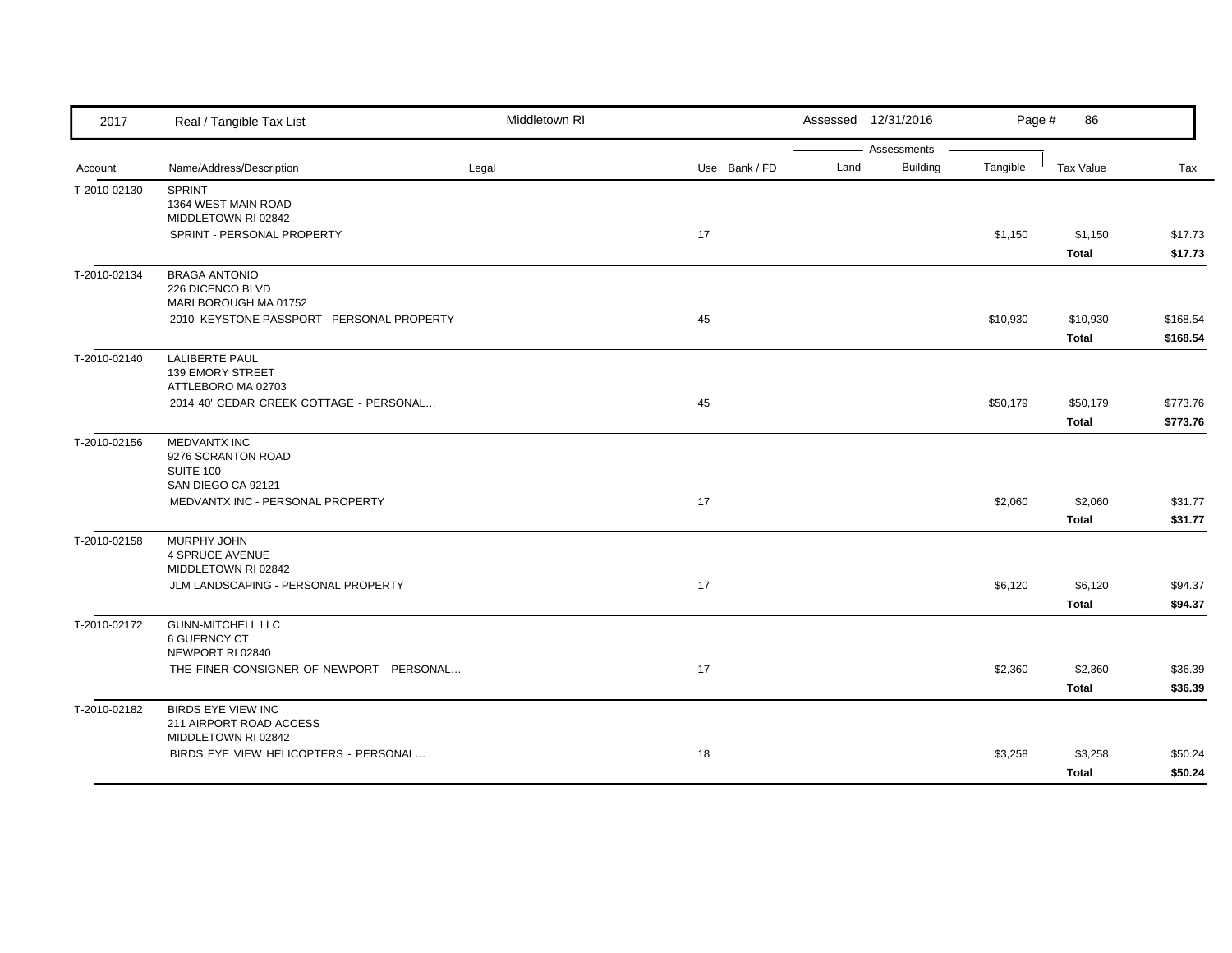| 2017         | Real / Tangible Tax List                                    | Middletown RI |               |      | Assessed 12/31/2016 | Page #    | 87               |            |
|--------------|-------------------------------------------------------------|---------------|---------------|------|---------------------|-----------|------------------|------------|
|              |                                                             |               |               |      | Assessments         |           |                  |            |
| Account      | Name/Address/Description                                    | Legal         | Use Bank / FD | Land | <b>Building</b>     | Tangible  | <b>Tax Value</b> | Tax        |
| T-2010-02186 | <b>HARKEN INC</b><br>N15 W24983 BLUEMOUND ROAD              |               |               |      |                     |           |                  |            |
|              | PEWAUKEE WI 53072                                           |               |               |      |                     |           |                  |            |
|              | HARKEN INC - PERSONAL PROPERTY                              |               | 18            |      |                     | \$60,603  | \$60,603         | \$934.50   |
|              |                                                             |               |               |      |                     |           | Total            | \$934.50   |
| T-2011-00002 | <b>CENTERPLATE INC</b>                                      |               |               |      |                     |           |                  |            |
|              | <b>RYAN LLC</b>                                             |               |               |      |                     |           |                  |            |
|              | PO BOX 56607                                                |               |               |      |                     |           |                  |            |
|              | ATLANTA GA 30343<br>ISLAND 10 CINEMA - PERSONAL PROPERTY    |               | 18            |      |                     |           |                  |            |
|              |                                                             |               |               |      |                     | \$10,137  | \$10,137         | \$156.31   |
|              |                                                             |               |               |      |                     |           | Total            | \$156.31   |
| T-2011-00003 | WEST MARINE PRODUCTS<br>C/O TAX DEPT                        |               |               |      |                     |           |                  |            |
|              | PO BOX 969                                                  |               |               |      |                     |           |                  |            |
|              | <b>RED OAK TX 75154</b>                                     |               |               |      |                     |           |                  |            |
|              | WEST MARINE #1246 - PERSONAL PROPERTY                       |               | 18            |      |                     | \$526,203 | \$526,203        | \$8,114.05 |
|              |                                                             |               |               |      |                     |           | <b>Total</b>     | \$8,114.05 |
| T-2011-00006 | NEW ENGLAND GRILL COMPANY                                   |               |               |      |                     |           |                  |            |
|              | 750 AQUIDNECK AVENUE                                        |               |               |      |                     |           |                  |            |
|              | MIDDLETOWN RI 02842<br>NEW ENGLAND GRILL COMPANY - PERSONAL |               | 18            |      |                     | \$7,300   | \$7,300          |            |
|              |                                                             |               |               |      |                     |           |                  | \$112.57   |
|              |                                                             |               |               |      |                     |           | Total            | \$112.57   |
| T-2011-00008 | DENNIS BROTHERS LLC<br>699 AQUIDNECK AVENUE                 |               |               |      |                     |           |                  |            |
|              | MIDDLETOWN RI 02842                                         |               |               |      |                     |           |                  |            |
|              | DENNIS BROTHERS LLC - PERSONAL PROPERTY                     |               | 17            |      |                     | \$2,688   | \$2,688          | \$41.45    |
|              |                                                             |               |               |      |                     |           | Total            | \$41.45    |
| T-2011-00011 | CARDIS DEPT STORE INC                                       |               |               |      |                     |           |                  |            |
|              | ONE FURNITURE WAY                                           |               |               |      |                     |           |                  |            |
|              | SWANSEA MA 02777                                            |               |               |      |                     |           |                  |            |
|              | CARDIS MATTRESSES - PERSONAL PROPERTY                       |               | 18            |      |                     | \$20,700  | \$20,700         | \$319.19   |
|              |                                                             |               |               |      |                     |           | Total            | \$319.19   |
| T-2011-00016 | CHENG LING                                                  |               |               |      |                     |           |                  |            |
|              | 170 AQUIDNECK AVENUE<br>MIDDLETOWN RI 02842                 |               |               |      |                     |           |                  |            |
|              | AQUIDNECK ISLAND ACUPUNCTURE - PERSONAL                     |               | 17            |      |                     | \$5,498   | \$5,498          | \$84.78    |
|              |                                                             |               |               |      |                     |           | Total            | \$84.78    |
|              |                                                             |               |               |      |                     |           |                  |            |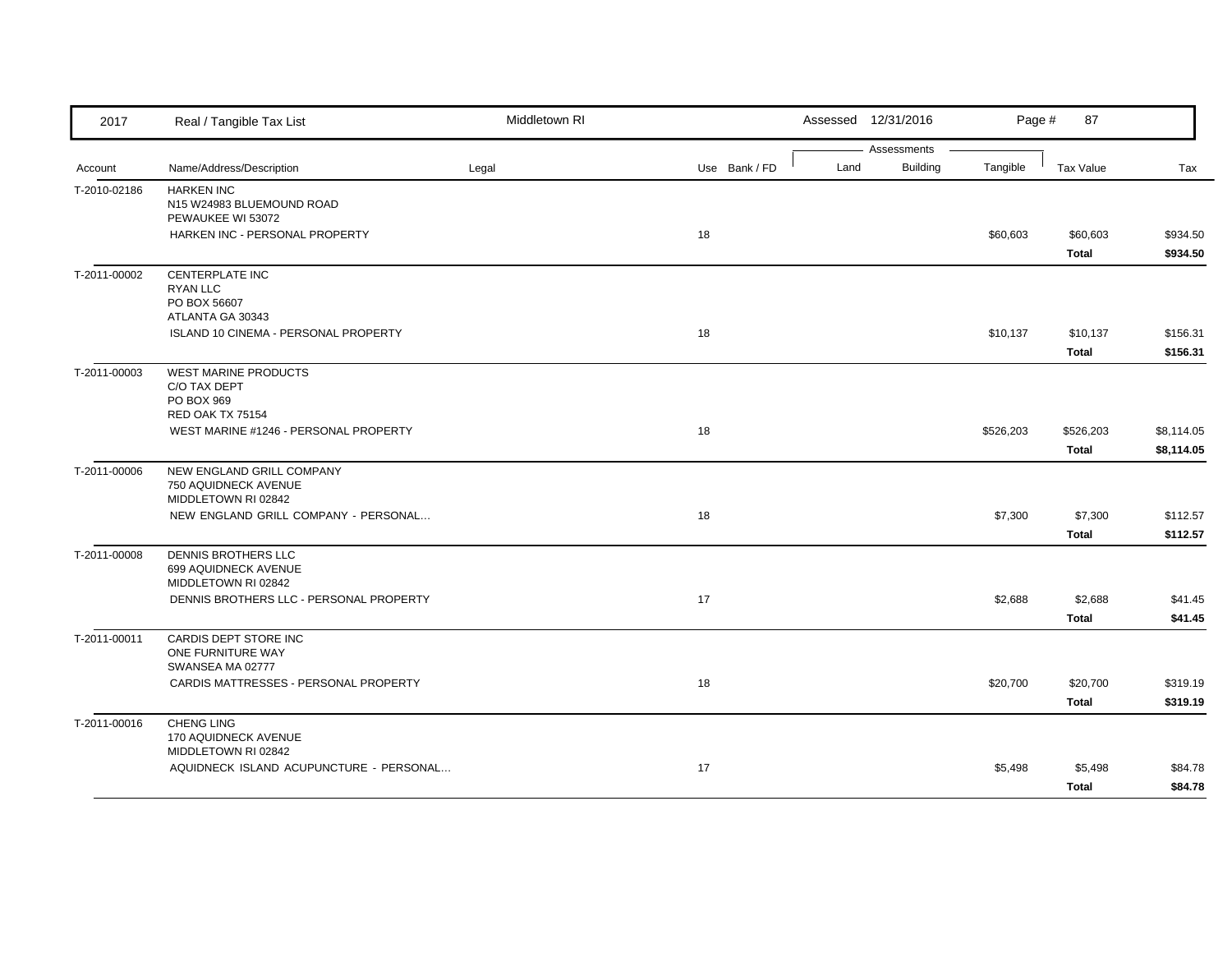| 2017         | Real / Tangible Tax List                   | Middletown RI |               |      | Assessed 12/31/2016 | Page #   | 88               |          |
|--------------|--------------------------------------------|---------------|---------------|------|---------------------|----------|------------------|----------|
|              |                                            |               |               |      | Assessments         |          |                  |          |
| Account      | Name/Address/Description                   | Legal         | Use Bank / FD | Land | <b>Building</b>     | Tangible | <b>Tax Value</b> | Tax      |
| T-2011-00022 | <b>BALTAZAR ARMANDO</b><br>54 SOUTH STREET |               |               |      |                     |          |                  |          |
|              | MARLBOROUGH MA 01752                       |               |               |      |                     |          |                  |          |
|              | 1989 33' CITATION 34S - PERSONAL PROPERTY  |               | 45            |      |                     | \$2,212  | \$2,212          | \$34.11  |
|              |                                            |               |               |      |                     |          | Total            | \$34.11  |
| T-2011-00028 | MARGOLIS SHAWN                             |               |               |      |                     |          |                  |          |
|              | 1151 AQUIDNECK AVENUE                      |               |               |      |                     |          |                  |          |
|              | SUITE <sub>1</sub><br>MIDDLETOWN RI 02842  |               |               |      |                     |          |                  |          |
|              | SIGS PLACE LLC - PERSONAL PROPERTY         |               | 18            |      |                     | \$46,828 | \$46,828         | \$722.09 |
|              |                                            |               |               |      |                     |          | <b>Total</b>     | \$722.09 |
| T-2011-00029 | UNIVERSAL HOSPITAL SRVS INC                |               |               |      |                     |          |                  |          |
|              | 1301 INTERNATIONAL PKWY                    |               |               |      |                     |          |                  |          |
|              | <b>SUITE 300</b>                           |               |               |      |                     |          |                  |          |
|              | SUNRISE FL 33323                           |               |               |      |                     |          |                  |          |
|              | UNIVERSAL HOSPITAL SERVICES - PERSONAL     |               | 94            |      |                     | \$5,269  | \$5,269          | \$81.25  |
|              |                                            |               |               |      |                     |          | Total            | \$81.25  |
| T-2011-00040 | NEWPORT FESTIVALS FOUNDATION               |               |               |      |                     |          |                  |          |
|              | PO BOX 650<br><b>ESSEX MA 01929</b>        |               |               |      |                     |          |                  |          |
|              | NEWPORT FOLK & JAZZ FESTIVALS - PERSONAL   |               | 17            |      |                     | \$2,604  | \$2,604          | \$40.15  |
|              |                                            |               |               |      |                     |          | Total            | \$40.15  |
| T-2011-00041 | LONG GUY E                                 |               |               |      |                     |          |                  |          |
|              | 703 GREEN END AVE                          |               |               |      |                     |          |                  |          |
|              | MIDDLETOWN RI 02842                        |               |               |      |                     |          |                  |          |
|              | AQUIDNECK COMPUTER WORKS - PERSONAL        |               | 17            |      |                     | \$3,000  | \$3,000          | \$46.26  |
|              |                                            |               |               |      |                     |          | Total            | \$46.26  |
| T-2011-00042 | <b>WARD DR KRISTIN</b>                     |               |               |      |                     |          |                  |          |
|              | 1150 AQUIDNECK AVENUE<br>SUITE A           |               |               |      |                     |          |                  |          |
|              | MIDDLETOWN RI 02842                        |               |               |      |                     |          |                  |          |
|              | HEALING POINT - PERSONAL PROPERTY          |               | 17            |      |                     | \$2,000  | \$2,000          | \$30.84  |
|              |                                            |               |               |      |                     |          | Total            | \$30.84  |
| T-2011-00043 | <b>BERNARD SUSAN</b>                       |               |               |      |                     |          |                  |          |
|              | 16 CIRCLE DR                               |               |               |      |                     |          |                  |          |
|              | MIDDLETOWN RI 02842                        |               |               |      |                     |          |                  |          |
|              | SUSAN BERNARD ELECTROLYSIS - PERSONAL      |               | 17            |      |                     | \$353    | \$353            | \$5.44   |
|              |                                            |               |               |      |                     |          | Total            | \$5.44   |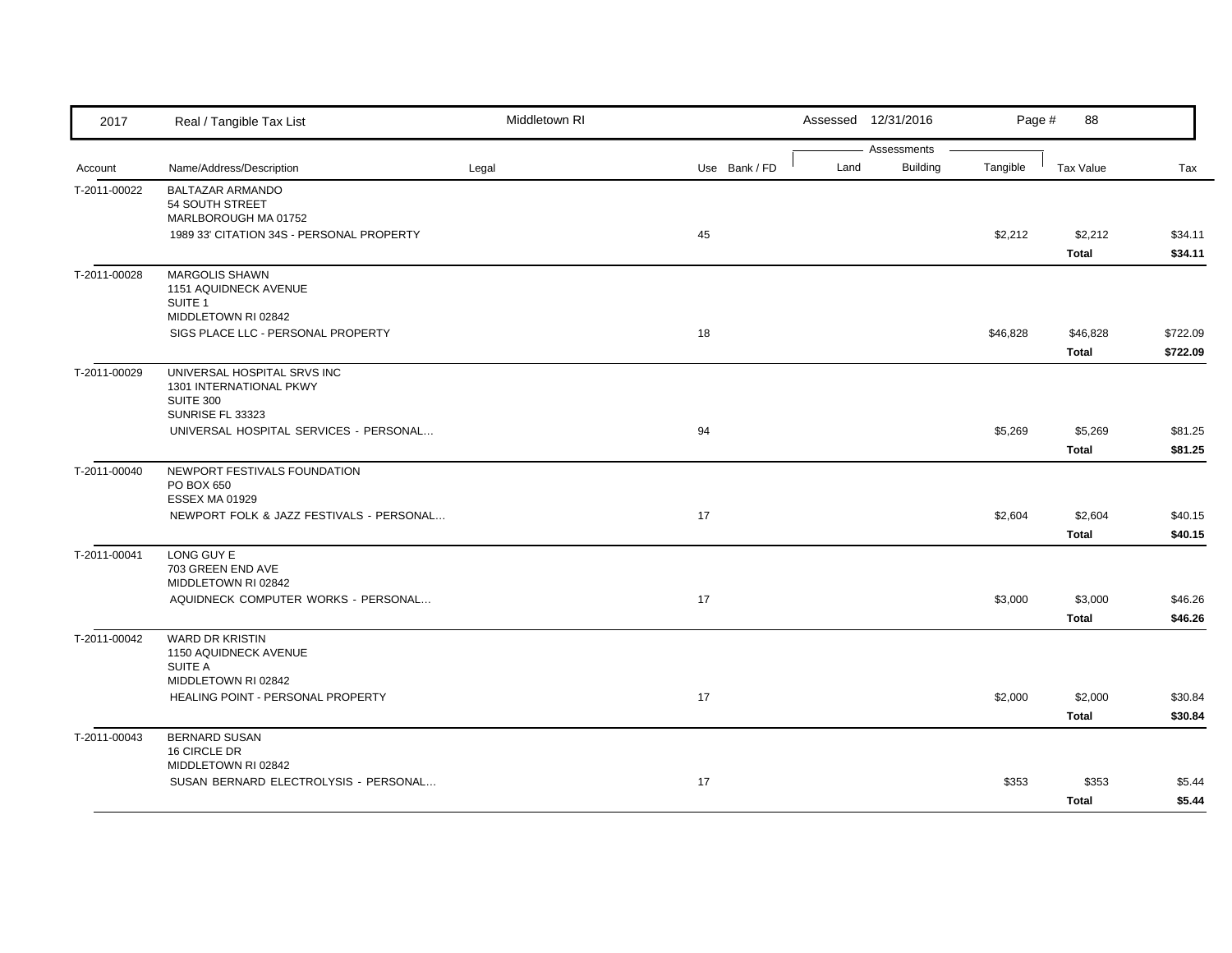| 2017         | Real / Tangible Tax List                                           | Middletown RI |               |      | Assessed 12/31/2016 | Page #   | 89               |                    |
|--------------|--------------------------------------------------------------------|---------------|---------------|------|---------------------|----------|------------------|--------------------|
|              |                                                                    |               |               |      | Assessments         |          |                  |                    |
| Account      | Name/Address/Description                                           | Legal         | Use Bank / FD | Land | <b>Building</b>     | Tangible | <b>Tax Value</b> | Tax                |
| T-2011-00047 | CARDOSO CARLOS<br><b>16 BEACON TERRACE</b><br>MIDDLETOWN RI 02842  |               |               |      |                     |          |                  |                    |
|              | NEWPORT TRAVEL LLC - PERSONAL PROPERTY                             |               | $17$          |      |                     | \$343    | \$343            | \$5.29             |
|              |                                                                    |               |               |      |                     |          | Total            | \$5.29             |
| T-2011-00048 | ONEILL DONALD P<br>150 BERKELEY AVENUE<br>MIDDLETOWN RI 02842      |               |               |      |                     |          |                  |                    |
|              | AQUIDNECK KITCHEN & BATH - PERSONAL                                |               | 17            |      |                     | \$4,500  | \$4,500<br>Total | \$69.39<br>\$69.39 |
| T-2011-00049 | EDWARD D JONES & CO<br>ATTN: TAX REPORTING<br>PO BOX 66528         |               |               |      |                     |          |                  |                    |
|              | ST LOUIS MO 63131-6528<br>EDWARD D JONES & CO - PERSONAL PROPERTY  |               | 17            |      |                     | \$5,060  | \$5,060          | \$78.03            |
|              |                                                                    |               |               |      |                     |          | Total            | \$78.03            |
| T-2011-00050 | AQUIDNECK CLEANERS<br>238 EAST MAIN RD<br>UNIT <sub>6</sub>        |               |               |      |                     |          |                  |                    |
|              | MIDDLETOWN RI 02842<br>AQUIDNECK CLEANERS - PERSONAL PROPERTY      |               | 17            |      |                     | \$2,800  | \$2,800<br>Total | \$43.18<br>\$43.18 |
| T-2011-00056 | <b>LEDSWORTH JASON</b><br>307 OLIPHANT LANE<br>UNIT <sub>2</sub>   |               |               |      |                     |          |                  |                    |
|              | MIDDLETOWN RI 02842                                                |               |               |      |                     |          |                  |                    |
|              | JL ELECTRIC - PERSONAL PROPERTY                                    |               | 17            |      |                     | \$4,467  | \$4,467<br>Total | \$68.88<br>\$68.88 |
| T-2011-00061 | <b>BEEZER JANE</b><br>699 AQUIDNECK AVE<br>MIDDLETOWN RI 02842     |               |               |      |                     |          |                  |                    |
|              | TRAIN WITH JANE PILATES - PERSONAL PROPERTY                        |               | 17            |      |                     | \$400    | \$400            | \$6.17             |
|              |                                                                    |               |               |      |                     |          | Total            | \$6.17             |
| T-2011-00062 | <b>MORREL DONNA</b><br>770 AQUIDNECK AVENUE<br>MIDDLETOWN RI 02842 |               |               |      |                     |          |                  |                    |
|              | SPALON LLC - PERSONAL PROPERTY                                     |               | 17            |      |                     | \$2,400  | \$2,400<br>Total | \$37.01<br>\$37.01 |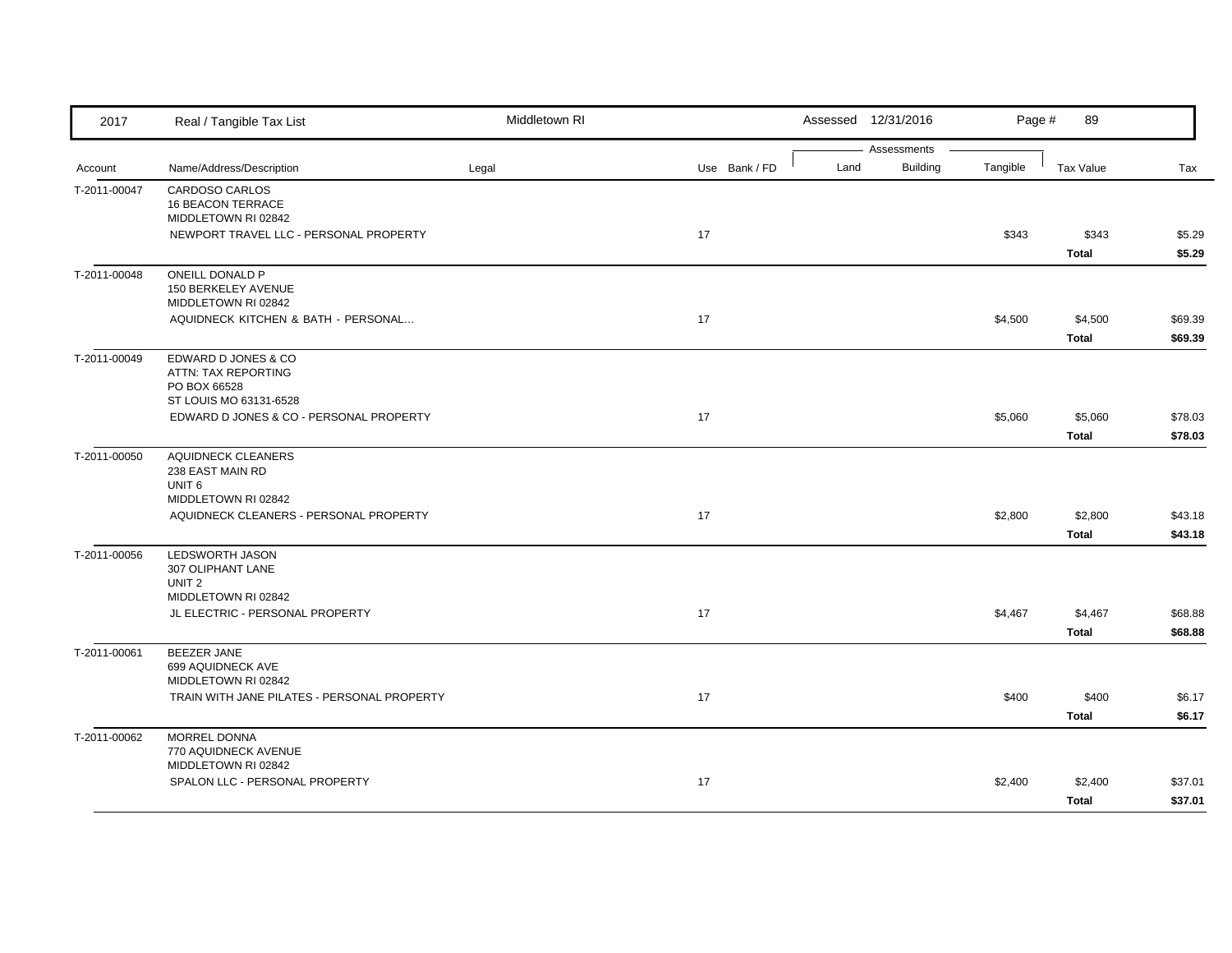| 2017         | Real / Tangible Tax List                                              | Middletown RI |               |      | Assessed 12/31/2016            | Page #    | 90                 |                          |
|--------------|-----------------------------------------------------------------------|---------------|---------------|------|--------------------------------|-----------|--------------------|--------------------------|
| Account      | Name/Address/Description                                              | Legal         | Use Bank / FD | Land | Assessments<br><b>Building</b> | Tangible  | Tax Value          | Tax                      |
| T-2011-00063 | <b>DUTRA MATTHEW</b><br>PO BOX 4736<br>MIDDLETOWN RI 02842            |               |               |      |                                |           |                    |                          |
|              | RUBIC DESIGN - PERSONAL PROPERTY                                      |               | 18            |      |                                | \$5,319   | \$5,319<br>Total   | \$82.02<br>\$82.02       |
| T-2011-00067 | <b>AULL FIT LLC</b><br>1077 AQUIDNECK AVE<br>MIDDLETOWN RI 02842      |               |               |      |                                |           |                    |                          |
|              | AULL PILATES - PERSONAL PROPERTY                                      |               | 17            |      |                                | \$400     | \$400<br>Total     | \$6.17<br>\$6.17         |
| T-2011-00070 | <b>FLATWAVES LLC</b><br>1130 AQUIDNECK AVE<br>MIDDLETOWN RI 02842     |               |               |      |                                |           |                    |                          |
|              | <b>FLATWAVES - PERSONAL PROPERTY</b>                                  |               | 17            |      |                                | \$8,850   | \$8,850<br>Total   | \$136.47<br>\$136.47     |
| T-2011-00075 | BRISTOL COUNTY DODGE INC<br>310 WEST MAIN ROAD<br>MIDDLETOWN RI 02842 |               |               |      |                                |           |                    |                          |
|              | CLARE DODGE CHRYSLER JEEP - PERSONAL                                  |               | 17            |      |                                | \$104,608 | \$104,608<br>Total | \$1,613.06<br>\$1,613.06 |
| T-2011-00076 | <b>OCEAN STATE TRANSIT</b><br>307 OLIPHANT LN<br>MIDDLETOWN RI 02842  |               |               |      |                                |           |                    |                          |
|              | OCEAN STATE TRANSIT - PERSONAL PROPERTY                               |               | 17            |      |                                | \$2,000   | \$2,000<br>Total   | \$30.84<br>\$30.84       |
| T-2011-00079 | CHRUPCALA MAIA<br>741 WEST MAIN RD<br>MIDDLETOWN RI 02842             |               |               |      |                                |           |                    |                          |
|              | THE WIGGLE ROOM LLC - PERSONAL PROPERTY                               |               | 17            |      |                                | \$720     | \$720<br>Total     | \$11.10<br>\$11.10       |
| T-2011-00093 | ALL AMERICAN LANDSCAPING<br>2 ASPINET RD<br>MIDDLETOWN RI 02842       |               |               |      |                                |           |                    |                          |
|              | ALL AMERICAN LANDSCAPING - PERSONAL                                   |               | 17            |      |                                | \$20,000  | \$20,000<br>Total  | \$308.40<br>\$308.40     |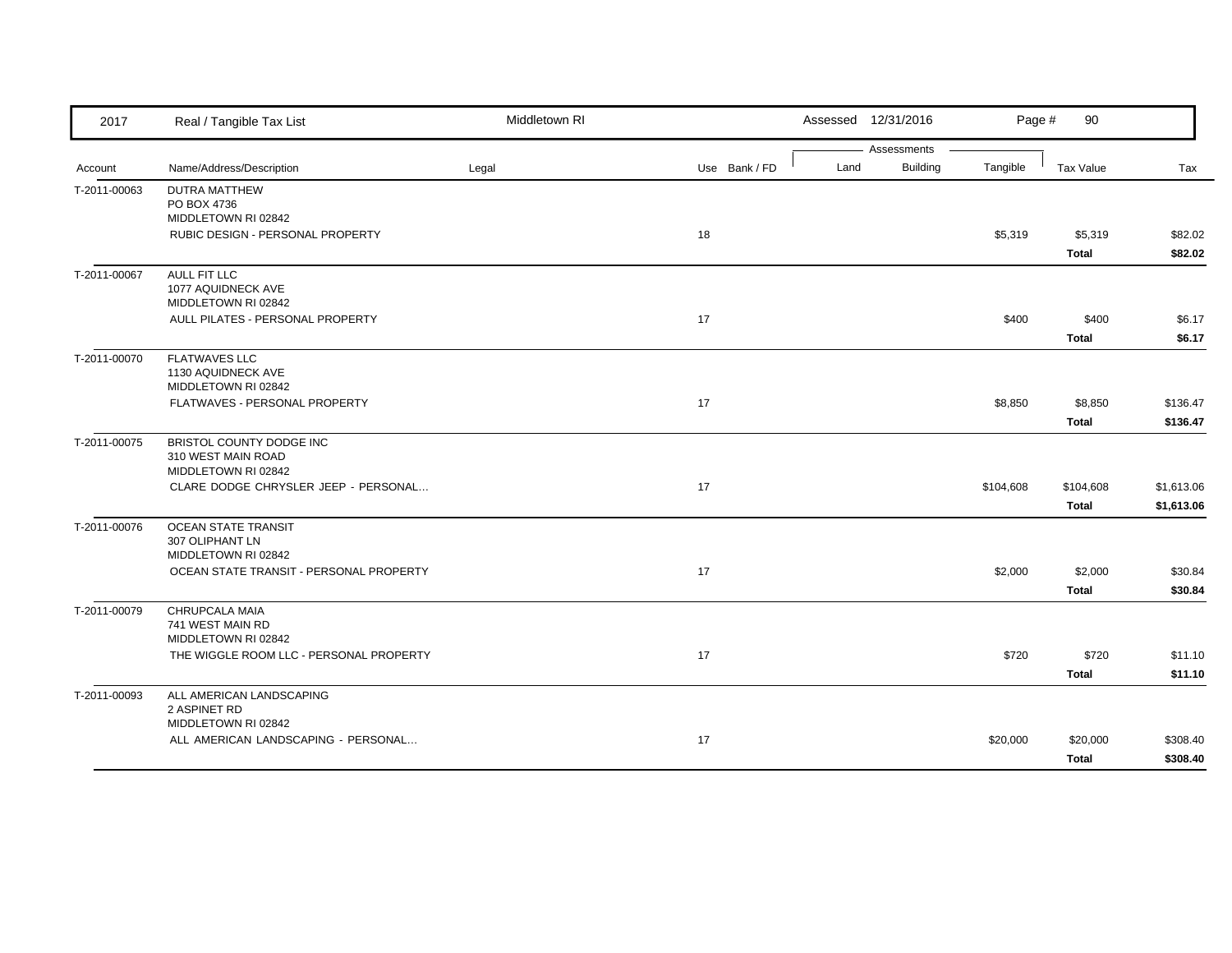| 2017         | Real / Tangible Tax List                              | Middletown RI |               |      | Assessed 12/31/2016 | Page #    | 91               |            |
|--------------|-------------------------------------------------------|---------------|---------------|------|---------------------|-----------|------------------|------------|
|              |                                                       |               |               |      | Assessments         |           |                  |            |
| Account      | Name/Address/Description                              | Legal         | Use Bank / FD | Land | Building            | Tangible  | <b>Tax Value</b> | Tax        |
| T-2011-00094 | RIVERHEAD BLDG SUPPLY CORP                            |               |               |      |                     |           |                  |            |
|              | 250 DAVID COURT<br>CALVERTON NY 11933-3052            |               |               |      |                     |           |                  |            |
|              | RIVERHEAD BUILDING SUPPLY - PERSONAL                  |               | 18            |      |                     | \$299,996 | \$299,996        | \$4,625.94 |
|              |                                                       |               |               |      |                     |           | <b>Total</b>     | \$4,625.94 |
| T-2011-00096 | PORRAZZO PETER                                        |               |               |      |                     |           |                  |            |
|              | 1106 NO MAIN ST                                       |               |               |      |                     |           |                  |            |
|              | PROVIDENCE RI 02904                                   |               |               |      |                     |           |                  |            |
|              | ATLAS ATM - PERSONAL PROPERTY                         |               | 17            |      |                     | \$11,660  | \$11,660         | \$179.80   |
|              |                                                       |               |               |      |                     |           | <b>Total</b>     | \$179.80   |
| T-2011-00099 | RM TITLE LLC                                          |               |               |      |                     |           |                  |            |
|              | 127 JOHN CLARKE RD                                    |               |               |      |                     |           |                  |            |
|              | MIDDLETOWN RI 02842                                   |               |               |      |                     |           |                  |            |
|              | NEXGEN MORTGAGE SOLUTIONS - PERSONAL                  |               | 17            |      |                     | \$27,475  | \$27,475         | \$423.66   |
|              |                                                       |               |               |      |                     |           | Total            | \$423.66   |
| T-2011-00104 | <b>ECO - RESTORATION SERVICES</b><br>120 PARADISE AVE |               |               |      |                     |           |                  |            |
|              | MIDDLETOWN RI 02842                                   |               |               |      |                     |           |                  |            |
|              | 911 RESTORATION - PERSONAL PROPERTY                   |               | 17            |      |                     | \$3,120   | \$3,120          | \$48.11    |
|              |                                                       |               |               |      |                     |           | Total            | \$48.11    |
| T-2011-00106 | <b>ECKHART INC</b>                                    |               |               |      |                     |           |                  |            |
|              | 174 GREEN END AVE                                     |               |               |      |                     |           |                  |            |
|              | MIDDLETOWN RI 02842                                   |               |               |      |                     |           |                  |            |
|              | BROADWAY FLORIST - PERSONAL PROPERTY                  |               | 17            |      |                     | \$4,000   | \$4,000          | \$61.68    |
|              |                                                       |               |               |      |                     |           | Total            | \$61.68    |
| T-2011-00108 | HOURIHAN SUZANNE                                      |               |               |      |                     |           |                  |            |
|              | 287 THIRD BEACH RD<br>MIDDLETOWN RI 02842             |               |               |      |                     |           |                  |            |
|              | NEWPORT EQUESTRIAN ACADEMY - PERSONAL                 |               | 17            |      |                     | \$1,200   | \$1,200          | \$18.50    |
|              |                                                       |               |               |      |                     |           | Total            | \$18.50    |
| T-2011-00109 | SULLIVAN DENNIS P                                     |               |               |      |                     |           |                  |            |
|              | 140 MEADOW LN                                         |               |               |      |                     |           |                  |            |
|              | MIDDLETOWN RI 02842                                   |               |               |      |                     |           |                  |            |
|              | SULLIVAN CONSTRUCTION & DEV - PERSONAL                |               | 17            |      |                     | \$2,000   | \$2,000          | \$30.84    |
|              |                                                       |               |               |      |                     |           | Total            | \$30.84    |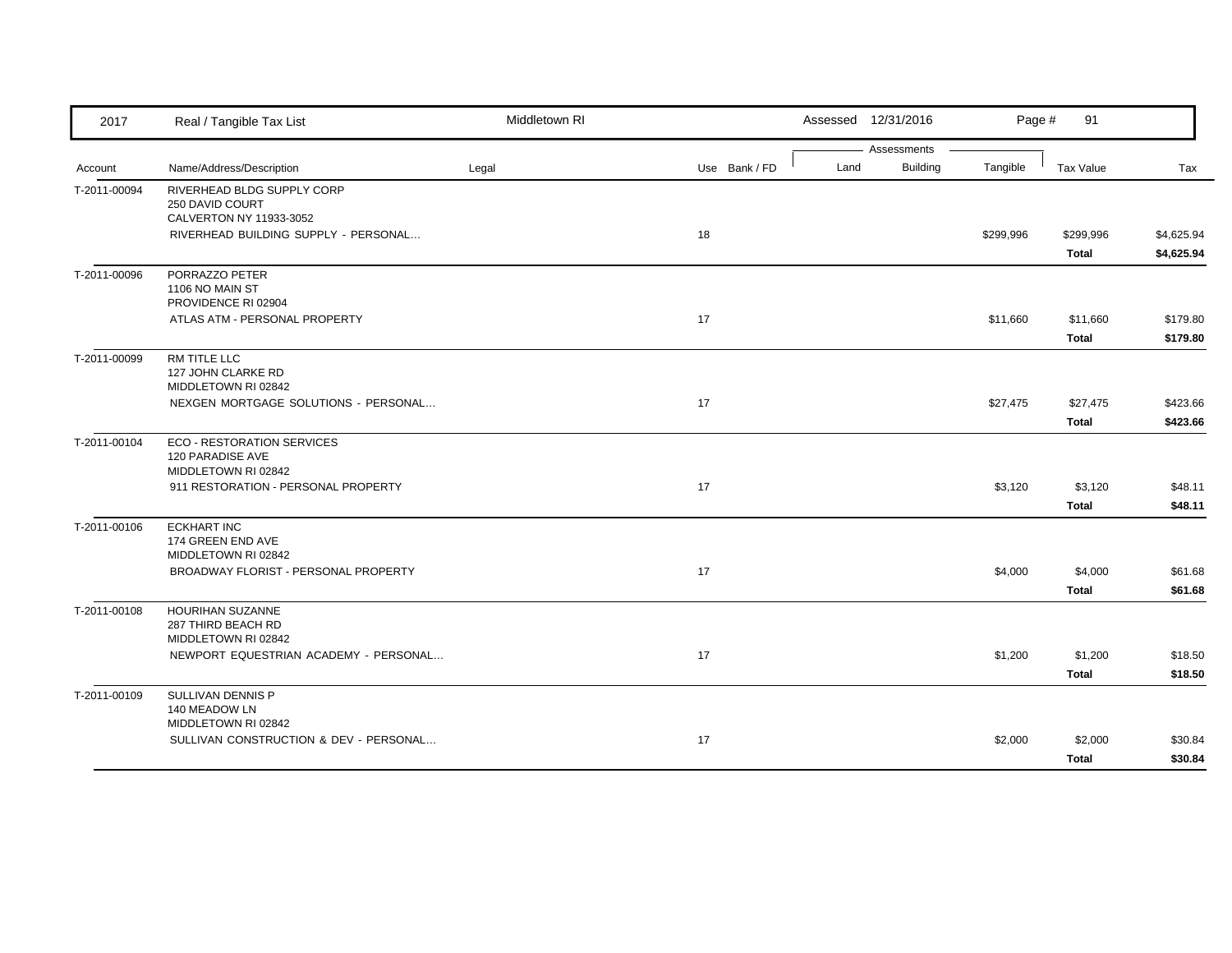| 2017         | Real / Tangible Tax List                   | Middletown RI |               |      | Assessed 12/31/2016 | Page #    | 92               |            |
|--------------|--------------------------------------------|---------------|---------------|------|---------------------|-----------|------------------|------------|
|              |                                            |               |               |      | Assessments         |           |                  |            |
| Account      | Name/Address/Description                   | Legal         | Use Bank / FD | Land | <b>Building</b>     | Tangible  | <b>Tax Value</b> | Tax        |
| T-2011-00112 | PD HUMPHREY CO INC                         |               |               |      |                     |           |                  |            |
|              | 750 AQUIDNECK AVE<br>MIDDLETOWN RI 02842   |               |               |      |                     |           |                  |            |
|              | BEACH PAINT - PERSONAL PROPERTY            |               | 18            |      |                     | \$9,200   | \$9,200          | \$141.86   |
|              |                                            |               |               |      |                     |           | Total            | \$141.86   |
| T-2012-00001 | <b>SIMPSON MELISSA</b>                     |               |               |      |                     |           |                  |            |
|              | 999 WEST MAIN ROAD                         |               |               |      |                     |           |                  |            |
|              | MIDDLETOWN RI 02842                        |               |               |      |                     |           |                  |            |
|              | QUALITY CUTS - PERSONAL PROPERTY           |               | 17            |      |                     | \$2,748   | \$2,748          | \$42.37    |
|              |                                            |               |               |      |                     |           | <b>Total</b>     | \$42.37    |
| T-2012-00003 | LEAKY INC DBA SUBWAY                       |               |               |      |                     |           |                  |            |
|              | 58 AQUIDNECK AVENUE<br>MIDDLETOWN RI 02842 |               |               |      |                     |           |                  |            |
|              | SUBWAY - PERSONAL PROPERTY                 |               | 18            |      |                     | \$32,539  | \$32,539         | \$501.75   |
|              |                                            |               |               |      |                     |           | Total            | \$501.75   |
|              | <b>MCKAY BILL</b>                          |               |               |      |                     |           |                  |            |
| T-2012-00004 | 1151 AQUIDNECK AVENUE                      |               |               |      |                     |           |                  |            |
|              | MIDDLETOWN RI 02842                        |               |               |      |                     |           |                  |            |
|              | FAST PICTURE FRAMING - PERSONAL PROPERTY   |               | 18            |      |                     | \$8,424   | \$8,424          | \$129.90   |
|              |                                            |               |               |      |                     |           | <b>Total</b>     | \$129.90   |
| T-2012-00006 | VON-SEE ROBERT J                           |               |               |      |                     |           |                  |            |
|              | PO BOX 3606                                |               |               |      |                     |           |                  |            |
|              | NEWPORT RI 02840                           |               |               |      |                     |           |                  |            |
|              | A-1 CAR CAB & VAN - PERSONAL PROPERTY      |               | 17            |      |                     | \$893     | \$893            | \$13.77    |
|              |                                            |               |               |      |                     |           | Total            | \$13.77    |
| T-2012-00007 | MONTEGONET SOLUTIONS LLC<br>28 JACOME WAY  |               |               |      |                     |           |                  |            |
|              | MIDDLETOWN RI 02842                        |               |               |      |                     |           |                  |            |
|              | SELF SERVICE NETWORKS - PERSONAL PROPERTY  |               | 18            |      |                     | \$23,399  | \$23,399         | \$360.81   |
|              |                                            |               |               |      |                     |           | <b>Total</b>     | \$360.81   |
| T-2012-00008 | ABSTRAX LLC                                |               |               |      |                     |           |                  |            |
|              | 127 JOHN CLARKE ROAD                       |               |               |      |                     |           |                  |            |
|              | MIDDLETOWN RI 02842                        |               |               |      |                     |           |                  |            |
|              | ABSTRAX LLC - PERSONAL PROPERTY            |               | 18            |      |                     | \$373,959 | \$373,959        | \$5,766.45 |
|              |                                            |               |               |      |                     |           | Total            | \$5,766.45 |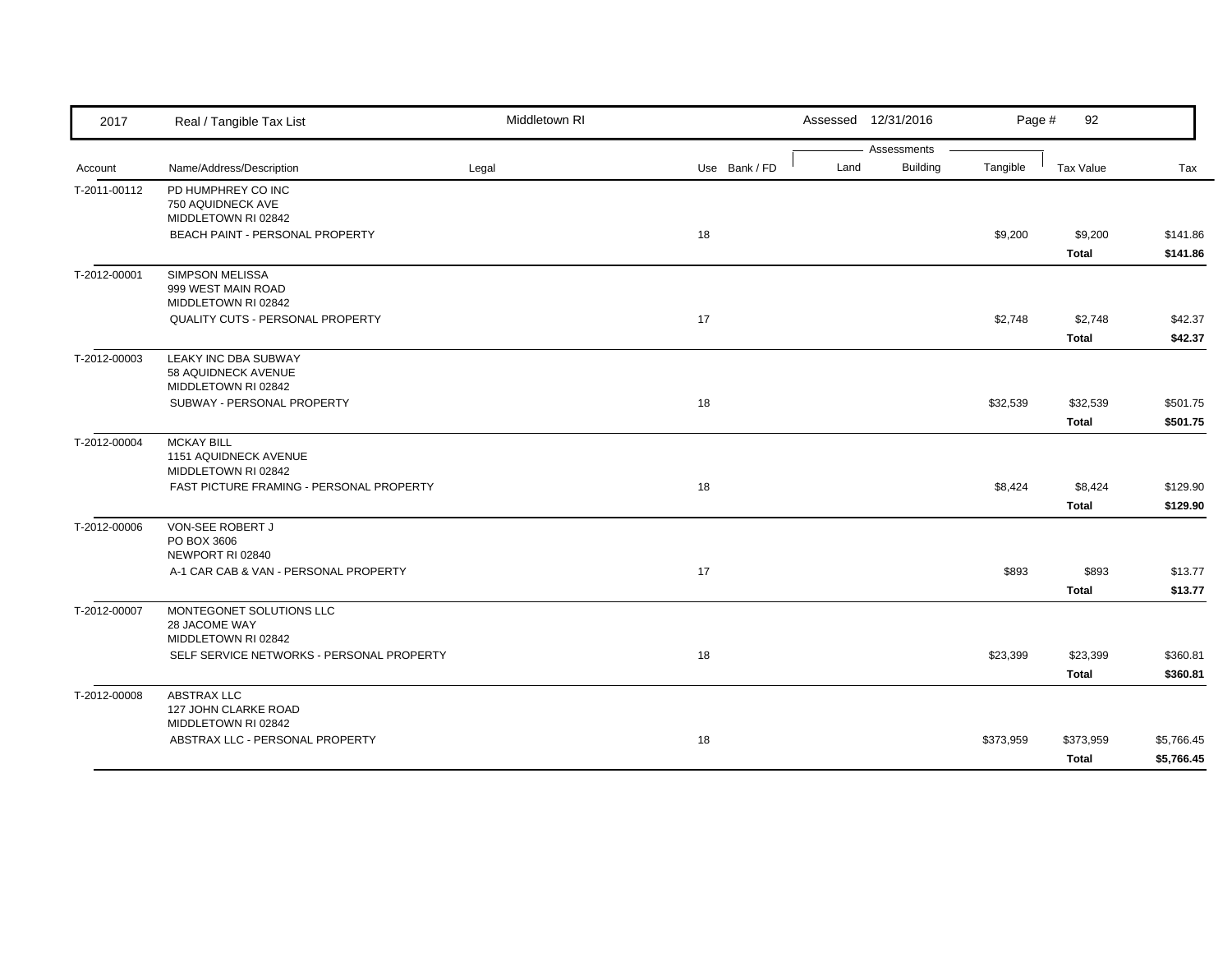| 2017         | Real / Tangible Tax List                                                                  | Middletown RI |               | Assessed 12/31/2016 |                             | Page #<br>93             |                      |
|--------------|-------------------------------------------------------------------------------------------|---------------|---------------|---------------------|-----------------------------|--------------------------|----------------------|
| Account      | Name/Address/Description                                                                  | Legal         | Use Bank / FD | Assessments<br>Land | <b>Building</b><br>Tangible | Tax Value                | Tax                  |
| T-2012-00010 | NEWPORT INSURANCE AGENCY INC<br>460 EAST MAIN ROAD<br>MIDDLETOWN RI 02842                 |               |               |                     |                             |                          |                      |
|              | NEWPORT INSURANCE - PERSONAL PROPERTY                                                     |               | 18            |                     | \$20,502                    | \$20,502<br>Total        | \$316.14<br>\$316.14 |
| T-2012-00011 | ICI SERVICES CORPORATION<br>500 VIKING DRIVE<br><b>STE 200</b><br>VIRGINIA BEACH VA 23452 |               |               |                     |                             |                          |                      |
|              | ICI SERVICES CORPORATION - PERSONAL                                                       |               | 17            |                     | \$9,958                     | \$9,958<br><b>Total</b>  | \$153.55<br>\$153.55 |
| T-2012-00014 | MOPO INC<br>72 EAST MAIN ROAD<br>MIDDLETOWN RI 02842                                      |               |               |                     |                             |                          |                      |
|              | THE FRENCH CONFECTION - PERSONAL PROPERTY                                                 |               | 18            |                     | \$26,084                    | \$26,084<br><b>Total</b> | \$402.22<br>\$402.22 |
| T-2012-00023 | SUPERIOR CONSTRUCTION GRP INC<br>55 JOHN CLARKE ROAD<br>MIDDLETOWN RI 02842               |               |               |                     |                             |                          |                      |
|              | SUPERIOR CONSTRUCTION GRP INC - PERSONAL                                                  |               | 17            |                     | \$1,206                     | \$1,206<br><b>Total</b>  | \$18.60<br>\$18.60   |
| T-2012-00024 | I SQUARED SYSTEMS LLC<br>55 JOHN CLARKE ROAD<br>MIDDLETOWN RI 02842                       |               |               |                     |                             |                          |                      |
|              | I SQUARED SYSTEMS LLC - PERSONAL PROPERTY                                                 |               | 17            |                     | \$12,399                    | \$12,399<br><b>Total</b> | \$191.19<br>\$191.19 |
| T-2012-00032 | BLACK POINT WEALTH MANAGEMENT<br>2 CORPORATE PLACE<br>MIDDLETOWN RI 02842                 |               |               |                     |                             |                          |                      |
|              | BLACK POINT WEALTH MANAGEMENT - PERSONAL                                                  |               | 18            |                     | \$5,662                     | \$5,662<br><b>Total</b>  | \$87.31<br>\$87.31   |
| T-2012-00034 | <b>DVKT LLC</b><br>575 EAST MAIN<br>SUITE <sub>2</sub>                                    |               |               |                     |                             |                          |                      |
|              | MIDDLETOWN RI 02842<br>THE KNITTING CORNER & BEADERY - PERSONAL                           |               | 17            |                     | \$1,634                     | \$1,634<br>Total         | \$25.20<br>\$25.20   |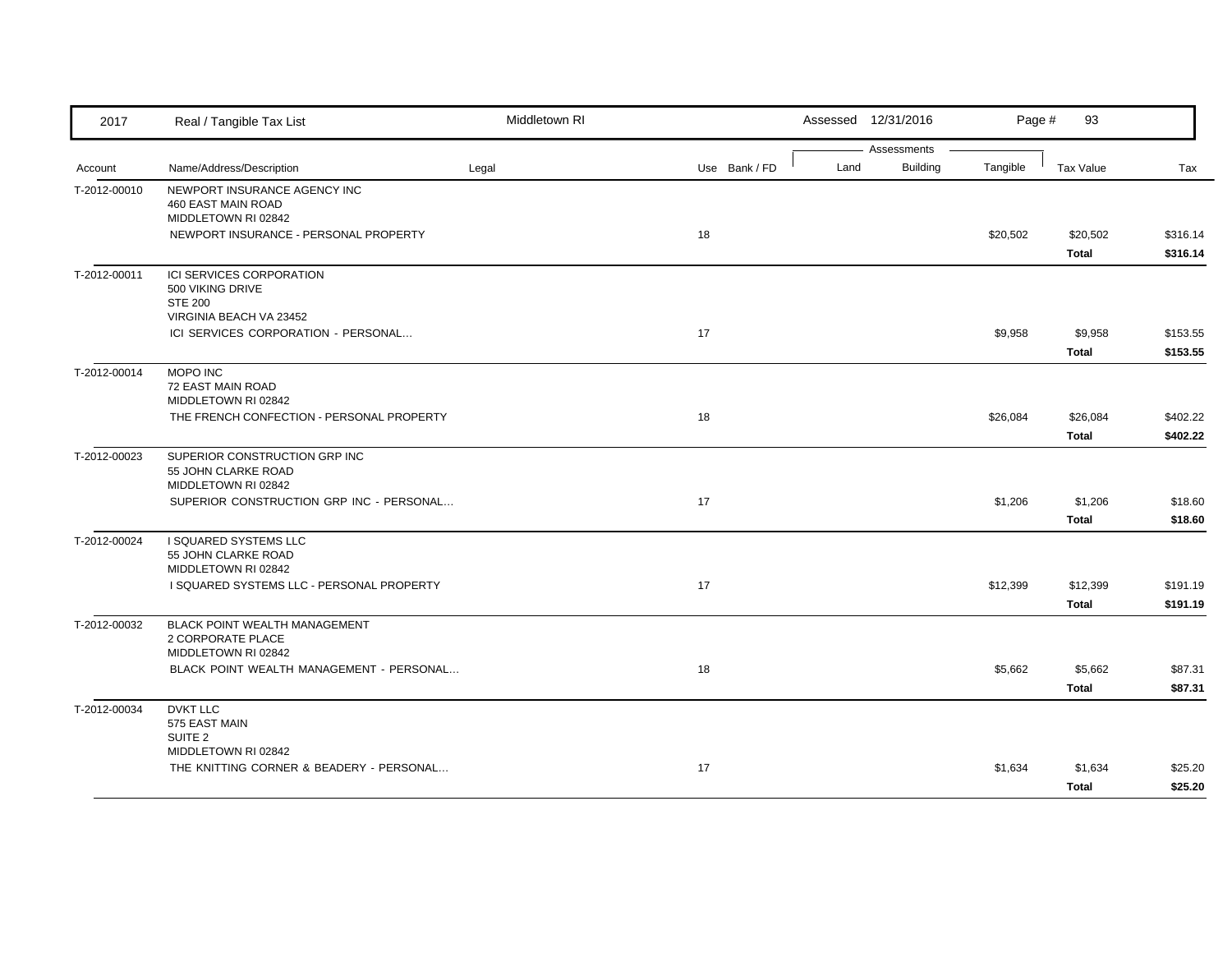| 2017         | Real / Tangible Tax List                                                       | Middletown RI |               |      | Assessed 12/31/2016            | Page #    | 94                        |                          |
|--------------|--------------------------------------------------------------------------------|---------------|---------------|------|--------------------------------|-----------|---------------------------|--------------------------|
| Account      | Name/Address/Description                                                       | Legal         | Use Bank / FD | Land | Assessments<br><b>Building</b> | Tangible  | Tax Value                 | Tax                      |
| T-2012-00037 | <b>DUPRE CARY MITSI</b><br>82 PURGATORY RD<br>MIDDLETOWN RI 02842              |               |               |      |                                |           |                           |                          |
|              | THE STUDIO LLC - PERSONAL PROPERTY                                             |               | 17            |      |                                | \$2,853   | \$2,853<br><b>Total</b>   | \$43.99<br>\$43.99       |
| T-2012-00039 | MIZUYAMA JAPANESE RESTAURANT<br>250 EAST MAIN ROAD<br>MIDDLETOWN RI 02842      |               |               |      |                                |           |                           |                          |
|              | MIZUYAMA JAPANESE RESTAURANT - PERSONAL                                        |               | 18            |      |                                | \$65,106  | \$65,106<br>Total         | \$1,003.93<br>\$1,003.93 |
| T-2012-00041 | <b>BEACH STUDIOS</b><br>146 AQUIDNECK AVENUE<br>MIDDLETOWN RI 02842            |               |               |      |                                |           |                           |                          |
|              | BEACH STUDIOS - PERSONAL PROPERTY                                              |               | 17            |      |                                | \$1,250   | \$1,250<br><b>Total</b>   | \$19.28<br>\$19.28       |
| T-2012-00043 | <b>HARRIS CORP - GCSD</b><br>PO BOX 3075                                       |               |               |      |                                |           |                           |                          |
|              | MCKINNEY TX 75070<br>HARRIS CORP - GCSD - PERSONAL PROPERTY                    |               | 18            |      |                                | \$2,979   | \$2,979<br><b>Total</b>   | \$45.94<br>\$45.94       |
| T-2012-00044 | 333 GREEN END AVE OPER LLC<br>C/O GENESIS TAX DEPT<br><b>101 EAST STATE ST</b> |               |               |      |                                |           |                           |                          |
|              | KENNETT SQUARE PA 19348<br>GRAND ISLANDER CENTER - PERSONAL PROPERTY           |               | 18            |      |                                | \$252,286 | \$252,286<br><b>Total</b> | \$3,890.25<br>\$3,890.25 |
| T-2012-00050 | TOWN FAIR TIRE CENTERS INC<br>460 COE AVENUE<br>EAST HAVEN CT 06512            |               |               |      |                                |           |                           |                          |
|              | TOWN FAIR TIRE CENTERS INC - PERSONAL                                          |               | 18            |      |                                | \$177,593 | \$177,593<br><b>Total</b> | \$2,738.48<br>\$2,738.48 |
| T-2012-00051 | JACKSON DAVID A<br>1700 W MAIN ROAD<br>STE <sub>1</sub>                        |               |               |      |                                |           |                           |                          |
|              | MIDDLETOWN RI 02842<br>JACKSON CREATIVE GROUP INC - PERSONAL                   |               | 18            |      |                                | \$7,777   | \$7,777<br>Total          | \$119.92<br>\$119.92     |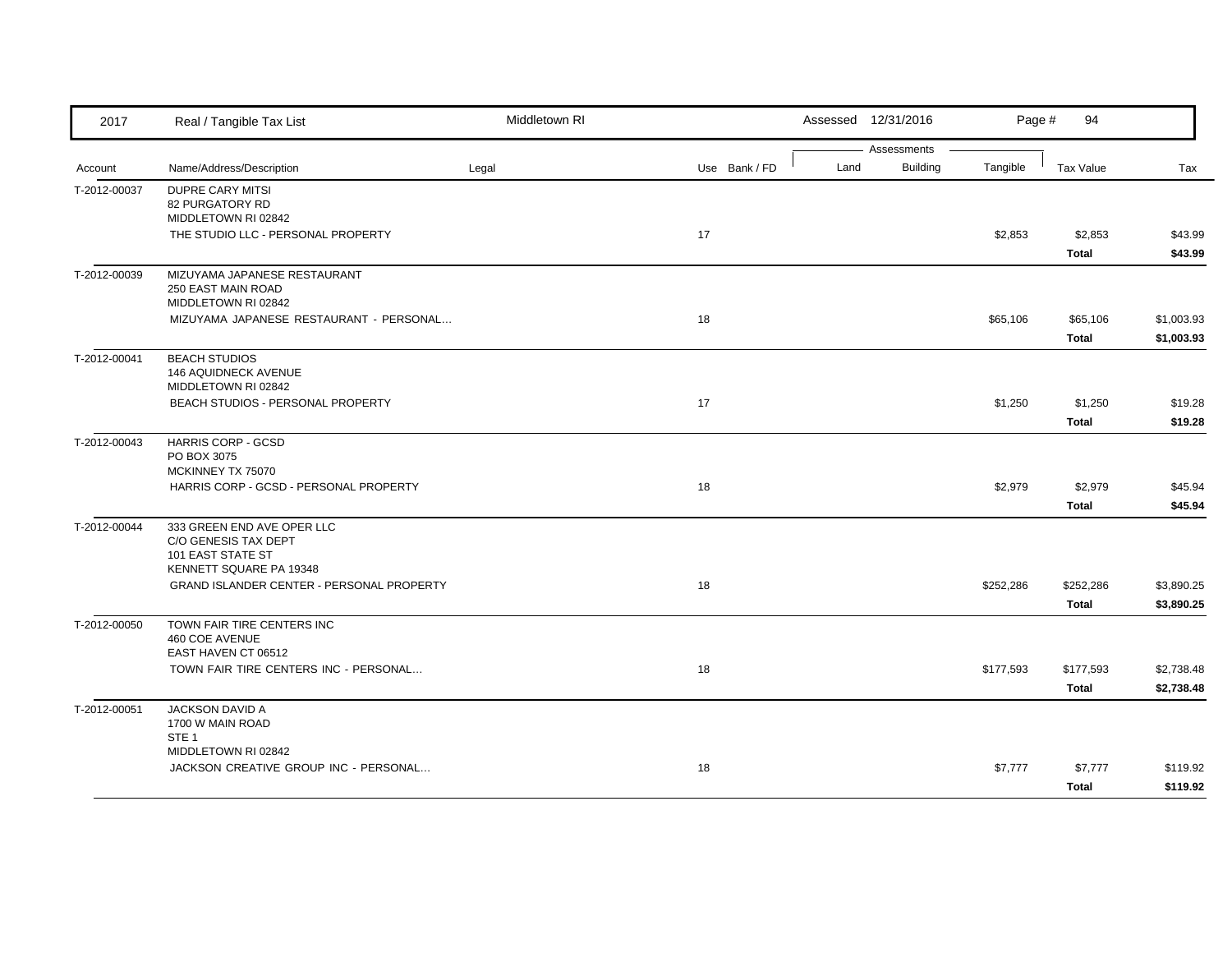| 2017         | Real / Tangible Tax List                                        | Middletown RI |               | Assessed 12/31/2016 |                                | Page #   | 95           |          |
|--------------|-----------------------------------------------------------------|---------------|---------------|---------------------|--------------------------------|----------|--------------|----------|
| Account      | Name/Address/Description                                        | Legal         | Use Bank / FD | Land                | Assessments<br><b>Building</b> | Tangible | Tax Value    | Tax      |
| T-2012-00052 | SITE DESIGN ENGINEERING LLC                                     |               |               |                     |                                |          |              |          |
|              | <b>11 CUSHMAN STREET</b>                                        |               |               |                     |                                |          |              |          |
|              | MIDDLEBORO MA 02346                                             |               |               |                     |                                |          |              |          |
|              | LAND DEV ENG & CONSULTING - PERSONAL                            |               | 17            |                     |                                | \$1,156  | \$1,156      | \$17.83  |
|              |                                                                 |               |               |                     |                                |          | Total        | \$17.83  |
| T-2012-00053 | THE TALARIA COMPANY LLC                                         |               |               |                     |                                |          |              |          |
|              | ONE LITTLE HARBOR LANDING                                       |               |               |                     |                                |          |              |          |
|              | PORTSMOUTH RI 02871<br>THE HINCKLEY COMPANY - PERSONAL PROPERTY |               | 18            |                     |                                | \$11,061 | \$11,061     | \$170.56 |
|              |                                                                 |               |               |                     |                                |          |              |          |
|              |                                                                 |               |               |                     |                                |          | Total        | \$170.56 |
| T-2012-00055 | <b>PAX INC</b><br>687 WEST MAIN ROAD                            |               |               |                     |                                |          |              |          |
|              | MIDDLETOWN RI 02842                                             |               |               |                     |                                |          |              |          |
|              | MINUTEMAN PRESS - PERSONAL PROPERTY                             |               | 18            |                     |                                | \$43,313 | \$43,313     | \$667.89 |
|              |                                                                 |               |               |                     |                                |          | <b>Total</b> | \$667.89 |
| T-2012-00056 | BRISTOL COUNTY REHAB SVCS INC                                   |               |               |                     |                                |          |              |          |
|              | 1341 WEST MAIN ROAD                                             |               |               |                     |                                |          |              |          |
|              | SUITE 12                                                        |               |               |                     |                                |          |              |          |
|              | MIDDLETOWN RI 02842<br>BRISTOL COUNTY REHAB SVCS INC - PERSONAL |               | 17            |                     |                                | \$1,301  | \$1,301      | \$20.06  |
|              |                                                                 |               |               |                     |                                |          | <b>Total</b> | \$20.06  |
|              | PINE DAVID                                                      |               |               |                     |                                |          |              |          |
| T-2012-00057 | PO BOX 4067                                                     |               |               |                     |                                |          |              |          |
|              | MIDDLETOWN RI 02842                                             |               |               |                     |                                |          |              |          |
|              | DIESEL DAVES - PERSONAL PROPERTY                                |               | 17            |                     |                                | \$5,529  | \$5,529      | \$85.26  |
|              |                                                                 |               |               |                     |                                |          | <b>Total</b> | \$85.26  |
| T-2012-00058 | LIPTAK JOHN                                                     |               |               |                     |                                |          |              |          |
|              | 920 EAST MAIN ROAD                                              |               |               |                     |                                |          |              |          |
|              | PORTSMOUTH RI 02871                                             |               |               |                     |                                |          |              |          |
|              | LIPTAK SIGNS - PERSONAL PROPERTY                                |               | 17            |                     |                                | \$2,140  | \$2,140      | \$33.00  |
|              |                                                                 |               |               |                     |                                |          | Total        | \$33.00  |
| T-2012-00062 | MAC & BOB INC                                                   |               |               |                     |                                |          |              |          |
|              | 54 ELLERY ROAD<br>NEWPORT RI 02840                              |               |               |                     |                                |          |              |          |
|              | R & R CONSTRUCTION - PERSONAL PROPERTY                          |               | 18            |                     |                                | \$18,924 | \$18,924     | \$291.81 |
|              |                                                                 |               |               |                     |                                |          | Total        | \$291.81 |
|              |                                                                 |               |               |                     |                                |          |              |          |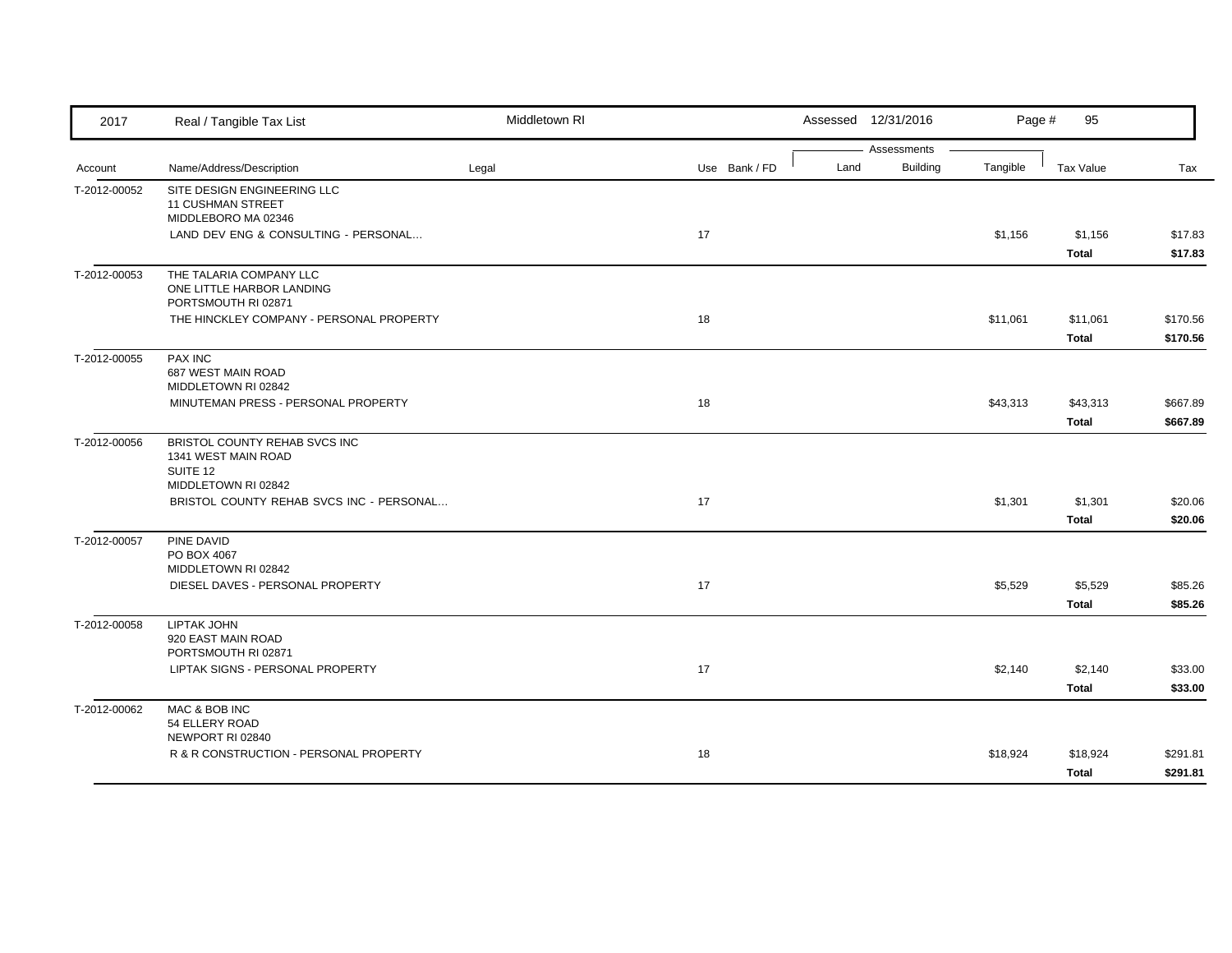| 2017         | Real / Tangible Tax List                                 | Middletown RI |               |      | Assessed 12/31/2016     | Page #   | 96           |          |
|--------------|----------------------------------------------------------|---------------|---------------|------|-------------------------|----------|--------------|----------|
|              | Name/Address/Description                                 | Legal         | Use Bank / FD | Land | Assessments<br>Building | Tangible | Tax Value    | Tax      |
| Account      |                                                          |               |               |      |                         |          |              |          |
| T-2012-00066 | <b>ECKHART JAN &amp; MICHELLE</b><br>19 THIRD BEACH ROAD |               |               |      |                         |          |              |          |
|              | MIDDLETOWN RI 02842                                      |               |               |      |                         |          |              |          |
|              | SWEET BERRY FARM - PERSONAL PROPERTY                     |               | 18            |      |                         | \$45,193 | \$45,193     | \$696.88 |
|              |                                                          |               |               |      |                         |          | Total        | \$696.88 |
| T-2012-00067 | SOUSA KEVIN P                                            |               |               |      |                         |          |              |          |
|              | 1216 EAST MAIN ROAD                                      |               |               |      |                         |          |              |          |
|              | PORTSMOUTH RI 02871                                      |               |               |      |                         |          |              |          |
|              | KPS WOODWORKING - PERSONAL PROPERTY                      |               | 18            |      |                         | \$1,943  | \$1,943      | \$29.96  |
|              |                                                          |               |               |      |                         |          | Total        | \$29.96  |
| T-2012-00068 | <b>REILLY MAUREEN NP</b>                                 |               |               |      |                         |          |              |          |
|              | 747 AQUIDNECK AVENUE<br>MIDDLETOWN RI 02842              |               |               |      |                         |          |              |          |
|              | REILLY MAUREEN MSN NP - PERSONAL PROPERTY                |               | 17            |      |                         | \$2,173  | \$2,173      | \$33.51  |
|              |                                                          |               |               |      |                         |          | Total        | \$33.51  |
| T-2012-00069 | SABO RHONDA L PSYD                                       |               |               |      |                         |          |              |          |
|              | 170 AQUIDNECK AVENUE                                     |               |               |      |                         |          |              |          |
|              | MIDDLETOWN RI 02842                                      |               |               |      |                         |          |              |          |
|              | RHONDA L SABO PSYD - PERSONAL PROPERTY                   |               | 17            |      |                         | \$954    | \$954        | \$14.71  |
|              |                                                          |               |               |      |                         |          | Total        | \$14.71  |
| T-2012-00070 | <b>GOODING ELIZABETH H</b>                               |               |               |      |                         |          |              |          |
|              | 747 AQUIDNECK AVENUE                                     |               |               |      |                         |          |              |          |
|              | MIDDLETOWN RI 02842                                      |               |               |      |                         |          |              |          |
|              | BETSY GOODING MS LMFT - PERSONAL PROPERTY                |               | 17            |      |                         | \$1,663  | \$1,663      | \$25.64  |
|              |                                                          |               |               |      |                         |          | <b>Total</b> | \$25.64  |
| T-2012-00073 | SMYTH DOUGLAS                                            |               |               |      |                         |          |              |          |
|              | 1015 AQUIDNECK AVENUE<br>SUITE <sub>6</sub>              |               |               |      |                         |          |              |          |
|              | MIDDLETOWN RI 02842                                      |               |               |      |                         |          |              |          |
|              | SMYTH PAINTING CO LLC - PERSONAL PROPERTY                |               | 18            |      |                         | \$18,741 | \$18,741     | \$288.99 |
|              |                                                          |               |               |      |                         |          | Total        | \$288.99 |
| T-2012-00074 | <b>COSTA DAVID</b>                                       |               |               |      |                         |          |              |          |
|              | 796 AQUIDNECK AVENUE                                     |               |               |      |                         |          |              |          |
|              | MIDDLETOWN RI 02842                                      |               |               |      |                         |          |              |          |
|              | LABELS FOR LESS - PERSONAL PROPERTY                      |               | 17            |      |                         | \$1,203  | \$1,203      | \$18.55  |
|              |                                                          |               |               |      |                         |          | Total        | \$18.55  |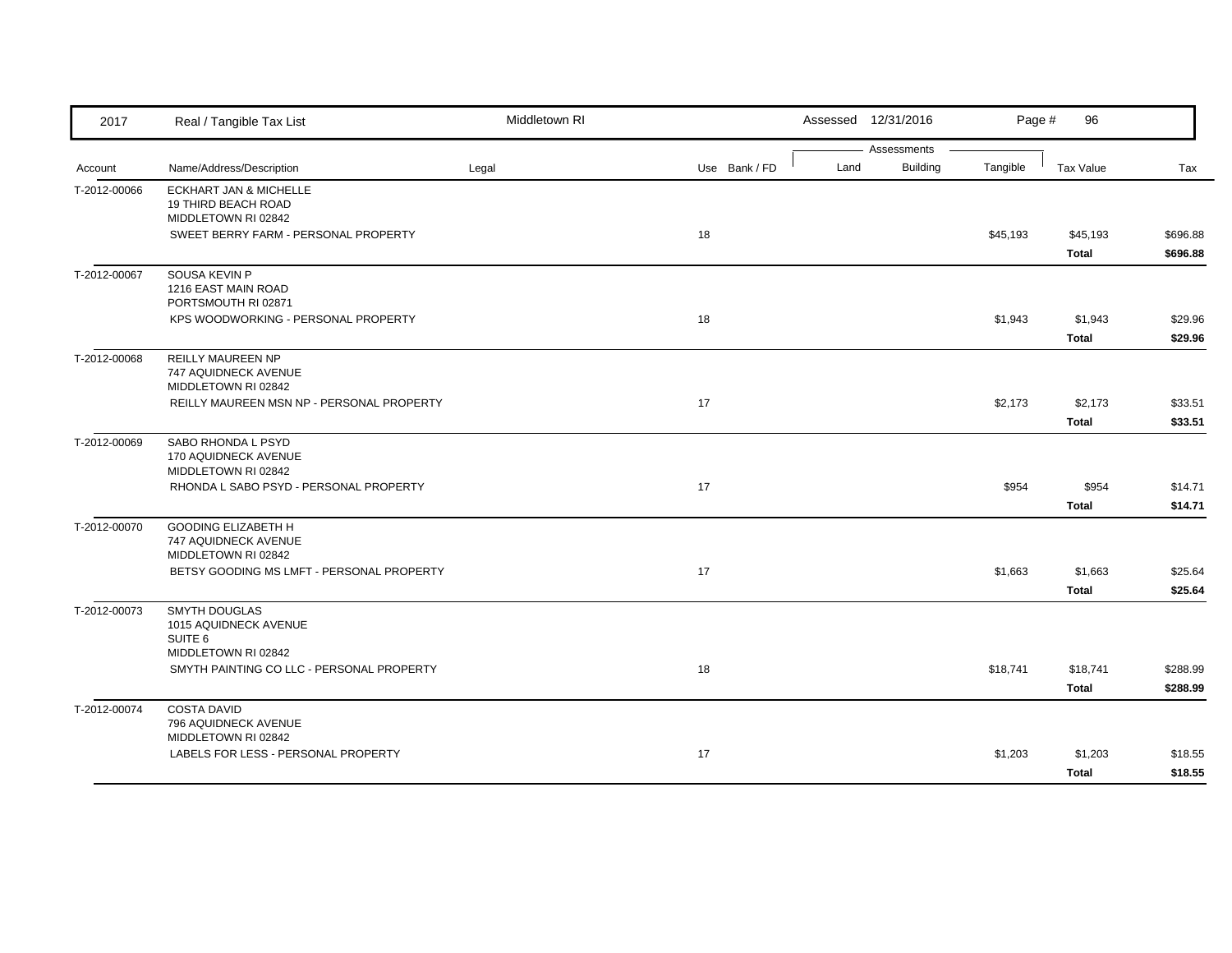| 2017         | Real / Tangible Tax List                                                                        | Middletown RI |               |      | Assessed 12/31/2016            | Page #    | 97                |                      |
|--------------|-------------------------------------------------------------------------------------------------|---------------|---------------|------|--------------------------------|-----------|-------------------|----------------------|
| Account      | Name/Address/Description                                                                        | Legal         | Use Bank / FD | Land | Assessments<br><b>Building</b> | Tangible  | Tax Value         | Tax                  |
| T-2012-00075 | HOOK JOSEPH ESQ<br>294 VALLEY ROAD                                                              |               |               |      |                                |           |                   |                      |
|              | MIDDLETOWN RI 02842<br>LAW OFFICE OF JOSEPH HOOK - PERSONAL                                     |               | 17            |      |                                | \$2,419   | \$2,419           | \$37.30              |
|              |                                                                                                 |               |               |      |                                |           | Total             | \$37.30              |
| T-2012-00076 | H & H REAL ESTATE LLC<br>294 VALLEY ROAD<br>MIDDLETOWN RI 02842                                 |               |               |      |                                |           |                   |                      |
|              | H & H REAL ESTATE LLC - PERSONAL PROPERTY                                                       |               | 18            |      |                                | \$9,045   | \$9,045           | \$139.47             |
|              |                                                                                                 |               |               |      |                                |           | Total             | \$139.47             |
| T-2012-00077 | GIESEKE KAREN PHD<br>42 VALLEY ROAD<br>STE 3C<br>MIDDLETOWN RI 02842                            |               |               |      |                                |           |                   |                      |
|              | KAREN GIESEKE PHD & ASSOCIATES - PERSONAL                                                       |               | 18            |      |                                | \$10,960  | \$10,960          | \$169.00             |
|              |                                                                                                 |               |               |      |                                |           | <b>Total</b>      | \$169.00             |
| T-2012-00078 | AMERICAN CAPITAL CORPORATION<br>NANCY WADDELL PRESIDENT<br>272 VALLEY RD<br>MIDDLETOWN RI 02842 |               |               |      |                                |           |                   |                      |
|              | AMERICAN CAPITAL CORPORATION - PERSONAL                                                         |               | 18            |      |                                | \$14,603  | \$14,603          | \$225.18             |
|              |                                                                                                 |               |               |      |                                |           | Total             | \$225.18             |
| T-2012-00081 | <b>GVI INC</b><br>1 CORPORATE PLACE<br>MIDDLETOWN RI 02842                                      |               |               |      |                                |           |                   |                      |
|              | GATEWAY VENTURES INC - PERSONAL PROPERTY                                                        |               | 17            |      |                                | \$6,303   | \$6,303           | \$97.19              |
|              |                                                                                                 |               |               |      |                                |           | Total             | \$97.19              |
| T-2012-00083 | ADAPTIVE METHODS INC<br>5860 TRINITY PKWY<br><b>STE 200</b>                                     |               |               |      |                                |           |                   |                      |
|              | CENTREVILLE VA 20120-2400                                                                       |               |               |      |                                |           |                   |                      |
|              | ADAPTIVE METHODS INC - PERSONAL PROPERTY                                                        |               | 18            |      |                                | \$25,809  | \$25,809<br>Total | \$397.97<br>\$397.97 |
|              | <b>MIKEL INC</b>                                                                                |               |               |      |                                |           |                   |                      |
| T-2012-00084 | 275 MARTINE STREET - STE 108<br>FALL RIVER MA 02723                                             |               |               |      |                                |           |                   |                      |
|              | MIKEL INC - PERSONAL PROPERTY                                                                   |               | 18            |      |                                | \$120,850 | \$120,850         | \$1,863.51           |
|              |                                                                                                 |               |               |      |                                |           | Total             | \$1,863.51           |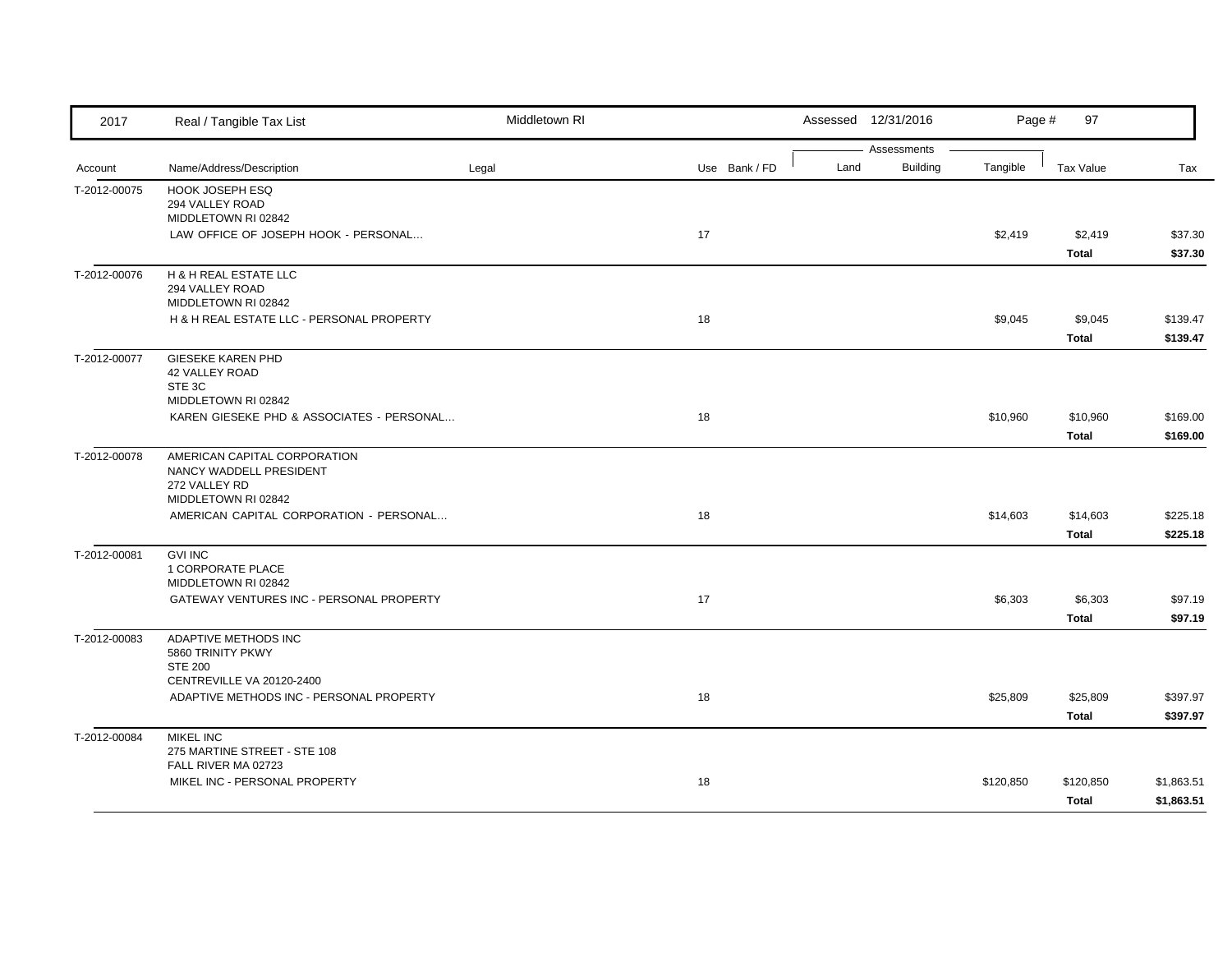| 2017         | Real / Tangible Tax List                                                                               | Middletown RI |               |      | Assessed 12/31/2016            | Page #    | 98                        |                          |
|--------------|--------------------------------------------------------------------------------------------------------|---------------|---------------|------|--------------------------------|-----------|---------------------------|--------------------------|
| Account      | Name/Address/Description                                                                               | Legal         | Use Bank / FD | Land | Assessments<br><b>Building</b> | Tangible  | Tax Value                 | Tax                      |
| T-2012-00085 | TECS DONUTS INC - SAT 3<br>159 EAST MAIN ROAD<br>MIDDLETOWN RI 02842                                   |               |               |      |                                |           |                           |                          |
|              | DUNKIN DONUTS - PERSONAL PROPERTY                                                                      |               | 18            |      |                                | \$96,931  | \$96,931<br>Total         | \$1,494.68<br>\$1,494.68 |
| T-2012-00086 | <b>CARLISLE PATRICK</b><br>7A LEDYARD STREET<br>NEWPORT RI 02840                                       |               |               |      |                                |           |                           |                          |
|              | PDC LANDSCAPING INC - PERSONAL PROPERTY                                                                |               | 18            |      |                                | \$38,189  | \$38,189<br>Total         | \$588.87<br>\$588.87     |
| T-2012-00090 | APACHE OIL CO INC<br>261 LEDYARD STREET<br>NEW LONDON CT 063202                                        |               |               |      |                                |           |                           |                          |
|              | APACHE OIL - MIDDLETOWN MOBIL - PERSONAL                                                               |               | 18            |      |                                | \$25,320  | \$25,320<br>Total         | \$390.43<br>\$390.43     |
| T-2012-00095 | APPLE NEW ENGLAND LLC<br>6200 OAK TREE BLVD<br><b>SUITE 250</b>                                        |               |               |      |                                |           |                           |                          |
|              | INDEPENDENCE OH 44131<br>APPLEBEE'S NEIGHBORHOOD B & G - PERSONAL                                      |               | 18            |      |                                | \$262,408 | \$262,408<br><b>Total</b> | \$4,046.33<br>\$4,046.33 |
| T-2012-00096 | AMERICAN GREETINGS CORPORATION<br>ATTN: TAX DEPARTMENT<br>ONE AMERICAN BLVD<br>CLEVELAND OH 44145-8151 |               |               |      |                                |           |                           |                          |
|              | AMERICAN GREETINGS - PERSONAL PROPERTY                                                                 |               | 94            |      |                                | \$1,292   | \$1,292<br>Total          | \$19.92<br>\$19.92       |
| T-2012-00098 | EVERBANK COMMERCIAL FINANCE IN<br>630 N CENTRAL EXPRESSWAY<br>SUITE A<br><b>PLANO TX 75074</b>         |               |               |      |                                |           |                           |                          |
|              | EVERBANK COMMERCIAL FINANCE - PERSONAL                                                                 |               | 94            |      |                                | \$58,514  | \$58,514<br>Total         | \$902.29<br>\$902.29     |
| T-2012-00110 | DELL EQUIPMENT FUNDING LP<br>ATT PROP TAX DEPT<br>ONE DELL WAY RR1-35<br>ROUND ROCK TX 78682           |               |               |      |                                |           |                           |                          |
|              | DELL EQUIPMENT FUNDING LP - PERSONAL                                                                   |               | 94            |      |                                | \$455,462 | \$455,462<br>Total        | \$7,023.22<br>\$7,023.22 |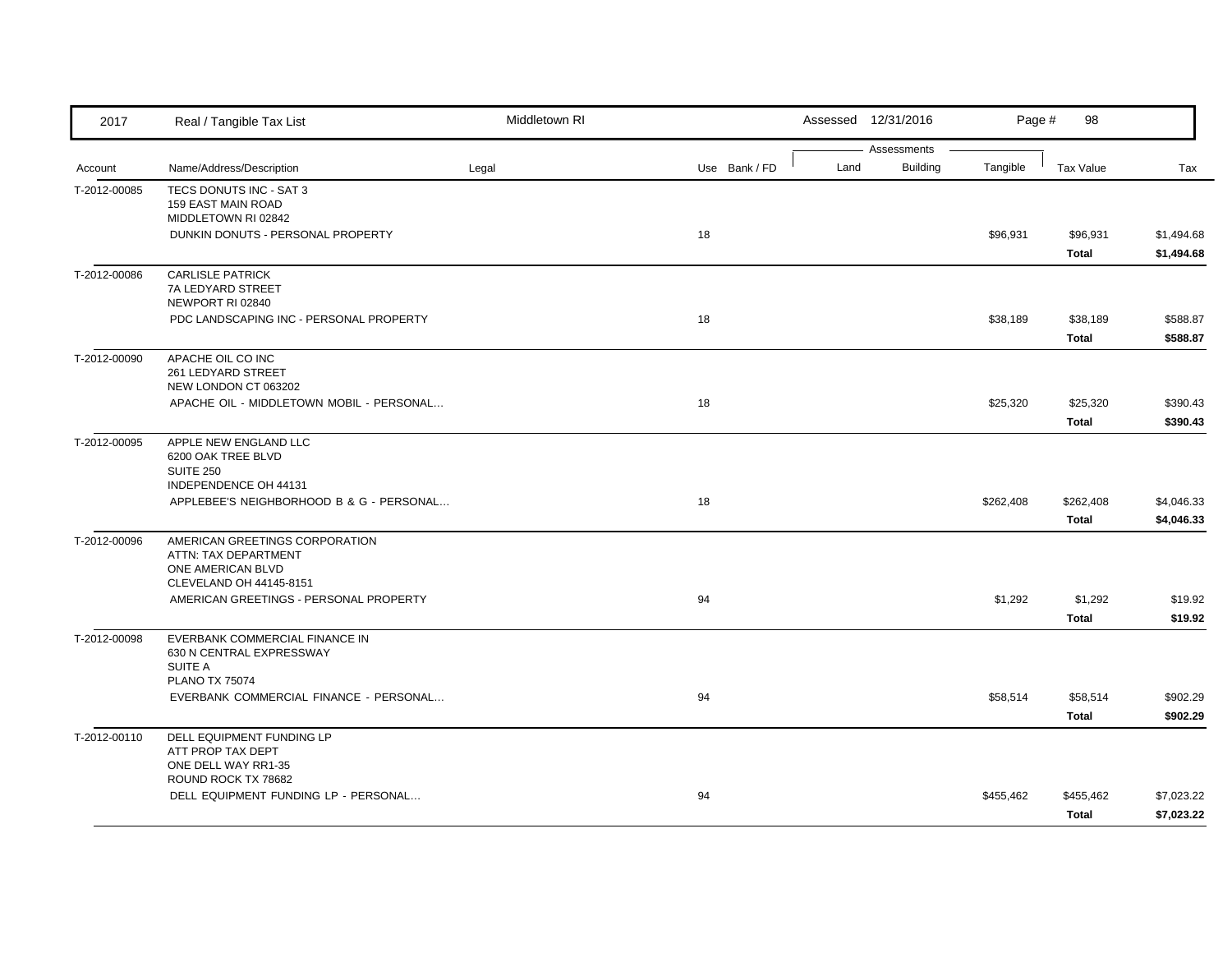| 2017         | Real / Tangible Tax List                                              | Middletown RI |               |      | Assessed 12/31/2016            | Page #   | 99                |                      |
|--------------|-----------------------------------------------------------------------|---------------|---------------|------|--------------------------------|----------|-------------------|----------------------|
| Account      | Name/Address/Description                                              | Legal         | Use Bank / FD | Land | Assessments<br><b>Building</b> | Tangible | <b>Tax Value</b>  | Tax                  |
| T-2012-02001 | <b>THOMBS DANIEL</b>                                                  |               |               |      |                                |          |                   |                      |
|              | 238 EAST MAIN ROAD                                                    |               |               |      |                                |          |                   |                      |
|              | UNIT 1A                                                               |               |               |      |                                |          |                   |                      |
|              | MIDDLETOWN RI 02842                                                   |               |               |      |                                |          |                   |                      |
|              | OCEANA TANNING SALON LLC - PERSONAL                                   |               | 18            |      |                                | \$35,471 | \$35,471<br>Total | \$546.96<br>\$546.96 |
| T-2013-00003 | LEVINE ANDREW                                                         |               |               |      |                                |          |                   |                      |
|              | 800 AQUIDNECK AVE SUITE 2<br>MIDDLETOWN RI 02842                      |               |               |      |                                |          |                   |                      |
|              | HANDY ANDY - PERSONAL PROPERTY                                        |               | 17            |      |                                | \$1,542  | \$1,542           | \$23.78              |
|              |                                                                       |               |               |      |                                |          | Total             | \$23.78              |
| T-2013-00005 | FIRST BANK RICHMOND NA<br>31 N 9TH STREET                             |               |               |      |                                |          |                   |                      |
|              | PO BOX 1145                                                           |               |               |      |                                |          |                   |                      |
|              | RICHMOND IN 47375-1145                                                |               |               |      |                                |          |                   |                      |
|              | FIRST FEDERAL LEASING - PERSONAL PROPERTY                             |               | 94            |      |                                | \$41,794 | \$41,794          | \$644.46             |
|              |                                                                       |               |               |      |                                |          | Total             | \$644.46             |
| T-2013-00006 | COMPACT POWER EQUIPMENT CENTER                                        |               |               |      |                                |          |                   |                      |
|              | PO BOX 40<br>FORT MILL SC 29716                                       |               |               |      |                                |          |                   |                      |
|              | COMPACT POWER EQUIPMENT CENTER -                                      |               | 94            |      |                                | \$69,726 | \$69,726          | \$1,075.17           |
|              |                                                                       |               |               |      |                                |          | Total             | \$1,075.17           |
| T-2013-00007 | <b>GRAVES HAROLD F JR</b>                                             |               |               |      |                                |          |                   |                      |
|              | 1134 AQUIDNECK AVENUE                                                 |               |               |      |                                |          |                   |                      |
|              | MIDDLETOWN RI 02842                                                   |               |               |      |                                |          |                   |                      |
|              | FREEMAN GRAVES & SONS - PERSONAL PROPERTY                             |               | 17            |      |                                | \$3,648  | \$3,648<br>Total  | \$56.25<br>\$56.25   |
| T-2013-00008 | ASCENTIUM CAPITAL LLC                                                 |               |               |      |                                |          |                   |                      |
|              | C/O ADVANCED PROP TAX COMP                                            |               |               |      |                                |          |                   |                      |
|              | 1611 N INTERSTATE 35 E STE 428                                        |               |               |      |                                |          |                   |                      |
|              | CARROLLTON TX 75006-8616<br>ASCENTIUM CAPITAL LLC - PERSONAL PROPERTY |               | 94            |      |                                | \$16,000 | \$16,000          | \$246.72             |
|              |                                                                       |               |               |      |                                |          | Total             | \$246.72             |
| T-2013-00009 | MARINALEIGH LLC                                                       |               |               |      |                                |          |                   |                      |
|              | 5 WOODRUFF AVENUE                                                     |               |               |      |                                |          |                   |                      |
|              | NARRAGANSETT RI 02882                                                 |               |               |      |                                |          |                   |                      |
|              | BLINDS & DESIGNS - PERSONAL PROPERTY                                  |               | 17            |      |                                | \$3,266  | \$3,266           | \$50.36              |
|              |                                                                       |               |               |      |                                |          | Total             | \$50.36              |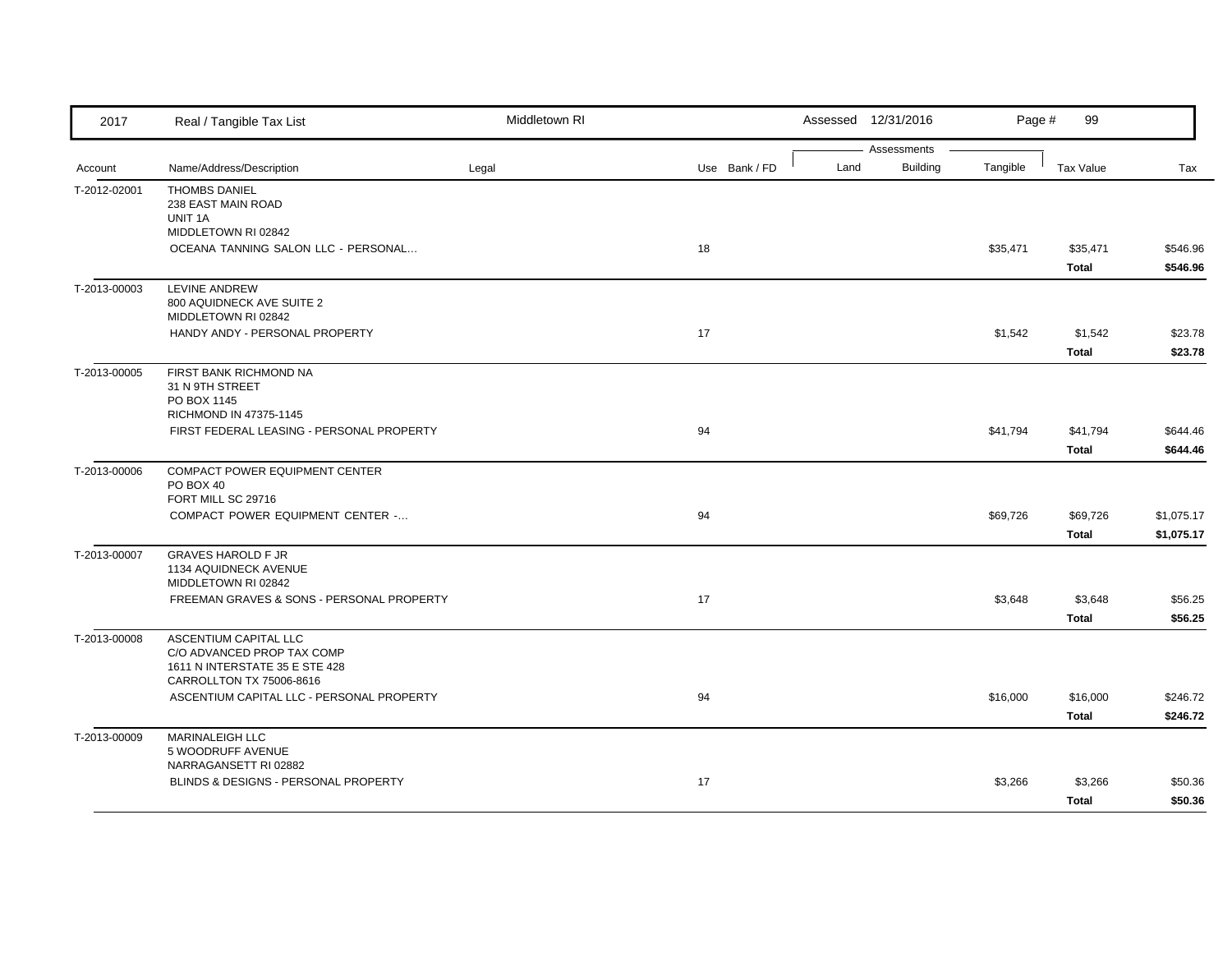| 2017         | Real / Tangible Tax List                                                                                  | Middletown RI |               |      | Assessed 12/31/2016            | Page #   | 100               |                      |
|--------------|-----------------------------------------------------------------------------------------------------------|---------------|---------------|------|--------------------------------|----------|-------------------|----------------------|
| Account      | Name/Address/Description                                                                                  | Legal         | Use Bank / FD | Land | Assessments<br><b>Building</b> | Tangible | Tax Value         | Tax                  |
| T-2013-00012 | AUTO CHLOR SYSTEM OF NEW YORK<br>450 FERGUSON DRIVE<br>MOUNTAIN VIEW CA 94043                             |               |               |      |                                |          |                   |                      |
|              | AUTO CHLOR SYSTEM OF NEW YORK - PERSONAL                                                                  |               | 94            |      |                                | \$347    | \$347<br>Total    | \$5.35<br>\$5.35     |
| T-2013-00014 | <b>SCHWARTZ KENNETH</b><br>790 AQUIDNECK AVENUE<br>MIDDLETOWN RI 02842                                    |               |               |      |                                |          |                   |                      |
|              | K & R CONSTRUCTION - PERSONAL PROPERTY                                                                    |               | 17            |      |                                | \$3,000  | \$3,000<br>Total  | \$46.26<br>\$46.26   |
| T-2013-00015 | FOREST FARM ASSISTED LIVING LP<br>C/O PHOENIX PROP MGT INC<br>250 CENTERVILLE RD #E11<br>WARWICK RI 02886 |               |               |      |                                |          |                   |                      |
|              | FOREST FARM ASSISTED LIVING - PERSONAL                                                                    |               | 18            |      |                                | \$27,969 | \$27,969<br>Total | \$431.28<br>\$431.28 |
| T-2013-00016 | KANBUN CORPORATION<br>7 BROOKS AVENUE - SUITE 3<br>NEWPORT RI 02840                                       |               |               |      |                                |          |                   |                      |
|              | AMERIKICK - PERSONAL PROPERTY                                                                             |               | 17            |      |                                | \$7,360  | \$7,360<br>Total  | \$113.49<br>\$113.49 |
| T-2013-00017 | <b>NBT LLC</b><br>58A AQUIDNECK AVENUE<br>MIDDLETOWN RI 02842                                             |               |               |      |                                |          |                   |                      |
|              | EMPIRE TEA & COFFEE - PERSONAL PROPERTY                                                                   |               | 18            |      |                                | \$40,200 | \$40,200<br>Total | \$619.88<br>\$619.88 |
| T-2013-00020 | <b>COX EDWARD</b><br>5757 IVREA DRIVE<br>SARASOTA FL 34238                                                |               |               |      |                                |          |                   |                      |
|              | 2007 37.2' KEYSTONE SPRINGDALE - PERSONAL                                                                 |               | 45            |      |                                | \$11,300 | \$11,300<br>Total | \$174.25<br>\$174.25 |
| T-2013-00022 | MCCARTHY MICHAEL<br>8 JOHN STREET<br>ATTLEBORO MA 02703                                                   |               |               |      |                                |          |                   |                      |
|              | 1998 38' JAYCO EAGLE - PERSONAL PROPERTY                                                                  |               | 45            |      |                                | \$4,693  | \$4,693<br>Total  | \$72.37<br>\$72.37   |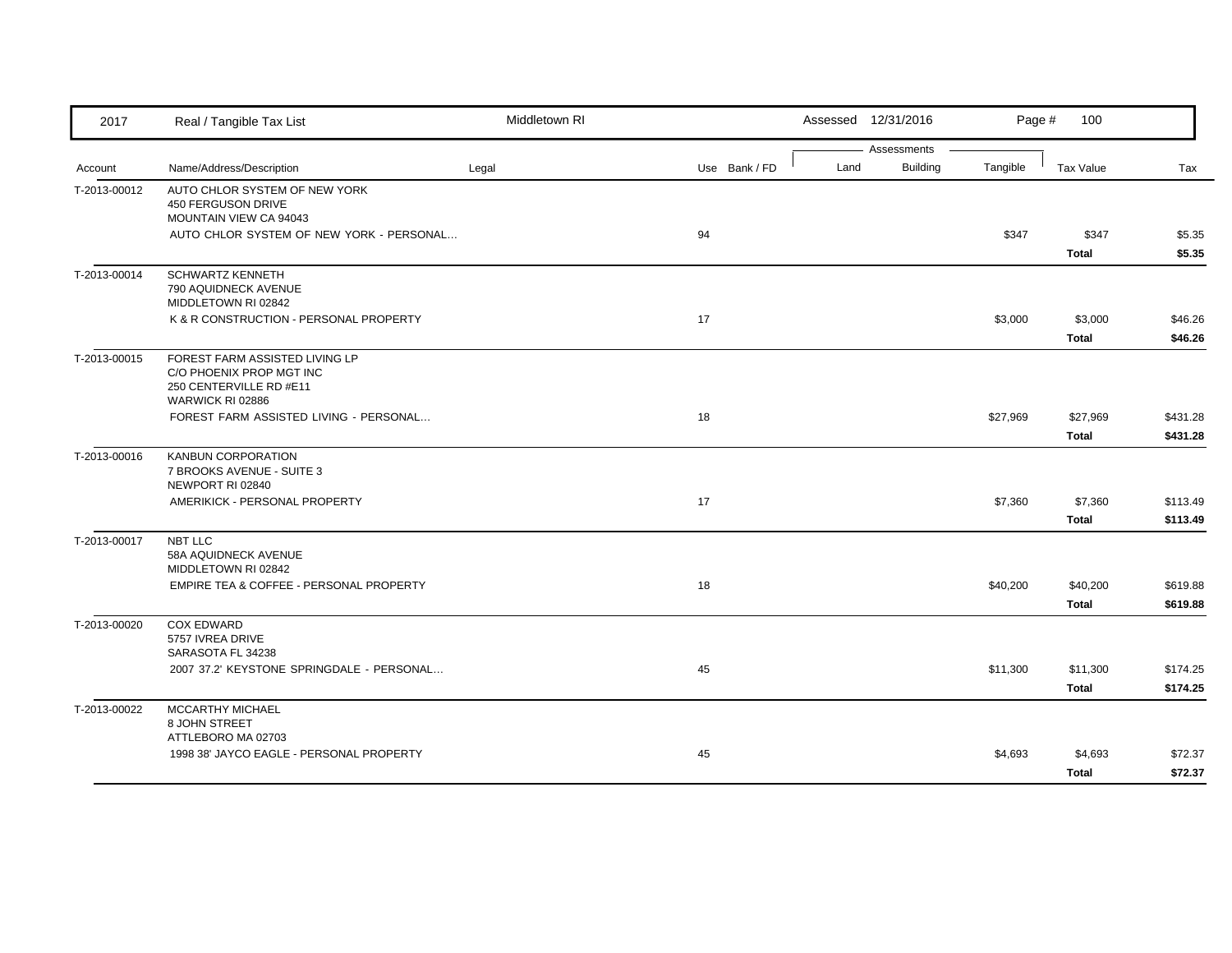| 2017         | Real / Tangible Tax List                                                                          | Middletown RI |               |      | Assessed 12/31/2016            | Page #    | 101                       |                          |
|--------------|---------------------------------------------------------------------------------------------------|---------------|---------------|------|--------------------------------|-----------|---------------------------|--------------------------|
| Account      | Name/Address/Description                                                                          | Legal         | Use Bank / FD | Land | Assessments<br><b>Building</b> | Tangible  | <b>Tax Value</b>          | Tax                      |
| T-2013-00024 | MCCARTHY MICHAEL<br>8 JOHN STREET<br>ATTLEBORO MA 02703                                           |               |               |      |                                |           |                           |                          |
|              | 2003 29' JACO JAYFLIGHT - PERSONAL PROPERTY                                                       |               | 45            |      |                                | \$6,877   | \$6,877<br>Total          | \$106.04<br>\$106.04     |
| T-2013-00027 | <b>KOSINSKI MICHAEL</b><br><b>414 MITCHELLS LN</b><br>MIDDLETOWN RI 02842                         |               |               |      |                                |           |                           |                          |
|              | LITTLE CREEK LANDSCAPING - PERSONAL                                                               |               | 18            |      |                                | \$83,330  | \$83,330<br>Total         | \$1,284.95<br>\$1,284.95 |
| T-2013-00029 | <b>MESTRINELLI CHARLES</b><br>43 MIXTER STREET<br>MIDDLETOWN RI 02842                             |               |               |      |                                |           |                           |                          |
|              | GREEN LAND LANDSCAPE LLC - PERSONAL                                                               |               | 17            |      |                                | \$13,953  | \$13,953<br>Total         | \$215.16<br>\$215.16     |
| T-2013-00030 | OPTOS NORTH AMERICA<br>C/O MARVIN F POER & COMPANY<br>PO BOX 52427                                |               |               |      |                                |           |                           |                          |
|              | ATLANTA GA 30355<br>OPTOMETRIC PROVIDERS - PERSONAL PROPERTY                                      |               | 94            |      |                                | \$5,184   | \$5,184<br>Total          | \$79.94<br>\$79.94       |
| T-2013-00031 | <b>BANK OF AMERICA NA</b><br>101 N TRYON ST- PERS PROP DPT<br>NC1-001-03-80<br>CHARLOTTE NC 28255 |               |               |      |                                |           |                           |                          |
|              | BANK OF AMERICA NA - PERSONAL PROPERTY                                                            |               | 94            |      |                                | \$149,117 | \$149,117<br><b>Total</b> | \$2,299.38<br>\$2,299.38 |
| T-2013-00032 | ADT LLC<br>ATTN: PROPERTY TAX DEPARTMENT<br>PO BOX 54767<br>LEXINGTON KY 40555                    |               |               |      |                                |           |                           |                          |
|              | ADT LLC - PERSONAL PROPERTY                                                                       |               | 18            |      |                                | \$13,592  | \$13,592<br>Total         | \$209.59<br>\$209.59     |
| T-2013-00035 | MCINTYRE NICOLE<br>936 AQUIDNECK AVENUE<br>MIDDLETOWN RI 02842                                    |               |               |      |                                |           |                           |                          |
|              | COLE & COMPANY HAIR STUDIO LLC - PERSONAL                                                         |               | 17            |      |                                | \$5,470   | \$5,470<br>Total          | \$84.35<br>\$84.35       |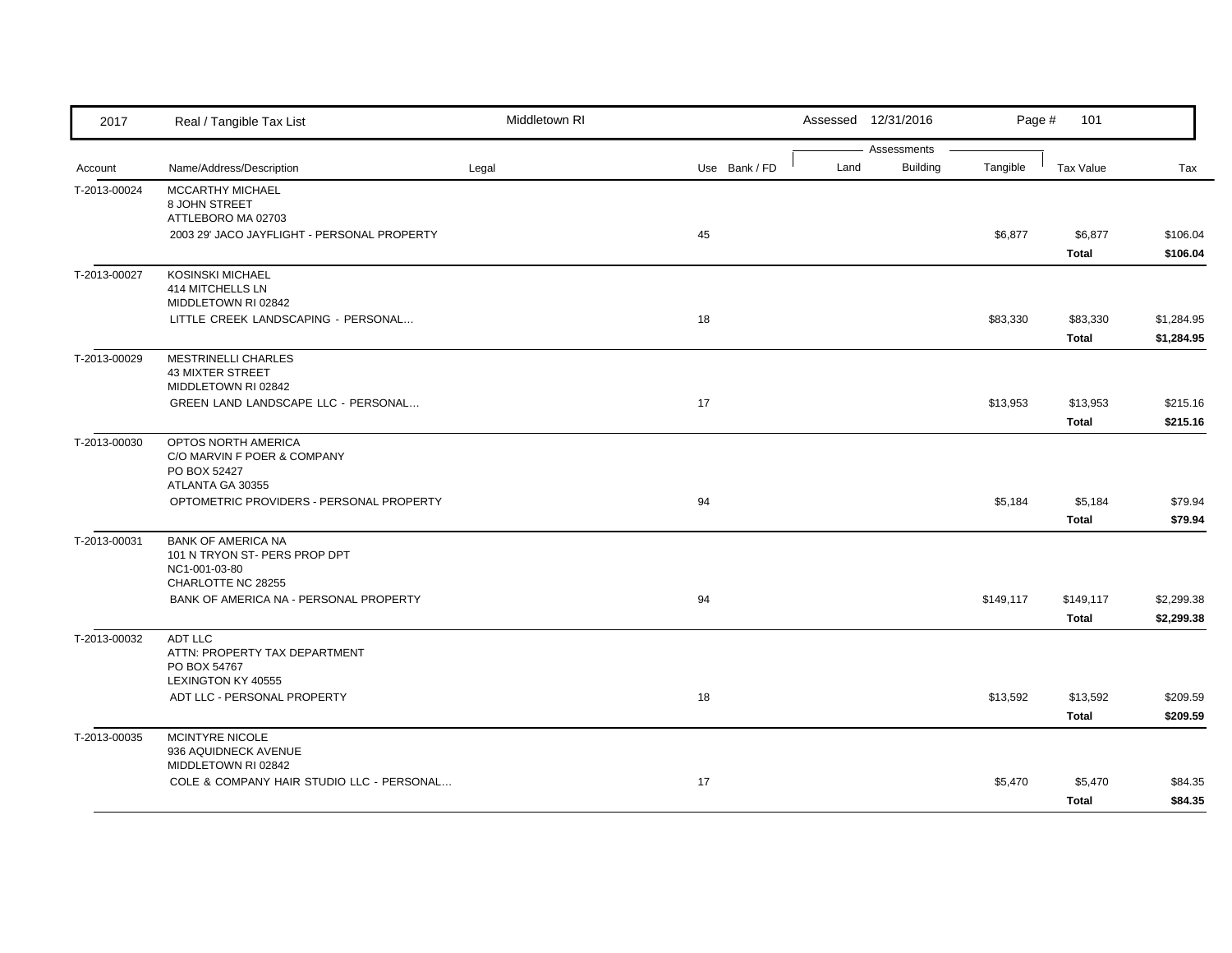| 2017         | Real / Tangible Tax List                                                | Middletown RI |               | Assessed 12/31/2016                    | Page #    | 102                      |                          |
|--------------|-------------------------------------------------------------------------|---------------|---------------|----------------------------------------|-----------|--------------------------|--------------------------|
| Account      | Name/Address/Description                                                | Legal         | Use Bank / FD | Assessments<br><b>Building</b><br>Land | Tangible  | Tax Value                | Tax                      |
| T-2013-00036 | <b>J &amp; S ENTERPRISES LLC</b><br>68 SOARES DR<br>PORTSMOUTH RI 02871 |               |               |                                        |           |                          |                          |
|              | BOSS MAN BURGERS - PERSONAL PROPERTY                                    |               | 18            |                                        | \$18,964  | \$18,964<br>Total        | \$292.42<br>\$292.42     |
| T-2013-00038 | WICKED GOOD SHAKES LLC<br>717 AQUIDNECK AVENUE<br>MIDDLETOWN RI 02842   |               |               |                                        |           |                          |                          |
|              | SLIM POSSIBLE - PERSONAL PROPERTY                                       |               | 17            |                                        | \$30,000  | \$30,000<br>Total        | \$462.60<br>\$462.60     |
| T-2013-00039 | <b>COLLINS FAMILY LLC</b><br>213 FISCHER CIRCLE<br>PORTSMOUTH RI 02871  |               |               |                                        |           |                          |                          |
|              | EYE CARE FOR RI - PERSONAL PROPERTY                                     |               | 18            |                                        | \$72,000  | \$72,000<br><b>Total</b> | \$1,110.24<br>\$1,110.24 |
| T-2013-00040 | <b>BEACH LIQUORS LLC</b><br>286 CHASES LANE<br>MIDDLETOWN RI 02842      |               |               |                                        |           |                          |                          |
|              | BEACH WINE & LIQUORS - PERSONAL PROPERTY                                |               | 18            |                                        | \$16,292  | \$16,292<br><b>Total</b> | \$251.22<br>\$251.22     |
| T-2014-00001 | MAURICIO JOEY LYNN<br>5 BLISS MINE ROAD<br>MIDDLETOWN RI 02842          |               |               |                                        |           |                          |                          |
|              | HAPPY DAYS - PERSONAL PROPERTY                                          |               | 17            |                                        | \$14,082  | \$14,082<br>Total        | \$217.14<br>\$217.14     |
| T-2014-00002 | WAKEFIELD BARRY E<br>600 JEPSON LN<br>MIDDLETOWN RI 02842               |               |               |                                        |           |                          |                          |
|              | WAKEFIELD PLUMBING - PERSONAL PROPERTY                                  |               | 17            |                                        | \$15,000  | \$15,000<br><b>Total</b> | \$231.30<br>\$231.30     |
| T-2014-00003 | ALDI INC (CONNECTICUT)<br>C/O RYAN TAX COMPLIANCE SERV<br>PO BOX 460049 |               |               |                                        |           |                          |                          |
|              | HOUSTON TX 77056<br>ALDI INC - LOC #SWN046 - PERSONAL PROPERTY          |               | 18            |                                        | \$304,897 | \$304,897<br>Total       | \$4,701.51<br>\$4,701.51 |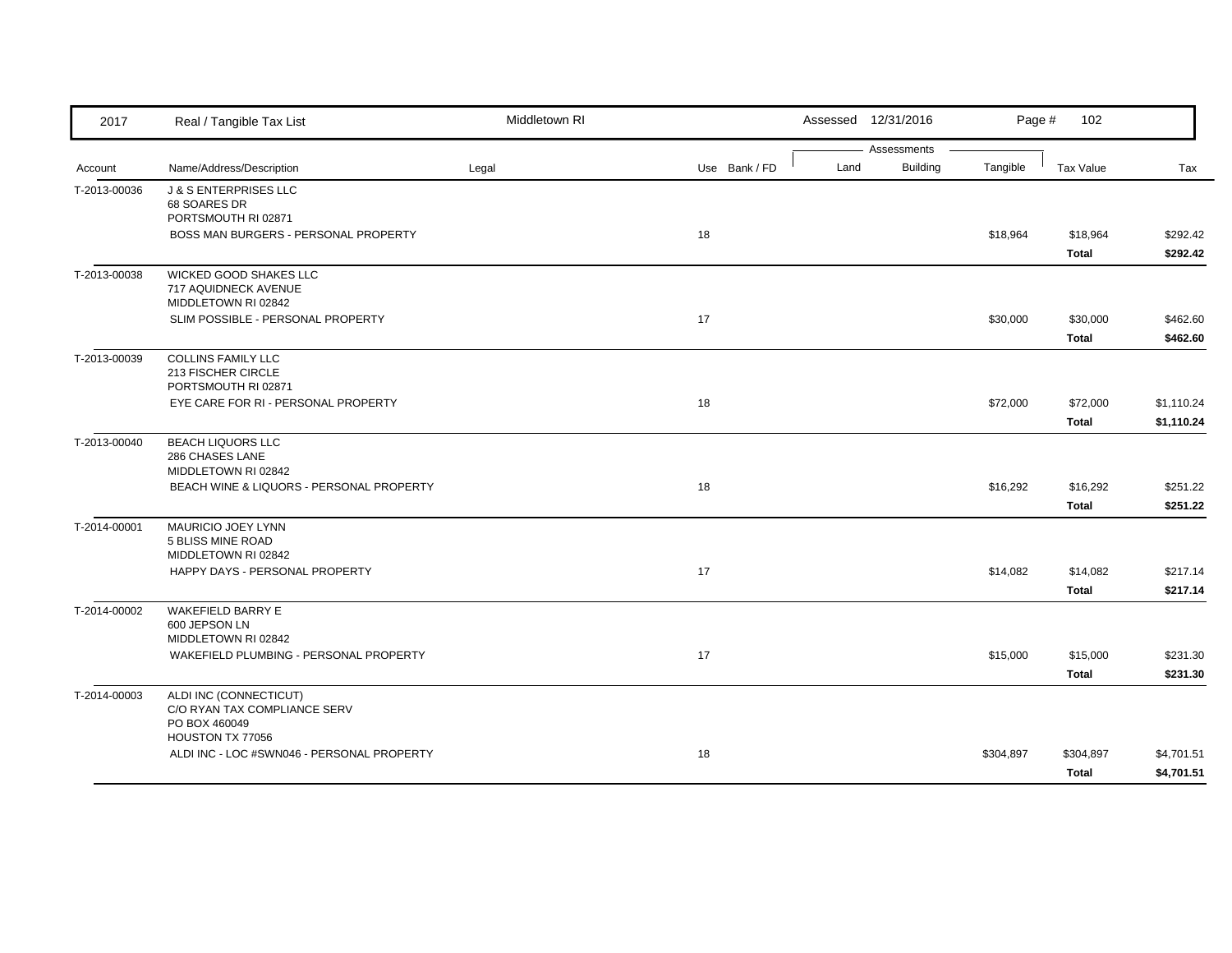| 2017         | Real / Tangible Tax List                                  | Middletown RI |               |      | Assessed 12/31/2016            | Page #   | 103          |          |
|--------------|-----------------------------------------------------------|---------------|---------------|------|--------------------------------|----------|--------------|----------|
|              | Name/Address/Description                                  |               |               | Land | Assessments<br><b>Building</b> | Tangible | Tax Value    |          |
| Account      |                                                           | Legal         | Use Bank / FD |      |                                |          |              | Tax      |
| T-2014-00005 | <b>COLVIN DAVID</b><br><b>BOX 523</b>                     |               |               |      |                                |          |              |          |
|              | OLD LYME CT 06371                                         |               |               |      |                                |          |              |          |
|              | 1996 32' MALLARD BY FLEETWOOD - PERSONAL                  |               | 45            |      |                                | \$4,224  | \$4,224      | \$65.13  |
|              |                                                           |               |               |      |                                |          | Total        | \$65.13  |
| T-2014-00006 | <b>COSTA CASIMIRO</b>                                     |               |               |      |                                |          |              |          |
|              | 19 PINEWOOD ROAD                                          |               |               |      |                                |          |              |          |
|              | BOLTON MA 01740                                           |               |               |      |                                |          |              |          |
|              | 2003 36' DUTCHMAN - PERSONAL PROPERTY                     |               | 45            |      |                                | \$7,576  | \$7,576      | \$116.82 |
|              |                                                           |               |               |      |                                |          | Total        | \$116.82 |
| T-2014-00007 | ANDRADE NELSON C                                          |               |               |      |                                |          |              |          |
|              | 24 ONEIL ST                                               |               |               |      |                                |          |              |          |
|              | HUDSON MA 01749-1607                                      |               |               |      |                                |          |              |          |
|              | 2012 39' FOREST RIVER CAMPER - PERSONAL                   |               | 45            |      |                                | \$24,205 | \$24,205     | \$373.24 |
|              |                                                           |               |               |      |                                |          | <b>Total</b> | \$373.24 |
| T-2014-00011 | MEDEIROS NELSON JR                                        |               |               |      |                                |          |              |          |
|              | 3 PARKHURST DR.                                           |               |               |      |                                |          |              |          |
|              | HUDSON MA 01749                                           |               |               |      |                                |          |              |          |
|              | 2013 32' KEYSTONE SPRINTER - PERSONAL                     |               | 45            |      |                                | \$21,895 | \$21,895     | \$337.62 |
|              |                                                           |               |               |      |                                |          | Total        | \$337.62 |
| T-2014-00016 | <b>BLOOM LLC</b>                                          |               |               |      |                                |          |              |          |
|              | 16 CAVANAUGH CT                                           |               |               |      |                                |          |              |          |
|              | SAUNDERSTOWN RI 02874                                     |               |               |      |                                |          |              |          |
|              | BLOOM - PERSONAL PROPERTY                                 |               | 17            |      |                                | \$7,255  | \$7,255      | \$111.87 |
|              |                                                           |               |               |      |                                |          | <b>Total</b> | \$111.87 |
| T-2014-00019 | CIT FINANCE LLC                                           |               |               |      |                                |          |              |          |
|              | C/O RYAN LLC PROPERTY TAX COMP                            |               |               |      |                                |          |              |          |
|              | PO BOX 460790<br>HOUSTON TX 77059                         |               |               |      |                                |          |              |          |
|              | CIT FINANCE LLC - PERSONAL PROPERTY                       |               | 18            |      |                                | \$10,533 | \$10,533     | \$162.42 |
|              |                                                           |               |               |      |                                |          |              |          |
|              |                                                           |               |               |      |                                |          | Total        | \$162.42 |
| T-2014-00020 | <b>BANC OF AMERICA LEASING &amp; CAP</b><br>PO BOX 105578 |               |               |      |                                |          |              |          |
|              | ATLANTA GA 30348                                          |               |               |      |                                |          |              |          |
|              | BANC OF AMERICA LEASING & CAP - PERSONAL                  |               | 18            |      |                                | \$10,436 | \$10,436     | \$160.92 |
|              |                                                           |               |               |      |                                |          | Total        | \$160.92 |
|              |                                                           |               |               |      |                                |          |              |          |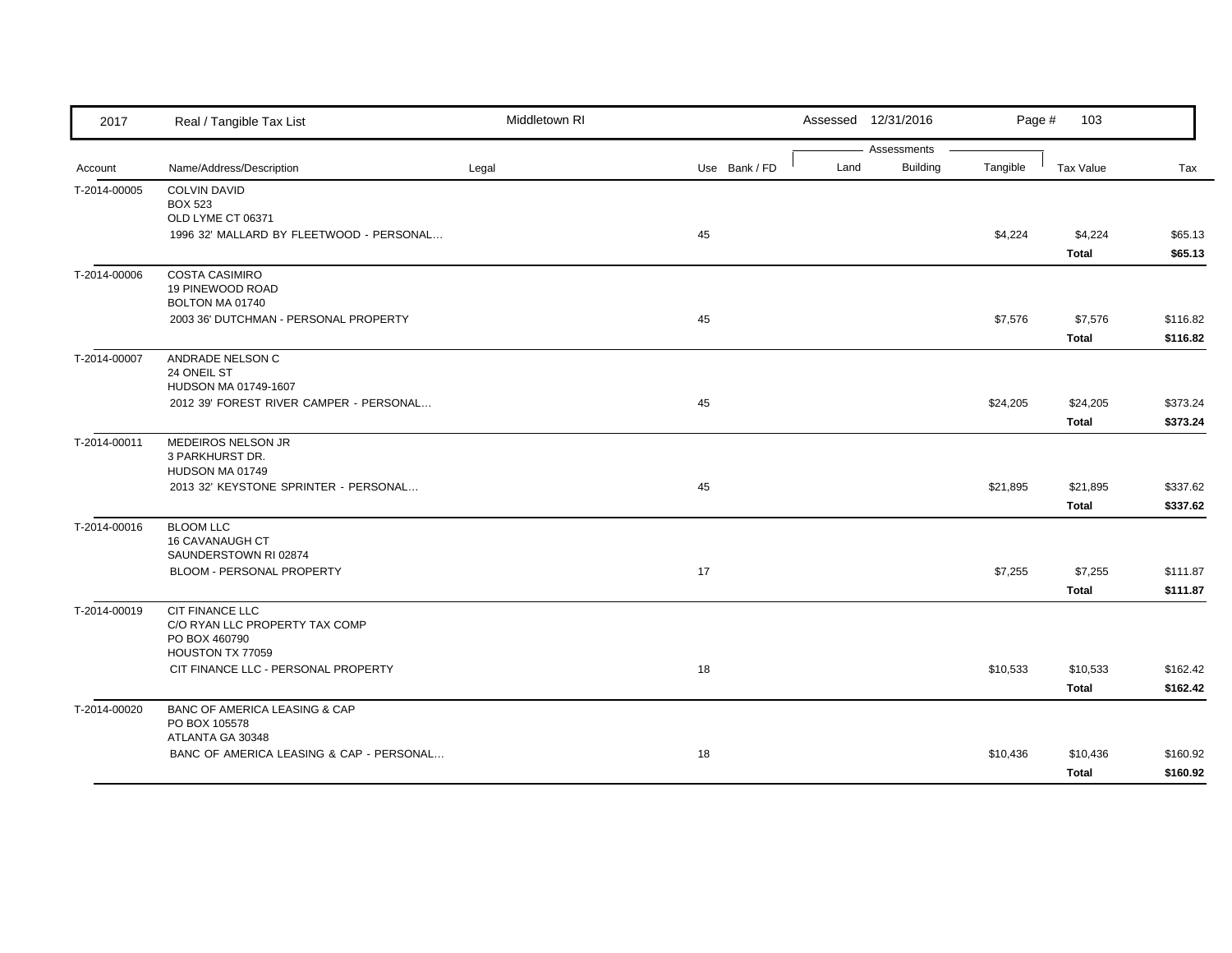| 2017         | Real / Tangible Tax List                     | Middletown RI |               |      | Assessed 12/31/2016            | Page #    | 104          |            |
|--------------|----------------------------------------------|---------------|---------------|------|--------------------------------|-----------|--------------|------------|
|              | Name/Address/Description                     |               | Use Bank / FD | Land | Assessments<br><b>Building</b> | Tangible  | Tax Value    | Tax        |
| Account      |                                              | Legal         |               |      |                                |           |              |            |
| T-2014-00025 | <b>VIASAT INC RI</b><br>PO BOX 198109        |               |               |      |                                |           |              |            |
|              | NASHVILLE TN 37219                           |               |               |      |                                |           |              |            |
|              | VIASAT INC RI - PERSONAL PROPERTY            |               | 17            |      |                                | \$482     | \$482        | \$7.43     |
|              |                                              |               |               |      |                                |           | <b>Total</b> | \$7.43     |
| T-2014-00026 | <b>GELCO CORPORATION</b>                     |               |               |      |                                |           |              |            |
|              | PERSONAL PROPERTY TAX                        |               |               |      |                                |           |              |            |
|              | PO BOX 13085<br>BALTIMORE MD 21203-3085      |               |               |      |                                |           |              |            |
|              | <b>GELCO CORPORATION - PERSONAL PROPERTY</b> |               | 18            |      |                                | \$480     | \$480        | \$7.40     |
|              |                                              |               |               |      |                                |           | <b>Total</b> | \$7.40     |
| T-2014-00028 | ADVANCE STORES CO INC 107361                 |               |               |      |                                |           |              |            |
|              | <b>RYAN LLC</b>                              |               |               |      |                                |           |              |            |
|              | PO BOX 56607                                 |               |               |      |                                |           |              |            |
|              | ATLANTA GA 30343                             |               |               |      |                                |           |              |            |
|              | ADVANCED AUTO PARTS - PERSONAL PROPERTY      |               | 18            |      |                                | \$121,216 | \$121,216    | \$1,869.15 |
|              |                                              |               |               |      |                                |           | Total        | \$1,869.15 |
| T-2014-00029 | NAVY FEDERAL CREDIT UNION                    |               |               |      |                                |           |              |            |
|              | PO BOX 24626<br>MERRIFIELD VA 22119          |               |               |      |                                |           |              |            |
|              | NAVY FEDERAL CREDIT UNION - PERSONAL         |               | 18            |      |                                | \$64,138  | \$64,138     | \$989.01   |
|              |                                              |               |               |      |                                |           |              | \$989.01   |
|              |                                              |               |               |      |                                |           | Total        |            |
| T-2014-00032 | <b>CDK GLOBAL LLC</b><br>C/O ADVANTIX        |               |               |      |                                |           |              |            |
|              | 200 WEST RIVER DRIVE                         |               |               |      |                                |           |              |            |
|              | ST CHARLES IL 60174                          |               |               |      |                                |           |              |            |
|              | CDK GLOBAL LLC - PERSONAL PROPERTY           |               | 18            |      |                                | \$4,483   | \$4,483      | \$69.13    |
|              |                                              |               |               |      |                                |           | <b>Total</b> | \$69.13    |
| T-2014-00033 | TYCO INTEGRATED SECURITY LLC                 |               |               |      |                                |           |              |            |
|              | ATTN: PROPERTY TAX DEPT                      |               |               |      |                                |           |              |            |
|              | PO BOX 5006<br>BOCA RATON FL 33431-0806      |               |               |      |                                |           |              |            |
|              | TYCO INTEGRATED SECURITY - PERSONAL          |               | 18            |      |                                | \$1,859   | \$1,859      | \$28.67    |
|              |                                              |               |               |      |                                |           |              |            |
|              |                                              |               |               |      |                                |           | Total        | \$28.67    |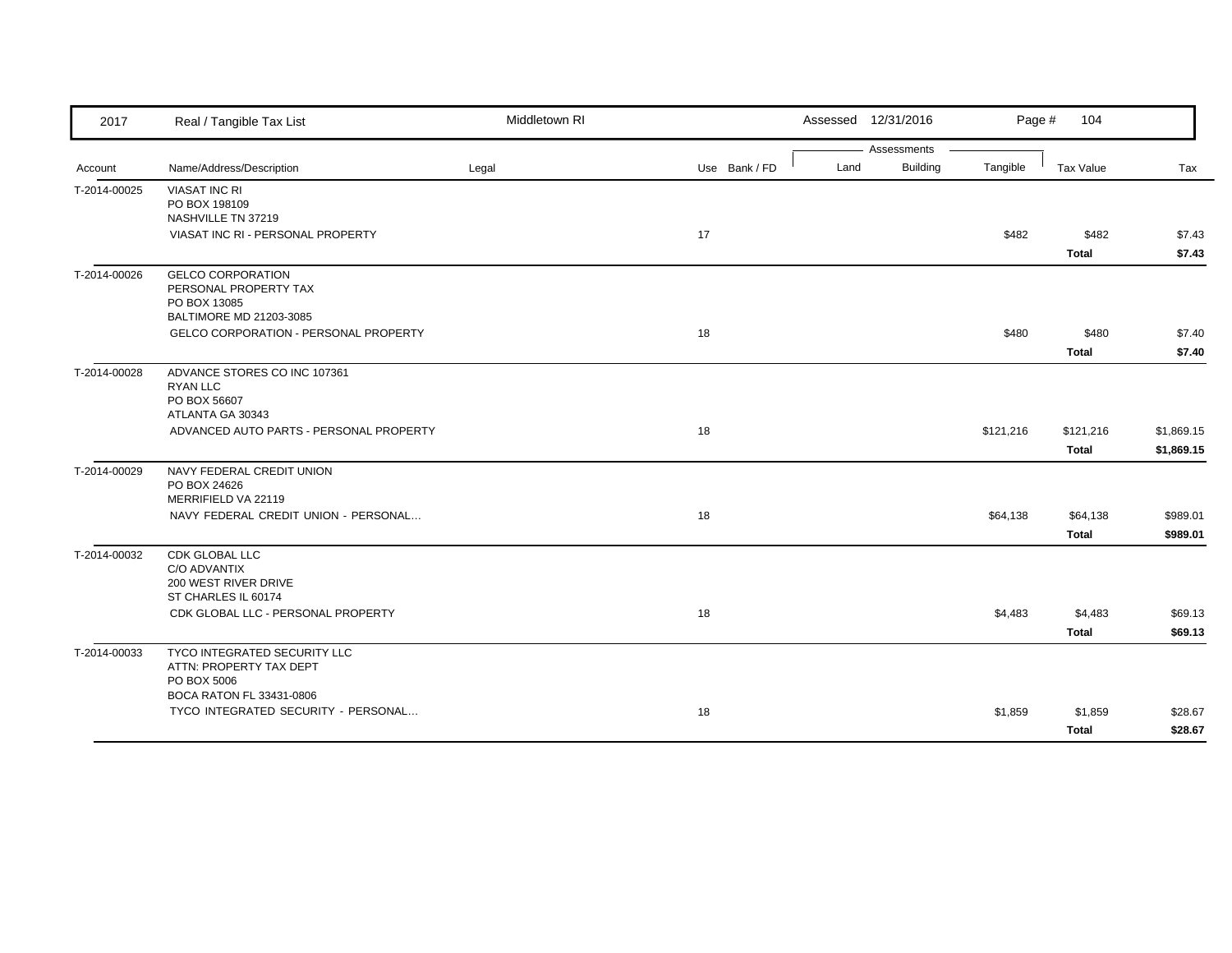| 2017         | Real / Tangible Tax List                                                                                                                    | Middletown RI |               | Assessed 12/31/2016 | Page #                                     | 105                       |                            |
|--------------|---------------------------------------------------------------------------------------------------------------------------------------------|---------------|---------------|---------------------|--------------------------------------------|---------------------------|----------------------------|
| Account      | Name/Address/Description                                                                                                                    | Legal         | Use Bank / FD | Land                | Assessments<br><b>Building</b><br>Tangible | Tax Value                 | Tax                        |
| T-2014-00034 | PERKINS PAPER LLC<br>C/O ADVANCED PROP TX COMP<br>1611 N I-35E STE 428<br>CARROLLTON TX 75006-8616<br>PERKINS PAPER LLC - PERSONAL PROPERTY |               | 18            |                     | \$23,405                                   | \$23,405                  | \$360.91                   |
|              |                                                                                                                                             |               |               |                     |                                            | <b>Total</b>              | \$360.91                   |
| T-2014-00035 | KEYBANK NATIONAL ASSOCIATION<br>PO BOX 22055<br>ALBANY NY 12201-5055                                                                        |               |               |                     |                                            |                           |                            |
|              | KEYBANK NATIONAL ASSOCIATION - PERSONAL                                                                                                     |               | 18            |                     | \$1,007                                    | \$1,007<br>Total          | \$15.53<br>\$15.53         |
| T-2014-00036 | AIRGAS USA LLC NO DIV<br>CORP TX DEPT<br>PO BOX 6675<br>RADNOR PA 19087                                                                     |               |               |                     |                                            |                           |                            |
|              | AIRGAS USA - PERSONAL PROPERTY                                                                                                              |               | 18            |                     | \$8,820                                    | \$8,820<br><b>Total</b>   | \$136.00<br>\$136.00       |
| T-2014-00037 | INTERFACE SECURITY SYSTEMS LLC<br>C/O BROWN SMITH WALLACE<br>6 CITYPLACE DRIVE - SUITE 800<br>ST LOUIS MO 63141                             |               |               |                     |                                            |                           |                            |
|              | INTERFACE SECURITY SYSTEMS - PERSONAL                                                                                                       |               | 18            |                     | \$1,701                                    | \$1,701<br><b>Total</b>   | \$26.23<br>\$26.23         |
| T-2014-00042 | MAIN HOTEL LLC<br>PO BOX 2516<br>FALL RIVER MA 02722                                                                                        |               |               |                     |                                            |                           |                            |
|              | HOMEWOOD SUITES - PERSONAL PROPERTY                                                                                                         |               | 18            |                     | \$705,000                                  | \$705,000<br><b>Total</b> | \$10,871.10<br>\$10,871.10 |
| T-2014-00043 | STEBENNE JAMIE<br>88 VALLEY ROAD<br>MIDDLETOWN RI 02842                                                                                     |               |               |                     |                                            |                           |                            |
|              | JPS CONSTRUCTION & DESIGN LLC - PERSONAL                                                                                                    |               | 18            |                     | \$16,550                                   | \$16,550<br><b>Total</b>  | \$255.20<br>\$255.20       |
| T-2014-00044 | AW FOOD MART INC<br>C/O AMIR WAHIB<br>10 JT CONNELL HWY<br>NEWPORT RI 02842                                                                 |               |               |                     |                                            |                           |                            |
|              | KENNEDYS GRILL & FOOD MART - PERSONAL                                                                                                       |               | 17            |                     | \$25,000                                   | \$25,000<br><b>Total</b>  | \$385.50<br>\$385.50       |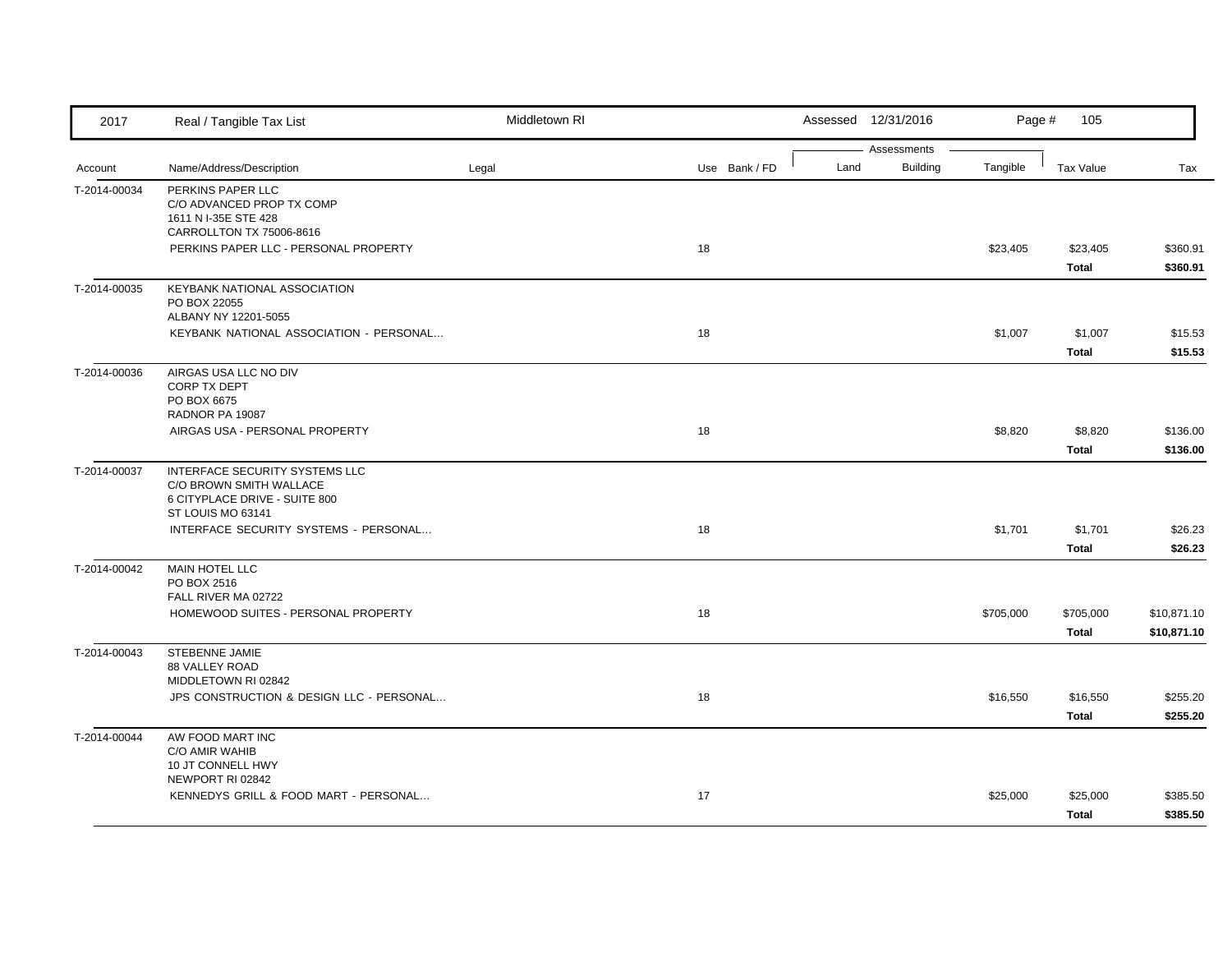| 2017         | Real / Tangible Tax List                                                                          | Middletown RI |               |      | Assessed 12/31/2016            | Page #      | 106                         |                            |
|--------------|---------------------------------------------------------------------------------------------------|---------------|---------------|------|--------------------------------|-------------|-----------------------------|----------------------------|
| Account      | Name/Address/Description                                                                          | Legal         | Use Bank / FD | Land | Assessments<br><b>Building</b> | Tangible    | <b>Tax Value</b>            | Tax                        |
| T-2015-00002 | SCIENCE APPLICATIONS INTL CORP<br>PT COMPLIANCE SERVICES<br>PO BOX 80615<br>INDIANAPOLIS IN 46280 |               |               |      |                                |             |                             |                            |
|              | SAIC - PERSONAL PROPERTY                                                                          |               | 18            |      |                                | \$42,094    | \$42,094<br><b>Total</b>    | \$649.09<br>\$649.09       |
| T-2015-00004 | <b>BANKNEWPORT</b><br>PO BOX 450<br>NEWPORT RI 02840                                              |               |               |      |                                |             |                             |                            |
|              | BANKNEWPORT - PERSONAL PROPERTY                                                                   |               | 18            |      |                                | \$3,106,821 | \$3,106,821<br><b>Total</b> | \$47,907.18<br>\$47,907.18 |
| T-2015-00005 | <b>CREA SOTIRIA</b><br>36 AQUIDNECK AVENUE<br>MIDDLETOWN RI 02842                                 |               |               |      |                                |             |                             |                            |
|              | RHEA'S CAFE - PERSONAL PROPERTY                                                                   |               | 17            |      |                                | \$5,047     | \$5,047<br>Total            | \$77.82<br>\$77.82         |
| T-2015-00006 | GOVERNMENT RECORDS SERVICES<br>PO BOX 151127<br>DALLAS TX 75315-1127                              |               |               |      |                                |             |                             |                            |
|              | GOVERNMENT RECORDS SERVICES - PERSONAL                                                            |               | 18            |      |                                | \$3,156     | \$3,156<br><b>Total</b>     | \$48.67<br>\$48.67         |
| T-2015-00008 | QUENCH USA INC<br>C/O GRANT THORNTON LLP<br>PO BOX 30286<br>PHILADELPHIA PA 19103                 |               |               |      |                                |             |                             |                            |
|              | QUENCH USA INC - PERSONAL PROPERTY                                                                |               | 18            |      |                                | \$333       | \$333<br><b>Total</b>       | \$5.13<br>\$5.13           |
| T-2015-00009 | <b>SS MIDDLETOWN LLC</b><br>C/O PTA SI 22601<br>PO BOX 320099                                     |               |               |      |                                |             |                             |                            |
|              | ALEXANDRA VA 22320<br>SIMPLY SELF STORAGE - PERSONAL PROPERTY                                     |               | 18            |      |                                | \$3,525     | \$3,525<br>Total            | \$54.36<br>\$54.36         |
| T-2015-00010 | BACK OF THE BUS LLC<br>21 VALLEY ROAD<br>MIDDLETOWN RI 02842                                      |               |               |      |                                |             |                             |                            |
|              | IDA'S RESTAURANT - PERSONAL PROPERTY                                                              |               | 17            |      |                                | \$96,964    | \$96,964<br>Total           | \$1,495.18<br>\$1,495.18   |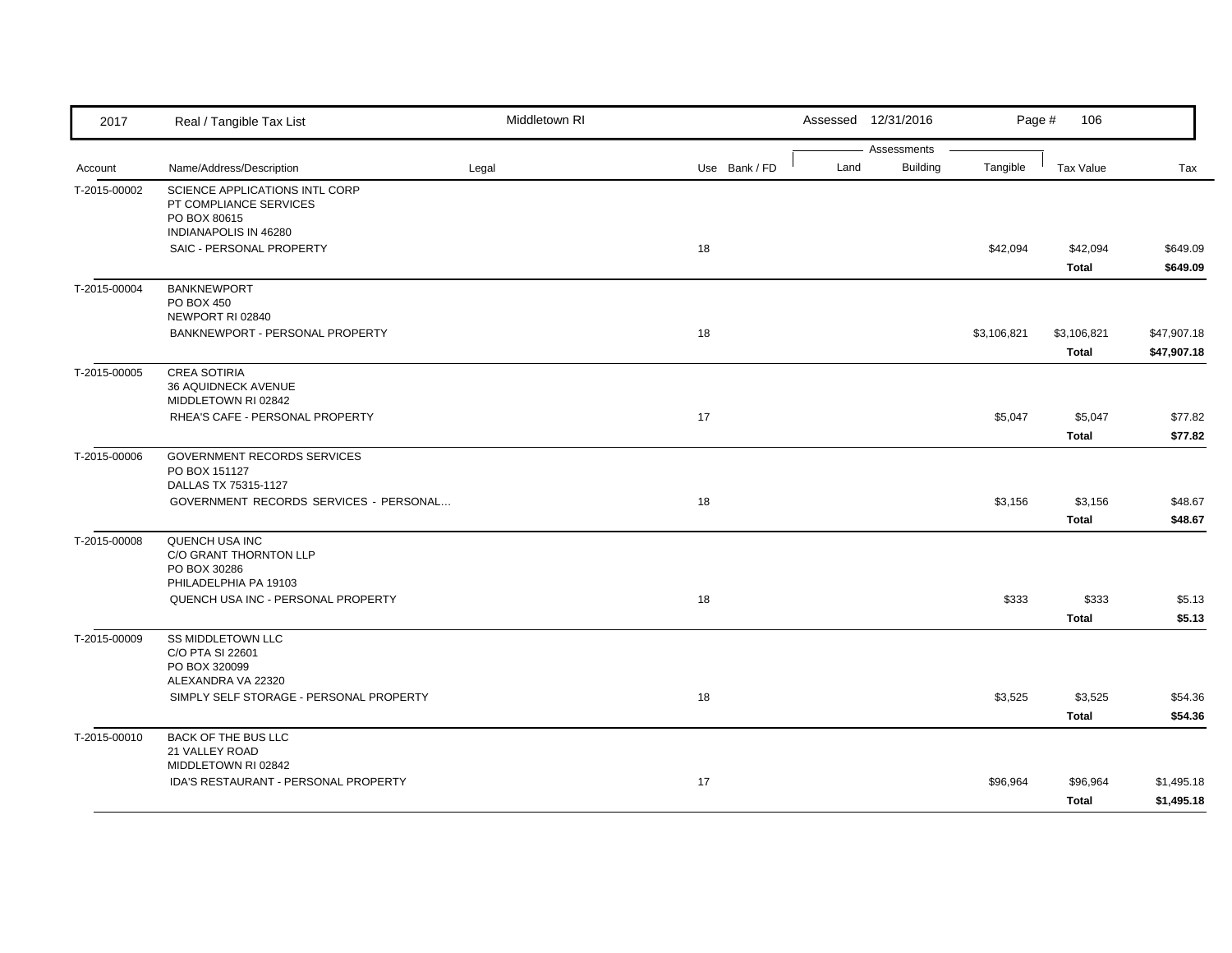| 2017         | Real / Tangible Tax List                                                                              | Middletown RI |               |      | Assessed 12/31/2016     | Page #    | 107                     |                          |
|--------------|-------------------------------------------------------------------------------------------------------|---------------|---------------|------|-------------------------|-----------|-------------------------|--------------------------|
| Account      | Name/Address/Description                                                                              | Legal         | Use Bank / FD | Land | Assessments<br>Building | Tangible  | <b>Tax Value</b>        | Tax                      |
| T-2015-00012 | NIELSEN AUDIO INC<br><b>RYAN LLC</b><br>PO BOX 4900 - DEPT 380<br>SCOTTSDALE AZ 85261                 |               |               |      |                         |           |                         |                          |
|              | NIELSEN AUDIO INC - PERSONAL PROPERTY                                                                 |               | 18            |      |                         | \$518     | \$518<br><b>Total</b>   | \$7.99<br>\$7.99         |
| T-2015-00013 | COMPUTER SCIENCES CORPORATION<br><b>DEPT 655</b><br>PO BOX 4900<br>SCOTTSDALE AZ 85261-4900           |               |               |      |                         |           |                         |                          |
|              | COMPUTER SCIENCES CORPORATION - PERSONAL                                                              |               | 18            |      |                         | \$2,334   | \$2,334<br><b>Total</b> | \$35.99<br>\$35.99       |
| T-2015-00016 | NEWPORT HOBBY HOUSE LTD<br>2-4 CODDINGTON HIGHWAY<br>MIDDLETOWN RI 02842                              |               |               |      |                         |           |                         |                          |
|              | THE NEWPORT HOBBY HOUSE - PERSONAL                                                                    |               | 17            |      |                         | \$2,942   | \$2,942<br>Total        | \$45.37<br>\$45.37       |
| T-2015-00017 | <b>JONES HEIDI</b><br>2788B EAST MAIN ROAD<br>PORTSMOUTH RI 02871                                     |               |               |      |                         |           |                         |                          |
|              | HEIDI'S FITNESS STUDIO - PERSONAL PROPERTY                                                            |               | 17            |      |                         | \$7,600   | \$7,600<br>Total        | \$117.19<br>\$117.19     |
| T-2015-00019 | <b>GREAT AMERICAN FINANCIAL SRVCS</b><br>625 1ST STREET SE<br><b>STE 800</b><br>CEDAR RAPIDS IA 52401 |               |               |      |                         |           |                         |                          |
|              | GREAT AMERICAN FINANCIAL SRVCS - PERSONAL                                                             |               | 18            |      |                         | \$83,199  | \$83,199<br>Total       | \$1,282.93<br>\$1,282.93 |
| T-2015-00020 | LIN ENTERPRISES LLC<br>112 BOWERY - FL 1<br>NEW YORK NY 10013                                         |               |               |      |                         |           |                         |                          |
|              | YUMI GARDEN BUFFET - PERSONAL PROPERTY                                                                |               | 18            |      |                         | \$190,842 | \$190,842<br>Total      | \$2,942.78<br>\$2,942.78 |
| T-2015-00021 | US BANK NATIONAL ASSOCIATION<br>1310 MADRID STREET<br>SUITE 100                                       |               |               |      |                         |           |                         |                          |
|              | MARSHALL MN 56258<br>US BANK NATIONAL ASSOCIATION - PERSONAL                                          |               | 18            |      |                         | \$38,134  | \$38,134<br>Total       | \$588.03<br>\$588.03     |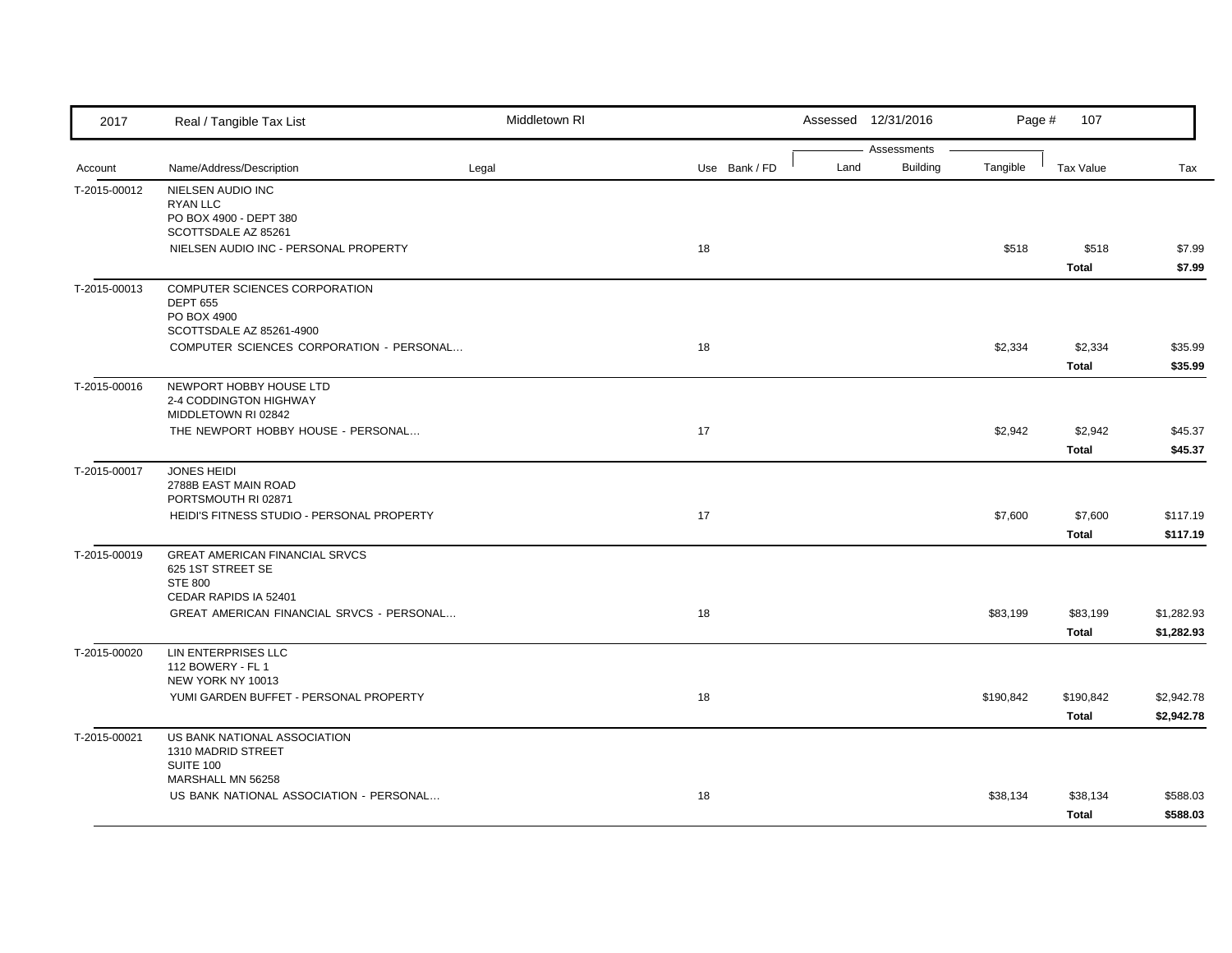| 2017         | Real / Tangible Tax List                                                                                             | Middletown RI |               |      | Assessed 12/31/2016     | Page #   | 108               |                      |
|--------------|----------------------------------------------------------------------------------------------------------------------|---------------|---------------|------|-------------------------|----------|-------------------|----------------------|
| Account      | Name/Address/Description                                                                                             | Legal         | Use Bank / FD | Land | Assessments<br>Building | Tangible | Tax Value         | Tax                  |
| T-2015-00022 | FARM CREDIT LEASING SRVCS CORP<br>ATTN: TAX DEPARTMENT<br>6340 S FIDDLERS GREEN CIRCLE<br>GREENWOOD VILLAGE CO 80111 |               |               |      |                         |          |                   |                      |
|              | FARM CREDIT LEASING SVCS CORP - PERSONAL                                                                             |               | 18            |      |                         | \$60,417 | \$60,417<br>Total | \$931.63<br>\$931.63 |
| T-2015-00023 | JAMS PIZZERIA LLC<br>872 WEST MAIN ROAD<br>MIDDLETOWN RI 02842                                                       |               |               |      |                         |          |                   |                      |
|              | PIEZONI'S - PERSONAL PROPERTY                                                                                        |               | 18            |      |                         | \$49,381 | \$49,381<br>Total | \$761.46<br>\$761.46 |
| T-2015-00024 | HUNTINGTON TECHNOLOGY FINANCE<br>2285 FRANKLIN ROAD<br>PO BOX 2017<br>BLOOMFIELD HILLS MI 48302                      |               |               |      |                         |          |                   |                      |
|              | HUNTINGTON TECHNOLOGY FINANCE - PERSONAL                                                                             |               | 18            |      |                         | \$7,754  | \$7,754<br>Total  | \$119.57<br>\$119.57 |
| T-2015-00026 | CIT TECHNOLOGY FINANCING SRVS<br>C/O RYAN LLC PROPERTY TAX COMP<br>PO BOX 460709<br>HOUSTON TX 77056                 |               |               |      |                         |          |                   |                      |
|              | CIT TECHNOLOGY FINANCING SRVS - PERSONAL                                                                             |               | 18            |      |                         | \$3,984  | \$3,984<br>Total  | \$61.43<br>\$61.43   |
| T-2015-00027 | <b>CIT FINANCE LLC</b><br>C/O RYAN LLC PROPERTY TAX COMP<br>PO BOX 460709<br>HOUSTON TX 77056                        |               |               |      |                         |          |                   |                      |
|              | CIT FINANCE LLC - PERSONAL PROPERTY                                                                                  |               | 18            |      |                         | \$17,146 | \$17,146<br>Total | \$264.39<br>\$264.39 |
| T-2015-00029 | ROETTINGER WALTER MD<br>294 VALLEY ROAD<br>UNIT <sub>4</sub>                                                         |               |               |      |                         |          |                   |                      |
|              | MIDDLETOWN RI 02842<br>WALTER ROETTINGER MD INC - PERSONAL                                                           |               | 18            |      |                         | \$27,576 | \$27,576<br>Total | \$425.22<br>\$425.22 |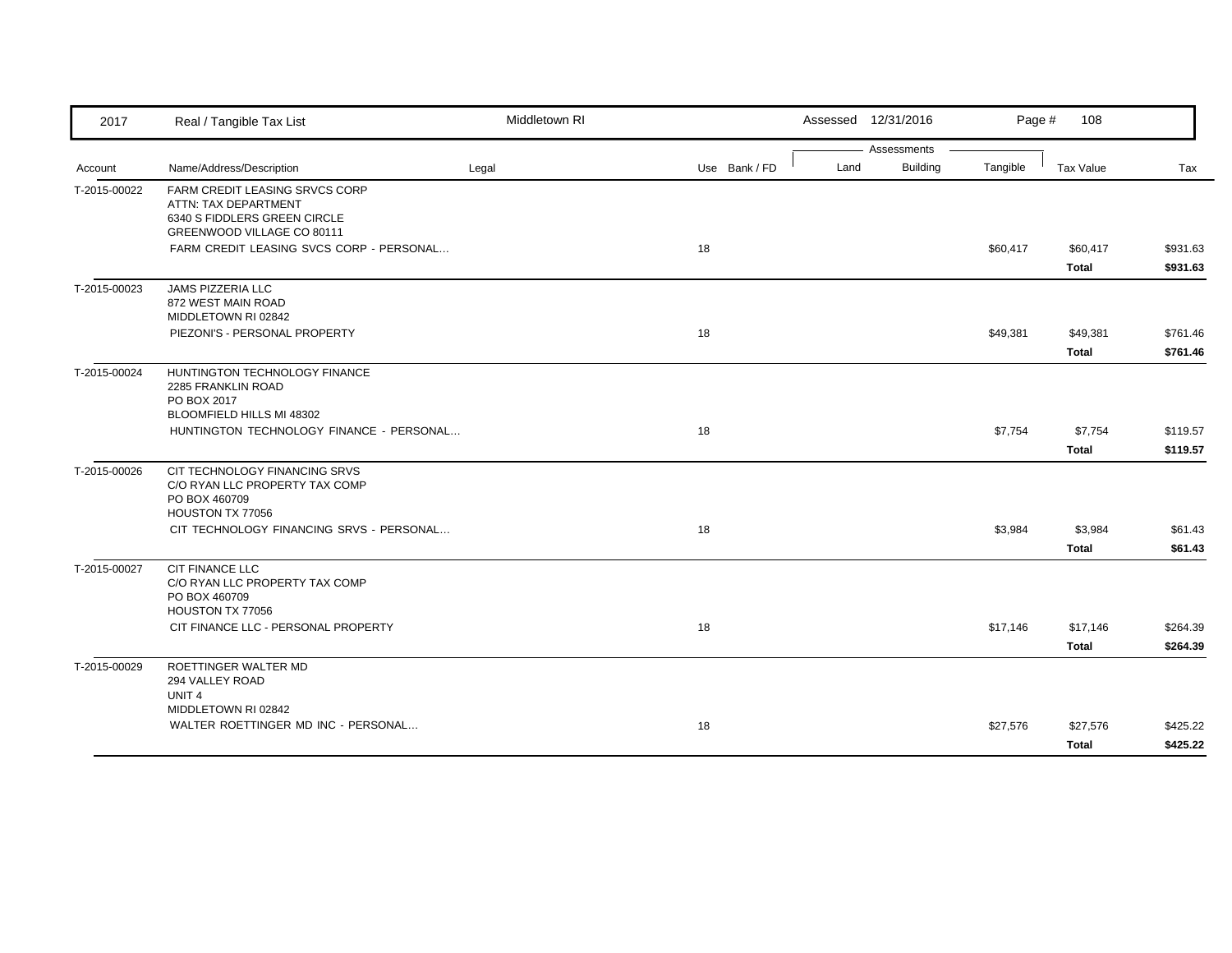| 2017         | Real / Tangible Tax List                                                                           | Middletown RI |               | Assessed 12/31/2016                    | Page #   | 109                     |                      |
|--------------|----------------------------------------------------------------------------------------------------|---------------|---------------|----------------------------------------|----------|-------------------------|----------------------|
| Account      | Name/Address/Description                                                                           | Legal         | Use Bank / FD | Assessments<br><b>Building</b><br>Land | Tangible | Tax Value               | Tax                  |
| T-2015-00030 | SB NEWPORT LLC<br>109 CREST FIELD LANE<br>N KINGSTON RI 02852                                      |               |               |                                        |          |                         |                      |
|              | STUDIO BARRE NEWPORT - PERSONAL PROPERTY                                                           |               | 18            |                                        | \$59,084 | \$59,084<br>Total       | \$911.08<br>\$911.08 |
| T-2015-00033 | RM FOLY INC<br>ADVANCED PROPERTY TAX<br>1611 N INTERSTATE 35E - STE 42<br>CARROLLTON TX 75006-8616 |               |               |                                        |          |                         |                      |
|              | RM FOLEY INC - PERSONAL PROPERTY                                                                   |               | 18            |                                        | \$1,463  | \$1,463<br><b>Total</b> | \$22.56<br>\$22.56   |
| T-2015-00035 | NAWAZ ZOHAIB<br>510 EAST MAIN ROAD<br>MIDDLETOWN RI 02842                                          |               |               |                                        |          |                         |                      |
|              | GLAM NAIL SALON - PERSONAL PROPERTY                                                                |               | 17            |                                        | \$5,000  | \$5,000<br>Total        | \$77.10<br>\$77.10   |
| T-2015-00036 | <b>MAGILL SHARILYN</b><br>42 VALLEY ROAD<br>MIDDLETOWN RI 02842                                    |               |               |                                        |          |                         |                      |
|              | SERENITY DAY SPA - PERSONAL PROPERTY                                                               |               | 17            |                                        | \$19,303 | \$19,303<br>Total       | \$297.65<br>\$297.65 |
| T-2015-00037 | FITZGERALD JOHN<br>299 WEST MAIN ROAD<br>MIDDLETOWN RI 02842                                       |               |               |                                        |          |                         |                      |
|              | SPAVANA - PERSONAL PROPERTY                                                                        |               | 17            |                                        | \$2,210  | \$2,210<br>Total        | \$34.08<br>\$34.08   |
| T-2015-00038 | <b>CONLEY APRIL</b><br>102 WEST MAIN ROAD<br>MIDDLETOWN RI 02842                                   |               |               |                                        |          |                         |                      |
|              | LOCKSTAR SALON - PERSONAL PROPERTY                                                                 |               | 17            |                                        | \$5,000  | \$5,000<br>Total        | \$77.10<br>\$77.10   |
| T-2015-00040 | MUNCY JEREMY L<br>50 MAPLEWOOD ROAD<br>MIDDLETOWN RI 02842                                         |               |               |                                        |          |                         |                      |
|              | MUNCY'S BARBER SHOP - PERSONAL PROPERTY                                                            |               | 17            |                                        | \$3,000  | \$3,000<br>Total        | \$46.26<br>\$46.26   |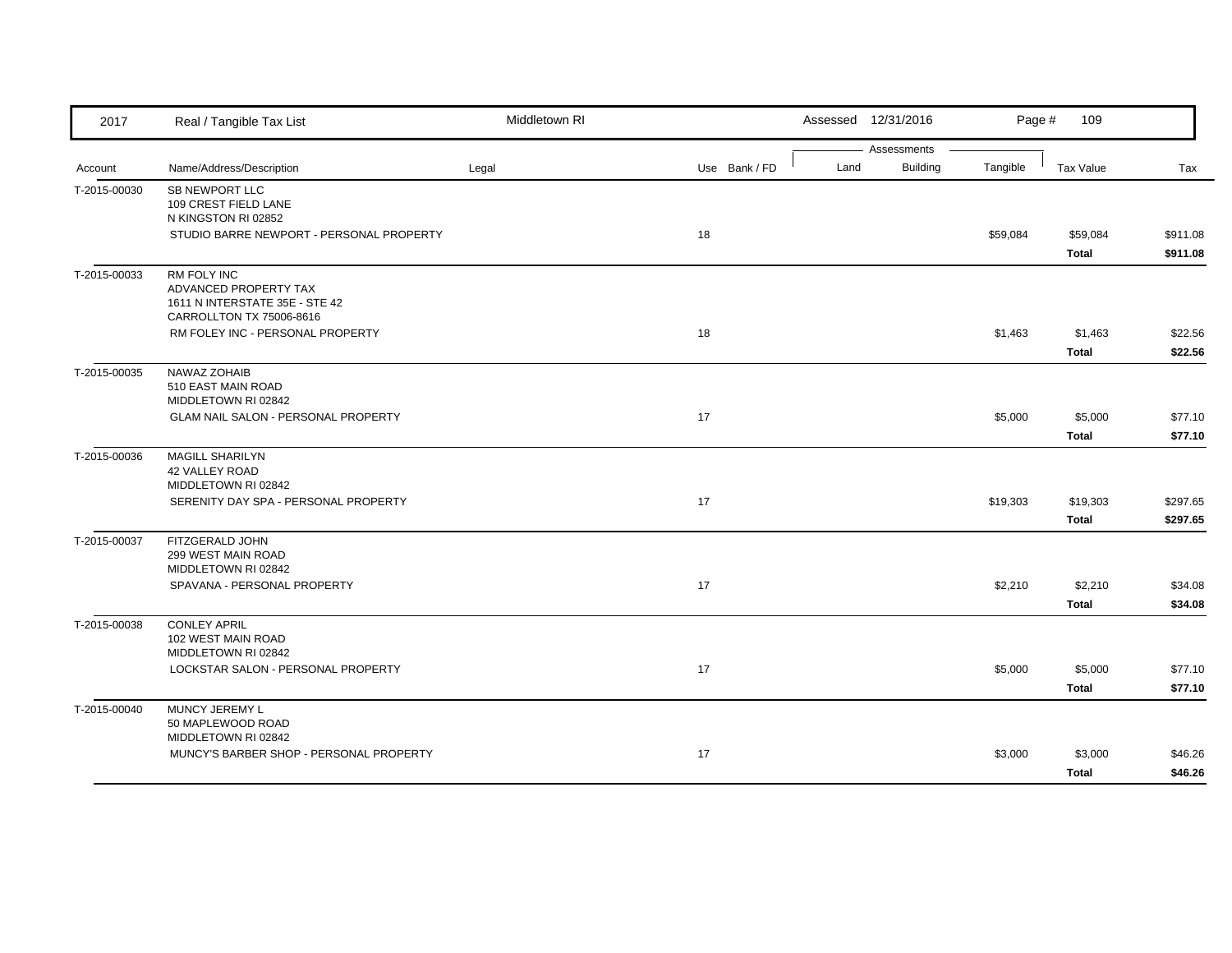| 2017         | Real / Tangible Tax List                                                                                  | Middletown RI |               |      | Assessed 12/31/2016 | Page #   | 110                      |                      |
|--------------|-----------------------------------------------------------------------------------------------------------|---------------|---------------|------|---------------------|----------|--------------------------|----------------------|
|              |                                                                                                           |               |               |      | Assessments         |          |                          |                      |
| Account      | Name/Address/Description                                                                                  | Legal         | Use Bank / FD | Land | <b>Building</b>     | Tangible | <b>Tax Value</b>         | Tax                  |
| T-2015-00041 | VN HOUSING CORPORATION<br>50 WASHINGTON SQUARE<br>NEWPORT RI 02840                                        |               |               |      |                     |          |                          |                      |
|              | VILLA NIA - PERSONAL PROPERTY                                                                             |               | 18            |      |                     | \$1,575  | \$1,575                  | \$24.29              |
|              |                                                                                                           |               |               |      |                     |          | Total                    | \$24.29              |
| T-2015-00042 | WEST HOUSE CORPORATION<br>C/O PHOENIX PROPERTY MANAGMENT<br>250 CENTERVILLE ROAD #E11<br>WARWICK RI 02886 |               |               |      |                     |          |                          |                      |
|              | WEST HOUSE - PERSONAL PROPERTY                                                                            |               | 18            |      |                     | \$15,004 | \$15,004<br><b>Total</b> | \$231.36<br>\$231.36 |
| T-2015-00043 | <b>ASHTON MARK</b><br>181 BELLEVUE AVENUE<br><b>NO 413</b><br>NEWPORT RI 02840                            |               |               |      |                     |          |                          |                      |
|              | 2014 30' HOMESTEADER - PERSONAL PROPERTY                                                                  |               | 45            |      |                     | \$6,555  | \$6,555<br>Total         | \$101.08<br>\$101.08 |
| T-2015-00044 | <b>BRYANT STEVEN</b><br>122 EAST CHARLTON ROAD<br>SPENCER MA 01562                                        |               |               |      |                     |          |                          |                      |
|              | 2000 34' SUNNY BROOK - PERSONAL PROPERTY                                                                  |               | 45            |      |                     | \$6,345  | \$6,345<br><b>Total</b>  | \$97.84<br>\$97.84   |
| T-2015-00047 | <b>MONIZ LYNNE</b><br>72 EVERETT STREET<br><b>WARREN RI 02885</b>                                         |               |               |      |                     |          |                          |                      |
|              | 2001 36' SKYLINE - PERSONAL PROPERTY                                                                      |               | 45            |      |                     | \$7,942  | \$7,942<br>Total         | \$122.47<br>\$122.47 |
| T-2015-00049 | <b>GODDARD RAY JR</b><br>PO BOX 657<br>NEWPORT RI 02840                                                   |               |               |      |                     |          |                          |                      |
|              | 1998 20' KARAVAN CLASSIC - PERSONAL PROPERTY                                                              |               | 45            |      |                     | \$465    | \$465<br><b>Total</b>    | \$7.17<br>\$7.17     |
| T-2015-00050 | <b>HASTIE GLENN</b><br>15 BENSON DRIVE<br><b>BOX 551</b>                                                  |               |               |      |                     |          |                          |                      |
|              | EAST LONGMEADOW MA 01028                                                                                  |               |               |      |                     |          |                          |                      |
|              | 2013 40' HEARTLAND COUNTRY - PERSONAL                                                                     |               | 45            |      |                     | \$22,467 | \$22,467                 | \$346.44             |
|              |                                                                                                           |               |               |      |                     |          | Total                    | \$346.44             |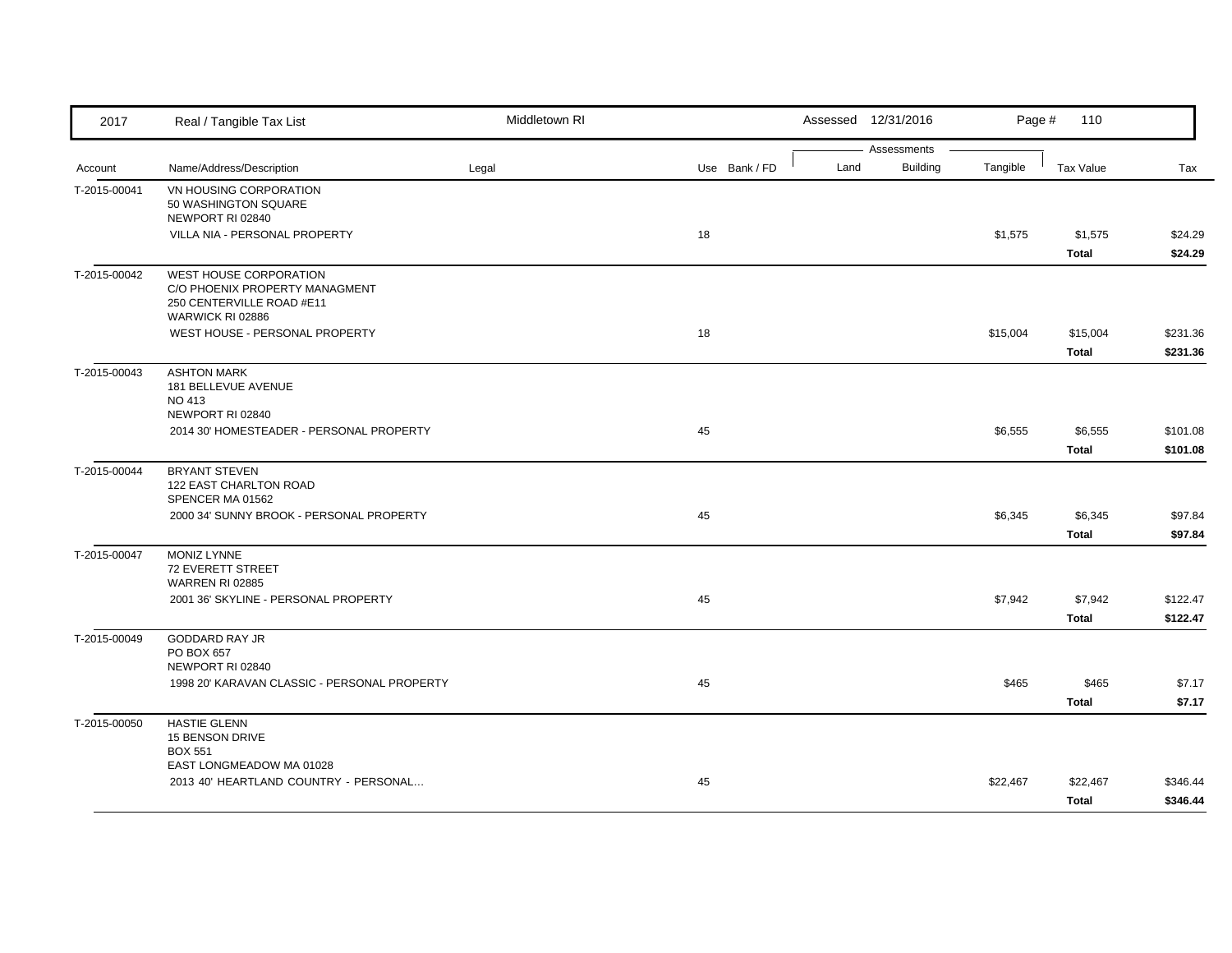| 2017         | Real / Tangible Tax List                                                                      | Middletown RI |               |      | Assessed 12/31/2016     | Page #    | 111                     |                          |
|--------------|-----------------------------------------------------------------------------------------------|---------------|---------------|------|-------------------------|-----------|-------------------------|--------------------------|
| Account      | Name/Address/Description                                                                      | Legal         | Use Bank / FD | Land | Assessments<br>Building | Tangible  | <b>Tax Value</b>        | Tax                      |
| T-2015-00051 | ACP LAND LESSOR LLC<br>C/O GOLDSTEIN & ASSOC<br>244 GANO STREET<br>PROVIDENCE RI 02906        |               |               |      |                         |           |                         |                          |
|              | ACP LAND LESSOR LLC - PERSONAL PROPERTY                                                       |               | 94            |      |                         | \$260,000 | \$260,000<br>Total      | \$4,009.20<br>\$4,009.20 |
| T-2016-00002 | CHIPOTLE MEXICAN GRILL<br>C/O MARVIN F POER<br>PO BOX 52427<br>ATLANTA GA 30355-4027          |               |               |      |                         |           |                         |                          |
|              | CHIPOTLE MEXICAN GRILL - PERSONAL PROPERTY                                                    |               | 18            |      |                         | \$221,658 | \$221,658<br>Total      | \$3,417.97<br>\$3,417.97 |
| T-2016-00003 | PET VALU - MIDDLETOWN RI<br>489 DEVON PARK DRIVE<br><b>SUITE 320</b><br><b>WAYNE PA 19087</b> |               |               |      |                         |           |                         |                          |
|              | PET VALU - PERSONAL PROPERTY                                                                  |               | 18            |      |                         | \$320,029 | \$320,029<br>Total      | \$4,934.85<br>\$4,934.85 |
| T-2016-00004 | SPLASH E-CIG & VAPOR EMPORIUM<br>PO BOX 4400<br>MIDDLETOWN RI 02842                           |               |               |      |                         |           |                         |                          |
|              | SPLASH - PERSONAL PROPERTY                                                                    |               | 17            |      |                         | \$5,000   | \$5,000<br>Total        | \$77.10<br>\$77.10       |
| T-2016-00007 | LAPETITE GOURMANDE<br>17 WEBSTER STREET<br>NEWPORT RI 02842                                   |               |               |      |                         |           |                         |                          |
|              | POWER OF JUICE - PERSONAL PROPERTY                                                            |               | 17            |      |                         | \$5,000   | \$5,000<br><b>Total</b> | \$77.10<br>\$77.10       |
| T-2016-00008 | TROUBLED SOUL & COMPANY LLC<br>999 WEST MAIN ROAD<br>MIDDLETOWN RI 02842                      |               |               |      |                         |           |                         |                          |
|              | TROUBLED SOUL - PERSONAL PROPERTY                                                             |               | 17            |      |                         | \$3,759   | \$3,759<br>Total        | \$57.96<br>\$57.96       |
| T-2016-00011 | <b>LAWTON JUNE</b><br>796 AQUIDNECK AVENUE<br>MIDDLETOWN RI 02842                             |               |               |      |                         |           |                         |                          |
|              | JUNE LOVE'S ENGLISH BAKERY - PERSONAL                                                         |               | 17            |      |                         | \$3,135   | \$3,135<br>Total        | \$48.34<br>\$48.34       |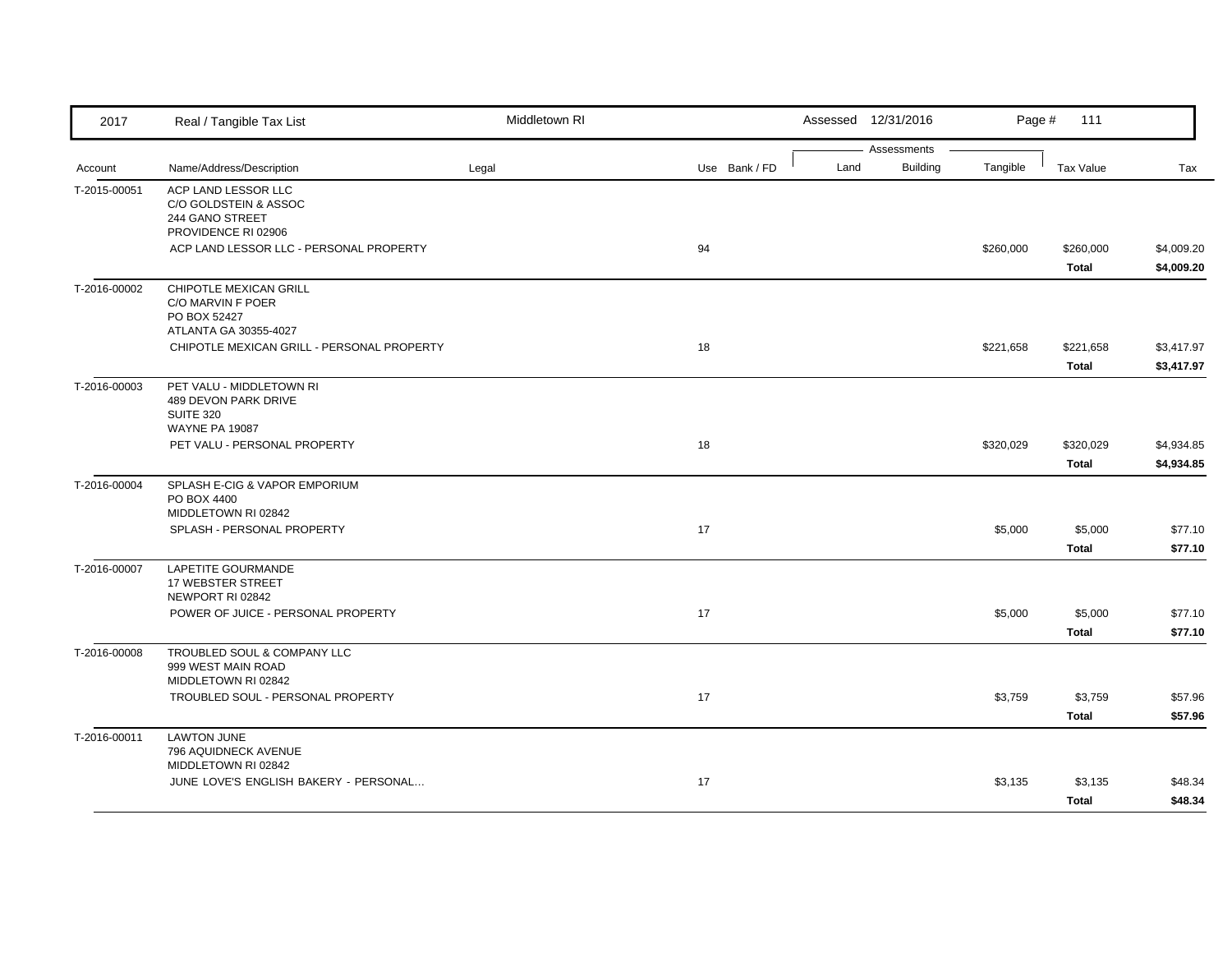| 2017         | Real / Tangible Tax List                                                | Middletown RI |               |      | Assessed 12/31/2016            | Page #    | 112                       |                          |
|--------------|-------------------------------------------------------------------------|---------------|---------------|------|--------------------------------|-----------|---------------------------|--------------------------|
|              |                                                                         |               |               | Land | Assessments<br><b>Building</b> | Tangible  |                           |                          |
| Account      | Name/Address/Description                                                | Legal         | Use Bank / FD |      |                                |           | Tax Value                 | Tax                      |
| T-2016-00015 | GRASSHOPPER LAWN & LANDSCAPE<br>1 LAKEVIEW AVENUE<br>NEWPORT RI 02840   |               |               |      |                                |           |                           |                          |
|              | GRASSHOPPER LAWN & LANDSCAPE - PERSONAL                                 |               | 18            |      |                                | \$20,000  | \$20,000<br>Total         | \$308.40<br>\$308.40     |
| T-2016-00016 | <b>JIN SHANJI</b><br>957 WEST MAIN ROAD<br>UNITS B2 & C                 |               |               |      |                                |           |                           |                          |
|              | MIDDLETOWN RI 02842<br>CHARMING NAIL & SPA - PERSONAL PROPERTY          |               | 18            |      |                                | \$225,000 | \$225,000<br><b>Total</b> | \$3,469.50<br>\$3,469.50 |
| T-2016-00017 | ANDREWS AT EAST GATE LTD<br>1374 WEST MAIN ROAD<br>MIDDLETOWN RI 02842  |               |               |      |                                |           |                           |                          |
|              | GOLDS LIQUORS - PERSONAL PROPERTY                                       |               | 18            |      |                                | \$23,409  | \$23,409<br>Total         | \$360.97<br>\$360.97     |
| T-2016-00018 | CLAMBAKE CLUB OF NEWPORT<br>353 TUCKERMAN AVENUE<br>MIDDLETOWN RI 02842 |               |               |      |                                |           |                           |                          |
|              | CLAMBAKE CLUB OF NEWPORT - PERSONAL                                     |               | 18            |      |                                | \$315,245 | \$315,245<br><b>Total</b> | \$4,861.08<br>\$4,861.08 |
| T-2016-00019 | NO NONSENSE NUTRITION<br>883 WEST MAIN ROAD<br>MIDDLETOWN RI 02842      |               |               |      |                                |           |                           |                          |
|              | RI NUTRITION - PERSONAL PROPERTY                                        |               | 17            |      |                                | \$3,000   | \$3,000<br>Total          | \$46.26<br>\$46.26       |
| T-2016-00021 | PEABODY ENTERPRISES LLC<br>PO BOX 4579<br>MIDDLETOWN RI 02842           |               |               |      |                                |           |                           |                          |
|              | PEABODY'S BEACH - PERSONAL PROPERTY                                     |               | 17            |      |                                | \$2,700   | \$2,700<br>Total          | \$41.63<br>\$41.63       |
| T-2016-00022 | SPEEDWAY LLC<br>539 SOUTH MAIN STREET<br>FINDLAY OH 45840               |               |               |      |                                |           |                           |                          |
|              | SPEEDWAY #02822 - PERSONAL PROPERTY                                     |               | 18            |      |                                | \$152,973 | \$152,973<br><b>Total</b> | \$2,358.84<br>\$2,358.84 |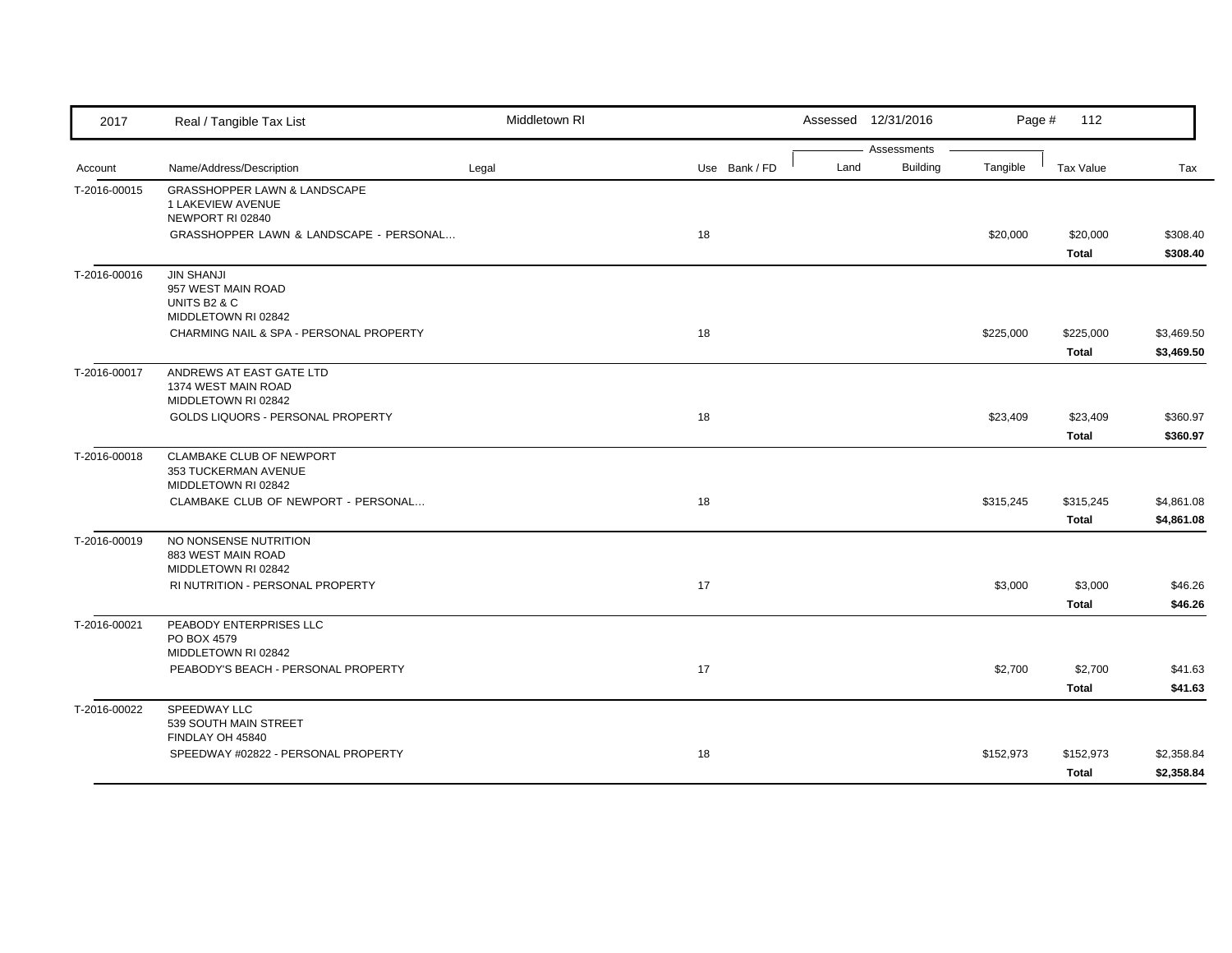| 2017         | Real / Tangible Tax List                                            | Middletown RI |    |               |      | Assessed 12/31/2016            | Page #    | 113                       |                          |
|--------------|---------------------------------------------------------------------|---------------|----|---------------|------|--------------------------------|-----------|---------------------------|--------------------------|
|              |                                                                     |               |    |               | Land | Assessments<br><b>Building</b> | Tangible  |                           |                          |
| Account      | Name/Address/Description                                            | Legal         |    | Use Bank / FD |      |                                |           | <b>Tax Value</b>          | Tax                      |
| T-2016-00027 | EASTON POND REALTY LLC<br>55 JOHN CLARK ROAD<br>MIDDLETOWN RI 02842 |               |    |               |      |                                |           |                           |                          |
|              | EASTON POND REALTY LLC - PERSONAL PROPERTY                          |               | 18 |               |      |                                | \$83,897  | \$83,897                  | \$1,293.69               |
| T-2016-00028 | <b>FIRSTLEASE INC</b>                                               |               |    |               |      |                                |           | Total                     | \$1,293.69               |
|              | 1611 N INTERSTATE 35E<br><b>SUITE 428</b>                           |               |    |               |      |                                |           |                           |                          |
|              | CARROLLTON TX 75006-8616                                            |               |    |               |      |                                |           |                           |                          |
|              | FIRSTLEASE INC - PERSONAL PROPERTY                                  |               | 94 |               |      |                                | \$4,131   | \$4,131                   | \$63.70                  |
|              |                                                                     |               |    |               |      |                                |           | Total                     | \$63.70                  |
| T-2016-00029 | US BANK NATIONAL ASSOCIATION<br>1310 MADRID STREET                  |               |    |               |      |                                |           |                           |                          |
|              | <b>SUITE 100</b><br>MARSHALL MN 56258                               |               |    |               |      |                                |           |                           |                          |
|              | US BANK NATIONAL ASSOCIATION - PERSONAL                             |               | 94 |               |      |                                | \$120,633 | \$120,633                 | \$1,860.16               |
|              |                                                                     |               |    |               |      |                                |           | Total                     | \$1,860.16               |
| T-2016-00030 | LANGWAY OF NEWPORT INC<br>285 EAST MAIN ROAD                        |               |    |               |      |                                |           |                           |                          |
|              | MIDDLETOWN RI 02842                                                 |               |    |               |      |                                |           |                           |                          |
|              | LANGWAY OF NEWPORT INC - PERSONAL PROPERTY                          |               | 18 |               |      |                                | \$269,326 | \$269,326<br><b>Total</b> | \$4,153.01<br>\$4,153.01 |
| T-2016-00031 | <b>GE HFS LLC</b>                                                   |               |    |               |      |                                |           |                           |                          |
|              | PO BOX 802146<br>CHICAGO IL 60680                                   |               |    |               |      |                                |           |                           |                          |
|              | GE HFS LLC - PERSONAL PROPERTY                                      |               | 94 |               |      |                                | \$7,944   | \$7,944                   | \$122.50                 |
|              |                                                                     |               |    |               |      |                                |           | <b>Total</b>              | \$122.50                 |
| T-2016-00032 | PETRO HOLDINGS                                                      |               |    |               |      |                                |           |                           |                          |
|              | PO BOX 283<br>TIVERTON RI 02878                                     |               |    |               |      |                                |           |                           |                          |
|              | BUCKLEY HEATING & COOLING - PERSONAL                                |               | 17 |               |      |                                | \$3,540   | \$3,540                   | \$54.59                  |
|              |                                                                     |               |    |               |      |                                |           | Total                     | \$54.59                  |
| T-2016-00033 | BAYER HEALTHCARE LLC<br>PO BOX 80615                                |               |    |               |      |                                |           |                           |                          |
|              | INDIANAPOLIS IN 46280                                               |               |    |               |      |                                |           |                           |                          |
|              | BAYER HEALTHCARE LLC - PERSONAL PROPERTY                            |               | 17 |               |      |                                | \$1,920   | \$1,920                   | \$29.61                  |
|              |                                                                     |               |    |               |      |                                |           | Total                     | \$29.61                  |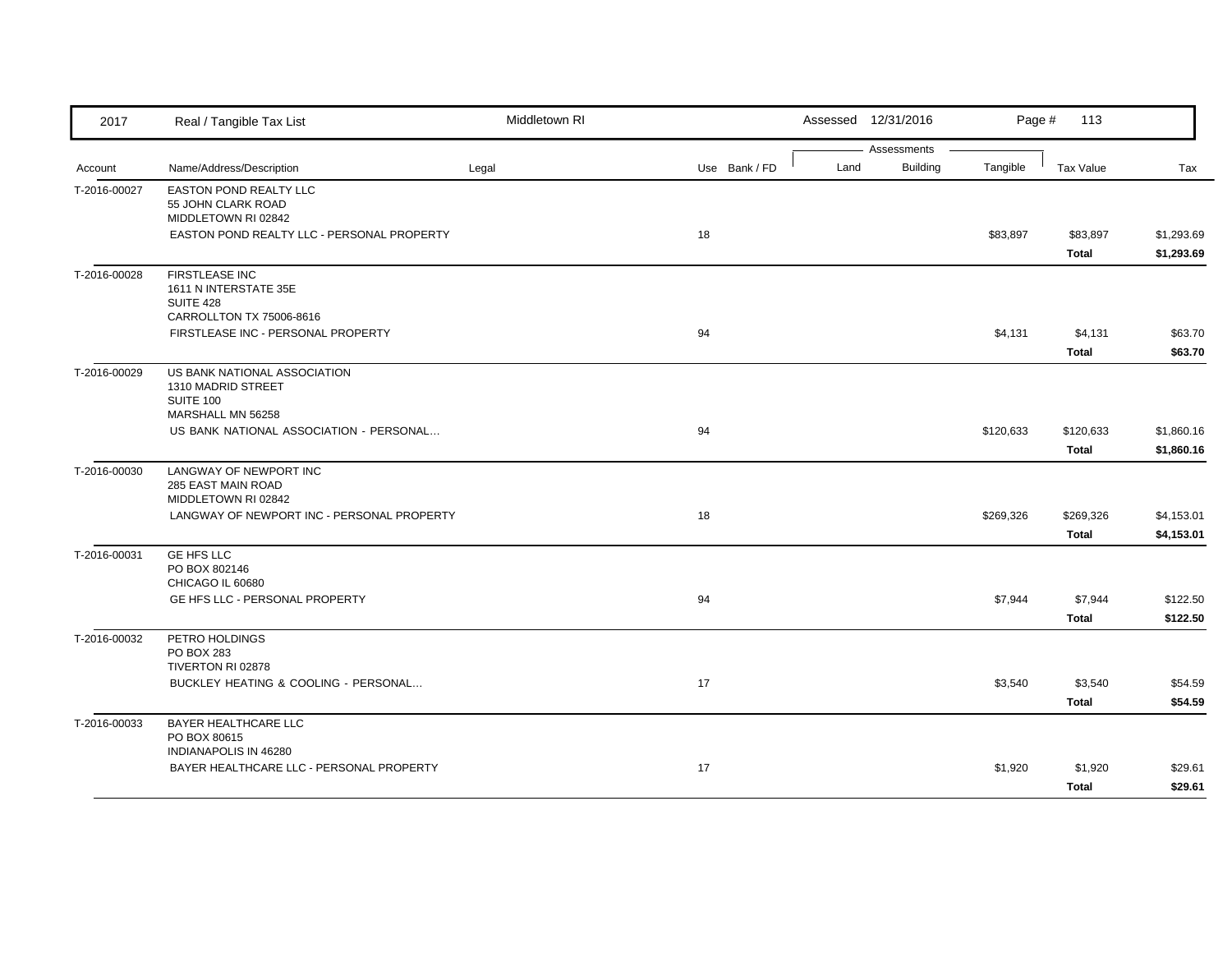| 2017         | Real / Tangible Tax List                            | Middletown RI |               |      | Assessed 12/31/2016 | Page #   | 114          |          |
|--------------|-----------------------------------------------------|---------------|---------------|------|---------------------|----------|--------------|----------|
|              |                                                     |               |               |      | Assessments         |          |              |          |
| Account      | Name/Address/Description                            | Legal         | Use Bank / FD | Land | Building            | Tangible | Tax Value    | Tax      |
| T-2016-00034 | HUNTINGTON TECHNOLOGY FINANCE<br>2285 FRANKLIN ROAD |               |               |      |                     |          |              |          |
|              | PO BOX 2017                                         |               |               |      |                     |          |              |          |
|              | BLOOMFIELD HILLS MI 48302                           |               |               |      |                     |          |              |          |
|              | HUNTINGTON TECHNOLOGY FINANCE - PERSONAL            |               | 17            |      |                     | \$2,237  | \$2,237      | \$34.49  |
|              |                                                     |               |               |      |                     |          | <b>Total</b> | \$34.49  |
| T-2016-00035 | <b>DIAMOND TOWERS IV LLC</b>                        |               |               |      |                     |          |              |          |
|              | 820 MORRIS TURNPIKE<br>SUITE 104                    |               |               |      |                     |          |              |          |
|              | SHORT HILLS NJ 07078                                |               |               |      |                     |          |              |          |
|              | DIAMOND TOWERS IV LLC - PERSONAL PROPERTY           |               | 18            |      |                     | \$24,300 | \$24,300     | \$374.71 |
|              |                                                     |               |               |      |                     |          | <b>Total</b> | \$374.71 |
| T-2016-00036 | NATIONWIDE MUTUAL INSURANCE                         |               |               |      |                     |          |              |          |
|              | ONE WEST NATIONWIDE BLVD<br>1-04-701                |               |               |      |                     |          |              |          |
|              | COLUMBUS OH 43215                                   |               |               |      |                     |          |              |          |
|              | NATIONWIDE MUTUAL INSURANCE - PERSONAL              |               | 17            |      |                     | \$800    | \$800        | \$12.34  |
|              |                                                     |               |               |      |                     |          | Total        | \$12.34  |
| T-2016-00037 | US BANK NATIONAL ASSOCIATION                        |               |               |      |                     |          |              |          |
|              | 1310 MADRID STREET<br><b>STE 100</b>                |               |               |      |                     |          |              |          |
|              | MARSHALL MN 56258                                   |               |               |      |                     |          |              |          |
|              | US BANK NATIONAL ASSOCIATION - PERSONAL             |               | 94            |      |                     | \$6,193  | \$6,193      | \$95.50  |
|              |                                                     |               |               |      |                     |          | Total        | \$95.50  |
| T-2016-00038 | NISSAN MOTOR ACCEPTANCE                             |               |               |      |                     |          |              |          |
|              | PO BOX 650214<br><b>ATTN: SIGNS</b>                 |               |               |      |                     |          |              |          |
|              | DALLAS TX 75265                                     |               |               |      |                     |          |              |          |
|              | NISSAN MOTOR ACCEPTANCE - PERSONAL                  |               | 94            |      |                     | \$27,491 | \$27,491     | \$423.91 |
|              |                                                     |               |               |      |                     |          | Total        | \$423.91 |
| T-2016-00039 | <b>CIT FINANCE LLC</b>                              |               |               |      |                     |          |              |          |
|              | C/O RYAN LLC PROPERTY TAX COMP                      |               |               |      |                     |          |              |          |
|              | PO BOX 460709<br>HOUSTON TX 77056                   |               |               |      |                     |          |              |          |
|              | CIT FINANCE LLC - PERSONAL PROPERTY                 |               | 94            |      |                     | \$25,460 | \$25,460     | \$392.59 |
|              |                                                     |               |               |      |                     |          | Total        | \$392.59 |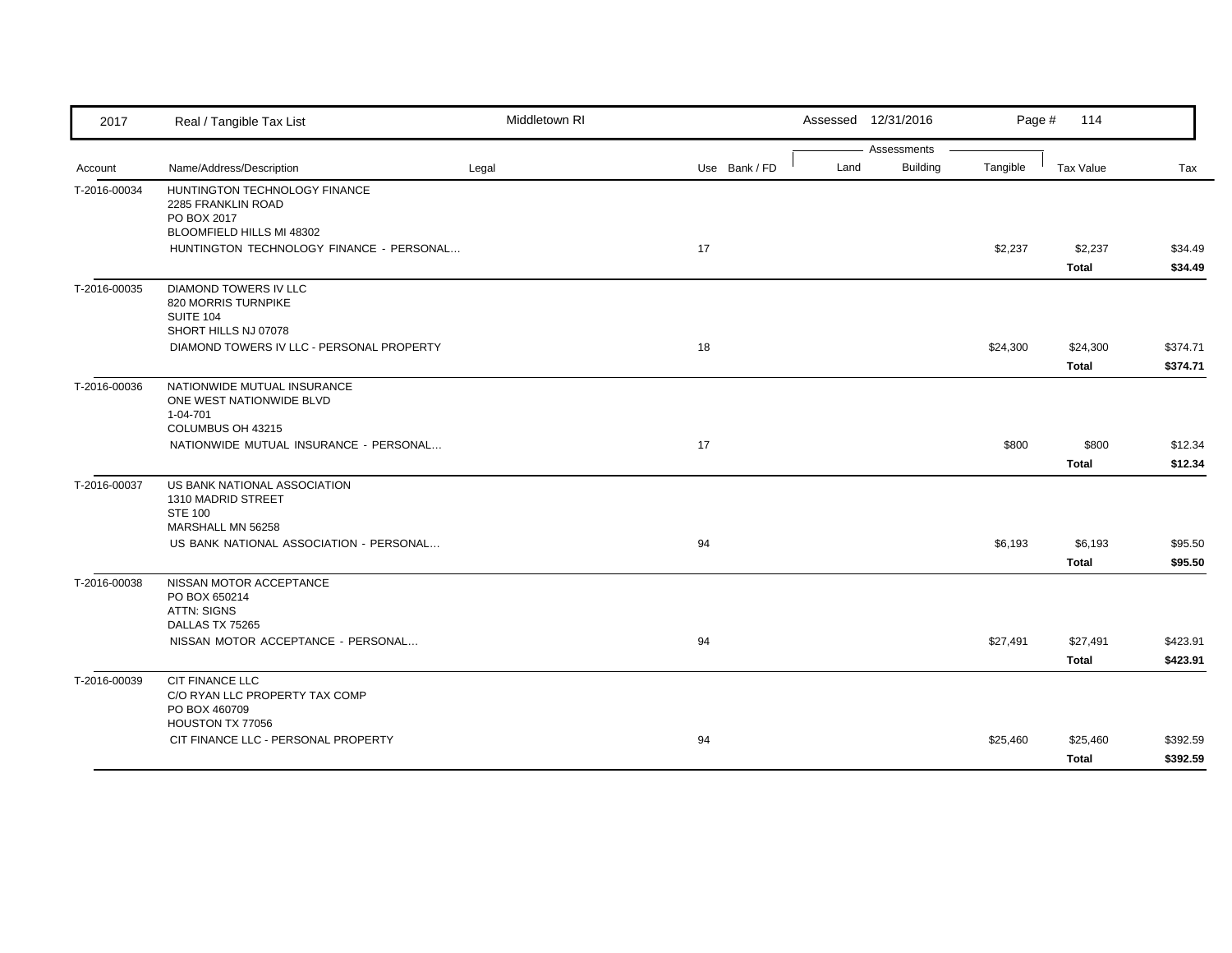| 2017         | Real / Tangible Tax List                                                                         | Middletown RI |               | Assessed 12/31/2016 |                             | Page #<br>115            |                      |
|--------------|--------------------------------------------------------------------------------------------------|---------------|---------------|---------------------|-----------------------------|--------------------------|----------------------|
| Account      | Name/Address/Description                                                                         | Legal         | Use Bank / FD | Assessments<br>Land | <b>Building</b><br>Tangible | Tax Value                | Tax                  |
| T-2016-00040 | <b>BUDGET TRUCK RENTAL</b><br>C/O RYAN LLC - DEPT 152<br>PO BOX 4900<br>SCOTTSDALE AZ 85261-4900 |               |               |                     |                             |                          |                      |
|              | BUDGET TRUCK RENTAL - PERSONAL PROPERTY                                                          |               | 94            |                     | \$4,220                     | \$4,220<br><b>Total</b>  | \$65.07<br>\$65.07   |
| T-2016-00042 | ALLIANCE FOR CO-OP ENERGY SRVS<br>4140 WEST 99TH STREET<br>CARMEL IN 46032                       |               |               |                     |                             |                          |                      |
|              | ALLIANCE FOR CO-OP ENERGY SRVS - PERSONAL                                                        |               | 17            |                     | \$1,227                     | \$1,227<br>Total         | \$18.92<br>\$18.92   |
| T-2016-00043 | STANLEY CONVERGENT SECURITY<br>PO BOX 1029<br>DUBLIN PA 18917-1029                               |               |               |                     |                             |                          |                      |
|              | STANLEY CONVERGENT SECURITY - PERSONAL                                                           |               | 17            |                     | \$4,820                     | \$4,820<br>Total         | \$74.32<br>\$74.32   |
| T-2016-00044 | <b>GENERAL WIRELESS OPERATIONS</b><br>300 RADIOSHACK CIRCLE<br>TAX DEPT                          |               |               |                     |                             |                          |                      |
|              | FORT WORTH TX 76102<br>RADIOSHACK #01-1002 - PERSONAL PROPERTY                                   |               | 18            |                     | \$24,932                    | \$24,932<br><b>Total</b> | \$384.45<br>\$384.45 |
| T-2016-00045 | <b>CSC SERVICEWORKS INC</b><br>PO BOX 460049<br>HOUSTON TX 77056                                 |               |               |                     |                             |                          |                      |
|              | CSC SERVICEWORKS INC - PERSONAL PROPERTY                                                         |               | 94            |                     | \$30,103                    | \$30,103<br><b>Total</b> | \$464.19<br>\$464.19 |
| T-2016-00047 | <b>DELL MARKETING</b><br>ATTN: PROPERTY TAX<br>ONE DELL WAY RRI-35<br>ROUND ROCK TX 78682        |               |               |                     |                             |                          |                      |
|              | DELL MARKETING LP - PERSONAL PROPERTY                                                            |               | 17            |                     | \$1,167                     | \$1,167<br><b>Total</b>  | \$18.00<br>\$18.00   |
| T-2016-00048 | <b>CSRA LLC</b><br><b>DEPT 710</b><br>PO BOX 4900                                                |               |               |                     |                             |                          |                      |
|              | SCOTTSDALE AZ 85261-4900<br>CSRA LLC - PERSONAL PROPERTY                                         |               | 94            |                     | \$1,860                     | \$1,860<br><b>Total</b>  | \$28.68<br>\$28.68   |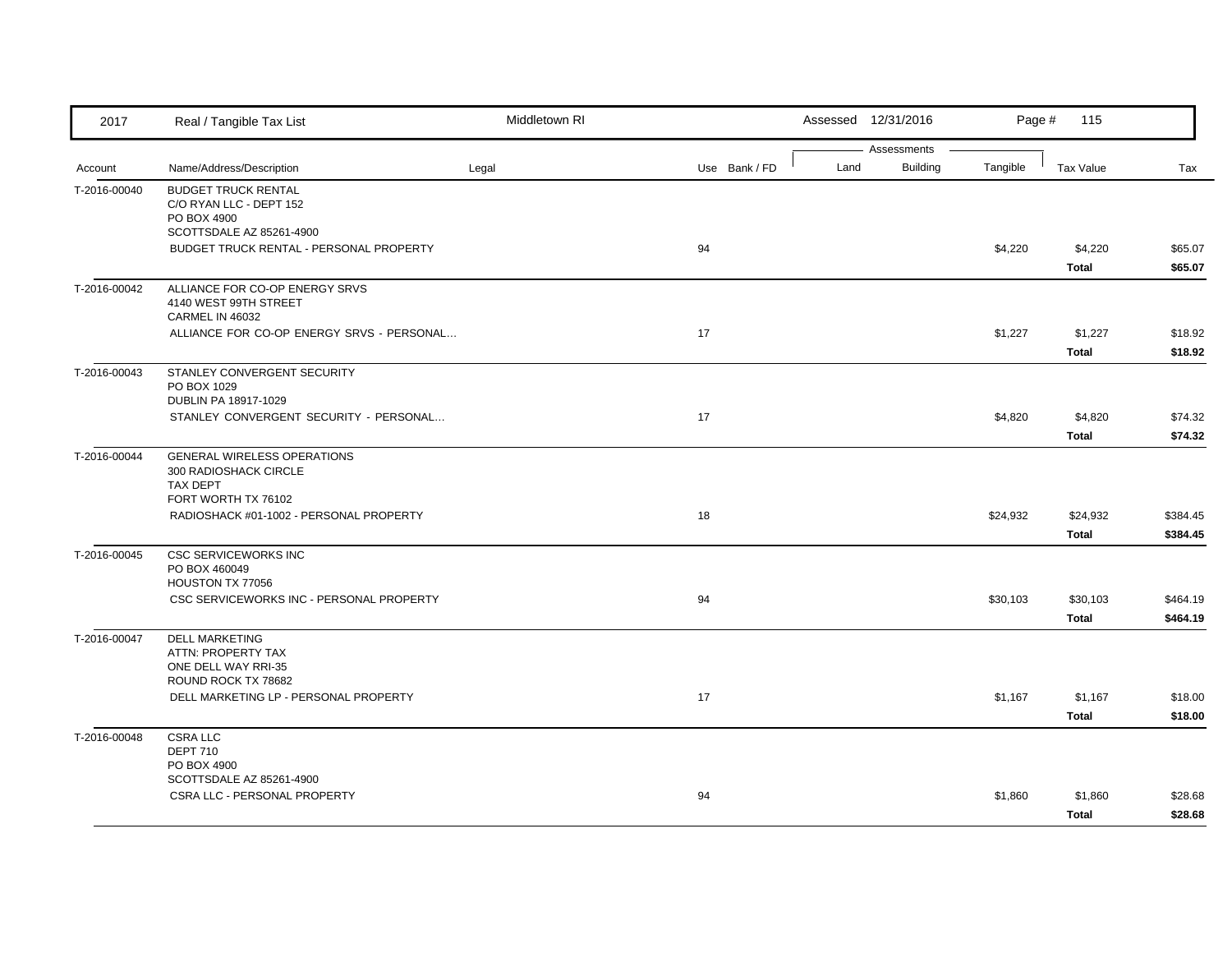| 2017         | Real / Tangible Tax List                                                                         | Middletown RI |               |      | Assessed 12/31/2016     | Page #   | 116                     |                      |
|--------------|--------------------------------------------------------------------------------------------------|---------------|---------------|------|-------------------------|----------|-------------------------|----------------------|
| Account      | Name/Address/Description                                                                         | Legal         | Use Bank / FD | Land | Assessments<br>Building | Tangible | <b>Tax Value</b>        | Tax                  |
| T-2016-00050 | CITIZENS BANK NATIONAL ASSOC<br>1 CITIZENS DRIVE<br>RDC260D<br>RIVERSIDE RI 02915                |               |               |      |                         |          |                         |                      |
|              | CITIZENS BANK - PERSONAL PROPERTY                                                                |               | 17            |      |                         | \$504    | \$504<br><b>Total</b>   | \$7.77<br>\$7.77     |
| T-2016-00051 | DELUXE DIGITAL CINEMA<br>DUCHARME MCMILLEN & ASSOCIATES<br>PO BOX 80615<br>INDIANAPOLIS IN 46280 |               |               |      |                         |          |                         |                      |
|              | DELUXE DIGITAL CINEMA - PERSONAL PROPERTY                                                        |               | 17            |      |                         | \$3,536  | \$3,536<br><b>Total</b> | \$54.53<br>\$54.53   |
| T-2016-00052 | <b>BLI RENTALS LLC</b><br>630 N CENTRAL EXPY<br>STE A<br>PLANO TX 75074-6897                     |               |               |      |                         |          |                         |                      |
|              | BLI RENTALS LLC - PERSONAL PROPERTY                                                              |               | 94            |      |                         | \$1,331  | \$1,331<br>Total        | \$20.52<br>\$20.52   |
| T-2016-00054 | TOYOTA INDUSTRIES COMM FINANCE<br>PO BOX 80615<br>INDIANAPOLIS IN 46280                          |               |               |      |                         |          |                         |                      |
|              | TOYOTA INDUSTRIES COMM FINANCE - PERSONAL                                                        |               | 94            |      |                         | \$44,018 | \$44,018<br>Total       | \$678.76<br>\$678.76 |
| T-2016-00055 | <b>BROADSPIRE SERVICES INC</b><br>PO BOX 5047<br>ATLANTA GA 30302                                |               |               |      |                         |          |                         |                      |
|              | BROADSPIRE SERVICES INC - PERSONAL PROPERTY                                                      |               | 17            |      |                         | \$495    | \$495<br><b>Total</b>   | \$7.63<br>\$7.63     |
| T-2016-00056 | KOSTAK KENNETH & DONNA<br>PO BOX 304<br>NORTH CANTON CT 06059                                    |               |               |      |                         |          |                         |                      |
|              | 1992 29' TERRY TRAVEL TRAILER - PERSONAL                                                         |               | 45            |      |                         | \$2,090  | \$2,090<br>Total        | \$32.23<br>\$32.23   |
| T-2016-00057 | <b>MORRIS TIM</b><br>59 HIGHLAND AVENUE<br>AGAWAM MA 01001                                       |               |               |      |                         |          |                         |                      |
|              | 2002 33' FLEETWOOD - PERSONAL PROPERTY                                                           |               | 45            |      |                         | \$4,750  | \$4,750<br>Total        | \$73.25<br>\$73.25   |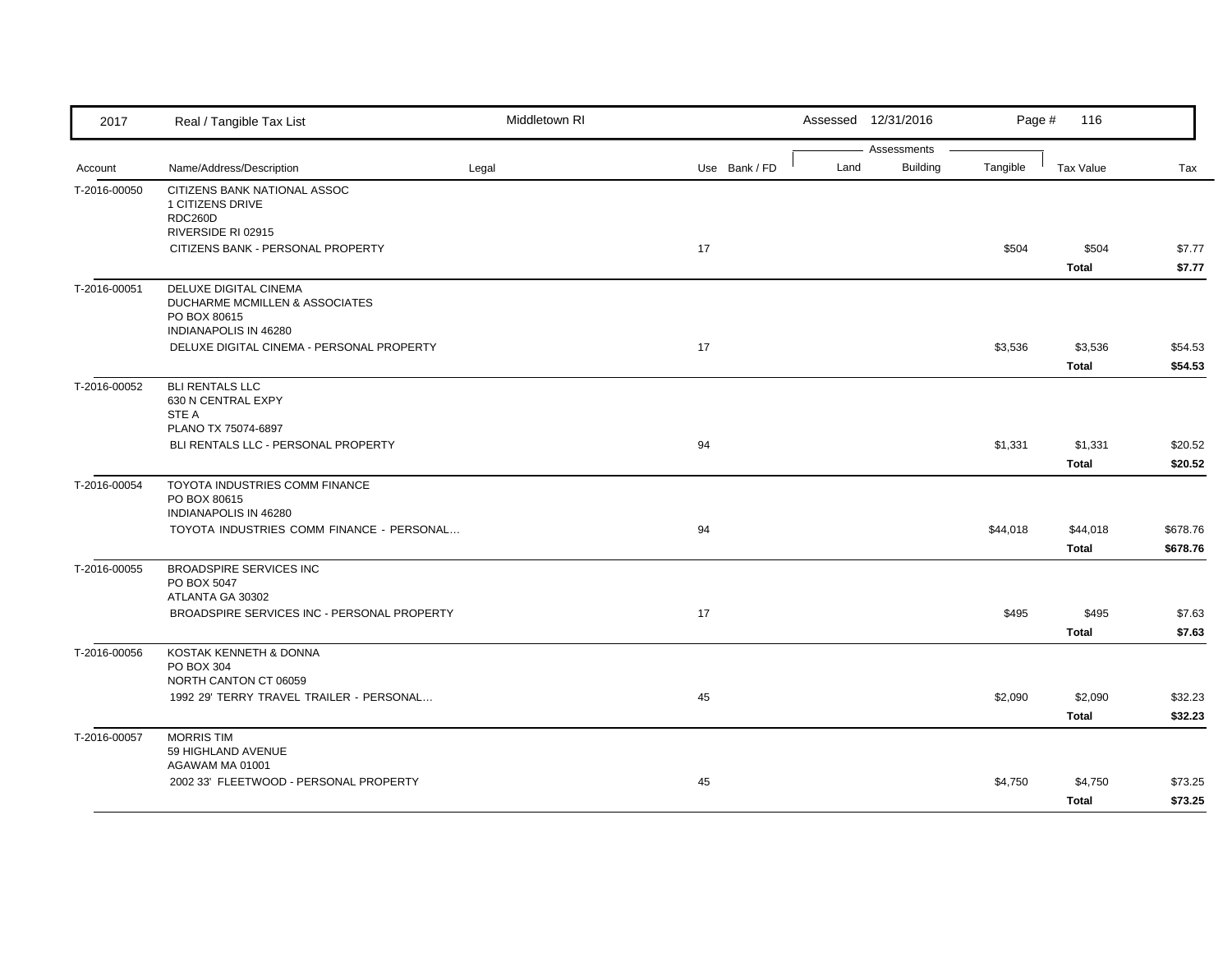| 2017         | Real / Tangible Tax List                                                                       | Middletown RI |               | Assessed 12/31/2016 |                                | Page #    | 117                     |                          |
|--------------|------------------------------------------------------------------------------------------------|---------------|---------------|---------------------|--------------------------------|-----------|-------------------------|--------------------------|
| Account      | Name/Address/Description                                                                       | Legal         | Use Bank / FD | Land                | Assessments<br><b>Building</b> | Tangible  | <b>Tax Value</b>        | Tax                      |
| T-2016-00060 | WM B REILY & COMPANY INC<br>400 POYDRAS STREET<br>10TH FLOOR<br>NEW ORLEANS LA 70130           |               |               |                     |                                |           |                         |                          |
|              | REILY FOODS COMPANY - PERSONAL PROPERTY                                                        |               | 17            |                     |                                | \$902     | \$902<br><b>Total</b>   | \$13.91<br>\$13.91       |
| T-2016-00061 | NES EQUIPMENT SERVICES CORP<br>150 3RD AVENUE SOUTH<br><b>SUITE 2020</b><br>NASHVILLE TN 37201 |               |               |                     |                                |           |                         |                          |
|              | NES RENTALS - PERSONAL PROPERTY                                                                |               | 94            |                     |                                | \$475,481 | \$475,481<br>Total      | \$7,331.92<br>\$7,331.92 |
| T-2016-00063 | HIGI SH LLC<br>150 N WACKER DRIVE<br><b>SUITE 1120</b><br>CHICAGO IL 60606                     |               |               |                     |                                |           |                         |                          |
|              | HIGI SH LLC - PERSONAL PROPERTY                                                                |               | 17            |                     |                                | \$7,427   | \$7,427<br><b>Total</b> | \$114.52<br>\$114.52     |
| T-2016-00067 | <b>DWYANE J PAIVA</b><br>410 A EAST MAIN ROAD<br>MIDDLETOWN RI 02842                           |               |               |                     |                                |           |                         |                          |
|              | ESHI BUILDERS - PERSONAL PROPERTY                                                              |               | 17            |                     |                                | \$970     | \$970<br>Total          | \$14.96<br>\$14.96       |
| T-2016-00068 | STERLING LAWN & LANDSCAPING<br>1038 AQUIDNECK AVENUE<br>MIDDLETOWN RI 02842                    |               |               |                     |                                |           |                         |                          |
|              | STERLING LAWN & LANDSCAPING - PERSONAL                                                         |               | 18            |                     |                                | \$19,510  | \$19,510<br>Total       | \$300.84<br>\$300.84     |
| T-2017-00001 | PONTE ELIZABETH J<br>32A THURSTON AVENUE<br>NEWPORT RI 02840                                   |               |               |                     |                                |           |                         |                          |
|              | NEWPORT FINANCIAL - PERSONAL PROPERTY                                                          |               | 18            |                     |                                | \$25,660  | \$25,660<br>Total       | \$395.68<br>\$395.68     |
| T-2017-00002 | <b>KNOWLES CAITLIN</b><br>190 EAST MAIN ROAD<br>MIDDLETOWN RI 02842                            |               |               |                     |                                |           |                         |                          |
|              | CAITLIN KNOWLES MASSAGE THPY - PERSONAL                                                        |               | 17            |                     |                                | \$993     | \$993<br>Total          | \$15.31<br>\$15.31       |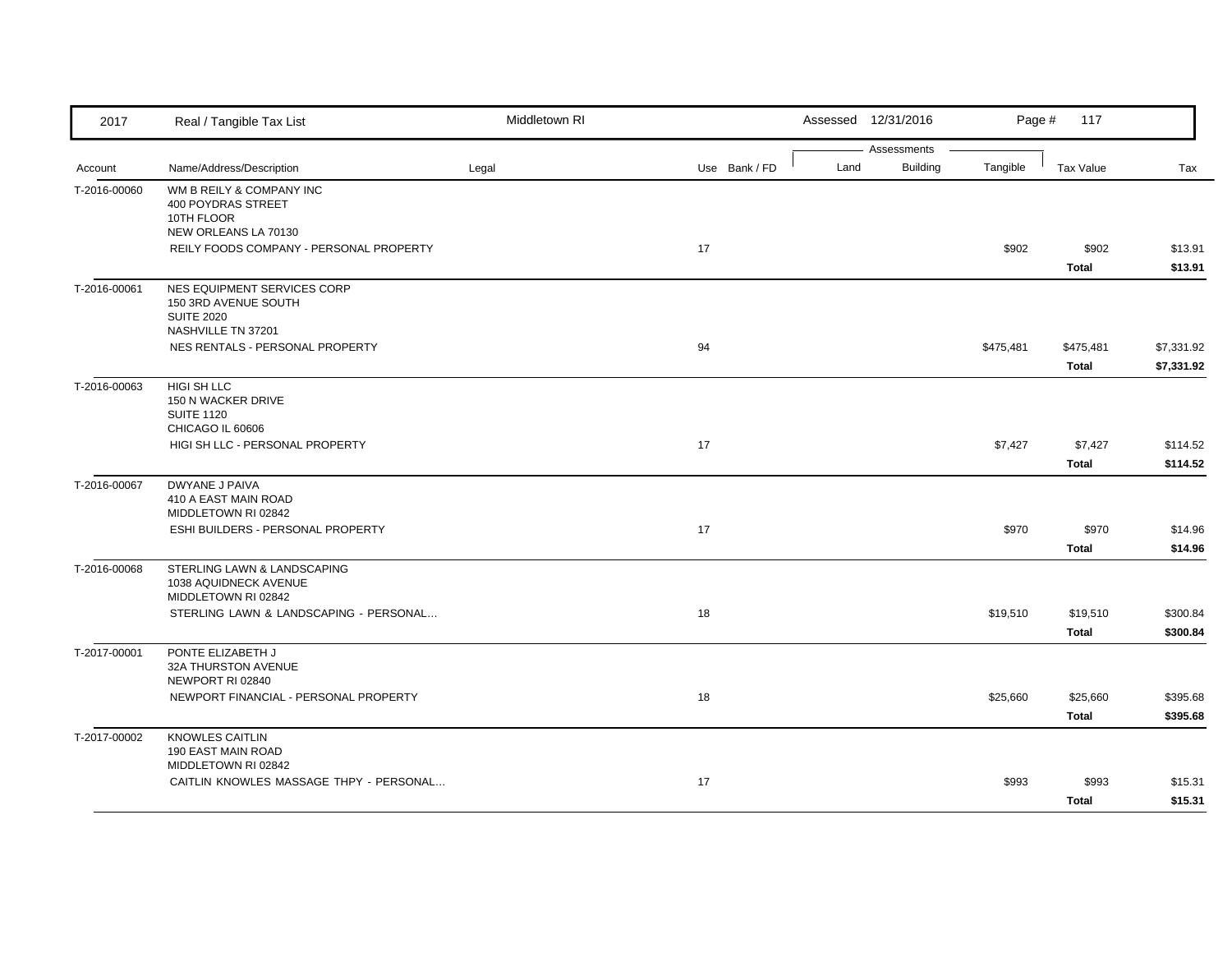| 2017         | Real / Tangible Tax List                                                                                                | Middletown RI |               |      | Assessed 12/31/2016            | Page #   | 118                                     |                                |
|--------------|-------------------------------------------------------------------------------------------------------------------------|---------------|---------------|------|--------------------------------|----------|-----------------------------------------|--------------------------------|
| Account      | Name/Address/Description                                                                                                | Legal         | Use Bank / FD | Land | Assessments<br><b>Building</b> | Tangible | Tax Value                               | Tax                            |
| T-2017-00003 | FLEETMATICS USA LLC<br>PO BOX 521807<br>LONGWOOD FL 32752<br>FLEETMATICS USA LLC - PERSONAL PROPERTY                    |               | 17            |      |                                | \$2,050  | \$2,050<br>Total                        | \$31.61<br>\$31.61             |
| T-2017-00004 | DIEGOS BODEGA LLC<br>124 AQUIDNECK AVENUE<br>MIDDLETOWN RI 02842<br>DIEGO'S BODEGA & CATERING CO - PERSONAL             |               | 18            |      |                                | \$25,000 | \$25,000                                | \$385.50                       |
| T-2017-00005 | <b>BLACK POINT BUILDERS</b><br>1015 AQUIDNECK AVENUE<br>MIDDLETOWN RI 02842<br>BLACK POINT BUILDERS - PERSONAL PROPERTY |               | 17            |      |                                | \$5,000  | <b>Total</b><br>\$5,000<br><b>Total</b> | \$385.50<br>\$77.10<br>\$77.10 |
| T-2017-00006 | RUTTENBERG LAURIE<br>599 EAST MAIN ROAD<br>MIDDLETOWN RI 02842<br>LUCKY DOG RESORT - PERSONAL PROPERTY                  |               | 18            |      |                                | \$11,257 | \$11,257<br>Total                       | \$173.58<br>\$173.58           |
| T-2017-00007 | <b>GILS APPLIANCE</b><br><b>PO BOX 507</b><br>BRISTOL RI 02809<br>GIL'S APPLIANCE - PERSONAL PROPERTY                   |               | 18            |      |                                | \$57,883 | \$57,883<br>Total                       | \$892.56<br>\$892.56           |
| T-2017-00008 | <b>WICKFORD APPLIANCE</b><br>1180 EAST MAIN ROAD<br>MIDDLETOWN RI 02842<br>WICKFORD APPLIANCE - PERSONAL PROPERTY       |               | 18            |      |                                | \$50,000 | \$50,000<br><b>Total</b>                | \$771.00<br>\$771.00           |
| T-2017-00011 | OCONNELL MARTHA C<br>7 ACACIA DRIVE<br>MIDDLETOWN RI 02842<br>CHRISSIE'S COTTAGE - PERSONAL PROPERTY                    |               | 17            |      |                                | \$1,294  | \$1,294<br><b>Total</b>                 | \$19.95<br>\$19.95             |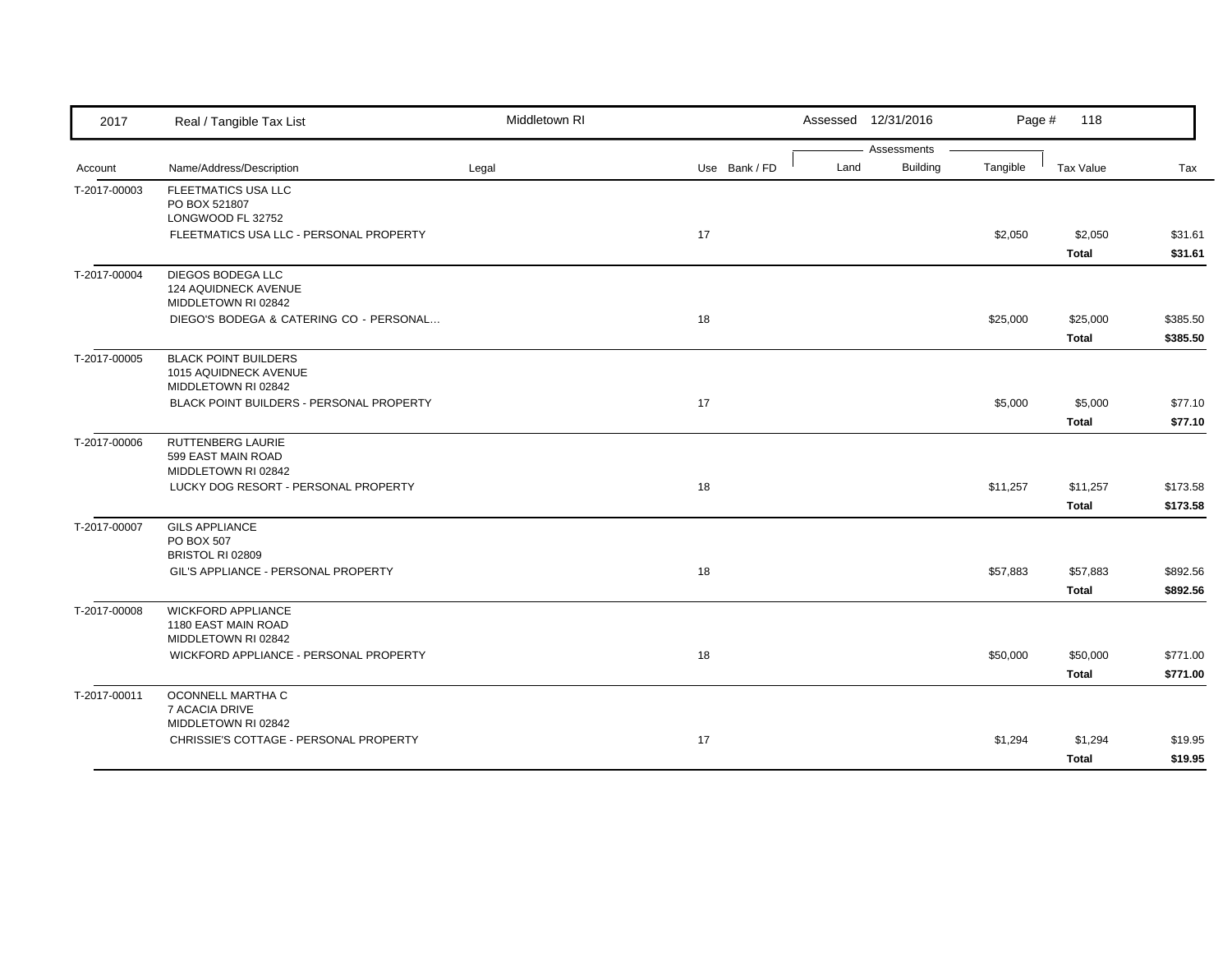| 2017         | Real / Tangible Tax List                                                                 | Middletown RI |               |      | Assessed 12/31/2016            | Page #    | 119                     |                          |
|--------------|------------------------------------------------------------------------------------------|---------------|---------------|------|--------------------------------|-----------|-------------------------|--------------------------|
| Account      | Name/Address/Description                                                                 | Legal         | Use Bank / FD | Land | Assessments<br><b>Building</b> | Tangible  | <b>Tax Value</b>        | Tax                      |
| T-2017-00015 | A SHEAR DELIGHT<br>3 POCAHONTAS DRIVE<br>MIDDLETOWN RI 02842                             |               |               |      |                                |           |                         |                          |
|              | A SHEAR DELIGHT - PERSONAL PROPERTY                                                      |               | 18            |      |                                | \$60,051  | \$60,051<br>Total       | \$925.99<br>\$925.99     |
| T-2017-00017 | <b>VERIZON CREDIT INC</b><br>PO BOX 2749<br>ADDISON TX 75001                             |               |               |      |                                |           |                         |                          |
|              | VERIZON CREDIT - PERSONAL PROPERTY                                                       |               | 17            |      |                                | \$1,111   | \$1,111<br>Total        | \$17.13<br>\$17.13       |
| T-2017-00018 | <b>FRABLE CLAYTON</b><br>998 GREEN END AVENUE<br>MIDDLETOWN RI 02842                     |               |               |      |                                |           |                         |                          |
|              | ISLAND AUTO REPAIR & DETAILING - PERSONAL                                                |               | 17            |      |                                | \$7,500   | \$7,500<br><b>Total</b> | \$115.65<br>\$115.65     |
| T-2017-00019 | <b>DLL FINANCE LLD</b><br>8001 BIRCHWOOD CT - STE C<br>PO BOX 2000                       |               |               |      |                                |           |                         |                          |
|              | JOHNSTON IA 50131<br>DLL FINANCE LLC - PERSONAL PROPERTY                                 |               | 18            |      |                                | \$103,370 | \$103,370<br>Total      | \$1,593.97<br>\$1,593.97 |
| T-2017-00020 | <b>SMART START INC</b><br>500 EAST DALLAS ROAD<br><b>SUITE 100</b><br>GRAPEVINE TX 76051 |               |               |      |                                |           |                         |                          |
|              | SMART START INC - PERSONAL PROPERTY                                                      |               | 17            |      |                                | \$9,270   | \$9,270<br>Total        | \$142.94<br>\$142.94     |
| T-2017-00021 | <b>M &amp; K TRANSPORTATIONS</b><br>1141 WAPPING ROAD<br>MIDDLETOWN RI 02842             |               |               |      |                                |           |                         |                          |
|              | M & K TRANSPORTATION LLC - PERSONAL                                                      |               | 17            |      |                                | \$260     | \$260<br><b>Total</b>   | \$4.01<br>\$4.01         |
| T-2017-00022 | US BANK NATIONAL ASSOCIATION<br>1310 MADRID STREET<br><b>STE 100</b>                     |               |               |      |                                |           |                         |                          |
|              | MARSHALL MN 56258<br>US BANK NATIONAL ASSOCIATION - PERSONAL                             |               | 17            |      |                                | \$8,175   | \$8,175<br><b>Total</b> | \$126.06<br>\$126.06     |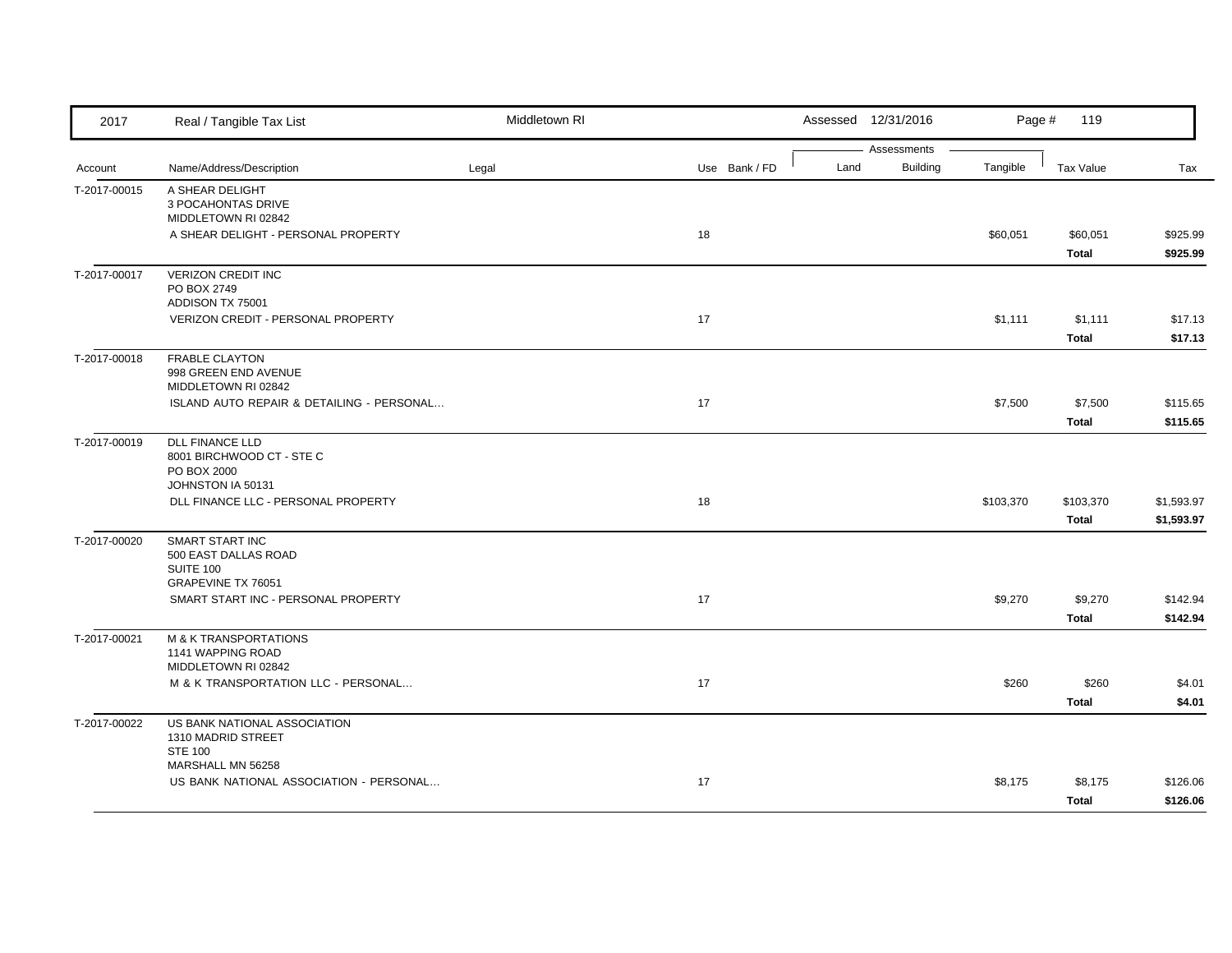| 2017         | Real / Tangible Tax List                                                                        | Middletown RI |               |  |      | Assessed 12/31/2016            |          | Page #<br>120     |                          |
|--------------|-------------------------------------------------------------------------------------------------|---------------|---------------|--|------|--------------------------------|----------|-------------------|--------------------------|
| Account      | Name/Address/Description                                                                        | Legal         | Use Bank / FD |  | Land | Assessments<br><b>Building</b> | Tangible | <b>Tax Value</b>  | Tax                      |
| T-2017-00023 | US BANK NATIONAL ASSOCIATION<br>1310 MADRID STREET<br><b>STE 100</b><br>MARSHALL MN 56258       |               |               |  |      |                                |          |                   |                          |
|              | US BANK NATIONAL ASSSOCIATION - PERSONAL                                                        |               | 18            |  |      |                                | \$66,779 | \$66,779<br>Total | \$1,029.73<br>\$1,029.73 |
| T-2017-00024 | <b>IHOP RESTAURANTS LLC</b><br>450 N BRAND BLVD<br>7TH FLOOR<br>GLENDALE CA 91203               |               |               |  |      |                                |          |                   |                          |
|              | IHOP #4701 - PERSONAL PROPERTY                                                                  |               | 18            |  |      |                                | \$52,421 | \$52,421<br>Total | \$808.33<br>\$808.33     |
| T-2017-00025 | HUNTINGTON TECHNOLOGY FINANCE<br>2285 FRANKLIN ROAD<br>PO BOX 2017<br>BLOOMFIELD HILLS MI 48302 |               |               |  |      |                                |          |                   |                          |
|              | HUNTINGTON TECHNOLOGY FINANCE - PERSONAL                                                        |               | 18            |  |      |                                | \$15,721 | \$15,721<br>Total | \$242.42<br>\$242.42     |
| T-2017-00026 | <b>CIT BANK NA</b><br>C/O RYAN LLC PROPERTY TAX COMP<br>PO BOX 460709<br>HOUSTON TX 77056       |               |               |  |      |                                |          |                   |                          |
|              | CIT BANK NA - PERSONAL PROPERTY                                                                 |               | 18            |  |      |                                | \$57,655 | \$57,655<br>Total | \$889.04<br>\$889.04     |
| T-2017-00027 | <b>CRESTMARK EQUIPMENT FINANCE</b><br>40950 WOODWARD AVENUE<br>SUITE 201                        |               |               |  |      |                                |          |                   |                          |
|              | BLOOMFIELD HILLS MI 48304-5127<br>CRESTMARK EQUIPMENT FINANCE - PERSONAL                        |               | 17            |  |      |                                | \$1,418  | \$1,418<br>Total  | \$21.87<br>\$21.87       |
| T-2017-00028 | PETRO HOLDINGS<br>PO BOX 283<br>TIVERTON RI 02878                                               |               |               |  |      |                                |          |                   |                          |
|              | WOODS HEATING - PERSONAL PROPERTY                                                               |               | 17            |  |      |                                | \$406    | \$406<br>Total    | \$6.26<br>\$6.26         |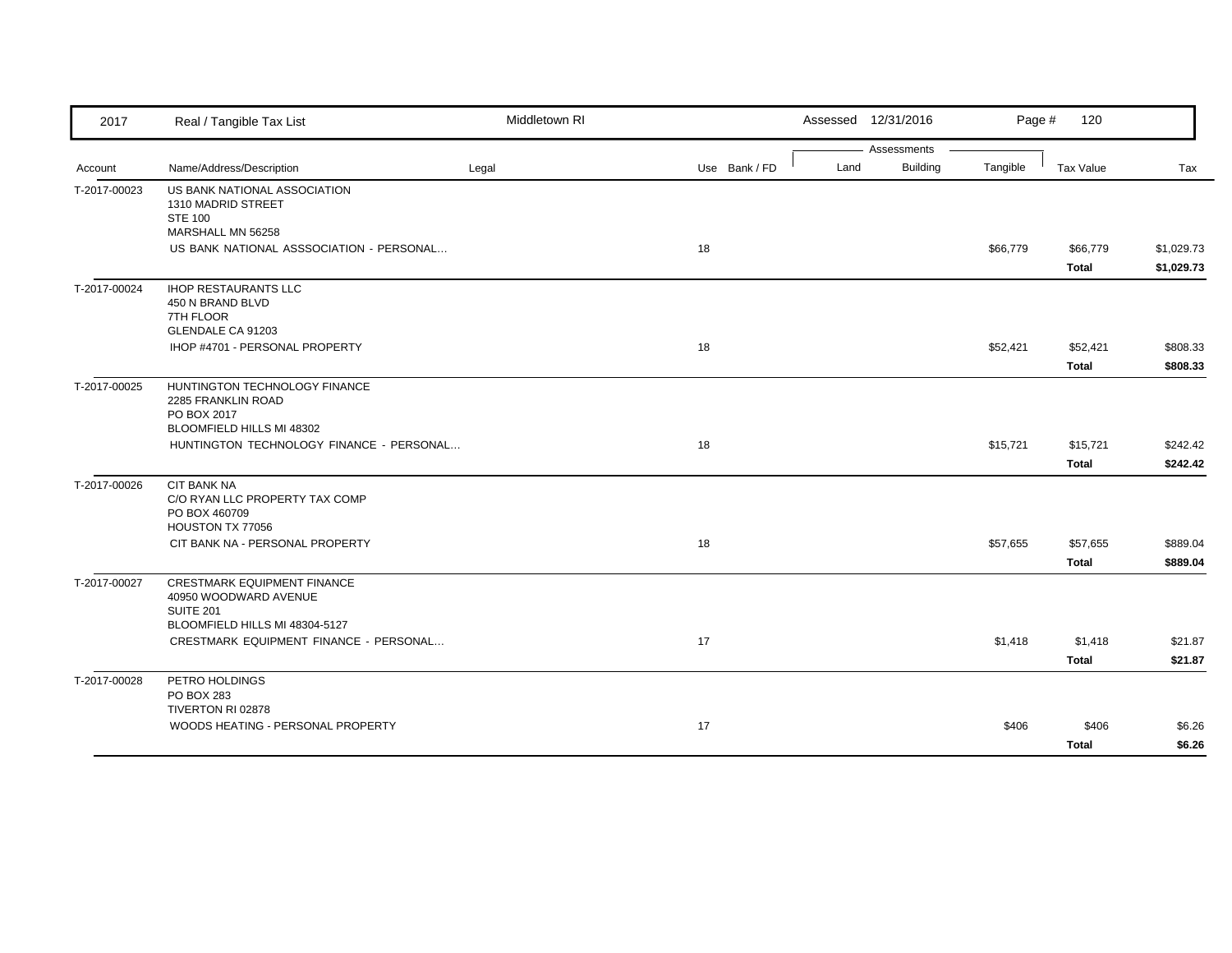| 2017         | Real / Tangible Tax List                                                                  | Middletown RI |               |      | Assessed 12/31/2016            | Page #    | 121                |                          |
|--------------|-------------------------------------------------------------------------------------------|---------------|---------------|------|--------------------------------|-----------|--------------------|--------------------------|
|              | Name/Address/Description                                                                  |               | Use Bank / FD | Land | Assessments<br><b>Building</b> | Tangible  | <b>Tax Value</b>   |                          |
| Account      |                                                                                           | Legal         |               |      |                                |           |                    | Tax                      |
| T-2017-00029 | UNITED LEASING INC<br>3700 E MORGAN AVENUE<br>EVANSVILLE IN 47715                         |               |               |      |                                |           |                    |                          |
|              | UNITED LEASING INC - PERSONAL PROPERTY                                                    |               | 18            |      |                                | \$31,008  | \$31,008<br>Total  | \$478.14<br>\$478.14     |
| T-2017-00030 | <b>ECN FINANCIAL LLC</b><br>PO BOX 59365                                                  |               |               |      |                                |           |                    |                          |
|              | SCHAUMBURG IL 60159-0365<br>ECN FINANCIAL LLC - PERSONAL PROPERTY                         |               | 17            |      |                                | \$5,713   | \$5,713<br>Total   | \$88.09<br>\$88.09       |
| T-2017-00031 | EVERBANK COMMERCIAL FINANCE<br>630 N CENTRAL EXPRESSWAY<br>STE A<br><b>PLANO TX 75074</b> |               |               |      |                                |           |                    |                          |
|              | EVERBANK COMMERICAL FINANCE - PERSONAL                                                    |               | 18            |      |                                | \$11,112  | \$11,112<br>Total  | \$171.35<br>\$171.35     |
| T-2017-00032 | ASCENTIUM CAPITAL LLC<br>1611 N INTERSTATE 35E<br><b>SUITE 428</b>                        |               |               |      |                                |           |                    |                          |
|              | CARROLTON TX 75006-8616<br>ASCENTIUM CAPITAL LLC - PERSONAL PROPERTY                      |               | 17            |      |                                | \$703     | \$703<br>Total     | \$10.84<br>\$10.84       |
| T-2017-00033 | <b>DEAN RICHARD &amp; HEATHER</b><br>24 PERRY STREET<br>NEWPORT RI 02840                  |               |               |      |                                |           |                    |                          |
|              | 2004 35' FLEETWOOD BOUNDER - PERSONAL                                                     |               | 45            |      |                                | \$40,800  | \$40,800<br>Total  | \$629.14<br>\$629.14     |
| T-2017-00034 | <b>BATISTA VICTOR &amp; ANA</b><br>487 ROSEVILLE AVENUE<br>NEWARK NJ 07107                |               |               |      |                                |           |                    |                          |
|              | 2014 36" CROSSROADS ZINGER - PERSONAL                                                     |               | 45            |      |                                | \$21,199  | \$21,199<br>Total  | \$326.89<br>\$326.89     |
| T-2017-00035 | <b>MDR ENTERPRISES</b><br>1215 WEST MAIN ROAD<br>MIDDLETOWN RI 02842                      |               |               |      |                                |           |                    |                          |
|              | BMW OF NEWPORT - PERSONAL PROPERTY                                                        |               | 18            |      |                                | \$243,000 | \$243,000<br>Total | \$3,747.06<br>\$3,747.06 |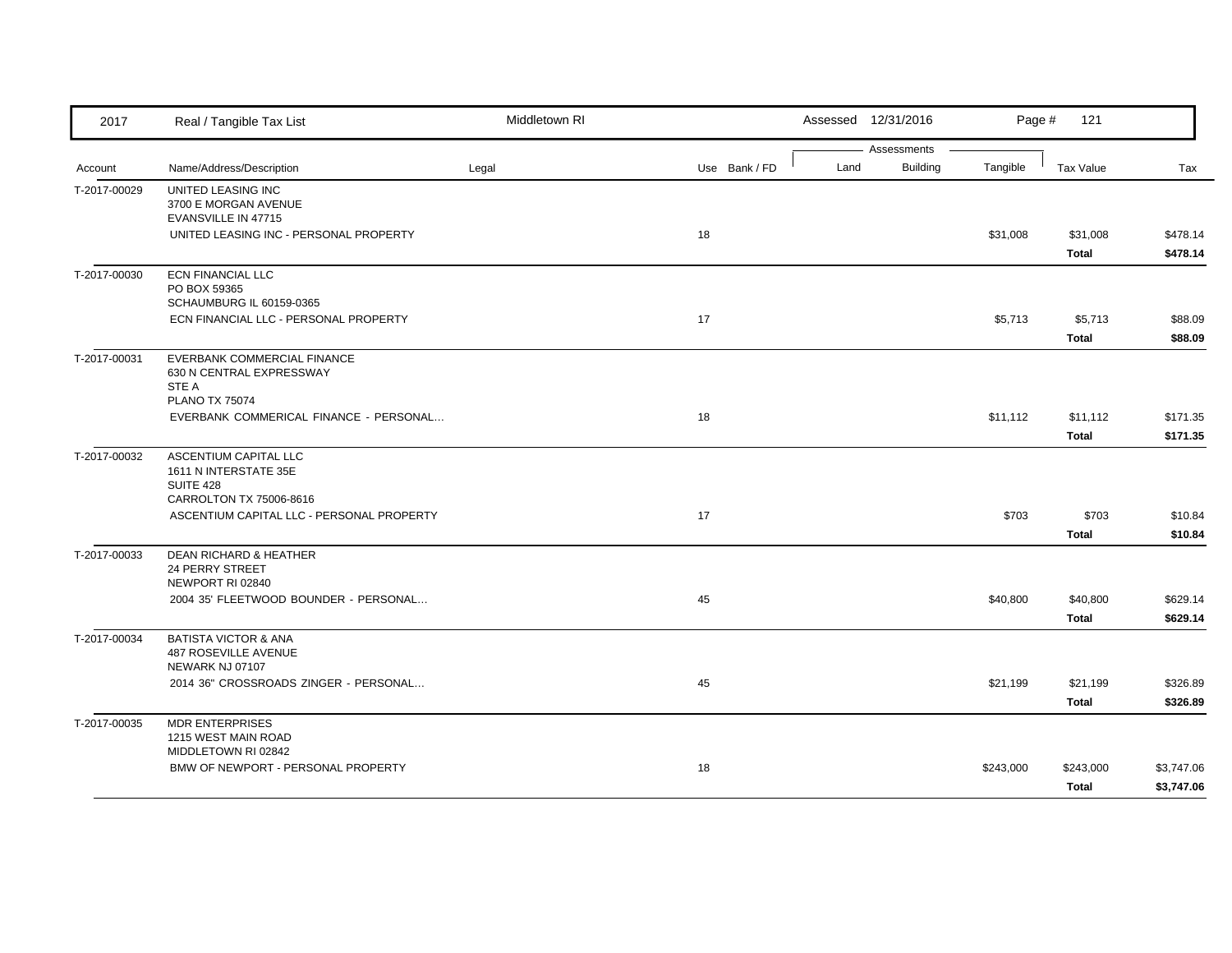| 2017         | Real / Tangible Tax List                                                 | Middletown RI |               |      | Assessed 12/31/2016            | Page #    | 122                      |                          |
|--------------|--------------------------------------------------------------------------|---------------|---------------|------|--------------------------------|-----------|--------------------------|--------------------------|
| Account      | Name/Address/Description                                                 | Legal         | Use Bank / FD | Land | Assessments<br><b>Building</b> | Tangible  | <b>Tax Value</b>         | Tax                      |
| T-2017-00036 | PCR HOLDING LLC<br>170 AQUIDNECK AVENUE<br>MIDDLETOWN RI 02842           |               |               |      |                                |           |                          |                          |
|              | PARADISE CLEANING/RESTORATION - PERSONAL                                 |               | 18            |      |                                | \$75,284  | \$75,284<br>Total        | \$1,160.88<br>\$1,160.88 |
| T-2017-00037 | <b>FARREN PAUL</b><br>1425 WEST MAIN ROAD<br>MIDDLETOWN RI 02842         |               |               |      |                                |           |                          |                          |
|              | MCDONALD'S - PERSONAL PROPERTY                                           |               | 18            |      |                                | \$173,626 | \$173,626<br>Total       | \$2,677.31<br>\$2,677.31 |
| T-2017-00038 | <b>FARREN PAUL</b><br><b>288 EAST MAIN ROAD</b><br>MIDDLETOWN RI 02842   |               |               |      |                                |           |                          |                          |
|              | MCDONALDS - PERSONAL PROPERTY                                            |               | 18            |      |                                | \$194,131 | \$194,131<br>Total       | \$2,993.50<br>\$2,993.50 |
| T-2017-00039 | INTERGRATED MGMT SOLUTIONS INC<br><b>PO BOX 52</b><br>JAMESTOWN RI 02835 |               |               |      |                                |           |                          |                          |
|              | INTEGRATED MGMT SOLUTIONS INC - PERSONAL                                 |               | 17            |      |                                | \$6,803   | \$6,803<br>Total         | \$104.90<br>\$104.90     |
| T-2017-00040 | QUENCH USA INC<br>PO BOX 30286                                           |               |               |      |                                |           |                          |                          |
|              | PHILADELPHIA PA 19103<br>QUENCH USA INC - PERSONAL PROPERTY              |               | 17            |      |                                | \$463     | \$463<br>Total           | \$7.14<br>\$7.14         |
| T-2017-00041 | SOUTHCOAST PHYSICIANS GROUP IN<br>200 MILL ROAD<br><b>SUITE 230</b>      |               |               |      |                                |           |                          |                          |
|              | FAIRHAVEN MA 02717<br>CARI- CARDIOLOGY ASSOC OF RI - PERSONAL            |               | 18            |      |                                | \$29,663  | \$29,663<br><b>Total</b> | \$457.40<br>\$457.40     |
| T-2017-00042 | SOUTHCOAST PHYSICIANS GROUP<br>714 AQUIDNECK AVENUE                      |               |               |      |                                |           |                          |                          |
|              | MIDDLETOWN RI 02842<br>FAMILY MEDICINE MIDDLETOWN - PERSONAL             |               | 18            |      |                                | \$291,977 | \$291,977<br>Total       | \$4,502.29<br>\$4,502.29 |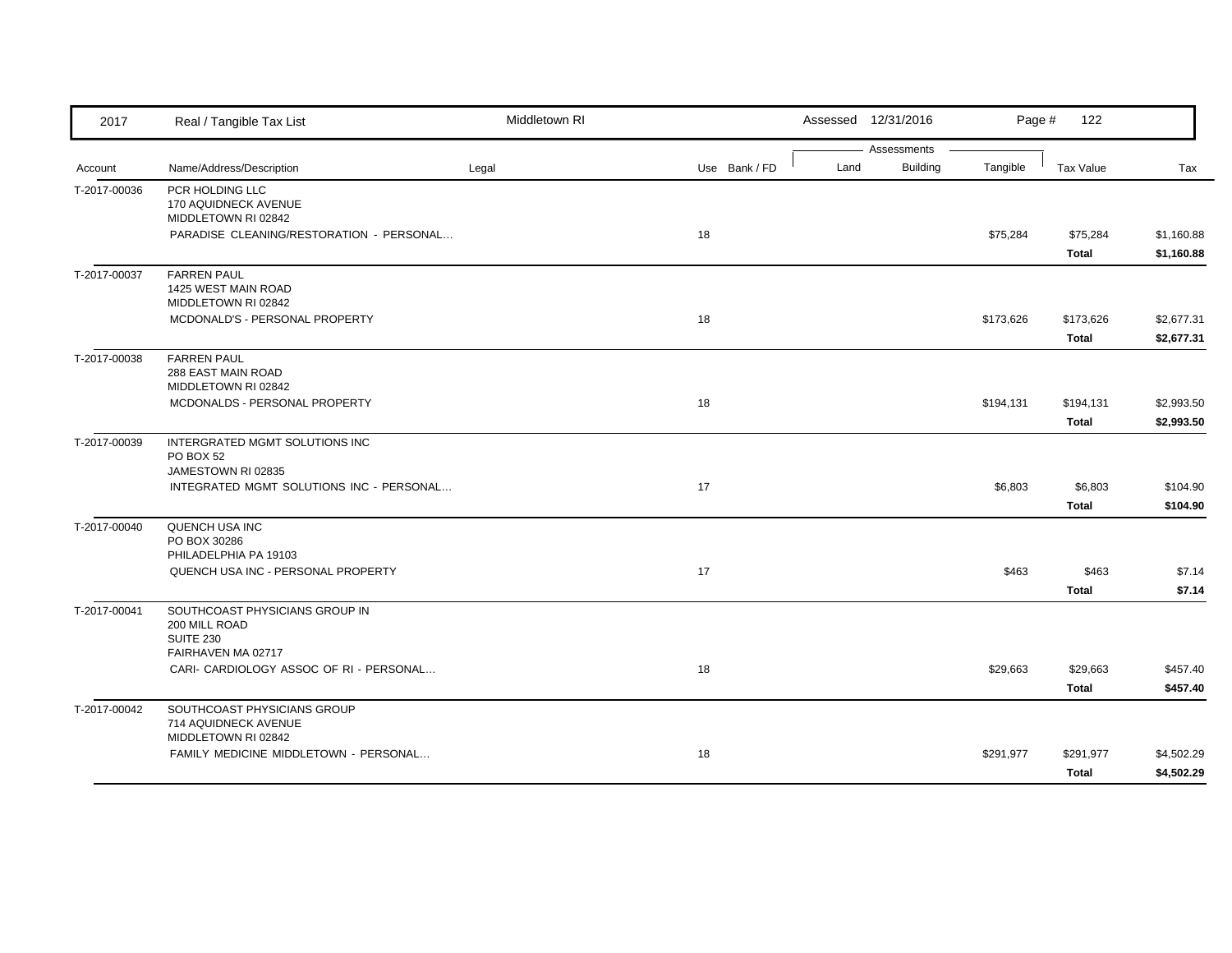| 2017         | Real / Tangible Tax List                                                                | Middletown RI |               |      | Assessed 12/31/2016            | Page #    | 123                       |                          |
|--------------|-----------------------------------------------------------------------------------------|---------------|---------------|------|--------------------------------|-----------|---------------------------|--------------------------|
| Account      | Name/Address/Description                                                                | Legal         | Use Bank / FD | Land | Assessments<br><b>Building</b> | Tangible  | <b>Tax Value</b>          | Tax                      |
| T-2017-00043 | SOUTHCOAST PHYSICIANS GROUP<br>200 MILL ROAD<br><b>SUITE 230</b><br>FAIRHAVEN MA 02717  |               |               |      |                                |           |                           |                          |
|              | LGLN CARDIOLOGY ASSOCIATES - PERSONAL                                                   |               | 18            |      |                                | \$404,521 | \$404,521<br><b>Total</b> | \$6,237.71<br>\$6,237.71 |
| T-2017-00045 | OPNAD FUND INC<br><b>DEPT 213</b><br>OAK BROOK IL 60523                                 |               |               |      |                                |           |                           |                          |
|              | OPNAD FUND INC - PERSONAL PROPERTY                                                      |               | 18            |      |                                | \$23,554  | \$23,554<br>Total         | \$363.20<br>\$363.20     |
| T-2017-00046 | DIAMOND WIRELESS LLC<br>C/O MARVIN F POER & COMPANY<br>PO BOX 52427<br>ATLANTA GA 30355 |               |               |      |                                |           |                           |                          |
|              | DIAMOND WIRELESS LLC - PERSONAL PROPERTY                                                |               | 18            |      |                                | \$23,442  | \$23,442<br>Total         | \$361.48<br>\$361.48     |
| T-2017-00047 | LOOMIS ARMORED US LLC<br>1401 MCKINNEY STREET<br><b>SUITE 1200</b>                      |               |               |      |                                |           |                           |                          |
|              | HOUSTON TX 77010<br>LOOMIS ARMORED US LLC - PERSONAL PROPERTY                           |               | 17            |      |                                | \$5,330   | \$5,330<br>Total          | \$82.19<br>\$82.19       |
| T-2017-00048 | LONGWOOD EVENTS<br>55 PURGATORY ROAD<br>MIDDLETOWN RI 02842                             |               |               |      |                                |           |                           |                          |
|              | NEWPORT BEACH HOUSE - PERSONAL PROPERTY                                                 |               | 18            |      |                                | \$396,000 | \$396,000<br>Total        | \$6,106.32<br>\$6,106.32 |
| T-2017-00049 | MOVEMENT MORTGAGE LLC<br>8024 CALVIN HALL RD<br>INIDAN LAND SC 29707                    |               |               |      |                                |           |                           |                          |
|              | MOVEMENT MORTGAGE LLC - PERSONAL PROPERTY                                               |               | 17            |      |                                | \$2,091   | \$2,091<br>Total          | \$32.24<br>\$32.24       |
| T-2017-00050 | NOTHARDT JOHN<br>142 OAKHAM ROAD<br>NORTH BROOKFIELD MA 01535                           |               |               |      |                                |           |                           |                          |
|              | 2012 26' SHASTA REVERE - PERSONAL PROPERTY                                              |               | 18            |      |                                | \$12,300  | \$12,300<br><b>Total</b>  | \$189.67<br>\$189.67     |